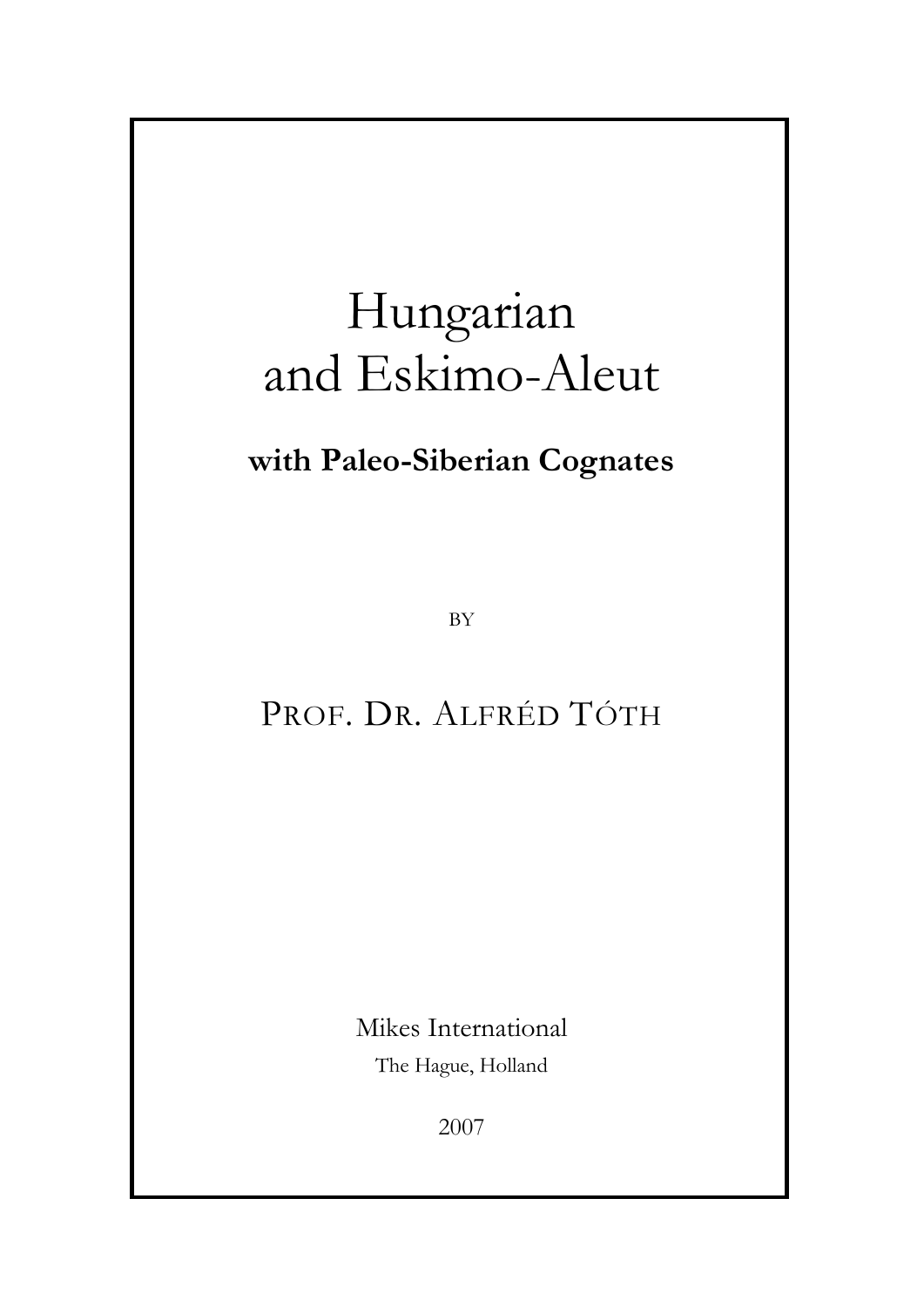#### Kiadó

'Stichting MIKES INTERNATIONAL' alapítvány, Hága, Hollandia.

Számlaszám: Postbank rek.nr. 7528240

Cégbejegyzés: Stichtingenregister: S 41158447 Kamer van Koophandel en Fabrieken Den Haag

#### Terjesztés

A könyv a következő Internet-címről tölthető le: http://www.federatio.org/mikes\_bibl.html

Aki az email-levelezési listánkon kíván szerepelni, a következő címen iratkozhat fel:

#### mikes\_int-subscribe@yahoogroups.com

A kiadó nem rendelkezik anyagi forrásokkal. Többek áldozatos munkájából és adományaiból tartja fenn magát. Adományokat szívesen fogadunk.

 $\_$ 

#### Cím

A szerkesztőség, illetve a kiadó elérhető a következő címeken: Email: mikes\_int@federatio.org Levelezési cím: P.O. Box 10249, 2501 HE, Den Haag, Hollandia

#### Publisher

Foundation 'Stichting MIKES INTERNATIONAL', established in The Hague, Holland.

Account: Postbank rek.nr. 7528240

Registered: Stichtingenregister: S 41158447 Kamer van Koophandel en Fabrieken Den Haag

#### **Distribution**

The book can be downloaded from the following Internet-address: http://www.federatio.org/mikes\_bibl.html

If you wish to subscribe to the email mailing list, you can do it by sending an email to the following address:

#### mikes\_int-subscribe@yahoogroups.com

The publisher has no financial sources. It is supported by many in the form of voluntary work and gifts. We kindly appreciate your gifts.

#### Address

The Editors and the Publisher can be contacted at the following addresses:

Email: mikes\_int@federatio.org

Postal address: P.O. Box 10249, 2501 HE, Den Haag, Holland

### ISSN 1570-0070 ISBN-13: 978-90-8501-118-7 NUR 616

 $\_$ 

#### © Mikes International 2001-2007, Alfréd Tóth 2007, All Rights Reserved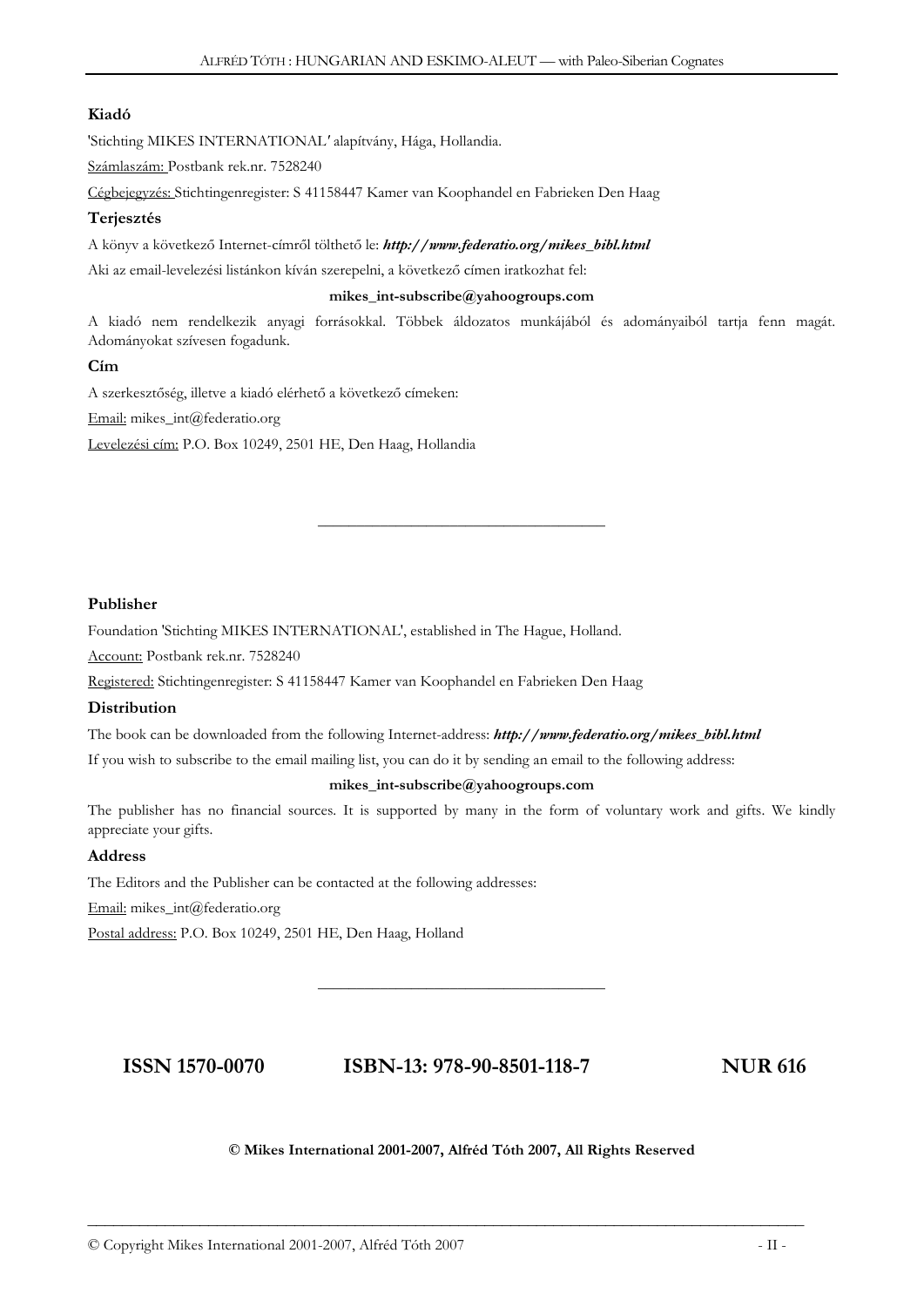### PUBLISHER'S PREFACE

Today we publish four new works of Professor Alfréd Tóth. Present volume is entitled 'Hungarian and Eskimo-Aleut — with Paleo-Siberian Cognates'.

The following volumes of Prof. Tóth were published electronically by Mikes International:

- 1. TÓTH, Alfréd: ETYMOLOGICAL DICTIONARY OF HUNGARIAN (in English) (792 p.)
- 2. TÓTH, Alfréd: HUNGARIAN, SUMERIAN AND EGYPTIAN. HUNGARIAN, SUMERIAN AND HEBREW. Two Addenda to 'Etymological Dictionary of Hungarian' (EDH) (in English) (113 p.)
- 3. TÓTH, Alfréd: HUNGARIAN, SUMERIAN AND PENUTIAN Second Addendum to 'Etymological Dictionary of Hungarian' (EDH) (in English) (37 p.)
- 4. TÓTH, Alfréd: HUNGARIAN, SUMERIAN AND INDO-EUROPEAN Third Addendum to 'Etymological Dictionary of Hungarian' (EDH) (in English) (118 p.)
- 5. TÓTH, Alfréd: IS THE TURANIAN LANGUAGE FAMILY A PHANTOM? (in English) (36 p.)
- 6. TÓTH, Alfréd: HUNGARO-RAETICA (in English) (39 p.)
- 7. TÓTH, Alfréd: HUNGARO-RAETICA II. (in English) (38 p.)
- 8. TÓTH, Alfréd: SUMERIAN, HUNGARIAN AND MONGOLIAN (INCLUDING AVARIC) (in English) (89 p.)
- 9. TÓTH, Alfréd & BRUNNER, Linus: RAETIC An Extinct Semitic Language in Central Europe (in English) (167 p.)
- 10.TÓTH, Alfréd: HUNGARIAN-MESOPOTAMIAN DICTIONARY (HMD) (in English) (152 p.)
- 11.TÓTH, Alfréd: HUNNIC-HUNGARIAN ETYMOLOGICAL WORD LIST (based on the editions of the Isfahan codex by Dr. Csaba Detre and Imre Pető) (in English) (66 p.)

The Hague (Holland), November 24, 2007

### MIKES INTERNATIONAL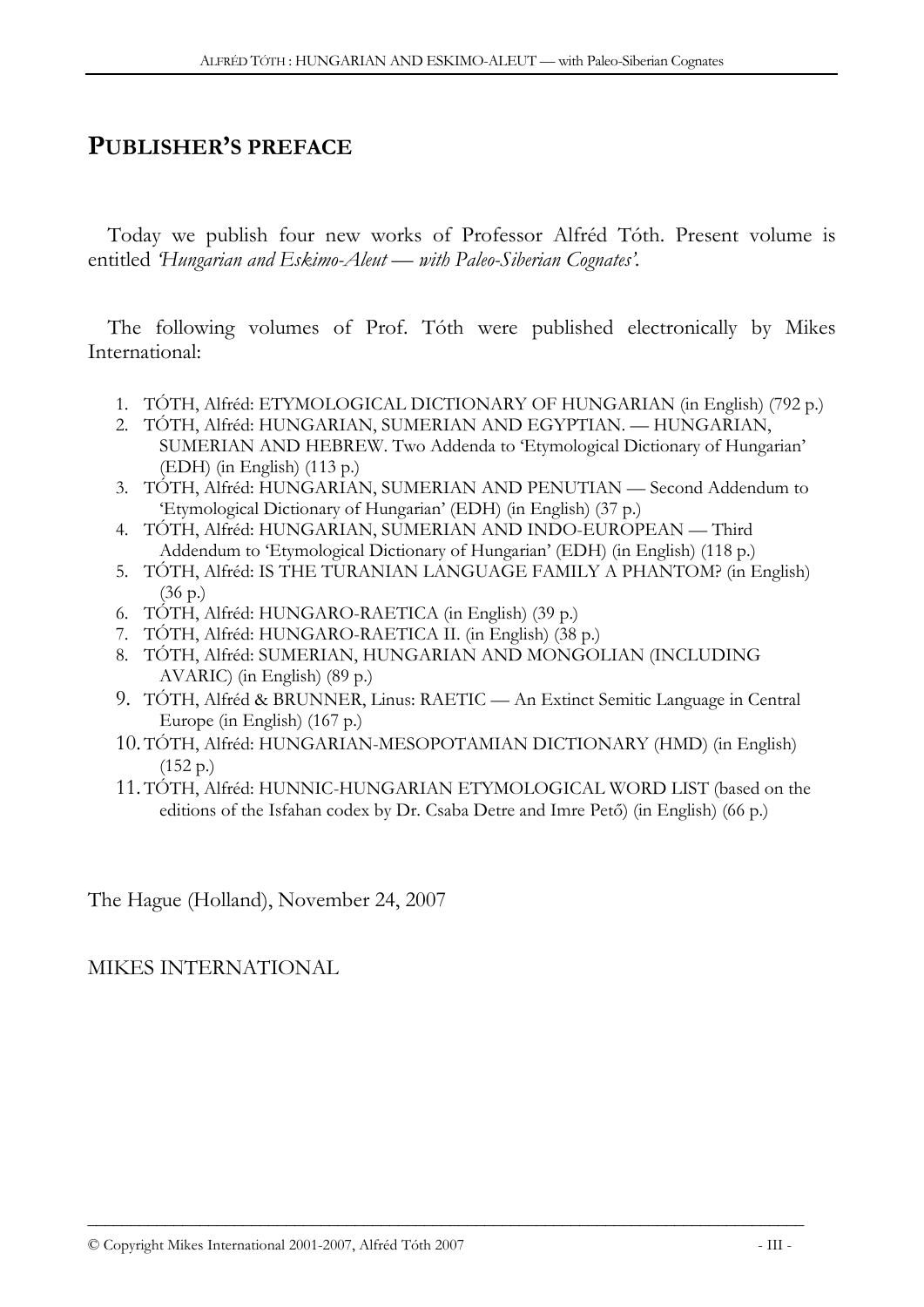# **CONTENTS**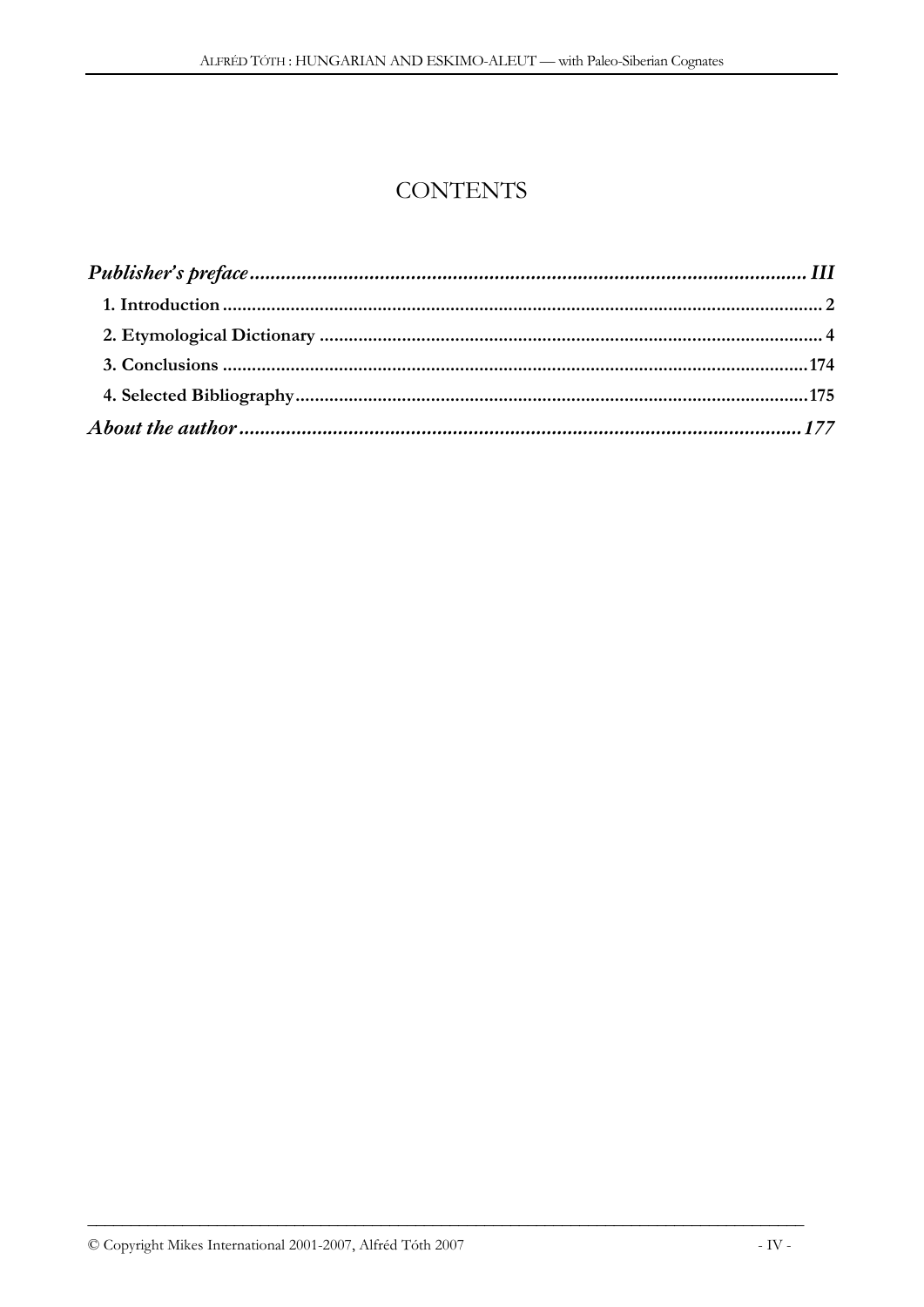## This study is dedicated to the blessed memories of

Marcus Wøldike (? 1699 – Copenhagen 1750) Professor of Theology in the University of Copenhagen Founder of Siberian-Hungarian Studies

Ferenc Otrokocsi Fóris (Rimaszécs 1648 – Nagyszombat 1718) Professor of Law in the University of Utrecht Founder of Semitic-Hungarian Studies

Heinrich Julius von Klaproth (Berlin 1783 – Paris 1835) Professor of Orientalistics at the University of St. Petersburg Founder of Altaic and Altaic-Hungarian Studies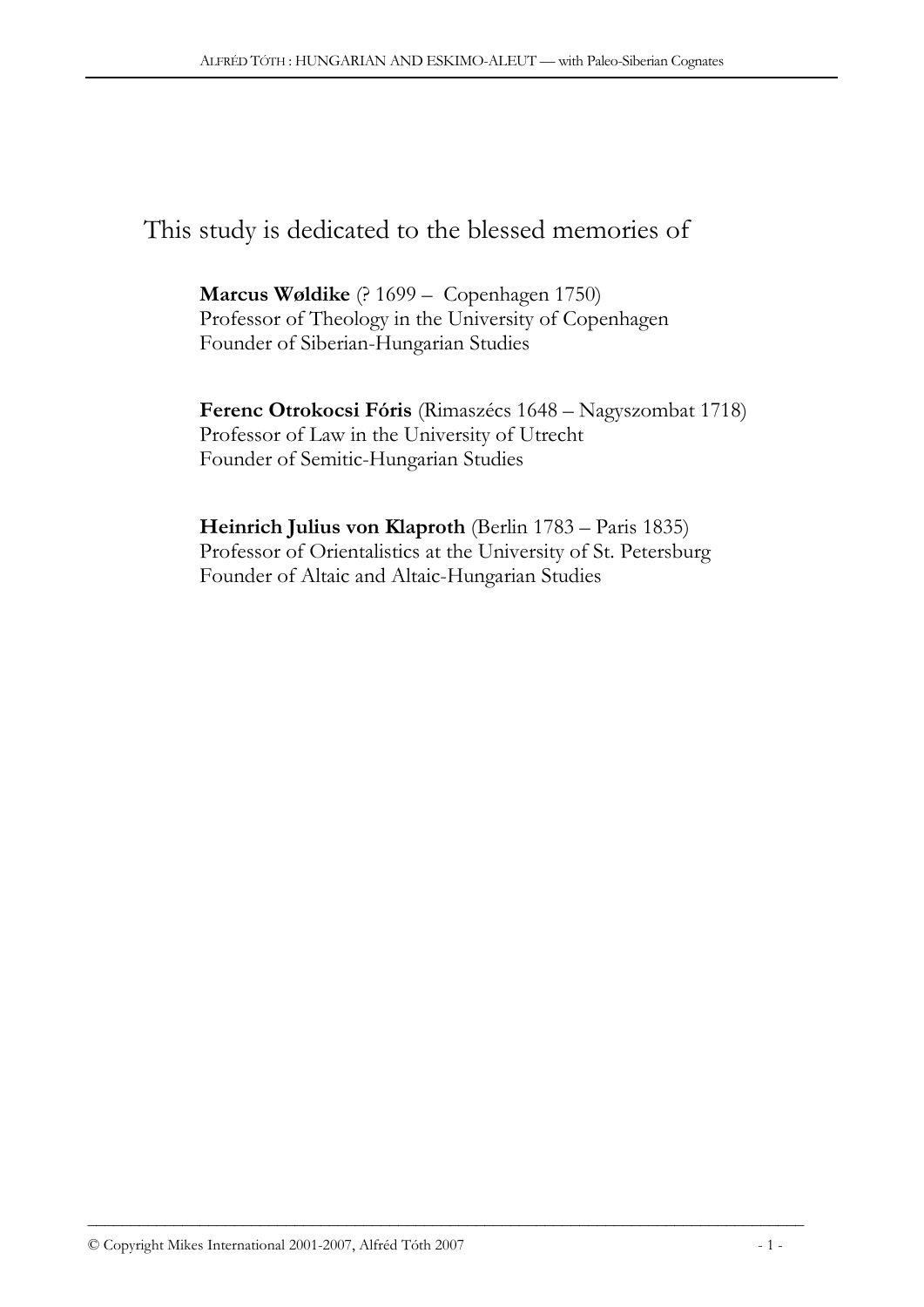### 1. Introduction

Uralo-Siberian is still considered to be a hypothetical language family consisting of Uralic, Yukagir, Chukotko-Kamchatkan and Eskimo-Aleut and being a part of the highly hypothetical Nostratic macrofamily. Chukotko-Kamchatkan and Yukagir are part of the Paleosiberian languages to which also Yenisean (Ket) and Gilyak (Nivkh) belong. The relation of the latter languages both to the Tibeto-Burman and to the Caucasian language families is controversial. The literature about possible linguistic connections both as genetical relationships and Sprachbünde is galore. Especially unclear is also the position of Ainu and Burushaski to the Paleosiberian languages. Recently, Heinrich Werner suggested a Yenisean-North American-Indian Urverwandtschaft (Werner 2004) in the bigger frame of Greenberg's Na-Dene macrofamily (Greenberg 1987).

But like in all recent theories, also in our case, there have been the pioneers. In 1746, the Danish theologian Marcus Wøldike compared Greenlandic to Hungarian (Wøldike 1746a, b). In 1818, Rasmus Rask considered Greenlandic to be related to the Uralic languages (Rask 1818). In 1924, Aurélien Sauvageot compared Eskimo and Uralic morphology (Sauvageot 1924). In 1959, Knut Bergsland published his "Eskimo-Uralic Hypothesis" (Bergsland 1959), and in 1962, Morris Swadesh proposed a relationship between the Eskimo-Aleut and Chukotko-Kamchatkan language families (Swadesh 1962). An Uralo-Yukagir family was especially supported by Angere (1956) and Collinder (1940, 1965). Several hundreds of word-equations were established especially in the works of Karl Bouda, René Bonnerjea and Oliver Guy Tailleur (cf. bibliography). Even more confusing are the attempts to connect all or parts of the mentioned languages and language families with Indo-European (cf. the synopsis of Kortlandt 2005).

In our study we therefore want to find out: 1. Is there a genetic relationship between Hungarian and the Eskimo-Aleut and/or the Paleosiberian languages? 2. And if there is one: Are Eskimo-Aleut and/or the Paleosiberian languages closer to the Finno-Ugric, the Uralic or the Altaic languages? We therefore base our present study on the one side on Tóth's "Hungarian-Mesopotamian Dictionary" (Tóth 2007) in which 1317 Hungarian root-words have been traced back to Sumerian and/or Akkadian and Rhaetic always considering the traditional reconstructions of proto-forms by classical Finno-Ugristics, Uralistics and Altaistics and on Fortescue-Jacobson-Kaplan (1994) on the other side.

The following map (taken from and copyrighted by Wikipedia) shows the present territory of the Eskimo-Aleut languages: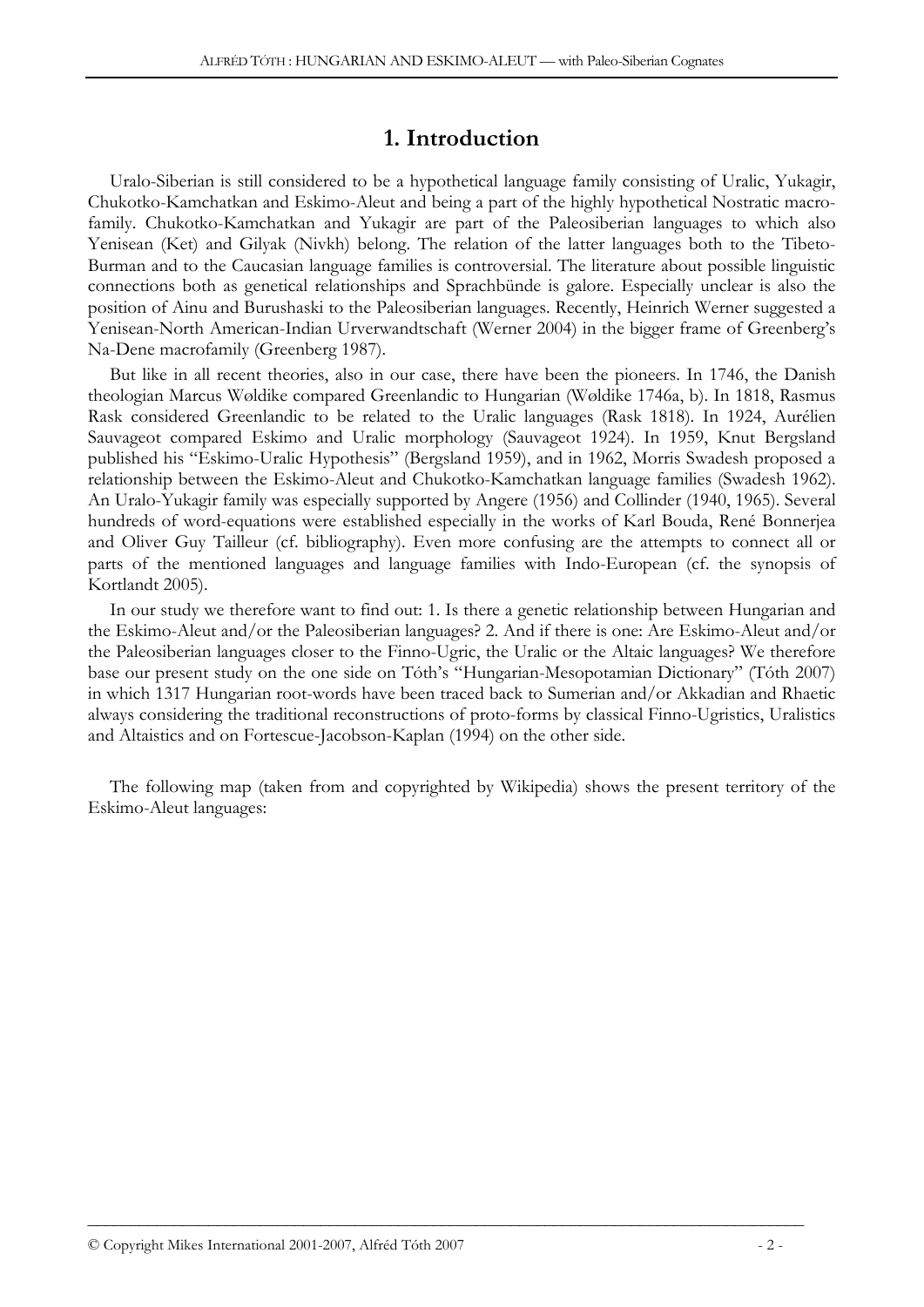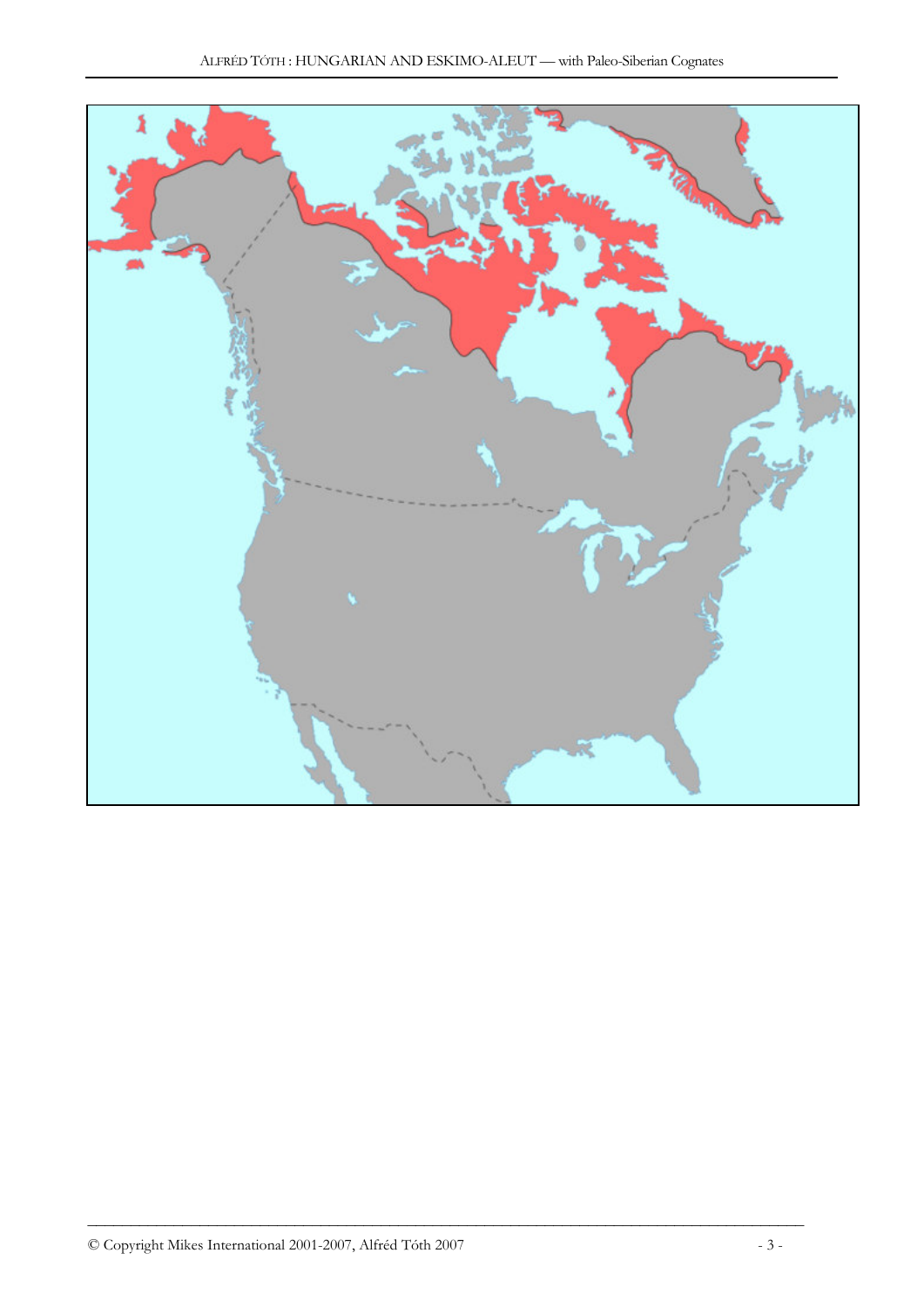## 2. Etymological Dictionary

Note: Where there is no meaning indicated, the word concerned has the same meaning as the last one in the list.

| Hungarian            | a, az (definite article)                                                                                                                                                              |
|----------------------|---------------------------------------------------------------------------------------------------------------------------------------------------------------------------------------|
| Proto-Uralic         | *o, *u "that, yon"                                                                                                                                                                    |
| Proto-Finno-Ugric    | *o "that"                                                                                                                                                                             |
| Proto-Uralo-Siberian | $*$ <sup>o</sup> (w) "this, that", $*$ ta "that"                                                                                                                                      |
| Proto-Uralo-Siberian | *na, nä "this"                                                                                                                                                                        |
| Sumerian             | a-ne (Old Sumerian) vs. e-ne (Old Babylonian) "he, she"                                                                                                                               |
| Akkadian             | šū "he" vs. šī "she"                                                                                                                                                                  |
| Rhaetic              | is, es "this"                                                                                                                                                                         |
| Hungarian            | ács "carpenter"                                                                                                                                                                       |
| Proto-Inuit          | *aak- "to skin a small animal or bird"                                                                                                                                                |
| Sumerian             | ak (3643x: ED IIIa, ED IIIb, Old Akkadian, Lagash II, Ur III, Early<br>Old Babylonian, Old Babylonian) wr. ak; a "to do; to make; to act,<br>perform; to proceed, proceeding (math.)" |
| Hungarian            | acsari "sour"                                                                                                                                                                         |
| Proto-Inuit          | *ciiRnaq- "to be sour"                                                                                                                                                                |
| Sumerian             | zag ĝar, wr. zag ĝar "(to be) sour"                                                                                                                                                   |
| Hungarian            | acsarogni "to have a grudge against sb."                                                                                                                                              |
| Proto-Inuit          | *atcik- "to be far down"                                                                                                                                                              |
| Sumerian             | šag dab, wr. šag4 dab5 "to feel hurt, to be angry, to be worried"                                                                                                                     |
| Hungarian            | ádáz "ferocious, fierce, furious"                                                                                                                                                     |
| Proto-Inuit          | *attaq- "to pay back (in return)"                                                                                                                                                     |
| Sumerian             | ud (266x: ED IIIb, Lagash II, Old Babylonian) wr. ud "storm; storm<br>demon"                                                                                                          |
| Hungarian            | adni "to give"                                                                                                                                                                        |
| Proto-Finno-Ugric    | *amta-                                                                                                                                                                                |
| Proto-Eskimo         | *tun $\partial$ - "to give"                                                                                                                                                           |
| Proto-Inuit          | *aittuq- "to give"                                                                                                                                                                    |
| Yukagir              | $tV$ - "to give"                                                                                                                                                                      |
| Sumerian             | ad gi (73x: Old Babylonian) wr. ad gi4 "to advise, give advice"                                                                                                                       |
| Rhaetic              | atu-, tin- "to give", etu, etau "I give" (Brunner and Tóth 1987, p. 98)                                                                                                               |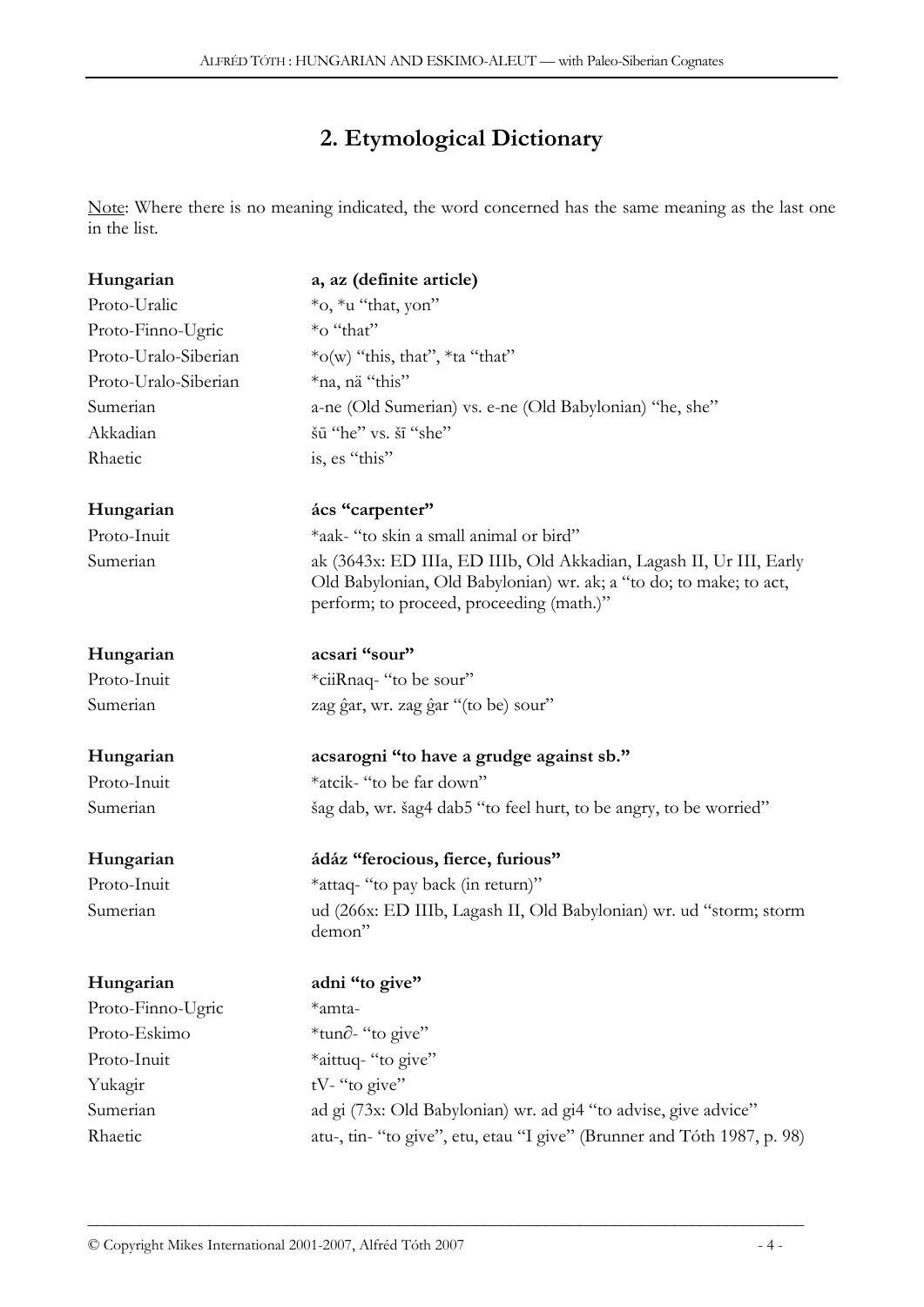| Hungarian<br>Proto-Finno-Ugric<br>Proto-Yupik-Sirenikski | ág "branch"<br>*šaηka<br>*avayaq "branch"                                                                                                                                                                            |
|----------------------------------------------------------|----------------------------------------------------------------------------------------------------------------------------------------------------------------------------------------------------------------------|
| Sumerian                                                 | a (6115x: ED IIIa, ED IIIb, Old Akkadian, Lagash II, Ur III, Early Old<br>Babylonian, Old Babylonian) wr. a2 "arm; labor; wing; horn; side;<br>strength; wage; power"                                                |
| Akkadian                                                 | ahu; idu                                                                                                                                                                                                             |
| Hungarian                                                | agár "greyhound"                                                                                                                                                                                                     |
| Proto-Eskimo                                             | *aδγuR- "to go against current or wind"                                                                                                                                                                              |
| Sumerian                                                 | urgir (478x: Old Akkadian, Ur III, Early Old Babylonian, Old<br>Babylonian) wr. ur-gir15 "(domestic) dog"                                                                                                            |
| Hungarian                                                | agg "aged, senile, very old; old man"                                                                                                                                                                                |
| Proto-Finno-Ugric                                        | *sonka-, *songa- "to become old; old"                                                                                                                                                                                |
| Proto-Yupik                                              | *anukaRaq "old man"                                                                                                                                                                                                  |
| Sumerian                                                 | sugin (3x: Old Babylonian) wr. gessugin "rot; decayed matter"                                                                                                                                                        |
| Akkadian                                                 | sumkīnum                                                                                                                                                                                                             |
| Hungarian                                                | agg- "to collapse, to fall down"                                                                                                                                                                                     |
| Proto-Yupik-Sirenikski                                   | *aci "area below", *acivaR "to go down"                                                                                                                                                                              |
| Sumerian                                                 | sugin (3x: Old Babylonian) wr. ĝešsugin "rot; decayed matter"                                                                                                                                                        |
| Akkadian                                                 | sumkīnum                                                                                                                                                                                                             |
| Hungarian                                                | aggódik "to worry"                                                                                                                                                                                                   |
| Proto-Finno-Ugric                                        | $*$ anke $(-)$                                                                                                                                                                                                       |
| Proto-Yupik-Sirenikski                                   | *aywtaR- "to feel uncertain/uncomfortable"                                                                                                                                                                           |
| Sumerian                                                 | šag dab, wr. šag4 dab5 "to feel hurt, to be angry, to be worried"                                                                                                                                                    |
| Akkadian                                                 | zenūm                                                                                                                                                                                                                |
| Hungarian                                                | agy "brain"                                                                                                                                                                                                          |
| Proto-Finno-Ugric                                        | *ajnge "skull"                                                                                                                                                                                                       |
| Proto-Uralo-Siberian                                     | *oj(wa) "head, neck"                                                                                                                                                                                                 |
| Sumerian                                                 | ugu (1025x: Ur III, Old Babylonian) wr. ugu2; ugu; ugu3;<br>ugux( U.SAG ); ugux( A.U.KA ); ugux(SAG∂n∂g) "skull, pate; first<br>section of a balanced account, capital; on, over, above; against; more<br>than; top" |
| Hungarian                                                | ágy "bed"                                                                                                                                                                                                            |
| Proto-Uralic                                             | *a8's, *o8's "a sleeping-place that has been covered; to go to sleep"                                                                                                                                                |
| Proto-Finno-Ugric                                        | $*_{\text{WO}}$ <sup>2</sup>                                                                                                                                                                                         |
| Proto-Yupik-Sirenikski                                   | *aci "area below"                                                                                                                                                                                                    |
| Sumerian                                                 | udi, wr. u3-di "(to be) dazed; sleep"                                                                                                                                                                                |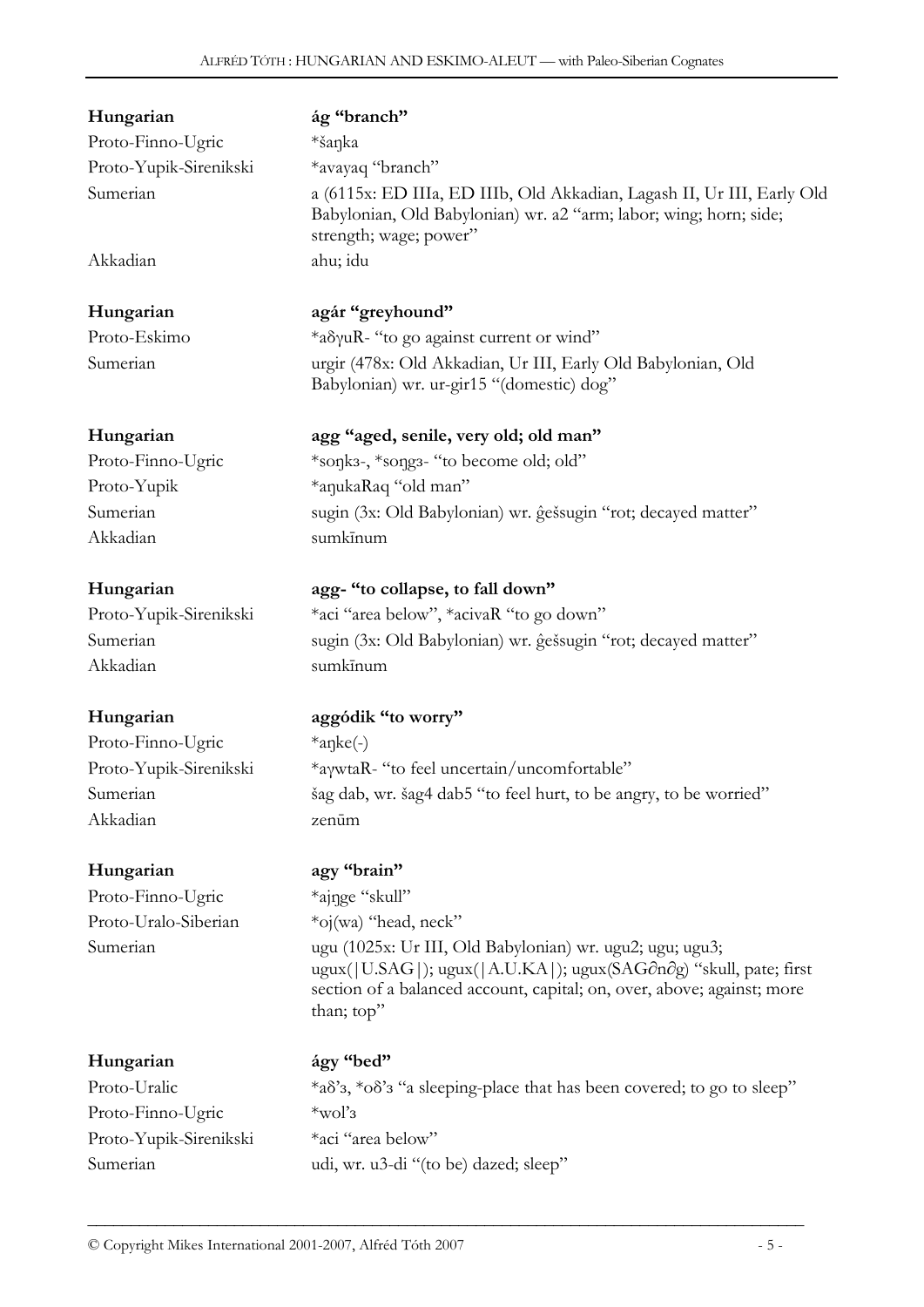| Hungarian<br>Proto-Yupik-Sirenikski<br>Sumerian | agyag "clay, loam, potter' earth; terracotta"<br>*aci "area below"<br>im (680x: ED IIIb, Old Akkadian, Lagash II, Ur III, Early Old<br>Babylonian, Old Babylonian) wr. im "clay, mud; tablet" + dug (3196x:<br>ED IIIb, Old Akkadian, Lagash II, Ur III, Early Old Babylonian, Old<br>Babylonian) wr. dug; dugx(BI) "(clay) pot; a unit of liquid capacity" |
|-------------------------------------------------|-------------------------------------------------------------------------------------------------------------------------------------------------------------------------------------------------------------------------------------------------------------------------------------------------------------------------------------------------------------|
| Hungarian                                       | agyar "fang"                                                                                                                                                                                                                                                                                                                                                |
| Proto-Finno-Ugric                               | *ońća-ra "tusk"                                                                                                                                                                                                                                                                                                                                             |
| Proto-Eskimo                                    | *k∂γun "tooth"                                                                                                                                                                                                                                                                                                                                              |
| Sumerian                                        | gug (45x: ED IIIb, Ur III, Old Babylonian) wr. gug; gug6 "tooth; blade;<br>beak; dogbite"                                                                                                                                                                                                                                                                   |
| Hungarian                                       | ágyék "groin, loin"                                                                                                                                                                                                                                                                                                                                         |
| Proto-Ugric                                     | *ańćs "the bottom"                                                                                                                                                                                                                                                                                                                                          |
| Proto-Yupik-Sirenikski                          | *aci "area below"                                                                                                                                                                                                                                                                                                                                           |
| Sumerian                                        | išdum, wr. išdumx $( DU@g )$ "root"                                                                                                                                                                                                                                                                                                                         |
| Akkadian                                        | išdum                                                                                                                                                                                                                                                                                                                                                       |
| Hungarian                                       | ágyú "cannon, gun"                                                                                                                                                                                                                                                                                                                                          |
| Proto-Eskimo                                    | *kuk∂γ-, kukuγ- "to light a fire"                                                                                                                                                                                                                                                                                                                           |
| Sumerian                                        | gug (2x: Old Babylonian) wr. gug6 "stick; weapon"                                                                                                                                                                                                                                                                                                           |
| Akkadian                                        | kakku                                                                                                                                                                                                                                                                                                                                                       |
| Hungarian                                       | aj, áj "fissure, slit; ravine, valley", ajak "lip", ajazni "to distend, to<br>stretch out, ájó "mark in the form of a half-moon in the ear of<br>cattle", ajtó "door"                                                                                                                                                                                       |
| Proto-Altaic                                    | *ágà, *áge- "mouth; to open the mouth"                                                                                                                                                                                                                                                                                                                      |
| Proto-Uralic                                    | *ane "opening"                                                                                                                                                                                                                                                                                                                                              |
| Proto-Uralo-Siberian                            | *and "opening"                                                                                                                                                                                                                                                                                                                                              |
| Proto-Yupik                                     | *qisiq "lip"                                                                                                                                                                                                                                                                                                                                                |
| Sumerian                                        | ig gub (4x: Old Babylonian) wr. gesig gub "to let a door stand open?; to<br>dislodge a door" (ig "door", gub "stand")                                                                                                                                                                                                                                       |
| Hungarian                                       | ajánlani "to commend to sb., to offer, to recommend, to suggest,<br>to dedicate, to propose"                                                                                                                                                                                                                                                                |
| Proto-Eskimo                                    | *aγ $\partial$ - "to go (over or past)"                                                                                                                                                                                                                                                                                                                     |
| Sumerian                                        | a, aĝ (116x: ED IIIb, Old Babylonian) wr. a2 aĝ2 "to command; to<br>instruct"                                                                                                                                                                                                                                                                               |
| Hungarian                                       | akadni "to fall into, to get stuck; to occur; to stumble upon",<br>akasztani "to hang up"                                                                                                                                                                                                                                                                   |
| Proto-Ugric                                     | *S8kk3- "to find, to meet; to get stuck"                                                                                                                                                                                                                                                                                                                    |
| Proto-Inuit                                     | *∂ž∂t- "to fall (into water"                                                                                                                                                                                                                                                                                                                                |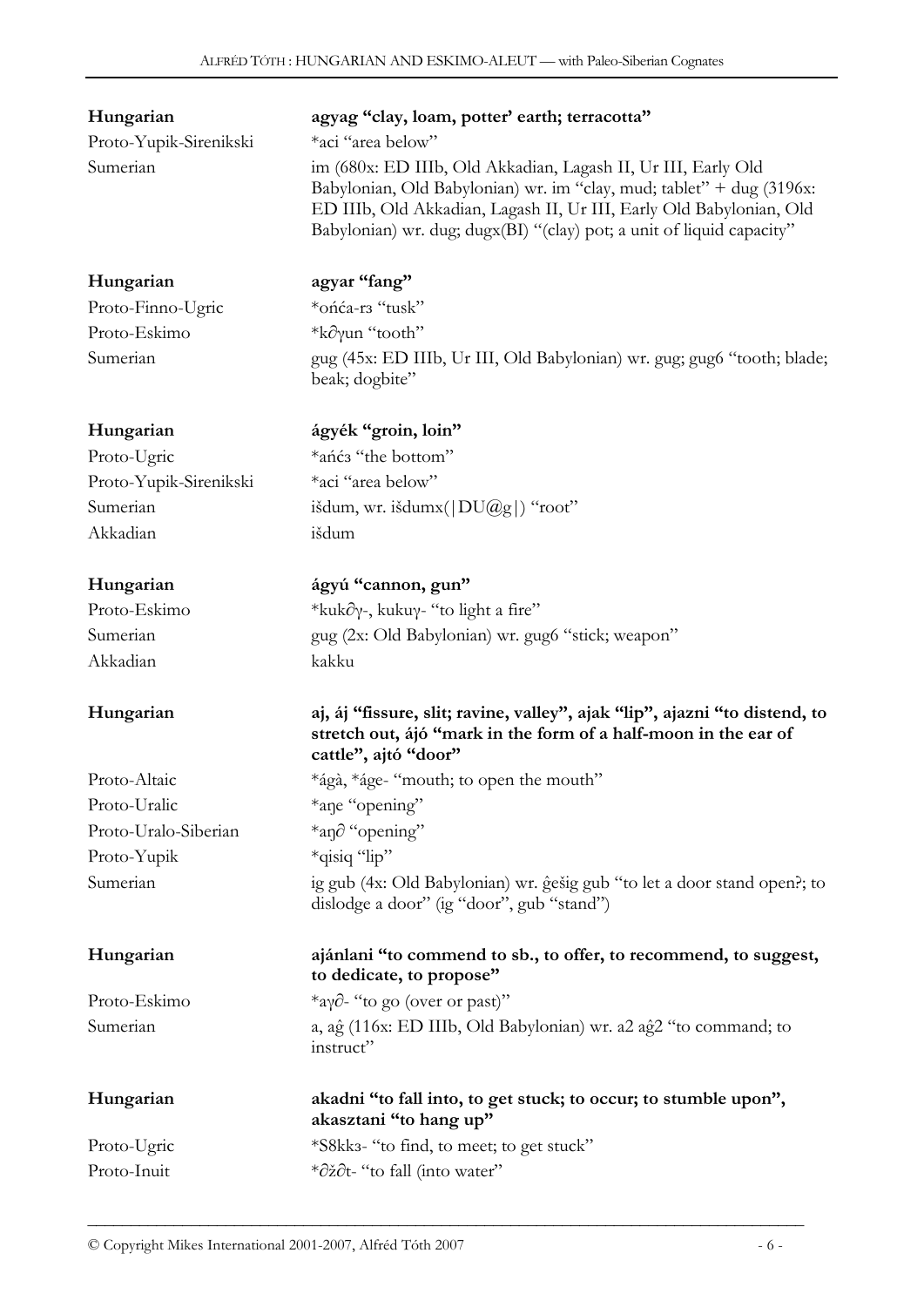| Sumerian             | tag (266x: ED IIIb, Old Akkadian, Ur III, Old Babylonian, Middle<br>Babylonian) wr. tag "to touch, take hold of; to bind; to attack"                                                                                                                                                                                                                                                                                                   |
|----------------------|----------------------------------------------------------------------------------------------------------------------------------------------------------------------------------------------------------------------------------------------------------------------------------------------------------------------------------------------------------------------------------------------------------------------------------------|
| Hungarian            | akarni "to want"                                                                                                                                                                                                                                                                                                                                                                                                                       |
| Proto-Eskimo         | *aγ $\partial$ - "to go (over or past)"                                                                                                                                                                                                                                                                                                                                                                                                |
| Sumerian             | a aĝ (116x: ED IIIb, Old Babylonian) wr. a2 aĝ2 "to command; to<br>instruct"                                                                                                                                                                                                                                                                                                                                                           |
| Hungarian            | al- "underpart"                                                                                                                                                                                                                                                                                                                                                                                                                        |
| Proto-Altaic         | *ale "below, lower"                                                                                                                                                                                                                                                                                                                                                                                                                    |
| Proto-Uralic         | *ala "lower, to space something, sub"                                                                                                                                                                                                                                                                                                                                                                                                  |
| Proto-Uralo-Siberian | $*al(a), il(a)$ "below"                                                                                                                                                                                                                                                                                                                                                                                                                |
| Proto-Yupik          | *aci- < *al-t $\partial$ (?) "lower part"                                                                                                                                                                                                                                                                                                                                                                                              |
| Sumerian             | lal (9977x: ED IIIa, ED IIIb, Old Akkadian, Lagash II, Ur III, Early<br>Old Babylonian, Old Babylonian) wr. lal; lal2 "(to be) small, little; minus<br>sign; (to be) insignificant, low-value; diminution"                                                                                                                                                                                                                             |
| Hungarian            | ál- "false, imitation, sham"                                                                                                                                                                                                                                                                                                                                                                                                           |
| Eskimo-Aleut         | atla "other" $\left(\leq \ast_{\text{at-la}}\right)$                                                                                                                                                                                                                                                                                                                                                                                   |
| Aleut                | asl-"time/position corresponding to -"                                                                                                                                                                                                                                                                                                                                                                                                 |
| Inuit                | $\{ a "id." \leq \text{%} (x^2 - 1) \}$                                                                                                                                                                                                                                                                                                                                                                                                |
| Chukotko-Kamch.      | ael-vae "other"                                                                                                                                                                                                                                                                                                                                                                                                                        |
| Sumerian             | alan (399x: ED IIIb, Old Akkadian, Lagash II, Ur III, Old Babylonian)<br>wr. alan; urudalan "statue; form"                                                                                                                                                                                                                                                                                                                             |
| Hungarian            | alak "figure, shape"                                                                                                                                                                                                                                                                                                                                                                                                                   |
| Proto-Inuit          | *alaq "sole"                                                                                                                                                                                                                                                                                                                                                                                                                           |
| Sumerian             | alan (399x: ED IIIb, Old Akkadian, Lagash II, Ur III, Old Babylonian)<br>wr. alan; urudalan "statue; form"                                                                                                                                                                                                                                                                                                                             |
| Hungarian            | áldani "to bless"                                                                                                                                                                                                                                                                                                                                                                                                                      |
| Proto-Finno-Ugric    | $*$ al <sub>3</sub> -                                                                                                                                                                                                                                                                                                                                                                                                                  |
| Proto-Yupik          | *ala- "desire"                                                                                                                                                                                                                                                                                                                                                                                                                         |
| Sumerian             | bala (3308x: ED IIIa, ED IIIb, Old Akkadian, Ur III, Early Old<br>Babylonian, Old Babylonian) wr. bal; bil2 "to rotate, turn over, cross; to<br>pour out, libate, make a libation; reign, rotation, turn, term of office; to<br>revolt; to hoist, draw (water); to transfer (boats over weirs etc. blocking<br>a stream); to carry; to boil (meat in water); to change, transgress (the<br>terms of an agreement); conversion (math.)" |
| Akkadian             | palūm; elūm                                                                                                                                                                                                                                                                                                                                                                                                                            |
| Hungarian            | alkotni "to call into begin, to create; to compose, to write; to<br>construct, to form, to make", alku "trade, business", alkuszik "to<br>trade"                                                                                                                                                                                                                                                                                       |
| Proto-Inuit          | *alaq "sole"                                                                                                                                                                                                                                                                                                                                                                                                                           |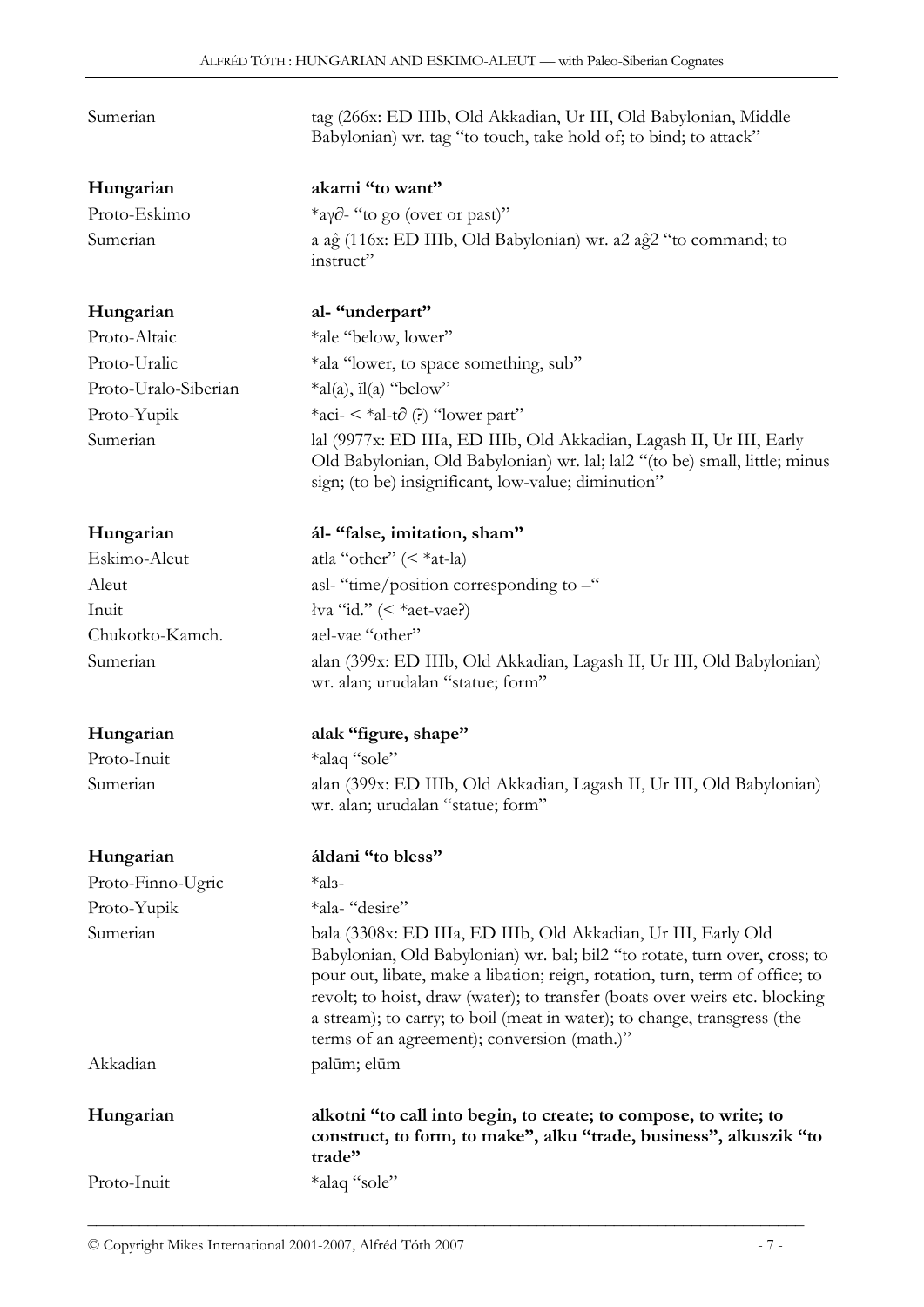| Sumerian             | ak (3643x: ED IIIa, ED IIIb, Old Akkadian, Lagash II, Ur III, Early<br>Old Babylonian, Old Babylonian) wr. ak; a "to do; to make; to act,<br>perform; to proceed, proceeding (math.)" or algar (12x: Old Babylonian)<br>wr. ĝešal-ĝar; al-gar "a musical instrument" |
|----------------------|----------------------------------------------------------------------------------------------------------------------------------------------------------------------------------------------------------------------------------------------------------------------|
| Akkadian             | alūm                                                                                                                                                                                                                                                                 |
| Hungarian            | áll "chin, lower jaw"                                                                                                                                                                                                                                                |
| Proto-Finno-Ugric    | $*$ onla, $*8$ na, $*8$ na-la "lower jaw"                                                                                                                                                                                                                            |
| Proto-Uralo-Siberian | *ol(u) "cheek, jaw"                                                                                                                                                                                                                                                  |
| Chukotko-Kamch.      | $\partial$ lp $\partial$ -ln $\partial$ n "cheek"                                                                                                                                                                                                                    |
| Sumeria              | saĝ (3582x: ED IIIa, ED IIIb, Old Akkadian, Lagash II, Ur III, Early<br>Old Babylonian, Old Babylonian) wr. sag "head; person; capital"                                                                                                                              |
| Hungarian            | állni "to be, to exist; to stand"                                                                                                                                                                                                                                    |
| Proto-Finno-Ugric    | *salk3-                                                                                                                                                                                                                                                              |
| Proto-Eskimo         | *qikaR- "to stand"                                                                                                                                                                                                                                                   |
| Chukotko-Kamch.      | (l)qut- "to stand up"                                                                                                                                                                                                                                                |
| Sumerian             | silig (29x: Old Babylonian) wr. silig "to cease"                                                                                                                                                                                                                     |
| Hungarian            | alma "apple"                                                                                                                                                                                                                                                         |
| Proto-Uralo-Siberian | *alγnaq "type of red berry" [?]                                                                                                                                                                                                                                      |
| Sumerian             | ul (19x: Lagash II, Ur III, Old Babylonian) wr. ul "fruit; bud"                                                                                                                                                                                                      |
| Hungarian            | alom "bedding"                                                                                                                                                                                                                                                       |
| Proto-Ugric          | *ala-ma, *als-m3                                                                                                                                                                                                                                                     |
| Proto-Uralo-Siberian | $*al(a), il(a)$ "below"                                                                                                                                                                                                                                              |
| Proto-Yupik          | *aci- < *al-t $\partial$ (?) "lower part"                                                                                                                                                                                                                            |
| Sumerian             | lal (9977x: ED IIIa, ED IIIb, Old Akkadian, Lagash II, Ur III, Early<br>Old Babylonian, Old Babylonian) wr. lal; lal2 "(to be) small, little; minus<br>sign; (to be) insignificant, low-value; diminution"                                                           |
| Hungarian            | álom "dream, reverie; sleep", aludni, alsz-, alv- "to sleep"                                                                                                                                                                                                         |
| Proto-Finno-Ugric    | *oôa- "to lie, to sleep", *oôa-ma "dream"                                                                                                                                                                                                                            |
| Proto-Eskimo         | *qavaR- "to sleep"                                                                                                                                                                                                                                                   |
| Sumeria              | u ku (47x: Old Babylonian) wr. u3 ku; u3 ku4 "to sleep"                                                                                                                                                                                                              |
| Hungarian            | ángy "sister-in-law"                                                                                                                                                                                                                                                 |
| Proto-Uralic         | *ana "wife of the older brother"                                                                                                                                                                                                                                     |
| Proto-Eskimo         | *ama- "tu suckle"                                                                                                                                                                                                                                                    |
| Sumerian             | ama (863x: ED IIIb, Old Akkadian, Lagash II, Ur III, Early Old<br>Babylonian, Old Babylonian) wr. ama "mother", amagan (8x: Lagash II,<br>Ur III, Old Babylonian) wr. ama-gan "breeding female animal; child-<br>bearing mother"                                     |
| Akkadian             | ummu                                                                                                                                                                                                                                                                 |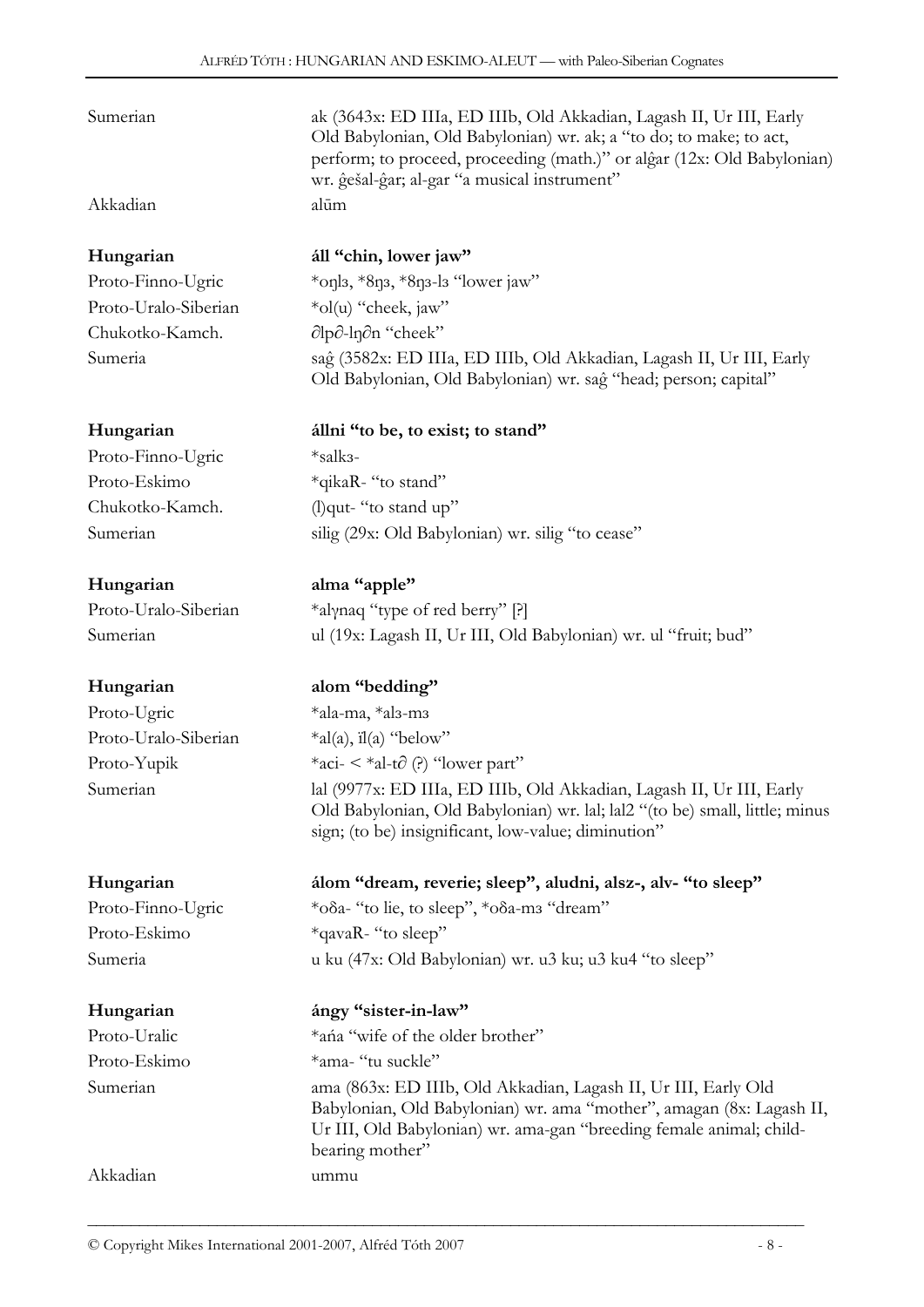| Hungarian            | anya "mother"                                                                                                                                                                                                                                                                                                               |
|----------------------|-----------------------------------------------------------------------------------------------------------------------------------------------------------------------------------------------------------------------------------------------------------------------------------------------------------------------------|
| Proto-Uralic         | *ańa "wife of the older brother"                                                                                                                                                                                                                                                                                            |
| Proto-Uralo-Siberian | *an'a "older female relative"                                                                                                                                                                                                                                                                                               |
| Sirenikski           | nana "mother"                                                                                                                                                                                                                                                                                                               |
| Sumerian             | ama (863x: ED IIIb, Old Akkadian, Lagash II, Ur III, Early Old<br>Babylonian, Old Babylonian) wr. ama "mother", amagan (8x: Lagash II,<br>Ur III, Old Babylonian) wr. ama-gan "breeding female animal; child-<br>bearing mother"                                                                                            |
| Akkadian             | ummu                                                                                                                                                                                                                                                                                                                        |
| Hungarian            | apa "father"                                                                                                                                                                                                                                                                                                                |
| Proto-Altaic         | $*ap'a$                                                                                                                                                                                                                                                                                                                     |
| Proto-Finno-Ugric    | *appe                                                                                                                                                                                                                                                                                                                       |
| Proto-Uralo-Siberian | *ap(p)a, *ip(p)i "grandfather"                                                                                                                                                                                                                                                                                              |
| Chukotko-Kamch.      | *aepae "grandfather"                                                                                                                                                                                                                                                                                                        |
| Sumerian             | abba (107x: ED IIIb, Old Akkadian, Ur III, Old Babylonian) wr. ab; ab-<br>ba; abba2 "old (person); witness; father; elder; an official"                                                                                                                                                                                     |
| Akkadian             | abu                                                                                                                                                                                                                                                                                                                         |
| Hungarian            | apadni "to decrease (moon)", to ebb, to be on the ebb (of the sea),<br>to fall, to subside (river)"                                                                                                                                                                                                                         |
| Proto-Finno-Ugric    | $*$ soppa-, $*$ sappa-                                                                                                                                                                                                                                                                                                      |
| Proto-Eskimo         | * $\partial p$ -naR "cliff"                                                                                                                                                                                                                                                                                                 |
| Chukotko-Kamch.      | $\partial p$ - "steep; to fall into sea/river"                                                                                                                                                                                                                                                                              |
| Sumerian             | šab (25x: Old Babylonian) wr. šab "to inspect exta; to incise; to draw,<br>design; to gather together, collect, scrape up; to break off, deduct; to<br>trim, peel off; to dig, hollow out; to have a grooved shape; to cut, fell (of<br>trees); to become loose, fall out; to disintegrate; to disappear; to make<br>clear" |
| Akkadian             | esēpum                                                                                                                                                                                                                                                                                                                      |
| Hungarian            | ápolni "to take care of"                                                                                                                                                                                                                                                                                                    |
| Proto-Eskimo         | * $\partial$ ppaRiR "to lick clean" [?]                                                                                                                                                                                                                                                                                     |
| Sumerian             | ibila (133x: ED IIIb, Old Akkadian, Lagash II, Ur III, Early Old<br>Babylonian, Old Babylonian, Middle Babylonian) wr. ibila; i3-bi2-la;<br>ibila2; i3-bi-lu "heir" or ubara, wr. ubara "divine protection"                                                                                                                 |
| Akkadian             | aplum                                                                                                                                                                                                                                                                                                                       |
| Hungarian            | ár "flood"                                                                                                                                                                                                                                                                                                                  |
| Proto-Ugric          | *Sars "lake caused by flood"                                                                                                                                                                                                                                                                                                |
| Chukotko-Kamch.      | aer-"to flow out", aer-in "shore"                                                                                                                                                                                                                                                                                           |
| Koryak               | $a$ j- $\gamma \partial$ jn $\partial$ n "low tide"                                                                                                                                                                                                                                                                         |
| Wakashan             | erxe-"to flow", eri "river"                                                                                                                                                                                                                                                                                                 |
| Sumerian             | a ĝar (102x: Old Akkadian, Ur III, Old Babylonian) wr. a ĝar "to<br>irrigate" (a "water" + $\hat{g}$ ar "place"                                                                                                                                                                                                             |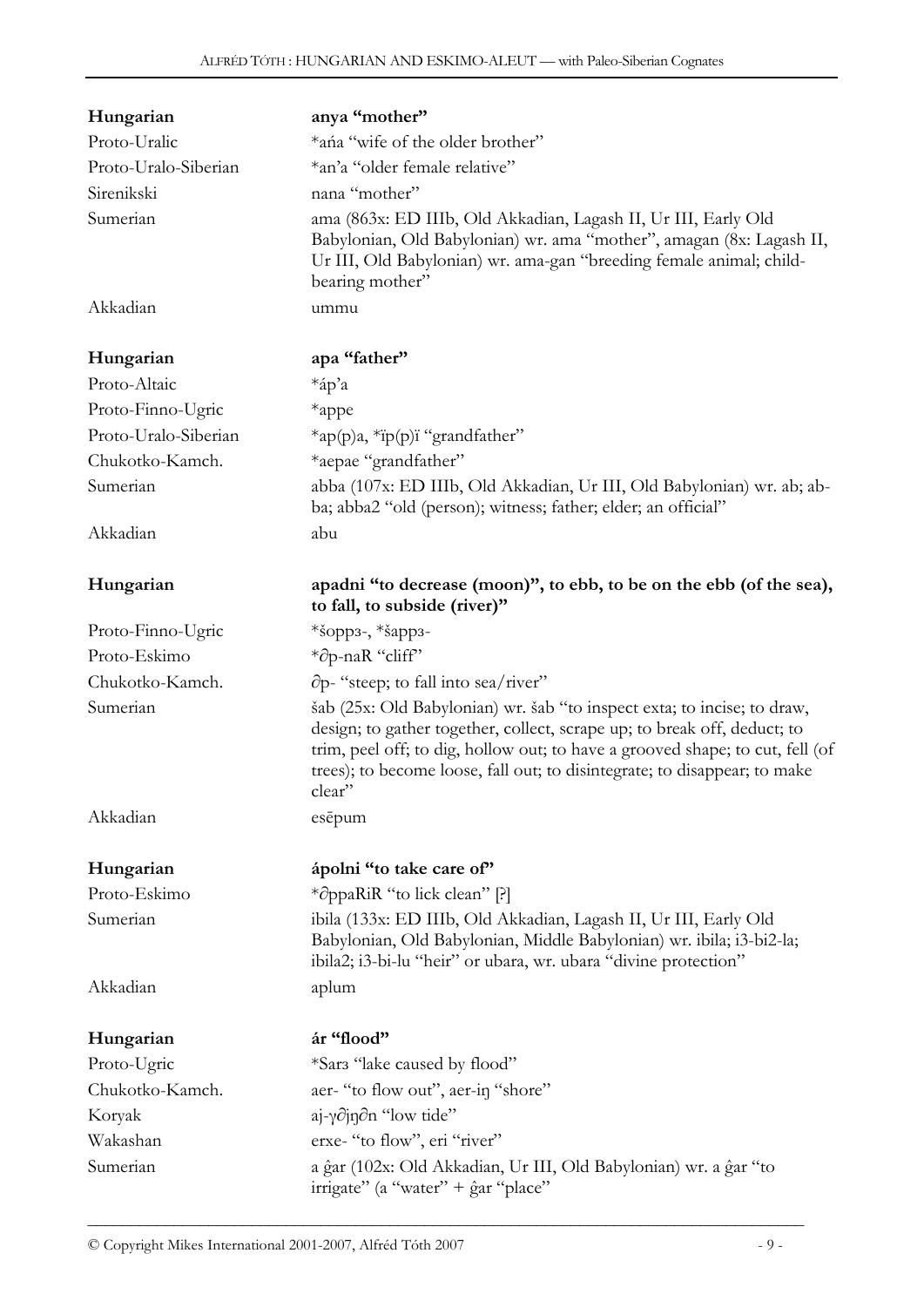#### Hungarian

Proto-Finno-Ugric Proto-Eskimo Sumerian

### ár "article of trade, commodity; price"

\*arwa, \*arγa "price, value" \*aeRRi "to hurry, to be busy" ar (56x: Old Babylonian) wr. ar2; a-ar2; a-ar; a-ar3 "(hymn of) praise; fame", aratta (5x: Old Akkadian, Ur III, Old Babylonian) wr. aratta "heavy; important; praise, glory"

### Hungarian

Proto-Finno-Ugric Proto-Eskimo Sumerian

### Hungarian

Proto-Ugric Proto-Eskimo Proto-Yupik Sumerian

### Hungarian

Proto-Ugric Proto-Eskimo Proto-Yupik-Sirenikski Sumerian Akkadian

#### Hungarian

Proto-Eskimo Sumerian

#### Hungarian

Proto-Eskimo Sumerian

#### Hungarian

Proto-Eskimo Sumerian

### ártani "to harm, to hurt" \*ars- "to rend, to rip, to tear" \*al $\partial y$ - "to rip" bur (197x: ED IIIb, Old Akkadian, Ur III, Early Old Babylonian, Old Babylonian) wr. bur12; bu7 "to tear out"

### ara "fiancée"; daughter-in-law; mother or sister's brother"

\*ars, \*arwa \*aRnaR "woman" \*aRnaRaq "girl" erib (6x: Old Babylonian) wr. e-ri-ib; e-rib; erib "sister-in-law; father-in $law'$ 

### arány "proportion, rate, ratio"

\*ars, \*urs *\*aR∂nqiy*- "to fix, to arrange" \*aRaR- "to move" arahi (1x: Old Babylonian) wr. a-ra-hi "a mathematical term (math.)" arahū

#### aratni "to reap"

\*aRcaR- "to grab" ur (612x: ED IIIb, Old Akkadian, Lagash II, Ur III, Early Old Babylonian, Old Babylonian) wr. ur4; ur5 "to pluck; to gather, collect; to harvest"

### árny "ghost, spectre; shade, shadow"

\*aRli(C) "to be overwhelmed or overburdened" gu'erim, wr. gu2-erim2 "hostile, enemy"

#### árok "ditch"

\*aeRRi(t)naR "bag for hunting" hiritum (1x: Old Babylonian) wr. hi-ri-tum2 "ditch"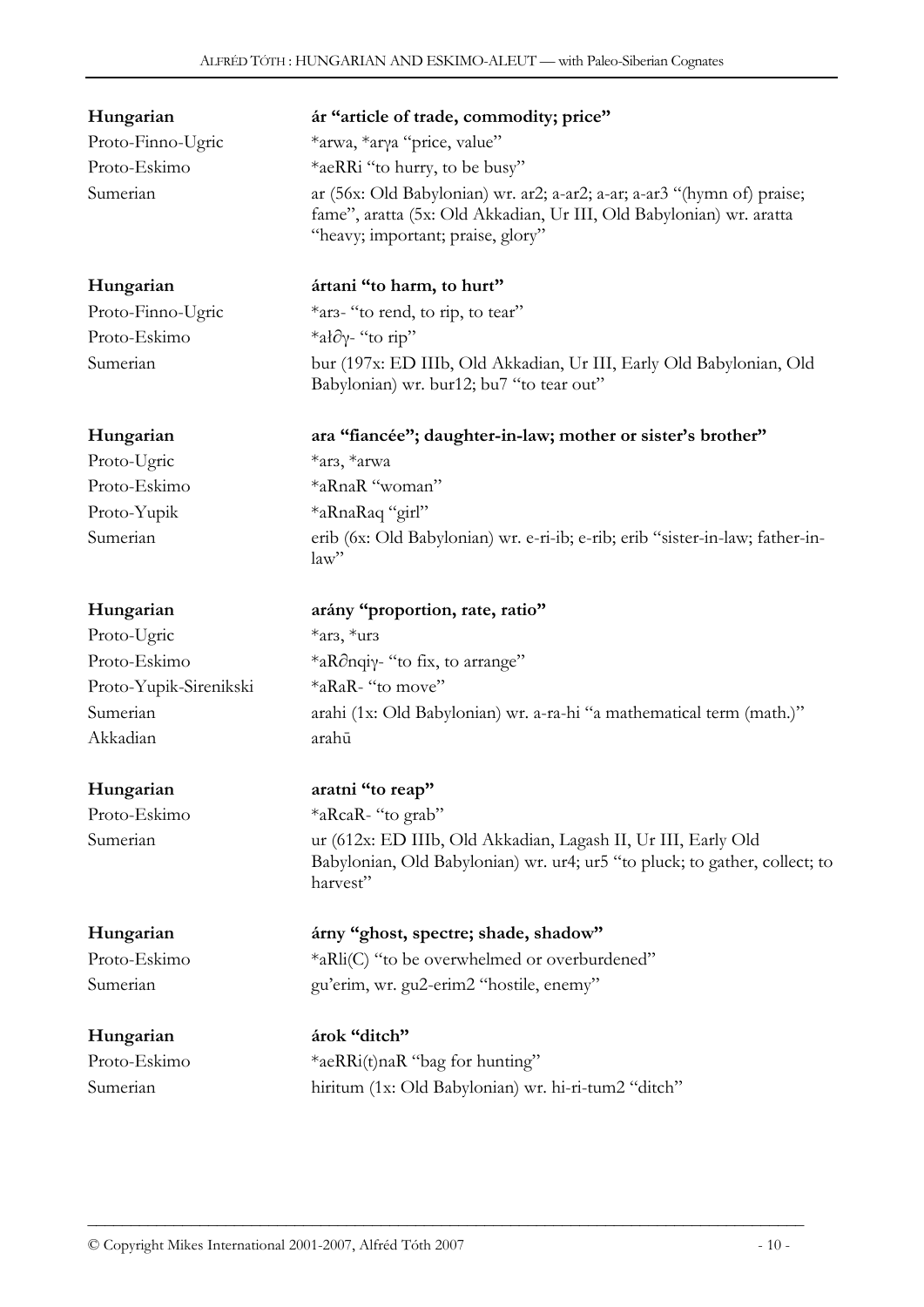| Hungarian<br>árva "orphan"<br>Proto-Eskimo<br>*∂liγaR(aR) "orphan"<br>*orpa(s3), *orwa(s3) "orphan, orphaned; widow, widowed"<br>Proto-Finno-Ugric<br>Akkadian<br>erūm; urrūm "to be empty"<br>Hungarian<br>ásni "to dig"<br>Proto-Eskimo<br>*at( $\partial$ )- "down", at $\partial$ R "to go down"<br>Sumerian<br>sidug (5x: Old Babylonian) wr. si-dug4; sidug; sidug2 "cavity, hollow;<br>depth; tream, wadi, gorge; (hunter's) pitfall; pit"<br>Akkadian<br>šuttatu<br>Hungarian<br>ásítani "to yawn"<br>Proto-Finno-Ugric<br>$*8c3-$<br>Proto-Eskimo<br>*ayittaR- "to open mouth", *ayittaRuR- "to yawn"<br>Akkadian<br>nesūm "to open"<br>Hungarian<br>aszik "to wither", aszú "dry"<br>*Sass- "to dry"<br>Proto-Ugric<br>Eskimo-Aleut<br>caluy-"to tan, to be tanned dry"<br>saaluX "dry weather"<br>Aleut<br>sig (343x: ED IIIa, ED IIIb, Old Akkadian, Lagash II, Ur III, Old<br>Sumerian<br>Babylonian, 1st millennium) wr. sig "(to be) weak; (to be) low; (to be)<br>thin; (to be) narrow"<br>Hungarian<br>ászok "gauntry (for supporting barrels)"<br>*atotu- "to be wide below"<br>Proto-Eskimo<br>Sumerian<br>esaĝ (21x: Ebla, Ur III, Old Babylonian) wr. e2-saĝ; esaĝ2 "grain-store"<br>Hungarian<br>asszony "lady; queen"<br>Proto-Eskimo<br>*aRnaR "woman"<br>Sumerian<br>kisikil (158x: ED IIIb, Ur III, Old Babylonian) wr. ki-sikil; lu2ki-sikil; |
|--------------------------------------------------------------------------------------------------------------------------------------------------------------------------------------------------------------------------------------------------------------------------------------------------------------------------------------------------------------------------------------------------------------------------------------------------------------------------------------------------------------------------------------------------------------------------------------------------------------------------------------------------------------------------------------------------------------------------------------------------------------------------------------------------------------------------------------------------------------------------------------------------------------------------------------------------------------------------------------------------------------------------------------------------------------------------------------------------------------------------------------------------------------------------------------------------------------------------------------------------------------------------------------------------------------------------------------------------------------------------|
|                                                                                                                                                                                                                                                                                                                                                                                                                                                                                                                                                                                                                                                                                                                                                                                                                                                                                                                                                                                                                                                                                                                                                                                                                                                                                                                                                                          |
|                                                                                                                                                                                                                                                                                                                                                                                                                                                                                                                                                                                                                                                                                                                                                                                                                                                                                                                                                                                                                                                                                                                                                                                                                                                                                                                                                                          |
|                                                                                                                                                                                                                                                                                                                                                                                                                                                                                                                                                                                                                                                                                                                                                                                                                                                                                                                                                                                                                                                                                                                                                                                                                                                                                                                                                                          |
|                                                                                                                                                                                                                                                                                                                                                                                                                                                                                                                                                                                                                                                                                                                                                                                                                                                                                                                                                                                                                                                                                                                                                                                                                                                                                                                                                                          |
|                                                                                                                                                                                                                                                                                                                                                                                                                                                                                                                                                                                                                                                                                                                                                                                                                                                                                                                                                                                                                                                                                                                                                                                                                                                                                                                                                                          |
|                                                                                                                                                                                                                                                                                                                                                                                                                                                                                                                                                                                                                                                                                                                                                                                                                                                                                                                                                                                                                                                                                                                                                                                                                                                                                                                                                                          |
|                                                                                                                                                                                                                                                                                                                                                                                                                                                                                                                                                                                                                                                                                                                                                                                                                                                                                                                                                                                                                                                                                                                                                                                                                                                                                                                                                                          |
|                                                                                                                                                                                                                                                                                                                                                                                                                                                                                                                                                                                                                                                                                                                                                                                                                                                                                                                                                                                                                                                                                                                                                                                                                                                                                                                                                                          |
|                                                                                                                                                                                                                                                                                                                                                                                                                                                                                                                                                                                                                                                                                                                                                                                                                                                                                                                                                                                                                                                                                                                                                                                                                                                                                                                                                                          |
|                                                                                                                                                                                                                                                                                                                                                                                                                                                                                                                                                                                                                                                                                                                                                                                                                                                                                                                                                                                                                                                                                                                                                                                                                                                                                                                                                                          |
|                                                                                                                                                                                                                                                                                                                                                                                                                                                                                                                                                                                                                                                                                                                                                                                                                                                                                                                                                                                                                                                                                                                                                                                                                                                                                                                                                                          |
|                                                                                                                                                                                                                                                                                                                                                                                                                                                                                                                                                                                                                                                                                                                                                                                                                                                                                                                                                                                                                                                                                                                                                                                                                                                                                                                                                                          |
|                                                                                                                                                                                                                                                                                                                                                                                                                                                                                                                                                                                                                                                                                                                                                                                                                                                                                                                                                                                                                                                                                                                                                                                                                                                                                                                                                                          |
|                                                                                                                                                                                                                                                                                                                                                                                                                                                                                                                                                                                                                                                                                                                                                                                                                                                                                                                                                                                                                                                                                                                                                                                                                                                                                                                                                                          |
|                                                                                                                                                                                                                                                                                                                                                                                                                                                                                                                                                                                                                                                                                                                                                                                                                                                                                                                                                                                                                                                                                                                                                                                                                                                                                                                                                                          |
|                                                                                                                                                                                                                                                                                                                                                                                                                                                                                                                                                                                                                                                                                                                                                                                                                                                                                                                                                                                                                                                                                                                                                                                                                                                                                                                                                                          |
|                                                                                                                                                                                                                                                                                                                                                                                                                                                                                                                                                                                                                                                                                                                                                                                                                                                                                                                                                                                                                                                                                                                                                                                                                                                                                                                                                                          |
|                                                                                                                                                                                                                                                                                                                                                                                                                                                                                                                                                                                                                                                                                                                                                                                                                                                                                                                                                                                                                                                                                                                                                                                                                                                                                                                                                                          |
|                                                                                                                                                                                                                                                                                                                                                                                                                                                                                                                                                                                                                                                                                                                                                                                                                                                                                                                                                                                                                                                                                                                                                                                                                                                                                                                                                                          |
|                                                                                                                                                                                                                                                                                                                                                                                                                                                                                                                                                                                                                                                                                                                                                                                                                                                                                                                                                                                                                                                                                                                                                                                                                                                                                                                                                                          |
|                                                                                                                                                                                                                                                                                                                                                                                                                                                                                                                                                                                                                                                                                                                                                                                                                                                                                                                                                                                                                                                                                                                                                                                                                                                                                                                                                                          |
|                                                                                                                                                                                                                                                                                                                                                                                                                                                                                                                                                                                                                                                                                                                                                                                                                                                                                                                                                                                                                                                                                                                                                                                                                                                                                                                                                                          |
|                                                                                                                                                                                                                                                                                                                                                                                                                                                                                                                                                                                                                                                                                                                                                                                                                                                                                                                                                                                                                                                                                                                                                                                                                                                                                                                                                                          |
| mu-tin; mu-ti-in "young woman"                                                                                                                                                                                                                                                                                                                                                                                                                                                                                                                                                                                                                                                                                                                                                                                                                                                                                                                                                                                                                                                                                                                                                                                                                                                                                                                                           |
| aššatu "wife"<br>Akkadian                                                                                                                                                                                                                                                                                                                                                                                                                                                                                                                                                                                                                                                                                                                                                                                                                                                                                                                                                                                                                                                                                                                                                                                                                                                                                                                                                |
| Hungarian<br>átkozni "to curse, to scold"                                                                                                                                                                                                                                                                                                                                                                                                                                                                                                                                                                                                                                                                                                                                                                                                                                                                                                                                                                                                                                                                                                                                                                                                                                                                                                                                |
| Proto-Ugric<br>*atta- "to say"                                                                                                                                                                                                                                                                                                                                                                                                                                                                                                                                                                                                                                                                                                                                                                                                                                                                                                                                                                                                                                                                                                                                                                                                                                                                                                                                           |
| Proto-Inuit<br>*attaq- "to pay back (in return)"                                                                                                                                                                                                                                                                                                                                                                                                                                                                                                                                                                                                                                                                                                                                                                                                                                                                                                                                                                                                                                                                                                                                                                                                                                                                                                                         |
| Sumerian<br>aš (51x: ED IIIb, Ur III, Old Babylonian) wr. aš2 "curse"                                                                                                                                                                                                                                                                                                                                                                                                                                                                                                                                                                                                                                                                                                                                                                                                                                                                                                                                                                                                                                                                                                                                                                                                                                                                                                    |
| Hungarian<br>atya "father"                                                                                                                                                                                                                                                                                                                                                                                                                                                                                                                                                                                                                                                                                                                                                                                                                                                                                                                                                                                                                                                                                                                                                                                                                                                                                                                                               |
| Proto-Uralic<br>*atta "father, grandfather"                                                                                                                                                                                                                                                                                                                                                                                                                                                                                                                                                                                                                                                                                                                                                                                                                                                                                                                                                                                                                                                                                                                                                                                                                                                                                                                              |
| *ata "father"<br>Proto-Eskimo                                                                                                                                                                                                                                                                                                                                                                                                                                                                                                                                                                                                                                                                                                                                                                                                                                                                                                                                                                                                                                                                                                                                                                                                                                                                                                                                            |
| ec'e(C) "father"<br>Yukagir                                                                                                                                                                                                                                                                                                                                                                                                                                                                                                                                                                                                                                                                                                                                                                                                                                                                                                                                                                                                                                                                                                                                                                                                                                                                                                                                              |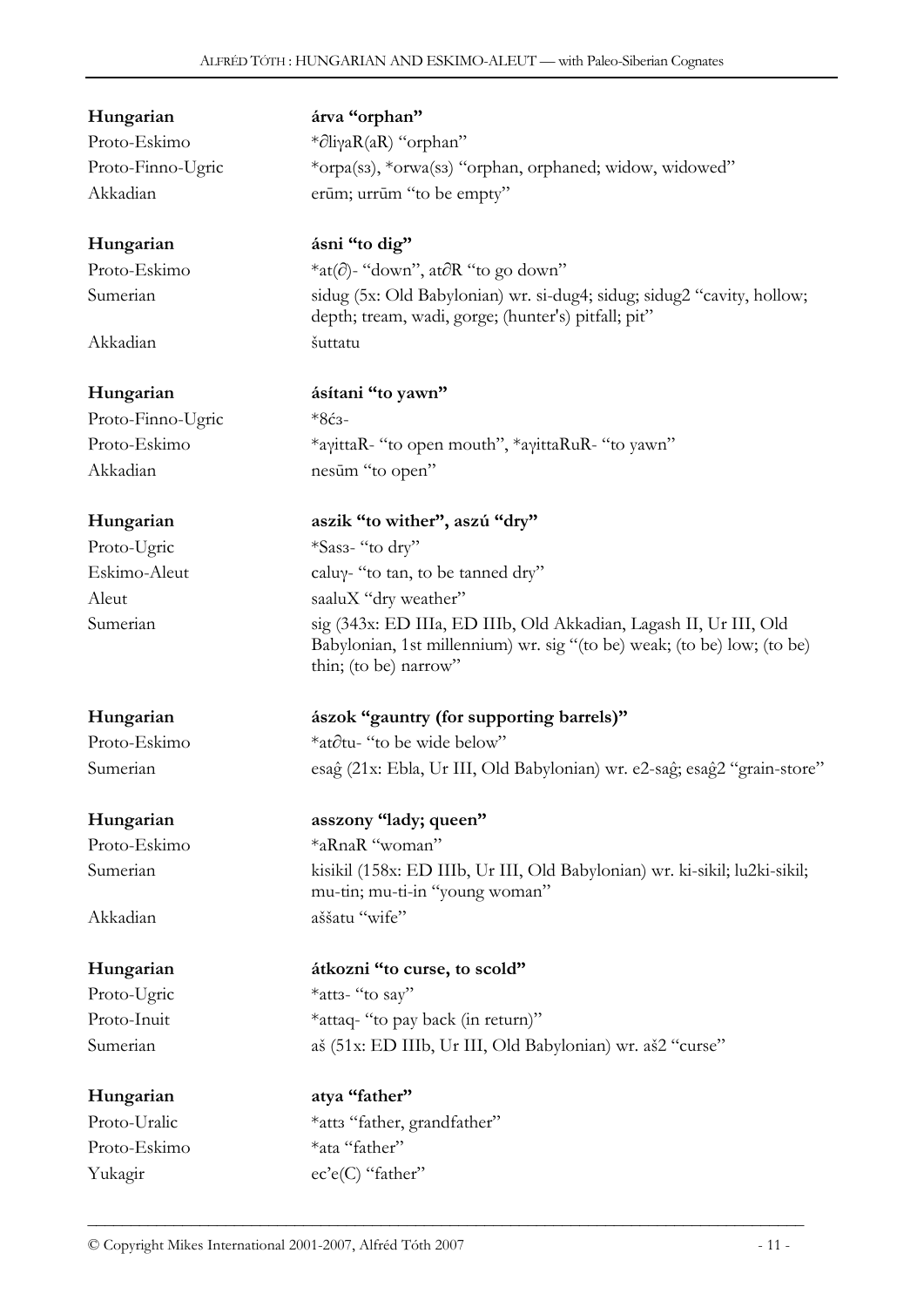| Sumerian          | adda (178x: ED IIIb, Old Akkadian, Ur III, Early Old Babylonian, Old<br>Babylonian) wr. ad-da; ad "father"                                                                                                                                                                                       |
|-------------------|--------------------------------------------------------------------------------------------------------------------------------------------------------------------------------------------------------------------------------------------------------------------------------------------------|
| Hungarian         | avik "to grow into, to penetrate", avatni "to dedicate, to<br>inaugurate; to initiate sb. into sg.; to (pre-)shrink, to sanforize",<br>avatkozik "to interfere, to meddle"                                                                                                                       |
| Proto-Altaic      | *siúnu "to sink"                                                                                                                                                                                                                                                                                 |
| Proto-Uralic      | *sone- "to enter"                                                                                                                                                                                                                                                                                |
| Proto-Inuit       | *ataaq- "to go down (towards coast)"                                                                                                                                                                                                                                                             |
| Sumerian          | si (401x: ED IIIb, Old Akkadian, Lagash II, Old Babylonian) wr. si "to<br>draw water; to brew beer; to fill, load up"                                                                                                                                                                            |
| Akkadian          | sabūm; sâbum                                                                                                                                                                                                                                                                                     |
| Hungarian         | ázik "to get wet"                                                                                                                                                                                                                                                                                |
| Proto-Finno-Ugric | *S8ć3- "to become wet"                                                                                                                                                                                                                                                                           |
| Proto-Eskimo      | *aRi(t)- "to become wet"                                                                                                                                                                                                                                                                         |
| Sumerian          | šeš (14x: Old Babylonian) wr. šeš2 "to anoint"                                                                                                                                                                                                                                                   |
| Hungarian         | -ba/-be "into", -ban/-ben "in", -ból/-ből "out of", bel "inner",<br>bél "intestines"                                                                                                                                                                                                             |
| Proto-Altaic      | *bēlke, bēlki "waist, lap"                                                                                                                                                                                                                                                                       |
| Proto-Finno-Ugric | *päls "the inside"                                                                                                                                                                                                                                                                               |
| Proto-Eskimo      | *paδ∂ "opening, entrance"                                                                                                                                                                                                                                                                        |
| Sumerian          | pah, wr. pah "leg of an animal, haunch, lap"; bi- (locative-terminative<br>prefix), bad (11x: Ur III, Old Babylonian) wr. ĝešbad "leg or foot of a<br>piece of furniture"                                                                                                                        |
| Hungarian         | bácsi "uncle"                                                                                                                                                                                                                                                                                    |
| Proto-Eskimo      | *ap(p)a "grandfather"                                                                                                                                                                                                                                                                            |
| Sumerian          | pap (86x: Old Akkadian, Ur III, Old Babylonian) wr. pap "first and<br>foremost, pre-eminent; father; male, virile; brother" + šeš 1579x: ED<br>IIIb, Old Akkadian, Lagash II, Ur III, Early Old Babylonian, Old<br>Babylonian, Middle Babylonian) wr. šeš "brother; junior worker,<br>assistant" |
| Akkadian          | abu "father, male, brother" + ahu "brother"                                                                                                                                                                                                                                                      |
| Hungarian         | bágyadni "to become weak; to grow faint"                                                                                                                                                                                                                                                         |
| Proto-Eskimo      | *pa(C)a- "to fight, to struggle"                                                                                                                                                                                                                                                                 |
| Sumerian          | dada (15x: Old Akkadian, Ur III) wr. da-da; da3-da3da "(to be) hostile;<br>to be difficult"                                                                                                                                                                                                      |
| Hungarian         | baj "ailment, complaint, sickness, bother, vexation; evil, ill,<br>misfortune, trouble; misery, woe"                                                                                                                                                                                             |
| Proto-Eskimo      | *pa(C)a- "to fight, to struggle"                                                                                                                                                                                                                                                                 |
| Sumerian          | bul (27x: Ur III, Old Babylonian) wr. bul; i3-bul5-bul5 "to shake"                                                                                                                                                                                                                               |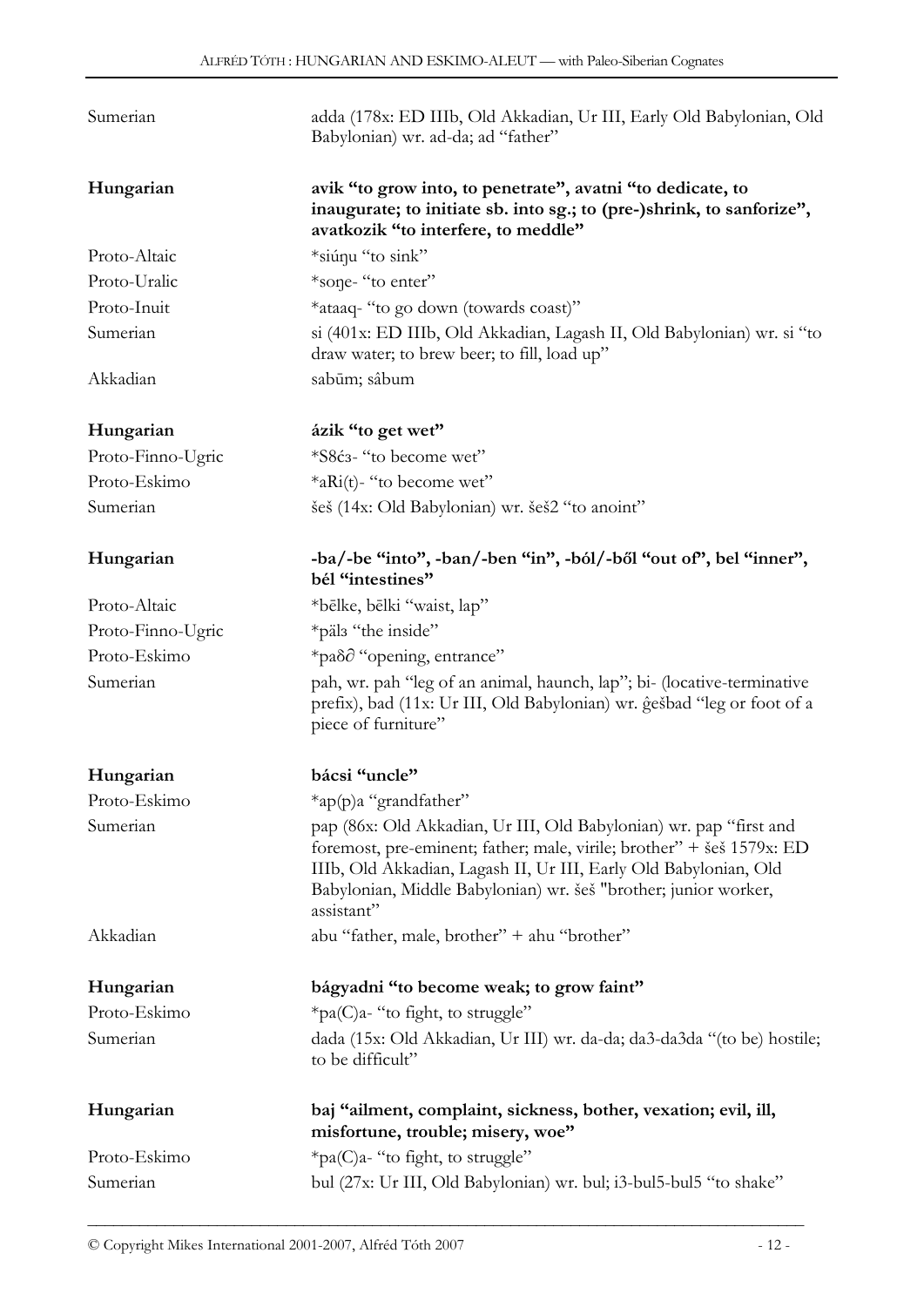| Hungarian              | báj "charm, grace"                                                                                                                                                                                                                                                                                                                                                                                                                     |
|------------------------|----------------------------------------------------------------------------------------------------------------------------------------------------------------------------------------------------------------------------------------------------------------------------------------------------------------------------------------------------------------------------------------------------------------------------------------|
| Proto-Altaic           | *bā- "to bind"                                                                                                                                                                                                                                                                                                                                                                                                                         |
| Proto-Eskimo           | *paγuγ- "to fasten down with pegs"                                                                                                                                                                                                                                                                                                                                                                                                     |
| Akkadian               | ebētu "(to be) tied, cramped up"                                                                                                                                                                                                                                                                                                                                                                                                       |
|                        |                                                                                                                                                                                                                                                                                                                                                                                                                                        |
| Hungarian              | bajusz "mustache"                                                                                                                                                                                                                                                                                                                                                                                                                      |
| Proto-Yupik-Sirenikski | *unak "beard or mustache"                                                                                                                                                                                                                                                                                                                                                                                                              |
| Sumerian               | munsub (5x: ED IIIb, Old Babylonian) wr. munsub; munsub2;<br>munsubx( KA×SUHUR ); sumunsub; sumunsub2; u2-šu-p? "hair;<br>barber"                                                                                                                                                                                                                                                                                                      |
| Hungarian              | bakó "bag, satchel"                                                                                                                                                                                                                                                                                                                                                                                                                    |
| Proto-Eskimo           | *pak∂γ- "to bend, to flex"                                                                                                                                                                                                                                                                                                                                                                                                             |
| Sumerian               | pag (2x: Old Babylonian, Middle Babylonian) wr. pag "to enclose,<br>confine, cage (a bird)"                                                                                                                                                                                                                                                                                                                                            |
| Hungarian              | bakó "hangman"                                                                                                                                                                                                                                                                                                                                                                                                                         |
| Chagatai               | bakavul "taste-tester in the court of a prince"                                                                                                                                                                                                                                                                                                                                                                                        |
| Kuman                  | bogaul "custos, vigil"                                                                                                                                                                                                                                                                                                                                                                                                                 |
| Uigur                  | bögäül "secret guard or sentry"                                                                                                                                                                                                                                                                                                                                                                                                        |
| Proto-Eskimo           | *pak $\partial y$ - "to bend, to flex"                                                                                                                                                                                                                                                                                                                                                                                                 |
| Sumerian               | pagdu (1x: Old Babylonian) wr. pag-du3 "expert"                                                                                                                                                                                                                                                                                                                                                                                        |
| Hungarian              | bal "left"                                                                                                                                                                                                                                                                                                                                                                                                                             |
| Proto-Finno-Ugric      | *pals "left"                                                                                                                                                                                                                                                                                                                                                                                                                           |
| Proto-Eskimo           | *palu- "to be lying on one's stomach"                                                                                                                                                                                                                                                                                                                                                                                                  |
| Yupik                  | palu-"to be sad; to starve; to lie on stomach"                                                                                                                                                                                                                                                                                                                                                                                         |
| Sumerian               | bala (3308x: ED IIIa, ED IIIb, Old Akkadian, Ur III, Early Old<br>Babylonian, Old Babylonian) wr. bal; bil2 "to rotate, turn over, cross; to<br>pour out, libate, make a libation; reign, rotation, turn, term of office; to<br>revolt; to hoist, draw (water); to transfer (boats over weirs etc. blocking<br>a stream); to carry; to boil (meat in water); to change, transgress (the<br>terms of an agreement); conversion (math.)" |
| Hungarian              | ballagni "to move slowely, to wander"                                                                                                                                                                                                                                                                                                                                                                                                  |
| Proto-Eskimo           | *maliγ- "to follow, to accompany"                                                                                                                                                                                                                                                                                                                                                                                                      |
| Sumerian               | bala "to rotate, to turn over"                                                                                                                                                                                                                                                                                                                                                                                                         |
| Akkadian               | alākum "to go"                                                                                                                                                                                                                                                                                                                                                                                                                         |
| Rhaetic                | elukum "id." (Brunner and Tóth 1987, p. 61)                                                                                                                                                                                                                                                                                                                                                                                            |
| Hungarian              | balta "axe"                                                                                                                                                                                                                                                                                                                                                                                                                            |
| Proto-Uralo-Siberian   | *qalqa "axe"                                                                                                                                                                                                                                                                                                                                                                                                                           |
| Sumerian               | bal (1x: Old Babylonian) wr. na4bal "type of stone"                                                                                                                                                                                                                                                                                                                                                                                    |
| Akkadian               | allu "hoe, pickaxe"                                                                                                                                                                                                                                                                                                                                                                                                                    |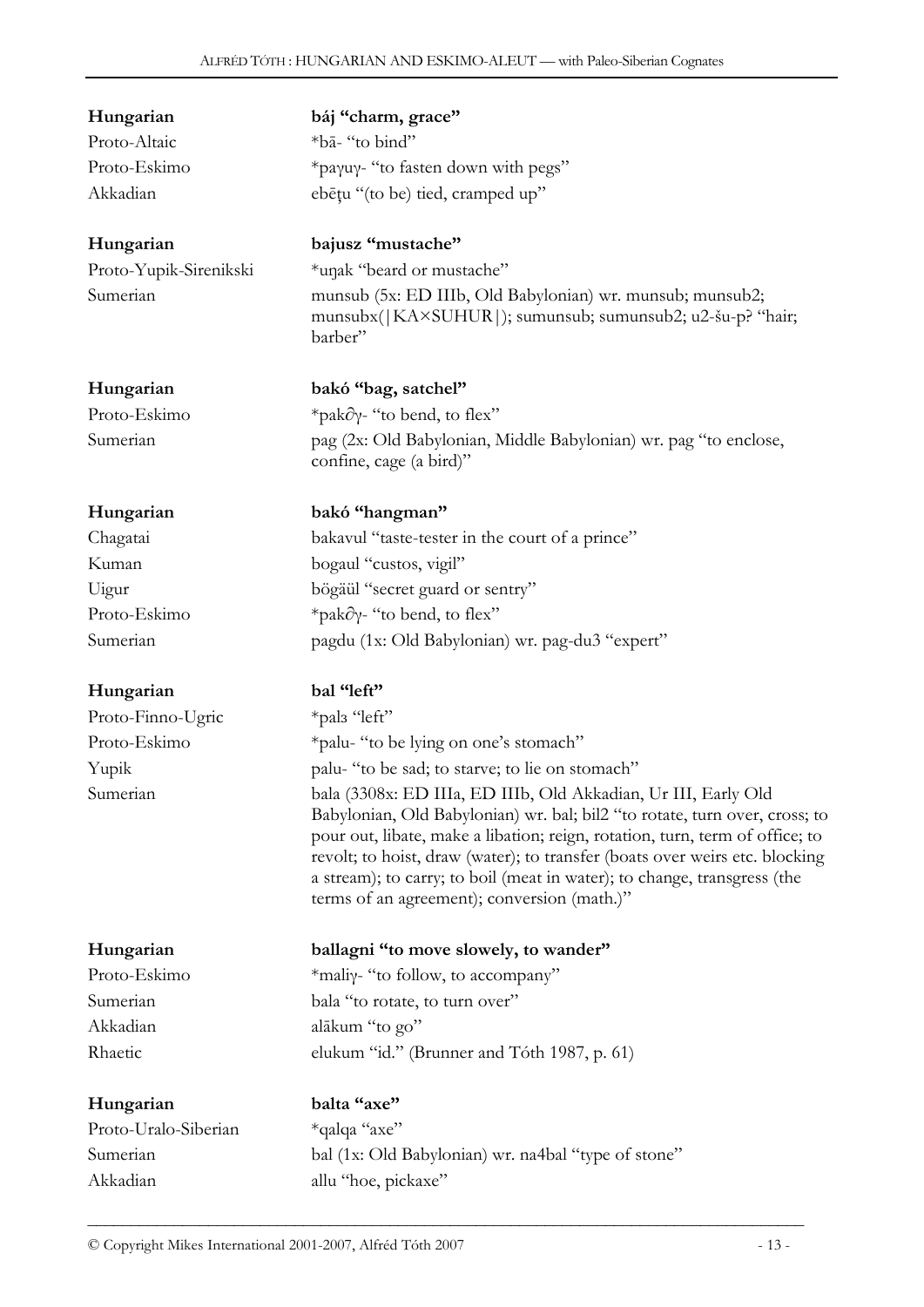| Hungarian              | bár "albeit, although, notwithstanding"                                                                                                                                                                                                                                                                                                                      |
|------------------------|--------------------------------------------------------------------------------------------------------------------------------------------------------------------------------------------------------------------------------------------------------------------------------------------------------------------------------------------------------------|
| Proto-Yupik-Sirenikski | *p∂γn∂m "barely"                                                                                                                                                                                                                                                                                                                                             |
| Akkadian               | balum "without"                                                                                                                                                                                                                                                                                                                                              |
|                        | bátor "brave"                                                                                                                                                                                                                                                                                                                                                |
| Hungarian<br>Tatarian  |                                                                                                                                                                                                                                                                                                                                                              |
|                        | mādyr "hero"                                                                                                                                                                                                                                                                                                                                                 |
| Proto-Eskimo           | *pat∂γ- "to slap" [?]                                                                                                                                                                                                                                                                                                                                        |
| Sumerian               | mes (29x: ED IIIa, ED IIIb, Old Akkadian, Ur III, Old Babylonian) wr.<br>mes "hero; (to be) manly; young man"                                                                                                                                                                                                                                                |
| Akkadian               | ețlu                                                                                                                                                                                                                                                                                                                                                         |
| Hungarian              | bece, boca "calf", becenév "surname"                                                                                                                                                                                                                                                                                                                         |
| Sumerian               | ab (5272x: ED IIIa, ED IIIb, Old Akkadian, Lagash II, Ur III, Old<br>Babylonian, 1st millennium) wr. ab2 "cow"                                                                                                                                                                                                                                               |
| Chukotko-Kamch.        | pe(j)ecvak "young male reindeer"                                                                                                                                                                                                                                                                                                                             |
| Inuit                  | p'e-c "child, son"                                                                                                                                                                                                                                                                                                                                           |
| Hungarian              | becs "value, worth"                                                                                                                                                                                                                                                                                                                                          |
| Proto-Eskimo           | *pik $\partial$ - "to own"                                                                                                                                                                                                                                                                                                                                   |
| Sumerian               | mu (135x: ED IIIb, Ur III, Early Old Babylonian, Old Babylonian) wr.<br>mu5 "good, beautiful"                                                                                                                                                                                                                                                                |
| Akkadian               | banū                                                                                                                                                                                                                                                                                                                                                         |
| Hungarian              | begy "animal's stomach"                                                                                                                                                                                                                                                                                                                                      |
| Proto-Uralic           | *pijra                                                                                                                                                                                                                                                                                                                                                       |
| Proto-Eskimo           | *paγuγ- "to bring food to" [?]                                                                                                                                                                                                                                                                                                                               |
| Sumerian               | bar (2579x: ED IIIa, ED IIIb, Ebla, Old Akkadian, Lagash II, Ur III,<br>Early Old Babylonian, Old Babylonian) wr. bar; ba-ra; bala; bur "liver;<br>innards"                                                                                                                                                                                                  |
| Hungarian              | béka "frog"                                                                                                                                                                                                                                                                                                                                                  |
| Proto-Eskimo           | * $p\partial k\partial$ - "to jump up"                                                                                                                                                                                                                                                                                                                       |
| Sumerian               | bizaza (16x: Old Akkadian, Ur III, Old Babylonian) wr. bi2-za-za; bil2-<br>za; bi-za-za "frog; ~ figurine"                                                                                                                                                                                                                                                   |
| Hungarian              | béklyó "fetter, shackle; hobble"                                                                                                                                                                                                                                                                                                                             |
| Proto-Inuit            | $*ipiq(-)$ "tie; to tie"                                                                                                                                                                                                                                                                                                                                     |
| Sumerian               | be (99x: ED IIIb, Old Akkadian, Ur III, Old Babylonian) wr. be4; be6<br>"to deduct, remove; to diminish, reduce; to withdraw, receive (as an<br>allotment)" + kalag (2398x: ED IIIb, Old Akkadian, Lagash II, Ur III,<br>Early Old Babylonian, Old Babylonian) wr. kal-ga; kalag; kal-la "(to be)<br>strong, powerful, mighty; to reinforce; to provide for" |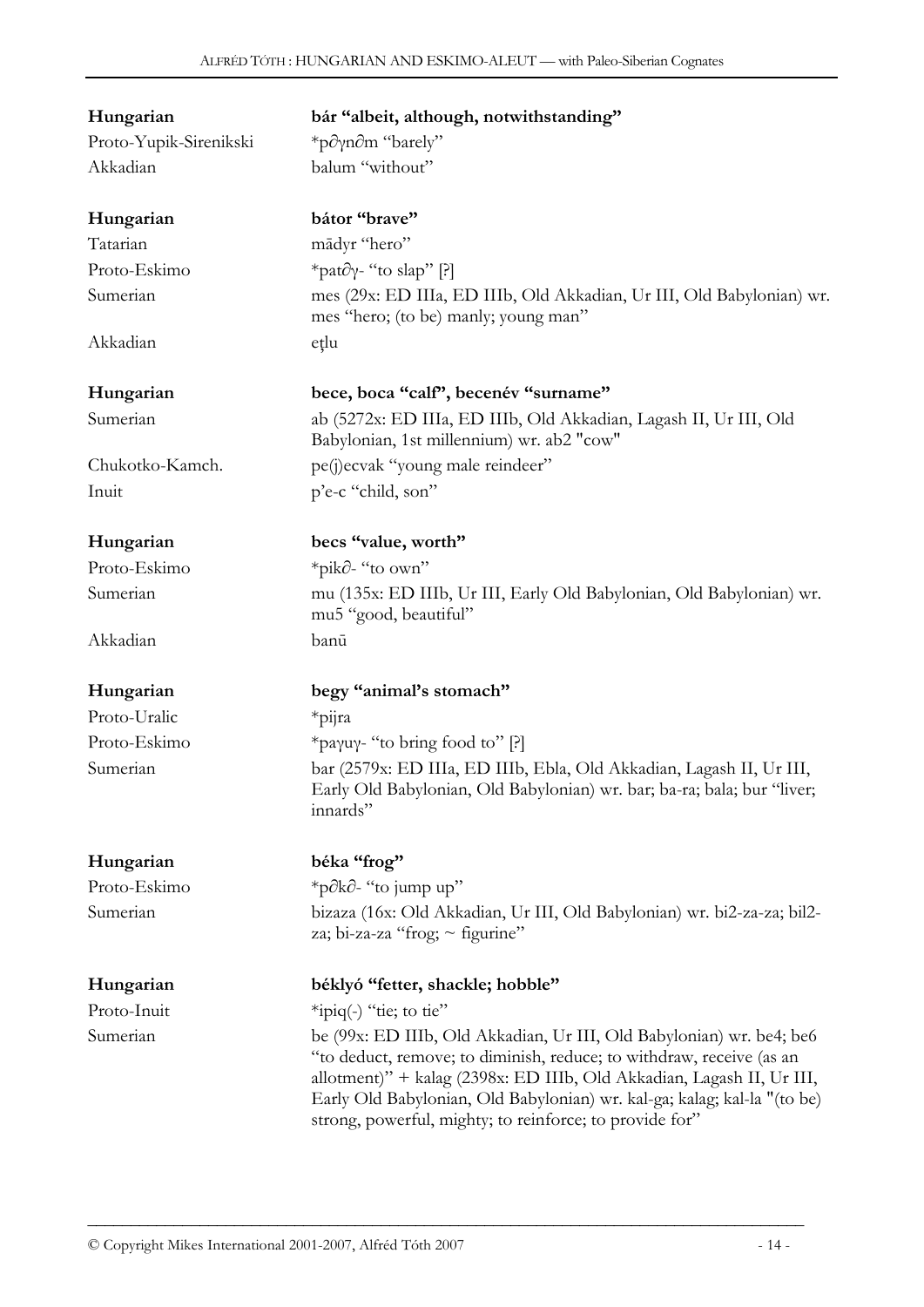Hungarian bélyeg "stamp"

Proto-Inuit \*tull∂q- "to trample" Sumerian ti-bala (3x: ED IIIa, Old Babylonian) wr. ĝešti-bal; uruduti-bal "sign" Hungarian bér "rent; wages"

Proto-Eskimo \*p∂R∂- "to bend" Proto-Inuit \*p∂Rina "to be bent" Sumerian bur (176x: ED IIIb, Old Akkadian, Ur III, Old Babylonian, uncertain) wr. bur2; bur "to release, free; to reveal; to spread out, cover"

Hungarian berek "bushes, grove; marshy pasture" Proto-Finno-Ugric \*pers "excrement; swamp" Proto-Eskimo \*p∂lu(R) "dust, dirt" Akkadian aburriš "meadow, pasture"

Hungarian berke "bud (of a tree)" Proto-Eskimo \*paγunRaR "berry" Sumerian gurun = buru7 (38x: Ur III, Old Babylonian) wr. gurun "fruit, flower;  $\sim$ figurine; sexual appeal" Rhaetic inbu, enbu, unbiu (Brunner and Tóth 1987, pp. 97, 99)

Hungarian betű "letter, typ" Proto-Eskimo \*p∂t∂-, \*p∂tuR- "to penetrate or pass through" Akkadian abātum "to carve, cut; to engrave"

Hungarian beze "gland" Proto-Eskimo \*q∂n∂cir "tonsil; gland" Proto-Inuit  $*_{\mathcal{D}}\partial_{\eta}w(\eta)$ ak "swelling on skin" [?] Sumerian maz (9x: Ur III, Old Babylonian) wr. ma-az "to swell, rejoice"

Hungarian bíbor "purple, scarlet" Proto-Eskimo \*kaviR "to be red" Sumerian babbar (1109x: ED IIIb, Old Akkadian, Ur III, Early Old Babylonian, Old Babylonian) wr. babbar2; babbar "(to be) white", but cf. also Akkadian tabarru "purple"

Hungarian bicsak, bicska "pocket-knife" Proto-Eskimo \*k∂γun "tooth" Sumerian bazu wr. ba-zu2; ĝešba-zu2? "a toothed knife"

Hungarian bilincs "shackles" Proto-Inuit \*ipiq(-) "tie; to tie" Sumerian be (99x: ED IIIb, Old Akkadian, Ur III, Old Babylonian) wr. be4; be6 "to deduct, remove; to diminish, reduce; to withdraw, receive (as an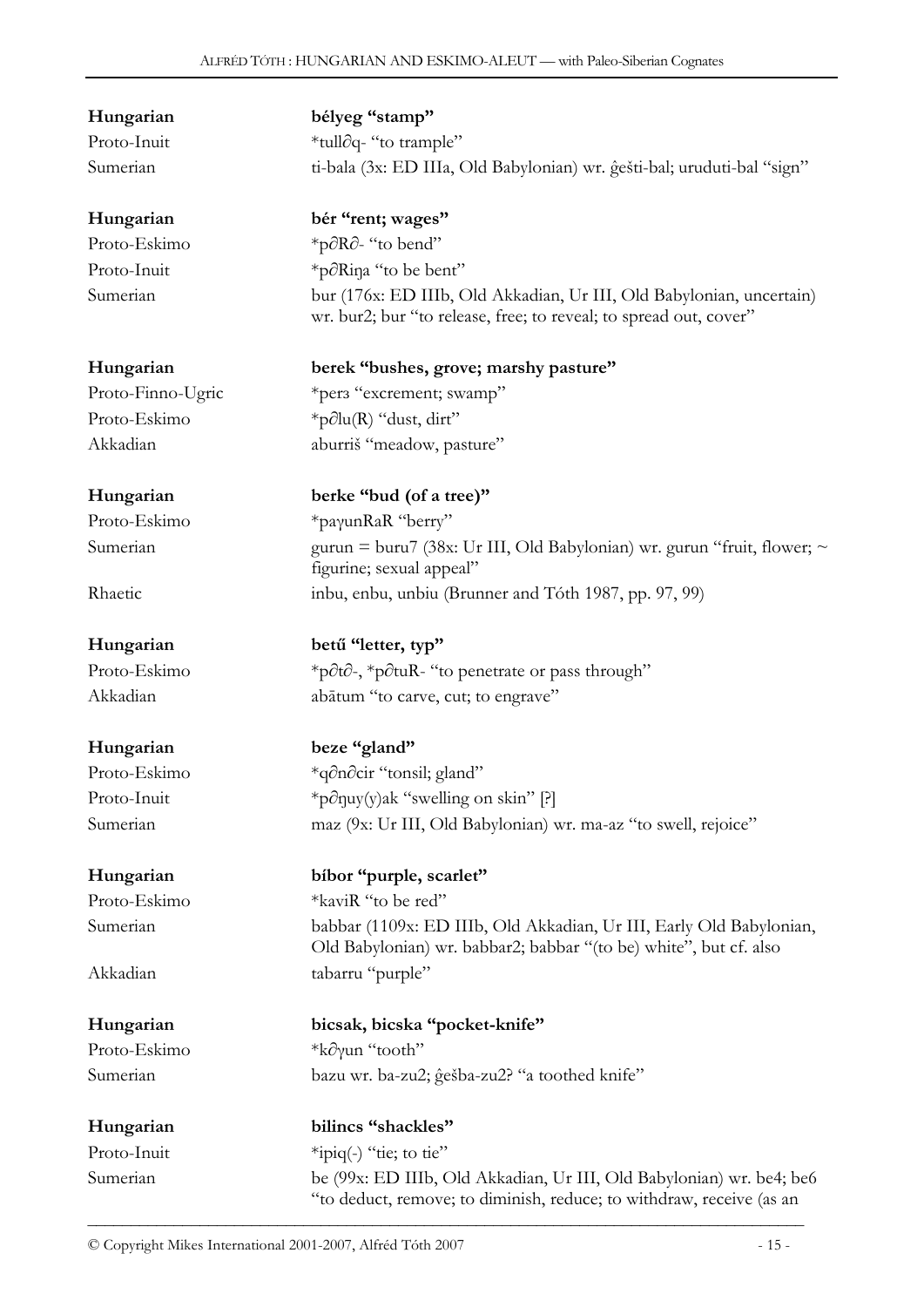|                    | allotment)" + la (1399x: ED IIIa, ED IIIb, Old Akkadian, Lagash II, Ur<br>III, Early Old Babylonian, Old Babylonian) wr. la2; la; lal2 "to bind;<br>binding, (yoke-)team" |
|--------------------|---------------------------------------------------------------------------------------------------------------------------------------------------------------------------|
| Akkadian           | alālu                                                                                                                                                                     |
| Hungarian          | bocsátani "to admit to, to let go"                                                                                                                                        |
| Proto-Eskimo       | *paq∂t- "(to go and) find"                                                                                                                                                |
| Sumerian           | bur (176x: ED IIIb, Old Akkadian, Ur III, Old Babylonian, uncertain)<br>wr. bur2; bur "to release, free; to reveal; to spread out, cover"                                 |
| Akkadian           | pašāru; šuparruru                                                                                                                                                         |
| Hungarian          | bog "bend, knot"                                                                                                                                                          |
| Proto-Uralic       | *pakša "gnarl, knot; protuberance (on the tree)"                                                                                                                          |
| Proto-Finno-Ugric  | *punka, *ponka "blister, boil, swelling"                                                                                                                                  |
| Proto-Eskimo       | *paγuγ- "to fasten down with pegs"                                                                                                                                        |
| Sumerian           | bun (1x: Old Babylonian) wr. uzubun; uzubun2 "bladder"                                                                                                                    |
| Hungarian          | boglya "hayrick"                                                                                                                                                          |
| Proto-Eskimo       | *p∂nuR "mound, hillock"                                                                                                                                                   |
| Sumerian           | bul (15x: ED IIIb, Old Babylonian) wr. bul4; bul; bun; bul5 "to blow; to<br>winnow; to sift; to inflate", bun (1x: Old Babylonian) wr. uzubun;<br>uzubun2 "bladder"       |
| Hungarian          | bogrács "cauldron; kettle, stew-pot"                                                                                                                                      |
| Proto-Eskimo       | *paγuγ- "to bring food"                                                                                                                                                   |
| Sumerian           | bariga (57x: Ur III) wr. ba-ri2-ga "a unit of capacity; a measuring<br>container"                                                                                         |
| Akkadian           | parsiktu                                                                                                                                                                  |
| Hungarian          | bogyó "berry"                                                                                                                                                             |
| Proto-Finno-Ugric, |                                                                                                                                                                           |
| Proto-Uralic (?)   | *pola                                                                                                                                                                     |
| Proto-Eskimo       | <i>*payunRaR "berry"</i>                                                                                                                                                  |
| Sumerian           | abulillum, wr. a-bu-lil-lum "boxthorn berry", buluh, wr. buluh;<br>šembuluh; ba-lu-hum "an aromatic tree or its resin"                                                    |
| Akkadian           | bulīlu; balahhu                                                                                                                                                           |
| Rhaetic            | enbu, enpu, unbiu "fruit; berry" (Brunner and Tóth 1987, pp. 97, 99)                                                                                                      |
| Hungarian          | bojt "pompon, tassel"                                                                                                                                                     |
| Proto-Eskimo       | *pavlu "drum handle"                                                                                                                                                      |
| Old Armenian       | boyth "earlobe; thumb"                                                                                                                                                    |
| Akkadian           | ubānu "finger; a unit of length"                                                                                                                                          |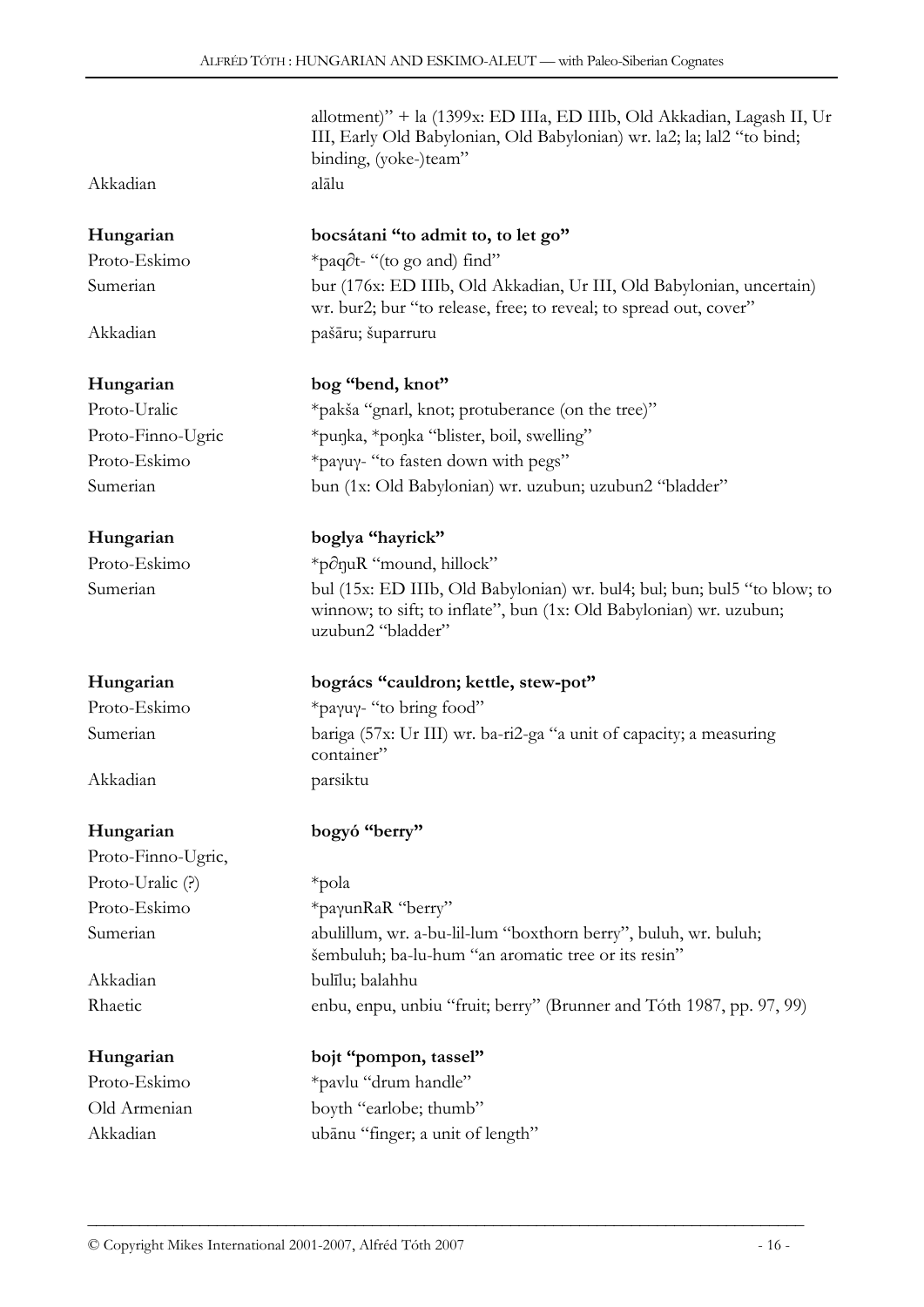| Hungarian              | boka "ankle"                                                                                                                                                                          |
|------------------------|---------------------------------------------------------------------------------------------------------------------------------------------------------------------------------------|
| Manchu                 | baqalji "bones between a horse's hoof and pastern-hairs"                                                                                                                              |
| Proto-Inuit            | *pitokce "bow"                                                                                                                                                                        |
| Akkadian               | eqbu "heel, hoof"                                                                                                                                                                     |
| Hungarian              | bókolni "to bow, to curtsey"                                                                                                                                                          |
| Proto-Inuit            | *pit∂kce "bow"                                                                                                                                                                        |
| Sumerian               | bangi (11x: Ur III, Old Babylonian) wr. ba-an-gi4 "taper, bevel, slant,<br>incline"                                                                                                   |
| Hungarian              | bonyolitani "to complicate, to entangle"                                                                                                                                              |
| Proto-Finno-Ugric      | *puńa "spun, winding; to twist, to wind"                                                                                                                                              |
| Proto-Yupik-Sirenikski | *puR∂t∂- "to deceive, to pretend"                                                                                                                                                     |
| Central Siberian Yupik | puu $Xt\partial$ - "id."                                                                                                                                                              |
| Sumerian               | pana (63x: ED IIIb, Old Akkadian, Lagash II, Ur III, Early Old<br>Babylonian, Old Babylonian) wr. ĝešpana; ba-na;<br>ĝešpanax( SE.NUN&NUN ) "bow; a geometric figure"                 |
| Hungarian              | borjú "calf"                                                                                                                                                                          |
| Proto-Eskimo           | *nuRRaR "caribou calf"                                                                                                                                                                |
| Sumerian               | amar (2771x: ED IIIa, ED IIIb, Old Akkadian, Lagash II, Ur III, Early<br>Old Babylonian, Old Babylonian, 1st millennium) wr. amar "calf; young,<br>youngster, chick; son, descendant" |
| Akkadian               | būru; māru                                                                                                                                                                            |
| Hungarian              | boróka "juniper"                                                                                                                                                                      |
| Proto-Inuit            | *paunRaqun "juniper or crowberry bush"                                                                                                                                                |
| Eastern Canadian Inuit | paurnaquti "plant on which small black berries grow"                                                                                                                                  |
| Rhaetic                | *burāšu "id." (Brunner and Tóth 1987, p. 97)                                                                                                                                          |
| Hungarian              | boszorkány "witch"                                                                                                                                                                    |
| Proto-Eskimo           | *puqiγ- "to be intelligent"                                                                                                                                                           |
| Sumerian               | puzur (5x: Old Babylonian) wr. puzur4; puzur5; puzur; puzur2 "secret,<br>shelter; protection, aegis, shadow, shelter"                                                                 |
| Akkadian               | puzru                                                                                                                                                                                 |
| Hungarian              | bot "stick"                                                                                                                                                                           |
| Proto-Eskimo           | *put- "to stoop or bend forward"                                                                                                                                                      |
| Sumerian               | pa (293x: ED IIIa, ED IIIb, Old Akkadian, Ur III, Old Babylonian) wr.<br>pa; pa9 "wing; branch, frond"                                                                                |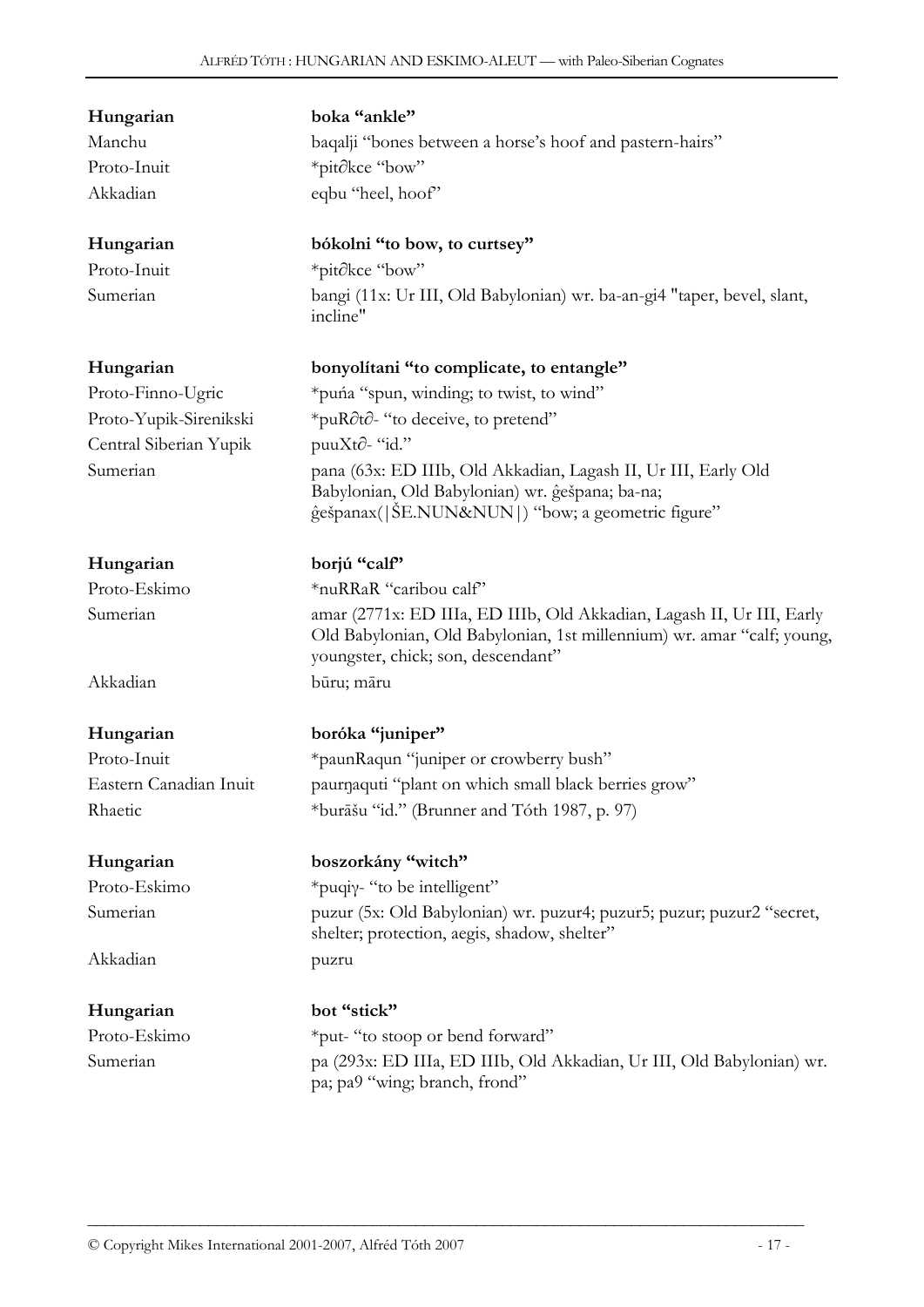| Hungarian<br>Sirenikski | botorkálni "to stagger/stumble along, to totter"<br>putnuR- "to bend forward"                                                                                                                                                                    |
|-------------------------|--------------------------------------------------------------------------------------------------------------------------------------------------------------------------------------------------------------------------------------------------|
| Akkadian<br>over"       | bâ'um + etēqum "to pass, go along; to go past; to go through; to cross                                                                                                                                                                           |
| Hungarian               | bödön "jar"                                                                                                                                                                                                                                      |
| Proto-Eskimo            | *putu "hole"                                                                                                                                                                                                                                     |
| Sumerian                | bandudu (61x: ED IIIb, Ur III) wr. ba-an-du5; giba-an-du8-du8<br>"seeding basket of a plow"                                                                                                                                                      |
| Akkadian                | banduddū                                                                                                                                                                                                                                         |
| Hungarian               | bögöly "gadfly, horsefly"                                                                                                                                                                                                                        |
| Chukotko-Kamch.         | wapaqa "fly agaric" (< *panka, cf. Fortescue 1998, p. 149)                                                                                                                                                                                       |
| Akkadian                | baqqu "(small) fly, mosquito"                                                                                                                                                                                                                    |
| Hungarian               | bölcső "birthplace; cradle"                                                                                                                                                                                                                      |
| Proto-Eskimo            | *pula- "to slip under cover"                                                                                                                                                                                                                     |
| Aleut                   | hula- "dawn; to begin (month or day), to be new (moon); to bloom"                                                                                                                                                                                |
| Sumerian                | peš (147x: Ur III, Early Old Babylonian, Old Babylonian, 1st<br>millennium) wr. peš; peš5; peš4; peš6 "innards; to breathe; grandson;<br>descendant; to give birth (to); (to be) pregnant; pregnancy; to gather; (to<br>be) thick; (to be) wide" |
| Hungarian               | bősz "anger", bőszíteni "to enrage, to make furious"                                                                                                                                                                                             |
| Proto-Eskimo            | *puqla "heat"                                                                                                                                                                                                                                    |
| Sumerian                | mir (25x: Old Babylonian) wr. mir "(to be) angry; anger, rage"                                                                                                                                                                                   |
| Akkadian                | uzzu                                                                                                                                                                                                                                             |
| Hungarian               | bújik, búv- "to creep into, to nestle in, to slip into; to hide", búvár<br>"diver"                                                                                                                                                               |
| Proto-Finno-Ugric       | *puke- "to hide"                                                                                                                                                                                                                                 |
| Proto-Inuit             | *puqtu- "to be high (in water)"                                                                                                                                                                                                                  |
| Eskimo-Aleut            | $p\partial k\partial$ - "to jump up"                                                                                                                                                                                                             |
| Aleut                   | hiki-"to disappear"                                                                                                                                                                                                                              |
| Sumerian                | bu (1x: Old Babylonian) wr. bu-u2bu-u2 "secret"                                                                                                                                                                                                  |
| Hungarian               | búcsú "farewell, parting; pilgrimage"                                                                                                                                                                                                            |
| Proto-Inuit             | *pucit- "to turn upside down"                                                                                                                                                                                                                    |
| Sumerian                | pag, wr. pag "to leave behind"                                                                                                                                                                                                                   |
| Akkadian                | ezēbu                                                                                                                                                                                                                                            |
| Hungarian               | buga "of small horns, hornless"                                                                                                                                                                                                                  |
| Sumerian                | bunga (3x: Old Babylonian) wr. bunga "child, suckling"                                                                                                                                                                                           |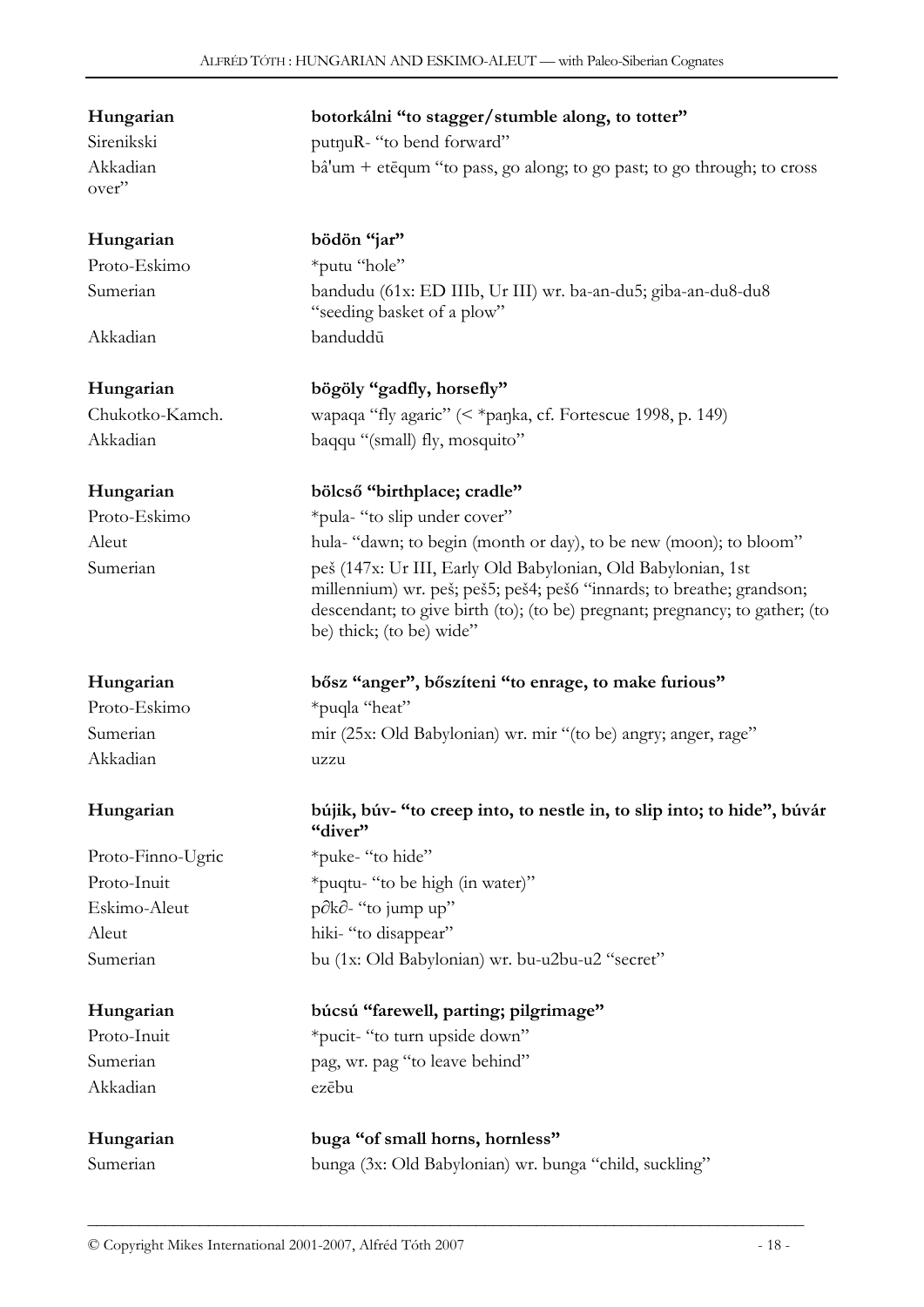| Hungarian<br>Proto-Eskimo | buta "stipid"<br>*puqiyit- "to be stupid"                                                                          |
|---------------------------|--------------------------------------------------------------------------------------------------------------------|
| Sumerian                  | Probably to bu (28x: Old Akkadian, Ur III) wr. bu; bu2 "perfect"                                                   |
| Hungarian                 | búsz, búz "haze, mist, steam"                                                                                      |
| Proto-Eskimo              | *puqla "heat" [?]                                                                                                  |
| Sumerian                  | muru (21x: Old Babylonian) wr. muru9; muru3 "rainstorm; mist;<br>drizzle"                                          |
| Akkadian                  | murū                                                                                                               |
| Hungarian                 | buzogni "to bubble, to sprout, to well"                                                                            |
| Proto-Ugric               | *p8ś3- "to dribble, to drip"                                                                                       |
| Proto-Eskimo              | *puvlay, *puvlaR "bubble or air in sth."                                                                           |
| Sumerian                  | biz (12x: Old Babylonian) wr. bi-iz; biz "to trickle, drip"                                                        |
| Akkadian                  | başāşum                                                                                                            |
| Hungarian                 | buzogány "mace"                                                                                                    |
| Proto-Eskimo              | *puvlaR- "to be frightened away"                                                                                   |
| Akkadian                  | pêșu "to break up, crush, grind; to split, split up; to cut open"                                                  |
| Hungarian                 | bűbáj "charm", bűvész "conjurer; magician, wizard", bűvös<br>"bewitching, charming, enchanting, magical"           |
| Proto-Altaic              | *bògé "wizard; holy"                                                                                               |
| Proto-Eskimo              | *puvała "whaling festival"                                                                                         |
| Central Siberian Yupik    | puvala "a certain ceremony"                                                                                        |
| Sumerian                  | mu (18x: Old Babylonian) wr. mu7                                                                                   |
| Hungarian                 | bűn "crime, sin"                                                                                                   |
| Proto-Eskimo              | *puv $\partial$ - "to swell"                                                                                       |
| Sumeria                   | bun (1x: Old Babylonian) wr. uzubun; uzubun2 "bladder"                                                             |
| Hungarian                 | bütyök "bunion; gnarl, knot, lump; knuckle"                                                                        |
| Proto-Eskimo              | *put- "to stoop or bend forward"                                                                                   |
| Sumerian                  | dibida, wr. di-bi-da "to swell, to have colic"                                                                     |
| Hungarian                 | cábár "ill-bred, ill-raised; liberated, released, roaming; prostitute;<br>slovenly, sluttishly; uneducated; vulgar |
| Eskimo-Aleut              | ci $\delta$ am $\partial$ (t)- "to scatter, to pulverize", ci $\delta$ ay- "to spread out; to stretch"             |
| Chukotko-Kamch.           | cimaet- "to break up" [?]                                                                                          |
| Akkadian                  | sapāhum ""to cut down; to untie, loosen; to cut; to scatter, disperse; to<br>decide"                               |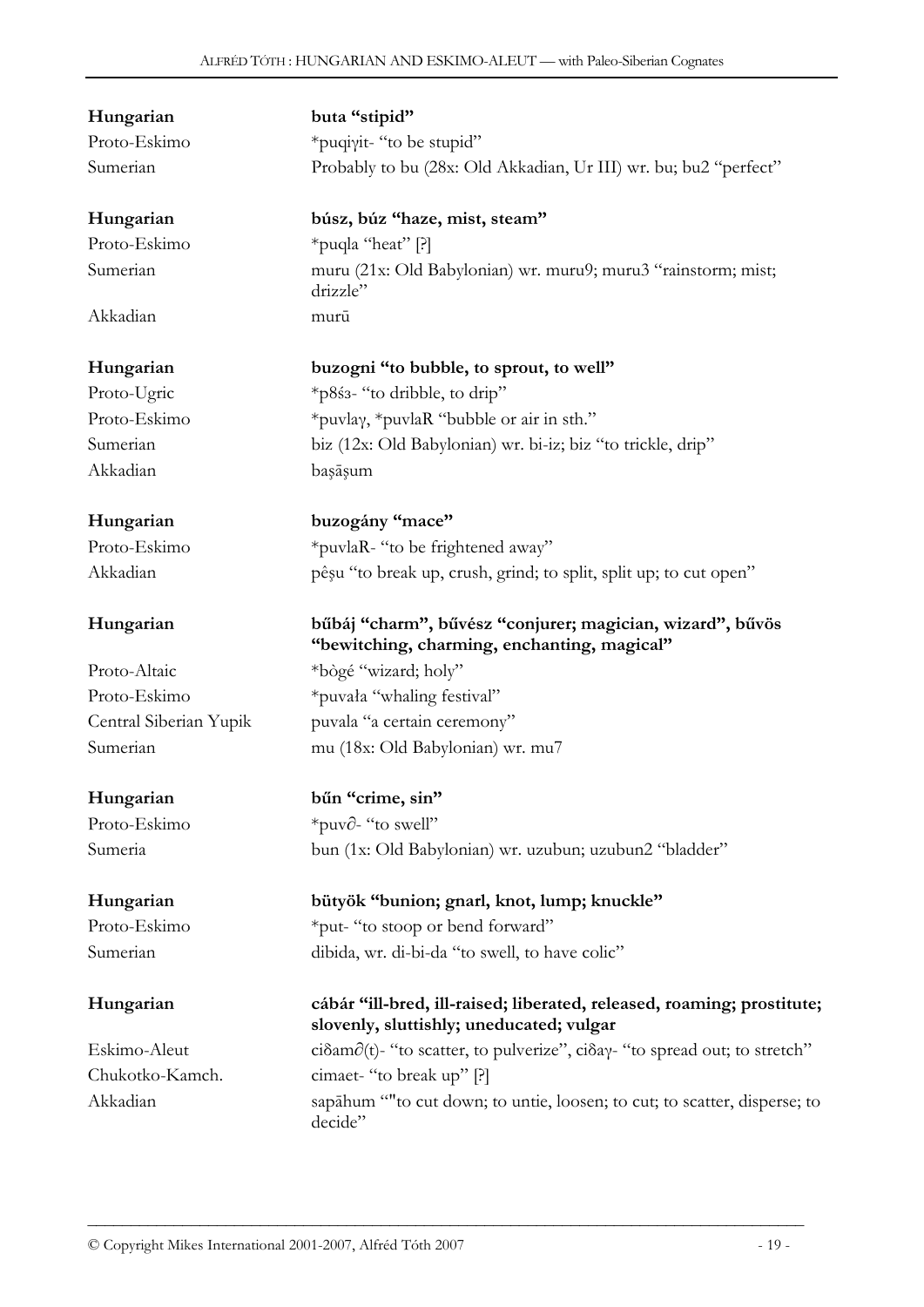| Hungarian            | cemende "dirty, flithy; soiled linnen; prostitute"                                                                                          |
|----------------------|---------------------------------------------------------------------------------------------------------------------------------------------|
| Eskimo-Aleut         | ciq∂R, ciqqi- "to splash"                                                                                                                   |
| Inuit                | cq-"wet"                                                                                                                                    |
| Chukotko-Kamch.      | cinkae- "to spit", cinqe(cin) "spurt of water"                                                                                              |
| Sumerian             | sumun (522x: ED IIIb, Old Akkadian, Ur III, Early Old Babylonian,<br>Old Babylonian) wr. sumun "(to be) old; old wood, rot, decayed matter" |
| Akkadian             | sumkīnum                                                                                                                                    |
| Hungarian            | cickány "shrew"                                                                                                                             |
| Proto-Eskimo         | *k∂γi(C)aR "beaver"                                                                                                                         |
| Sumerian             | zu gaz (4x: Old Babylonian) wr. zu2 gaz "to chew"                                                                                           |
| Akkadian             | gașāșum                                                                                                                                     |
| Hungarian            | csabak "a kind of fish"                                                                                                                     |
| Proto-Inuit          | *t∂puk "whitefish"                                                                                                                          |
| Sumerian             | ku'abak, wr. ku6-ab-baku6 "sea fish"                                                                                                        |
| Hungarian            | csákány, csáklya "pickaxe"                                                                                                                  |
| Proto-Eskimo         | <i>*k∂γinaR</i> "blade"                                                                                                                     |
| Sumerian             | šukara (32x: ED IIIb, Old Akkadian, Ur III, Old Babylonian) wr. ĝeššu-<br>kara2 "tool, implement, utensil"                                  |
| Hungarian            | csalni, cselni "to cheat"                                                                                                                   |
| Eskimo-Aleut         | qola "spirit; to perform sorcery"                                                                                                           |
| Aleut                | qlat-"to deceive, to tempt"                                                                                                                 |
| Sumerian             | silig, wr. silig2; silig4 "hand; (cupped) hand"                                                                                             |
| Hungarian            | csapa "trail (of game)"                                                                                                                     |
| Proto-Eskimo         | *t∂p∂ "smell"                                                                                                                               |
| Sumerian             | sabu (1x: Old Babylonian) wr. sa5-bu8 "gain"                                                                                                |
| Hungarian            | csapat "company, troop"                                                                                                                     |
| Proto-Uralo-Siberian | *s'ap(p) $\partial$ - "to hack"                                                                                                             |
| Yukagir              | s'avkô- "to knock, to crack"                                                                                                                |
| Sumerian             | šab (25x: Old Babylonian) wr. šab "to gather together, collect, scrape<br>up''                                                              |
| Akkadian             | esēpu                                                                                                                                       |
| Hungarian            | csapni "to strike"                                                                                                                          |
| Proto-Altaic         | *č'ap'a, *č'ap'u, *č'ap'i "to chop"                                                                                                         |
| Proto-Finno-Ugric    | *ćapp3- "to strike"                                                                                                                         |

### Hungaria

### Hungaria

### Hungaria

### Hungaria

### Hungaria

### Hungaria

### Hungaria

Proto-Alta Proto-Uralo-Siberian \*s'ap(p)∂- "to hack" Yukagir s'avk∂- "to knock, to crack"

\_\_\_\_\_\_\_\_\_\_\_\_\_\_\_\_\_\_\_\_\_\_\_\_\_\_\_\_\_\_\_\_\_\_\_\_\_\_\_\_\_\_\_\_\_\_\_\_\_\_\_\_\_\_\_\_\_\_\_\_\_\_\_\_\_\_\_\_\_\_\_\_\_\_\_\_\_\_\_\_\_\_\_ © Copyright Mikes International 2001-2007, Alfréd Tóth 2007 - 20 -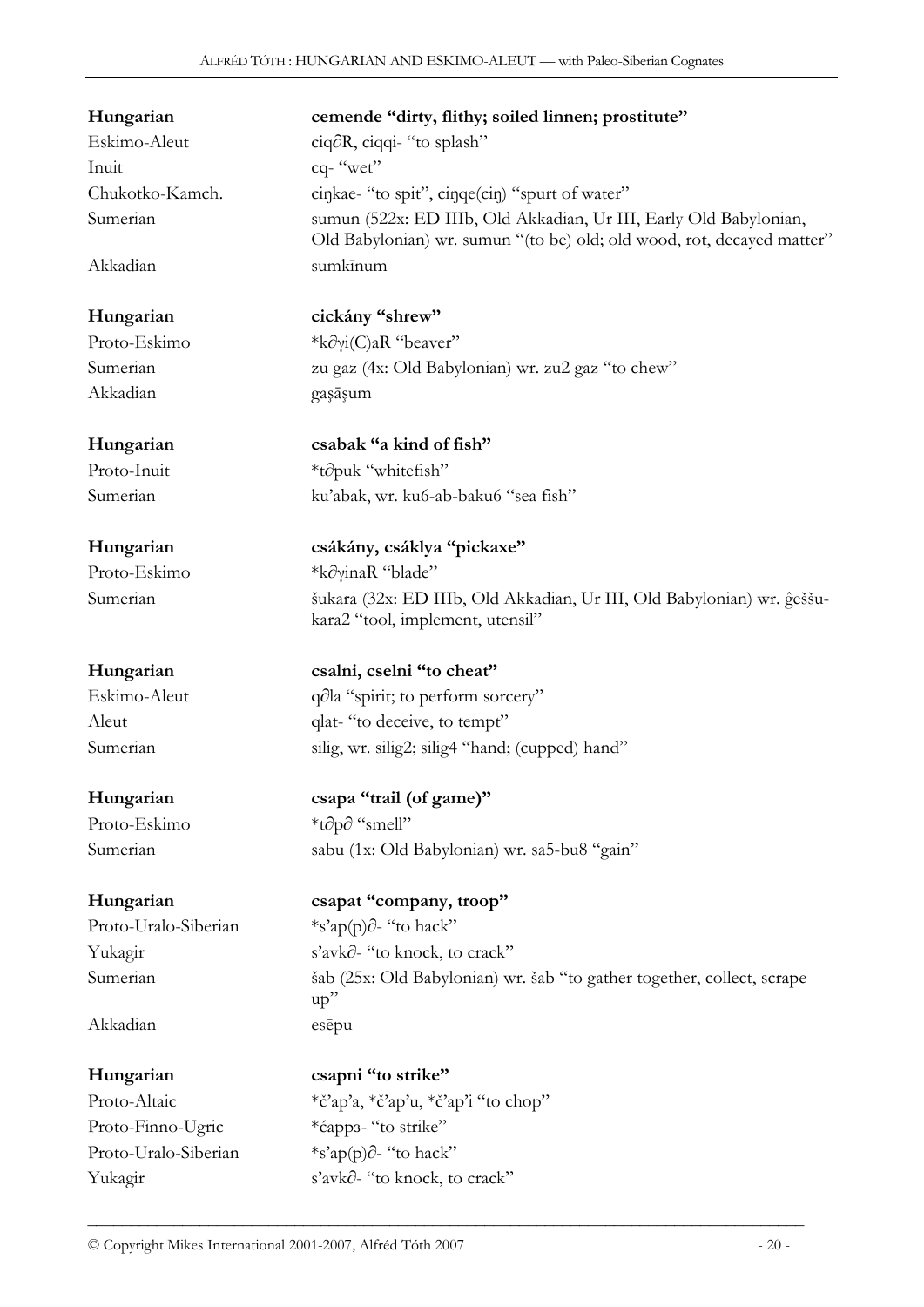| Sumerian             | šub (495x: ED IIIa, ED IIIb, Old Akkadian, Lagash II, Ur III, Old<br>Babylonian, Middle Babylonian) wr. šub "to fall; to drop, lay (down); to<br>thresh (grain)" |
|----------------------|------------------------------------------------------------------------------------------------------------------------------------------------------------------|
| Akkadian             | habātum                                                                                                                                                          |
| Hungarian            | csarnak "a kind of ferry boat"                                                                                                                                   |
| Proto-Yupik          | *q∂RaRun "to sail"                                                                                                                                               |
| Akkadian             | kāru "quay, port; bank"                                                                                                                                          |
| Hungarian            | csatak "mush, mud, dirt"                                                                                                                                         |
| Proto-Inuit          | tutuk "dirt"                                                                                                                                                     |
| Rhaetic              | sade, sate "field, soil" (Brunner and Toth 1987, p. 98)                                                                                                          |
| Hungarian            | csatolni "to buckle, to clasp; to bind, to fasten; to annex a territory<br>to (another); to enclose, to inclose"                                                 |
| Eskimo-Aleut         | $\text{tat} \partial$ - "to jam in"                                                                                                                              |
| Aleut                | caci-"to cover, to close"                                                                                                                                        |
| Sumerian             | kad (20x: Old Akkadian, Ur III, Old Babylonian) wr. kad5; kad4; kad6;<br>kad8 "to tie, gather; to itch, scratch; to weave a mat?"                                |
| Hungarian            | csavarni "to screw, to twist"                                                                                                                                    |
| Proto-Eskimo         | *qi(C) $\partial t$ -, *qit- "to be convulsed"                                                                                                                   |
| Akkadian             | Akk. šapāșu "to grip, to twist"                                                                                                                                  |
| Hungarian            | csegely "wedge-formed field, isle or meadow"                                                                                                                     |
| Proto-Uralo-Siberian | *s'ak∂-, *s'äk∂- "to freeze"                                                                                                                                     |
| Proto-Chukchi        | * $c\partial q$ -, * $l\partial q$ - "to be cold"                                                                                                                |
| Yukagir              | $c'aq\partial$ - "to freeze; fish"                                                                                                                               |
| Sumerian             | zag "side", zag dib (1x: Old Babylonian) wr. zag dib "to pass, to<br>surpass"                                                                                    |
| Hungarian            | cselekedik "to act, to do"                                                                                                                                       |
| Proto-Eskimo         | $*$ αδγα(R), $*$ αδγαγ "hand" "hand"                                                                                                                             |
| Sumerian             | silig, wr. silig2; silig4 "hand; (cupped) hand"                                                                                                                  |
| Hungarian            | csendes "quiet, calm, still"                                                                                                                                     |
| Eskimo               | t'am- "to stay calm", tamar "still"                                                                                                                              |
| Eskimo, Inuit        | to stay calm"                                                                                                                                                    |
| Chukotko-Kamch.      | t∂mγ $\partial$ - "to be still, calm"                                                                                                                            |
| Sumerian             | huĝ (5x: ED IIIb, Old Akkadian, Old Babylonian) wr. huĝ "to pacify"                                                                                              |
| Hungarian            | csepegni "to dribble, to drip, to drop"                                                                                                                          |
| Proto-Finno-Ugric    | *ć8pp3- "drop; to drop"                                                                                                                                          |
| Proto-Eskimo         | *k∂p∂t- "to dye"                                                                                                                                                 |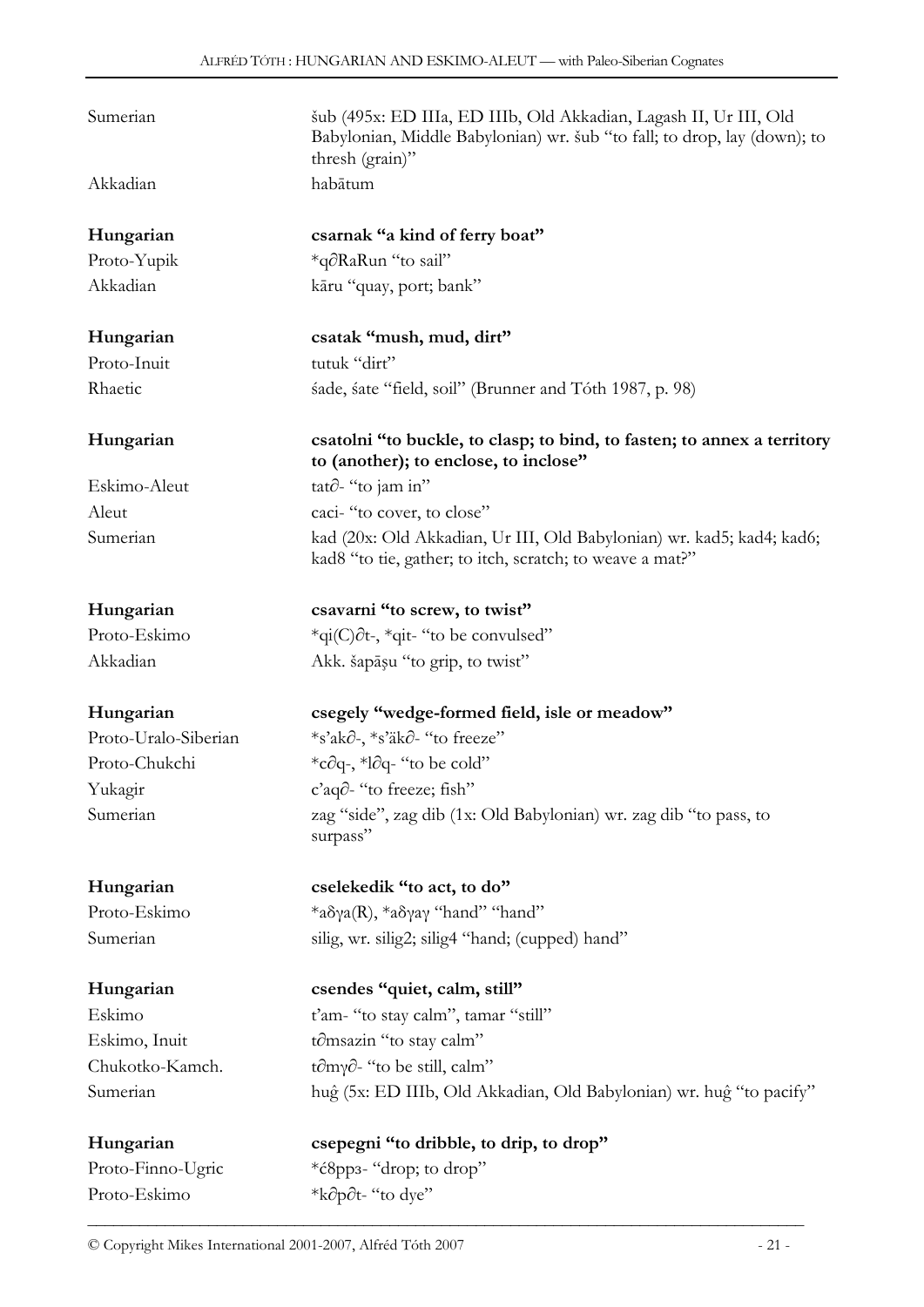| Sumerian     | šub (495x: ED IIIa, ED IIIb, Old Akkadian, Lagash II, Ur III, Old<br>Babylonian, Middle Babylonian) wr. šub "to fall; to drop, lay (down); to<br>thresh (grain)" |
|--------------|------------------------------------------------------------------------------------------------------------------------------------------------------------------|
| Akkadian     | habātum                                                                                                                                                          |
| Hungarian    | csép "flail, csépelni "to thrash"                                                                                                                                |
| Proto-Eskimo | * $k\partial p\partial$ - "to cut"                                                                                                                               |
| Sumerian     | šub (495x: ED IIIa, ED IIIb, Old Akkadian, Lagash II, Ur III, Old<br>Babylonian, Middle Babylonian) wr. šub "to fall; to drop, lay (down); to<br>thresh (grain)" |
| Akkadian     | habātum                                                                                                                                                          |
| Hungarian    | csere "exchange, cserélni "to alter, to exchange"                                                                                                                |
| Proto-Eskimo | *kiput- "to exchange, to reverse"                                                                                                                                |
| Sumerian     | sa (991x: ED IIIa, ED IIIb, Old Akkadian, Ur III, Early Old<br>Babylonian, Old Babylonian) wr. sa10 "to pay for, buy; to be paid for,<br>sell"                   |
| Akkadian     | šâmum                                                                                                                                                            |
| Hungarian    | cserény "pen"                                                                                                                                                    |
| Proto-Inuit  | *t∂r∂tquq "angle, corner"                                                                                                                                        |
| Sumerian     | ĝarig (3x: Old Babylonian) wr. ĝa2-rig7 "animal pen"                                                                                                             |
| Hungarian    | csiga "block, pulley; curl, helix; snail; (spinning/whipping) toy<br>top; volute"                                                                                |
| Proto-Eskimo | *t∂γγun "hook"                                                                                                                                                   |
| Sumerian     | si, wr. si14 "spider?, snail?"                                                                                                                                   |
| Hungarian    | csigolya "osier; vertebra"                                                                                                                                       |
| Proto-Altaic | *si_àgi "a kind of a foilage tree"                                                                                                                               |
| Old Turkic   | sögüt "tree"                                                                                                                                                     |
| Khanty       | saxte(pā) "willow"                                                                                                                                               |
| Proto-Eskimo | *t∂γγun "hook"                                                                                                                                                   |
| Sumerian     | šagkal (10x: Ur III, Old Babylonian) wr. ĝeššag4-kal "a tree, a type of<br>willow"                                                                               |
| Akkadian     | šakkullu                                                                                                                                                         |
| Hungarian    | csiholni "to strike (a match)"                                                                                                                                   |
| Proto-Eskimo | *k∂γ∂- "to bite"                                                                                                                                                 |
| Sumerian     | sig (17x: Old Akkadian, Old Babylonian) wr. sig3 "to burn (of<br>digestion)"                                                                                     |
| Hungarian    | csík "stripe"                                                                                                                                                    |
| Proto-Inuit  | *t∂kkuk- "to stick out"                                                                                                                                          |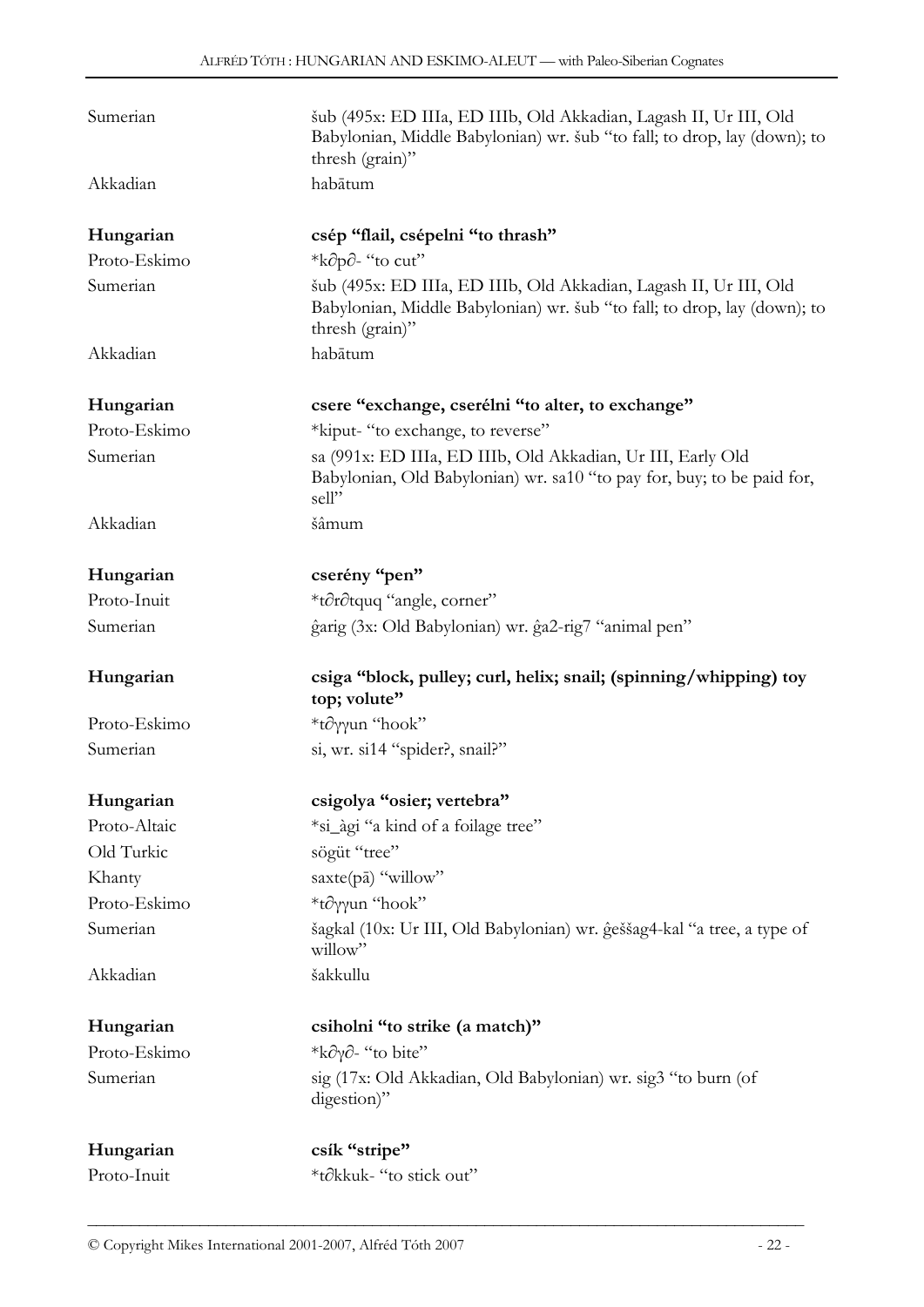North. Alaskan Inuit Sumerian

#### Hungarian

Proto-Eskimo Sumerian

### Hungarian

Proto-Altaic Proto-Finno-Ugric Proto-Yupik Sumerian

### Hungarian

Proto-Eskimo Sumerian

#### Hungarian

Proto-Altaic Proto-Finno-Ugric Proto-Eskimo Sumerian

#### Hungarian

Proto-Eskimo Sumerian

Akkadian

Hungarian Proto-Eskimo

Sumerian

tikkuk- "bristle; to stand out stiffly" [?] zag "side", zag dib (1x: Old Babylonian) wr. zag dib "to pass, to surpass"

csiklandani, csiklandozni "to tickle" \*k∂γ∂- "to bite" sag (186x: ED IIIb, Lagash II, Ur III, Old Babylonian) wr. sag3; sag2 "to strike, beat; weave"

#### csillag "star", csillogni "to shine"

\*č'i\_ōli, \*c'i\_ōle, \*č'i\_ālo "grey; light" \*ć8lk3- "to glimmer, to shine, to sparkle" \*aγyaq "star" zalag (135x: ED IIIb, Old Akkadian, Ur III, Old Babylonian) wr. zalag; zalag2; su-lu-ug; sulug "(to be) pure; (fire) light; (to be) bright, to shine"

### csillapítani "to appease, to calm, to pacify, to quell; to relieve, to quench, to soothe"

\*kolluvaR- "to move back" zil (23x: Old Babylonian) wr. zil2 "(to be) good; (to be) benificent"

### csípni "to pinch" \*č'abo "to pinch" \*c8pp3(-) "fingertip, pinch; to pinch" \*k∂p∂- "to cut" sib "to touch" (Bobula)

#### csipa "rheum, secretion of the eyes"

\* $k\partial p\partial$ - "to cut"

šab (25x: Old Babylonian) wr. šab "to inspect exta; to incise; to draw, design; to gather together, collect, scrape up; to break off, deduct; to trim, peel off; to dig, hollow out; to have a grooved shape; to cut, fell (of trees); to become loose, fall out; to disintegrate; to disappear; to make clear"

esēpum

csipke "thorn; lace"

\*k∂p∂t- "to penetrate"

si (262x: ED IIIa, ED IIIb, Old Akkadian, Lagash II, Ur III, Early Old Babylonian, Old Babylonian, Middle Babylonian) wr. si "horn; finger; fret"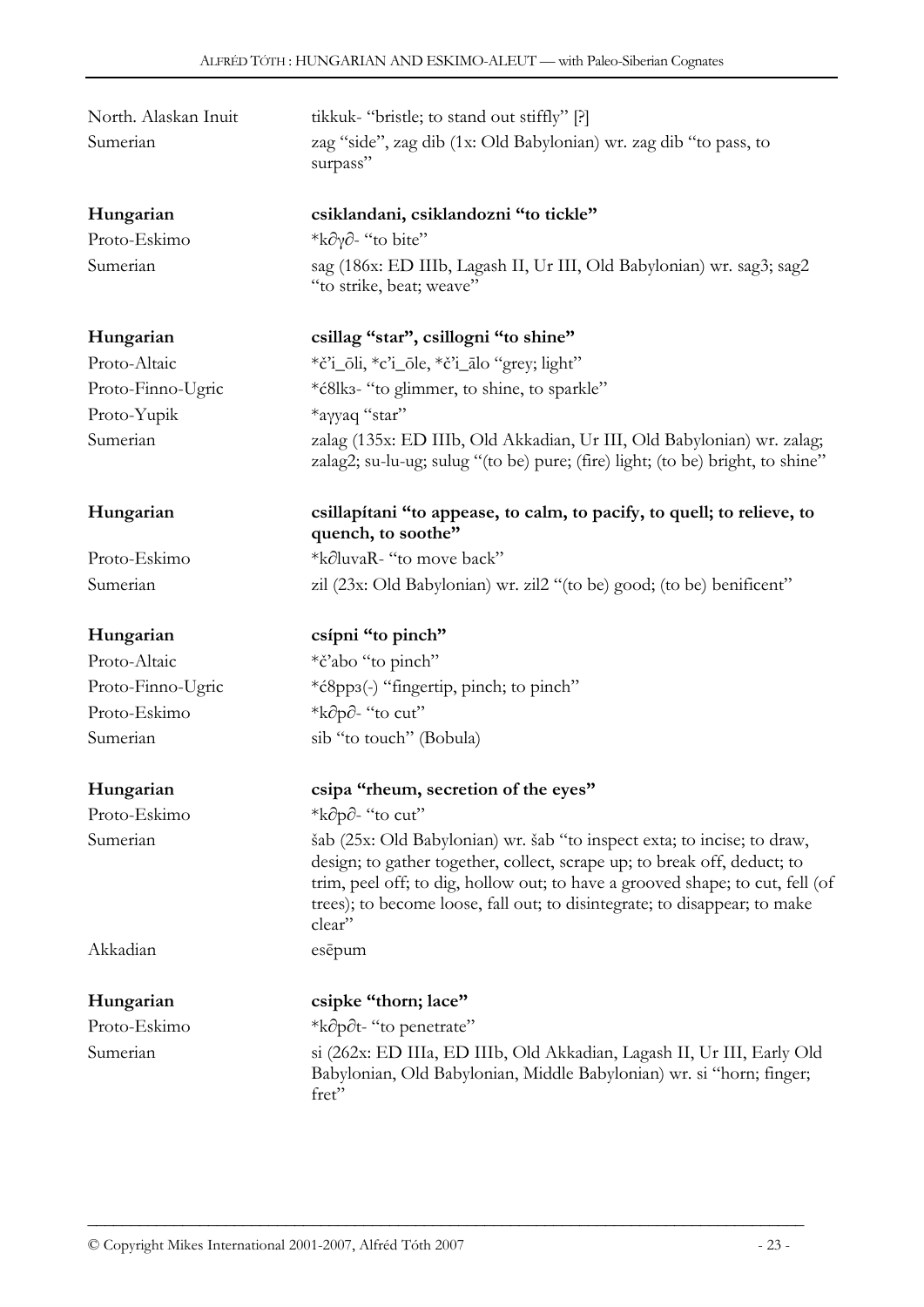### Hungarian csipő "hips"

Proto-Eskimo \*cipyaR "hip" Akkadian qablu

Proto-Inuit \*ciRu "cover"

Proto-Ugric \*ć8kk3(-l<sub>3</sub>)-

Proto-Altaic \*č'ugu "bundl" Proto-Finno-Ugric \*ćukk3, \*ćukk3-r3

Proto-Inuit \*caun∂q "bone"

# Sumerian ib (36x: Old Akkadian, Ur III, Old Babylonian) wr. ib2 "hips; middle" Hungarian csir "hinge (e.g. of a door)

Proto-Finno-Ugric \*ćara "cone, hinge (of a door)" Sumerian sur (4x: Old Babylonian) wr. sur5; surx(ERIN2) "to harness, tie up; to suspend, be suspended; harness team (of draft animals or workers)"

### Hungarian csira "bud, germ, ovum; nucleus" Proto-Ugric \*ć8rs, \*ć8rks "germ"

Proto-Inuit \*ciRu "cover" Sumerian šir (13x: ED IIIb, Old Babylonian) wr. šir "testicle; bulb"

Hungarian csóka "jackdaw" Sumerian šaghab (2x: ED IIIa, Old Babylonian) wr. šag4-hab2mušen "a bird"

# Hungarian csókolni "to kiss", csók "kiss"

Proto-Eskimo  $*{c}iq(q)i$  "to splash" Sumerian sag (2955x: ED IIIb, Old Akkadian, Lagash II, Ur III, Early Old Babylonian) wr. sag8; sag9; sag10; šeg10; sag12 "(to be) good, sweet, beautiful; goodness, good (thing)"

# Hungarian csokor "bouquet"

Proto-Yupik \*ciquq "cottonwood" Sumerian sagi (12x: ED IIIb, Ur III) wr. sa-gi "reed bundle"

### Hungarian csomó "bundle, knot", csoma "bulb" (?)

Proto-Finno-Ugric \*ćolme "bundle, knot; to tie" Yukagir c'olo- "to tie on, to add" Sumerian sa (4558x: ED IIIb, Old Akkadian, Lagash II, Ur III, Early Old Babylonian, Old Babylonian) wr. sa; gisa "reed-bundle"

Hungarian csont "bone" Proto-Finno-Ugric \* cutte "ankle-bone" Sumerian zingi (2x: Old Babylonian) wr. zi-in-gi4 "ankle bone"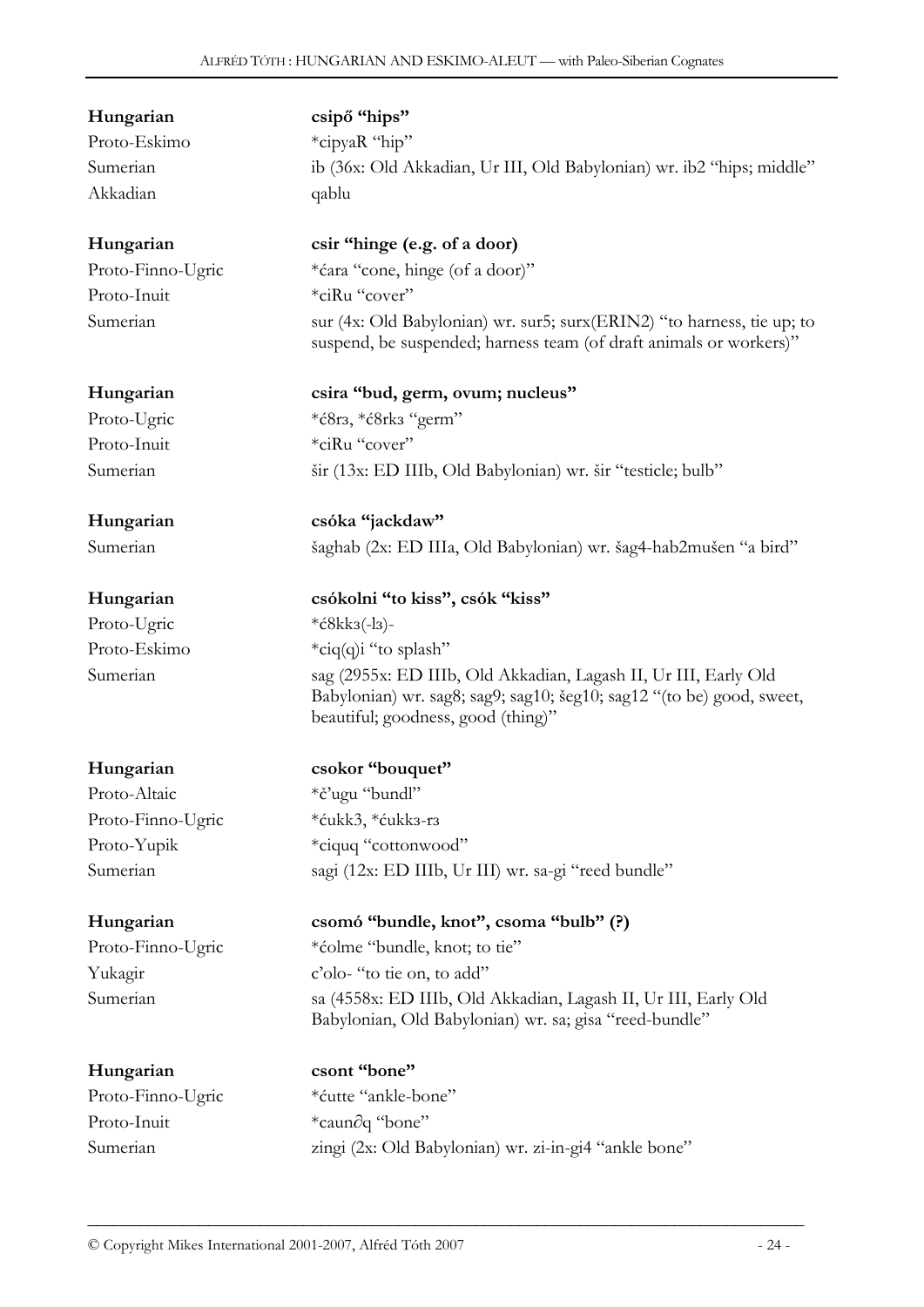#### Hungarian csoport "group"

Proto-Eskimo  $*{cip}\partial(\gamma)$ - "to split" Sumerian šab (25x: Old Babylonian) wr. šab "to gather together, collect, scrape up" Akkadian esēpu

### Hungarian csúcs "point, top (of a hill)"

Proto-Uralic \*ćukk<sub>3</sub> "hill, point, top" Proto-Uralo-Siberian \*tuδka "tip" Proto-Inuit \*t∂kkuaq- "point" Yukagir kic'- "end, top"

Proto-Eskimo \*kuv $\delta aR$  "net" Proto-Ugric \*cuja

Hungarian csög "knot (in wood, etc.) Proto-Ugric \*ć8ŋkɜ "knot; to tie into a knot" Eskimo-Aleut cukaR "post, support" Sumerian sig (91x: ED IIIb, Ur III, Old Babylonian) wr. sa2; sig9 "to tie (shoes)"

### Hungarian csög, csök "root, stump" Proto-Finno-Ugric \*č8økk3 "block (of wood)" Eskimo-Aleut cukaR "post, support" Sumerian sig (343x: ED IIIa, ED IIIb, Old Akkadian, Lagash II, Ur III, Old

Babylonian, 1st millennium) wr. sig "(to be) weak; (to be) low; (to be) thin; (to be) narrow"

Sumerian saĝ (3582x: ED IIIa, ED IIIb, Old Akkadian, Lagash II, Ur III, Early Old Babylonian, Old Babylonian) wr. saĝ "head; person; capital"

### Hungarian csuhé "fishing-net"

Sumerian sa (50x: Old Babylonian) wr. sa "net"

Hungarian csukni "to close, to shut" Proto-Uralic \*čukka- "to enclose" Proto-Inuit \*cikunRiq- "to close eyes" Sumerian za, wr. za "to close?", sig (74x: Old Babylonian) wr. si-ig; šeg5 "(deathly) hush; (to be) silent" (Bobula) Akkadian šaqummatu "to be silent"

### Hungarian csuklik "to bend one's knees (and fall down); to have the hiccups" Proto-Eskimo \*cajuγ- "to tug, to twitch" Aleut saju- "to pull" Sumerian dub gurum (6x: Old Babylonian) wr. dub3 gurum "to sit down, to take a rest"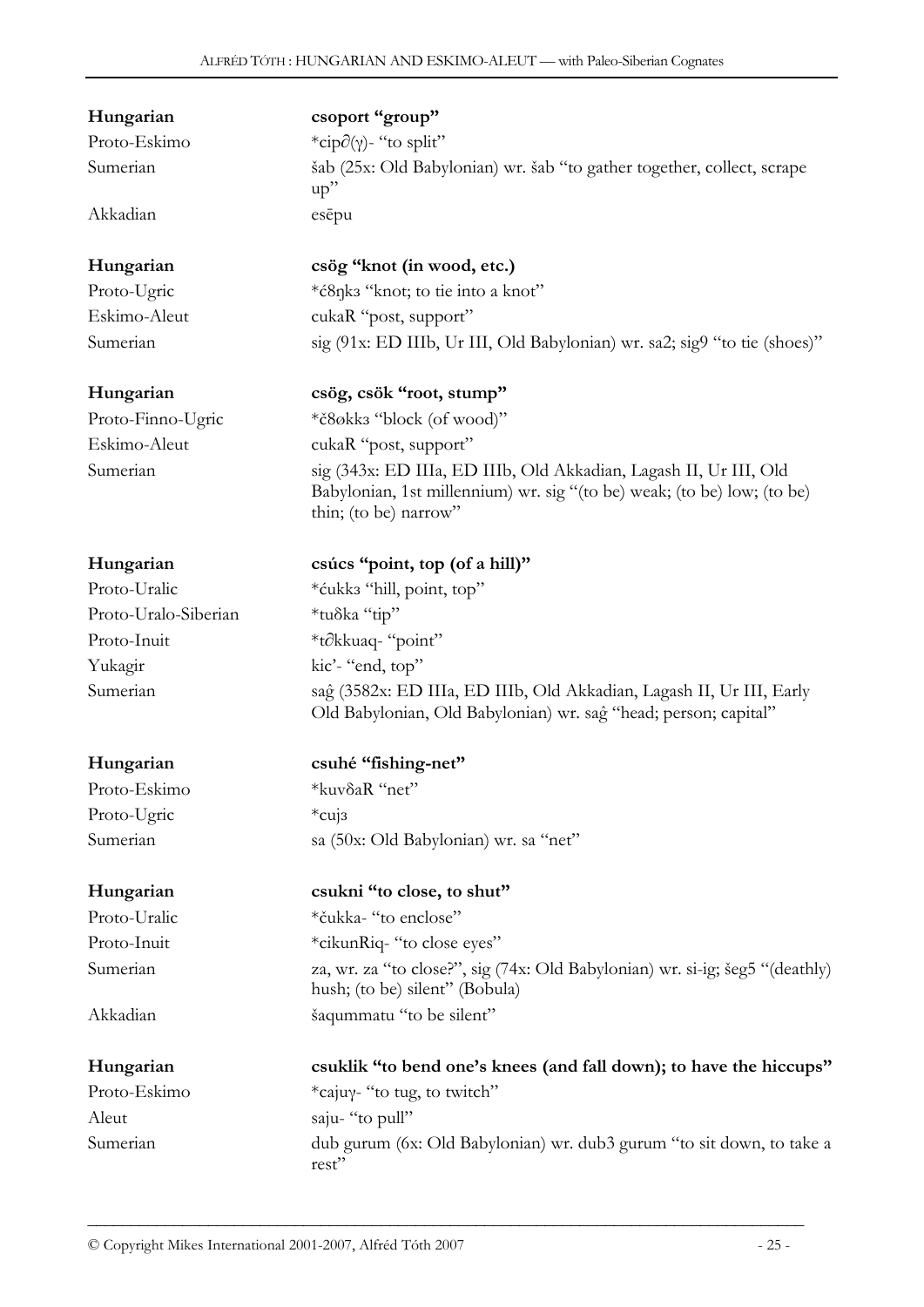| Hungarian<br>Proto-Finno-Ugric | csukorodik "to crouch, to extend, to stretch"<br>*ćukk3-, *ćokk3- "to bend oneself, to pull together"                                                                                                                                                                                  |
|--------------------------------|----------------------------------------------------------------------------------------------------------------------------------------------------------------------------------------------------------------------------------------------------------------------------------------|
| Proto-Eskimo                   | *taci(y)- "to stretch"                                                                                                                                                                                                                                                                 |
| Sumerian                       | šu sud (2x: Old Babylonian) wr. šu sud "to stretch the hand out" Akk. ?                                                                                                                                                                                                                |
| Hungarian                      | csupor "small container"                                                                                                                                                                                                                                                               |
| Proto-Finno-Ugric              | *cupps "little pot made of birch-bark, vessel"                                                                                                                                                                                                                                         |
| Proto-Eskimo                   | *cupluγ, *cupluR *tube"                                                                                                                                                                                                                                                                |
| Sumerian                       | zabar (810x: ED IIIb, Old Akkadian, Lagash II, Ur III, Early Old<br>Babylonian, Old Babylonian) wr. zabar; zabar3 "measuring vessel made<br>of bronze; a metal bowl"                                                                                                                   |
| Akkadian                       | sappu; siparru                                                                                                                                                                                                                                                                         |
| Hungarian                      | csücsülni "to sit down"                                                                                                                                                                                                                                                                |
| Proto-Eskimo                   | *cittuR "to sit with legs extended"                                                                                                                                                                                                                                                    |
| Sumerian                       | su (54x: Old Babylonian) wr. su; su3 "to submerge; to sink"                                                                                                                                                                                                                            |
| Akkadian                       | teb "to submerge; to sink" or šegū "to go up or down"?                                                                                                                                                                                                                                 |
| Hungarian                      | csüd, csög, csüg, csűg "bird's foot; pastern"                                                                                                                                                                                                                                          |
| Proto-Finno-Ugric              | *ć8n3 "joint (?), knuckle"                                                                                                                                                                                                                                                             |
| Proto-Eskimo                   | *it∂gaR "foot"                                                                                                                                                                                                                                                                         |
| Sumerian                       | zid (1475x: ED IIIa, ED IIIb, Old Akkadian, Lagash II, Ur III, Old<br>Babylonian) wr. zid "right; to be right, true, loyal", su (2785x: ED IIIa,<br>ED IIIb, Ebla, Old Akkadian, Lagash II, Ur III, Early Old Babylonian,<br>Old Babylonian, 1st millennium) wr. šu; sum5; šu-x "hand" |
| Akkadian                       | qātu "hand"                                                                                                                                                                                                                                                                            |
| Hungarian                      | csülök "hoof, hooves"                                                                                                                                                                                                                                                                  |
| Proto-Eskimo                   | $*$ αδγα(R), $*$ αδγαγ "hand" "hand"                                                                                                                                                                                                                                                   |
| Sumerian                       | silig, wr. silig2; silig4 "hand; (cupped) hand"                                                                                                                                                                                                                                        |
| Hungarian                      | csűr "barn"                                                                                                                                                                                                                                                                            |
| Proto-Yupik                    | *ciRu- "cover"                                                                                                                                                                                                                                                                         |
| Sumerian                       | sur (127x: ED IIIb, Old Akkadian, Ur III, Old Babylonian) wr. su7<br>"threshing floor; abandonment"                                                                                                                                                                                    |
| Hungarian                      | dadogni "to stutter"                                                                                                                                                                                                                                                                   |
| Proto-Inuit                    | *kutak- "to speak in an indistinct way"                                                                                                                                                                                                                                                |
| Sumerian                       | dug (3878x: ED IIIb, Old Akkadian, Lagash II, Ur III, Early Old<br>Babylonian, Old Babylonian, uncertain) wr. dug4 "to speak, to talk, to<br>$\text{say}$ "                                                                                                                            |
| Akkadian                       | dabābu                                                                                                                                                                                                                                                                                 |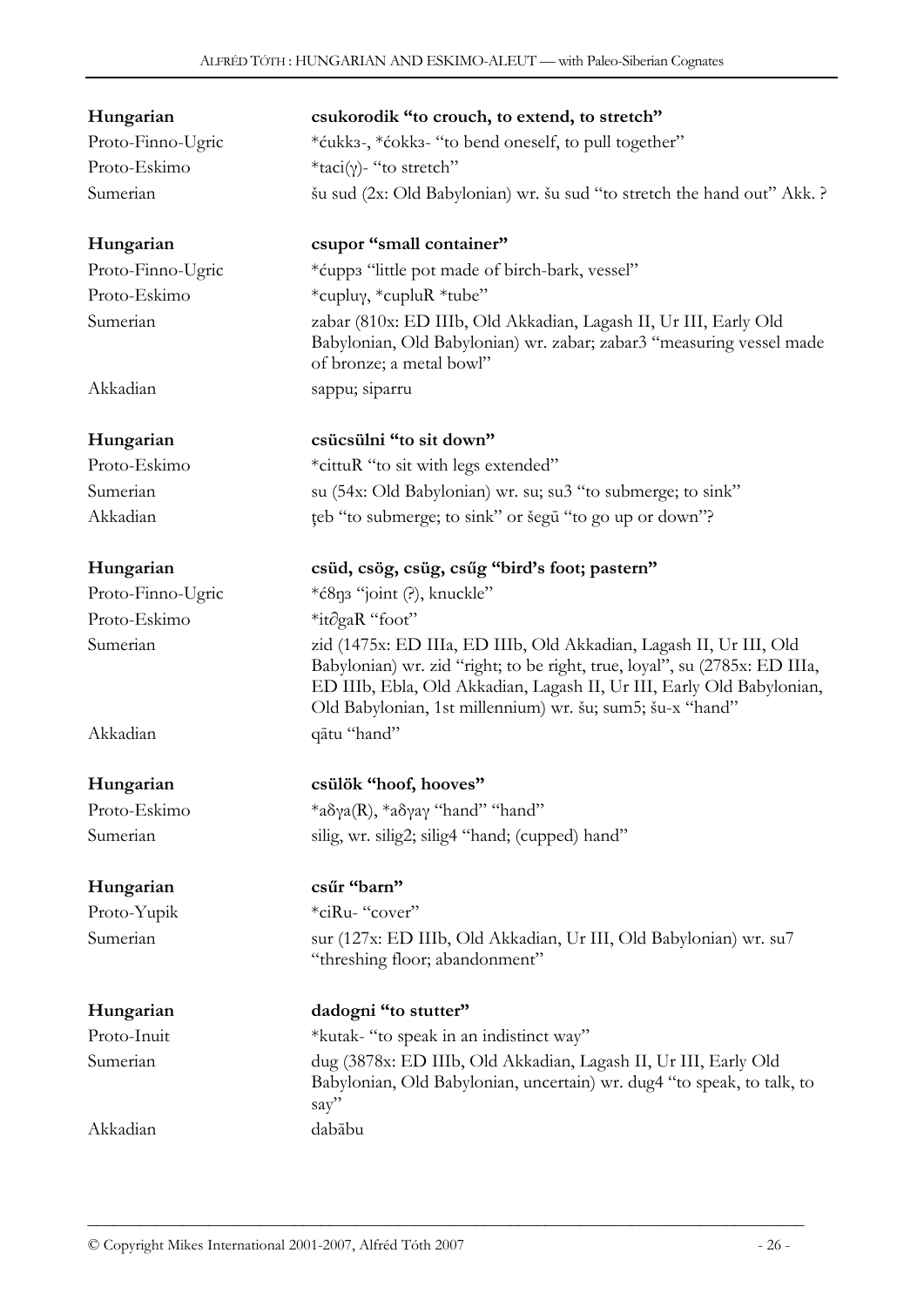| Hungarian         | dagadni "to swell"                                                                                                                                                                                                                                              |
|-------------------|-----------------------------------------------------------------------------------------------------------------------------------------------------------------------------------------------------------------------------------------------------------------|
| Proto-Finno-Ugric | $*$ ton <sup>3</sup> -, $*$ tan <sup>3</sup> -                                                                                                                                                                                                                  |
| Eskimo-Aleut      | $t\partial$ nu-"to push"                                                                                                                                                                                                                                        |
| Aleut             | hnu-"to reach"                                                                                                                                                                                                                                                  |
| Chukotko-Kamch.   | t∂nup "hill", t∂not-γ∂rγ∂n "swelling"                                                                                                                                                                                                                           |
| Wakashan          | tinu(pa). "to swell (like a boil)"                                                                                                                                                                                                                              |
| Sumerian          | daĝal (745x: ED IIIb, Old Akkadian, Lagash II, Ur III, Early Old                                                                                                                                                                                                |
|                   | Babylonian, Old Babylonian) wr. dagal; dam-gal; di-am-ga-al; da-ma-al<br>"(to be) wide; width, breadth"                                                                                                                                                         |
| Hungarian         | dal "song", dalolni, danolni "to sing"                                                                                                                                                                                                                          |
| Proto-Eskimo      | *t∂li- "to tell"                                                                                                                                                                                                                                                |
| Sumerian          | du (6x: Old Babylonian) wr. du9-du9 "lament"                                                                                                                                                                                                                    |
| Hungarian         | derék "waist"                                                                                                                                                                                                                                                   |
| Proto-Inuit       | *t∂riqšaq "belt"                                                                                                                                                                                                                                                |
| Sumerian          | dara (2x: Old Babylonian) wr. tug2dara4; dara2; tug2dara2 "belt, sash,<br>girdle; string"                                                                                                                                                                       |
| Hungarian         | dob "drum"                                                                                                                                                                                                                                                      |
| Proto-Eskimo      | *tap∂R "frame of drum"                                                                                                                                                                                                                                          |
| Sumerian          | adab (42x: Old Babylonian) wr. a-da-ab; a-da-ba "a drum; a song"                                                                                                                                                                                                |
| Akkadian          | adapu                                                                                                                                                                                                                                                           |
| Hungarian         | doboz "box"                                                                                                                                                                                                                                                     |
| Proto-Inuit       | *taput∂- "to include"                                                                                                                                                                                                                                           |
| Sumerian          | dab (8723x: ED IIIb, Old Akkadian, Lagash II, Ur III, Early Old<br>Babylonian, Old Babylonian) wr. dab5; dab; dab5-dab5;<br>dabx( LAGAB×GUD ) "to seize, take, hold; to bind; to envelop,<br>overwhelm; to choose (by extispicy); to accept; to take charge of" |
| Akkadian          | şabātum                                                                                                                                                                                                                                                         |
| Hungarian         | dőlni "to fall, to topple over; to lean, to tilt; to pour (of rain)"                                                                                                                                                                                            |
| Proto-Eskimo      | *tuluR- "to butt or bump into"                                                                                                                                                                                                                                  |
| Sumerian          | dirig (2x: Old Babylonian) wr. dirig "to become loose, fall out; to<br>disintegrate; to disappear; to fall down, collapse"                                                                                                                                      |
| Hungarian         | dugni "to cram, to hide, to put in, to stuff"                                                                                                                                                                                                                   |
| Proto-Finno-Ugric | *tunke- "to break through, to cram, to stuff"                                                                                                                                                                                                                   |
| Proto-Inuit       | *tutquq- (< *tunquR-) "to store away"                                                                                                                                                                                                                           |
| Proto-Eskimo      | *tunvaR- "id."                                                                                                                                                                                                                                                  |
| Sumerian          | taka (667x: ED IIIb, Old Akkadian, Lagash II, Ur III, Early Old<br>Babylonian, Old Babylonian) wr. tak4 "to set aside, leave behind; to<br>save, keep back, hold back"                                                                                          |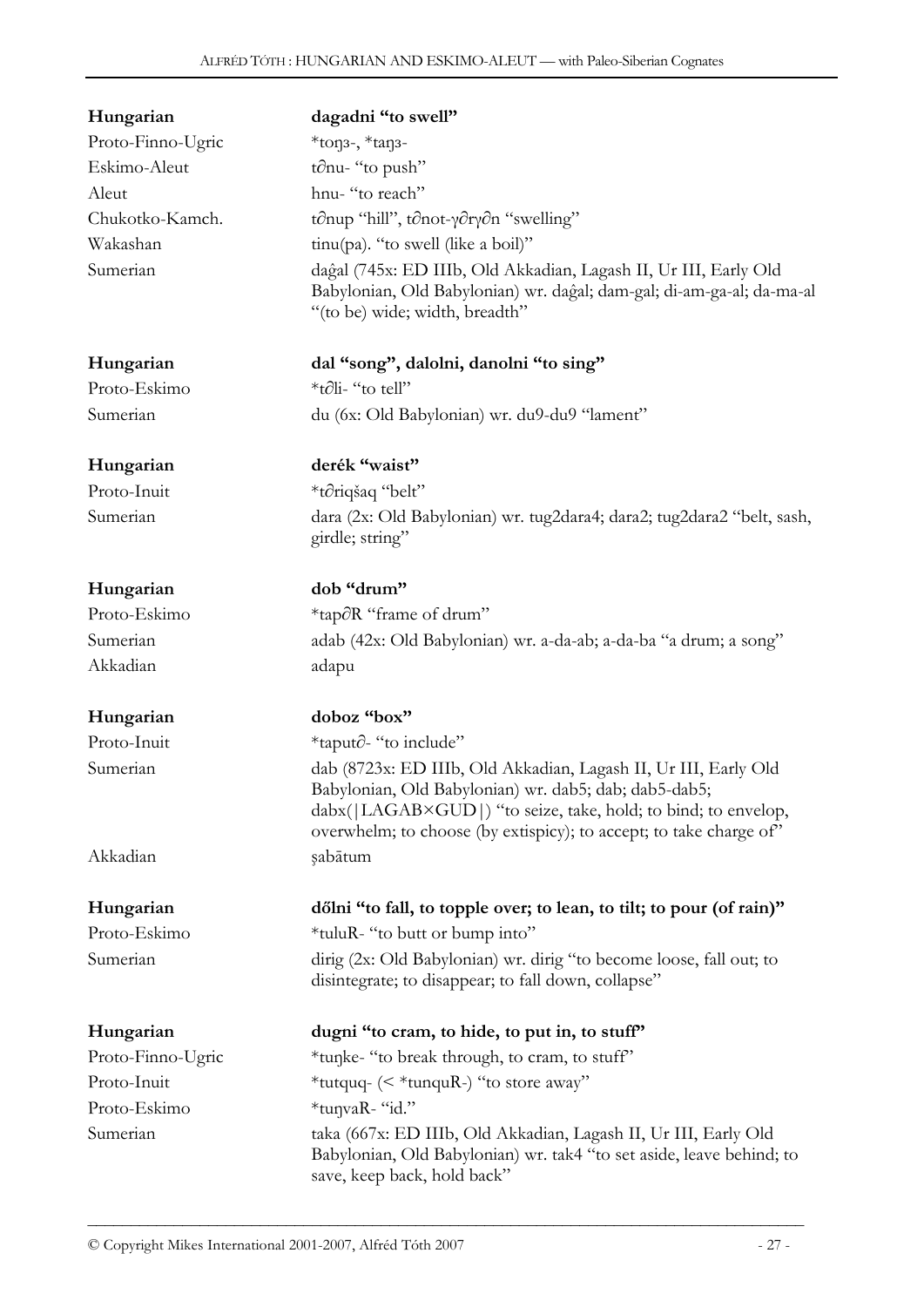| Hungarian         | dúlni "to devastate, to ravage"                                                                                                         |
|-------------------|-----------------------------------------------------------------------------------------------------------------------------------------|
| Proto-Eskimo      | *tuluR- "to butt or bump into"                                                                                                          |
| Sumerian          | dul (10x: Old Babylonian) wr. dul2 "to lower; (to be) deep"                                                                             |
| Hungarian         | e-, i-: e, ez "this"; i-tt "here", i-de "hither", innen "from here"; i-<br>gy "so"; i-lyen "such as this"                               |
| Proto-Altaic      | $*_e$ -, $*_i$ -                                                                                                                        |
| Proto-Uralic      | *e- "this"                                                                                                                              |
| Eskimo-Aleut      | $uv(a)$ - "this"                                                                                                                        |
| Aleut             | wa- "id."                                                                                                                               |
| Chukotko-Kamch.   | waj "here you are". waj $\partial$ n-qen "that just there"                                                                              |
| Koryak            | $e(du\eta)$ "id."                                                                                                                       |
| Yukagir           | $\frac{t}{t}$ / $\frac{t}{t}$ this"                                                                                                     |
| Sumerian          | a-ne (Old Sumerian) vs. e-ne (Old Babylonian) "he, she"                                                                                 |
| Akkadian          | šū "he" vs. šī "she"                                                                                                                    |
| Rhaetic           | is, es "this"                                                                                                                           |
| Hungarian         | égni "to burn"                                                                                                                          |
| Proto-Finno-Ugric | *än3- "fire; to burn"                                                                                                                   |
| Proto-Eskimo      | $*\partial k\partial$ - "to burn"                                                                                                       |
| Sumerian          | šeĝ (261x: ED IIIa, Old Akkadian, Ur III, Old Babylonian) wr. šeĝ6 "to<br>cook; to dry a field; to fire (pottery)"                      |
| Hungarian         | egy "one; (indefinite article)"                                                                                                         |
| Proto-Eskimo      | *ataRuciR "one"                                                                                                                         |
| Aleut             | ataqan "one"                                                                                                                            |
| Sumerian          | ge4 "one"                                                                                                                               |
| Hungarian         | ék "spike, wedge"                                                                                                                       |
| Proto-Ugric       | *S8n3 "plug, wedge"                                                                                                                     |
| Eskimo-Aleut      | iq∂R "corner of mouth"                                                                                                                  |
| Aleut             | iiqi-X "inside corner"                                                                                                                  |
| Chukotko-Kamch.   | jeqa- "nose"                                                                                                                            |
| Proto-Yupik       | *iq∂k "point, tip"                                                                                                                      |
| Sumerian          | saĝ (3582x: ED IIIa, ED IIIb, Old Akkadian, Lagash II, Ur III, Early<br>Old Babylonian, Old Babylonian) wr. sag "head; person; capital" |
| Hungarian         | elő "forward", el- "away"                                                                                                               |
| Proto-Altaic      | *ílék'a, *élík'a, *élíka "front; before"                                                                                                |
| Proto-Finno-Ugric | *e&e- "forward, that which is in front of "                                                                                             |
| Eskimo-Aleut      | ali "place far off"                                                                                                                     |
| Sumerian          | ul (161x: ED IIIb, Ur III, Old Babylonian) wr. ul; ul-li2; ul-li "(to be)<br>distant (in time); distant time"                           |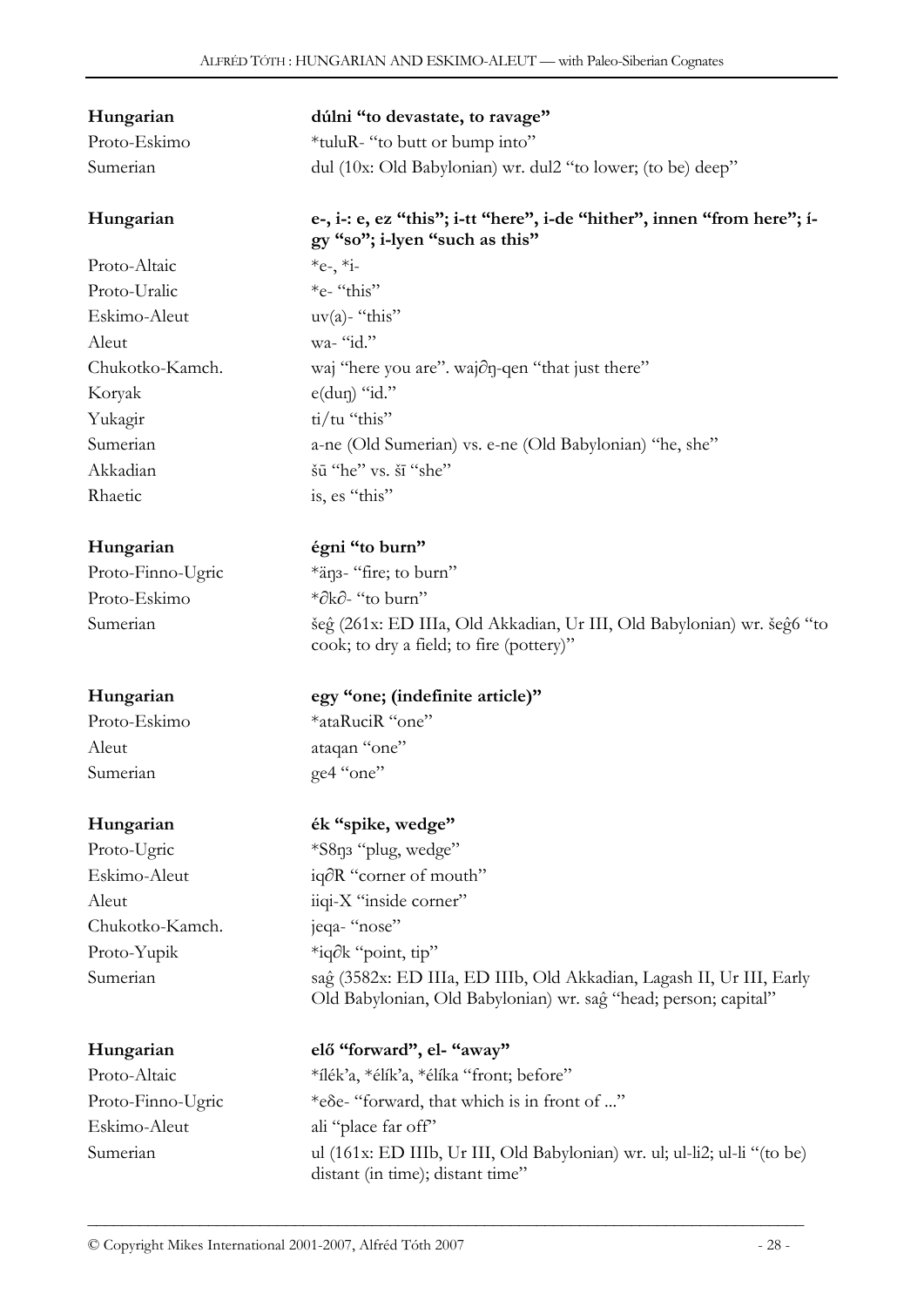| Hungarian              | élni "to live", élelem "food"                                                                                                                                                                                                                     |
|------------------------|---------------------------------------------------------------------------------------------------------------------------------------------------------------------------------------------------------------------------------------------------|
| Kamassian              | d'ili "alive"                                                                                                                                                                                                                                     |
| Proto-Uralic           | *elä-                                                                                                                                                                                                                                             |
| Proto-Uralo-Siberian   | *el(ä)- "to be, to exist"                                                                                                                                                                                                                         |
| Sumerian               | til (770x: ED IIIb, Old Akkadian, Lagash II, Ur III, Early Old<br>Babylonian, Old Babylonian) wr. til3 "to live; to sit (down); to dwell"                                                                                                         |
| Hungarian              | elég "enough; rather"                                                                                                                                                                                                                             |
| Proto-Yupik            | *al∂γ- "to feel confident"                                                                                                                                                                                                                        |
| Sumerian               | ul, wr. ul4 "greatly"                                                                                                                                                                                                                             |
| Hungarian              | elleni "to bear, to bring forth, to droup (young), to give birth (to a<br>litter), to yean"                                                                                                                                                       |
| Proto-Finno-Ugric      | *sente- "to give birth"                                                                                                                                                                                                                           |
| Proto-Eskimo           | * $\partial$ l-tur "grandchild; grandfather (?)"                                                                                                                                                                                                  |
| Akkadian               | (w)alādum "to bear young; child-bearing"                                                                                                                                                                                                          |
| Hungarian              | ellik "to mount, to ride; to place, to set"                                                                                                                                                                                                       |
| Proto-Uralic           | *säla-, sälka- "to mount, to place (oneself) onto/on top of "                                                                                                                                                                                     |
| Proto-Yupik            | *∂lγaR- "to settle; to be settled"                                                                                                                                                                                                                |
| Sumerian               | zal (2798x: ED IIIa, ED IIIb, Old Akkadian, Lagash II, Ur III, Early<br>Old Babylonian, Old Babylonian) wr. zal "to get up early; to finish,<br>come to an end; to dissolve, melt, disintegrate, break down, collapse; to<br>quake; to pass time" |
| Hungarian              | élvezni "to enjoy"                                                                                                                                                                                                                                |
| Proto-Yupik-Sirenikski | *anla- "to enjoy"                                                                                                                                                                                                                                 |
| Rhaetic                | lavise "enjoy (imperative pl.)" (Brunner and Tóth 1987, p. 98)                                                                                                                                                                                    |
| Hungarian              | emik "to suckle", eme "female of an animal", emse "sow"                                                                                                                                                                                           |
| Proto-Altaic           | *emV-, *ami- "to suck"                                                                                                                                                                                                                            |
| Proto-Uralic           | *ime- "to suckle"                                                                                                                                                                                                                                 |
| Proto-Uralo-Siberian   | *emä "mother"                                                                                                                                                                                                                                     |
| Yukagir                | emej "mother"                                                                                                                                                                                                                                     |
| Sumerian               | ama (863x: ED IIIb, Old Akkadian, Lagash II, Ur III, Early Old<br>Babylonian, Old Babylonian) wr. ama "mother"                                                                                                                                    |
| Akkadian               | ummu                                                                                                                                                                                                                                              |
| Rhaetic                | em, emu, um (Brunner and Tóth 1987, p. 97)                                                                                                                                                                                                        |
| Hungarian              | én "I"                                                                                                                                                                                                                                            |
| Proto-Altaic           | $*bi$                                                                                                                                                                                                                                             |
| Proto-Uralic           | $*$ m8ø                                                                                                                                                                                                                                           |

Proto-Eskimo \*uvaŋa "I"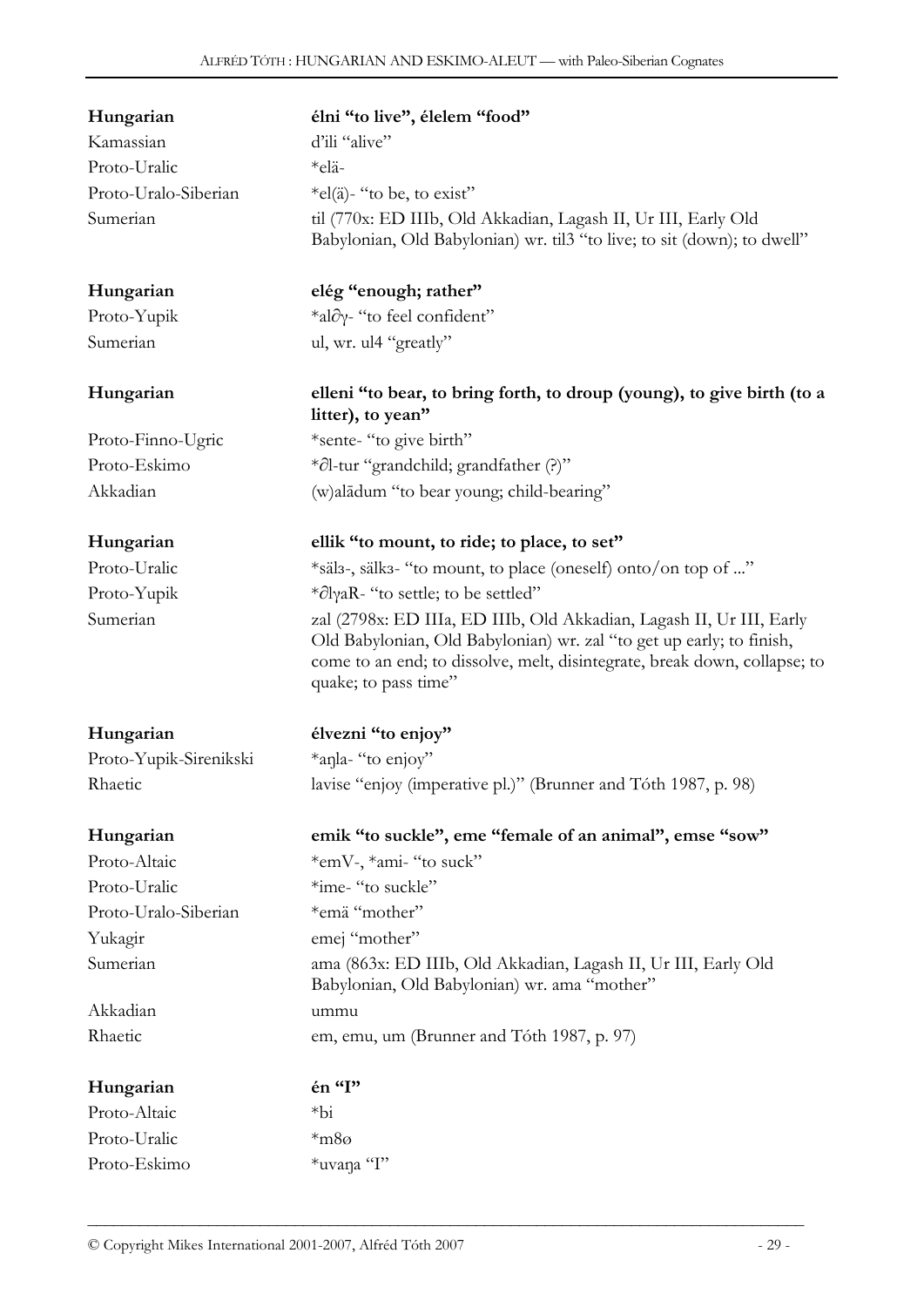| Sumerian             | me (750x: ED IIIb, Old Akkadian, Lagash II, Old Babylonian) wr. me<br>"Being, divine properties enabling cosmic activity; office; (cultic)<br>ordinance", me (2860x: ED IIIb, Old Akkadian, Lagash II, Ur III, Old<br>Babylonian) wr. me; em; am3 "to be" |
|----------------------|-----------------------------------------------------------------------------------------------------------------------------------------------------------------------------------------------------------------------------------------------------------|
| Akkadian             | mū                                                                                                                                                                                                                                                        |
| Hungarian            | ének "song"                                                                                                                                                                                                                                               |
| Proto-Finno-Ugric    | *ane "noise, sound, voice"                                                                                                                                                                                                                                |
| Proto-Eskimo         | * $\partial$ me "voice", $\partial$ m $\partial$ n $\partial$ (R)- "to sing, to hum"                                                                                                                                                                      |
| Sumerian             | inim (1317x: ED IIIb, Old Akkadian, Lagash II, Ur III, Old Babylonian)<br>wr. inim; e-ne-eg3 "word; matter (of affairs)"                                                                                                                                  |
| Hungarian            | enni, esz-, ev- "to eat", étek, étel "food", etetni "to feed"                                                                                                                                                                                             |
| Proto-Altaic         | $*$ sīju-, $*$ sījo-                                                                                                                                                                                                                                      |
| Proto-Finno-Ugric    | $*$ seye-, $*$ sewe-                                                                                                                                                                                                                                      |
| Proto-Uralo-Siberian | *sey $\partial$ - "to eat"                                                                                                                                                                                                                                |
| Yukagir              | $ley$ "to eat"                                                                                                                                                                                                                                            |
| Sumerian             | sud, wr. zu2 sud2 "to bite"                                                                                                                                                                                                                               |
| Akkadian             | gaşāşum                                                                                                                                                                                                                                                   |
| Hungarian            | enyelegni "to chatter, to gossip, to talk; to flirt; to dawdle, to loaf,<br>to lunge"                                                                                                                                                                     |
| Proto-Ugric          | *8n3- "to flirt, to gossip"                                                                                                                                                                                                                               |
| Proto-Eskimo         | *uηul∂γ- "to shake"                                                                                                                                                                                                                                       |
| Sumerian             | en, wr. en2 "incantation, spell"                                                                                                                                                                                                                          |
| Hungarian            | enyh "reconciliation; relief, soothing"                                                                                                                                                                                                                   |
| Proto-Finno-Ugric    | *8n3 "place"                                                                                                                                                                                                                                              |
| Proto-Eskimo         | *unlu "nest"                                                                                                                                                                                                                                              |
| Sumerian             | in (1x: Old Babylonian) wr. in "sector"                                                                                                                                                                                                                   |
| Hungarian            | epe "gall"                                                                                                                                                                                                                                                |
| Proto-Finno-Ugric    | *säppä                                                                                                                                                                                                                                                    |
| Proto-Eskimo         | *cuna(R) "gall"                                                                                                                                                                                                                                           |
| North Siberian Yupik | sunaq "bile, bead"                                                                                                                                                                                                                                        |
| Sumerian             | ze (16x: Old Babylonian) wr. ze2; ze4 "gall bladder; bile"                                                                                                                                                                                                |
| Hungarian            | ér "vein; source, well, brook"                                                                                                                                                                                                                            |
| Proto-Finno-Ugric    | *säre "rivulet; vein"                                                                                                                                                                                                                                     |
| Chukotko-Kamch.      | aer- "to flow out", aer-in "shore"                                                                                                                                                                                                                        |
| Koryak               | $a$ j-y $\partial$ jn $\partial$ n "low tide"                                                                                                                                                                                                             |
| Wakashan             | erxe-"to flow", eri "river"                                                                                                                                                                                                                               |
| Sumerian             | sur (13x: Old Babylonian) wr. sur3; sur6; sur7 "canal, ditch; foundation<br>pit of a building"                                                                                                                                                            |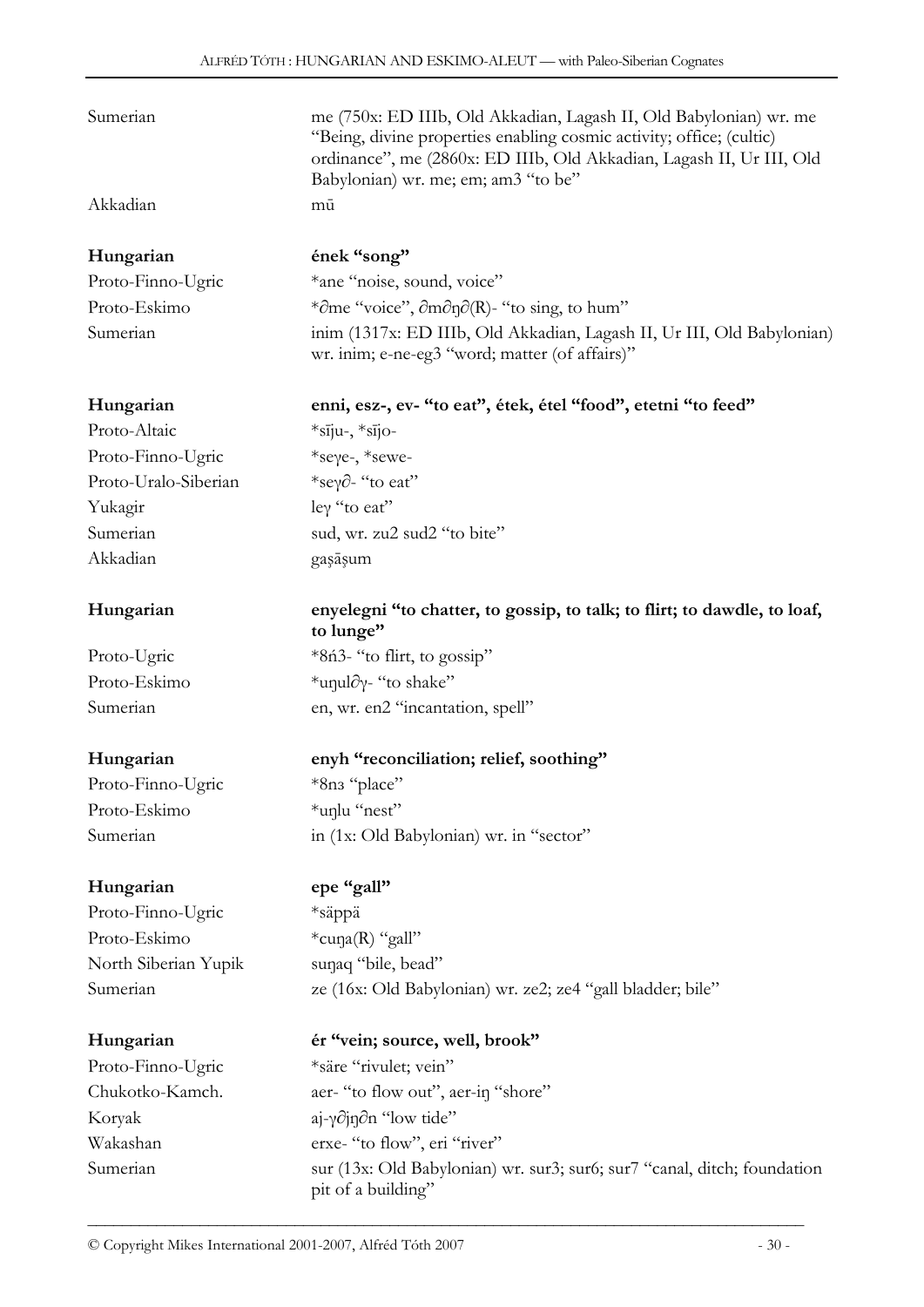| Akkadian             | sūru                                                                                                                                                                                                                                                                                                                                                         |
|----------------------|--------------------------------------------------------------------------------------------------------------------------------------------------------------------------------------------------------------------------------------------------------------------------------------------------------------------------------------------------------------|
| Hungarian            | érni "to attain, to reach; to touch"                                                                                                                                                                                                                                                                                                                         |
| Eskimo-Aleut         | $uR-n\partial y$ - "to go towards"                                                                                                                                                                                                                                                                                                                           |
| Proto-Yupik          | *uR-niR- "to aim at"                                                                                                                                                                                                                                                                                                                                         |
| Chukotko-Kamch.      | joR $(\partial)$ - "to reach"                                                                                                                                                                                                                                                                                                                                |
| Sumeria              | ere (68x: Ur III) wr. re; er; e-ra; erx( DU.DU ); re6; re7; er-re; i-ri<br>"perfect plural stem of gen[to go]"                                                                                                                                                                                                                                               |
| Akkadian             | alākum                                                                                                                                                                                                                                                                                                                                                       |
| Hungarian            | esik "to fall", ejteni "to drop"                                                                                                                                                                                                                                                                                                                             |
| Proto-Uralic         | *eć3-"to fall"                                                                                                                                                                                                                                                                                                                                               |
| Inwit                | est-"id."                                                                                                                                                                                                                                                                                                                                                    |
| Aleut                | it-"to fall", icaRi-"to drip"                                                                                                                                                                                                                                                                                                                                |
| Chukotko-Kamch.      | jit-"to drip"                                                                                                                                                                                                                                                                                                                                                |
| Sumeria              | šeĝ (70x: Ur III, Old Babylonian) wr. šeĝ3; šeĝx( IM.A.A );<br>šeĝx( IM.A.AN ) "to (fall as) dew; to rain; rain"                                                                                                                                                                                                                                             |
| Akkadian             | šahāhu "to fall down"                                                                                                                                                                                                                                                                                                                                        |
| Hungarian            | esketni "to marry", eskü "oath"                                                                                                                                                                                                                                                                                                                              |
| Proto-Finno-Ugric    | *ečka- "to praise"                                                                                                                                                                                                                                                                                                                                           |
| Proto-Eskimo         | $*it\partial r$ - "to enter"                                                                                                                                                                                                                                                                                                                                 |
| Sumerian             | saĝba (3x: Old Babylonian) wr. saĝ-ba; saĝ-ba-a "oath", su-gid: su (495x:<br>ED IIIa, ED IIIb, Old Akkadian, Ur III, Early Old Babylonian, Old<br>Babylonian) wr. su "flesh; body; entrails (omen); body" + gid (13x: Ur<br>III, Old Babylonian, Middle Babylonian) wr. gid2 "to drag, tow (a boat<br>upstream); to pass along, transfer; to flay?; to milk" |
| Hungarian            | ész "mind"                                                                                                                                                                                                                                                                                                                                                   |
| Proto-Eskimo         | *itaγ- "to take care of"                                                                                                                                                                                                                                                                                                                                     |
| Sumerian             | sa (46x: ED IIIb, Old Akkadian, Ur III, Old Babylonian) wr. sa2<br>"advice, counsel; resolution, intelligence", si, wr. si "to remember"                                                                                                                                                                                                                     |
| Akkadian             | hasāsum                                                                                                                                                                                                                                                                                                                                                      |
| Hungarian            | ev "matter, pus"                                                                                                                                                                                                                                                                                                                                             |
| Proto-Uralic         | *säje(-) "to fester, to rot; rottenness"                                                                                                                                                                                                                                                                                                                     |
| Proto-Eskimo         | *aRu- "to rot"                                                                                                                                                                                                                                                                                                                                               |
| Sumerian             | sissi (160x: Ur III, Old Babylonian) wr. si12-si12; sissix(GI) "(to be)<br>green-yellow, pale"                                                                                                                                                                                                                                                               |
| Hungarian            | evet "squirrel"                                                                                                                                                                                                                                                                                                                                              |
| Proto-Uralic         | *säps, *šäps or *täps                                                                                                                                                                                                                                                                                                                                        |
| Proto-Yupik          | *qiyuiq "squirrel"                                                                                                                                                                                                                                                                                                                                           |
| North Siberian Yupik | qiwik "ground squirrel"                                                                                                                                                                                                                                                                                                                                      |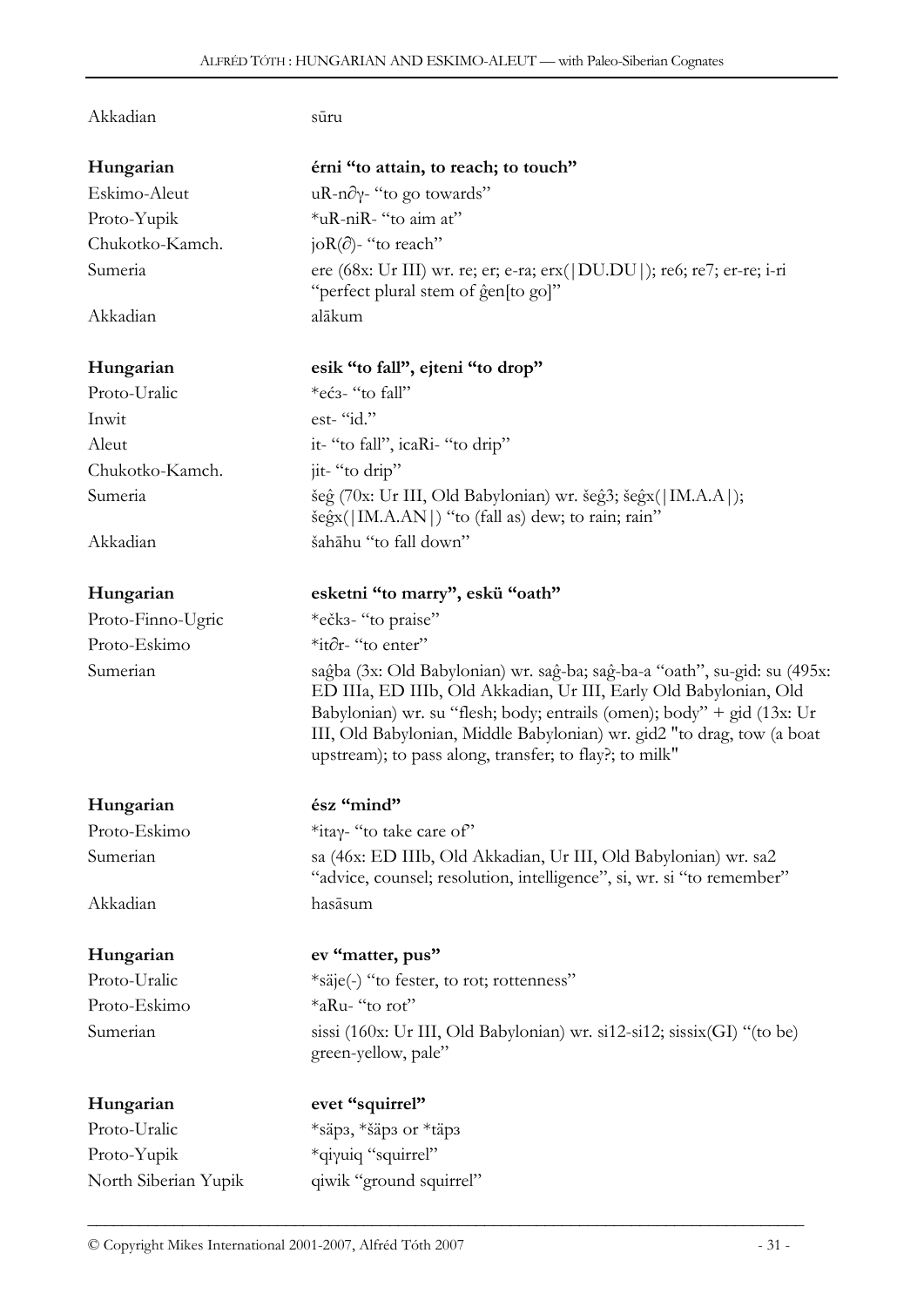Sumerian

si (262x: ED IIIa, ED IIIb, Old Akkadian, Lagash II, Ur III, Early Old Babylonian, Old Babylonian, Middle Babylonian) wr. si "horn; finger; fret" + pa (293x: ED IIIa, ED IIIb, Old Akkadian, Ur III, Old Babylonian) wr. pa; pa9 "wing; branch, frond"

#### Hungarian

Proto-Uralic Proto-Eskimo Sumerian Akkadian

evezni "to row"  $*$ suve-\*iput "to row" sikkānu

#### Hungarian

Proto-Altaic Proto-Uralic Chukotko-Kamch. Sumerian

#### Hungarian

Proto-Finno-Ugric Eskimo-Aleut Akkadian

#### Hungarian

Proto-Altaic Proto-Uralic Proto-Eskimo Sirenikski Sumerian Akkadian

#### Hungarian

Proto-Finno-Ugric Mokša Mordvin Eskimo-Aleut Sumerian

#### Hungarian

Proto-Finno-Ugric Proto-Uralo-Siberian Eskimo-Aleut Chukotko-Kamch. Sumerian

zigan (12x: Ur III, Old Babylonian) wr. ĝešzi-gan "rudder" fa "tree; wood" \*p'(iù)ju "a kind of tree"

\*puwe "tree; wood" puq $\partial$  "bottom; behind" pa (293x: ED IIIa, ED IIIb, Old Akkadian, Ur III, Old Babylonian) wr. pa; pa9 "wing; branch, frond"

#### facsarni "to wring; to wring out"

\*puća-ra- "to press, to squeeze", \*päćara- "to press, to wring" putjuy-/pumjuy- "to pinch" mazū "to squeeze"

#### fagyal "privet"

\*p'ude, \*p'udi \*pajs "a type of salix" \*uqviγ "willow (shrub)" uqf∂x "tree" buluh, wr. buluh; šembuluh; ba-lu-hum "an aromatic tree or its resin" balahhu

#### fagyni "to freeze"

\*pal'a "to freeze; frost, ice-crust" pulta-"to burn" paliR "to be parched" bil (50x: Ur III, Old Babylonian) wr. bil2; bil3; bil "to burn"

#### fágyni "to roll into a ball"

\*p8č3- "to place in a layer, to wind; stratum" \*pankiγ- "to grasp" pakey- "to bend, to flex", pakiy- "to hook fingers into, to dig into" vak(∂Ro)- "to sit", vaey∂lku- "to scratch", vaey- "claw" pahar (2x: Old Babylonian) wr. pa-har "gathering"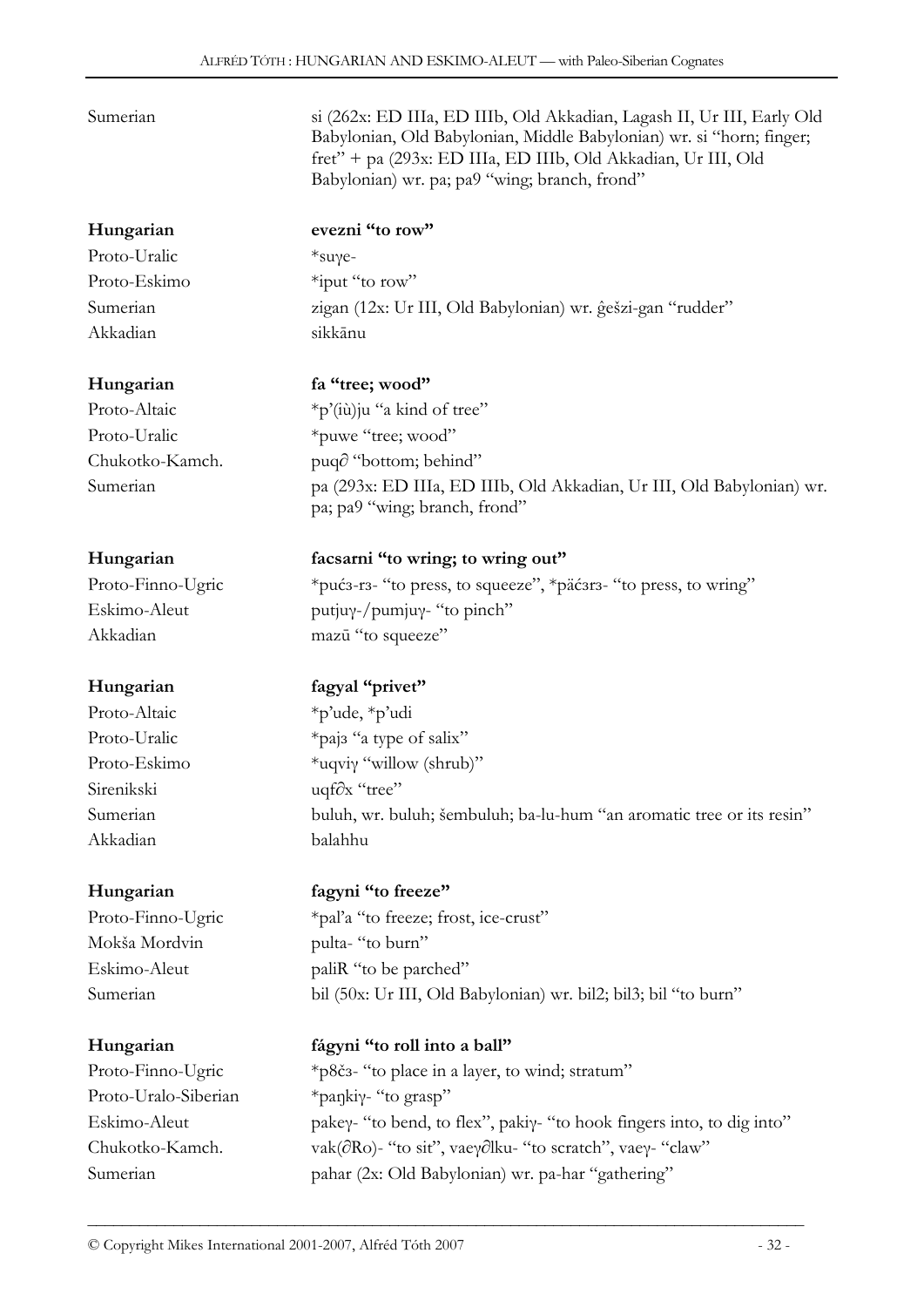### Hungarian

Proto-Ugric Proto-Inuit Sumerian

### Hungarian

Proto-Finno-Ugric Yukagir Akkadian

### Hungarian

Proto-Finno-Ugric Proto-Eskimo Sumerian

### Hungarian

Proto-Altaic Proto-Finno-Ugric Proto-Eskimo Sumerian

### Hungarian

Proto-Altaic Proto-Finno-Ugric Eskimo-Aleut Aleut Sumerian

### Hungarian

Proto-Uralic Proto-Eskimo Sumerian

### Hungarian

Proto-Altaic Proto-(Finno-?)Ugric Proto-Inuit Sumerian Rhaetic

faggyú "suet, tallow" \*p8l'ć<sub>3</sub> "fat, tallow" \*puvala- "to be fat" peš (147x: Ur III, Early Old Babylonian, Old Babylonian, 1st millennium) wr. peš; peš5; peš4; peš6 "(to be) thick; (to be) wide"

### fáj "hurt, pain"

 $*$ po $\delta$ 's- "shaving; to split" paj-"to hit" $[?]$ būdum "to cut open, to slit, to split"

### fajd "wood grouse"

\*pa8'ts "Tetrao urogallus" \*qatô- "deep or loud voice" pec, wr. peš2mušen "a bird", peš (1x: ED IIIa) wr. peš2mušen "a bird"

### fakadni "to blossom" \*p'ók'ù- "to swell" \*pakka "to burst, to rend" \*puv $\partial$ - "to swell" pag, wr. pag "to leave behind"

### fal "wall"

\*p'ádo "wall" \*pa<sub>δe</sub> "dam, weir"  $pa\delta\partial$  "entrance" haδγi-X "channel, narrow entrance (to bay)" bad (2910x: ED IIIb, Ebla, Old Akkadian, Lagash II, Ur III, Early Old Babylonian, Old Babylonian) wr. bad3 "wall, fortification"

### falni "to devour", falat "morsel"

\*pala- "te devour; morsel" \*palu- "to be lying on one's stomach" bala, wr. bala "wastage (in processing grain)"

### falu "village"

\*palge "town"  $*$ paly3 \*palliq "dry willow twigs" barim (24x: Ur III, Old Babylonian) wr. bar-rim4; barim "dry land" [?] \*ālu "village" (Brunner and Tóth 1987, p. 97)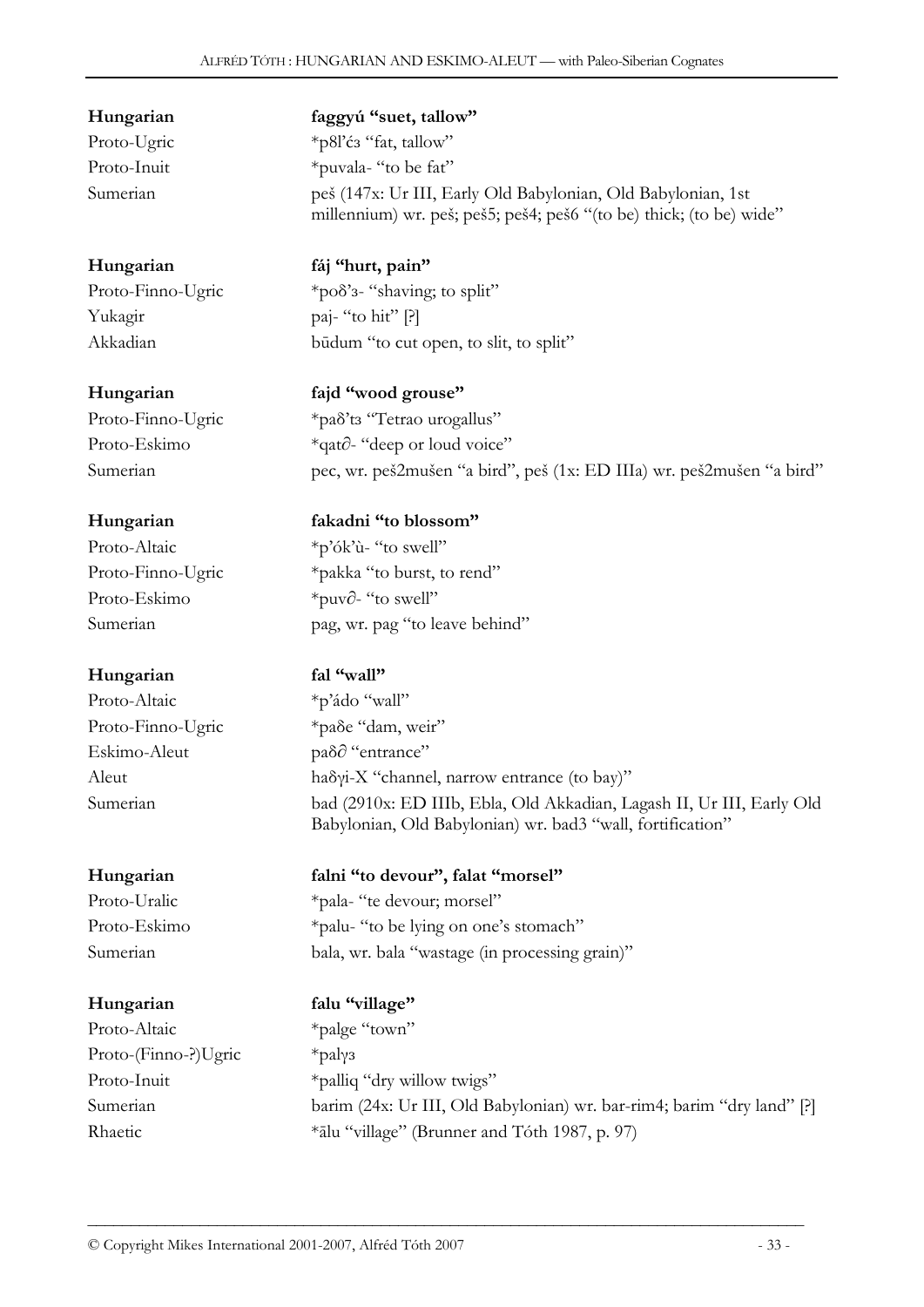Proto-Finno-Ugric \*puna "hair"

Proto-Uralic (?),

fan "down, hair" Proto-Altaic \*p'úne "hair; feather" Proto-Yupik \*pun∂rt∂- "skim surface" Sumerian munsub (5x: ED IIIb, Old Babylonian) wr. munsub; munsub2; munsubx(|KA×SUHUR|); sumunsub; sumunsub2; u2-šu-p? "hair; barber"

#### Hungarian far "bottom, rear; rump, stern"

Proto-Altaic \*p'i\_òrí "back; west"

Proto-Ugric \*purks "back, rear" Proto-Eskimo \*p∂quR, p∂kuγ "upper back of neck" Sumerian bar (2579x: ED IIIa, ED IIIb, Ebla, Old Akkadian, Lagash II, Ur III, Early Old Babylonian, Old Babylonian) wr. bar; ba-ra; bala; bur "back, shoulder"

#### Hungarian faragni "to carve, to cut, to whittle (wood), to hew, to trim", forgács "wood splinters"

Proto-Altaic  $*$ puŕi-,  $*$ puŕe- "to crush2 Proto-Uralic \*pars- "to cut, to remove, to scrape, to shave" Proto-Eskimo \*pilaγtuR- "to cut up" Sumerian bar (2579x: ED IIIa, ED IIIb, Ebla, Old Akkadian, Lagash II, Ur III, Early Old Babylonian, Old Babylonian) wr. bar; ba-ra; bala; bur " to cut open, slit, split", bur (3x: Old Akkadian, Ur III) wr. burx $(|KAXSU|)$  $``$ to cut"

### Hungarian fasz "man; penis"

Proto-Finno-Ugric \*paćs "male sex organ" Proto-Uralo-Siberian \*pat'k(∂)- "to penetrate" Proto-Eskimo-Aleut \*p∂t∂- "id." Proto-Inuit \*p∂ttaq "hole" Chukchi pat-γ∂rg∂n "hole" Sumerian penzer (2x: Old Babylonian) wr. pe-en-ze2-er "female genitals"

Proto-Finno-Ugric \*pata "kettle, pot" Proto-Uralo-Siberian \*pat'k(∂)- "to penetrate" Proto-Eskimo-Aleut \*p∂t∂- "id." Proto-Inuit \*p∂ttaq "hole" Chukchi pat-γ∂rg∂n "hole" Sumerian ba (1x: Old Babylonian) wr. dugba "type of vessel"

Hungarian fazék "pot"

- 
- 
- 

\_\_\_\_\_\_\_\_\_\_\_\_\_\_\_\_\_\_\_\_\_\_\_\_\_\_\_\_\_\_\_\_\_\_\_\_\_\_\_\_\_\_\_\_\_\_\_\_\_\_\_\_\_\_\_\_\_\_\_\_\_\_\_\_\_\_\_\_\_\_\_\_\_\_\_\_\_\_\_\_\_\_\_ © Copyright Mikes International 2001-2007, Alfréd Tóth 2007 - 34 -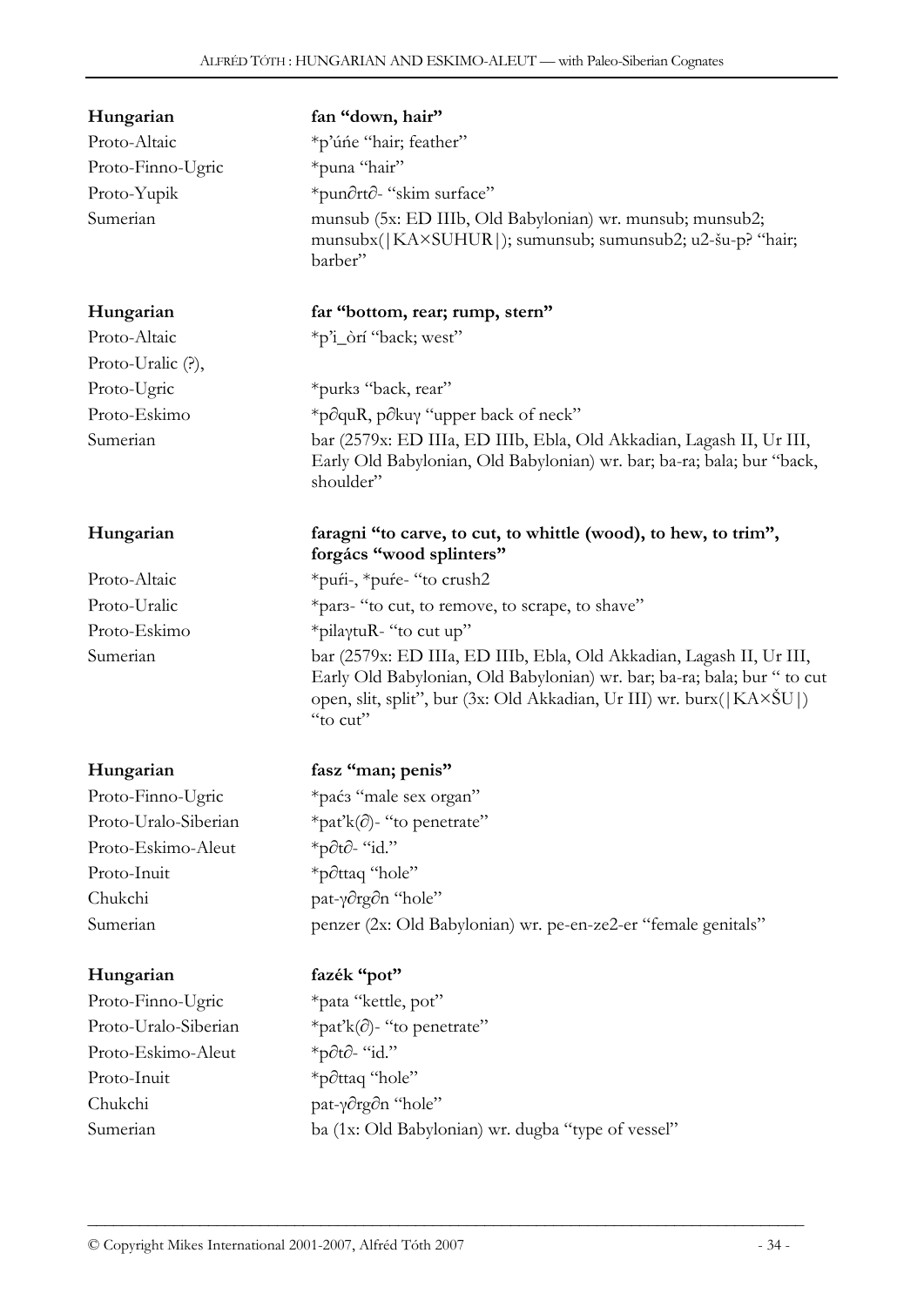| Hungarian            | fedni "to cover", fedél "cover, covering; roof"                                                                                                                   |
|----------------------|-------------------------------------------------------------------------------------------------------------------------------------------------------------------|
| Proto-Altaic         | *bi_ót'è "to cover"                                                                                                                                               |
| Proto-Turkic         | *bat-                                                                                                                                                             |
| Proto-Mongolic       | *büte-                                                                                                                                                            |
| Proto-Finno-Ugric    | *penta- "to close, to cover"                                                                                                                                      |
| Proto-Eskimo         | *p∂tluγ- "to survive"                                                                                                                                             |
| Sumerian             | bad (2910x: ED IIIb, Ebla, Old Akkadian, Lagash II, Ur III, Early Old<br>Babylonian, Old Babylonian) wr. bad3 "wall, fortification"                               |
| Hungarian            | feddeni "to rebuke, to reproach", fegyelem "discipline", fegyver<br>"weapon"                                                                                      |
| Proto-Inuit          | *pilaun "knife for butchering" [?]                                                                                                                                |
| Sumerian             | badara (12x: Old Babylonian) wr. ba-da-ra; ba-dar "dagger, weapon"                                                                                                |
| Akkadian             | pattarum                                                                                                                                                          |
| Hungarian            | fejni "to milk"                                                                                                                                                   |
| Proto-Finno-Ugric    | *pä <sub>8</sub> ' <sub>3</sub> -, *pije- "to milk"                                                                                                               |
| Proto-Eskimo         | *ituγ "milk of animal" [?]                                                                                                                                        |
| Sumerian             | bad (147x: ED IIIa, Old Akkadian, Ur III, Old Babylonian) wr. bad; ba;<br>be2 "to open"                                                                           |
| Hungarian            | fejsze "axe"                                                                                                                                                      |
| Proto-Uralic         | *p8jćs "axe, hatchet"                                                                                                                                             |
| Proto-Inuit          | *paki(y)uR- "to take a stroke" [?]                                                                                                                                |
| Sumerian             | pašu (1x: Old Babylonian) wr. pa-a-šu "type of axe"                                                                                                               |
| Hungarian            | fejteni "to unstitch, to undo, to remove the husk/pod"                                                                                                            |
| Proto-Ugric          | *pej <sub>3</sub> - "to undo"                                                                                                                                     |
| Proto-Eskimo         | *paδ∂ "opening, entrance"                                                                                                                                         |
| Sumerian             | bal (511x: ED IIIb, Old Akkadian, Lagash II, Ur III, Early Old<br>Babylonian, Old Babylonian) wr. ba-al; bal; bal3; bal4; pe-el "to unload<br>$(a\text{ boat})$ " |
| Hungarian            | fék "brake; fetter"                                                                                                                                               |
| Proto-Ugric          | *päkks "bridle"                                                                                                                                                   |
| Chukotko-Kamch.      | paekul "knife" [?]                                                                                                                                                |
| Sumerian             | be (99x: ED IIIb, Old Akkadian, Ur III, Old Babylonian) wr. be4; be6<br>"to deduct, remove; to diminish, reduce; to withdraw, receive (as an<br>allotment)"       |
| Hungarian            | fekély, fekel "chancre, ulcer"                                                                                                                                    |
| Proto-Ugric          | *p8kk3- "to break apart; chancre, ulcer"                                                                                                                          |
| Proto-Uralo-Siberian | *ponk∂ "hillock"                                                                                                                                                  |
| Yukagir              | pönk $\partial$ "hill"                                                                                                                                            |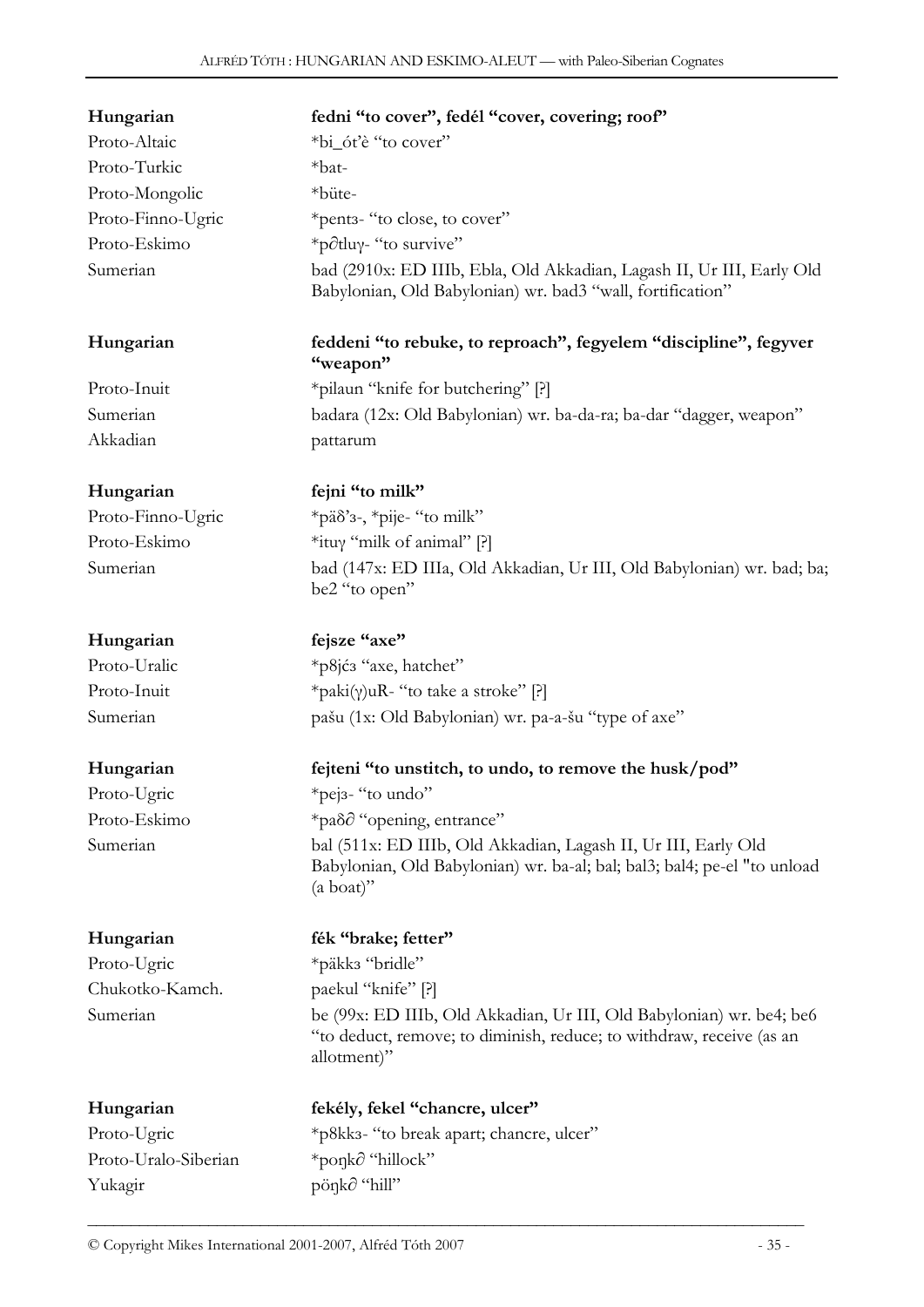| Proto-Eskimo          | *p∂ηuR "rounded hillock on tundra"                                                                                                                        |
|-----------------------|-----------------------------------------------------------------------------------------------------------------------------------------------------------|
| Sumerian              | pag, wr. pag "to leave behind"                                                                                                                            |
|                       |                                                                                                                                                           |
| Hungarian             | fekete "black"                                                                                                                                            |
| Proto-Ugric           | *p8kk3-tt3 "black"                                                                                                                                        |
| Proto-Eskimo          | *paγu(la) "soot"                                                                                                                                          |
| Sumerian              | ukuk (1x: Old Babylonian) wr. u2-ku-uk "to burn", bar (20x: Ur III, Old<br>Babylonian) wr. bar7 "to burn; to fire (pottery)"                              |
| Hungarian             | fekszik, feküd-, fekv- "to be situated, to lie"                                                                                                           |
| Proto-Finno-Ugric     | *päkk3- "to sit"                                                                                                                                          |
| Eskimo-Aleut          | puci-"to turn over, be upside down"                                                                                                                       |
| Aleut                 | hasuγ- "to lie prostrate"                                                                                                                                 |
| Sumerian              | pag, wr. pag "to leave behind"                                                                                                                            |
| Hungarian             | fel, föl "above, up, upper", föl- "skimmings", fenn "above"                                                                                               |
| Proto-Uralic          | *piδe, *piδe-kä "high; long"                                                                                                                              |
| Eskimo-Aleut          | pin-"up there"                                                                                                                                            |
| Aleut                 | hin-"right there"                                                                                                                                         |
| Sumerian              | bad (147x: ED IIIa, Old Akkadian, Ur III, Old Babylonian) wr. bad; ba;<br>be2 "(to be) remote; to open, undo; to thresh grain with a threshing<br>sledge" |
| Rhaetic               | fel (phel), bel "sir" (Brunner and Tóth 1987, p. 97)                                                                                                      |
| Hungarian             | fél-: ajtófél "doorpost"                                                                                                                                  |
| Proto-Finno-Ugric     | *pele, *pēle "post, stand"                                                                                                                                |
| Proto-Uralo-Siberian  | *pel(ay)- "to cut up, flense"                                                                                                                             |
| Eskimo-Aleut          | pilaγ- "to cut up"                                                                                                                                        |
| Aleut                 | hilyi- "to dig (out)"                                                                                                                                     |
| Sumerian              | bulug (56x: Ur III, Old Babylonian) wr. bulug; urudbulug; mu-lu-ug; bu-<br>lu-ug "needle; stake; boundary; seal pin"                                      |
| Akkadian              | pulukku                                                                                                                                                   |
| Hungarian             | félni "to be afraid/scared"                                                                                                                               |
| Proto-Altaic          | *belV "hysterics, panic; mourning"                                                                                                                        |
| Proto-Uralic          | *pele- "to frighten, to scare"                                                                                                                            |
| Proto-Eskimo          | *pollicci- "to be unable to keep one's eyes open"                                                                                                         |
| Central Alaskan Yupik | polli- "to have a nightmare"                                                                                                                              |
| Sumerian              | buluh (3x: Old Babylonian) wr. bu-luh; bu-lu-uh2; bu-lu-uh3; buluh "to<br>fear, tremble, be afraid"                                                       |
| Hungarian             | fél, fele- "fellow human, friend", feleség "wife"                                                                                                         |
| Proto-Altaic          | *bole "an indirect relative"                                                                                                                              |

Proto-Uralic \*pälä "half; side"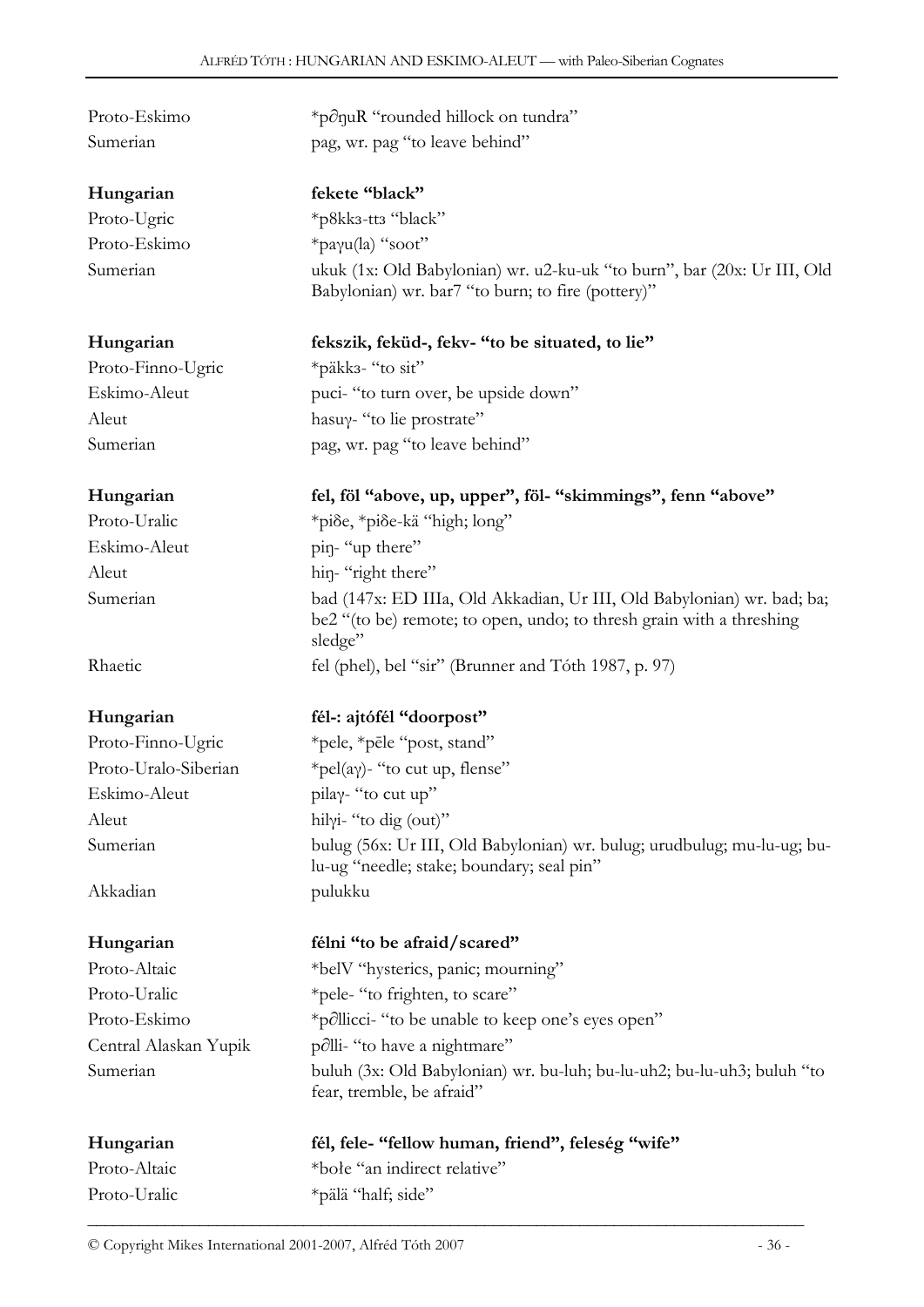| Eskimo-Aleut         | ila "relative, friend, part"                                                                                                                                  |
|----------------------|---------------------------------------------------------------------------------------------------------------------------------------------------------------|
| Sumerian             | ba (2x: Old Babylonian) wr. ba3; ba7 "half; thirty"                                                                                                           |
| Akkadian             | palāhum "to work (the earth), to plow" > Arabic falahā "to plow"                                                                                              |
| Hungarian            | fél "half; one side (of two)"                                                                                                                                 |
| Proto-Uralic         | *pälä "half; side"                                                                                                                                            |
| Proto-Uralo-Siberian | *pel(ay)- "to cut up, flense"                                                                                                                                 |
| Aleut                | hilyi- "to dig $(out)$ "                                                                                                                                      |
| Sumerian             | ba (2x: Old Babylonian) wr. ba3; ba7 "half; thirty"                                                                                                           |
| Hungarian            | felhő "cloud"                                                                                                                                                 |
| Proto-Altaic         | *bulu, *bula, *bulo                                                                                                                                           |
| Proto-Finno-Ugric    | *pilwe-, *pilne                                                                                                                                               |
| Proto-Eskimo         | $*_{\mathcal{D}}\partial$ lu(R) "dust"                                                                                                                        |
| Sumerian             | ibi (18x: Old Akkadian, Old Babylonian) wr. i-bi2; i3-bi2; ibbi;<br>ibbix(NE) "smoke", bil (50x: Ur III, Old Babylonian) wr. bil2; bil3; bil<br>"to burn"     |
| Hungarian            | fém "metal", fémlik "to shine", fény "light"                                                                                                                  |
| Proto-Inuit          | *qauma- "to be bright" [?]                                                                                                                                    |
| Sumerian             | bur (78x: ED IIIa, Old Akkadian, Ur III) wr. bur2; bu7 "light; to glow,<br>shine"                                                                             |
| Hungarian            | fenni "to hone, to sharpen, to whet; to rub in"                                                                                                               |
| Proto-Finno-Ugric    | *päns(-) "whet; whetstone"                                                                                                                                    |
| Eskimo-Aleut         | pinu-"to push"                                                                                                                                                |
| Aleut                | hinu-"id."                                                                                                                                                    |
| Chukotko-Kamch.      | $p\partial$ nae- "to whet, to sharpen"                                                                                                                        |
| Sumerian             | kin (2x: Old Akkadian, Old Babylonian) wr. kin2 "to grind"                                                                                                    |
| Hungarian            | fene "damned, devilish, infernal"                                                                                                                             |
| Proto-Finno-Ugric    | *pene                                                                                                                                                         |
| Proto-Eskimo         | * $p\partial \eta \partial \gamma$ - "to be worried"                                                                                                          |
| Sumerian             | ib (35x: Ur III, Old Babylonian) wr. ib2 "(to be) angry; to curse" + nam<br>kud (72x: ED IIIb, Ur III, Old Babylonian) wr. nam kud "to curse"                 |
| Hungarian            | féreg "noxious animal; vermin; worm"                                                                                                                          |
| Proto-Altaic         | *p'iáru "a kind of worm"                                                                                                                                      |
| Proto-Finno-Ugric    | *perks, *perkks "worm"                                                                                                                                        |
| Proto-Eskimo         | *Pôrô- "to bend"                                                                                                                                              |
| Sumerian             | piriĝ (205x: ED IIIa, ED IIIb, Old Akkadian, Lagash II, Ur III, Old<br>Babylonian) wr. piriĝ; piriĝ3; bi2-ri-iĝ3; ĝešpiriĝ; piriĝ2 "lion; bull, wild<br>bull" |
| Akkadian             | parākum "to wriggle, to squirm (snake)"                                                                                                                       |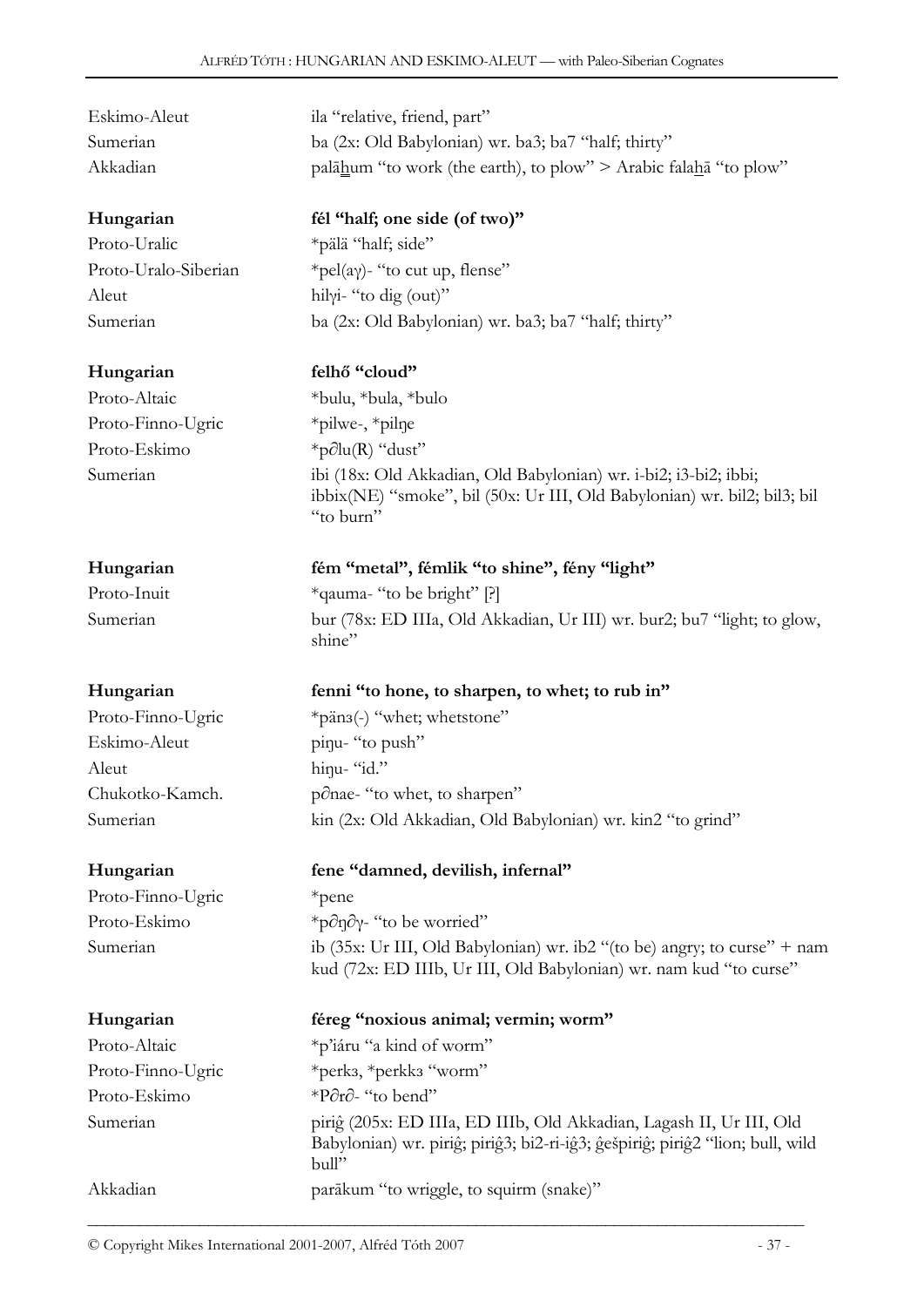| Rhaetic               | *farāk-, *farāg                                                                                                                                                                                                                      |
|-----------------------|--------------------------------------------------------------------------------------------------------------------------------------------------------------------------------------------------------------------------------------|
| Hungarian             | férfi "man", férj "husband", fiú "boy, son"                                                                                                                                                                                          |
| Proto-Altaic          | *āri, *ēra "man"                                                                                                                                                                                                                     |
| Proto-Finno-Ugric     | *irkä, *ürkä "boy, son, husband"                                                                                                                                                                                                     |
| Proto-Eskimo          | *iRni- "to give birth", *uyi "husband" [?]                                                                                                                                                                                           |
| Sumerian              | ili (3x: Old Akkadian, Old Babylonian) wr. i3-li2 "man", pil, wr. pil6<br>"male"                                                                                                                                                     |
| Hungarian             | férni "to arrive, to reach; to fit, to have room"                                                                                                                                                                                    |
| Proto-Finno-Ugric (?) | $*_{\text{purs-}}$ , p8r <sub>3</sub> - "to go into"                                                                                                                                                                                 |
| Proto-Eskimo          | * $p\partial r\partial$ - "to bend"                                                                                                                                                                                                  |
| Aleut                 | haXt "to stand up, to get up"                                                                                                                                                                                                        |
| Sumerian              | bar (2579x: ED IIIa, ED IIIb, Ebla, Old Akkadian, Lagash II, Ur III,<br>Early Old Babylonian, Old Babylonian) wr. bar; ba-ra; bala; bur<br>"outside, (other) side; behind; outer form, outer; outsider; to cut open,<br>slit, split" |
| Akkadian              | parūm "to cut, to cut open"                                                                                                                                                                                                          |
| Rhaetic               | $*far$                                                                                                                                                                                                                               |
| Hungarian             | feslik "to become unsewn; to burst"                                                                                                                                                                                                  |
| Proto-(Finno-?)Ugric  | *päće "to loosen, to stretch out"                                                                                                                                                                                                    |
| Proto-Inuit           | *p∂tuRaq- "to come through; to reach"                                                                                                                                                                                                |
| Sumerian              | ba (2x: Old Babylonian) wr. ba3; ba7 "half; thirty" + sil (119x: Ur III,<br>Old Babylonian) wr. si-il; zil; silx( EZEN×LAL2 ); sil5 "to split apart;<br>to split, slit"                                                              |
| Akkadian              | šalātu                                                                                                                                                                                                                               |
| Hungarian             | festeni "to paint"                                                                                                                                                                                                                   |
| Proto-Finno-Ugric     | *p8č3 "colour; paint"                                                                                                                                                                                                                |
| Proto-Inuit           | *minul∂q- "to paint, to smear"                                                                                                                                                                                                       |
| Sumerian              | pendu (1x: Old Babylonian) wr. pe-en-du "spot" [?]                                                                                                                                                                                   |
| Hungarian             | fészek "nest"                                                                                                                                                                                                                        |
| Proto-Uralic          | *pesä                                                                                                                                                                                                                                |
| Proto-Eskimo          | *p∂tuγ- "to fasten, to secure"                                                                                                                                                                                                       |
| Sumerian              | puzur (5x: Old Babylonian) wr. puzur4; puzur5; puzur; puzur2 "secret,<br>shelter; protection, aegis, shadow, shelter"                                                                                                                |
| Akkadian              | puzru                                                                                                                                                                                                                                |
| Hungarian             | feszíteni "to tighten (tr.)", feszülni "to tighten (itr.)"                                                                                                                                                                           |
| Proto-Eskimo          | *p∂tuγ- "to fasten, to secure"                                                                                                                                                                                                       |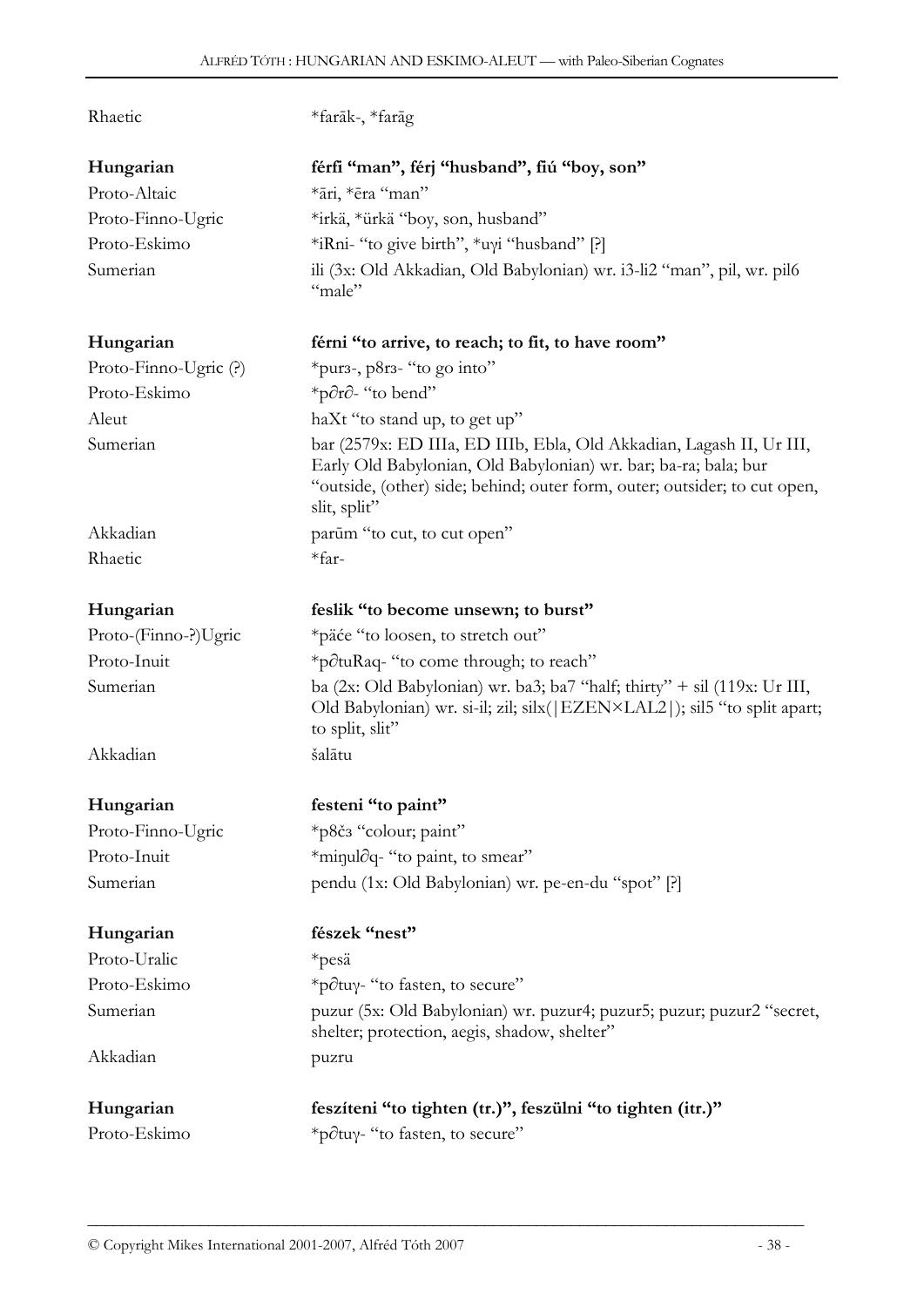| Sumerian          | si sa (410x: ED IIIb, Old Akkadian, Lagash II, Ur III, Early Old<br>Babylonian, Old Babylonian, Middle Babylonian) wr. si sa2; si si-sa2 "to<br>make straight; to make vertical" |
|-------------------|----------------------------------------------------------------------------------------------------------------------------------------------------------------------------------|
| Akkadian          | ešērum                                                                                                                                                                           |
| Hungarian         | figyelni "to notice, to observe, to pay attention"                                                                                                                               |
| Proto-Eskimo      | *piδaq∂(naR)-, *piδaR(naR)- "to be difficult"                                                                                                                                    |
| Sumerian          | pad (2313x: ED IIIb, Old Akkadian, Lagash II, Ur III, Early Old<br>Babylonian, Old Babylonian, Middle Babylonian) wr. pad3 "to find,<br>discover; to name, nominate"             |
| Hungarian         | fog "tooth"                                                                                                                                                                      |
| Proto-Ugric       | *pine "tooth"                                                                                                                                                                    |
| Eskimo-Aleut      | $k\partial p\partial$ - "to cut" (with metathesis?)                                                                                                                              |
| Inuit             | k $\partial$ pk $\partial$ p "tooth"                                                                                                                                             |
| Sumerian          | gug (45x: ED IIIb, Ur III, Old Babylonian) wr. gug; gug6 "tooth; blade;<br>beak; dogbite"                                                                                        |
| Hungarian         | fogni "to catch", fogoly "prisonner", fogadni "to take", foglalni<br>"to occupy, to seize"                                                                                       |
| Proto-Ugric       | *pun <sub>3</sub> - "to catch, to get"                                                                                                                                           |
| Eskimo-Aleut      | pakiy-"to hook fingers onto"                                                                                                                                                     |
| Yukagir           | $\text{pank}(u)$ -l "net" [?]                                                                                                                                                    |
| Sumerian          | pag (2x: Old Babylonian, Middle Babylonian) wr. pag "to enclose,<br>confine, cage (a bird)"                                                                                      |
| Hungarian         | fogyni "to decrease, to diminish, to lessen, to wane; to loose<br>weight"                                                                                                        |
| Proto-Finno-Ugric | *puča- "to decrease, to reduce, to shrink"                                                                                                                                       |
| Eskimo-Aleut      | *p∂k∂- "to jump up"                                                                                                                                                              |
| Aleut             | hiki-"to disappear"                                                                                                                                                              |
| Chukotko-Kamch.   | *pinku- "to jump"                                                                                                                                                                |
| Yukagir           | pöγ-, pönk- "to run away"                                                                                                                                                        |
| Sumerian          | be (99x: ED IIIb, Old Akkadian, Ur III, Old Babylonian) wr. be4; be6<br>"to deduct, remove; to diminish, reduce; to withdraw, receive (as an<br>allotment)"                      |
| Hungarian         | fojtani "to drown; to strangle", fúlni "to suffocate"                                                                                                                            |
| Proto-Altaic      | *póga "to tie up"                                                                                                                                                                |
| Proto-Finno-Ugric | *puw3-, *puŋ3- "to suffocate, to smother"                                                                                                                                        |
| Proto-Eskimo      | $*\partial p\partial$ - "to suffocate"                                                                                                                                           |
| Sumerian          | bul (27x: Ur III, Old Babylonian) wr. bul; i3-bul5-bul5 "to shake" [?]                                                                                                           |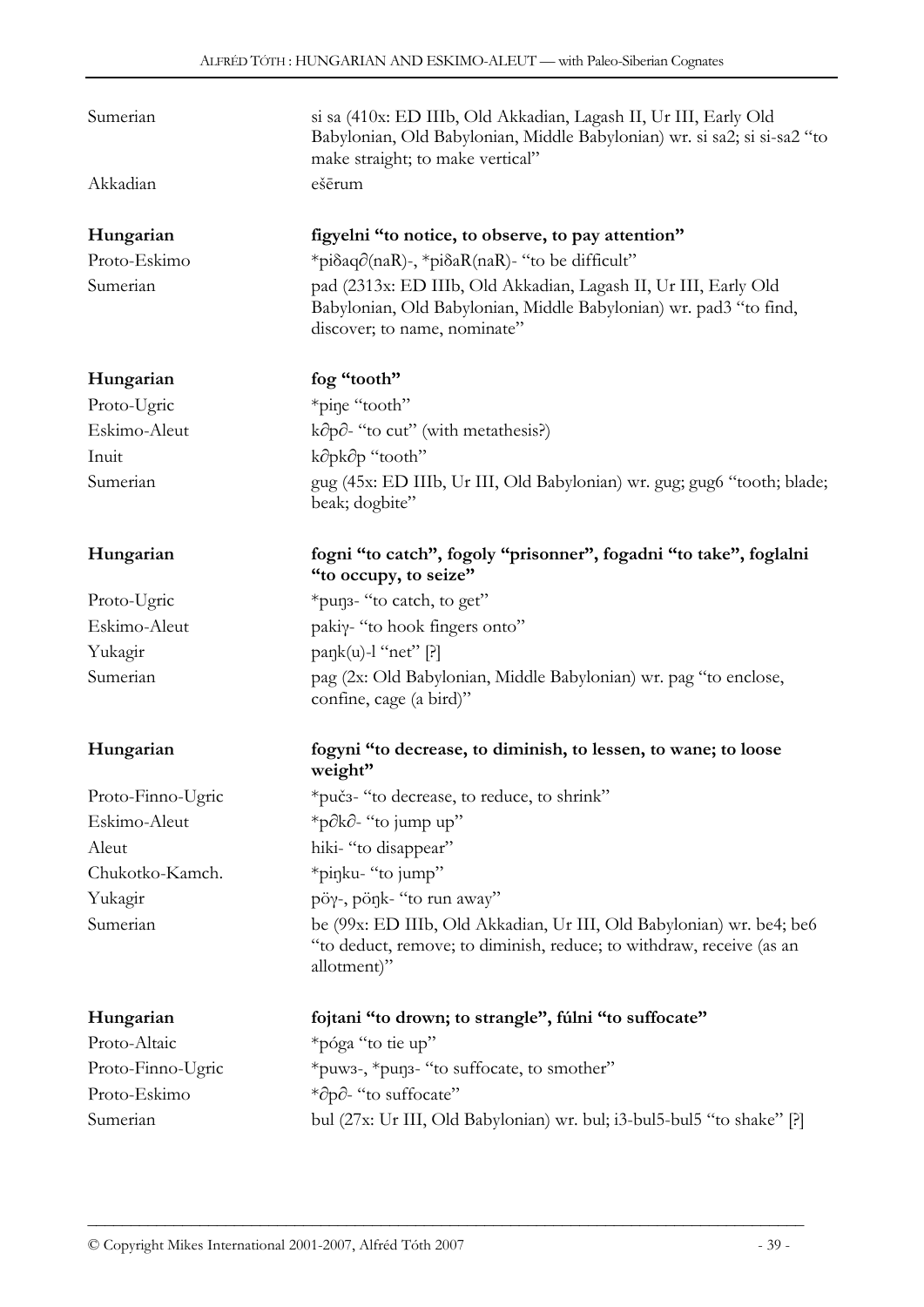| Hungarian               | folyik "to flow, to run, to stream; to ensue, to follow, to go on, to<br>be in progress", folyó, folyam "river, stream", folytatni "to<br>continue, to go ahead/on, to run on; to extend, to prolong, to<br>follow, to lead (a life), to pursue, to wage (a war) |
|-------------------------|------------------------------------------------------------------------------------------------------------------------------------------------------------------------------------------------------------------------------------------------------------------|
| Proto-Ugric             | *p8l3- "to gush, to stream"                                                                                                                                                                                                                                      |
| Eskimo-Aleut            | *ρυγ $∂$ - "to flow"                                                                                                                                                                                                                                             |
| Aleut                   | hux "bag"                                                                                                                                                                                                                                                        |
| Inuit                   | pvat-"to float"                                                                                                                                                                                                                                                  |
| Chukotko-Kamch.         | $*p\partial$ γ-at- "id."                                                                                                                                                                                                                                         |
| Proto-Yupik             | * $p\partial y$ t $\partial$ - "to drop, to let go"                                                                                                                                                                                                              |
| Central Siberian Yupik  | puy-naan "inflated poke, float"                                                                                                                                                                                                                                  |
| Akkadian                | palgu                                                                                                                                                                                                                                                            |
| Sumerian                | par (130x: ED IIIa, ED IIIb, Old Akkadian, Ur III, Old Babylonian) wr.<br>pa5; pa6 "(small) canal, irrigation ditch"                                                                                                                                             |
| Hungarian               | forditani "to turn (tr.)", fordulni "to revolve, to turn (itr.)", forogni<br>"to turn (itr.)"                                                                                                                                                                    |
| Proto-Finno-Uralic (?), |                                                                                                                                                                                                                                                                  |
| Proto-Finno-Ugric       | *p8rk3-, *p8rg3- "to revolve, to turn"                                                                                                                                                                                                                           |
| Proto-Inuit             | *pucit- "to turn upside down"                                                                                                                                                                                                                                    |
| Sumerian                | bala (3308x: ED IIIa, ED IIIb, Old Akkadian, Ur III, Early Old<br>Babylonian, Old Babylonian) wr. bal; bil2 "to rotate, turn over, cross"                                                                                                                        |
| Akkadian                | palūm                                                                                                                                                                                                                                                            |
| Hungarian               | forrani "to boil", forradalom "revolt, revolution, uprising",<br>forradás "scar"                                                                                                                                                                                 |
| Proto-Eskimo            | *qała- "to boil, to churn"                                                                                                                                                                                                                                       |
| Sumerian                | bala (3308x: ED IIIa, ED IIIb, Old Akkadian, Ur III, Early Old<br>Babylonian, Old Babylonian) wr. bal; bil2 "to rotate, turn over, cross"                                                                                                                        |
| Akkadian                | palūm                                                                                                                                                                                                                                                            |
| Hungarian               | fos "thin, liquid excrement"                                                                                                                                                                                                                                     |
| Proto-Finno-Ugric       | *pućka, *paćka "excrete; thin excrement"                                                                                                                                                                                                                         |
| Proto-Eskimo            | *puγ∂- "to surface, to emerge"                                                                                                                                                                                                                                   |
| Sumerian                | bed (17x: Old Babylonian) wr. bed3 "to defecate; excrement"                                                                                                                                                                                                      |
| Hungarian               | foszlik "to fray, to get threadbare/tattered"                                                                                                                                                                                                                    |
| Proto-(Finno-?)Ugric    | *puśa- "to tear; to tear oneself"                                                                                                                                                                                                                                |
| Proto-Inuit             | *putžuq "hole worn in sth."                                                                                                                                                                                                                                      |
| North Alaskan Inuit     | pužžuq "hole worn in boot sole"                                                                                                                                                                                                                                  |
| Sumerian                | bir (7x: Old Babylonian) wr. bir7; bir6; bir9 "to shred"                                                                                                                                                                                                         |
| Hungarian               | fő, fej "main; head"                                                                                                                                                                                                                                             |
| Proto-Altaic            | *p'èk'V "brain; head"                                                                                                                                                                                                                                            |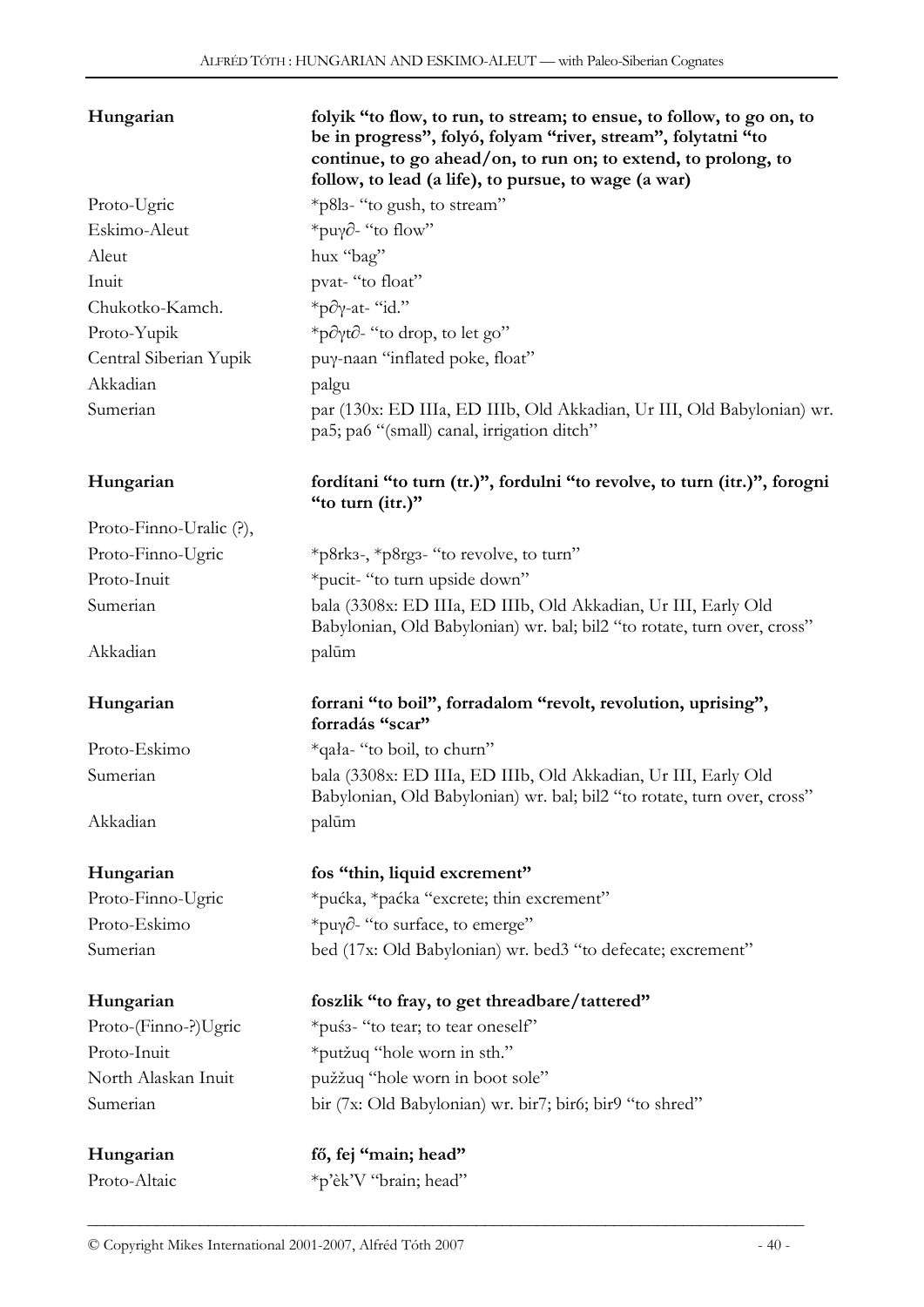Proto-Uralic Proto-Uralo-Siberian Chukotko-Kamch. Sumerian

### Hungarian

Proto-Altaic Proto-Uralic Proto-Uralo-Siberian Korvak Chukchi Wakashan Sumerian

### Hungarian

Proto-Uralic Khanty Proto-Eskimo Sumerian

#### Hungarian

Proto-Altaic Proto-Uralic Proto-Uralo-Siberian Proto-Inuit Aleut Sumerian

#### Hungarian

Proto-Ugric Proto-Yupik Sumerian

#### Akkadian

### Hungarian

Proto-Altaic Proto-Uralic Proto-Uralo-Siberian Chukotko-Kamch.

\*päns "head" \*pän∂ "top" paen-kae(l) "hat" ba (1x: Old Babylonian) wr. dugba "type of vessel" (cf. Latin testa "vessel" > "vessel of the brain" > Italian testa, French tête, etc. "head")

#### főlni, főzni "to cook, to heat"

\*p'uje- "to whirl; to boil" \*peje- "to cook" \*pej $\partial(y)$ -, \*poj $\partial(y)$ - "to cook, to steam" \*pujae- "to cook on hot stones in pit" puj?epuj "soot" poju-"to smoke" bil (50x: Ur III, Old Babylonian) wr. bil2; bil3; bil "to burn"

#### fú "a species of waterfowl"

 $*$ p8j3pai "a type of black duck" \*puvyar "bird's crop" buru (13x: ED IIIa, Ur III, Old Babylonian) wr. buru4mušen; guur2mušen; buru15mušen; buru16mušen; buru6mušen "crow; a bird of prey or a vulture"

### fújni "to blow"

\*p'ulgi- $*$ puy3-,  $*$ puw3-\*puw $\partial$ , \*pu $\gamma \partial$ - "to swell" \*puvak "lungs" hum-"to swell, inflate" bul (15x: ED IIIb, Old Babylonian) wr. bul4; bul; bun; bul5 "to blow; to winnow; to sift; to inflate"

#### fullánk "dart, sting"

\*puls- "to stab, to thrust" \*pul $\partial$ nt $\partial$ - "to hit on the right spot" bulug (56x: Ur III, Old Babylonian) wr. bulug; urudbulug; mu-lu-ug; bulu-ug "needle; stake; boundary; seal pin" pulukku

### fúrni "to bore, to drill" \*p'i\_òf-, \*p'èfo- "to screw, to carve" \*pura(-) "borer; to bore, to drill" \*pura "to go in" -ra- "house, yaranga"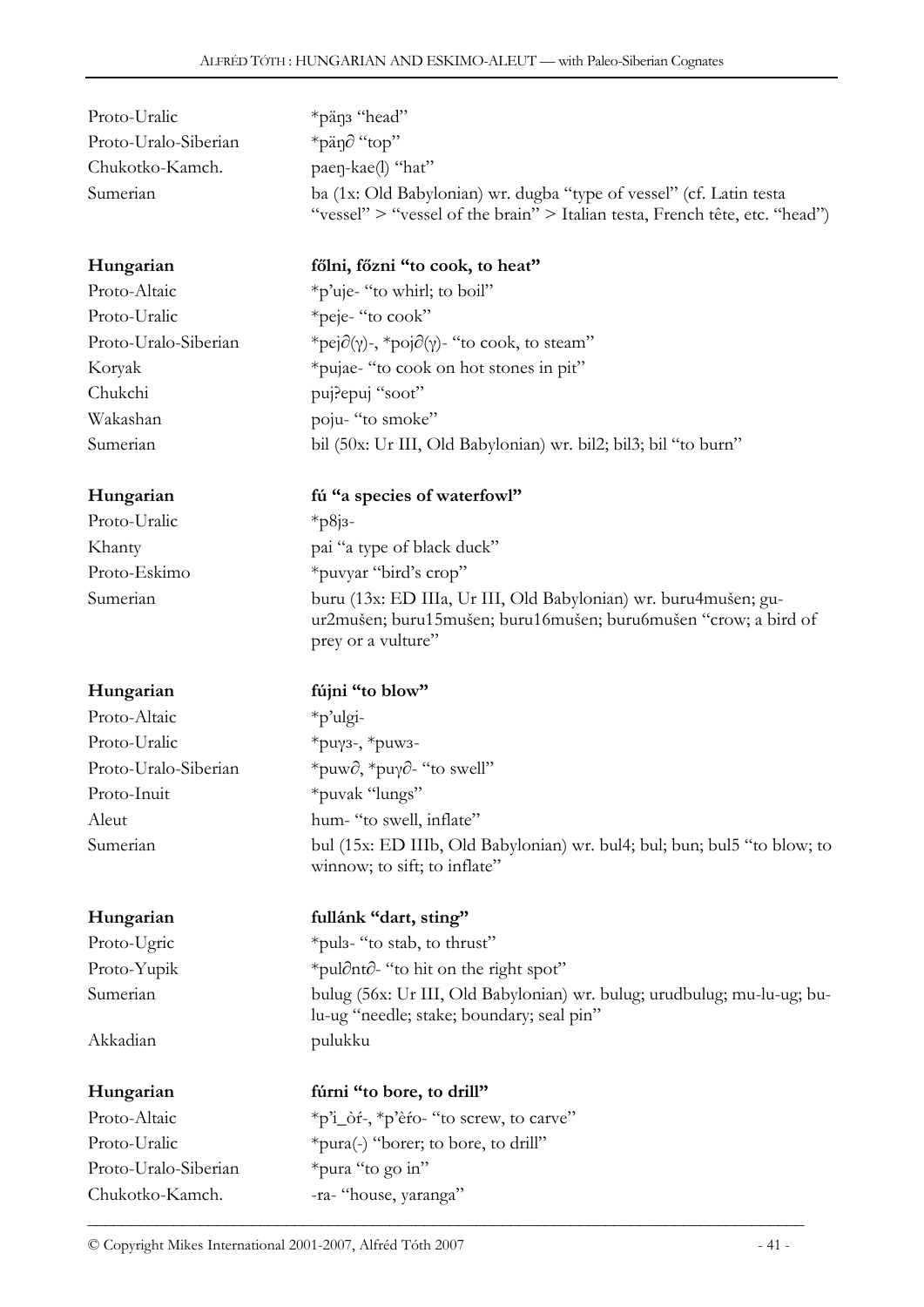| Sumerian             | bulug (4x: Old Akkadian, Ur III, Old Babylonian) wr. bulug "to sew"                                                  |
|----------------------|----------------------------------------------------------------------------------------------------------------------|
| Hungarian            | futni "to run"                                                                                                       |
| Proto-Altaic         | *póki "to run, to run away"                                                                                          |
| Proto-Uralic         | *pukta- "to flee, to hop, to run, to skip"                                                                           |
| Proto-Inuit          | *paaqtuq- "to go (continually) towards sth."                                                                         |
| Sumerian             | pag, wr. pag "to leave behind"                                                                                       |
| Hungarian            | fül "ear"                                                                                                            |
| Proto-Finno-Ugric    | *peljä "id."                                                                                                         |
| Proto-Uralo-Siberian | *pel(ju) "leaf or ear"                                                                                               |
| Eskimo-Aleut         | pełu "leaf" (< *p∂lalu[γ]?)                                                                                          |
| Inuit                | $p\partial$ la ( $p\partial$ l) "leaf"                                                                               |
| Sumerian             | kul (3x: Old Babylonian) wr. kul "a handle"                                                                          |
| Hungarian            | fülik "to become warm, to heat"                                                                                      |
| Proto-Ugric          | *pils- "to burn"                                                                                                     |
| Proto-Eskimo         | *puqla "heat; hot water"                                                                                             |
| Sumerian             | bil (50x: Ur III, Old Babylonian) wr. bil2; bil3; bil "to burn"                                                      |
| Hungarian            | fürdik "to bathe, to take a bath"                                                                                    |
| Proto-Finno-Ugric    | *pilka- "to bathe (oneself)"                                                                                         |
| Proto-Eskimo         | *puqla "heat; hot water"                                                                                             |
| Sumerian             | bil (50x: Ur III, Old Babylonian) wr. bil2; bil3; bil "to burn"                                                      |
| Hungarian            | fürt "bunch of grapes; bundle; tuft of hair, tress"                                                                  |
| Proto-Finno-Ugric    | *p8r3 "bunch"                                                                                                        |
| Proto-Eskimo         | *p∂r∂- "to bend"                                                                                                     |
| Sumerian             | buru (206x: Old Akkadian, Ur III, Early Old Babylonian, Old<br>Babylonian) wr. buru14; gur7; gur16 "harvest, summer" |
| Akkadian             | ebūru                                                                                                                |
| Hungarian            | füst "smoke"                                                                                                         |
| Proto-Ugric          | *pičs, *pićs                                                                                                         |
| Proto-Eskimo         | *puyuR "smoke"                                                                                                       |
| Sumerian             | mes (56x: ED IIIb, Old Akkadian, Ur III, Old Babylonian) wr. mes;<br>ĝešmes "blackness, black spot; black wood"      |
| Hungarian            | fűzni "to bind (e.g. flowers into wreaths), to knit, to lace, to fasten;<br>to sew, to stitch (of books)"            |
| Proto-Finno-Ugric    | *pitä- "to hold"                                                                                                     |
| Proto-Uralo-Siberian | *pit(u $\gamma$ )- "to tie up"                                                                                       |
|                      | $($ $($ $1$ $)$                                                                                                      |

Inuit p∂z- "id."

\_\_\_\_\_\_\_\_\_\_\_\_\_\_\_\_\_\_\_\_\_\_\_\_\_\_\_\_\_\_\_\_\_\_\_\_\_\_\_\_\_\_\_\_\_\_\_\_\_\_\_\_\_\_\_\_\_\_\_\_\_\_\_\_\_\_\_\_\_\_\_\_\_\_\_\_\_\_\_\_\_\_\_ © Copyright Mikes International 2001-2007, Alfréd Tóth 2007 - 42 -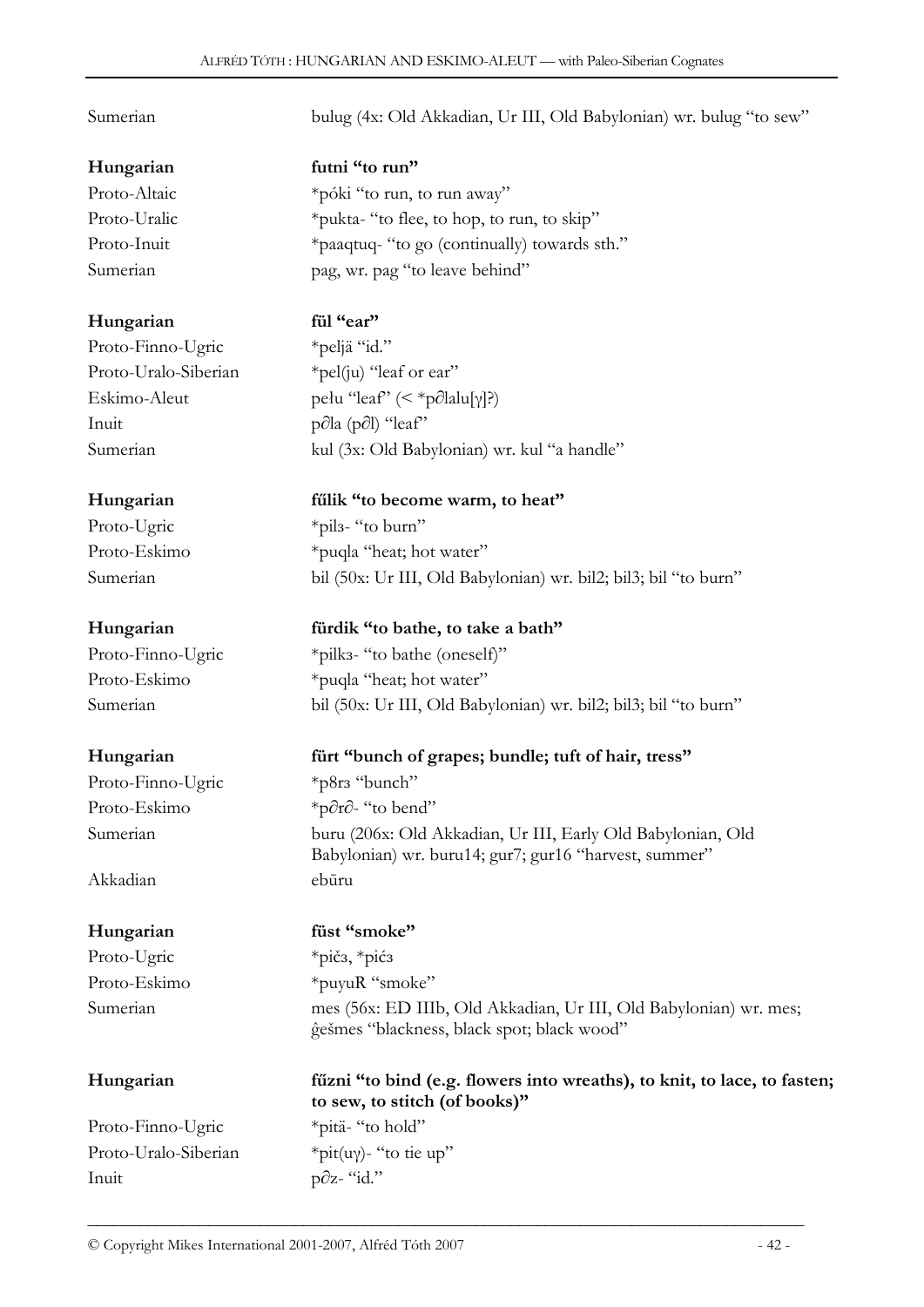| Chukotko-Kamch.      | *v∂t- "to tie up"                                                                                                                                                                                                                                                                                                                                                                                                                                                                                                                                                                                                                                                                                                                                                                                                          |
|----------------------|----------------------------------------------------------------------------------------------------------------------------------------------------------------------------------------------------------------------------------------------------------------------------------------------------------------------------------------------------------------------------------------------------------------------------------------------------------------------------------------------------------------------------------------------------------------------------------------------------------------------------------------------------------------------------------------------------------------------------------------------------------------------------------------------------------------------------|
| Akkadian             | patālum "to turn, to wind, to tie up"                                                                                                                                                                                                                                                                                                                                                                                                                                                                                                                                                                                                                                                                                                                                                                                      |
| Hungarian            | fűz "osier; willow"                                                                                                                                                                                                                                                                                                                                                                                                                                                                                                                                                                                                                                                                                                                                                                                                        |
| Proto-Finno-Ugric    | *peća "willow"; *pesa, *peča "withe"                                                                                                                                                                                                                                                                                                                                                                                                                                                                                                                                                                                                                                                                                                                                                                                       |
| Proto-Eskimo         | *uqviγ "willow (shrub)"                                                                                                                                                                                                                                                                                                                                                                                                                                                                                                                                                                                                                                                                                                                                                                                                    |
| Sirenikski           | $uqf\partial x$ "tree"                                                                                                                                                                                                                                                                                                                                                                                                                                                                                                                                                                                                                                                                                                                                                                                                     |
| Sumerian             | buzin (1x: Old Babylonian) wr. bu-zi2-in "a plant"                                                                                                                                                                                                                                                                                                                                                                                                                                                                                                                                                                                                                                                                                                                                                                         |
| Akkadian             | buşinnu                                                                                                                                                                                                                                                                                                                                                                                                                                                                                                                                                                                                                                                                                                                                                                                                                    |
| Hungarian            | gamó, kamó, kajmó, kampó "crook, hook", gáncs "click, trip<br>(with a leg)", gönc "odds and ends; old clothing that is bound into<br>a knot", gomb "button; knob", gomba "mushroom", gombóc<br>"ball; dumpling", gombolyag "ball, clew, coil; cop, hank, reel,<br>skein", gomoly "isolated mass of cloud, fog or smoke",<br>gomolyogni "to puff up, to wreathe (of smoke)"; to swirl, to whirl<br>(of clouds)", göb "little bundle or knot", gömb "ball, orb; globe;<br>sphere", gömbölyű "rounded", göncölni "to cram, to press, to<br>stuff", göngyölíteni "to roll into a cylinder shape", gubancolni "to<br>entangle", homorú "concave, hollow", homp "clod of earth",<br>kanyar "bend (in a river, etc.), kanyarítani "to bend", konya "bent<br>downward", konyulni "to bend down", kunkorodik "to curl (of<br>hair)" |
| Proto-Altaic         | *kúmi, *komi "cavity; hollow; inner angle"                                                                                                                                                                                                                                                                                                                                                                                                                                                                                                                                                                                                                                                                                                                                                                                 |
| Proto-Finno-Ugric    | *k8m <sub>3</sub> "hollow"                                                                                                                                                                                                                                                                                                                                                                                                                                                                                                                                                                                                                                                                                                                                                                                                 |
| Proto-Uralo-Siberian | *käm $(\partial \gamma)$ "footware"                                                                                                                                                                                                                                                                                                                                                                                                                                                                                                                                                                                                                                                                                                                                                                                        |
| Eskimo-Aleut         | kamlu "round cap", ka $\delta \partial v \partial(t)$ - "to go round" (< *kav $\delta \partial$ -?)                                                                                                                                                                                                                                                                                                                                                                                                                                                                                                                                                                                                                                                                                                                        |
| Inuit                | koma- "to dress, to put shoes on" (< *kame-)                                                                                                                                                                                                                                                                                                                                                                                                                                                                                                                                                                                                                                                                                                                                                                               |
| Chukotko-Kamch.      | kaemlil "circle", k∂my∂t- "to bunch up", k∂mRukaet- "to roll up in a<br>ball", kawra- "to go round"                                                                                                                                                                                                                                                                                                                                                                                                                                                                                                                                                                                                                                                                                                                        |
| Sumerian             | gam (33x: Lagash II, Ur III, Early Old Babylonian, Old Babylonian) wr.<br>ĝeškab; ĝešgam3; ĝešKIN "shepherd's crook, bent stick; haft, hilt",<br>gurum (138x: Ur III, Old Babylonian) wr. gurum; gur8; gur;<br>gurumx(GURUN) "to bend, curve, wrap around; to bow; to roll up; to<br>curb, restrain; to watch over". Also the Gönc(z)ölszekér "Ursa<br>maior/minor" has his name for Sum. gam, since this constellation of<br>stars describes a kind of chain.                                                                                                                                                                                                                                                                                                                                                             |
| Akkadian             | gamlu; kanāšu, kanānu                                                                                                                                                                                                                                                                                                                                                                                                                                                                                                                                                                                                                                                                                                                                                                                                      |
| Hungarian            | gar "arrogant, disdainful, haughty, presumptuous"                                                                                                                                                                                                                                                                                                                                                                                                                                                                                                                                                                                                                                                                                                                                                                          |
| Proto-Yupik          | *qaRa "decoration (on parka)" [?]                                                                                                                                                                                                                                                                                                                                                                                                                                                                                                                                                                                                                                                                                                                                                                                          |
| Sumerian             | kur (489x: ED IIIb, Old Akkadian, Lagash II, Ur III, Early Old<br>Babylonian, Old Babylonian, uncertain) wr. kur2; gur "(to be) different;<br>(to be) strange; (to be) estranged; (to be) hostile; to change; to become<br>strange; to alternate (math.)"                                                                                                                                                                                                                                                                                                                                                                                                                                                                                                                                                                  |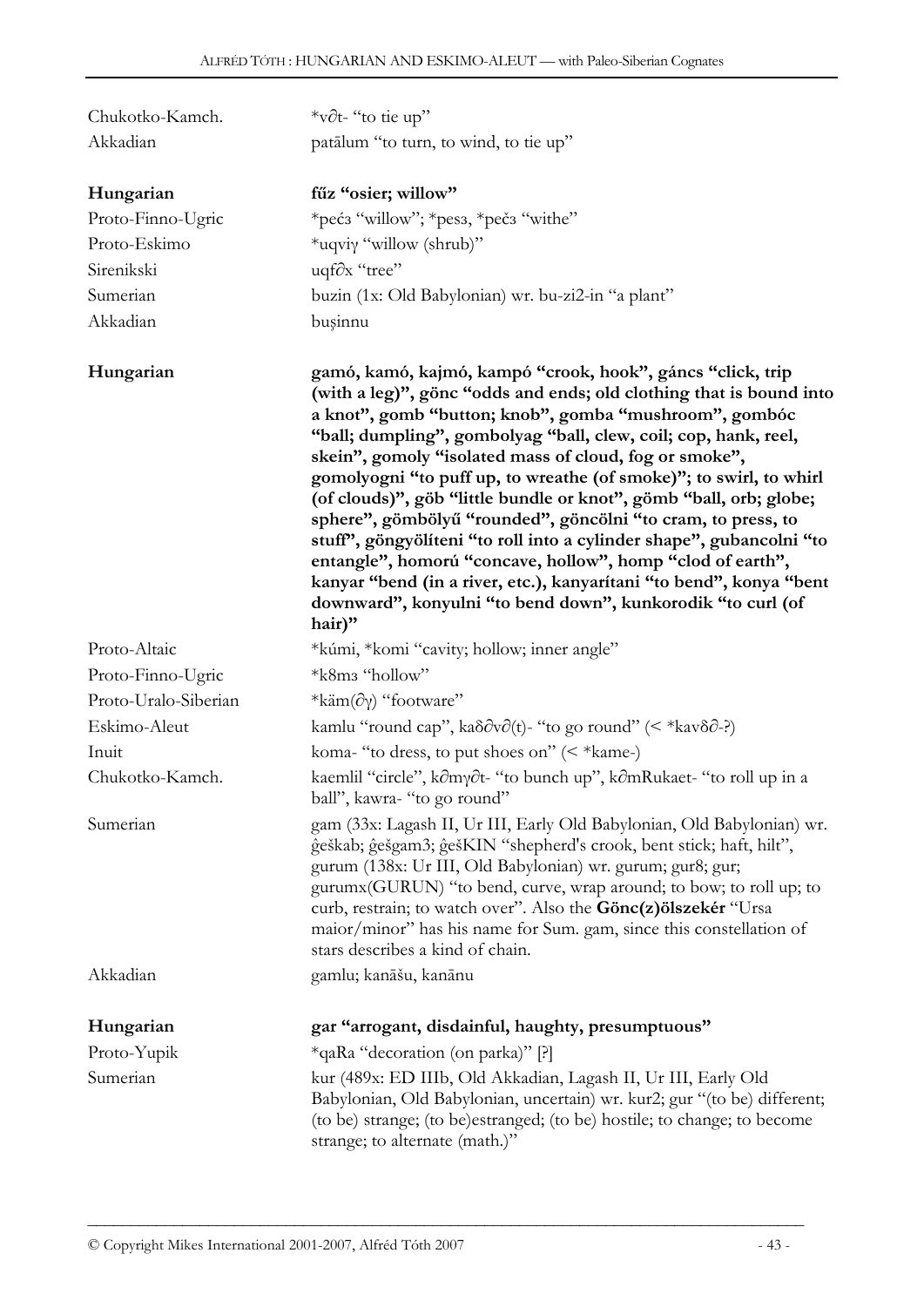Akkadian kitū

Proto-Altaic \*gibe "mare" Proto-Turkic \*kebel Proto-Mongolic \*geγó-n Proto-Tungusic \*gibu-

Proto-Yupik-Sirenikski \*q∂r- "height" Proto-Yupik \*q∂RaR- "to rise up"

### Hungarian gatya "linen trousers worn by peasants; underwear" Proto-Uralic \*kuδj<sub>3</sub> "blanket, cover" Proto-Uralo-Siberian \*kuδ'∂, kul'∂ "above, cover" Proto-Inuit \*qu(C)∂k "bone in rear flipper of seal" Chukotko-Kamch. qulγ∂n "(fish) skin; bark" Yukagir kuδ∂- "to rise, to go up" Sumerian gada (633x: ED IIIb, Old Akkadian, Lagash II, Ur III, Early Old Babylonian, Old Babylonian) wr. gada "flax; linen"

#### Hungarian gebe "worn-out horse"

Proto-Uralic \*kewe "mare; female (of animal)" Eskimo-Aleut k∂v∂g- "to raise", kumsa- "id." Chukotko-Kamch. kaew(ji)- "to rise", kaewkaew "hill" Sumerian kab (8x: Ur III, Old Babylonian) wr. kab "wing of a horse bit; noserope" Akkadian kappu "wing; hollow hand; paw"

### Hungarian gége "windpipe"

Proto-Uralic \*k8ŋk3 "Adam's apple, throat" Eskimo-Aleut qak∂R(luγ) "throat", quŋ∂ciR "neck" Sumerian gu (753x: ED IIIa, ED IIIb, Old Akkadian, Lagash II, Ur III, Old Babylonian) wr. gu2 "bank, side; neck"

### Hungarian gerinc "spine"

Sumerian eĝir (393x: ED IIIb, Old Akkadian, Lagash II, Ur III, Early Old Babylonian, Old Babylonian) wr. eĝir; eĝir5(LUM); egir4; eĝir6(MURGU2) "back, rear; after; estate, inheritence"

Hungarian gödény "pelican" Proto-Eskimo \*quγδuγ "swan" Sumerian guddu (2x: ED IIIa, Old Babylonian) wr. gud-du7mušen; gud-temušen; gud-damušen "a bird?"

Hungarian görcs "gnarl, knot; spasm" Proto-Eskimo \*p∂R∂- "to bend, to flex" Sumerian gur, wr. gur2 "loop, hoop, circle"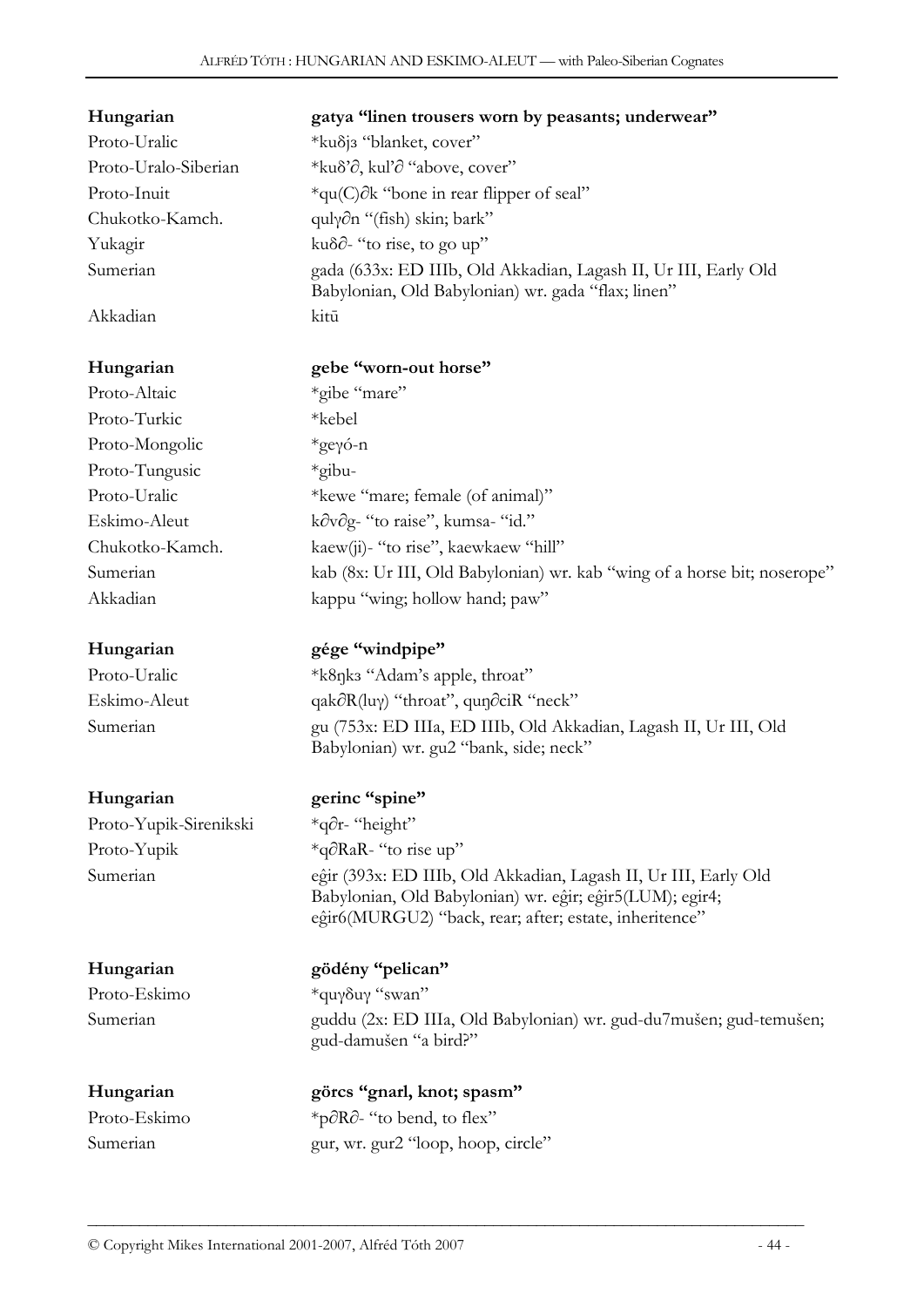| Hungarian         | gördíteni "to push, to roll, to wheel", gördülni "to move, to roll<br>(along), to travel, to trundle; to revolve, to turn"                                                                                                                                |
|-------------------|-----------------------------------------------------------------------------------------------------------------------------------------------------------------------------------------------------------------------------------------------------------|
| Proto-Eskimo      | * $p\partial R\partial$ - "to bend"                                                                                                                                                                                                                       |
| Sumerian          | gurum (138x: Ur III, Old Babylonian) wr. gurum; gur8; gur;<br>gurumx(GURUN) "to bend, curve, wrap around; to bow; to roll up; to<br>curb, restrain; to watch over"                                                                                        |
| Hungarian         | görény "skunk"                                                                                                                                                                                                                                            |
| Proto-Eskimo      | * $p\partial R\partial$ - "to bend"                                                                                                                                                                                                                       |
| Sumerian          | gur (4x: ED IIIa) wr. gur8 "a designation of animals"                                                                                                                                                                                                     |
| Hungarian         | gügyü "a little part of mown grass; a handful; reed-bundle ready<br>for the stove"                                                                                                                                                                        |
| Proto-Inuit       | *k∂γaq- "notch"                                                                                                                                                                                                                                           |
| Sumerian          | gug (76x: Ur III) wr. u2gug4; gug4; gug; u2 ZI&ZI ; u2 A.ZI&ZI ;<br>$u2 ZI\&ZI.A $ ; $u2 ZI\&ZI.E\&2.\&E $ "a grass; rush, sedge"                                                                                                                         |
| Hungarian         | gyakni "to hit"                                                                                                                                                                                                                                           |
| Proto-Finno-Ugric | <i>*</i> δ'8kk3- "to poke, to prick, to sting"                                                                                                                                                                                                            |
| Proto-Ugric       | *j8kk3- "to prick, to stab, to thrust"                                                                                                                                                                                                                    |
| Eskimo-Aleut      | $\partial$ gu(z)- "to pierce, to sting"                                                                                                                                                                                                                   |
| Aleut             | γu-"to penetrate"                                                                                                                                                                                                                                         |
| Chukotko-Kamch.   | $i\partial y$ u-"to bite"                                                                                                                                                                                                                                 |
| Sumerian          | tag (266x: ED IIIb, Old Akkadian, Ur III, Old Babylonian, Middle<br>Babylonian) wr. tag "to touch, take hold of; to bind; to attack"                                                                                                                      |
| Hungarian         | gyakor "numerous", gyakori "frequent, repeated", gyakorolni "to<br>practise"                                                                                                                                                                              |
| Proto-Finno-Ugric | *jowkks "heap, mass"                                                                                                                                                                                                                                      |
| Proto-Eskimo      | *uγlaR- "to be many"                                                                                                                                                                                                                                      |
| Sumerian          | du (1x: Old Babylonian) wr. du8 "to heap up, pile up"                                                                                                                                                                                                     |
| Hungarian         | gyalulni "to cut, to slice; to plane; to shred"                                                                                                                                                                                                           |
| Proto-Ugric       | *j8r3 "planing iron, shaver; to scrape, to shave"                                                                                                                                                                                                         |
| Eskimo-Aleut      | k∂liγ- "to scrape"                                                                                                                                                                                                                                        |
| Inuit             | kele "to write", kle- "to rub"                                                                                                                                                                                                                            |
| Chukotko-Kamch.   | kaeli- "to draw", kili-/kele- "to rub"                                                                                                                                                                                                                    |
| Sumerian          | dal (9x: Old Akkadian, Ur III) wr. dal "dividing line, transverse line", gul<br>(518x: ED IIIb, Old Akkadian, Lagash II, Ur III, Early Old Babylonian,<br>Old Babylonian) wr. gul; gu-ul "to destroy; to break; to flatten; to carve,<br>cut; to engrave" |
| Hungarian         | gyanú "suspicion"                                                                                                                                                                                                                                         |
| Proto-Eskimo      | *kama- "to be nervously attentive"                                                                                                                                                                                                                        |

Central Alaskan Yupik kama- "to feel suspicious"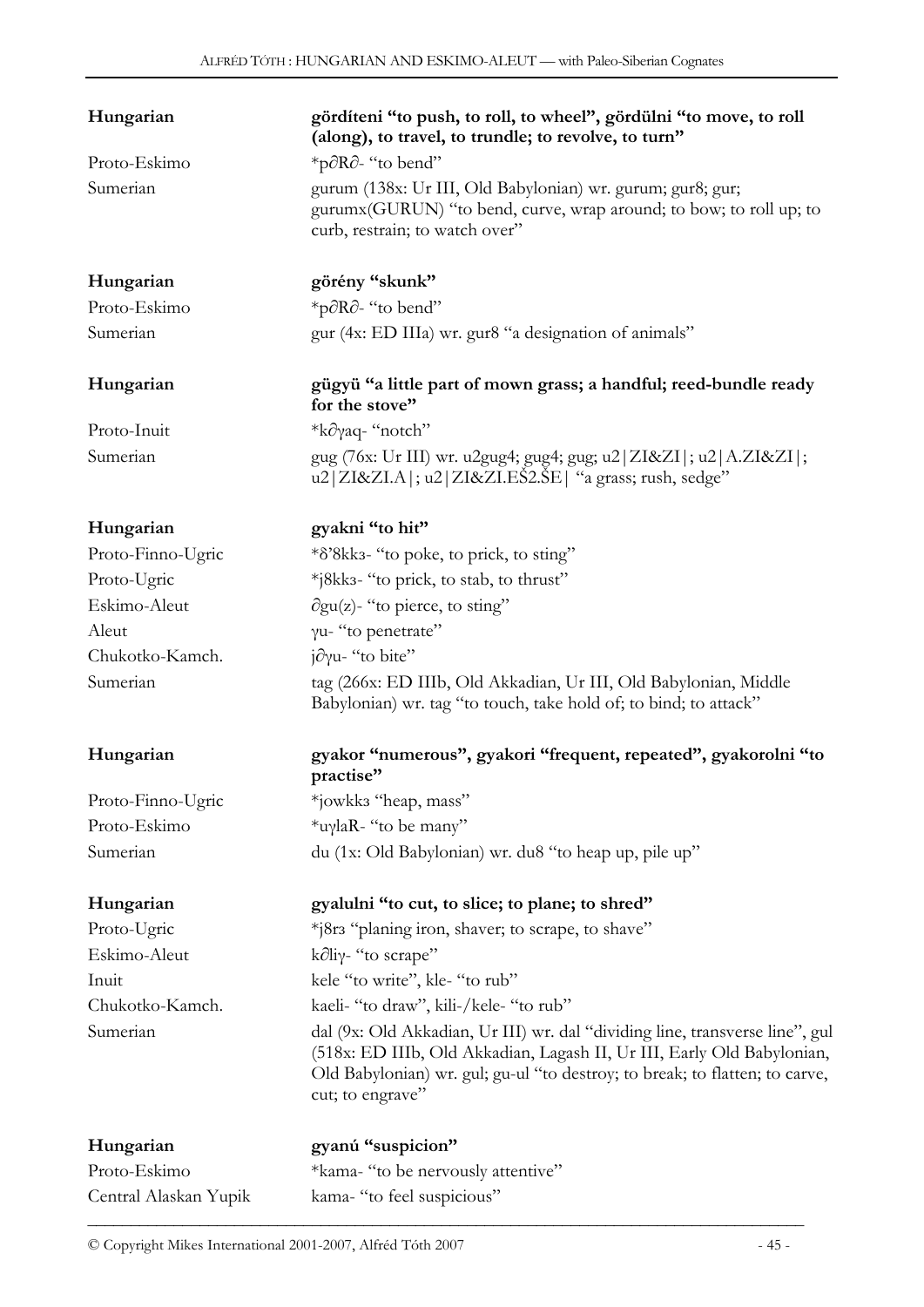| Sumerian     | sun (16x: Old Babylonian) wr. sun7; sun5 "to be haughty"                                                                                                                           |
|--------------|------------------------------------------------------------------------------------------------------------------------------------------------------------------------------------|
| Hungarian    | gyarmat "colony", gyarapodik "to grow strong", gyarapítani "to<br>add to, to enlarge, to increase"                                                                                 |
| Proto-Eskimo | *qaRmaR *temporary dwelling"                                                                                                                                                       |
| Sumerian     | gur (124x: Ur III, Old Babylonian) wr. gur3-ru; guru3; gur; gur17; guru6<br>"bearer; to lift, carry"                                                                               |
| Hungarian    | gyékény "bulrush, matgrass; doormat, matting"                                                                                                                                      |
| Proto-Eskimo | *uqviγ "willow"                                                                                                                                                                    |
| Sumerian     | gi (4900x: ED IIIa, ED IIIb, Old Akkadian, Lagash II, Ur III, Early Old<br>Babylonian, Old Babylonian) wr. gi "reed, cane; a unit of length"                                       |
| Akkadian     | qanū                                                                                                                                                                               |
| Hungarian    | gyenge "weak"                                                                                                                                                                      |
| Proto-Eskimo | *uqinit to be light"                                                                                                                                                               |
| Sumerian     | gigan, wr. gi-gan "twig"                                                                                                                                                           |
| Hungarian    | gyeplő "rein, ribbons"                                                                                                                                                             |
| Chagatai     | string, thread                                                                                                                                                                     |
| Proto-Eskimo | *tôpô- "drift ashore"                                                                                                                                                              |
| Sumerian     | dab (8723x: ED IIIb, Old Akkadian, Lagash II, Ur III, Early Old<br>Babylonian, Old Babylonian) wr. dab5; dab; dab5-dab5;<br>dabx( LAGAB×GUD ) "to seize, take, hold; to bind"      |
| Akkadian     | şabātu                                                                                                                                                                             |
| Hungarian    | gyep "lawn", gyepű "hedge(row), fence"                                                                                                                                             |
| Proto-Eskimo | *t∂p∂- "drift ashore"                                                                                                                                                              |
| Sumerian     | dubban (8x: Old Babylonian) wr. dub-ba-an; gidub-ba-an "fence"                                                                                                                     |
| Hungarian    | gyér "scarse"                                                                                                                                                                      |
| Proto-Eskimo | *ir( $\partial$ )l $\partial$ g "to be stingy"                                                                                                                                     |
| Sumerian     | dirig (110x: Old Akkadian, Ur III, Old Babylonian) wr. dirig "to tear<br>out"                                                                                                      |
| Hungarian    | gyerek, gyermek "child"                                                                                                                                                            |
| Proto-Eskimo | *iRni(C)aR "offspring"                                                                                                                                                             |
| Sumerian     | dumu (28245x: ED IIIa, ED IIIb, Old Akkadian, Lagash II, Ur III,<br>Early Old Babylonian, Old Babylonian, Middle Babylonian, uncertain)<br>wr. dumu; du5-mu "child, son, daughter" |
| Hungarian    | gyom "weed"                                                                                                                                                                        |
| Proto-Eskimo | *tukuRnaq "kind of seaweed"                                                                                                                                                        |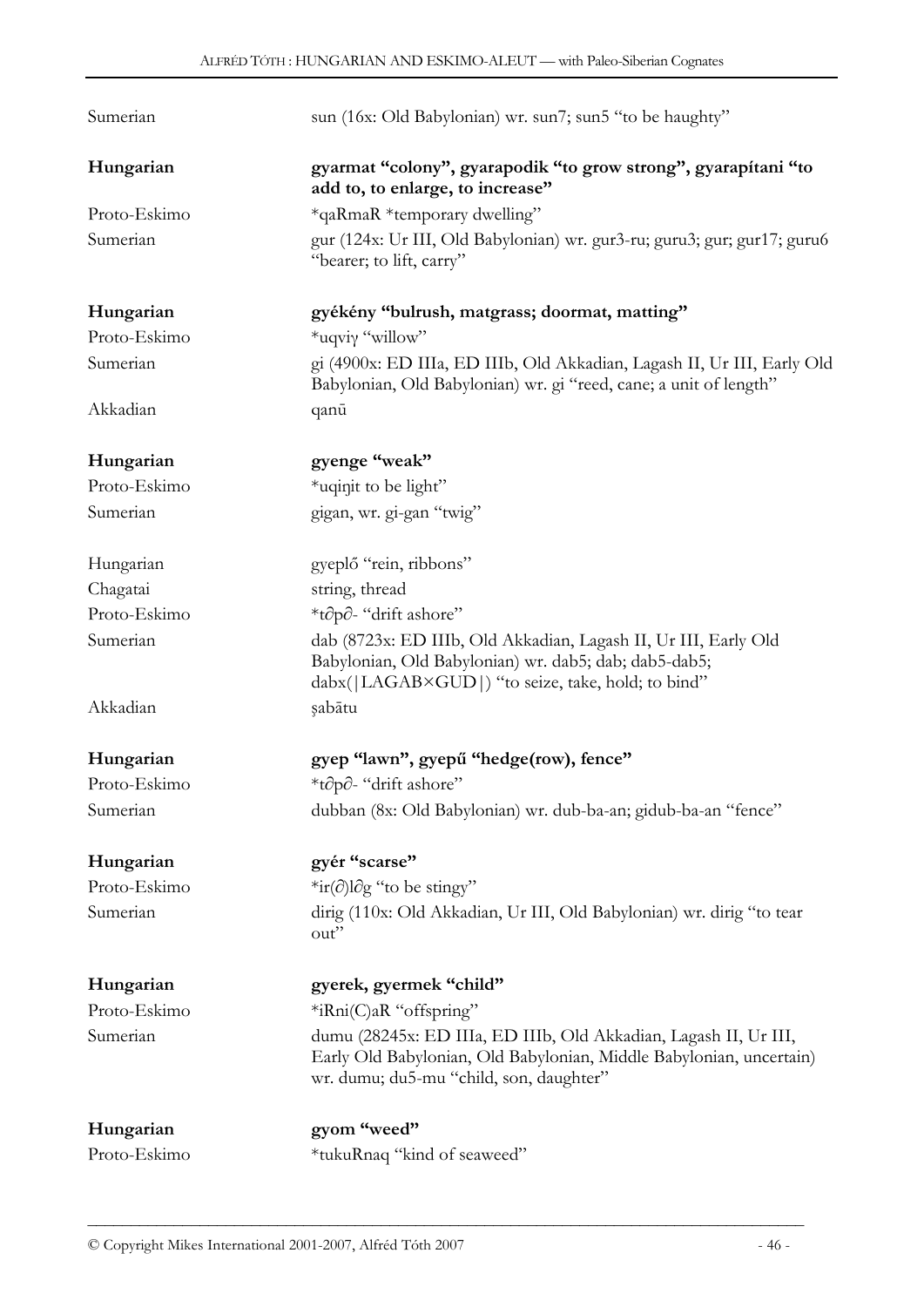Sumerian gin, wr. gin4; u2 | ZI&ZI | ; u2 | A.ZI&ZI | ; u2 | ZI&ZI.A | ;

|               | $u2$  ZI&ZI.ES2.SE  "a grass"                                                                                                                     |
|---------------|---------------------------------------------------------------------------------------------------------------------------------------------------|
| Hungarian     | gyomor "stomach"                                                                                                                                  |
| Common Turkic | yum-"to press"                                                                                                                                    |
| Kipchak       | yumur "one of the parts of a ruminant's stomach"                                                                                                  |
| Proto-Eskimo  | *unuman "heart"                                                                                                                                   |
| Sumerian      | gum (18x: ED IIIb, Old Babylonian) wr. gum; gum2 "to crush"                                                                                       |
| Hungarian     | gyónik "to confess (to a priest)"                                                                                                                 |
| Proto-Yupik   | *qana-"to be ill"                                                                                                                                 |
| Sumerian      | dun (1x: Old Babylonian) wr. dun5-na "humble"                                                                                                     |
| Hungarian     | gyopár "cudweed"                                                                                                                                  |
| Proto-Yupik   | *tumaγliq "plant type"                                                                                                                            |
| Akkadian      | daprānu, duprānu "juniper" [?]                                                                                                                    |
| Hungarian     | gyors "fast, quick"                                                                                                                               |
| Proto-Eskimo  | *k∂vaγ- "to do fast"                                                                                                                              |
| Sumerian      | sar (68x: Old Babylonian) wr. sar "to run, hasten"                                                                                                |
| Hungarian     | gyökér "root"                                                                                                                                     |
| Proto-Ugric   | *j8kk3-r3                                                                                                                                         |
| Proto-Eskimo  | *iqquR "buttock or end of sth."                                                                                                                   |
| Sumerian      | ur (441x: ED IIIa, ED IIIb, Old Akkadian, Lagash II, Ur III, Early Old<br>Babylonian, Old Babylonian) wr. ur2; ur5 "root, base; limbs; loin, lap" |
| Hungarian     | gyöngy "bead; bubble; pearl", gyönyörú                                                                                                            |
| Proto-Eskimo  | *qipô- "to twist"                                                                                                                                 |
| Sumerian      | gun (1x: Early Old Babylonian) wr. al-gu2-gu2 "to twist"                                                                                          |
| Hungarian     | gyönyörű "splendid"                                                                                                                               |
| Proto-Eskimo  | *uηul∂γ- "to shake, to tremble" [?]                                                                                                               |
| Sumerian      | ugunu (20x: Old Babylonian) wr. u3-gun3; ugunu; ugunu2; u3-gun; ugu-<br>nu "decorative inlay; ointment"                                           |
| Hungarian     | gyötörni "to agonize; torment, to torture; to trouble, to worry"                                                                                  |
| Proto-Eskimo  | *q∂tER- "to jump (on)"                                                                                                                            |
| Sumerian      | gud (28x: Old Babylonian) wr. gu4-ud; gud2 "to jump (on); to attack; to<br>escape; to dance; hero, warrior"                                       |
| Hungarian     | győzni "to win, to triumph"                                                                                                                       |
| Proto-Eskimo  | *q∂tER- "to jump (on)"                                                                                                                            |

Sumerian gu us (1x: Old Babylonian) wr. gu2 us2 "to raise the neck"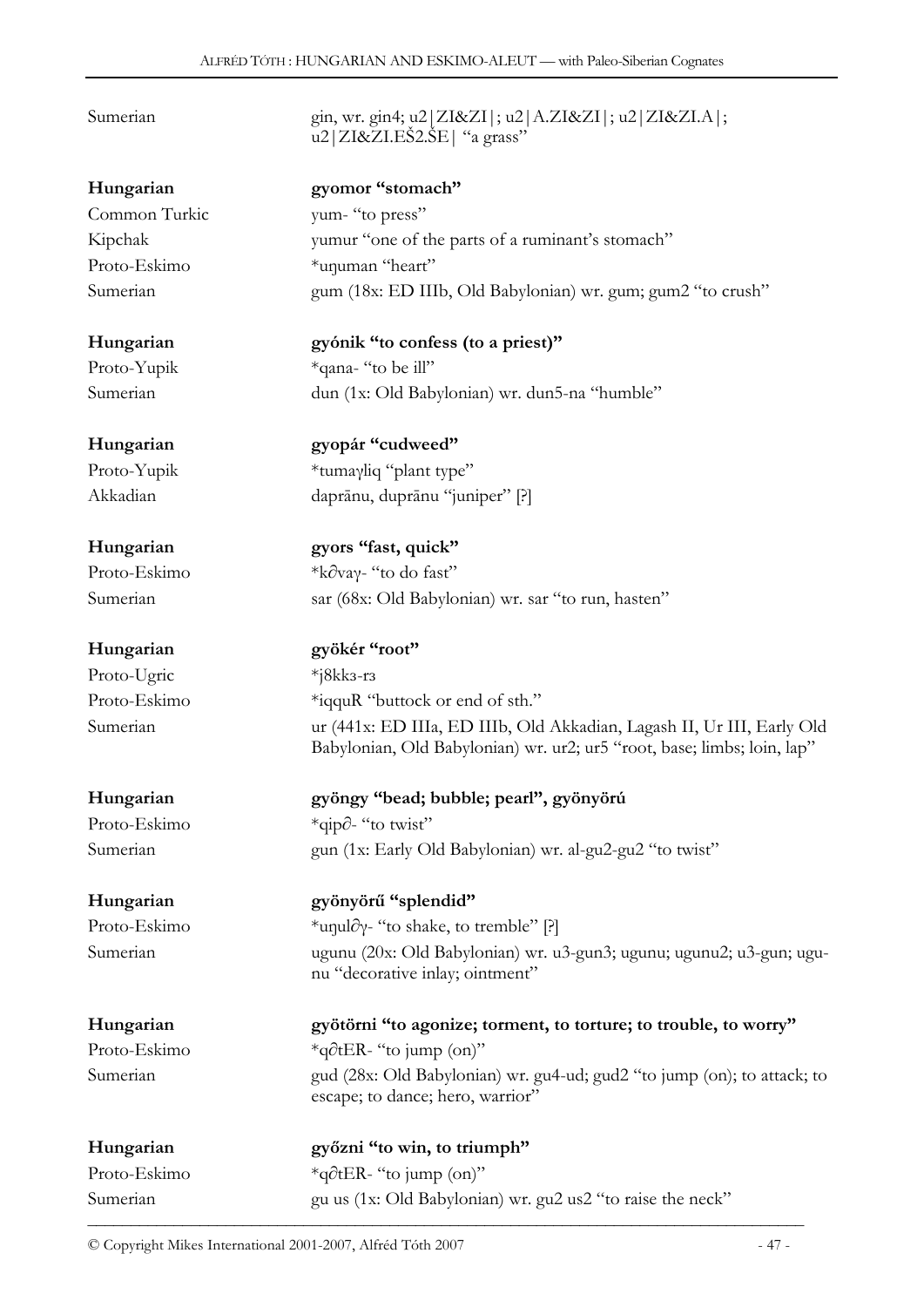| Hungarian                   | gyúrni "to knead, to press"                                                                                                                                        |
|-----------------------------|--------------------------------------------------------------------------------------------------------------------------------------------------------------------|
| Proto-Eskimo                | *p∂R∂- "to bend"                                                                                                                                                   |
| Sumerian                    | gurum (138x: Ur III, Old Babylonian) wr. gurum; gur8; gur;<br>gurumx(GURUN) "to bend, curve, wrap around; to bow; to roll up; to<br>curb, restrain; to watch over" |
| Hungarian                   | gyűjteni "to collect, to gather"                                                                                                                                   |
| Turkish                     | yığ- "to heap, to pile up"                                                                                                                                         |
| Proto-Yupik-Sirenikski      | *q∂ηžuR-, *q∂ηžaR- "to gather, to assemble"                                                                                                                        |
| Sumerian                    | gu kin, wr. gu3 kin; gu3 kin5 "to gather"                                                                                                                          |
| Hungarian                   | gyűlölni "to hate"                                                                                                                                                 |
| Proto-Altaic                | *dūli "mad, crazy"                                                                                                                                                 |
| Proto-Turksih               | *jül- "to be mad, to be crazy"                                                                                                                                     |
| Proto-Inuit                 | *pivli- "to be crazy"                                                                                                                                              |
| Sumerian                    | gul (518x: ED IIIb, Old Akkadian, Lagash II, Ur III, Early Old<br>Babylonian, Old Babylonian) wr. gul; gu-ul "to destroy; to break"                                |
| Hungarian                   | gyümölcs "fruit"                                                                                                                                                   |
| Proto-Inuit                 | *tukšuk- "to crush"                                                                                                                                                |
| Sumerian                    | gum (18x: ED IIIb, Old Babylonian) wr. gum; gum2 "to crush"<br>(common semantic development: "to crush" > "to eat" > "food")                                       |
| Hungarian                   | gyűrű "dogberry bush; maple tree"                                                                                                                                  |
| $\sim$ $\sim$ $\sim$ $\sim$ |                                                                                                                                                                    |

Proto-Eskimo \*p∂R∂- "to bend" Sumerian GIR (3x: Old Babylonian) wr. ĝešGIR3 "a type of tree"

### Hungarian gyűrű "ring" Proto-Eskimo \*p∂R∂- "to bend" Sumerian gur, wr. gur2 "loop, hoop, circle"

# Turkish yüksük

# Hungarian hab "foam" Proto-Uralic \*kumpa

Hungarian gyűszű "thimble" Proto-Inuit \*tukšuk- "to crush" Sumerian sug (863x: ED IIIb, Old Akkadian, Ur III, Old Babylonian, Middle Babylonian) wr. sug4 "(to be) empty"

## Proto-Altaic \*k'óp'i, \*k'op'e Eskimo-Aleut qapuγ "foam" Sumerian uhpu (1x: Old Babylonian) wr. uh2-pu2 "foam"

\_\_\_\_\_\_\_\_\_\_\_\_\_\_\_\_\_\_\_\_\_\_\_\_\_\_\_\_\_\_\_\_\_\_\_\_\_\_\_\_\_\_\_\_\_\_\_\_\_\_\_\_\_\_\_\_\_\_\_\_\_\_\_\_\_\_\_\_\_\_\_\_\_\_\_\_\_\_\_\_\_\_\_ © Copyright Mikes International 2001-2007, Alfréd Tóth 2007 - 48 -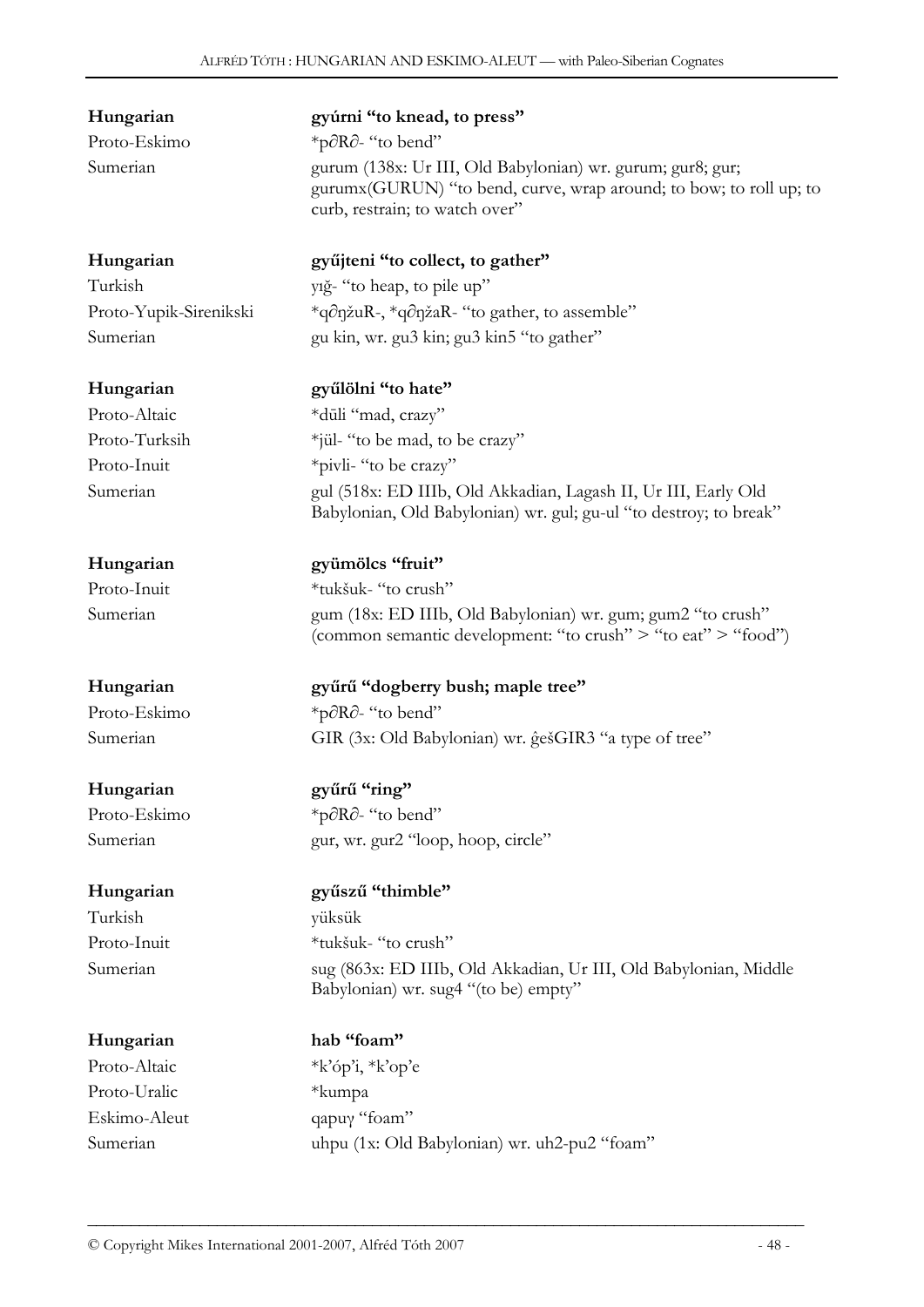Aleut -qasi "fellow-" Akkadian kimtu "clan"

Inuit cq- "wet"

Chukotko-Kamch. kamak "evil spirit"

#### Hungarian had "army; host"

Proto-Altaic \*kòt'V "village, locality" Proto-Finno-Ugric \*kunta "clan, gens, progeny, large family" Karakhanid qutu "group of people" Proto-Uralo-Siberian \*kunta "fellow(s), tribe" Proto-Eskimo \*-qan, -qat∂ "fellow-" Koryak kudej∂ "tribe, family"

### Hungarian hadarni "to speak quickly and incomprehensibily"

Proto-Eskimo \*qat∂kit- "to have a soft or high voice" Sumerian ad (26x: Old Babylonian) wr. ad "voice; cry; noise"

### Hungarian hágni "to ascend"

Proto-(Finno?-)Ugric \*kaŋз-, \*kaŋkз- "to ascend, to climb" Proto-Eskimo \*kaγu- "to reach in or under sth." Sumerian saĝ "head", in: saĝ il (181x: Lagash II, Old Babylonian) wr. saĝ il2 "to raise the head", saĝ us (41x: Old Babylonian) wr. saĝ us2 "to raise the head", saĝ zig (14x: Old Babylonian) wr. saĝ zig3 "to raise the head" Akkadian šaqū "high"

### Hungarian hagyni "to leave, to let" Proto-Altaic  $*_{\text{ga-}}$  "to take; to put" Proto-Uralic \*kaδ'a- "to abandon, to leave, to remain" Proto-Eskimo \*qaδ∂(t)Rut∂- "to go over"

Sumerian sud (488x: ED IIIa, ED IIIb, Old Akkadian, Lagash II, Ur III, Old Babylonian) wr. sud; su3-ud "(to be) distant; (to be) remote"

#### Hungarian hagyapni "to spit; to kiss"

Proto-Ugric \*kuδ'з-, \*kulз- "to spit" Eskimo-Aleut ciq∂R, ciqqi- "to splash" Chukotko-Kamch. ciŋkae- "to spit", ciŋqe(ciŋ) "spurt of water" Sumerian sud, wr. sud5 "to purify"

#### Hungarian hagy-, in: hagymáz "spotted fever"

Proto-Finno-Ugric \*kolja "angry ghost" Proto-Ugric \*k8ńć "an illness accompanied by a fever; to be feverish, to be sick" Eskimo-Aleut kama- "to be nervously attentive" Wakashan kamaγ- "to be angry" Sumerian gidim (45x: ED IIIb, Ur III, Old Babylonian) wr. gidim; gidim2 "ghost"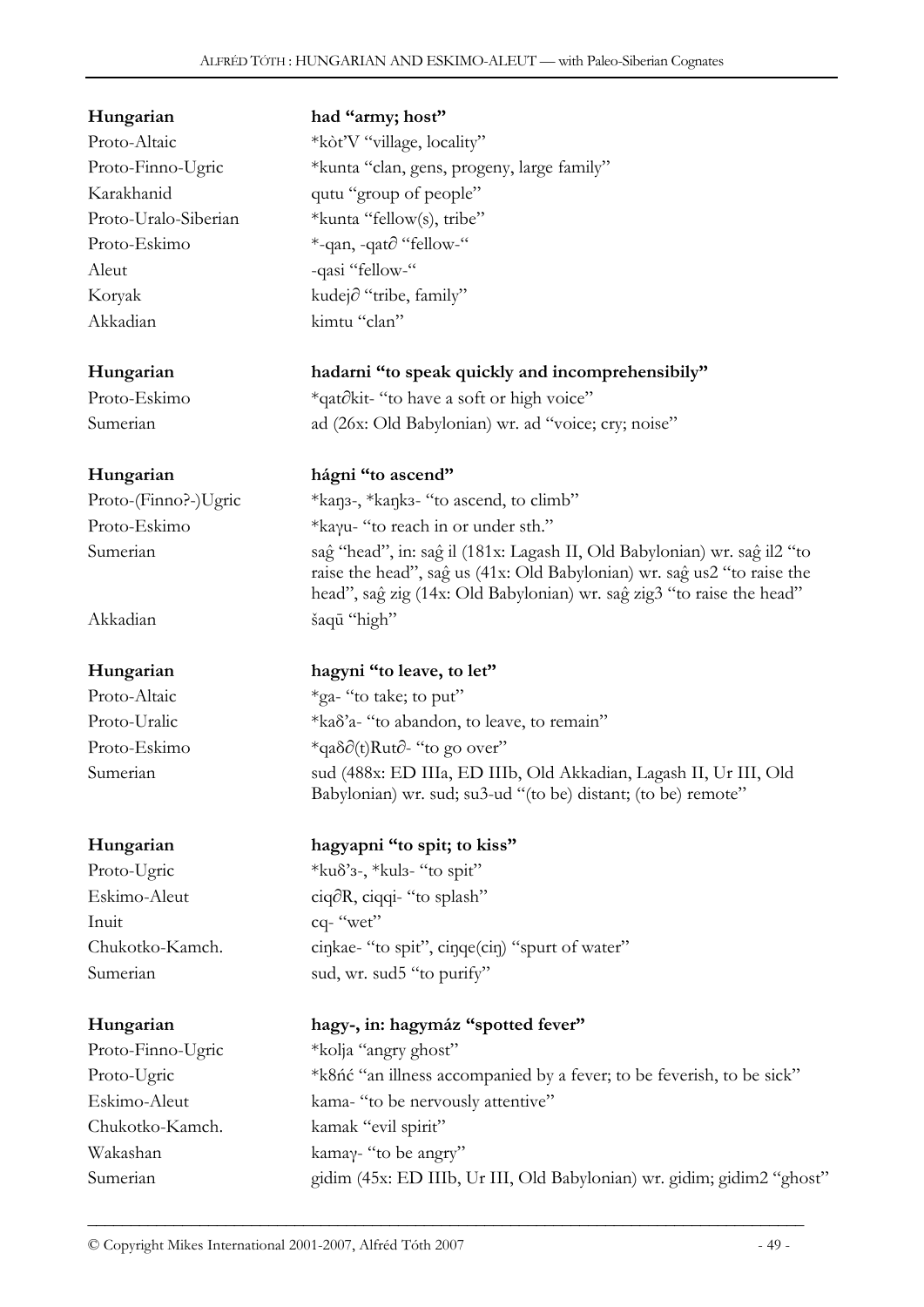| Rhaetic               | Vitamu, Vitammu                                                                                                                                                   |
|-----------------------|-------------------------------------------------------------------------------------------------------------------------------------------------------------------|
| Akkadian              | ețemmu                                                                                                                                                            |
|                       |                                                                                                                                                                   |
| Hungarian             | hagyma "onion"                                                                                                                                                    |
| Proto-Finno-Ugric     | *kaćms, *koćms                                                                                                                                                    |
| Eskimo                | hayi "allium victorialis", gekoč "bear root (meum athamanticum)"                                                                                                  |
| Wakashan, Inuit       | xekem "bear root (meum athamanticum)"                                                                                                                             |
| Nivkh                 | hagi "allium onion"                                                                                                                                               |
| Sumerian              | šum (2958x: ED IIIa, ED IIIb, Old Akkadian, Ur III, Old Babylonian)<br>wr. šum2; šum2sar "garlic; onion"                                                          |
| Akkadian              | šūmū                                                                                                                                                              |
| Hungarian             | haj "hair"                                                                                                                                                        |
| Proto-Ugric           | $*$ kaj3                                                                                                                                                          |
| Proto-Eskimo          | *qa8qaR "top of mountain"                                                                                                                                         |
| Sumerian              | siki (4753x: ED IIIa, ED IIIb, Old Akkadian, Lagash II, Ur III, Early                                                                                             |
|                       | Old Babylonian, Old Babylonian) wr. siki "wool, fleece; hair; (animal's)<br>pelt"                                                                                 |
| Hungarian             | háj "blubber; leaf-lard"                                                                                                                                          |
| Proto-Altaic          | *kujV "thick; saturated"                                                                                                                                          |
| Proto-Finno-Ugric     | *kuje "blubber, fat"                                                                                                                                              |
| Proto-Eskimo          | *qaiq- "to be smooth"                                                                                                                                             |
| Sumerian              | gur (133x: ED IIIb, Old Akkadian, Ur III, Early Old Babylonian, Old<br>Babylonian) wr. gur4; gur14; gur13 "(to be) thick; (to be) big, to feel big"               |
| Hungarian             | hajítani "to throw, to toss", hajlik "to bend (itr.)", hajolni "to bend<br>down", gacos "club-footed", kajcsos "bent, curved; knock-<br>kneed", kajla "bent down" |
| Proto-Finno-Ugric     | *kaja-, *kaja- "to throw; to bend (itr.)"                                                                                                                         |
| Proto-Uralo-Siberian: | *aj(ay)- "to push forward"                                                                                                                                        |
| Proto-Eskimo-Aleut    | *kaju- "to be strong; to have hopeful expectation"                                                                                                                |
| Proto-Inuit           | *kajunniq "to be eager to go"                                                                                                                                     |
| Chukotko-Kamch.       | yajma- "to be eager, happy", ajtat- "to chase, to herd"                                                                                                           |
| Sumerian              | gu la (1x: Old Babylonian) wr. gu2 la2 "to lean over"                                                                                                             |
| Hungarian             | hajnal "dawn"                                                                                                                                                     |
| Proto-Altaic          | *gi_òjńu "dawn, daylight"                                                                                                                                         |
| Proto-Uralic (?),     |                                                                                                                                                                   |
| Proto-Finno-Ugric     | *koje                                                                                                                                                             |
| Proto-Eskimo          | *qaRu- "dawn"                                                                                                                                                     |
| Sumerian              | gug (3x: Old Babylonian) wr. gug "(to be) bright"                                                                                                                 |
|                       |                                                                                                                                                                   |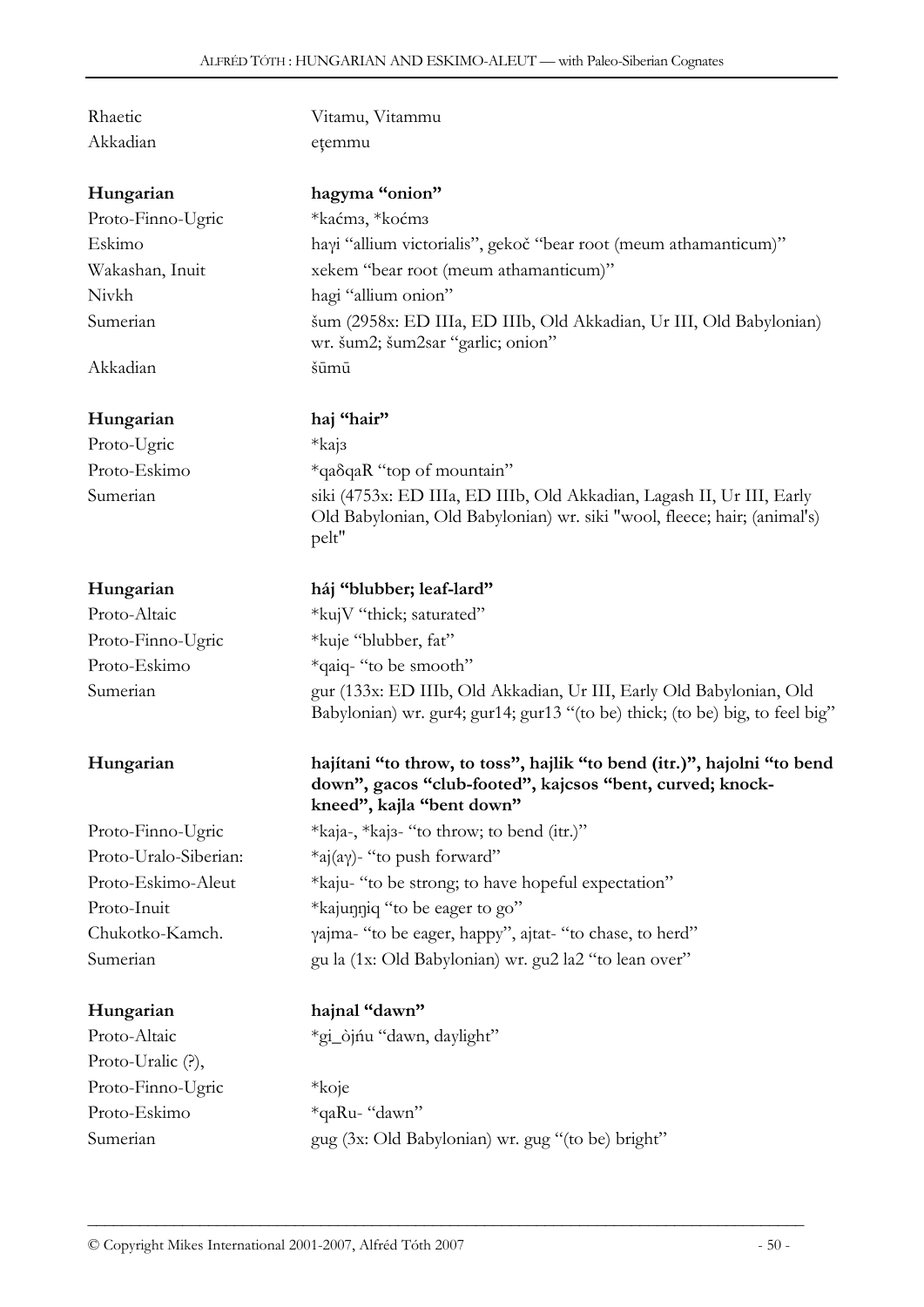| Hungarian         |  |
|-------------------|--|
| Proto-Altaic      |  |
| Proto-Finno-Ugric |  |
| Eskimo-Aleut      |  |
| Sumerian          |  |

### hajó "ship"

\*gàjá "oar, boat pole" \*kappa "a kind of tree which can be worked into; aspen, etc." kap∂- "to stab" gabatab (94x: Ur III) wr. ĝešgaba-tab; gaba-tab "a wooden pole used for manual seeding"

### Hungarian

Proto-Ugric Chukotko-Kamch. Sumerian

Akkadian

### Hungarian

Proto-Altaic Proto-Uralic Proto-Eskimo Yukagir Sumerian

### Hungarian

Proto-Uralic Proto-Eskimo Sumerian

### Hungarian

Proto-Finno-Ugric Proto-Eskimo Sumerian

### Hungarian

Proto-Altaic Proto-Uralic Proto-Eskimo Chukotko-Kamch. Akkadian

### Hungarian

Proto-Finno-Ugric

### hajtani "to drive, to lead"

\*kuj3-, \*kaj3- "to drive, to steer" ajtat- "to chase, to herd" gu (1850x: ED IIIa, ED IIIb, Old Akkadian, Lagash II, Ur III, Early Old Babylonian, Old Babylonian) wr. gu "cord, net; unretted flax stalks" qū

### hal "fish"

\*kalu "a kind of a fish" \*kala "fish" \*iqałuγ "fish" kal- $``id."$ kad (1x: ED IIIa) wr. kad4ku6 "a fish" + IL (1x: Old Babylonian) wr. ILku6 "type of fish"

### halni "to die"

\*kola-\*qul∂ "area above" [?] hal (55x: ED IIIb, Ur III, Old Babylonian) wr. hal-ha; ha-la; hal "to divide, deal out, distribute; to perform an extispicy; to open; a secret; to pour away; to sieve; to slink, crawl away; a qualification of grain"

### hálni "to sleep"

\*kala- "to spend the night" \*qavaR- "to sleep" ku (96x: ED IIIb, Old Akkadian, Ur III, Early Old Babylonian, Old Babylonian) wr. ku "to place, lay (down)"

### haladni "to depart, to proceed"

\*k'òlke "to row; boat" \*kulke- "to go, to travel (on land or water)" \*kal $\partial y$ - "to tow, to drag" qal(a)- "direction, side, area round" alākum "to go"

### halk, halok "incision, notch in a tree that is being cut down" \*kols "fissure, gap, split"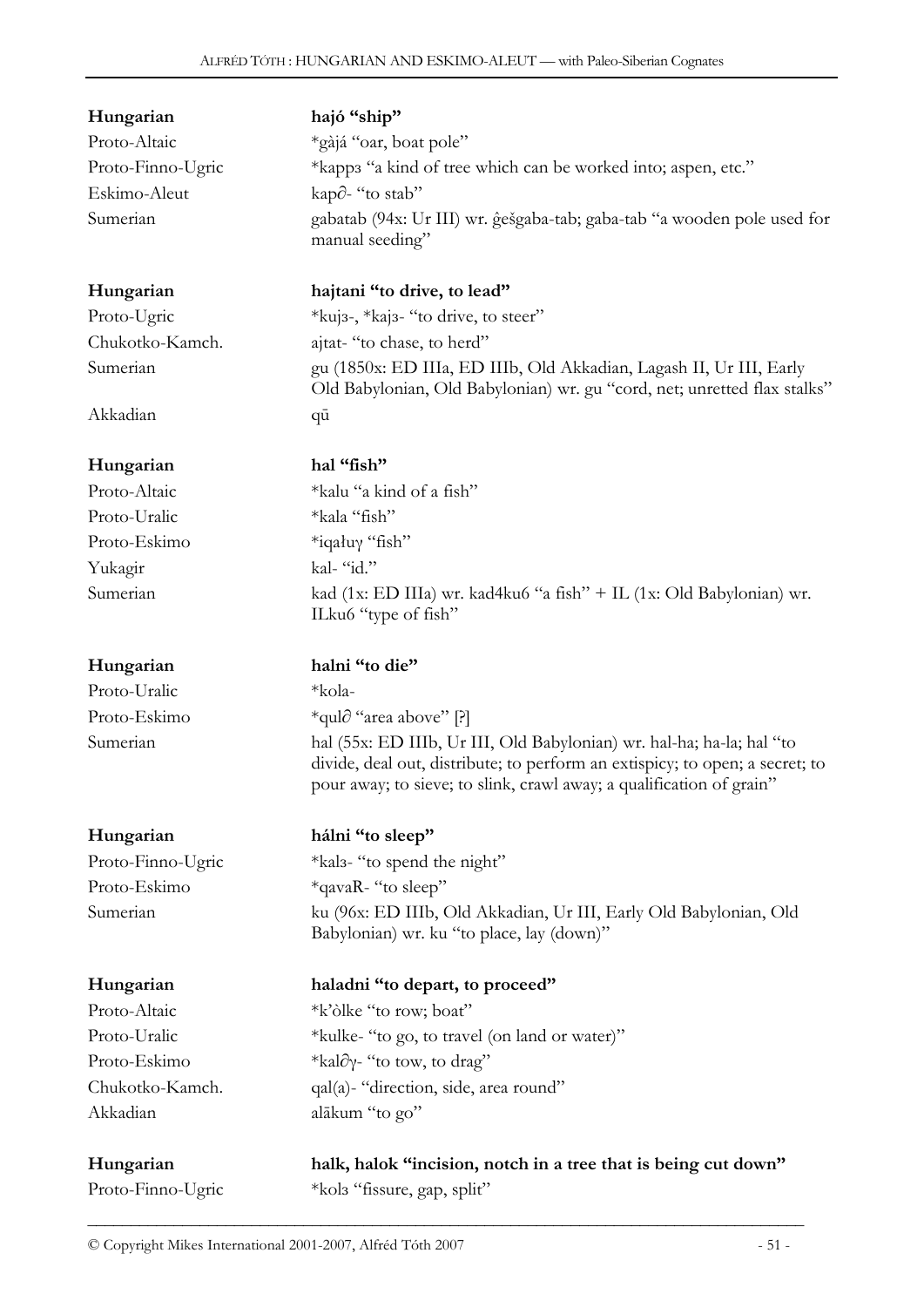Proto-Uralic \*kule- "ear; to hear"

#### Hungarian háló "net"

Proto-Uralic \*kal<sub>3</sub> Proto-Finno-Ugric \*kal<sub>3</sub>-m<sub>3</sub>

Yupik caγil "thigh(bone)"

Eskimo-Aleut qul∂- "above" Chukotko-Kamch. qulγ∂n "id."

Proto-Inuit \*k∂γaq- "notch"

Sumerian gul (518x: ED IIIb, Old Akkadian, Lagash II, Ur III, Early Old Babylonian, Old Babylonian) wr. gul; gu-ul "to destroy; to break; to flatten; to carve, cut; to engrave"

### Hungarian hallani (< \*hadl-) "to hear"

Proto-Altaic \*k'ùjlu-, \*k'ùjlo- "ear; to hear" Proto-(Finno-?)Ugric \*kunta-ks- "to hear, to perceive" Proto-Uralo-Siberian \*kul∂- "to make sound" Chukotko-Kamch. quli- "to cry, to shout" Sumerian kul (3x: Old Babylonian) wr. kul "to collect; to collect"

Komi kulem "net, (weir-)basket Proto-Yupik \*kalŋak, \*kalŋaq "bag" Sumerian hal (154x: Ur III, Early Old Babylonian, Old Babylonian) wr. gihal "a basket"

### Hungarian halom, halm- "hill; heap"

Proto-Inuit \*caulluq- "to remove marrow" North Alaskan Inuit saulluq "spinal cord" Koryak c'oRul "spinal cord, marrow" Sumerian hal (3x: Ur III, Old Babylonian) wr. hal; u2-lum "upper thigh" Rhaetic \*aluw "hight, hill" (Brunner and Tóth 1987, p. 97)

### Hungarian hályog "film, skin"

Proto-Altaic \*k'ałi "napless skin, membrane" Proto-Finno-Ugric \*kal'ws "film, membrane, skin" Inuit quixi- "(fish) skin; bark" Sumerian kul (3x: Old Babylonian) wr. kul "to remove, take away"

#### Hungarian hám "cuticle, peel", hámlik "to cover, to wrap"

Proto-Uralic \*kama "peel, skin" Eskimo-Aleut kam∂γ "boot" Akkadian kamū "sth. which is on the outside"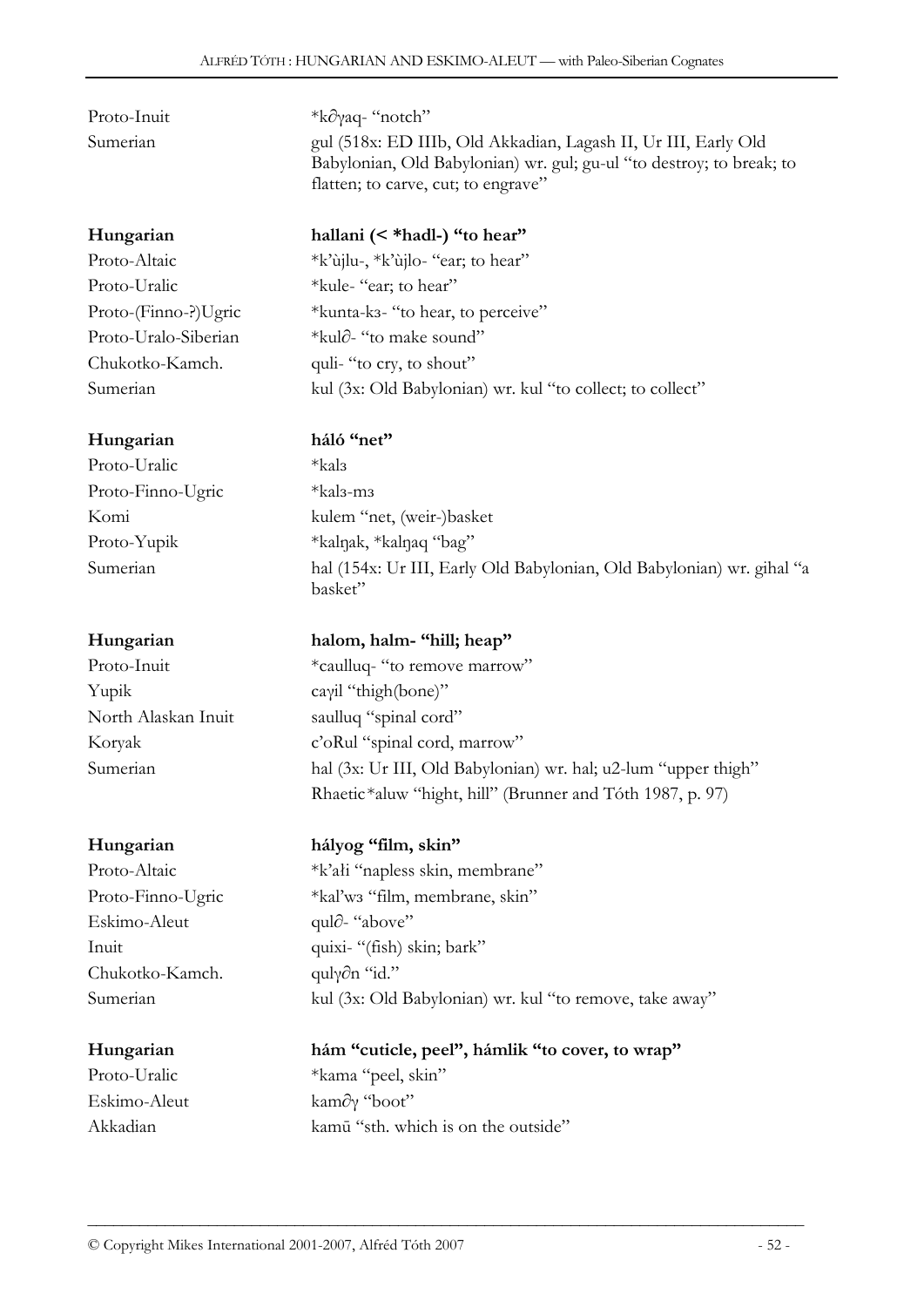| Hungarian         | hamu "ash"                                                                                                                                                                       |
|-------------------|----------------------------------------------------------------------------------------------------------------------------------------------------------------------------------|
| Proto-Altaic      | *k'uli, *k'ule "to heat, to burn"                                                                                                                                                |
| Proto-Finno-Ugric | *kul'm <sub>3</sub>                                                                                                                                                              |
| Proto-Ugric       | $*ku\delta'm3$                                                                                                                                                                   |
| Proto-Eskimo      | *qaveyaR "sand"                                                                                                                                                                  |
| Sumerian          | kum (78x: ED IIIb, Ur III, Old Babylonian) wr. kum2; kum4 "(to be)<br>hot"                                                                                                       |
| Hungarian         | hant "clod, lump of earth; grave", hany "clod, lump of earth;<br>marsh, moor, swamp"                                                                                             |
| Proto-Uralic      | *kans "band, edge"                                                                                                                                                               |
| Proto-Ugric       | *k8m3 "hill in the moor"                                                                                                                                                         |
| Proto-Eskimo      | <sup>*</sup> kaη∂R "top"                                                                                                                                                         |
| Sumerian          | gana (666x: ED IIIa, ED IIIb, Ebla, Old Akkadian, Ur III, Old<br>Babylonian) wr. gana2; gan2-ne2 "field; area (of a geometric figure)"                                           |
| Hungarian         | hányni "to cast, to fling; to throw, to toss; to vomit"                                                                                                                          |
| Proto-Uralic      | *k'ūne "ladle"                                                                                                                                                                   |
| Proto-Finno-Ugric | *kans- "to dig; to strew, to throw"                                                                                                                                              |
| Khanty            | χanda- "to draw, to ladle, to scoop"                                                                                                                                             |
| Turkish           | kaşık "spoon"                                                                                                                                                                    |
| Eskimo-Aleut      | qaniy "falling snow", qanax "winter"                                                                                                                                             |
| Sumerian          | ganum (7x: Old Babylonian) wr. gan; ga-an-nu; ĝešgan-nu-um "(vessel-<br>)stand; a large vessel", kunrim, wr. kun-rimzabar; kun-du3; dugkun-rim;<br>dugkun-ri "a libation vessel" |
| Akkadian          | kannu                                                                                                                                                                            |
| Hungarian         | hanyagni "to be careless, indifferent, negligent"                                                                                                                                |
| Eskimo            | t'am- "to stay calm", tamar "still"                                                                                                                                              |
| Eskimo, Inuit     | to stay calm"                                                                                                                                                                    |
| Chukotko-Kamch.   | t∂mγ $∂$ - "to be still, calm"                                                                                                                                                   |
| Sumerian          | huĝ (5x: ED IIIb, Old Akkadian, Old Babylonian) wr. huĝ "to pacify"                                                                                                              |
| Hungarian         | hany-att "supine; on one's back"                                                                                                                                                 |
| Proto-Finno-Ugric | *kons- "on the back"                                                                                                                                                             |
| Eskimo-Aleut      | $q\partial$ naR "nose"                                                                                                                                                           |
| Inuit             | qeqen "(animal) nose, beak"                                                                                                                                                      |
| Chukotko-Kamch.   | qin- "(animal) nose, beak"                                                                                                                                                       |
| Yukagir           | könte-"to lie"                                                                                                                                                                   |
| Sumerian          | huĝ (5x: ED IIIb, Old Akkadian, Old Babylonian) wr. huĝ "to pacify"                                                                                                              |
| Hungarian         | harács "a kind of tax; booty", harácsolni "to gather up, to amass"                                                                                                               |
| Proto-Inuit       | *qaRit- "to bring or hand over"                                                                                                                                                  |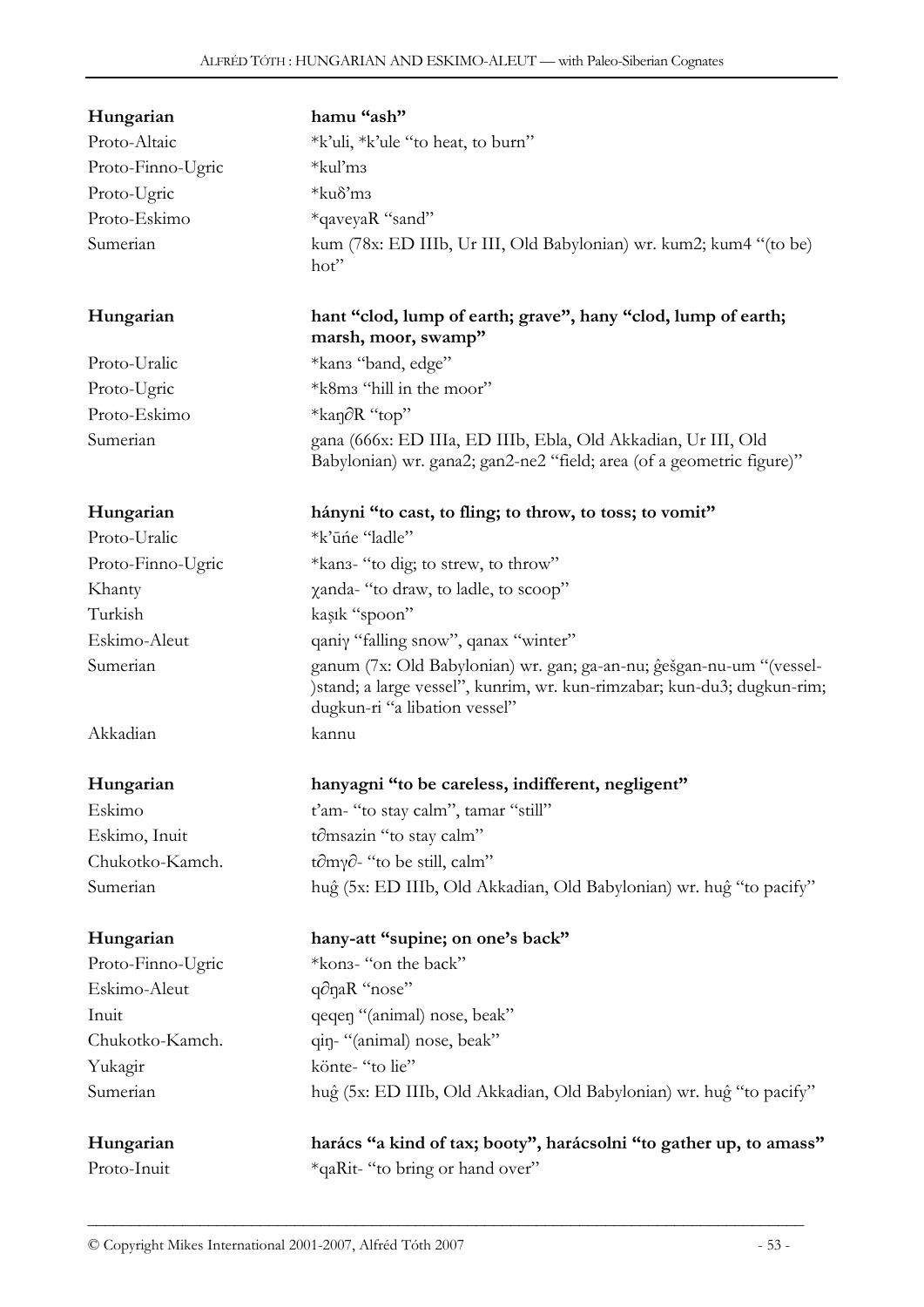| Sumerian               | ar (11x: ED IIIb, Ur III, Old Babylonian) wr. ar2; arx( URU×A ?)<br>"ruin"                                                                                                                                                                                |
|------------------------|-----------------------------------------------------------------------------------------------------------------------------------------------------------------------------------------------------------------------------------------------------------|
| Akkadian               | karmu                                                                                                                                                                                                                                                     |
| Hungarian              | harag "anger"                                                                                                                                                                                                                                             |
| Proto-Finno-Ugric      | *kurs(-) "anger; to become angry"                                                                                                                                                                                                                         |
| Proto-Yupik-Sirenikski | *qaRya "deep voice"                                                                                                                                                                                                                                       |
| Sumerian               | kur (489x: ED IIIb, Old Akkadian, Lagash II, Ur III, Early Old<br>Babylonian, Old Babylonian, uncertain) wr. kur2; gur "(to be) different;<br>(to be) strange; (to be) estranged; (to be) hostile; to change; to become<br>strange; to alternate (math.)" |
| Hungarian              | harang "curch bell"                                                                                                                                                                                                                                       |
| Chuvash                | xuran "boiler, cauldron, kettle"                                                                                                                                                                                                                          |
| Proto-Yupik-Sirenikski | *qaRya "deep voice"                                                                                                                                                                                                                                       |
| Sumerian               | hurum (3x: Old Babylonian) wr. hu-ru-um "a designation of a pot"                                                                                                                                                                                          |
| Hungarian              | harap "a dry fallen leaf"                                                                                                                                                                                                                                 |
| Proto-Finno-Ugric      | $*k$ or <sub>3</sub>                                                                                                                                                                                                                                      |
| Proto-Eskimo           | *∂8∂-vkaR- "to fall"                                                                                                                                                                                                                                      |
| Proto-Inuit            | *∂ž∂t- "id."                                                                                                                                                                                                                                              |
| Chukotko-Kamch.        | aeraet-"to fall"                                                                                                                                                                                                                                          |
| Sumerian               | hara, wr. ĝešha-ra "palm shoot", haran (64x: Ur III) wr. u2har-an "a<br>plant"                                                                                                                                                                            |
| Akkadian               | harū                                                                                                                                                                                                                                                      |
| Hungarian              | harapni "to bite"                                                                                                                                                                                                                                         |
| Proto-Finno-Ugric      | *kar3-, *kor3-                                                                                                                                                                                                                                            |
| Proto-Eskimo           | * $k\partial y\partial$ - "to bite"                                                                                                                                                                                                                       |
| Sumerian               | ur (53x: Old Akkadian, Ur III, Old Babylonian) wr. ur3 "to go along; to<br>wipe clean; to beat, sweep away; to drag; to raise a boat"                                                                                                                     |
| Akkadian               | kapāru                                                                                                                                                                                                                                                    |
| Hungarian              | harkály "woodpecker"                                                                                                                                                                                                                                      |
| Proto-Ugric            | *kars, *kars-kajs                                                                                                                                                                                                                                         |
| Proto-Eskimo           | * $k\partial y\partial$ - "to bite"                                                                                                                                                                                                                       |
| Sumerian               | arak (2x: Old Babylonian) wr. a-ra-akmušen; a-rakmušen; a-rig2mušen "a<br>bird", harhar, wr. har-harmušen "a bird", karkid, wr. kar-kidmušen "a<br>bird"                                                                                                  |
| Hungarian              | harmat "dew"                                                                                                                                                                                                                                              |
| Proto-Altaic           | *k'irma "snow, hoar-frost", *ki_āra "thin snow, hoar-frost"                                                                                                                                                                                               |
| Proto-Uralic           | *kura "fine snow, frost"                                                                                                                                                                                                                                  |
| Proto-Eskimo           | *quRluR- "to stream, to flow"                                                                                                                                                                                                                             |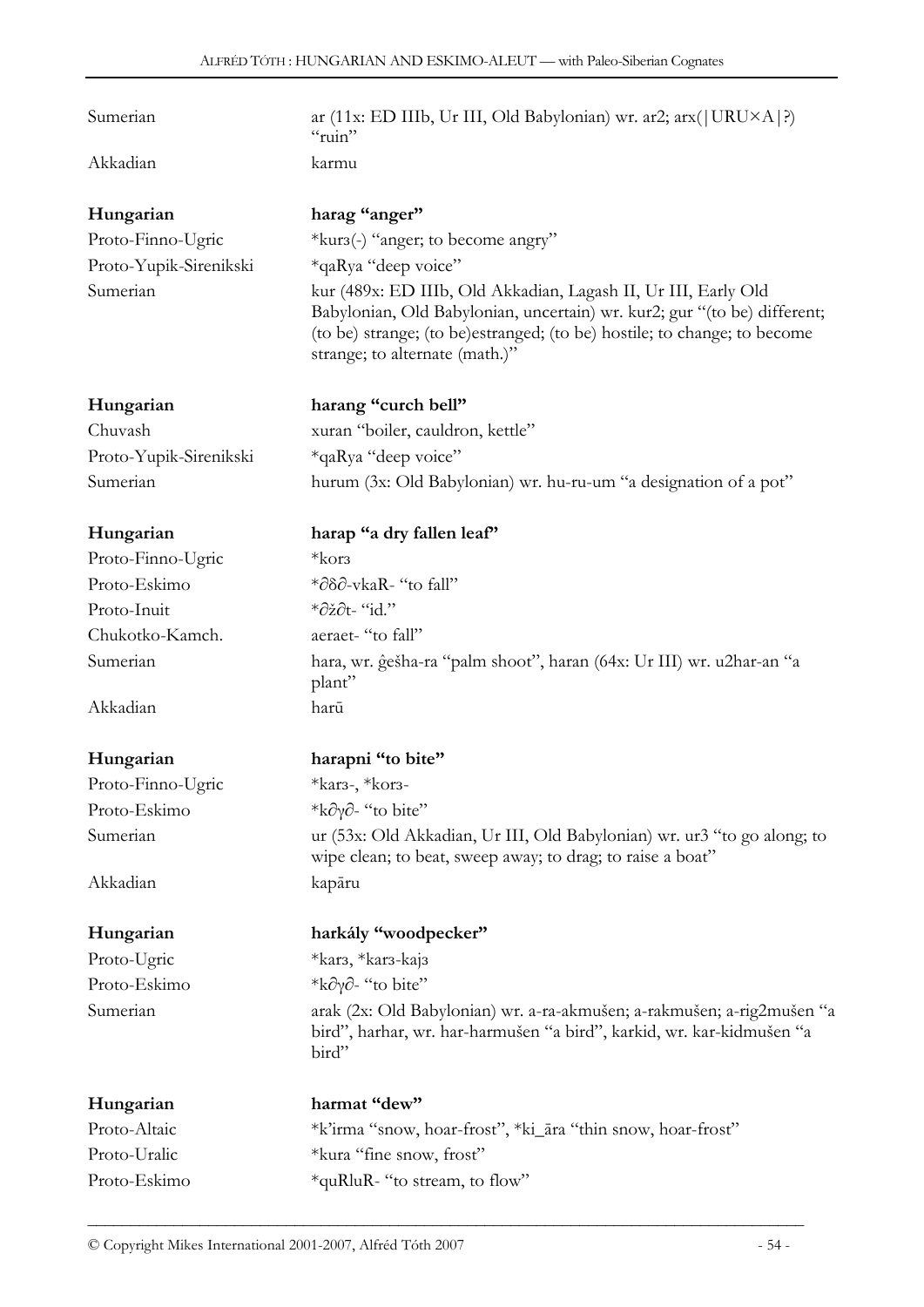| Sumerian                       | kur (17x: ED IIIb, Old Akkadian, Ur III) wr. kur "to burn, light up"<br>(semantically cf. s.v. fagyni)                                                                                        |
|--------------------------------|-----------------------------------------------------------------------------------------------------------------------------------------------------------------------------------------------|
| Akkadian                       | hurbāšu "shivers"                                                                                                                                                                             |
| Hungarian                      | három                                                                                                                                                                                         |
| Proto-Altaic                   | $*$ n[i_u] "three; thirty"                                                                                                                                                                    |
| Proto-Mongolic                 | *gu-                                                                                                                                                                                          |
| Proto-Finno-Ugric              | *kolme, *kulme                                                                                                                                                                                |
| Proto-Eskimo                   | *qul $\partial(t)$ "ten"                                                                                                                                                                      |
| Sumerian                       | gur (27945x: ED IIIb, Old Akkadian, Lagash II, Ur III, Early Old<br>Babylonian, Old Babylonian) wr. gur; gur9 "unit of capacity; a measuring<br>vessel"                                       |
| Akkadian                       | kurru                                                                                                                                                                                         |
| Hungarian<br>Proto-Uralic (?), | hárs "lime/linden tree"                                                                                                                                                                       |
| Proto-Finno-Ugric              | *koćka, *końćka "(tree) bark"                                                                                                                                                                 |
| Proto-Eskimo                   | *kanaγ "shin"                                                                                                                                                                                 |
| Sumerian                       | ĝeš (5552x: ED IIIa, ED IIIb, Old Akkadian, Lagash II, Ur III, Early<br>Old Babylonian, Old Babylonian) wr. ĝeš; mu; u5 "tree; wood"                                                          |
| Akkadian                       | işu $(\timeswisu)$                                                                                                                                                                            |
|                                |                                                                                                                                                                                               |
| Hungarian                      | hárulni "to fall to the lot/share (of sb.)", hárítani "to refuse, to<br>defend"                                                                                                               |
| Proto-Uralic                   | *kurs "bent, curved; to make bent/curved"                                                                                                                                                     |
| Proto-Eskimo                   | *quRluR- "to stream, to flow"                                                                                                                                                                 |
| Yupik                          | quXłuR- "to fall; cascade (water)"                                                                                                                                                            |
| Sumerian                       | gur, wr. gur2 "loop, hoop, circle", gur (659x: ED IIIb, Old Akkadian, Ur<br>III, Early Old Babylonian, Old Babylonian) wr. gur "to reject (legal<br>evidence), to turn away; to turn, return" |
| Hungarian                      | has "belly"                                                                                                                                                                                   |
| Proto-Finno-Ugric              | *kačs "something bent"                                                                                                                                                                        |
| Proto-Eskimo                   | pukiR "white belly fur"                                                                                                                                                                       |
| Sumerian                       | haš (20x: Old Babylonian) wr. haš2; haš4 "lower body, abdomen; thigh"                                                                                                                         |
| Hungarian                      | hasadni "to burst, to crack", hasitani "to cleave, to split"                                                                                                                                  |
| Proto-Ugric                    | *kaća- "to burst, to split"                                                                                                                                                                   |
| Proto-Ekismo                   | *qup∂- "to split (lengthwise)"                                                                                                                                                                |
| Sumerian                       | haš (13x: ED IIIb, Ur III, Old Babylonian) wr. haš "to break off; to<br>break; to divert (water)"                                                                                             |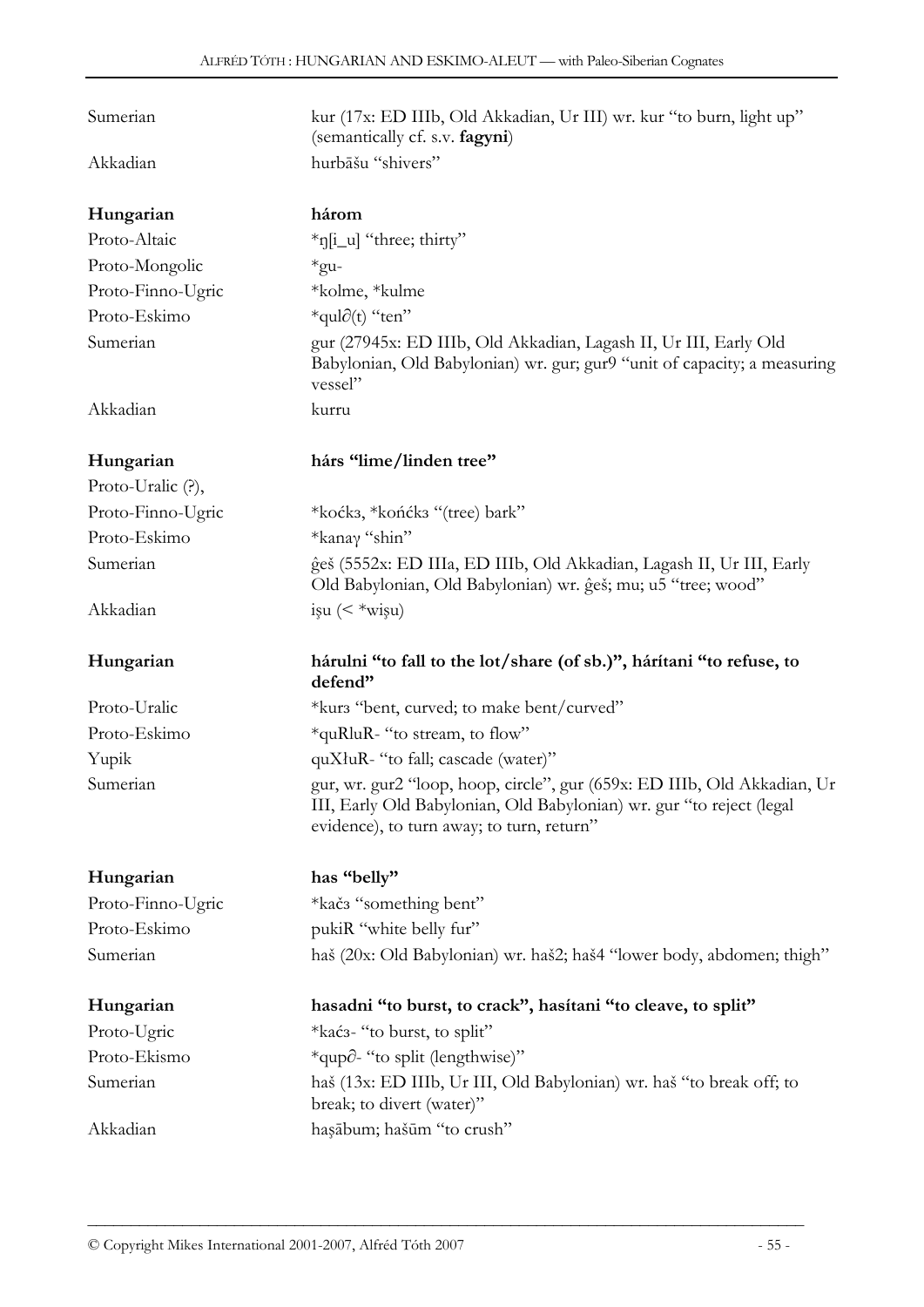| Hungarian         | használni "to use", haszon "advantage, benefit; gain, profit"                                                                                                                                                                                                           |
|-------------------|-------------------------------------------------------------------------------------------------------------------------------------------------------------------------------------------------------------------------------------------------------------------------|
| Proto-Uralic      | *kać3(-) "to give; gift"                                                                                                                                                                                                                                                |
| Proto-Finno-Ugric | *kaswa- "to gain, to grow, to increase"                                                                                                                                                                                                                                 |
| Proto-Eskimo      | *pik $\partial$ - "to own"                                                                                                                                                                                                                                              |
| Akkadian          | qiāšum "to give (a gift)", qīštu "gift"                                                                                                                                                                                                                                 |
| Hungarian         | hatni "to affect, to impress, to influence", határ "border"                                                                                                                                                                                                             |
| Proto-Uralic      | *katta- "to move, to penetrate, to proceed"                                                                                                                                                                                                                             |
| Proto-Eskimo      | *tap∂t- "to permeate, to penetrate"                                                                                                                                                                                                                                     |
| Sumerian          | gid (13x: Ur III, Old Babylonian, Middle Babylonian) wr. gid2 "to drag,<br>tow (a boat upstream); to pass along, transfer"                                                                                                                                              |
| Hungarian         | hat "six"                                                                                                                                                                                                                                                               |
| Proto-Finno-Ugric | *kutte                                                                                                                                                                                                                                                                  |
| Proto-Eskimo      | *putu "hole"                                                                                                                                                                                                                                                            |
| Sumerian          | kud (1111x: ED IIIa, ED IIIb, Ebla, Old Akkadian, Lagash II, Ur III,<br>Early Old Babylonian, Old Babylonian, 1st millennium) wr. kud; gur5<br>"to break off, deduct; to separate, cut off; to cut" ("cut" in the row of<br>numbers in the Sumerian sexagesimal system) |
| Hungarian         | hát "back"                                                                                                                                                                                                                                                              |
| Proto-Uralic      | *kutt3                                                                                                                                                                                                                                                                  |
| Proto-Eskimo      | *kinuRaq "back part of sth."                                                                                                                                                                                                                                            |
| Sumerian          | gú-tál "back of head" (Lieberman 1977, no. 276)                                                                                                                                                                                                                         |
| Akkadian          | kutallum "back of head, back side"                                                                                                                                                                                                                                      |
| Hungarian         | hattyú "swan"                                                                                                                                                                                                                                                           |
| Proto-Ugric       | $*$ kottana                                                                                                                                                                                                                                                             |
| Proto-Eskimo      | * quγδuγ "swan"                                                                                                                                                                                                                                                         |
| Sumerian          | guddu (2x: ED IIIa, Old Babylonian) wr. gud-du7mušen; gud-temušen;<br>gud-damušen "a bird?", cf. s.v. gödény.                                                                                                                                                           |
| Hungarian         | ház "house"                                                                                                                                                                                                                                                             |
| Proto-Finno-Ugric | *kota "house, hut, tent"                                                                                                                                                                                                                                                |
| Proto-Eskimo      | *qut $\partial$ "(steep) shore"                                                                                                                                                                                                                                         |
| Yupik             | quta "land seen from sea"                                                                                                                                                                                                                                               |
| Sirenikski        | quta "dry land"                                                                                                                                                                                                                                                         |
| Sumerian          | ĝa (67x: Old Akkadian, Lagash II, Ur III, Old Babylonian) wr. ĝa2; ma<br>"house", kadu (11x: Early Old Babylonian, Old Babylonian) wr. ka-du3<br>"cover", katab (8x: Ur III, Early Old Babylonian, Old Babylonian) wr.                                                  |

kuška-tab; ĝeška-ta-pu-um "a lid, covering; an object"

Akkadian katammu; katappu

\_\_\_\_\_\_\_\_\_\_\_\_\_\_\_\_\_\_\_\_\_\_\_\_\_\_\_\_\_\_\_\_\_\_\_\_\_\_\_\_\_\_\_\_\_\_\_\_\_\_\_\_\_\_\_\_\_\_\_\_\_\_\_\_\_\_\_\_\_\_\_\_\_\_\_\_\_\_\_\_\_\_\_ © Copyright Mikes International 2001-2007, Alfréd Tóth 2007 - 56 -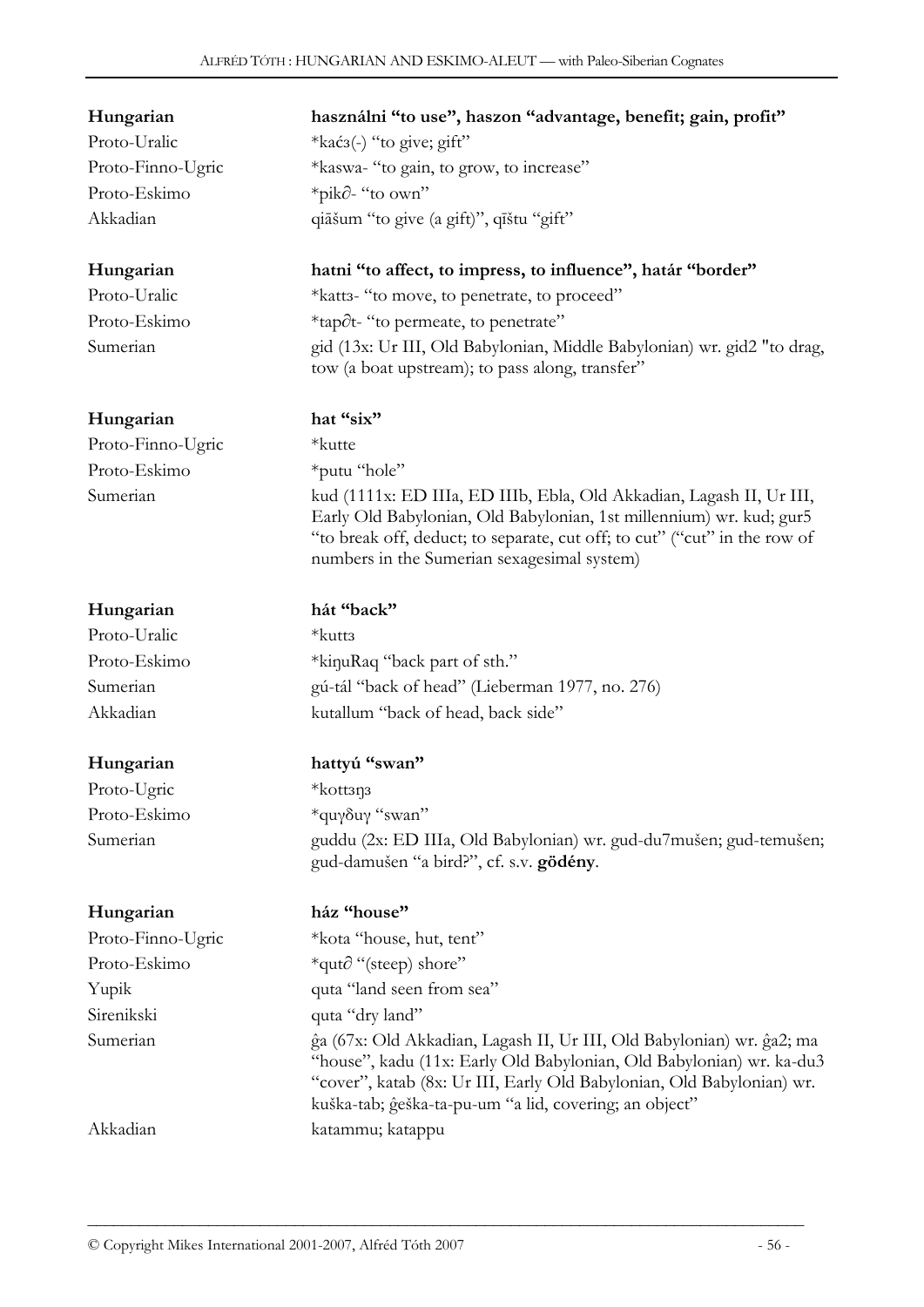| Hungarian              | hazudik "to lie, to tell a lie"                                                                                                                                                                                                                                                                                                                                                                                                                                                                                 |
|------------------------|-----------------------------------------------------------------------------------------------------------------------------------------------------------------------------------------------------------------------------------------------------------------------------------------------------------------------------------------------------------------------------------------------------------------------------------------------------------------------------------------------------------------|
| Proto-Yupik-Sirenikski | *iqlu- "to lie, to deceive"                                                                                                                                                                                                                                                                                                                                                                                                                                                                                     |
| Sumerian               | gu šub, wr. gu2 šub "to neglect; to scorn"                                                                                                                                                                                                                                                                                                                                                                                                                                                                      |
| Hungarian              | hegy "mountain"                                                                                                                                                                                                                                                                                                                                                                                                                                                                                                 |
| Proto-Uralic           | *ka8'a "mountain"                                                                                                                                                                                                                                                                                                                                                                                                                                                                                               |
| Proto-Finno-Ugric      | *kaśa "end, peak, summit, top"                                                                                                                                                                                                                                                                                                                                                                                                                                                                                  |
| Proto-Uralo-Siberian   | *ka8'a "mountain"                                                                                                                                                                                                                                                                                                                                                                                                                                                                                               |
| Aleut                  | qacXi-X "skin, bark"                                                                                                                                                                                                                                                                                                                                                                                                                                                                                            |
| Chukotko-Kamch.        | qalye-jp $\partial$ "to go across mountain, to hang across sth. (itr.)"                                                                                                                                                                                                                                                                                                                                                                                                                                         |
| Sumerian               | ĝeškur (2x: Lagash II, Old Babylonian) wr. ĝeš-kur "a tree", hursaĝ<br>(598x: ED IIIb, Old Akkadian, Lagash II, Ur III, Old Babylonian) wr.<br>hur-saĝ; PA.DUN3 "mountain, foothills; steppe", iš (15x: Old Akkadian,<br>Ur III, Old Babylonian) wr. iš "mountain(s)", kur (2494x: ED IIIa, ED<br>IIIb, Old Akkadian, Lagash II, Ur III, Early Old Babylonian, Old<br>Babylonian, 1st millennium) wr. kur; kir5 "underworld; land, country;<br>mountain(s); east; easterner; east wind"                         |
| Akkadian               | giškurrū; hursānu; šadū                                                                                                                                                                                                                                                                                                                                                                                                                                                                                         |
| Hungarian              | héj "bark, crust, shell"                                                                                                                                                                                                                                                                                                                                                                                                                                                                                        |
| Proto-Finno-Ugric      | *koja "bark, crust, peel, skin"                                                                                                                                                                                                                                                                                                                                                                                                                                                                                 |
| Proto-Eskimo           | *iqaRt $\partial$ "(outer layer of) skin"                                                                                                                                                                                                                                                                                                                                                                                                                                                                       |
| Sumerian               | kadu (11x: Early Old Babylonian, Old Babylonian) wr. ka-du3 "cover"                                                                                                                                                                                                                                                                                                                                                                                                                                             |
| Hungarian              | hekus "cop, bull"                                                                                                                                                                                                                                                                                                                                                                                                                                                                                               |
| Proto-Eskimo           | *kannuyaR "copper"                                                                                                                                                                                                                                                                                                                                                                                                                                                                                              |
| Rhaetic                | enkus "bronze" (> Hebrew nhšās, Aramaic, Syric n'hašā, Arabic nuhās<br>"copper, brass" (Brunner and Tóth 1987, p. 98). Also Engl. "cop" is<br>shortened from "copper". Hung. hekus is thus both phonetically and<br>semantically a clear proof that a part of the Hung. vocabulary goes<br>directly (and not via Akk.) back to Rhaetic. This proof is even confirmed<br>by the fact that the same word went to the ancestors of the Eskimos<br>while it is neither conserved in any Uralic nor Altaic language. |
| Hungarian              | henyélni "to dawdle, to idle, to lounge"                                                                                                                                                                                                                                                                                                                                                                                                                                                                        |
| Eskimo                 | t'am-"to stay calm", tamar "still"                                                                                                                                                                                                                                                                                                                                                                                                                                                                              |
| Eskimo, Inuit          | to stay calm"                                                                                                                                                                                                                                                                                                                                                                                                                                                                                                   |
| Chukotko-Kamch.        | t∂mγ $\partial$ - "to be still, calm"                                                                                                                                                                                                                                                                                                                                                                                                                                                                           |
| Sumerian               | huĝ (5x: ED IIIb, Old Akkadian, Old Babylonian) wr. huĝ "to pacify"                                                                                                                                                                                                                                                                                                                                                                                                                                             |
| Hungarian              | here "drone; testicle"                                                                                                                                                                                                                                                                                                                                                                                                                                                                                          |
| Proto-Uralic           | *koj(e)-ra "male" < *koje "man; husband"                                                                                                                                                                                                                                                                                                                                                                                                                                                                        |
| Proto-Uralo-Siberian   | *koj(ra) "male animal"                                                                                                                                                                                                                                                                                                                                                                                                                                                                                          |
| Chukotko-Kamch.        | qora "domestic reindeer"                                                                                                                                                                                                                                                                                                                                                                                                                                                                                        |

Yukagir

köj "man"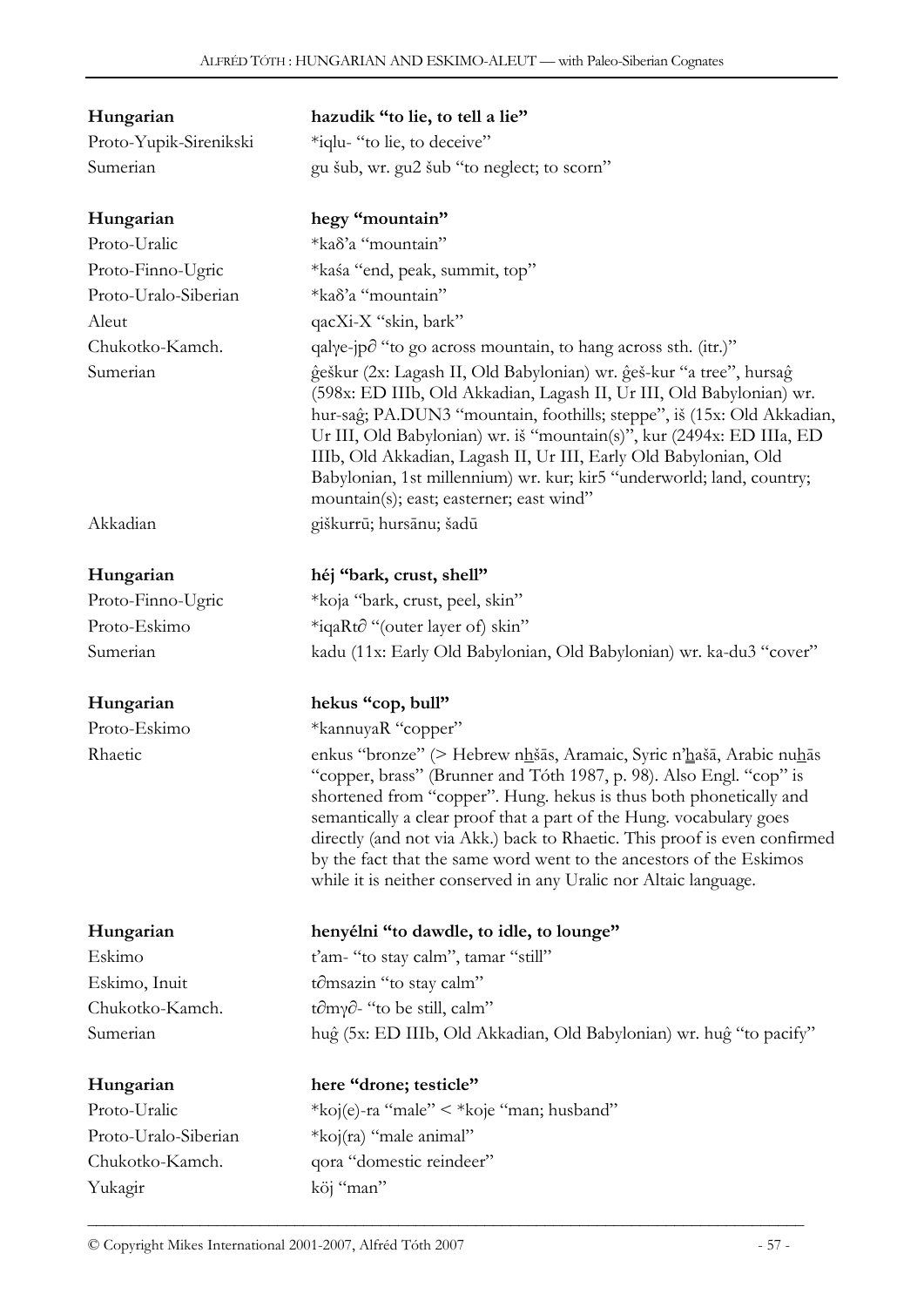Yukagir köj "man"

Yukagir köj "man" Akkadian kurū "cripple; lame"

Akkadian išaru (< \*wišaru)

Sumerian ĝuruš (9902x: ED IIIa, ED IIIb, Old Akkadian, Lagash II, Ur III, Early Old Babylonian, Old Babylonian) wr. ĝuruš "young adult male; ablebodied male worker; semi-free male worker"

#### Hungarian here "clover", tyúk-húr "chickweed"

Proto-Uralo-Siberian \*koj(ra) "male animal" Chukotko-Kamch. qora "domestic reindeer" Sumerian haran (64x: Ur III) wr. u2har-an "a plant"

#### Hungarian herélni "to castrate"

Proto-Uralo-Siberian \*koj(ra) "male animal" Chukotko-Kamch. qora "domestic reindeer" Sumerian guru (46x: ED IIIb, Ur III, Old Babylonian) wr. gur5 "to grind, grate; to cut up, chop; (to be) trimmed, pruned" Akkadian urrū (< \*wurrū)

#### Hungarian hervadni "to wilt, to wither"

Proto-Finno-Ugric \*korpe- "to burn, to become burned/singed" Proto-Ugric \*kurs- "to come to an end, to finish, to stop" Proto-Inuit  $*$ isu(k) "end" (<  $*$ iyu(γ), iyuŋŋaR) Sumerian kur (489x: ED IIIb, Old Akkadian, Lagash II, Ur III, Early Old Babylonian, Old Babylonian, uncertain) wr. kur2; gur "to change; to become strange", kur (17x: ED IIIb, Old Akkadian, Ur III) wr. kur "to burn, light up"

### Hungarian hés "bridegroom, wooer; hero; young man", hős "hero" Proto-Uralic \*kaća "young unmarried man" Proto-Eskimo  $*$ uγiŋ(ŋ)uδaR "man a women lives with is not her real husband) Sumerian  $\hat{g}e\check{s}$  (47x: Old Babylonian) wr. ĝeš3; mu "penis; male"

### Hungarian hév, hé, hő "ardour; heat, warmth"

Proto-Eskimo \*kiδaγ "heat; summer" Sumerian kum (78x: ED IIIb, Ur III, Old Babylonian) wr. kum2; kum4 "(to be) hot"

### Hungarian hiba "fault, mistake", hibázik "to make a mistake, to be mistaken", hibáztatni "to rebuke", hibbant "crazy, foolish, mad" Proto-Inuit \*ul∂q- "to mistake, to confuse" Sumerian ib (35x: Ur III, Old Babylonian) wr. ib2 "(to be) angry; to curse",

SIG7.abala (1x: Old Babylonian) wr. SIG7-a-bal "a defect"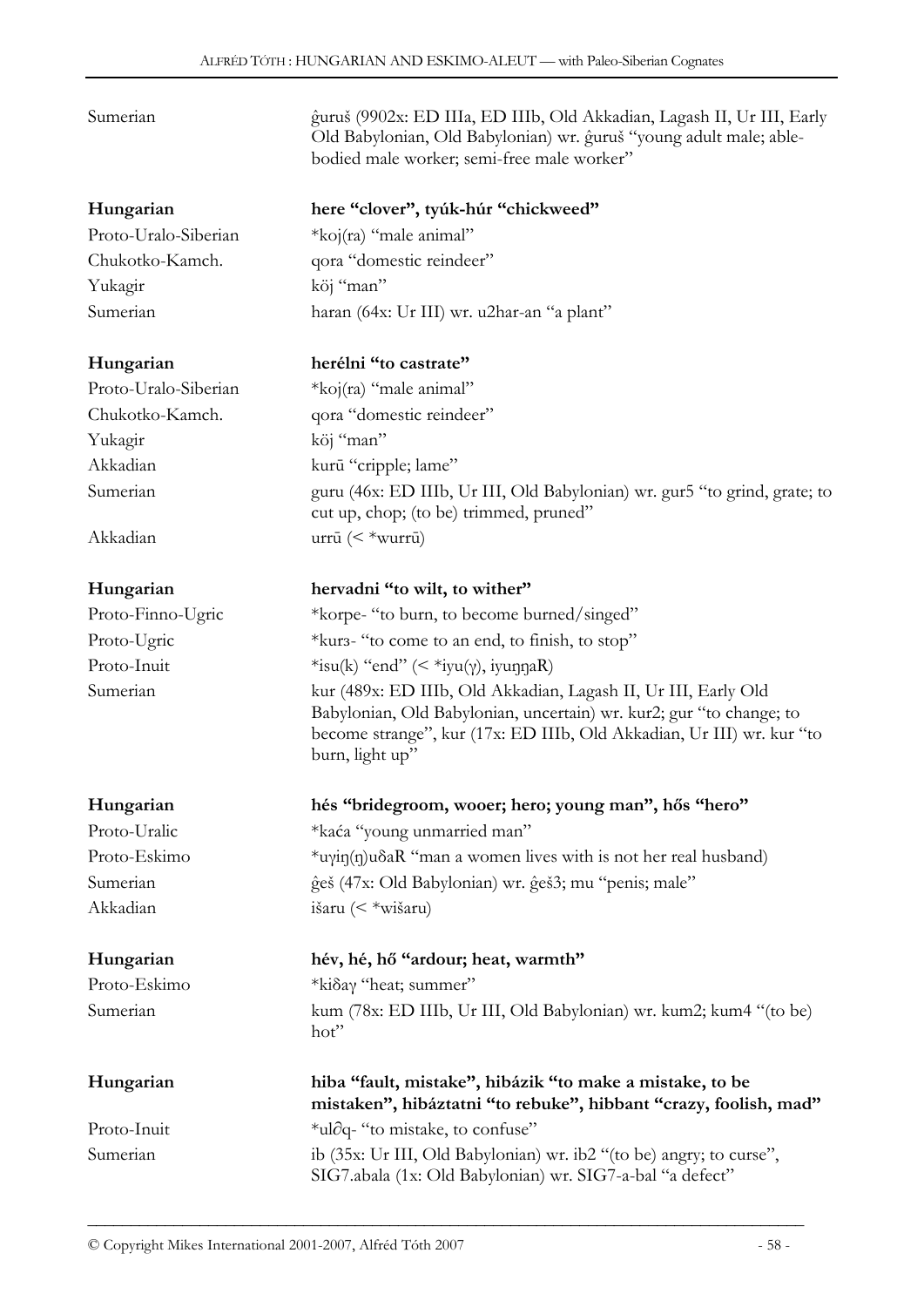| Hungarian              | hid "bridge"                                                                                                                                                                                                                                                                                                                                                                                                                                                                                |
|------------------------|---------------------------------------------------------------------------------------------------------------------------------------------------------------------------------------------------------------------------------------------------------------------------------------------------------------------------------------------------------------------------------------------------------------------------------------------------------------------------------------------|
| Ossetian               | xīd, xōd                                                                                                                                                                                                                                                                                                                                                                                                                                                                                    |
| Sanskrit               | sétav                                                                                                                                                                                                                                                                                                                                                                                                                                                                                       |
| Proto-Yupik-Sirenikski | *tatok "bridge of nose"                                                                                                                                                                                                                                                                                                                                                                                                                                                                     |
| Sumerian               | gid (13x: Ur III, Old Babylonian, Middle Babylonian) wr. gid2 "to drag,<br>tow (a boat upstream); to pass along, transfer"                                                                                                                                                                                                                                                                                                                                                                  |
| Akkadian               | šadādu                                                                                                                                                                                                                                                                                                                                                                                                                                                                                      |
| Hungarian              | him "masculine"                                                                                                                                                                                                                                                                                                                                                                                                                                                                             |
| Proto-Altaic           | *ki_úne "person; people; country"                                                                                                                                                                                                                                                                                                                                                                                                                                                           |
| Proto-Uralic           | *koj(e)-ma "man, husband"                                                                                                                                                                                                                                                                                                                                                                                                                                                                   |
| Proto-Uralo-Siberian   | *koj(ra) "male animal"                                                                                                                                                                                                                                                                                                                                                                                                                                                                      |
| Chukotko-Kamch.        | qora "domestic reindeer"                                                                                                                                                                                                                                                                                                                                                                                                                                                                    |
| Yukagir                | köj "man"                                                                                                                                                                                                                                                                                                                                                                                                                                                                                   |
| Sumerian               | Either to ĝuruš (9902x: ED IIIa, ED IIIb, Old Akkadian, Lagash II, Ur<br>III, Early Old Babylonian, Old Babylonian) wr. guruš "young adult<br>male; able-bodied male worker; semi-free male worker", cf. s.v. here, or<br>because of the Proto-Altaic form to ki (32379x: ED IIIa, ED IIIb, Ebla,<br>Old Akkadian, Lagash II, Ur III, Early Old Babylonian, Old Babylonian,<br>1st millennium) wr. ki "place; ground, earth, land; toward; underworld;<br>land, country; lower, down below" |
| Hungarian              | hír "fame; news"                                                                                                                                                                                                                                                                                                                                                                                                                                                                            |
| Proto-Eskimo           | *ququR- "to call"                                                                                                                                                                                                                                                                                                                                                                                                                                                                           |
| Sumerian               | ar, (56x: Old Babylonian) wr. ar2; a-ar2; a-ar; a-ar3 "(hymn of) praise;<br>fame"                                                                                                                                                                                                                                                                                                                                                                                                           |
| Hungarian              | hiu "attic, garret, loft; breach, gap"                                                                                                                                                                                                                                                                                                                                                                                                                                                      |
| Proto-Uralo-Siberian   | *kiγ(aγ)- "to perforate"                                                                                                                                                                                                                                                                                                                                                                                                                                                                    |
| Proto-Eskimo           | * $k\partial y\partial$ - "to bite"                                                                                                                                                                                                                                                                                                                                                                                                                                                         |
| Proto-Inuit            | *k∂γaq "notch"                                                                                                                                                                                                                                                                                                                                                                                                                                                                              |
| Aleut                  | kiγ- "to bite"                                                                                                                                                                                                                                                                                                                                                                                                                                                                              |
| Proto-Finno-Ugric      | *k8m3 "cave, hollow"                                                                                                                                                                                                                                                                                                                                                                                                                                                                        |
| Sumerian               | KU, wr. KU "hole"                                                                                                                                                                                                                                                                                                                                                                                                                                                                           |
| Hungarian              | hívni "to call; to invite"                                                                                                                                                                                                                                                                                                                                                                                                                                                                  |
| Proto-Uralic           | *kans-, *kans- "to call"                                                                                                                                                                                                                                                                                                                                                                                                                                                                    |
| Proto-Eskimo           | *ququR- "to call"                                                                                                                                                                                                                                                                                                                                                                                                                                                                           |
| Sumerian               | kiĝ (108x: Old Babylonian) wr. kiĝ2 "to seek"                                                                                                                                                                                                                                                                                                                                                                                                                                               |
| Hungarian              | hízelegni "to adulate; to flatter", hízeledik "id.", hízik "to gain<br>weight; to gloat over sg."                                                                                                                                                                                                                                                                                                                                                                                           |
| Proto-Ugric            | *kats-"to become fat"                                                                                                                                                                                                                                                                                                                                                                                                                                                                       |
| Mańśi                  | khot-"to gain weight"                                                                                                                                                                                                                                                                                                                                                                                                                                                                       |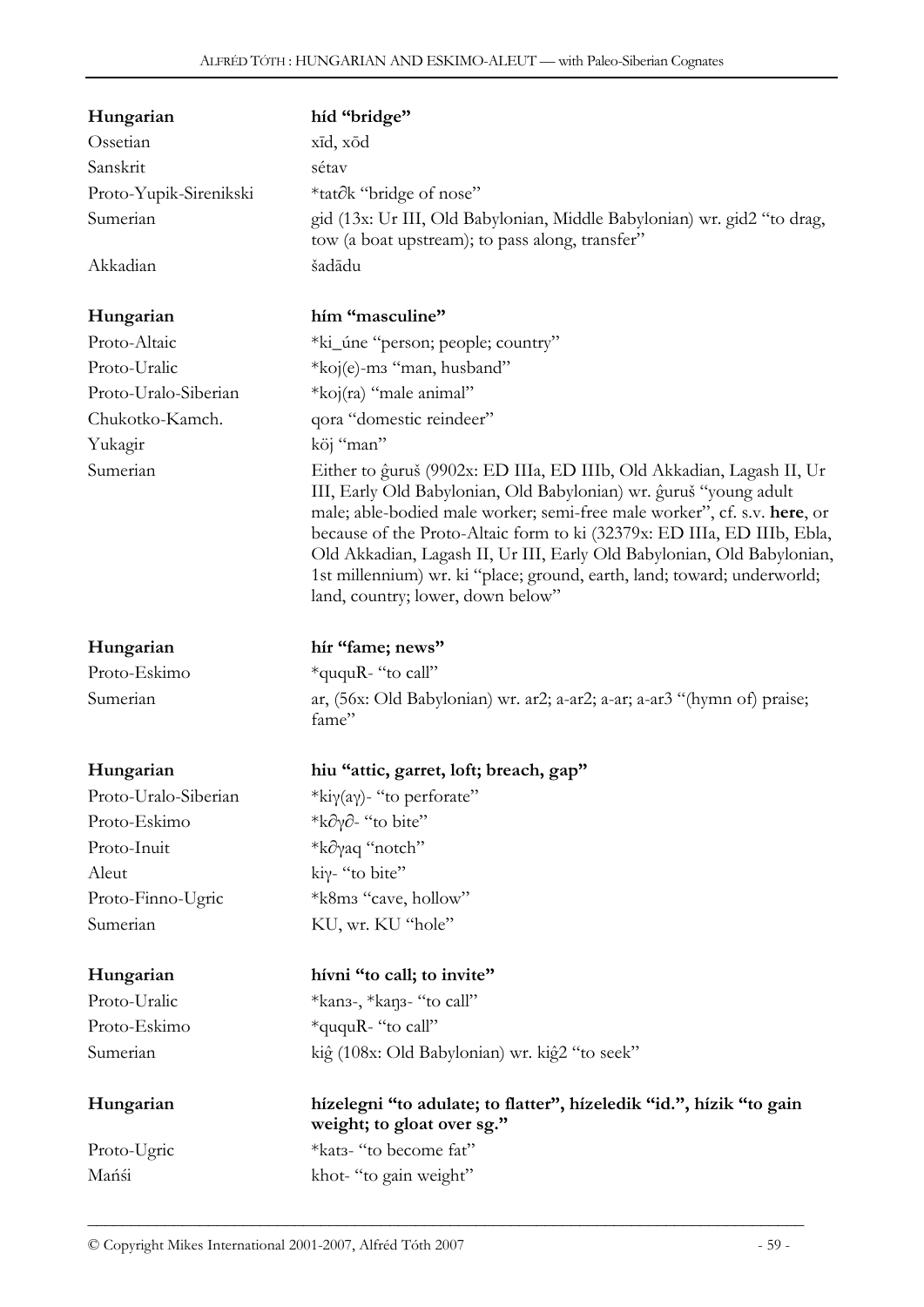| Proto-Eskimo           | *quγi- to be fat"                                                                                                                                                                                                                       |
|------------------------|-----------------------------------------------------------------------------------------------------------------------------------------------------------------------------------------------------------------------------------------|
| Sumerian               | kud (65x: Early Old Babylonian, Old Babylonian) wr. ku7 "(to be) good;<br>(to be) (honey-)sweet"                                                                                                                                        |
| Hungarian              | ho-: hogy "how", hol "where", honnan "whence", hová "wither",<br>ha "if"                                                                                                                                                                |
| Proto-Altaic           | $*$ k'a(j) "who (interr.)"                                                                                                                                                                                                              |
| Proto-Uralic           | *ku-, *ko- "where, which, what"                                                                                                                                                                                                         |
| Proto-Inuit            | *qanuq "how"                                                                                                                                                                                                                            |
| Eskimo-Aleut           | qana "when"                                                                                                                                                                                                                             |
| Aleut                  | qana- "which, where"                                                                                                                                                                                                                    |
| Sumerian               | akkil, wr. akkil2 "where; when"                                                                                                                                                                                                         |
| Hungarian              | hó, hava- "snow"                                                                                                                                                                                                                        |
| Proto-Altaic           | *kóbe "to freeze"                                                                                                                                                                                                                       |
| Proto-Uralic           | *kum <sub>3</sub> "thin snow"                                                                                                                                                                                                           |
| Proto-Uralo-Siberian   | *kan(iγ) "cold, winter"                                                                                                                                                                                                                 |
| Eskimo-Aleut           | kan $\partial$ R "frost", kankaz "winter"                                                                                                                                                                                               |
| Inuit                  | kank-"to spend winter"                                                                                                                                                                                                                  |
| Sumerian               | halba (5x: Old Babylonian) wr. halba2; halba6; halba; halpi "frost, ice,<br>cold weather; (to be) cold"                                                                                                                                 |
| Akkadian               | halpū                                                                                                                                                                                                                                   |
| Hungarian              | hó-nap "month", hold, hód "moon"                                                                                                                                                                                                        |
| Proto-Uralic           | *kune "month; moon"                                                                                                                                                                                                                     |
| Proto-Yupik-Sirenikski | <i>*n∂ržuγ-</i> "to be bright"                                                                                                                                                                                                          |
| Proto-Yupik            | *iRaluq "moon"                                                                                                                                                                                                                          |
| Sirenikski             | nur∂X "id."                                                                                                                                                                                                                             |
| Sumerian               | kun (4x: Old Babylonian) wr. kun2 "to shine brightly"                                                                                                                                                                                   |
| Hungarian              | hód "beaver"                                                                                                                                                                                                                            |
| Proto-Ugric            | *kumta, *kunta                                                                                                                                                                                                                          |
| Proto-Eskimo           | *k∂γi(C)aR "beaver"                                                                                                                                                                                                                     |
| Sumerian               | kundar, wr. kun-dar "an animal"                                                                                                                                                                                                         |
| Hungarian              | holló "raven"                                                                                                                                                                                                                           |
| Proto-Altaic           | *k'ùła "a kind of a big bird"                                                                                                                                                                                                           |
| Proto-Uralic           | $*$ kul $3(-k3)$                                                                                                                                                                                                                        |
| Proto-Eskimo           | *tulukaR "raven"                                                                                                                                                                                                                        |
| Sumerian               | gurgal, wr. gur8-galmušen "a bird", gurgur (4x: Old Babylonian) wr. gur-<br>gurmušen; gur4-gur4mušen "a bird", kirkir (5x: Ur III, Old Babylonian)<br>wr. ĝeškiri6-ĝeškiri6mušen; ka5-kar2mušen; ki-kar2mušen; kar-karmušen<br>"a bird" |
| Akkadian               | kurkurru; kirikarru                                                                                                                                                                                                                     |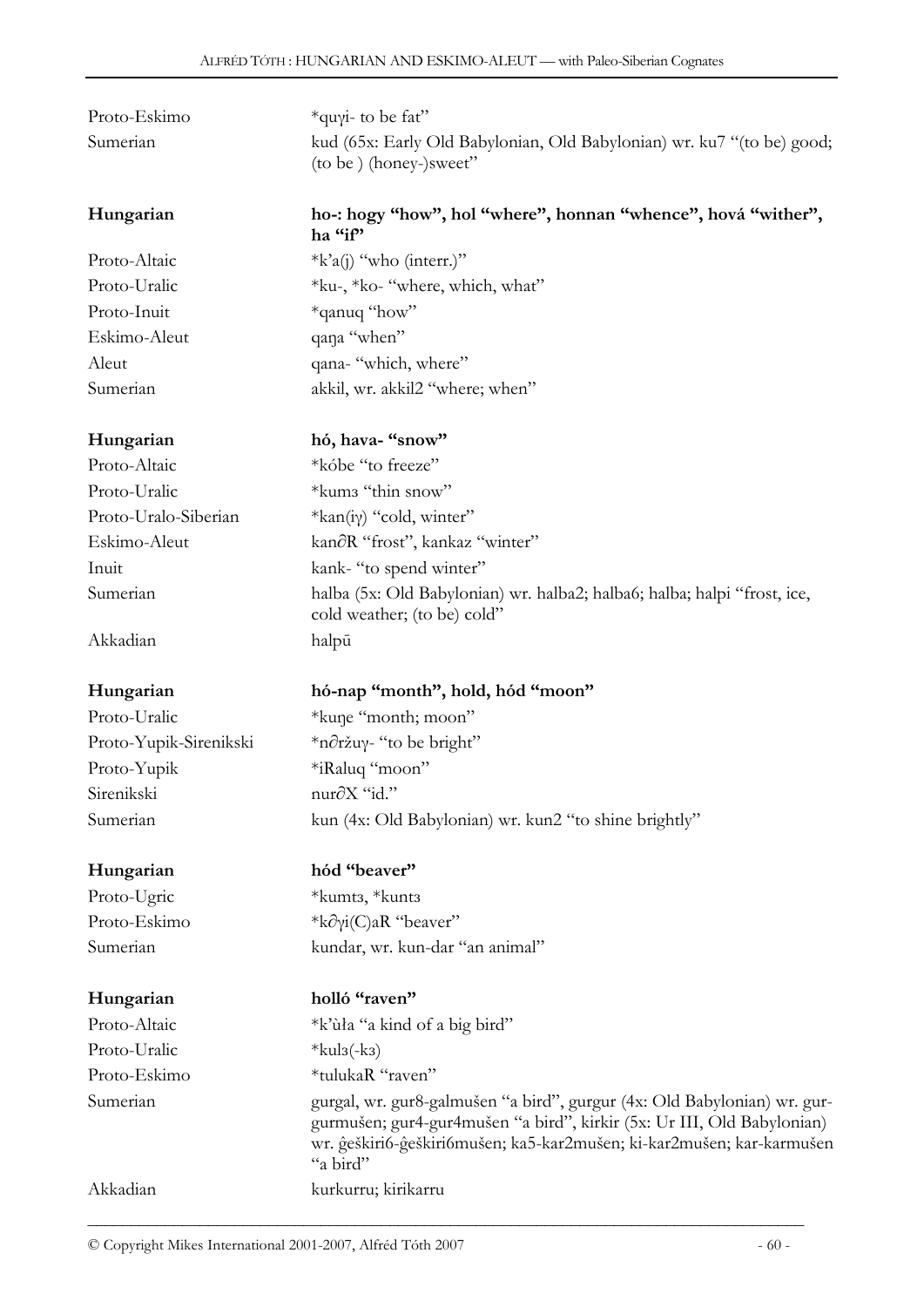Proto-Uralic \*kuδs "morning"

Proto-Finno-Ugric \*kums "cloud"

Akkadian gamlu

### Hungarian homok "sand, dust" Proto-Eskimo \*qaveyaR "sand" Sumerian imanak (7x: Old Babylonian) wr. na4im-ma-an "a stone; a type of sand", or kum (78x: ED IIIb, Ur III, Old Babylonian) wr. kum2; kum4 "(to be) hot" (cf. s.v. hamu)

Hungarian hol "dawn", in: hol-nap "tomorrow (nap "day") Proto-Altaic \*galV "clear (of sky, weather)" Proto-Uralo-Siberian \*kuδ'(∂), kul'(∂) "above, cover" Yukagir kuδ∂- "to rise, to go up" Sumerian ud (29106x: Lagash II, Ur III, Old Babylonian) wr. ud "day; heat; a fever; summer; sun", ul, wr. ul4; ul6 "to become bright, shine"

#### Hungarian hólyag "bladder"

Proto-Altaic \*k'i\_oba(kV), \*k'i\_abu(kV) "bladder; scrotum" Proto-Finno-Ugric \*kupla- "to bubble; to make bubbles" Proto-Eskimo \*nakacuγ "bladder" Akkadian kupputtu "a measuring pot", kupputu "growing rampant (liver)"

### Hungarian homály "dim, darkness"

Proto-Altaic \*k'òlmV "shadow; cloud" Eskimo-Aleut  $qavlu(R)$  "eyebrow" Aleut qami-x "eyebrows" Sumerian kana (3x: Old Babylonian) wr. kana6; kana5; kana3 "(to be) dark, gloomy; gloom"

#### Hungarian hombár "granary"

Proto-Eskimo \*qumiγ- "to put object or arms inside parka sleeves" Proto-Inuit \* qumiu \* to bring or keep back food for sb." Sumerian kimu (10x: Ur III) wr. ki-mu "storage, a store house" + guru (849x: ED IIIb, Old Akkadian, Ur III, Early Old Babylonian, Old Babylonian) wr. guru7 "grain heap, grain store; unit of capacity"

### Hungarian homlítani "to lay (seeds, etc.), homlok "forehead", homorú "concave, hollow"

Proto-Altaic \*k'<sup>i\_ome</sup> "to throw (upside down)" Proto-Uralic \*kuma- "to bend oneself; bent, crooked position" Proto-Eskimo \*pak∂γ- "to bend, to flex" (metathesis k – m > m – k and substitution of m by homorganic p) Sumerian gam (33x: Lagash II, Ur III, Early Old Babylonian, Old Babylonian) wr. ĝeškab; ĝešgam3; ĝešKIN "shepherd's crook, bent stick; haft, hilt"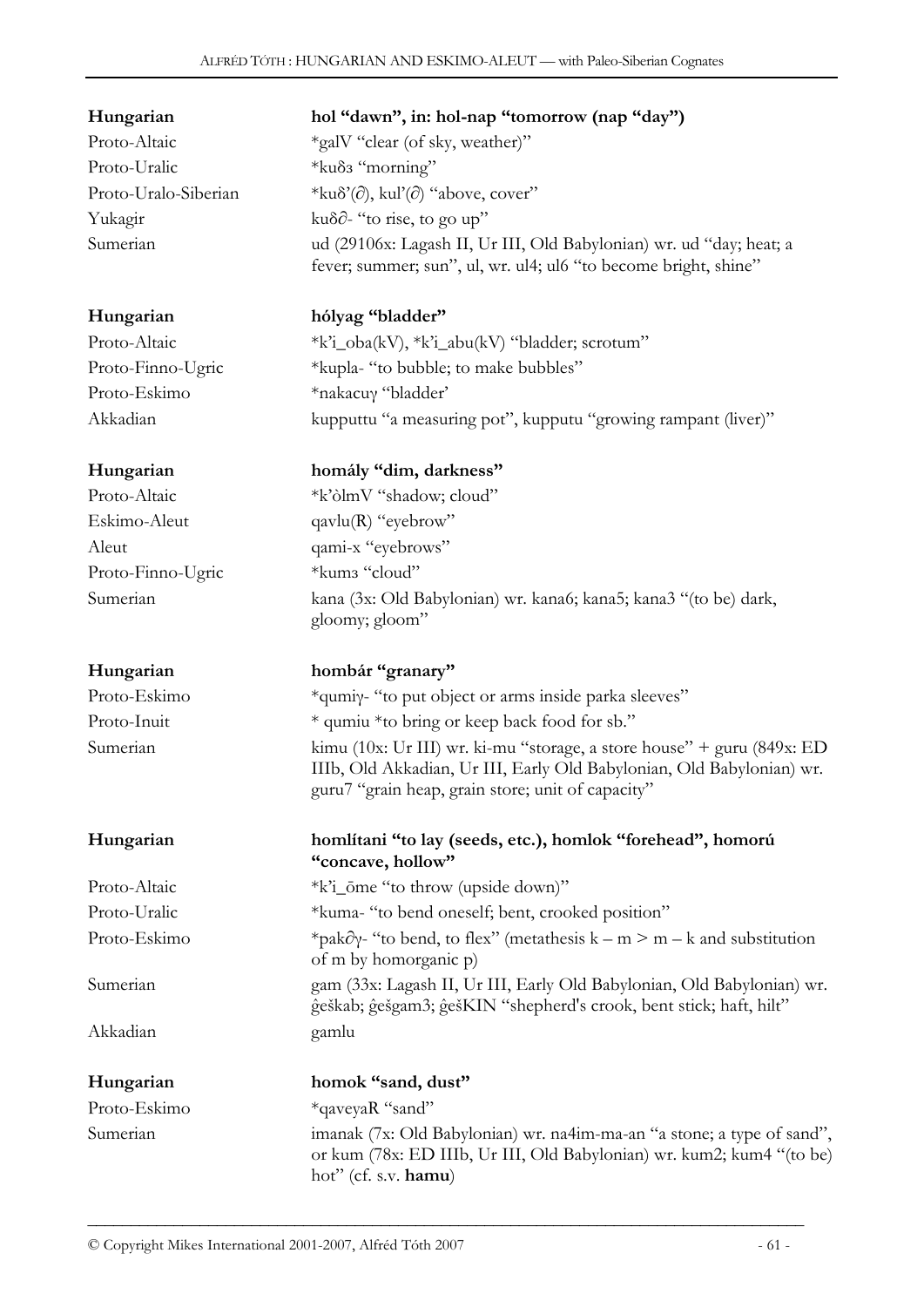| Akkadian               | immanakku; emēmu                                                                                                                                                                   |
|------------------------|------------------------------------------------------------------------------------------------------------------------------------------------------------------------------------|
| Hungarian              | hon "homeland", honn "at home", itt-hon "(here) at home", ott-<br>hon (there) at home"                                                                                             |
| Proto-Finno-Ugric      | *kuna "belly, gut"                                                                                                                                                                 |
| Proto-Eskimo           | *an∂ "place". This is one the 86 Greenlandic-Hungarian etymologies<br>already found by Wøldike (1746, p. 160).                                                                     |
| Sumerian               | unu (1511x: Lagash II, Ur III, Old Babylonian) wr. unu6; unu2; unu<br>"banquet; dining hall; the most sacred part of a temple; seat, throne;<br>dwelling, domicile, abode; temple" |
| Hungarian              | hón "shoulder"                                                                                                                                                                     |
| Proto-Altaic           | * $k$ 'ò(b?)-                                                                                                                                                                      |
| Proto-Uralic (?),      |                                                                                                                                                                                    |
| Proto-Turkic           | $*$ kōjn                                                                                                                                                                           |
| Proto-Mongolic         | $*_{\text{kon}}$                                                                                                                                                                   |
| Proto-Tungusic         | *xobanī                                                                                                                                                                            |
| Proto-Finno-Ugric      | *kons, *kans                                                                                                                                                                       |
| Proto-Eskimo           | *kiγay∂γ "shoulder blade"                                                                                                                                                          |
| Sumerian               | gu (753x: ED IIIa, ED IIIb, Old Akkadian, Lagash II, Ur III, Old<br>Babylonian) wr. gu2 "bank, side; neck"                                                                         |
| Akkadian               | ahu                                                                                                                                                                                |
| Hungarian              | hordani "to carry"                                                                                                                                                                 |
| Proto-Ugric            | *kurs- "to drag, to pull"                                                                                                                                                          |
| Proto-Eskimo           | *k∂v∂γ- "to lift"                                                                                                                                                                  |
| Proto-Inuit            | <i>*k∂vγumiaq-</i> "to carry in arms"                                                                                                                                              |
| Sumerian               | gur (124x: Ur III, Old Babylonian) wr. gur3-ru; guru3; gur; gur17; guru6<br>"bearer; to lift, carry"                                                                               |
| Hungarian              | horkolni "to snore"                                                                                                                                                                |
| Proto-Inuit            | *qamRui-, *qamnui- "to snore"                                                                                                                                                      |
| Eastern Canadian Inuit | qaRqui "id."                                                                                                                                                                       |
| Sumerian               | hur (44x: Old Akkadian, Ur III, Old Babylonian) wr. hur "to scratch,<br>draw"                                                                                                      |
| Hungarian              | hornyolni "to incise, to notch"                                                                                                                                                    |
| Proto-Finno-Ugric      | *kurńa "furrow, groove"                                                                                                                                                            |
| Proto-Eskimo           | *qupn∂R "to crack, to split"                                                                                                                                                       |
| Sumerian               | hur (44x: Old Akkadian, Ur III, Old Babylonian) wr. hur "to scratch,<br>draw"                                                                                                      |
| Hungarian              | hor-hó "cleft, narrow passage"                                                                                                                                                     |
| Proto-Finno-Ugric      | *kura "indentation; to pass"                                                                                                                                                       |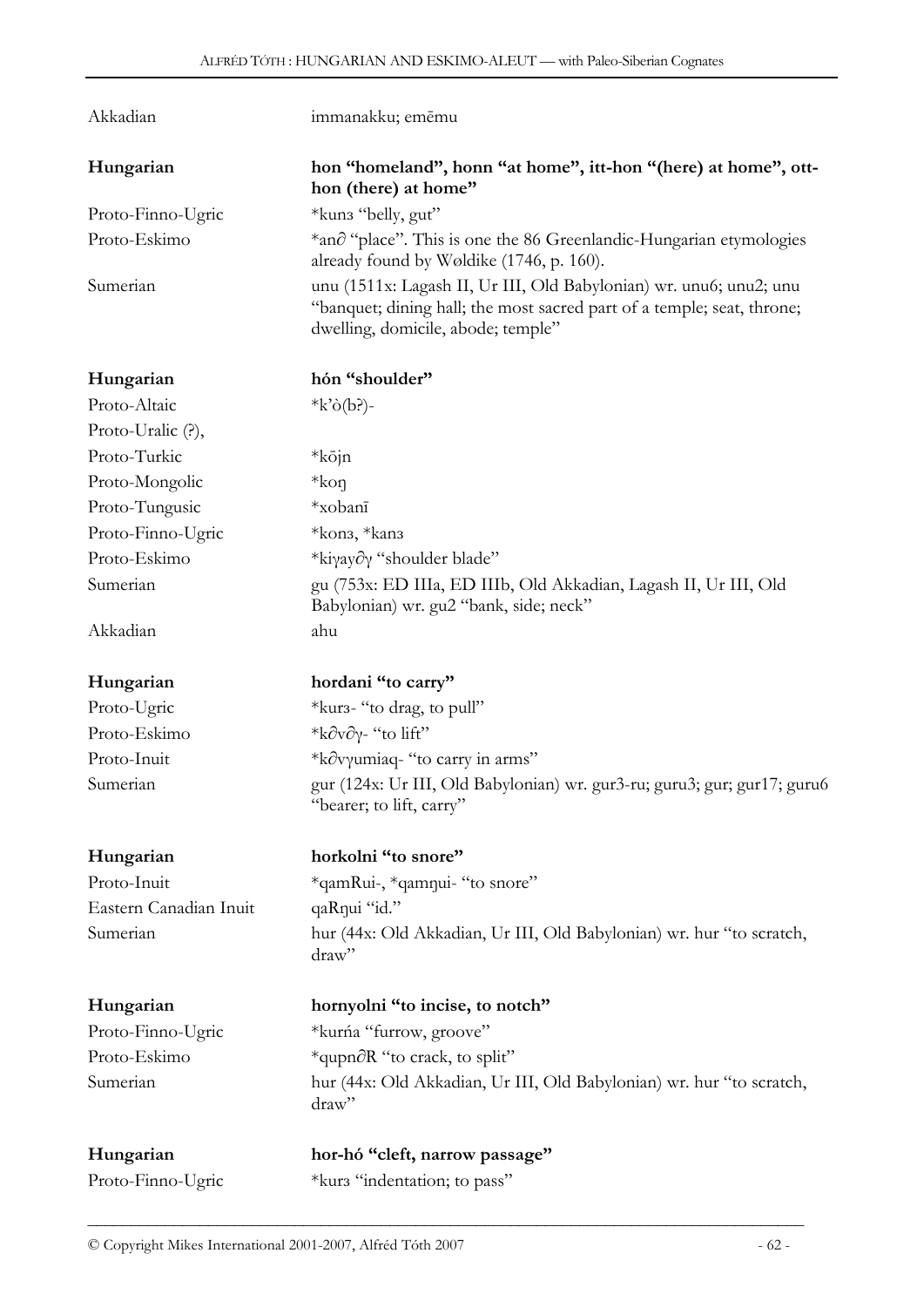| Proto-Eskimo<br>Sumerian | *qupn $\partial$ R "to crack, to split"<br>hur (44x: Old Akkadian, Ur III, Old Babylonian) wr. hur "to scratch,                                                                     |
|--------------------------|-------------------------------------------------------------------------------------------------------------------------------------------------------------------------------------|
|                          | draw"                                                                                                                                                                               |
| Hungarian                | horolni "to graze, to scratch", horzsolni "id."                                                                                                                                     |
| Proto-Altaic             | *k'[ù]ri- "to rake up"                                                                                                                                                              |
| Proto-Finno-Ugric        | *kors-, *korws- "to scrape, to scratch, to shave"                                                                                                                                   |
| Proto-Eskimo             | *qupn∂R "to crack, to split"                                                                                                                                                        |
| Sumerian                 | gur (470x: Ur III) wr. gurx( ŠE.KIN ); gur10; gurx( ŠE.KIN.KIN )<br>"to reap"                                                                                                       |
| Hungarian                | hossz-ú "long"                                                                                                                                                                      |
| Proto-Finno-Ugric        | *końće, *koć3                                                                                                                                                                       |
| Proto-Eskimo             | *tak∂- "to be long"                                                                                                                                                                 |
| Sumerian                 | niĝul (33x: ED IIIb, Lagash II, Old Babylonian) wr. niĝ2-ul "an<br>everlasting thing"                                                                                               |
| Hungarian                | hozni "to bring, to carry, to convey, to fetch; to bring forth, to<br>produce; to bring in, to yield", -hoz/-hez/-höz, hozzá<br>"to/towards sb.                                     |
| Proto-Ugric              | *kuća "edge or side of sth.                                                                                                                                                         |
| Khanty                   | χο_ <i>ži</i> , χο <i>žà</i> "for/to/towards sb. or sth."                                                                                                                           |
| Proto-Eskimo             | *k∂v∂γ- "to lift"                                                                                                                                                                   |
| Proto-Inuit              | <i>*k∂</i> νγumiaq- "to carry in arms"                                                                                                                                              |
| Akkadian                 | kašādum "to bring, to carry"                                                                                                                                                        |
| Hungarian                | hölgy "lady; ermine"                                                                                                                                                                |
| Proto-Finno-Ugric        | *kao'wa, *kao'wa "female; female animal"                                                                                                                                            |
| Proto-Eskimo             | *an∂- "to be big"                                                                                                                                                                   |
| Sumerian                 | gal (6612x: ED IIIa, ED IIIb, Ebla, Old Akkadian, Lagash II, Ur III,<br>Early Old Babylonian, Old Babylonian) wr. gal; gu-la; gu-ul; gal-gal; ku-<br>ul "(to be) big, great, noble" |
| Hungarian                | húg "younger sister"                                                                                                                                                                |
| Proto-Uralo-Siberian     | *sac'(c')a(y)- "paternal aunt"                                                                                                                                                      |
| Proto-Eskimo             | $\operatorname{accay}$ "id."                                                                                                                                                        |
| Chukotko-Kamch.          | $\partial$ ccaj "aunt"                                                                                                                                                              |
| Sumerian                 | egia (69x: ED IIIb, Old Akkadian, Ur III, Old Babylonian) wr. e2-gi4-a<br>"bride"                                                                                                   |
| Hungarian                | húgy "star"                                                                                                                                                                         |
| Proto-Altaic             | *k'ùčV "a kind of star"                                                                                                                                                             |
| Proto-Uralic             | *kućs, *kuńćs                                                                                                                                                                       |
| Proto-Eskimo             | *umluR "day"                                                                                                                                                                        |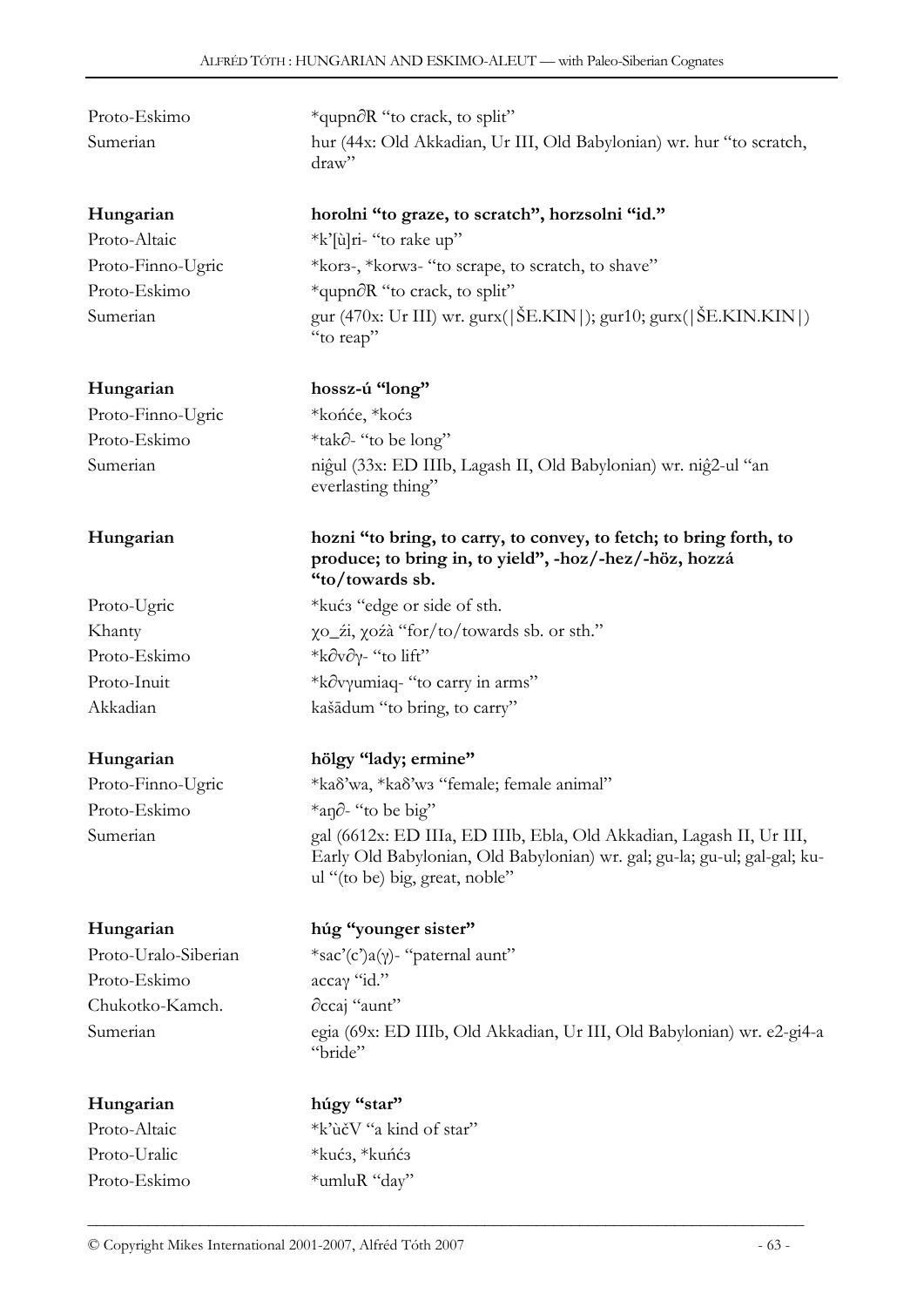| Proto-Inuit       | *uvluRiaq "star"                                                                                                                                                                           |
|-------------------|--------------------------------------------------------------------------------------------------------------------------------------------------------------------------------------------|
| Sumerian          | gug (3x: Old Babylonian) wr. gug "(to be) bright"                                                                                                                                          |
| Akkadian          | kakubu, kakkabu "star"                                                                                                                                                                     |
| Hungarian         | húgy "urine", húgyozik "to urinate"                                                                                                                                                        |
| Proto-Altaic      | *k'uDZV "part of stomach; bladder"                                                                                                                                                         |
| Proto-Uralic      | *kuńće(-), *kuće(-) "urine; to urinate"                                                                                                                                                    |
| Proto-Eskimo      | *quR∂- "to urinate"                                                                                                                                                                        |
| Yupik             | quX $\partial$ -, uX $\partial$ - "id."                                                                                                                                                    |
| Sumerian          | kaš (4x: Old Babylonian) wr. kaš3 "urine"                                                                                                                                                  |
| Hungarian         | hullani "to die; to drop down/off, to fall off; to flow, to fall out",<br>hulla "corpse", hullám "wave"                                                                                    |
| Proto-Finno-Ugric | $*$ kul <sub>3</sub> -                                                                                                                                                                     |
| Eskimo-Aleut      | ul∂- "to overflow"                                                                                                                                                                         |
| Aleut             | ulRi-"id."                                                                                                                                                                                 |
| Sumerian          | hal (55x: ED IIIb, Ur III, Old Babylonian) wr. hal-ha; ha-la; hal "to<br>open; a secret; to pour away; to sieve; to slink, crawl away"                                                     |
| Akkadian          | halālum; šahālum                                                                                                                                                                           |
| Hungarian         | hunyni "to turn a blind eye; to close or cover the eyes in a game of<br>hide-and-seek; to die"                                                                                             |
| Proto-Uralic      | *kuńa-                                                                                                                                                                                     |
| Proto-Yupik       | *qunik "matter in eye, tear"                                                                                                                                                               |
| Sumerian          | huĝ (5x: ED IIIb, Old Akkadian, Old Babylonian) wr. huĝ "to pacify"                                                                                                                        |
| Hungarian         | hupolyag "bubble-shaped swelling; bulge on a tree; pustule"                                                                                                                                |
| Proto-Finno-Ugric | *kuppa "blister, bump"                                                                                                                                                                     |
| Proto-Eskimo      | *puvlaγ "bubble"                                                                                                                                                                           |
| Akkadian          | kupputtu "a measuring pot", kupputu "growing rampant (liver)"                                                                                                                              |
| Hungarian         | húr "intestine; string", hurka "intestine; sausage made from<br>intestines"                                                                                                                |
| Proto-Inuit       | *inaluk "intestine (of animal)"                                                                                                                                                            |
| Sumerian          | gu (1850x: ED IIIa, ED IIIb, Old Akkadian, Lagash II, Ur III, Early<br>Old Babylonian, Old Babylonian) wr. gu "cord, net; unretted flax<br>stalks", gu u2-rum testified in VS 14, 108 o ii |
| Akkadian          | qū, kurrū "short cord"                                                                                                                                                                     |
| Hungarian         | hurok "loop, noose, sling, slip-knot; mesh, snare"                                                                                                                                         |
| Proto-Eskimo      | <i>*n∂γurluR</i> loop"                                                                                                                                                                     |
| Sumerian          | gur, wr. gur2 "loop, hoop, circle", gur (2x: Ur III, Old Babylonian) wr.<br>ĝešgur2 "(circular) rim"                                                                                       |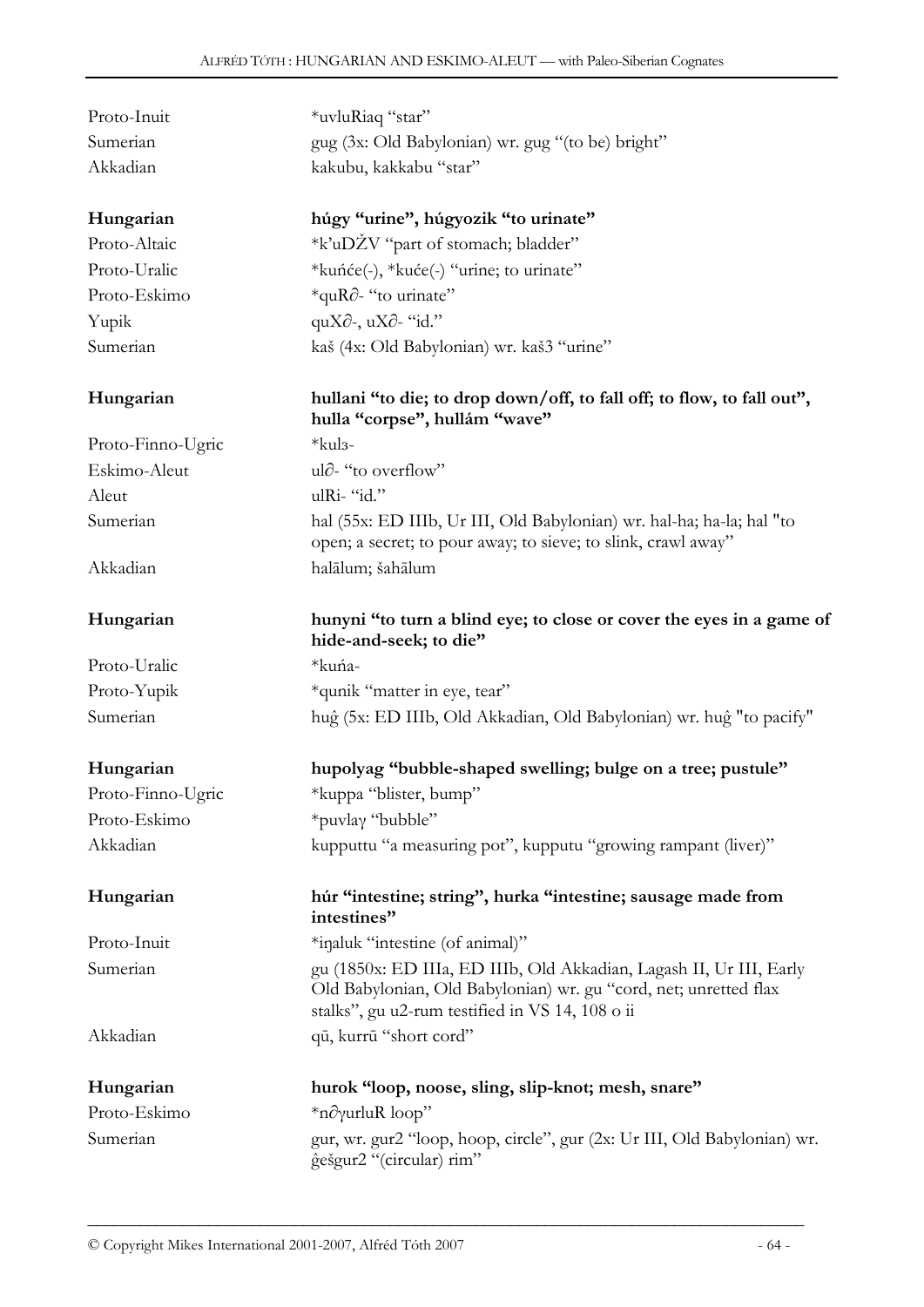Akkadian halpū

Proto-Finno-Ugric \*kymsl's "pod"

Akkadian igişītu

Proto-Finno-Ugric \*ićä, üćä "few, small" Sumerian i'iz, wr. i-iz "seed" Akkadian zēru

Akkadian qū

#### Hungarian idő "time"

Proto-Yupik-Sirenikski maqaq "heat"

Hungarian húzni "to pull"

Proto-Ugric \*kup3-t3- "to rend, to pull, to tear" Proto-Eskimo \*qamuR- "to pull, to tow" Akkadian kapārum "to wipe, to wipe off"

Hungarian hűlni "to cool (itr.)", hűteni "to cool (tr.)", hűvös "cool" Proto-Eskimo \*qiRu- "to freeze to death" Sumerian halba (5x: Old Babylonian) wr. halba2; halba6; halba; halpi "frost, ice, cold weather; (to be) cold"

Hungarian hüvely "pod; sheath, vagina" Proto-Eskimo \*qumiγ- "to put object or arms inside parka sleeves" Proto-Inuit \* qumiu \* to bring or keep back food for sb." Sumerian gum (18x: ED IIIb, Old Babylonian) wr. gum; gum2 "to crush"

#### Hungarian ia: iafia "child"

Proto-Ugric \*äγ<sub>3</sub>, \*äws, \*äks "daughter, girl" Proto-Eskimo \*mik∂- "to be small" Proto-Inuit \*mik∂ql∂qtuq "child" Sumerian egi- in: egizid (18x: Ur III, Old Babylonian) wr. egi-zid; egi2-zid; igi-zid "a priestess"

Hungarian ibrik "mug, pot" Proto-Yupik \*tuqmik "container of some sort" Sumerian ebir (6x: Ur III) wr. ĝešepir2; ebir; ĝešebir3; ĝešebir4 "a large vessel"

### Hungarian ici: ici-pici "itsy-bitsy, very small"

Proto-Eskimo \*mik∂- "to be small"

#### Hungarian ideg "nerve; bowstring"

Proto-Uralic \*jänte "sinew, tendon" Proto-Eskimo \*ivalu "sinew"; \*uli(C)un "sinew from back of animal" Sumerian gunu (39x: Ur III, Old Babylonian) wr. gu-nu "flax"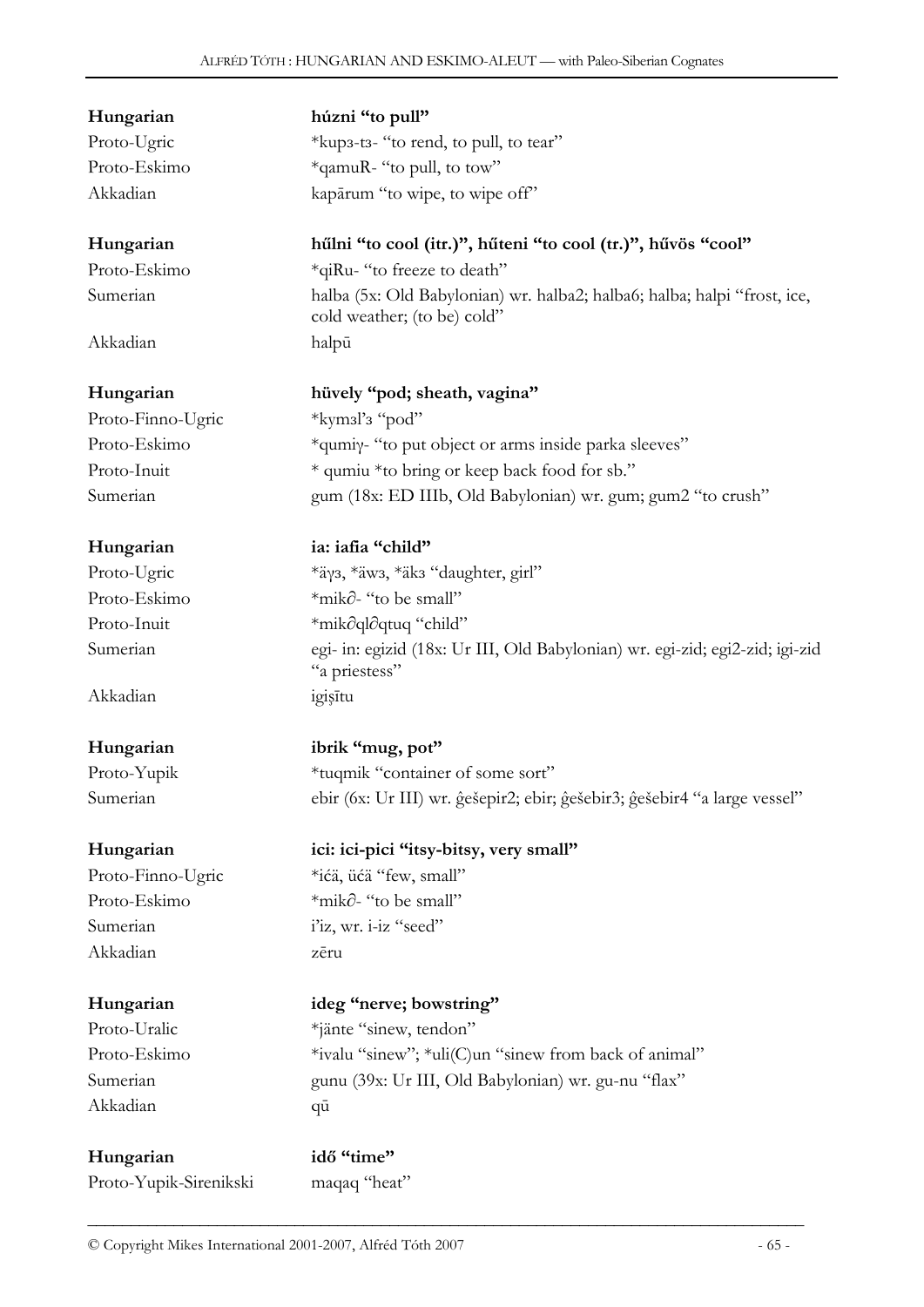| Classical Mongol   | üde "midday"                                                                                                                                                                   |
|--------------------|--------------------------------------------------------------------------------------------------------------------------------------------------------------------------------|
| Sumerian           | ud (29106x: Lagash II, Ur III, Old Babylonian) wr. ud "day; heat; a<br>fever; summer; sun"                                                                                     |
| Hungarian          | i-fyú "young; a youth"                                                                                                                                                         |
| Proto-Ugric        | *äjs "small, young"                                                                                                                                                            |
| Proto-Eskimo       | *mik∂- "to be small"                                                                                                                                                           |
| Sumerian           | a'e, wr. a2-e3 "foster-child"                                                                                                                                                  |
| Hungarian          | igaz "authentic, genuine, real, true, veritable; honest, just, loyal,<br>straight, true; truth"                                                                                |
| Proto-FinnoVolgaic | *wojke "straight"                                                                                                                                                              |
| Proto-Eskimo       | *ilumun "truly"                                                                                                                                                                |
| Sumerian           | igi (3906x: ED IIIa, ED IIIb, Old Akkadian, Lagash II, Ur III, Early<br>Old Babylonian, Old Babylonian, uncertain) wr. igi; i-bi2; igi3; i-gi "first,<br>earlier; front; face" |
| Hungarian          | ige "verb; word"                                                                                                                                                               |
| Old Turkic         | üge "magic word; word"                                                                                                                                                         |
| Proto-Eskimo       | *iciγwa "that is what I thought"                                                                                                                                               |
| Sumerian           | ug, wr. ug2 "lamentation"                                                                                                                                                      |
| Hungarian          | igen "yes"                                                                                                                                                                     |
| Proto-Finno-Ugric  | *šenä "good, healthy; straight"                                                                                                                                                |
| Proto-Eskimo       | $*_i(i)$ "yes"                                                                                                                                                                 |
| Sumerian           | sig (8x: Old Babylonian) wr. si-ig "to be clear"                                                                                                                               |
| Hungarian          | ígérni "to promise"                                                                                                                                                            |
| Proto-Ugric        | *enk3-r3- "to chant music words, to swear, to vow"                                                                                                                             |
| Proto-Inuit        | *n∂Riuqšuq- "to promise"                                                                                                                                                       |
| Sumerian           | en, wr. en2 "incantation, spell"                                                                                                                                               |
| Hungarian          | ij "bow", iv "arch, bend"                                                                                                                                                      |
| Proto-Altaic       | *DŻēja "sharp point, arrow"                                                                                                                                                    |
| Proto-Uralic       | *jon(k)ss "bow"                                                                                                                                                                |
| Proto-Turkic       | $*_{\bar{1}}\bar{a}$ n <sup><math>&gt;</math></sup> jāj                                                                                                                        |
| Proto-Eskimo       | *ivalu "sinew"; *uli(C)un "sinew from back of animal"                                                                                                                          |
| Sumerian           | gun (1x: Early Old Babylonian) wr. al-gu2-gu2 "to twist"                                                                                                                       |
| Hungarian          | iker "twins"                                                                                                                                                                   |
| Turkish            | ikiz                                                                                                                                                                           |
| Chukotko-Kamch.    | aek∂k(ae) "son"                                                                                                                                                                |
| Proto-Inuit        | *akkak "paternal uncle"                                                                                                                                                        |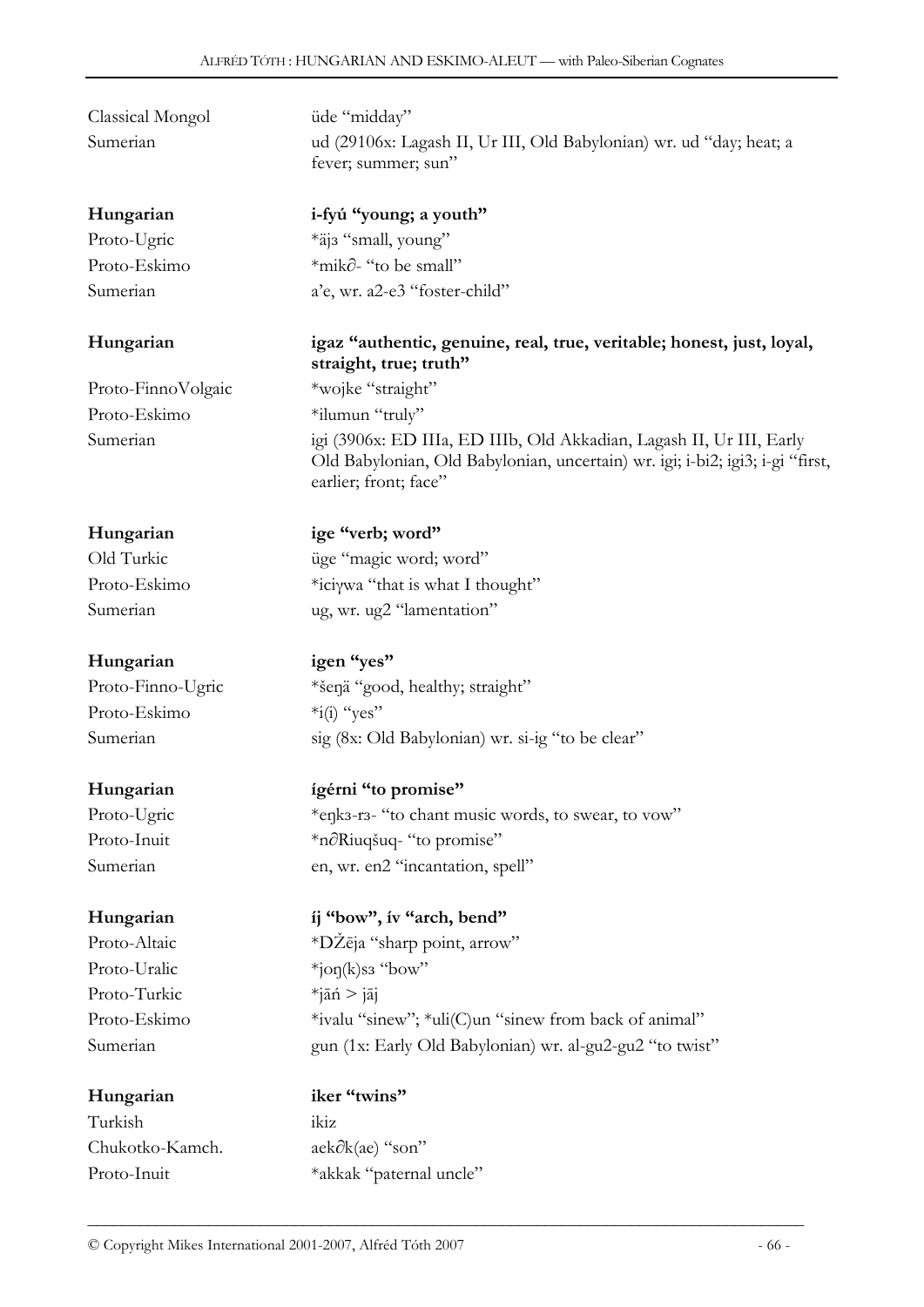| Sumerian               | igi (1133x: ED IIIb, Old Akkadian, Lagash II, Ur III, Early Old<br>Babylonian, Old Babylonian) wr. igi; i-bi2; i-gi "eye; carved eye (for<br>statues)"                                                                                                                                                                         |
|------------------------|--------------------------------------------------------------------------------------------------------------------------------------------------------------------------------------------------------------------------------------------------------------------------------------------------------------------------------|
| Hungarian              | iktatni "to intervene; to note down, to register, to take the minutes<br>(down); to put in, to set up"                                                                                                                                                                                                                         |
| Proto-Finno-Ugric      | *jakka- "to get (into), to go, to reach"                                                                                                                                                                                                                                                                                       |
| Proto-Yupik-Sirenikski | *iγaq "mark"                                                                                                                                                                                                                                                                                                                   |
| Sumerian               | ak (3643x: ED IIIa, ED IIIb, Old Akkadian, Lagash II, Ur III, Early<br>Old Babylonian, Old Babylonian) wr. ak; a "to do; to make; to act,<br>perform; to proceed, proceeding (math.)"                                                                                                                                          |
| Hungarian              | ildomos "becoming, courteous, tactful"                                                                                                                                                                                                                                                                                         |
| Turkic                 | yil "to slip, to slide"                                                                                                                                                                                                                                                                                                        |
| Manchu                 | ildamu "nimble, quick; funny, witty"                                                                                                                                                                                                                                                                                           |
| Proto-Eskimo           | *ila(C)aR "patch; addition", *ilayaR- "to join in", *ilak $\partial$ - "to be part or<br>one of"                                                                                                                                                                                                                               |
| Chukotko-Kamch.        | jelRa "cousin"                                                                                                                                                                                                                                                                                                                 |
| Sumerian               | ul (39x: Ur III, Old Babylonian) wr. ul4 "to hasten, (be) quick; (to be)<br>early"                                                                                                                                                                                                                                             |
| Hungarian              | illik "to belong to, to be someone's right; to concern, to refer, to<br>relate; to be decent"                                                                                                                                                                                                                                  |
| Proto-Eskimo           | *ila(C)aR "patch; addition", *ilayaR- "to join in", *ilak $\partial$ - "to be part or<br>one of'                                                                                                                                                                                                                               |
| Chukotko-Kamch.        | jelRa "cousin"                                                                                                                                                                                                                                                                                                                 |
| Sumerian               | la (1399x: ED IIIa, ED IIIb, Old Akkadian, Lagash II, Ur III, Early Old<br>Babylonian, Old Babylonian) wr. la2; la; lal2 "to supervise, check; to<br>weigh, weigh (out), pay; to hang, balance, suspend, be suspended; to<br>show, display; to bind; binding, (yoke-)team; to press, throttle; to<br>winnow (grain); to carry" |
| Hungarian              | illik "to disappear; to decay, to fall to pieces", illat "odour,<br>perfume"                                                                                                                                                                                                                                                   |
| Proto-Uralo-Siberian   | *ilu- "move"                                                                                                                                                                                                                                                                                                                   |
| Proto-Inuit            | *il $\partial q\partial$ - "to shake head", *il $\partial q$ šaq- "to squirm"                                                                                                                                                                                                                                                  |
| Chukotko-Kamch.        | ilu-"to move, stir"                                                                                                                                                                                                                                                                                                            |
| Sumerian               | la (1399x: ED IIIa, ED IIIb, Old Akkadian, Lagash II, Ur III, Early Old<br>Babylonian, Old Babylonian) wr. la2; la; lal2 "to rain; to fall, to fall".<br>According to EWU (pp. 606s.), the semantic development is: "to fall" ><br>"to disappear" > "to disappear like odour/perfume".                                         |
| Hungarian              | imádni "to adore, to worship", ima "prayer", imádkozik "to pray"                                                                                                                                                                                                                                                               |
| Proto-Finno-Ugric      | *w8m3 "to enchant; magic word"                                                                                                                                                                                                                                                                                                 |
| Komi                   | vomid'z "illness, pain"                                                                                                                                                                                                                                                                                                        |
| Proto-Yupik            | *umi- "to be distant"                                                                                                                                                                                                                                                                                                          |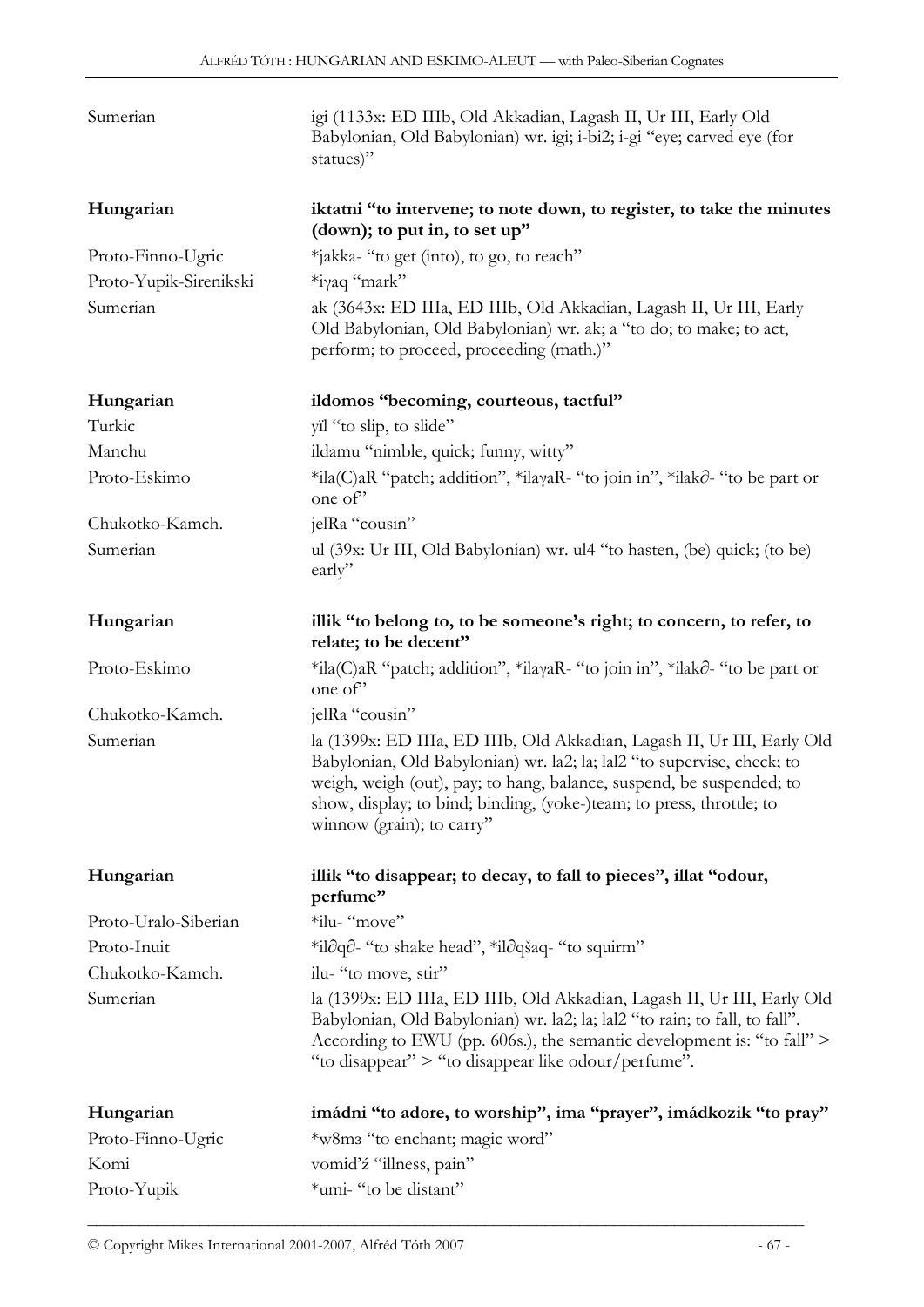| Sumerian             | emeĝar (1x: Old Babylonian) wr. emeĝarx( KAx(ME.GAR) ) "magic"                                                                                                                                                                                                                                      |
|----------------------|-----------------------------------------------------------------------------------------------------------------------------------------------------------------------------------------------------------------------------------------------------------------------------------------------------|
| Hungarian            | im, ime "ecce"                                                                                                                                                                                                                                                                                      |
| Sumerian             | e-ne (Old Babylonian) "he, she" + me (2860x: ED IIIb, Old Akkadian,<br>Lagash II, Ur III, Old Babylonian) wr. me; em; am3 "to be"                                                                                                                                                                   |
| Proto-Uralo-Siberian | *me "here, this"                                                                                                                                                                                                                                                                                    |
| Eskimo-Aleut         | $ma(\delta)$ - "this, here"                                                                                                                                                                                                                                                                         |
| Hungarian            | in "sinew"                                                                                                                                                                                                                                                                                          |
| Proto-Altaic         | *sínri "sinew"                                                                                                                                                                                                                                                                                      |
| Proto-Uralic         | *sene, *sōne "sinew; vein"                                                                                                                                                                                                                                                                          |
| Komi                 | sõn "sinew; vein"                                                                                                                                                                                                                                                                                   |
| Proto-Eskimo         | *uli(C)un "sinew from back of animal"                                                                                                                                                                                                                                                               |
| Sumerian             | sa (68x: Old Babylonian) wr. sa "gut; sinew, tendon; string (of a bow,<br>musical instrument); catgut string". The stem on nasal is present in:<br>saĝkešed (104x: ED IIIb, Old Akkadian, Ur III, Early Old Babylonian,<br>Old Babylonian) wr. saĝ-keš2; kušsaĝ-keš2 "a strap; loop, string". Akk.? |
| Akkadian             | dāmu                                                                                                                                                                                                                                                                                                |
| Hungarian            | indítani "to initiate, to get underway, to set off; to set in motion, to<br>start", indulni "to start (itr.)"                                                                                                                                                                                       |
| Proto-Uralic         | *jom <sub>3</sub> - "to be on one's way, to go"                                                                                                                                                                                                                                                     |
| Proto-Uralo-Siberian | *jut $\partial(\gamma)$ - "to go (in)to"                                                                                                                                                                                                                                                            |
| Eskimo-Aleut         | it $\partial$ R- "to go in"                                                                                                                                                                                                                                                                         |
| Chukotko-Kamch.      | $i\partial t$ - "to go for/to"                                                                                                                                                                                                                                                                      |
| Sumerian             | im (10x: Old Babylonian) wr. im2 "to run"                                                                                                                                                                                                                                                           |
| Hungarian            | ing, ümög "chemise, slip; shirt"                                                                                                                                                                                                                                                                    |
| Eskimo-Aleut         | un∂R "to tie, to lace up"                                                                                                                                                                                                                                                                           |
| Sumerian             | gunu (39x: Ur III, Old Babylonian) wr. gu-nu "flax"                                                                                                                                                                                                                                                 |
| Hungarian            | ingerelni "to excite, to stimulate; to irritate, to nettle, to vex"                                                                                                                                                                                                                                 |
| Proto-Eskimo         | *un-, *ut $\partial$ - "means for doing sth."                                                                                                                                                                                                                                                       |
| Yupik                | un, (u)taq "instrument; device for doing sth."                                                                                                                                                                                                                                                      |
| Sumerian             | in dub (18x: Old Babylonian) wr. in dub2 "to insult", in (32x: Old<br>Babylonian) wr. in; e-mu "abuse"                                                                                                                                                                                              |
| Hungarian            | inká-bb "more, rather, sooner"                                                                                                                                                                                                                                                                      |
| Proto-Eskimo         | *uδ∂γtuR- "to measure"                                                                                                                                                                                                                                                                              |
| Sumerian             | aĝ (219x: ED IIIb, Old Akkadian, Ur III, Early Old Babylonian, Old<br>Babylonian) wr. ag2 "to measure"                                                                                                                                                                                              |
| Hungarian            | inni, iszik, iv- "to drink"                                                                                                                                                                                                                                                                         |
| Proto-Altaic         | $*$ <sub>op</sub> 'à                                                                                                                                                                                                                                                                                |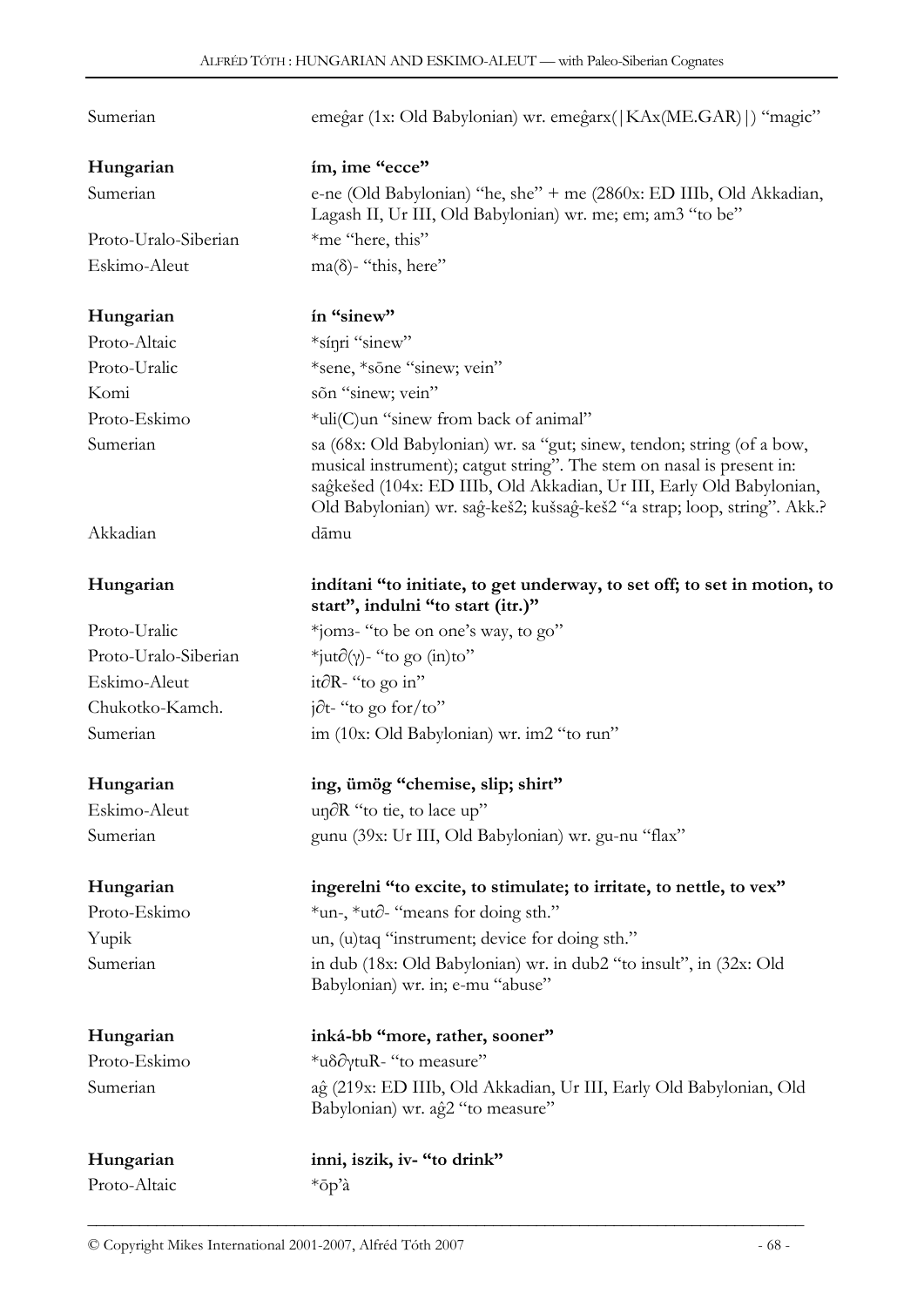| Proto-Turkic               | $*5p-$                                                                                                                                  |
|----------------------------|-----------------------------------------------------------------------------------------------------------------------------------------|
| Proto-Mongolic             | $*u\gamma(u)$ -                                                                                                                         |
| Proto-Finno-Ugric          | $*$ juye-, $*$ juke-                                                                                                                    |
| Proto-Uralo-Siberian       | *im $\partial(y)$ - "to suck (breast)"                                                                                                  |
| Eskimo-Aleut               | $\partial m \partial R$ - "to drink; drinking water"                                                                                    |
| Aleut                      | ma-qoa- "suck breast"                                                                                                                   |
| Sumerian                   | anaĝ (10x: Old Akkadian, Ur III, Old Babylonian) wr. a-naĝ "drink"                                                                      |
| Hungarian                  | inség "dearth, want; distress, misery, need, penury, poverty;<br>famine, hunger, starvation"                                            |
| Proto-Eskimo               | *ηίταγ- "to be in need of"                                                                                                              |
| Sumerian                   | aĝ (219x: ED IIIb, Old Akkadian, Ur III, Early Old Babylonian, Old<br>Babylonian) wr. ag2 "to measure"                                  |
| Hungarian                  | inteni "to admonish, to exhort; to beckon, to make a sign; to warn<br>against; motion, nod, wave, wink                                  |
| Eskimo-Aleut               | kinu- "after, behind"                                                                                                                   |
| Chukotko-Kamch.            | $-\gamma$ iη "below"                                                                                                                    |
| Sumerian                   | igiĝal (1x: Old Babylonian) wr. ĝešigi-ĝal2 "sign, signal"                                                                              |
| Hungarian                  | iny "gums, palate"                                                                                                                      |
| Proto-Altaic               | *ēna(k'V) "chin; jaw"                                                                                                                   |
| Proto-Finno-Ugric          | *ike-n <sup>3</sup> , *ike-ne                                                                                                           |
| Komi                       | an "gum"                                                                                                                                |
| Proto-Eskimo               | *tamlu "chin"                                                                                                                           |
| Sumerian                   | unu (6x: Old Babylonian) wr. unu2 "upper cheek"                                                                                         |
| Hungarian                  | ipa "father-in-law"                                                                                                                     |
| Proto-Altaic               | *áp'a "father"                                                                                                                          |
| Proto-Finno-Ugric          | *appe "father-in-law"                                                                                                                   |
| Proto-Uralo-Siberian       | *ap(p)a, *ip(p)i "grandfather"                                                                                                          |
| Chukotko-Kamch.            | *aepae "grandfather"                                                                                                                    |
| Sumerian                   | abba (107x: ED IIIb, Old Akkadian, Ur III, Old Babylonian) wr. ab; ab-<br>ba; abba2 "old (person); witness; father; elder; an official" |
| Hungarian                  | ipar "handicraft; industry", iparkodik "to take trouble, to make an<br>effort"                                                          |
| Proto-Inuit                | *ip∂Raq- "to release"                                                                                                                   |
| Sumerian                   | ibira, wr. ibira; ibira2 "merchant, businessman"                                                                                        |
| Hungarian                  | ir "balm, ointment"                                                                                                                     |
| Proto-Ugri<br>$\mathbf{C}$ | *ters(-) "to rub; a substance that is rubbed on"                                                                                        |
| Mańśi                      | tērpi "mash, mush, ointment"                                                                                                            |
| Proto-Eskimo               | *uluγ- "to soften skin by rubbing"                                                                                                      |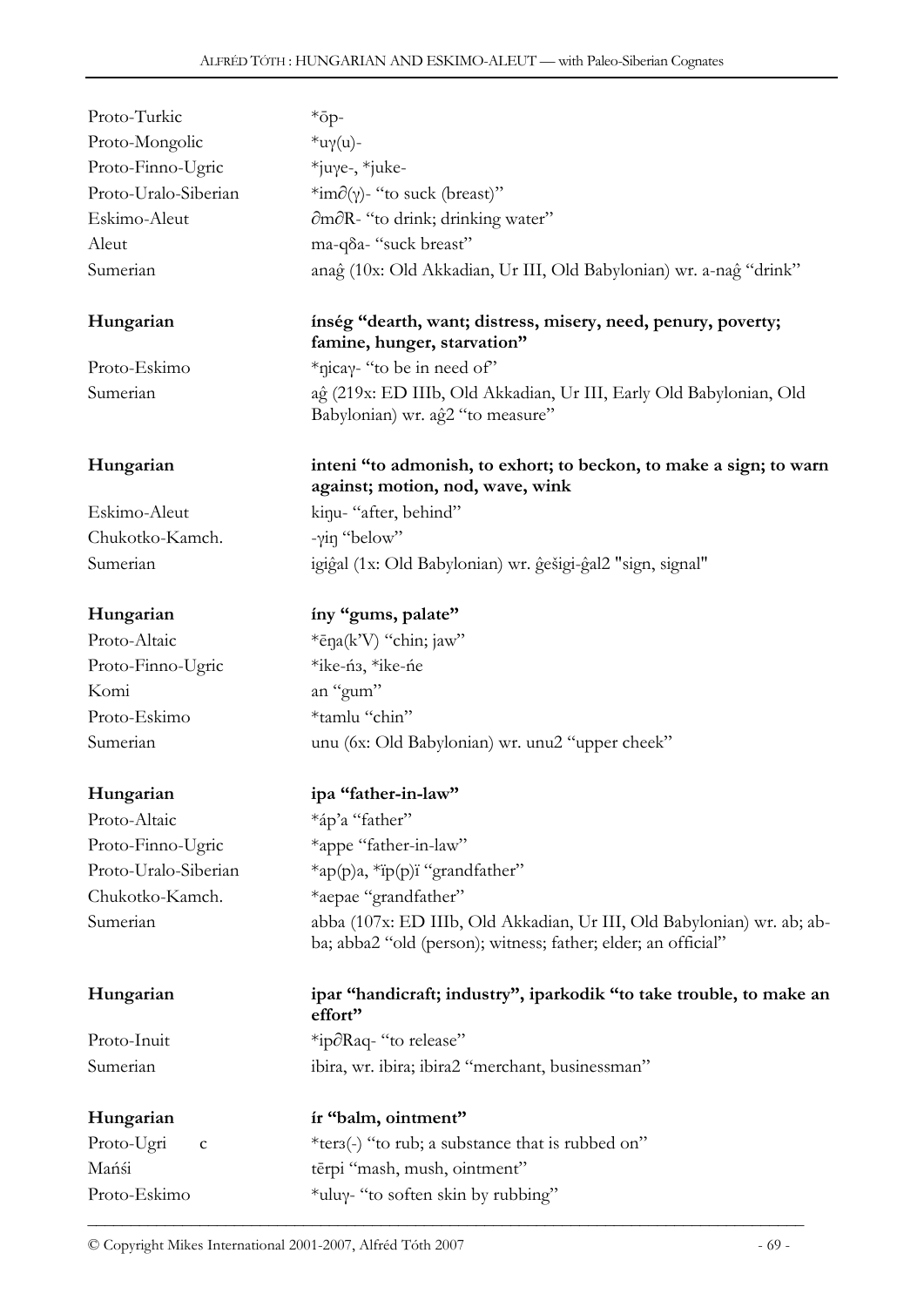| Sumerian                                        | zir (373x: ED IIIb, Old Akkadian, Lagash II, Ur III, Old Babylonian)<br>wr. zi; zi-ir; ze2-er "to tear out; to break, destroy; to be troubled; to<br>erase"                                                                                                                                                                                                                                                     |
|-------------------------------------------------|-----------------------------------------------------------------------------------------------------------------------------------------------------------------------------------------------------------------------------------------------------------------------------------------------------------------------------------------------------------------------------------------------------------------|
| Hungarian<br>Proto-Yupik-Sirenikski<br>Sumerian | ir "root"<br>*iqž∂k "point, edge" [?]<br>ur (441x: ED IIIa, ED IIIb, Old Akkadian, Lagash II, Ur III, Early Old<br>Babylonian, Old Babylonian) wr. ur2; ur5 "root, base; limbs; loin, lap"                                                                                                                                                                                                                      |
| Hungarian                                       | írni "to write"                                                                                                                                                                                                                                                                                                                                                                                                 |
| Proto-Ugric                                     | *jars- "to mark, to paint, to write"                                                                                                                                                                                                                                                                                                                                                                            |
| Proto-Yupik-Sirenikski                          | $*i$ γaq "mark"                                                                                                                                                                                                                                                                                                                                                                                                 |
| Sumerian                                        | sar (277x: ED IIIb, Old Akkadian, Lagash II, Ur III, Early Old<br>Babylonian, Old Babylonian) wr. sar; sarar "to write"                                                                                                                                                                                                                                                                                         |
| Hungarian                                       | iramlik "to hurry, to run, to rush, to scurry, to sweep", iramodik<br>"to start to hurry; to run after sb."                                                                                                                                                                                                                                                                                                     |
| Proto-Yupik-Sirenikski                          | *aR∂R- "to move"                                                                                                                                                                                                                                                                                                                                                                                                |
| Sumerian                                        | ere (68x: Ur III) wr. re; er; e-ra; erx( DU.DU ); re6; re7; er-re; i-ri<br>"perfect plural stem of gen[to go]"                                                                                                                                                                                                                                                                                                  |
| Akkadian                                        | alākum                                                                                                                                                                                                                                                                                                                                                                                                          |
| Hungarian                                       | ir-: iránt "about, for, in the direction of, to, toward(s); opposite,<br>facing"                                                                                                                                                                                                                                                                                                                                |
| Proto-Ugric                                     | *ars, *urs                                                                                                                                                                                                                                                                                                                                                                                                      |
| Proto-Yupik-Sirenikski                          | *aR∂R- "to move"                                                                                                                                                                                                                                                                                                                                                                                                |
| Sumerian                                        | ere (68x: Ur III) wr. re; er; e-ra; erx( DU.DU ); re6; re7; er-re; i-ri<br>"perfect plural stem of gen[to go]"                                                                                                                                                                                                                                                                                                  |
| Akkadian                                        | alākum                                                                                                                                                                                                                                                                                                                                                                                                          |
| Hungarian                                       | irgalom "compassion, mercy, pity", irgalmas "merciful, pitiful"                                                                                                                                                                                                                                                                                                                                                 |
| Proto-Uralic                                    | *j8r3- "to loose one's way"                                                                                                                                                                                                                                                                                                                                                                                     |
| Proto-Yupik                                     | *iRa- "to be horrified"                                                                                                                                                                                                                                                                                                                                                                                         |
| Sumerian                                        | uru (1x: Old Babylonian) wr. uru9 "support; imposition; repair"                                                                                                                                                                                                                                                                                                                                                 |
| Hungarian                                       | irigy "envious"                                                                                                                                                                                                                                                                                                                                                                                                 |
| Proto-Inuit                                     | *caniak- "to be jealous"                                                                                                                                                                                                                                                                                                                                                                                        |
| Proto-Yupik                                     | *cikna- "to be jealous"                                                                                                                                                                                                                                                                                                                                                                                         |
| Sumerian                                        | hulu (13901x: ED IIIb, Old Akkadian, Ur III, Early Old Babylonian,<br>Old Babylonian) wr. hul; hul3 "to destroy; (to be) bad-smelling,<br>maloderous; (to be) bad, evil; (to be) slight, lightweight; (to be) false; (to<br>be) criminal, dishonest; enemy; to raid; to strike the eyes; blinker,<br>winker, one with vision problems", igi hulu (8x: Old Babylonian) wr. igi<br>hul "to look with envy" Akk. ? |
| Akkadian                                        | qallum                                                                                                                                                                                                                                                                                                                                                                                                          |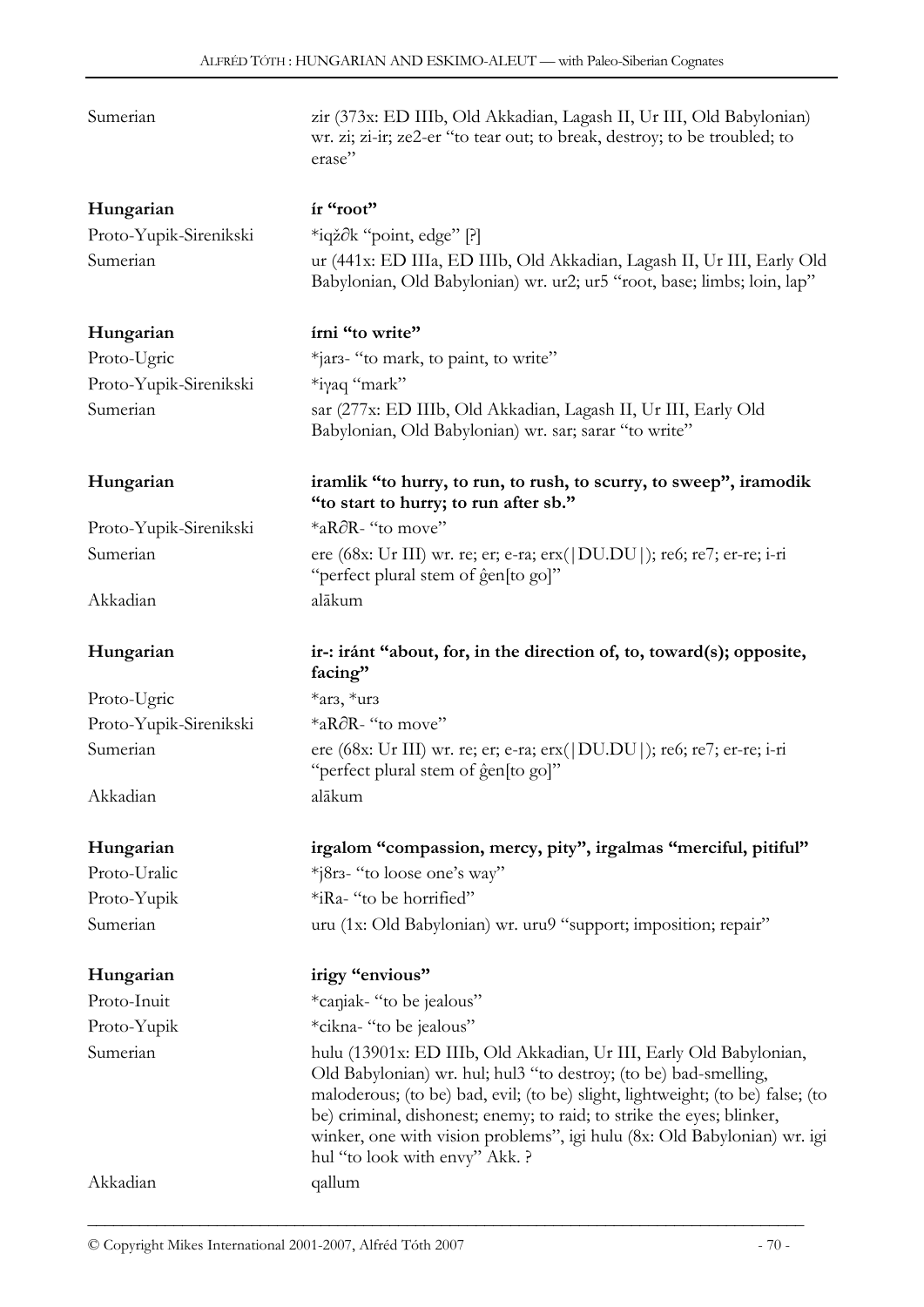| Hungarian<br>Osman, etc. | iró "buttermilk"<br>airan "mildly alcoholic drink made of fermented mare's milk, koumiss"                                                                                                                                                                                                                      |
|--------------------------|----------------------------------------------------------------------------------------------------------------------------------------------------------------------------------------------------------------------------------------------------------------------------------------------------------------|
| Sakha                    | arī "melted Russian butter"                                                                                                                                                                                                                                                                                    |
| Proto-Eskimo             | *ituγ "milk of animal"                                                                                                                                                                                                                                                                                         |
| Sumerian                 | ara (58x: ED IIIb, Ur III) wr. ara3 "designation of milk"                                                                                                                                                                                                                                                      |
| Hungarian                | irtani (< ortani) "to exterminate (insects, pests); to clear, to root<br>out"                                                                                                                                                                                                                                  |
| Proto-Uralic             | *sura- "to cut, to divide"                                                                                                                                                                                                                                                                                     |
| Proto-Eskimo             | *k∂pδaR- "to cut off"                                                                                                                                                                                                                                                                                          |
| Sumerian                 | šar (23x: ED IIIb, Ur III, Old Babylonian) wr. šar2 "to slaughter", sur,<br>wr. sur4 "to cut cloth"                                                                                                                                                                                                            |
| Hungarian                | ismerni "to know, to get to know"                                                                                                                                                                                                                                                                              |
| Proto-Eskimo             | *alicima- "to know"                                                                                                                                                                                                                                                                                            |
| Akkadian                 | šamūm "to listen"                                                                                                                                                                                                                                                                                              |
| Sumeria                  | zu (964x: ED IIIb, Old Akkadian, Ur III, Old Babylonian) wr. zu "to<br>know; to learn", umuš (52x: ED IIIb, Ur III, Old Babylonian) wr. umuš<br>"(fore)thought, plan(ning); understanding; instruction; consideration,<br>sagacity"                                                                            |
| Hungarian                | isten "god"                                                                                                                                                                                                                                                                                                    |
| Persian (Farsi)          | eztahn "god", hahstahn "creator"                                                                                                                                                                                                                                                                               |
| Eskimo                   | atausek "one" (Kleinschmidt 1851, p. 37)                                                                                                                                                                                                                                                                       |
| Sumerian                 | aš (191x: ED IIIb, Old Akkadian, Ur III, Old Babylonian) wr. aš "one",<br>diš (5x: Old Akkadian, Ur III) wr. diš; de-eš-šu2; di-id; di-t- "one", ešda,<br>wr. eš3-da "one"                                                                                                                                     |
| Akkadian                 | ištēn                                                                                                                                                                                                                                                                                                          |
| Hungarian                | isz, isz, iz "bane, canker; a kind of gum disorder in children that<br>soon hinders speech"                                                                                                                                                                                                                    |
| Proto-Finno-Ugric        | *iće, *iśe "shadow"                                                                                                                                                                                                                                                                                            |
| Proto-Eskimo             | *inkiR "gum"                                                                                                                                                                                                                                                                                                   |
| Sumerian                 | ĝissu (68x: ED IIIb, Old Akkadian, Ur III, Old Babylonian) wr. ĝissu;<br>aĝ2-ze2 "shade, shadow; protection, aegis"                                                                                                                                                                                            |
| Hungarian                | ivik "to copulate (especially of fish), to pair, to spawn"                                                                                                                                                                                                                                                     |
| Proto-Finno-Ugric        | *jokse-, *jookse-                                                                                                                                                                                                                                                                                              |
| Proto-Inuit              | *nulik- "to copulate"                                                                                                                                                                                                                                                                                          |
| Sumerian                 | eban (381x: ED IIIb, Old Akkadian, Ur III, Early Old Babylonian) wr.<br>e2-ba-an; e2-ba; e-ba-an; e-pa-na; e2-pa-na "pair". The PFU<br>reconstruction is thus mistaken. Estonian jookse- "to beget, to breed; to<br>flow, to run; to rut" and Finnish juokse- "to flow; to run" do not belong<br>to Hung. ív-. |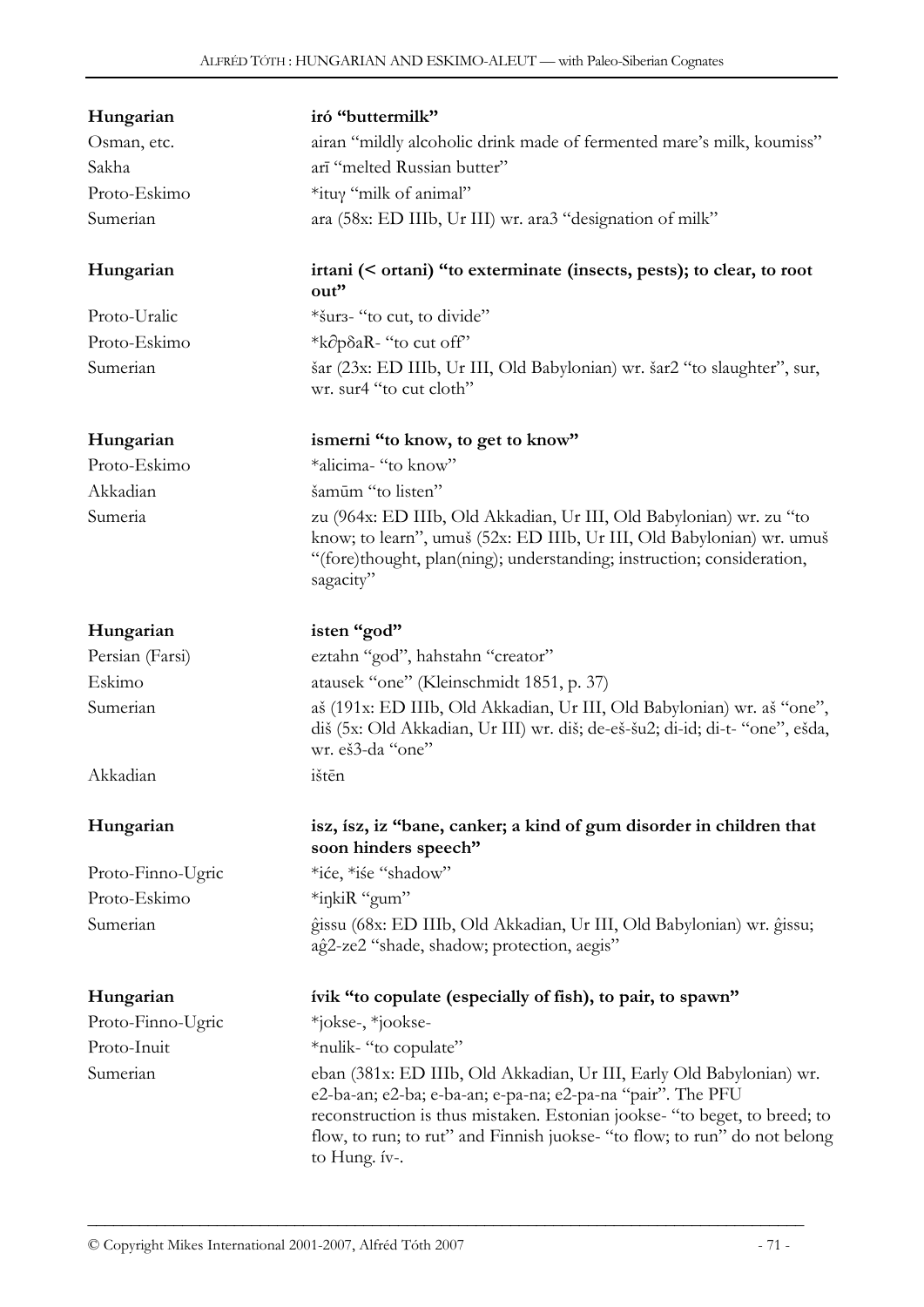### Hungarian

Proto-Uralic Proto-Eskimo

Sumerian

### Hungarian

Proto-Finno-Ugric Proto-Ugric Proto-Eskimo Sumerian

### Hungarian

Proto-Finno-Ugric Proto-Eskimo Sumeria

### Hungarian

Proto-Finno-Ugric Proto-Eskimo Sumerian

Akkadian

### Hungarian

Proto-Finno-Ugric Turkish Proto-Yupik Sumerian

### Hungarian

Proto-Finno-Ugric Proto-Yupik-Sirenikski Sumerian

### Hungarian

Proto-Finno-Ugric Proto-Eskimo Sumerian

### iz "taste; jam", izes "tasty; with jam, sweet"

 $*$ ips,  $*$ ip-ss,  $*$ ips-ss "odour, taste" \*ama- "to suckle", \*mamaR- "to taste good". Substitution of original p- by homorganic -m-, then partial reduplication. ir (36x: ED IIIa, Lagash II, Ur III, Old Babylonian) wr. ir; ir7 "smell, scent; sweat, exudation"

### iz "limb, particle", izmos "muscular", izom "muscle" \*jäse, jäsne "joint, limb"

\*j8t∂ "joint, limb" \*ipi( $\gamma$ ) "limb of a quadruped" ed (1x: Old Babylonian) wr. e11 "strengthen"

### izé "something, 'watchamacallit'"

\*yta "thingamy" \*itaq- "to take care of (belongings)" [?] i dUtu "woe, O Sungod" (Edzard 2003, p. 169)

### izzadni "to sweat", izzik "to be glowing"

\*äss- "to heat; to become hot" \*kiδaγ(-) "to heat; summer" izi (257x: ED IIIb, Old Akkadian, Lagash II, Ur III, Old Babylonian) wr. izi; izi2 "fire; brazier" išātu

### járni "to go; to travel"

\*jors-, \*jorks- "to spin, to turn, to wind" yürü-"to go, to march" \*ca(C)u "to turn and face" gur (659x: ED IIIb, Old Akkadian, Ur III, Early Old Babylonian, Old Babylonian) wr. gur "to turn, to return"

# ját "close friend; namesake" \*i8tta "comrade, friend" \*cat $\partial$  "inside or skin-side of a pelt" gud "team", in: gudapin, wr. gud-apin "plow team" (apin "plow")

# játszik "to play (e.g. a game, a musical instrument, with a toy, etc.)

\*jukta "to recite, to speak, to tell" \*ayyutaR- "to play game (like hockey)" gud (28x: Old Babylonian) wr. gu4-ud; gud2 "to jump (on); to attack; to escape; to dance"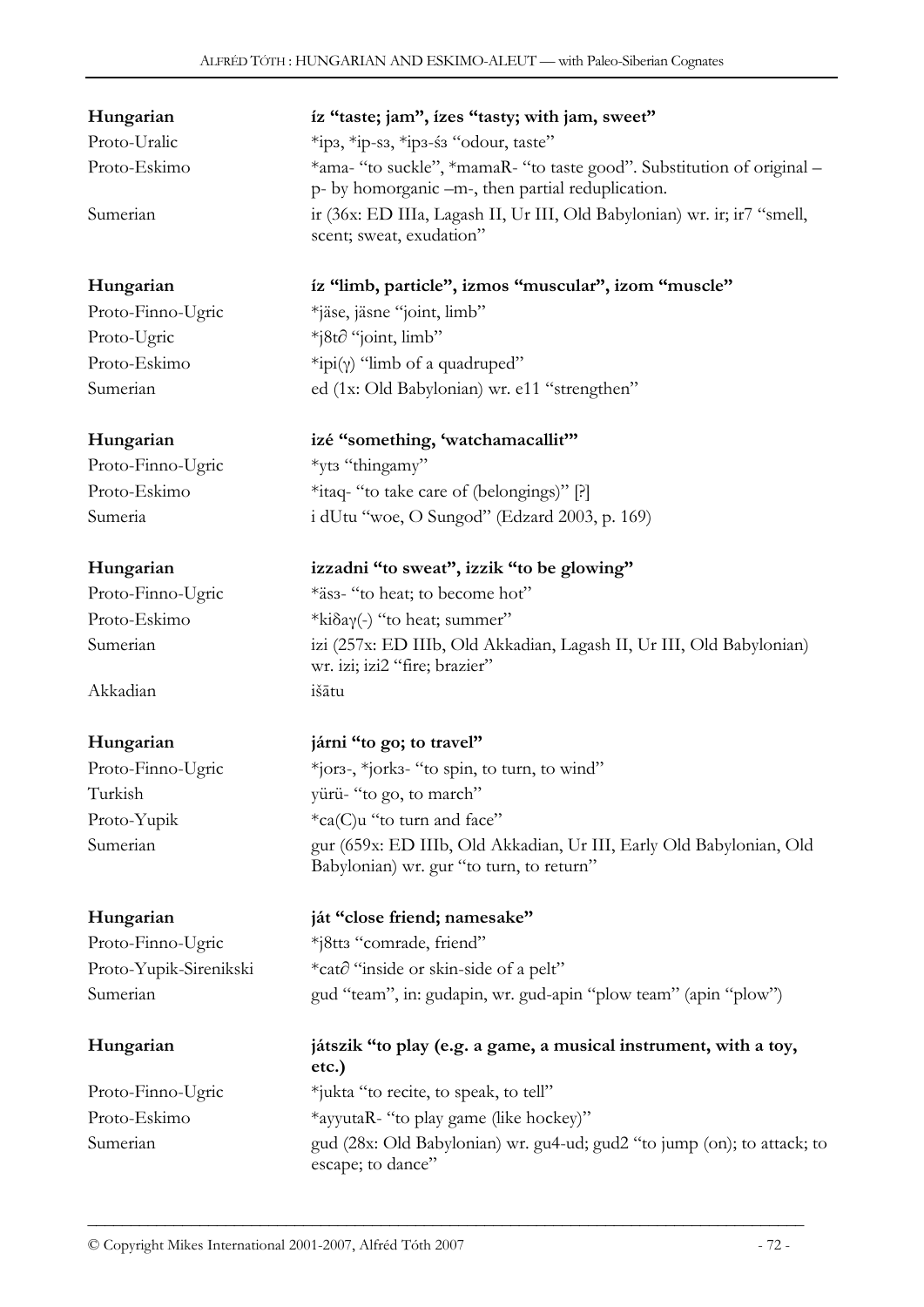| Hungarian             | jég, gyég "ice"                                                                                                                                            |
|-----------------------|------------------------------------------------------------------------------------------------------------------------------------------------------------|
| Proto-Altaic          | *k'i_óno "cold"                                                                                                                                            |
| Proto-Finno-Ugric     | *jäne "ice"                                                                                                                                                |
| Proto-Eskimo          | $*\n{\alpha}$ $\partial$ γ-i   aR "parka ruff"                                                                                                             |
| Eskimo-Aleut          | n'∂γ∂R "north wind"                                                                                                                                        |
| Aleut                 | γi-δγi- "to breeze"                                                                                                                                        |
| Sirenikski            | $j\partial y$ ica "wind"                                                                                                                                   |
| Chukotko-Kamch.       | $j\partial\gamma/ i\gamma\partial$ "id."                                                                                                                   |
| Sumerian              | šeg (11x: ED IIIb, Lagash II, Ur III, Old Babylonian) wr. šeg9; šeg4<br>"snow; sleet; cold weather; frost, ice; burning, incineration; chills,<br>shivers" |
| Hungarian             | jegy "mark, sign; ticket", jel "mark, signal"                                                                                                              |
| Proto-Finno-Ugric     | *jälke                                                                                                                                                     |
| Proto-Uralo-Siberian: | jel $\partial y$ - "to burn"                                                                                                                               |
| Proto-Eskimo          | *∂l∂g- "to get burnt"                                                                                                                                      |
| Koryak                | jelož $\partial$ "sun"                                                                                                                                     |
| Yukagir               | jel' $\partial$ - "to boil, to be cooked"                                                                                                                  |
| Akkadian              | eqū "to use make-up"                                                                                                                                       |
| Sumerian              | igiĝal (1x: Old Babylonian) wr. ĝešigi-ĝal2 "sign, signal" (ĝal2 "to be")                                                                                  |
| Hungarian             | jó "good", jól "well"                                                                                                                                      |
| Proto-Ugric           | $*jom3$                                                                                                                                                    |
| ProtoYupik            | *asiR- "to be good"                                                                                                                                        |
| Sumerian              | mu (135x: ED IIIb, Ur III, Early Old Babylonian, Old Babylonian) wr.<br>mu5 "good, beautiful"                                                              |
| Hungarian             | jó, -jó "river, creek"                                                                                                                                     |
| Proto-Altaic          | *i_ge(fV) "river, small river"                                                                                                                             |
| Proto-Turkic          | *ügüŕ                                                                                                                                                      |
| Proto-Mongolic        | *üjer                                                                                                                                                      |
| Proto-Tungusic        | $*$ ugē $(r)$                                                                                                                                              |
| Proto-Uralic          | *joke                                                                                                                                                      |
| Proto-Eskimo          | *kuδ∂γ "river"                                                                                                                                             |
| Sumerian              | id (1086x: ED IIIb, Old Akkadian, Lagash II, Ur III, Old Babylonian)<br>wr. id2; id3; id6; id7; id5 "river, watercourse, canal"                            |
| Hungarian             | jonh (< *juxun [?]) "belly, guts; interior; body-soul"                                                                                                     |
| Proto-Uralo-Siberian  | *än $(\partial)$ -, an $(\partial \gamma)$ - "to breathe"                                                                                                  |
| Eskimo-Aleut          | an∂R "to breathe", an∂Rn∂R "breath, soul"                                                                                                                  |
| Chukotko-Kamch.       | an $\partial$ n- "inside"                                                                                                                                  |
| Sumerian              | su (495x: ED IIIa, ED IIIb, Old Akkadian, Ur III, Early Old<br>Babylonian, Old Babylonian) wr. su "flesh; body; entrails (omen); body"                     |

Akkadian

zumru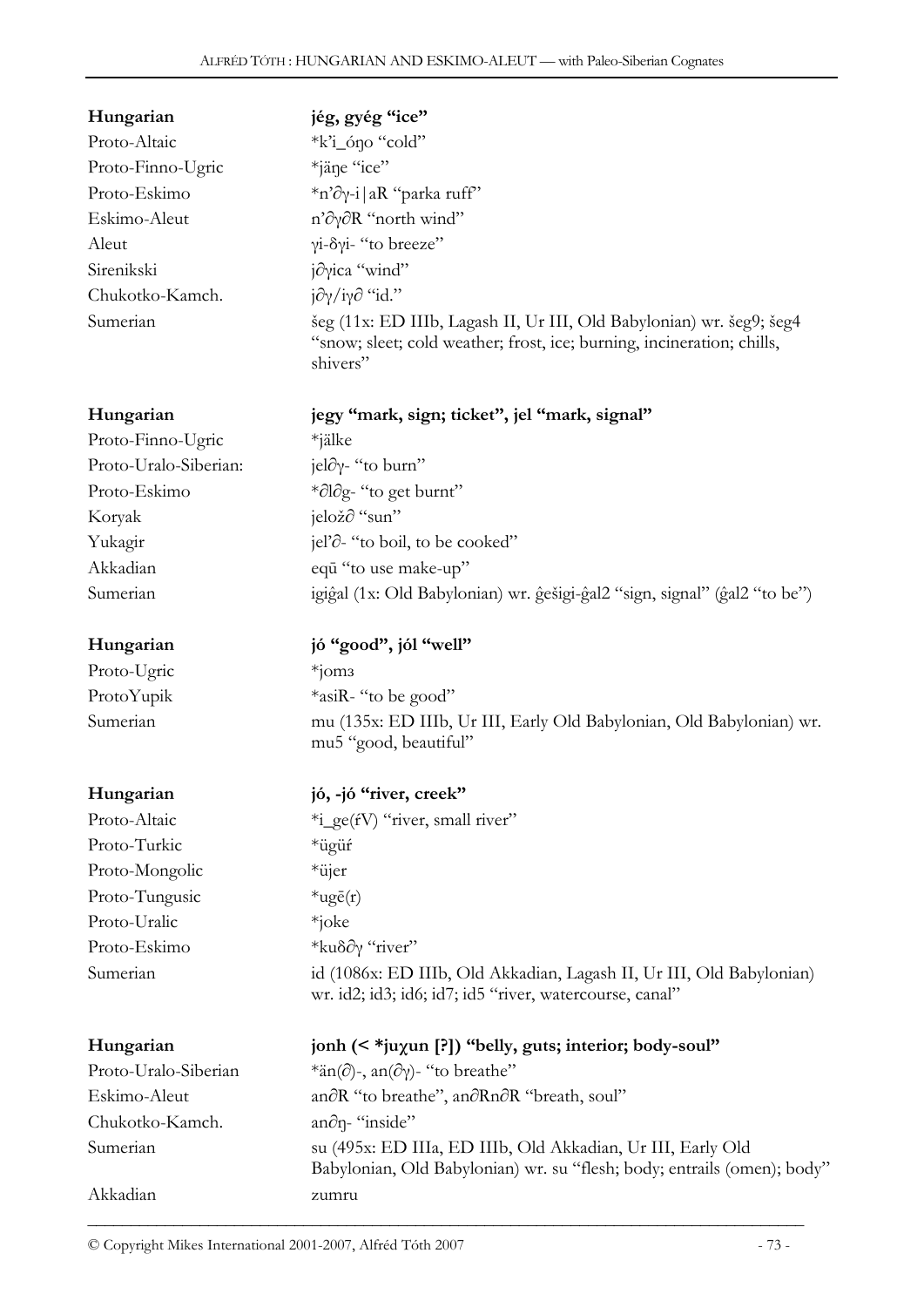| Hungarian            | jönni, gyönni, jöv- "to come"                                                                                                                                                                                                                                                                    |
|----------------------|--------------------------------------------------------------------------------------------------------------------------------------------------------------------------------------------------------------------------------------------------------------------------------------------------|
| Proto-(Finno?-)Ugric | $*$ j8n3-, $*$ j8g3-, $*$ j8k3-                                                                                                                                                                                                                                                                  |
| Proto-Eskimo         | *aju- "to go further"                                                                                                                                                                                                                                                                            |
| Proto-Yupik          | *ajumiq "long ago"                                                                                                                                                                                                                                                                               |
| Chukotko-Kamch.      | ajnon "long ago"                                                                                                                                                                                                                                                                                 |
| Sumerian             | gin (924x: ED IIIb, Old Akkadian, Lagash II, Ur III, Early Old<br>Babylonian, Old Babylonian) wr. gin6; gi-na; gi-in; ge-en; gin "(to be)<br>permanent; to come", ĝen (2789x: ED IIIb, Old Akkadian, Lagash II,<br>Ur III, Early Old Babylonian, Old Babylonian) wr. ĝen; ma "to go; to<br>flow" |
| Akkadian             | kânum; kīnum                                                                                                                                                                                                                                                                                     |
| Hungarian            | juh "ewe, sheep"                                                                                                                                                                                                                                                                                 |
| Proto-Finno-Ugric    | *uče "sheep"                                                                                                                                                                                                                                                                                     |
| Proto-Eskimo         | * $\partial$ pnaRiR "mountain sheep"                                                                                                                                                                                                                                                             |
| Sumerian             | u (4255x: ED IIIa, ED IIIb, Old Akkadian, Lagash II, Ur III, Old<br>Babylonian, 1st millennium) wr. u8; u8munus; u10 "sheep, ewe", us, wr.<br>us5 "sheep"                                                                                                                                        |
| Hungarian            | jutni "to arrive, to come; to attain, to come by, to get at; to<br>become"                                                                                                                                                                                                                       |
| Proto-Uralic         | *juta- "to go, to wander"                                                                                                                                                                                                                                                                        |
| Proto-Ugric          | *jukts- "to come"                                                                                                                                                                                                                                                                                |
| Proto-Uralo-Siberian | *jut $\partial(y)$ - "to go (in)to"                                                                                                                                                                                                                                                              |
| Eskimo-Aleut         | it∂R-"to go in"                                                                                                                                                                                                                                                                                  |
| Chukotko-Kamch.      | $i\partial t$ - "to go for/to"                                                                                                                                                                                                                                                                   |
| Sumerian             | sa dug (10x: ED IIIb, Ur III, Old Babylonian) wr. sa2 dug4 "to arrive; to<br>cause to arrive (regularly)", šu dag (65x: Old Babylonian) wr. šu dag "to<br>roam about"                                                                                                                            |
| Hungarian            | kabak, kobak "skull; pumpkin; pear"                                                                                                                                                                                                                                                              |
| Proto-Uralo-Siberian | $*$ s'ep $(u)$ "neck"                                                                                                                                                                                                                                                                            |
| Eskimo-Aleut         | civu "front"                                                                                                                                                                                                                                                                                     |
| Chukotko-Kamch.      | caewot/ laewot "head"                                                                                                                                                                                                                                                                            |
| Sumerian             | hab (241x: ED IIIa, ED IIIb, Old Akkadian, Ur III, Early Old<br>Babylonian, Old Babylonian) wr. u2hab2 "a plant"                                                                                                                                                                                 |
| Hungarian            | kacs "a narrow clinging shoot or sprout, tendril; loop, noose"                                                                                                                                                                                                                                   |
| Yukagir              | kök $\partial$ "head (of fish or other animal)"                                                                                                                                                                                                                                                  |
| Sumerian             | saĝ (3582x: ED IIIa, ED IIIb, Old Akkadian, Lagash II, Ur III, Early<br>Old Babylonian, Old Babylonian) wr. sag "head"                                                                                                                                                                           |
| Hungarian            | kacsa "duck"                                                                                                                                                                                                                                                                                     |
| Proto-Eskimo         | *qayinniR "(kind of) duck"                                                                                                                                                                                                                                                                       |
| Sumerian             | GAKI, wr. GA2.KImušen "a bird"                                                                                                                                                                                                                                                                   |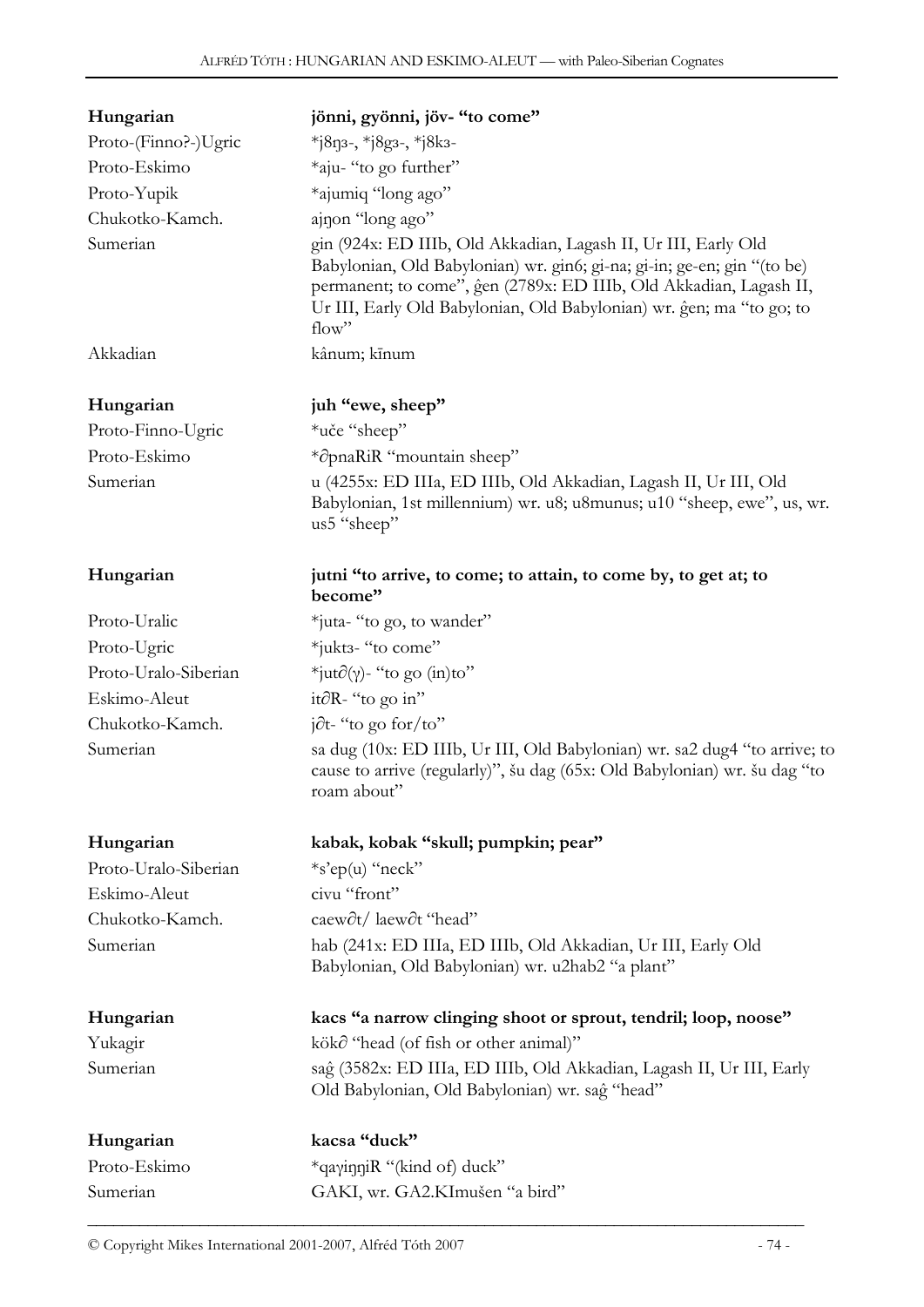| Hungarian              | kádár "cooper; a kind of chieftain or priest who is a dignitary"                                                                                                                                                         |
|------------------------|--------------------------------------------------------------------------------------------------------------------------------------------------------------------------------------------------------------------------|
| Proto-Eskimo           | *qaδ∂- "top or surface of sth.", *qaδ∂liR- "to cover"                                                                                                                                                                    |
| Sumerian               | kad (20x: Old Akkadian, Ur III, Old Babylonian) wr. kad5; kad4; kad6;<br>kad8 "to tie, gather"                                                                                                                           |
| Akkadian               | kaşārum                                                                                                                                                                                                                  |
| Hungarian              | káka "(bul)rush, reed"                                                                                                                                                                                                   |
| Proto-Inuit            | *k $\partial$ k $\partial$ - "to break off (after notching)" [?]                                                                                                                                                         |
| Sumerian               | kakkala (4x: ED IIIa, ED IIIb) wr. kakkala(KU7); kakkala "a designation<br>of plants", ga-ga-lum in Ebla Sign List 36                                                                                                    |
| Hungarian              | kalauz "conductor (of a streetcar or train); guide                                                                                                                                                                       |
| Proto-Eskimo           | *qalmaR- "to call to dogs" [?]                                                                                                                                                                                           |
| Sumerian               | kalag (2398x: ED IIIb, Old Akkadian, Lagash II, Ur III, Early Old<br>Babylonian, Old Babylonian) wr. kal-ga; kalag; kal-la "(to be) strong,<br>powerful, mighty; to reinforce; to provide for"                           |
| Hungarian              | kallantyú "bolt, latch (of a door); fastener; hook"                                                                                                                                                                      |
| Proto-Yupik-Sirenikski | *nuqiRt∂- "to fasten with drawstring"                                                                                                                                                                                    |
| Sumerian               | gilim, wr. gigilim "type of clasp", gilim (25x: Old Babylonian) wr. gilim;<br>gilibx( GI%GI )ib; gi16-il; gil-gilil "to lie across; to be entwined; to<br>entwine, twist; to block", gilim, wr. ĝešgilim "barrier, bolt" |
| Hungarian              | kallódik "to be thrown about (in neglect), to decay and perish (by<br>degrees), to get lost"                                                                                                                             |
| Proto-Yupik-Sirenikski | *uγžiγ- "to go down"                                                                                                                                                                                                     |
| Sumerian               | gul (518x: ED IIIb, Old Akkadian, Lagash II, Ur III, Early Old<br>Babylonian, Old Babylonian) wr. gul; gu-ul "to destroy; to break"                                                                                      |
|                        |                                                                                                                                                                                                                          |
| Hungarian              | kalokány, karakány, kolokány, karlokány "a prickly grass that<br>grows in lakes, aloe"                                                                                                                                   |
| Proto-Yupik            | *ciilavik "kind of grass"                                                                                                                                                                                                |
| Sumerian               | kankal, wr. kankal "oil-processing, perfume-making"                                                                                                                                                                      |
| Hungarian              | kalpag "a kind of rimless fur headgear; hat"                                                                                                                                                                             |
| Proto-Inuit            | *qaγla(k) "circular rim"                                                                                                                                                                                                 |
| Yupik                  | qaylak "upper part of bucket"                                                                                                                                                                                            |
| Akkadian               | qalpum "peeled, skinned"                                                                                                                                                                                                 |
| Hungarian              | kancsó "jug, pitcher; tankard"                                                                                                                                                                                           |
| Proto-Altaic           | *ki_àntú "a kind of vessel"                                                                                                                                                                                              |
| Eskimo-Aleut           | qan $\partial$ R "mouth; to speak"                                                                                                                                                                                       |
| Sumerian               | ganum (7x: Old Babylonian) wr. gan; ga-an-nu; ĝešgan-nu-um "a large<br>vessel"                                                                                                                                           |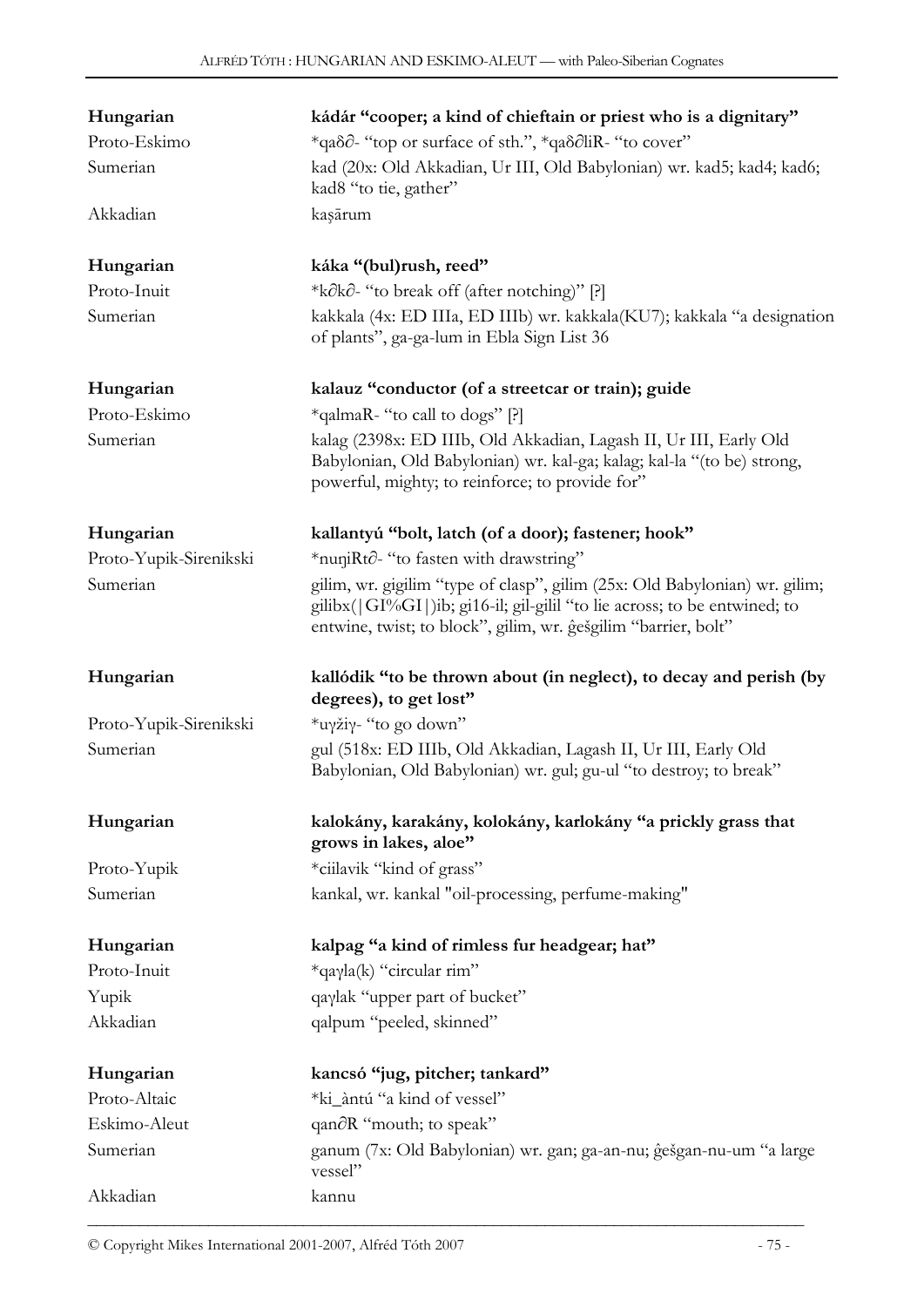| Hungarian    | kancsuka "knout"                                                                                                                                                                                                                                                |
|--------------|-----------------------------------------------------------------------------------------------------------------------------------------------------------------------------------------------------------------------------------------------------------------|
| Proto-Yupik  | *qanžak "small sled"                                                                                                                                                                                                                                            |
| Sumerian     | gam (33x: Lagash II, Ur III, Early Old Babylonian, Old Babylonian) wr.<br>ĝeškab; ĝešgam3; ĝešKIN "shepherd's crook, bent stick; haft, hilt"                                                                                                                    |
| Akkadian     | gamlu                                                                                                                                                                                                                                                           |
| Hungarian    | kánya "milan"                                                                                                                                                                                                                                                   |
| Sumerian     | akan, wr. akanmušen "a bird"                                                                                                                                                                                                                                    |
| Eskimo-Aleut | kanuR "snow goose"                                                                                                                                                                                                                                              |
| Chukchi      | kanoly∂n "kind of seagull"                                                                                                                                                                                                                                      |
| Hungarian    | kantár "bridle, reins"                                                                                                                                                                                                                                          |
| Proto-Eskimo | *qay $\partial(R)$ "wave breaker"                                                                                                                                                                                                                               |
| Sumerian     | kad (20x: Old Akkadian, Ur III, Old Babylonian) wr. kad5; kad4; kad6;<br>kad8 "to tie, gather; to itch, scratch; to weave a mat?"                                                                                                                               |
| Hungarian    | kanyaró "measles"                                                                                                                                                                                                                                               |
| Chagatai     | qaramuq "a kind of disease which gives a rash"                                                                                                                                                                                                                  |
| Proto-Eskimo | *kaviR- "to be red"                                                                                                                                                                                                                                             |
| Sumerian     | gum (28x: ED IIIb, Old Akkadian, Ur III, Old Babylonian) wr. gan;<br>gum2 "mange, scab, leprosy"                                                                                                                                                                |
| Akkadian     | garābu                                                                                                                                                                                                                                                          |
| Hungarian    | kapni "to get, to receive; to grasp, to grab"                                                                                                                                                                                                                   |
| Proto-Altaic | *k'ap'V- "to press, to grasp"                                                                                                                                                                                                                                   |
| Proto-Eskimo | *kap∂- "to stab"                                                                                                                                                                                                                                                |
| Sumerian     | dab (8723x: ED IIIb, Old Akkadian, Lagash II, Ur III, Early Old<br>Babylonian, Old Babylonian) wr. dab5; dab; dab5-dab5;<br>dabx( LAGAB×GUD ) "to seize, take, hold; to bind; to envelop,<br>overwhelm; to choose (by extispicy); to accept; to take charge of" |
| Akkadian     | şabātum                                                                                                                                                                                                                                                         |
| Hungarian    | kapu "gate"                                                                                                                                                                                                                                                     |
| Proto-Altaic | *k'ap'u "barrier"                                                                                                                                                                                                                                               |
| Proto-Eskimo | *kapput∂- "to stick into"                                                                                                                                                                                                                                       |
| Sumeria      | gababum (3x: Early Old Babylonian) wr. ga-ba-bu-um "shield",<br>kababum (2x: Old Babylonian) wr. kuška-ba-bu-um "shield"                                                                                                                                        |
| Akkadian     | kabābu                                                                                                                                                                                                                                                          |
| Hungarian    | kar "arm"                                                                                                                                                                                                                                                       |
| Proto-Eskimo | *taliR "arm"                                                                                                                                                                                                                                                    |
| Sumerian     | gur (470x: Ur III) wr. gurx( ŠE.KIN ); gur10; gurx( ŠE.KIN.KIN )<br>"to reap"                                                                                                                                                                                   |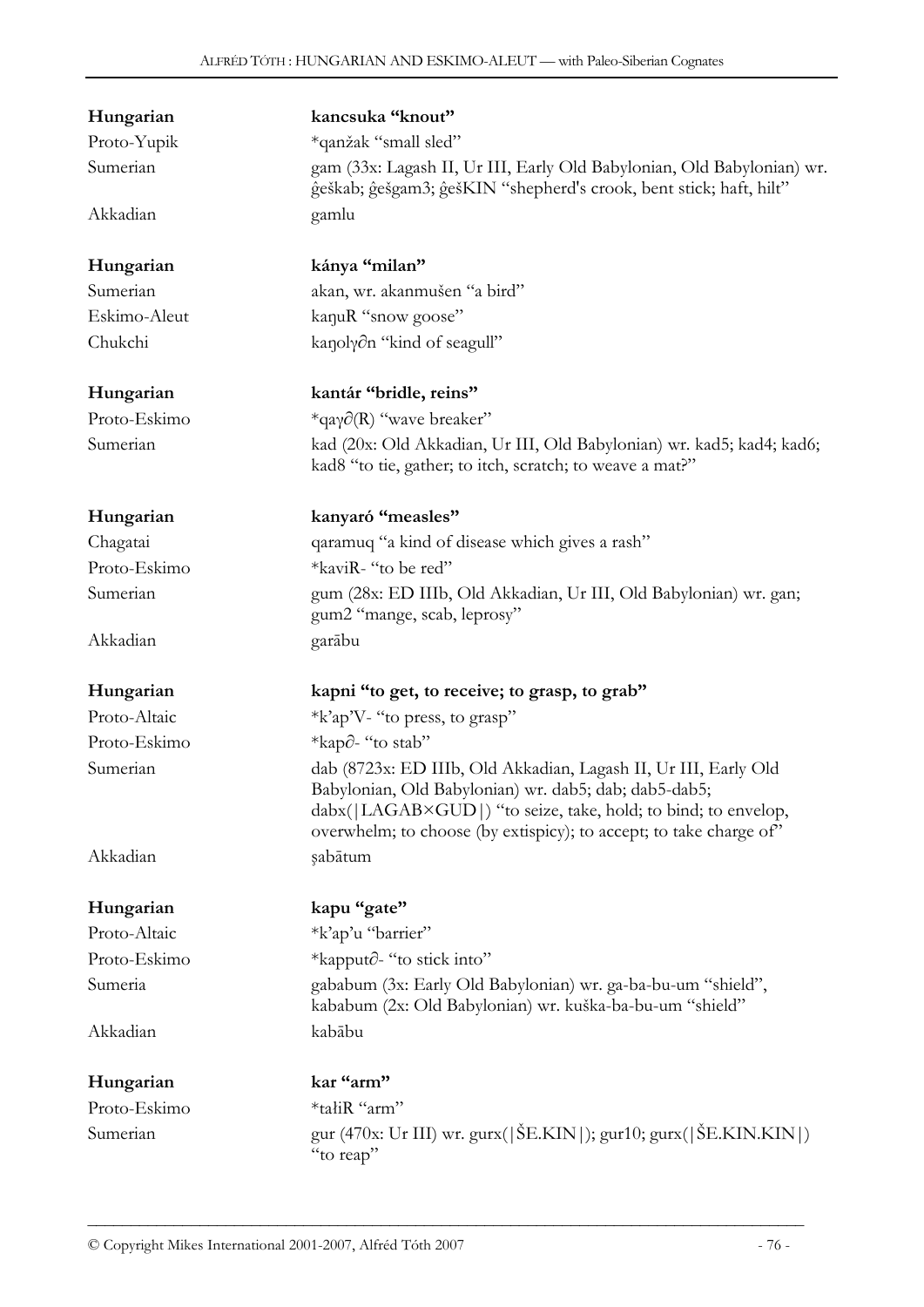| Hungarian     | kár "loss, damage; too bad!, what a pity!"                                                                                                                                                                                                                                                                                           |
|---------------|--------------------------------------------------------------------------------------------------------------------------------------------------------------------------------------------------------------------------------------------------------------------------------------------------------------------------------------|
| Proto-Eskimo  | *qacu "to become loose" [?]                                                                                                                                                                                                                                                                                                          |
| Sumerian      | kar (158x: ED IIIb, Old Akkadian, Ur III, Old Babylonian) wr. kar "to<br>take away (by force), remove; to deprive"                                                                                                                                                                                                                   |
| Hungarian     | karám "(sheep-)pen"                                                                                                                                                                                                                                                                                                                  |
| Proto-Inuit   | *qaRiaq "storage alcove"                                                                                                                                                                                                                                                                                                             |
| Sumerian      | kar (251x: ED IIIa, ED IIIb, Old Akkadian, Lagash II, Ur III, Early<br>Old Babylonian, Old Babylonian) wr. kar "harbor, quay"                                                                                                                                                                                                        |
| Akkadian      | kāru                                                                                                                                                                                                                                                                                                                                 |
| Hungarian     | karó "post, prop, stake, stick, support"                                                                                                                                                                                                                                                                                             |
| Karachai      | kazak "post, stake"                                                                                                                                                                                                                                                                                                                  |
| Middle Turkic | kazunuk "id."                                                                                                                                                                                                                                                                                                                        |
| Osman         | kazyk "id."                                                                                                                                                                                                                                                                                                                          |
| Uigur         | kazγuk "id."                                                                                                                                                                                                                                                                                                                         |
| Modern Uigur  | kozuk                                                                                                                                                                                                                                                                                                                                |
| Proto-Yupik   | <i>*ayaγta "pole or support"</i>                                                                                                                                                                                                                                                                                                     |
| Sumerian      | gaz (402x: ED IIIb, Old Akkadian, Lagash II, Ur III, Early Old<br>Babylonian, Old Babylonian) wr. gaz; gaz2; kaz8 "to kill, slaughter; to<br>grind, grate; to beat; to thresh (grain); to execute, impose a death<br>sentence; to break"                                                                                             |
| Akkadian      | hašālu                                                                                                                                                                                                                                                                                                                               |
| Hungarian     | karom "claw", köröm "nail, claw"                                                                                                                                                                                                                                                                                                     |
| Proto-Eskimo  | *kukiγ "claw, nail"                                                                                                                                                                                                                                                                                                                  |
| Sumerian      | gur (35x: Old Babylonian) wr. gur21; kuš-buru4-mušen; eur2 "shield<br>(birds)"                                                                                                                                                                                                                                                       |
| Hungarian     | karvaly "sparrow-hawk"                                                                                                                                                                                                                                                                                                               |
| Chuvash       | χ∂rχi "eagle; a kind of mouse-eating bird"                                                                                                                                                                                                                                                                                           |
| Karachai      | qïrγïy "hawk"                                                                                                                                                                                                                                                                                                                        |
| Proto-Inuit   | *qilriq "rough-legged hawk"                                                                                                                                                                                                                                                                                                          |
| Sumerian      | gurgal, wr. gur8-galmušen "a bird", girgilum (4x: ED IIIa, Old<br>Babylonian) wr. giri16-i-lumušen; gur8-galmušen?; gir-gi-lummušen;<br>gir-gi4-lumušen; ĝir3-gi-lumušen; kir4-gi4-lummušen "a bird", kirkir<br>(5x: Ur III, Old Babylonian) wr. ĝeškiri6-ĝeškiri6mušen; ka5-<br>kar2mušen; ki-kar2mušen; kar-karmušen "a bird" Akk. |
| Akkadian      | girgilu; kirikarru; kurkurru                                                                                                                                                                                                                                                                                                         |
| Hungarian     | kása "mush"                                                                                                                                                                                                                                                                                                                          |
| Proto-Eskimo  | *akut- "to mix"                                                                                                                                                                                                                                                                                                                      |
| Rhaetic       | *kaššu "cheese" (Brunner and Tóth 1987, p. 98). *kaššu means<br>"massive, bulky", which fits both for "mush" and for "cheese". Engl.<br>cheese, Germ. Käse, Rhetor. chaschöl, etc. go also directly back to the                                                                                                                      |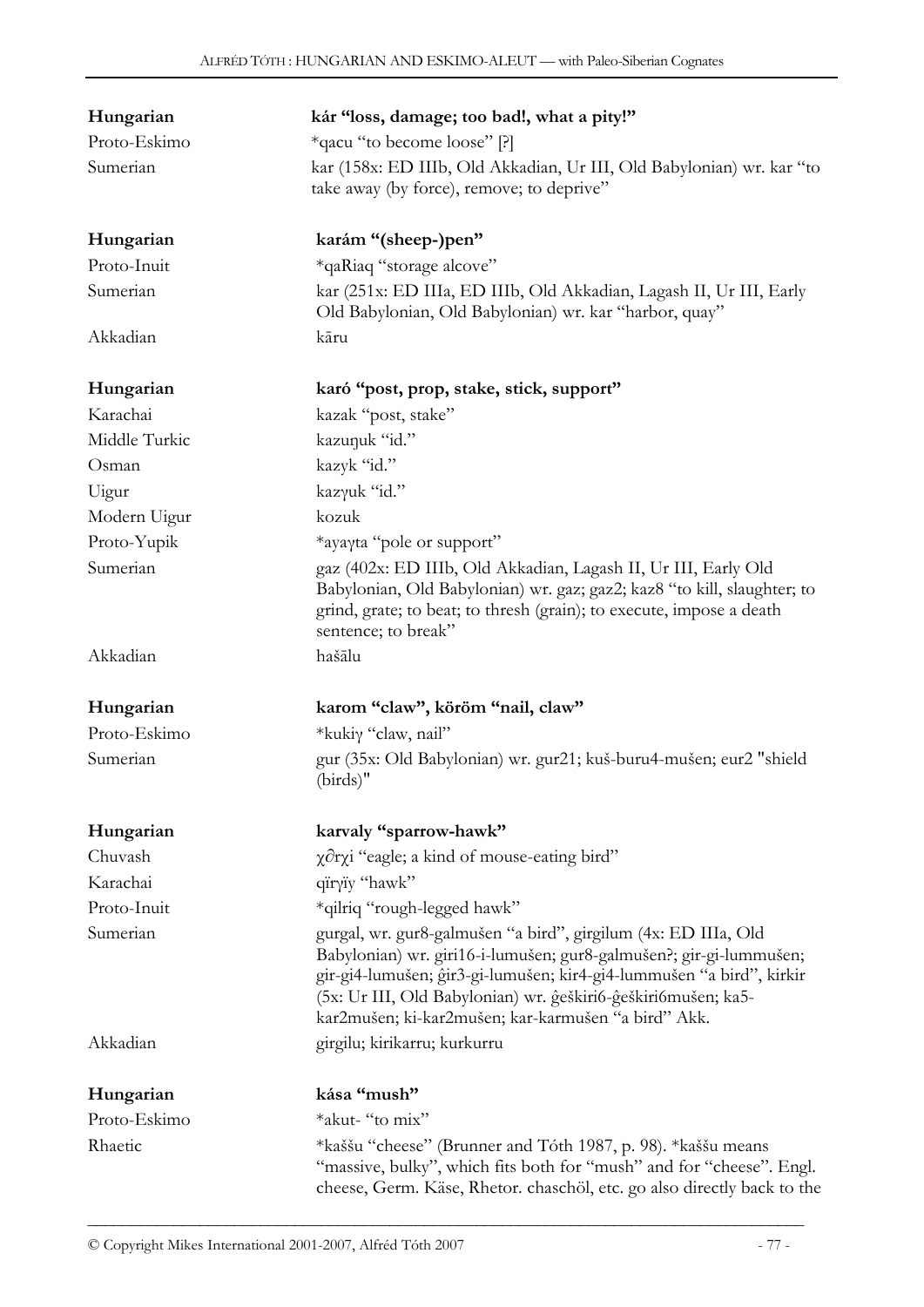Rhaet. word.

| Hungarian           | kászu "a little container or pot made of bark"                                                                                                                                               |
|---------------------|----------------------------------------------------------------------------------------------------------------------------------------------------------------------------------------------|
| Proto-Eskimo        | *ka(C) $\partial Ru(R)$ "(birch) bark"                                                                                                                                                       |
| Sumerian            | kasu (4x: Old Akkadian, Ur III) wr. gu2-zi; dugKU.ZI; duggu2-zi;<br>dugka-a-su; dugKA.ZI "goblet; bowl"                                                                                      |
| Akkadian            | kāsu                                                                                                                                                                                         |
| Hungarian           | katáng "a plant with sky-blue coloured flowers arranged in a<br>nest-like shape, cichory"                                                                                                    |
| Proto-Eskimo        | *q $\partial t \partial \eta$ qun "half-sibling". Obviously, the nest-like shape of the plant<br>made its name.                                                                              |
| Sumerian            | gid (13x: Ur III, Old Babylonian, Middle Babylonian) wr. gid2 "to<br>drag, tow (a boat upstream); to pass along, transfer; to flay?; to milk".<br>The cichory plant contains a milky liquid. |
| Hungarian           | kazán "boiler"                                                                                                                                                                               |
| Osman               | kazan "boiler, cauldron"                                                                                                                                                                     |
| Chuvash             | xuran "boiler, cauldron, kettle"                                                                                                                                                             |
| Proto-Eskimo        | *qaltaR "bucket"                                                                                                                                                                             |
| North Alaskan Inuit | qattaq "water barrel with lid"                                                                                                                                                               |
| Sumerian            | hurum (3x: Old Babylonian) wr. hu-ru-um "a designation of a pot"                                                                                                                             |
| Hungarian           | -ke (diminutive suffix)                                                                                                                                                                      |
| Proto-Uralic        | *-kk (diminutive formant)                                                                                                                                                                    |
| Chukotko-Kamch.     | qaej-/quaej "small, young"                                                                                                                                                                   |
| Sumerian            | genna (4x: Old Babylonian) wr. genna "small"                                                                                                                                                 |
| Hungarian           | kebel "bosom, breast; lap"                                                                                                                                                                   |
| Proto-Altaic        | *kepV "upper part of body, trunk"                                                                                                                                                            |
| Eskimo-Aleut        | $u\text{vin}\partial y$ "body, skin"                                                                                                                                                         |
| Chukotko-Kamch.     | uvik(i) "body", uvig-ril "trunk"                                                                                                                                                             |
| Sumerian            | gaba (821x: ED IIIb, Old Akkadian, Lagash II, Ur III, Early Old<br>Babylonian, Old Babylonian, Middle Babylonian, 1st millennium) wr.<br>gaba "breast, chest; frontier"                      |
| Hungarian           | kéd-: ekkédig "until now"                                                                                                                                                                    |
| Proto-Finno-Ugric   | *kenta, *känta "time"                                                                                                                                                                        |
| Proto-Eskimo        | *qana "when"                                                                                                                                                                                 |
| Sumerian            | kid (6x: Old Babylonian) wr. kid7 "to cut, fell"                                                                                                                                             |
| Hungarian           | kedv "mood", kedves "nice, friendly", kedvenc "favourite", kegy<br>"favour, mercy", kegyelni "to love, to like"                                                                              |
| Proto-Ugric         | *k8nts "mood"                                                                                                                                                                                |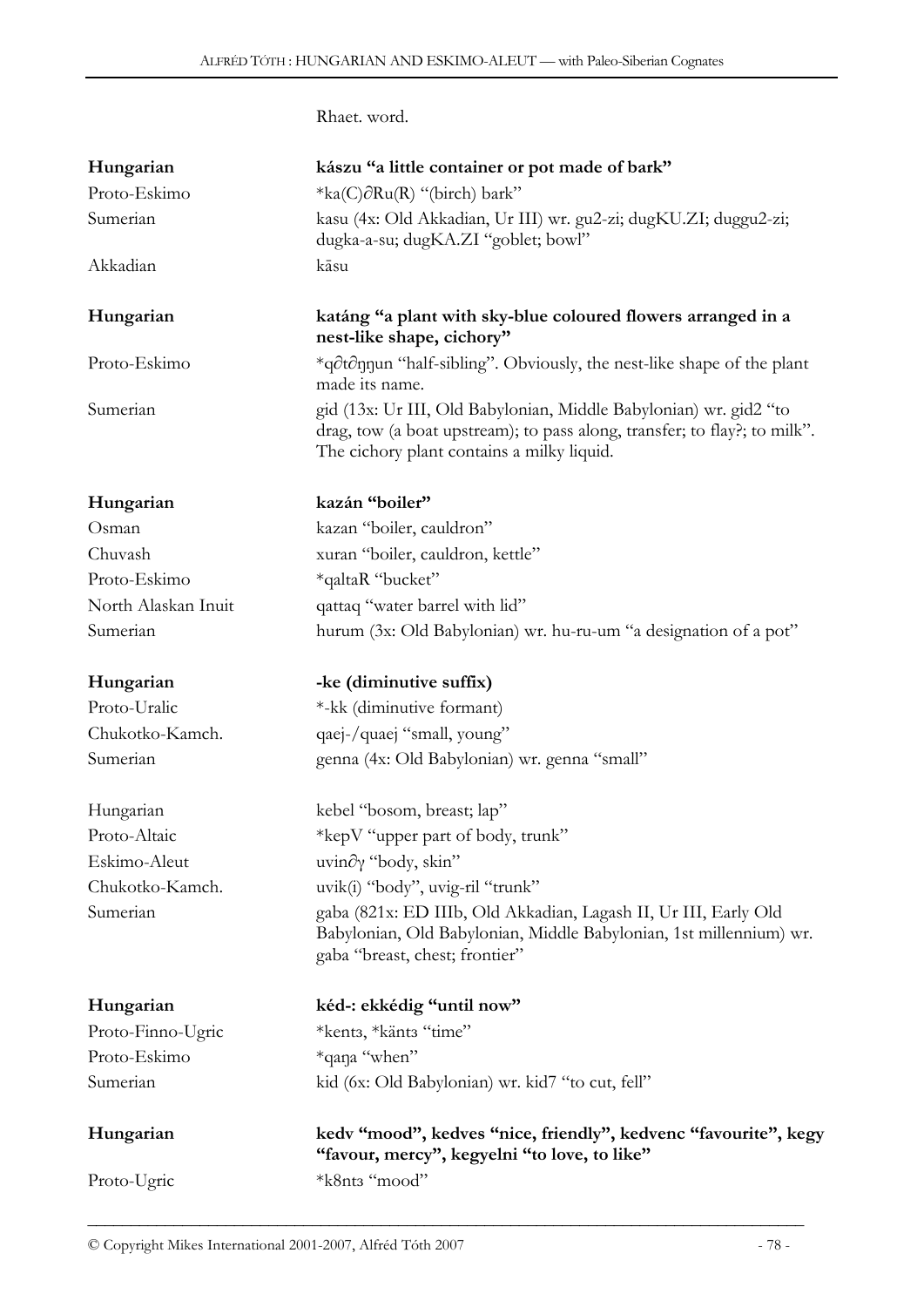Khanty kusi "barrel-hoop

Proto-Uralo-Siberian \*keδ'e(γ) "warmth, summer" Eskimo-Aleut kiδaγ "summer, heat"

### Hungarian kék "blue"

Proto-Altaic \*kela "to rise" Aleut  $\frac{qu\delta\gamma}$  "top, back"

Proto-Uralo-Siberian \*keδ'e(γ) "warmth, summer" Eskimo-Aleut kiδaγ "summer, heat" Sumerian gandu, wr. ga-an-du8 "a position of responsibility; friendship"

# Hungarian kégy "arena, circle, stadium"

Proto-Finno-Ugric \*kećs "circle, hoop, ring" Proto-Yupik \*qaγla(k) "circular rim" Sumerian gud (55x: Old Babylonian) wr. gud3; gigud3 "coil of bird's nest; reed nest, shelter; nest"

### Hungarian kéj "delight, pleasure; lechery, lust", kény "arbitrariness; lust"

Proto-Finno-Ugric \*keje-, \*k8jγз- "to delight, to enjoy, to take pleasure (in); rutting; to mate"

Sumerian gu (283x: ED IIIb, Lagash II, Ur III, Old Babylonian) wr. gu3 "voice, cry, noise"

Manchu kuku "blue-gray" Proto-Inuit  $*qivu(y)(-)$  "blue (esp. berry)" Sumerian kukku (63x: Old Babylonian) wr. ku10-ku10; kukku5 "(to be) dark" or giggi (941x: ED IIIa, Ur III, Early Old Babylonian, Old Babylonian, 1st millennium) wr. giggi; gi6-gi6 "(to be) black"

### Hungarian kelni "to arise, to ascend; to go, to start traveling"

Proto-Finno-Ugric \*kaδa- "to arise"; \*kälä "to wade" Proto-Uralo-Siberian \*käl∂- "to wade across" Proto-Inuit \*qu(C)∂k "bone in the rear flipper of seal" Sumerian ĝal (3954x: ED IIIb, Old Akkadian, Lagash II, Ur III, Early Old Babylonian, Old Babylonian) wr. ĝal2; ma-al; ga2gal2 "to be, to exist" + am "bird"

# Hungarian kelengye "dowry"

Osman gelinlik "dowry" Proto-Inuit \*pilliun "gift" Sumerian gir, wr. gigir "dowry; gift", gil (50x: ED IIIb, Old Akkadian, Ur III) wr. gil "treasure"

### Hungarian kelleni "to be needed, to be necessary"

Proto-Finno-Ugric \*kelke "to be important, must, should"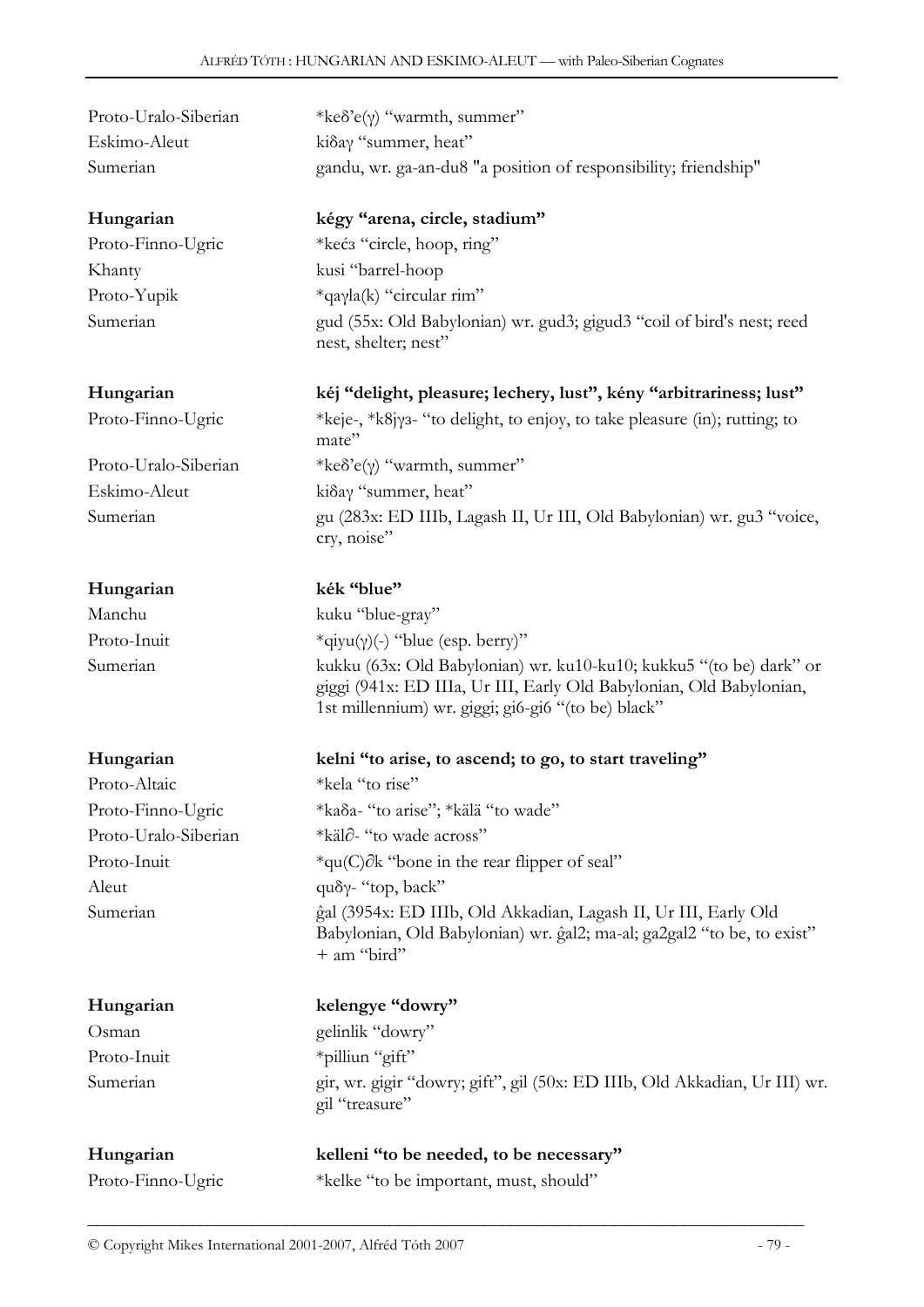\*yiaqaq "must"  $(<$  yaR- + nkaR)

\*qiina- "to grimace (rolling eyes)"

Proto-Inuit Sumerian

### Hungarian

Proto-Inuit Sumerian

### Hungarian

Proto-Finno-Ugric Proto-Uralo-Siberian Eskimo-Aleut Sumerian

### Hungarian

Proto-Eskimo Akkadian

### Hungarian

Proto-Uralo-Siberian Proto-Eskimo Koryak Sumerian

### Hungarian

Proto-Eskimo Sumerian

### Hungarian

Proto-Eskimo Sumerian

# kiĝ (108x: Old Babylonian) wr. kiĝ2 "to seek"

kemény "solid"

kém "spy"

\*kämä "hard" \*käm $(\partial \gamma)$ - "hard, strong" komok "flesh" kimaš (1x: Old Babylonian) wr. na4ki-maš "a stone"

kal (389x: ED IIIb, Old Akkadian, Lagash II, Ur III, Early Old Babylonian, Old Babylonian) wr. kal "(to be) rare, valuable"

kémény "chimney" \*qam $\partial$ - "to go out (fire)" qamū "to burn (tr.)

### kende "the head of the Magyar confederation in the 8th and 9th centuries A.D.), kend "you (ancient and rural formal address)"

\*kunta "fellow(s), tribe" \*-qan, -qat∂ "fellow-" kudej∂ "tribe, family" kingal (23x: ED IIIa, ED IIIb, Ebla, Old Babylonian) wr. kingal; kingal "grandee; crown authority over land, labor recruiter"

### kengyel "stirrup"

oblige, to press"

\*qaδvaR- "to rise, to put on top" kuĝ (51x: ED IIIb, Old Akkadian, Ur III, Old Babylonian) wr. ĝeškuĝ5; kun4; ĝeškuĝ4; kun5; ĝeškuĝx(LUM) "stair(case); ladder; threshold"

| kenyér "bread"                                                                                                                                                                                                           |
|--------------------------------------------------------------------------------------------------------------------------------------------------------------------------------------------------------------------------|
| * $k\partial y\partial$ - "to bite"                                                                                                                                                                                      |
| kagu (106x: ED IIIb, Old Babylonian) wr. ka-gu7 "a type of bread" +<br>ninda (11296x: ED IIIa, ED IIIb, Ebla, Old Akkadian, Lagash II, Ur<br>III, Early Old Babylonian, Old Babylonian) wr. ninda; inda "bread;<br>food" |
| kény-szer "compulsion", kény-szeríteni "to compel, to force, to                                                                                                                                                          |

Proto-Eskimo Sumerian

Hungarian

\*k $\partial y$ iR- "to be in pain" kiĝ (1111x: ED IIIb, Old Akkadian, Lagash II, Ur III, Early Old Babylonian, Old Babylonian) wr. kiĝ2 "to work", gu (2x: Old Babylonian) wr. gu2 "force"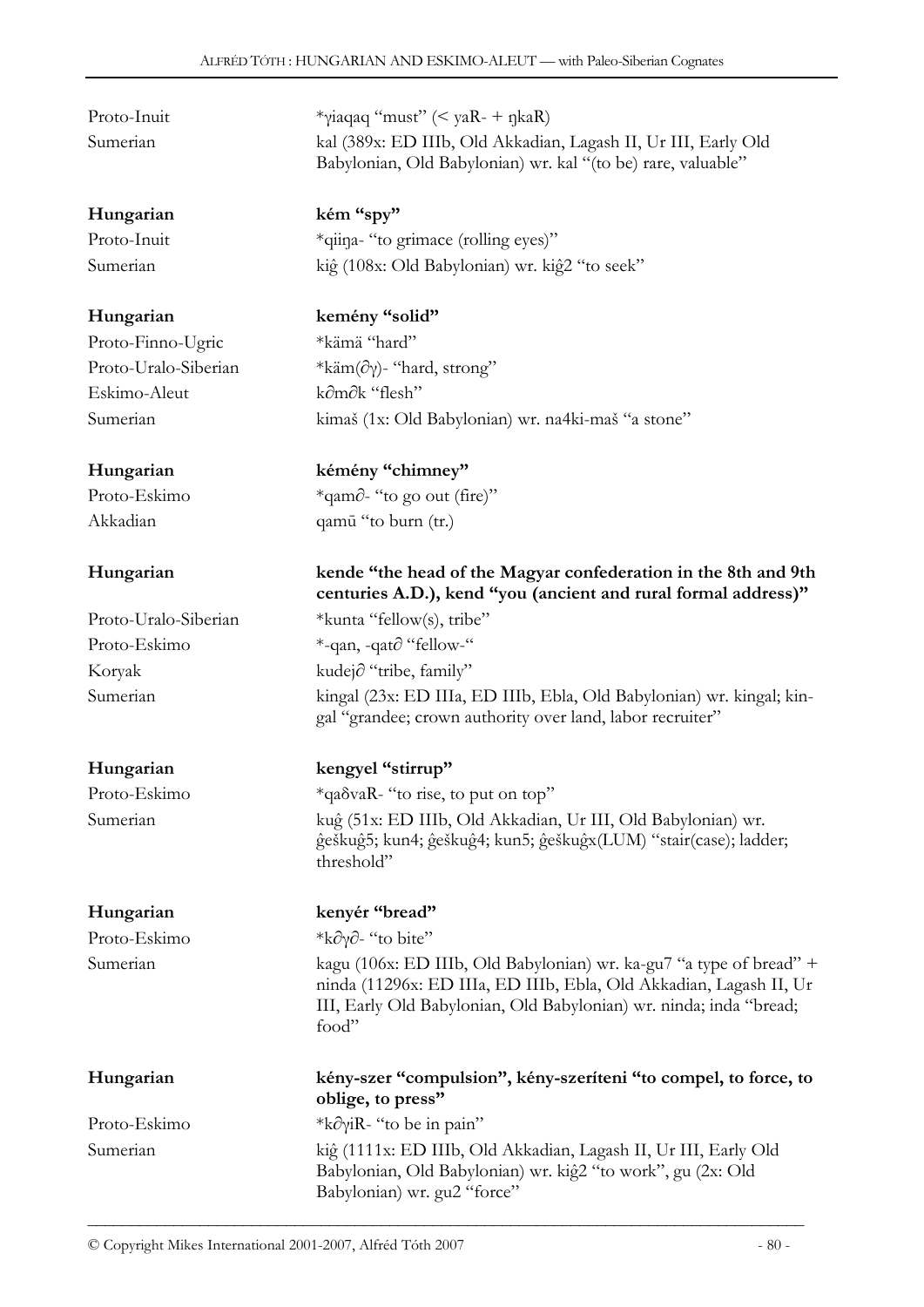Proto-Altaic \*k'éŕr "bark" Proto-Uralo-Siberian \*ker∂, \*kor∂ "skin"

Proto-Inuit \*ap∂R∂- "to ask"

Proto-Eskimo \*p∂R∂- "to bend"

Akkadian kurşiptu

### Hungarian kés "knife"

Proto-Finno-Ugric \*keč<sub>3</sub> "knife"

# Hungarian kép "picture" Proto-Eskimo \*k∂ppaR "piece cut off" [?] Sumerian gub "to write" (Oberhuber 1990, p. 204)

### Hungarian kepe "shock (of corn)" Proto-Eskimo \*k∂ppaR "piece cut off" [?]

Akkadian kappu "hollow hand"

### Hungarian kér "membrane (of brain, belly)", kéreg "bark"

Proto-Finno-Ugric \*kere "crust, rind, skin" Eskimo-Aleut k∂l∂(t)- "to cut skin into strips (for rope)" Proto-Yupik \*k∂l∂v∂- "id.", \*qalt∂ "bark" Chukotko-Kamch. ker(ker) "woman's fur combination suit, clothes" Sumerian guruš (12x: Old Babylonian) wr. guruš3; guruš4 "to cut, fell, trim, peel off; a cutting; stubble"

### Hungarian kérni "to ask for, to look for"

Proto-Finno-Ugric \*kers- "to ask, to request" Sumerian gir (13x: Old Babylonian) wr. gir5 "to ask for asylum; slip (in or through), glide"

### Hungarian kerek "round", kerék "wheel", keríteni "to enclose, to fence in", kert "garden", kerülni "to avoid; to go in a roundabout route"

Proto-Finno-Ugric \*kerä-, \*keerä- "round; to roll, to turn, to wind Sumerian gur, wr. gur2 "loop, hoop, circle", kiri6 "garden": kirimah (14x: Ur III) wr. ĝeškiri6-mah "pleasure garden, park", ukiri (4x: Ur III, Old Babylonian) wr. u2-ĝeškiri6 "garden produce" (u2 "bed")

Hungarian kérész "mayfly" Proto-Eskimo \*caq∂l∂kitaR "butterfly" Sumerian giriš (2x: Old Babylonian) wr. giriš "butterfly"

Proto-Altaic \*k'i ut'u "a kind of knife or arrow" Proto-Eskimo  $*q\partial c(c)uv$ - "to scratch or dig claws into" Akkadian qazāzum "to cut, to cut off"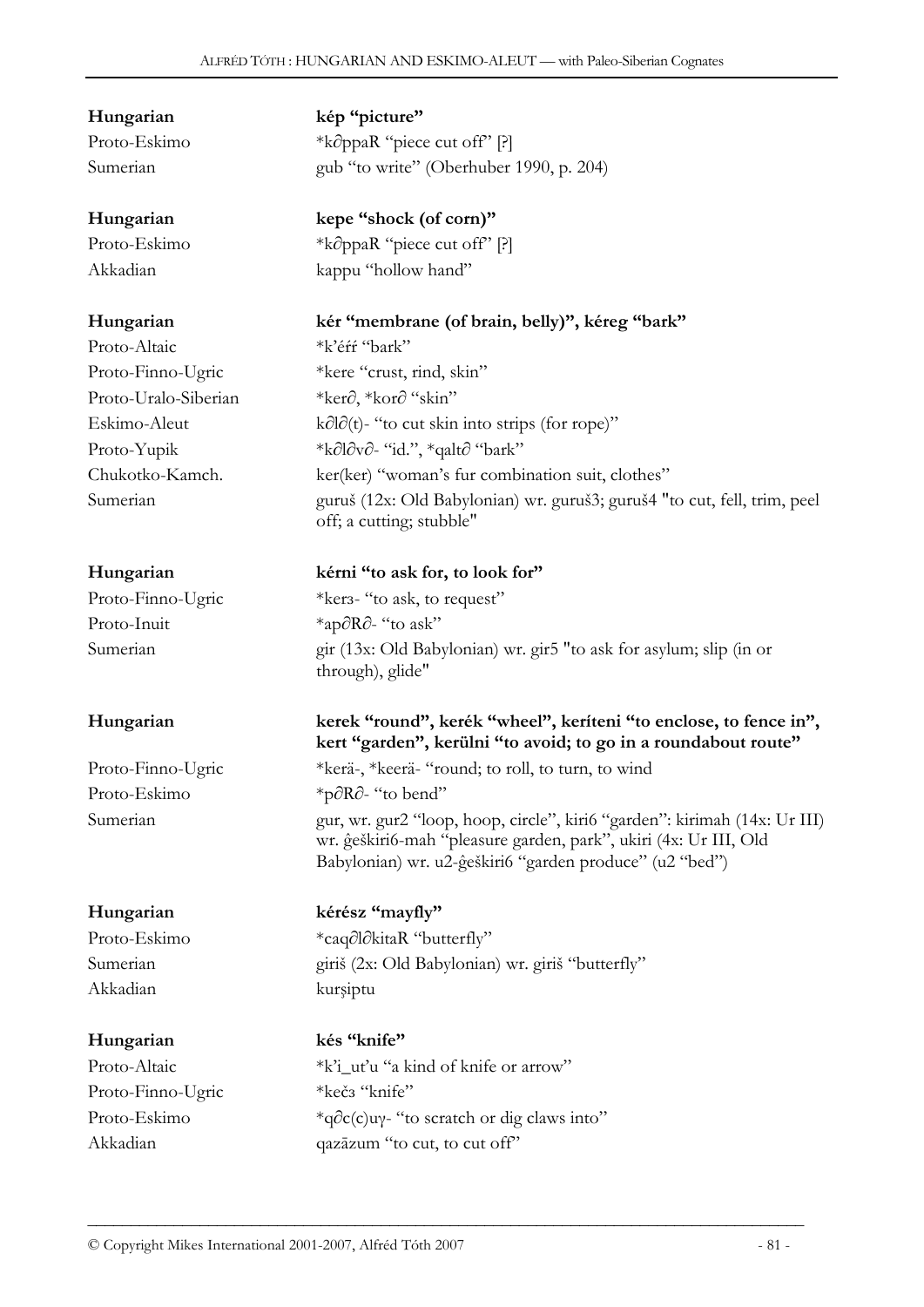| Hungarian         | késa "a provincial term used to describe legal battles over<br>territory near rivers", késálni, késálkodik "to fight, to struggle, to<br>battle" |
|-------------------|--------------------------------------------------------------------------------------------------------------------------------------------------|
| Proto-Finno-Ugric | *kiśk3- "to rend, to tear"                                                                                                                       |
| Proto-Eskimo      | * $q\partial c(c)$ uy- "to scratch or dig claws into"                                                                                            |
| Sumerian          | ĝeš-kiĝ-ti "artisan, forge" (Lieberman 1977, no. 295)                                                                                            |
| Akkadian          | kiškattu, kiškittu "weapon"                                                                                                                      |
| Hungarian         | keseregni "to grieve over sth.", kesergő "dirge, lament",<br>keseríteni "to embitter", kesernyés "tart", keserű "bitter"                         |
| Proto-Ugric       | * $k8c3(-r3)$                                                                                                                                    |
| Proto-Eskimo      | *k∂γδaγ- "to be rough"                                                                                                                           |
| Sumerian          | ĝiškim (60x: ED IIIb, Old Babylonian) wr. ĝiškim "sign, omen; trust,<br>aid"                                                                     |
| Akkadian          | giskimmu; cf. also kišpum "magic, witchcraft, omen", kišubu "end of a<br>song"                                                                   |
| Hungarian         | keshedni "to become frayed/threadbare, to wear out"                                                                                              |
| Proto-Ugric       | *käńćs(-), *käćs(-) "thin; to thin out"                                                                                                          |
| Proto-Inuit       | *caat "to be thin"                                                                                                                               |
| Akkadian          | qātū "to come to an end; to be finished", qatnu "thin". A perfect<br>match in sound and meaning between Proto-Inuit and Akkadian.                |
| Hungarian         | késik "to be late"                                                                                                                               |
| Tatarian          | kič "evening; late"                                                                                                                              |
| Eskimo-Aleut      | $q\partial cu\gamma$ - "to tear out, to scratch"                                                                                                 |
| Aleut             | qiciX "sth. sharp"                                                                                                                               |
| Akkadian          | qātū "to come to an end; to be finished", qatnu "thin"                                                                                           |
| Hungarian         | keskeny "narrow"                                                                                                                                 |
| Proto-Finno-Ugric | *känčs, *käčs "narrow, tight"                                                                                                                    |
| Proto-Inuit       | *caat "to be thin"                                                                                                                               |
| Akkadian          | qatnu "thin, narrow"; cf. keshedni.                                                                                                              |
| Hungarian         | kész "finished, ready; prepared (to), ready (to); obliging, willing"                                                                             |
| Proto-Finno-Ugric | *k8ć3 "ready, willing"                                                                                                                           |
| Eskimo-Aleut      | $q\partial cu\gamma$ - "to tear out, to scratch"                                                                                                 |
| Aleut             | qiciX "sth. sharp"                                                                                                                               |
| Akkadian          | qātū "to come to an end; to be finished", qatū "finished, ready"                                                                                 |
| Hungarian         | keszeg "bream; extremely thin"                                                                                                                   |
| Komi              | gyć "Crucian carp"                                                                                                                               |
| Chukotko-Kamch.   | ukiδ "capelin (fish)"                                                                                                                            |
| Nivkh             | ukk "kind of carp"                                                                                                                               |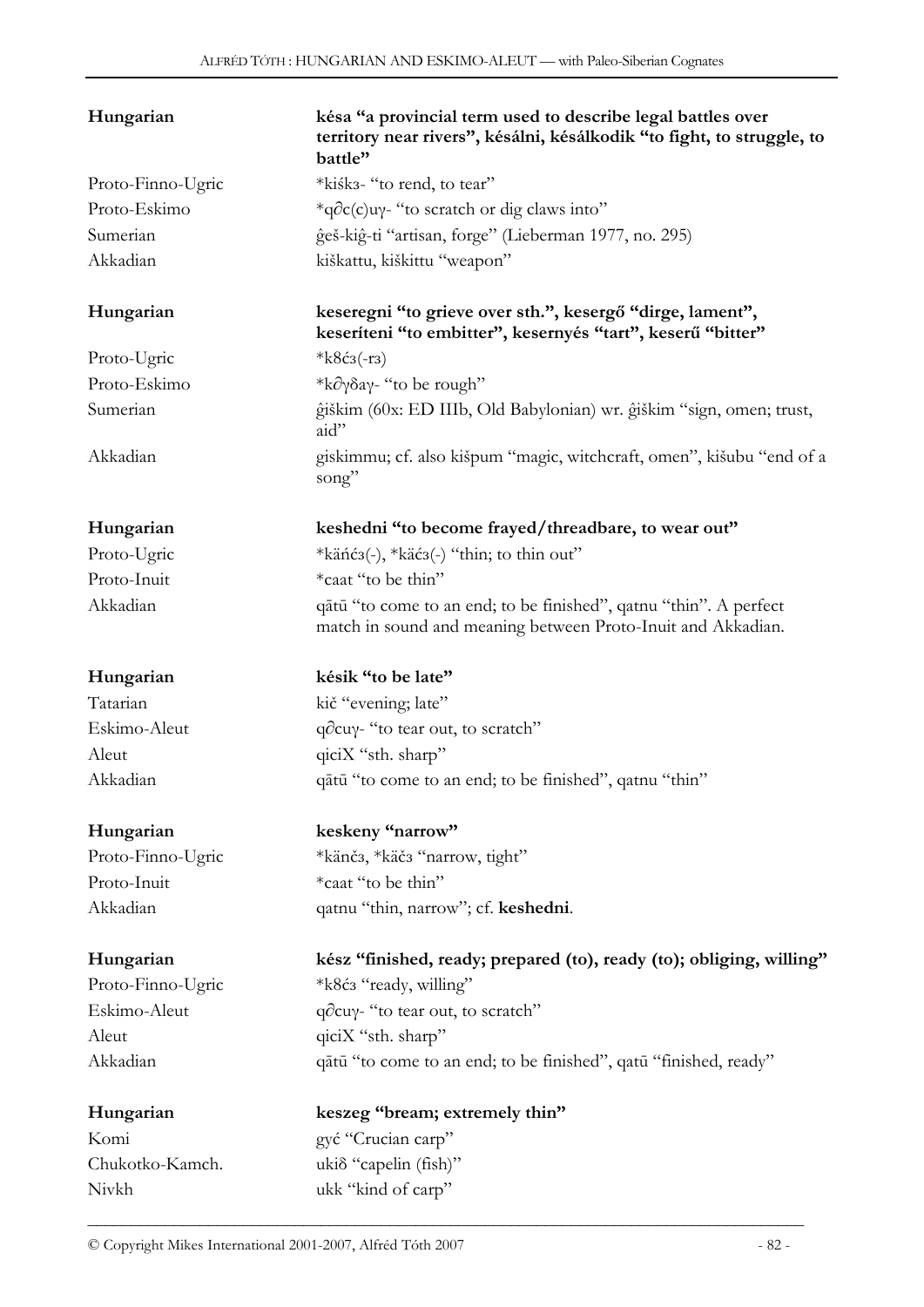| Akkadian          | qatnu "thin, narrow"                                                                                                                                                                                                            |
|-------------------|---------------------------------------------------------------------------------------------------------------------------------------------------------------------------------------------------------------------------------|
| Sumerian          | kizi (10x: ED IIIb) wr. ki-ziku6 "a fish" [?]                                                                                                                                                                                   |
|                   |                                                                                                                                                                                                                                 |
| Hungarian         | két, kettő "two"                                                                                                                                                                                                                |
| Proto-Altaic      | *gàgtà "one of a pair"                                                                                                                                                                                                          |
| Proto-Turkic      | $*kat$                                                                                                                                                                                                                          |
| Proto-Mongolic    | *gagča                                                                                                                                                                                                                          |
| Proto-Tungusic    | *gagda                                                                                                                                                                                                                          |
| Proto-Uralic      | *kakta, *käktä                                                                                                                                                                                                                  |
| Eskimo            | pingasok "two" (Kleinschmidt 1951, p. 37)                                                                                                                                                                                       |
| Mańśi             | kit "two"                                                                                                                                                                                                                       |
| Sumerian          | kid (7x: ED IIIb, Old Babylonian) wr. kid2; gir8; kid4; kid7 "to break<br>off, pinch off", gag (304x: ED IIIb, Old Akkadian, Ur III, Old<br>Babylonian) wr. ĝešgag; gag; urudgag "arrowhead; peg, nail" (Akk.<br>sikkatu "id.") |
| Akkadian          | šitta "two (fem.)"                                                                                                                                                                                                              |
| Hungarian         | kéve "sheaf"                                                                                                                                                                                                                    |
| Proto-Eskimo      | * $k\partial p\partial$ - "to cut"                                                                                                                                                                                              |
| Sumerian          | kib (599x: ED IIIb, Old Akkadian, Ur III, Old Babylonian) wr. gig; gib<br>"wheat"                                                                                                                                               |
| Akkadian          | kibtu                                                                                                                                                                                                                           |
| Hungarian         | kevés "few; small"                                                                                                                                                                                                              |
| Proto-Altaic      | *kup'e "light (of weight); floating on the surface"                                                                                                                                                                             |
| Proto-Tungusic    | *kepu-, *kopu-                                                                                                                                                                                                                  |
| Proto-Uralic (?), |                                                                                                                                                                                                                                 |
| Proto-Finno-Ugric | *kepä                                                                                                                                                                                                                           |
| Proto-Eskimo      | *uqinit- "to be light"                                                                                                                                                                                                          |
| Sumerian          | kabduga (2x: Ur III, Old Babylonian) wr. kab-dug4-ga "capacity<br>measure (container)"                                                                                                                                          |
| Akkadian          | quppu "container"                                                                                                                                                                                                               |
| Hungarian         | kéz "hand"                                                                                                                                                                                                                      |
| Proto-Finno-Ugric | *käte                                                                                                                                                                                                                           |
| Proto-Eskimo      | *aδγa(R), *aδγaγ "hand"                                                                                                                                                                                                         |
| Sumerian          |                                                                                                                                                                                                                                 |
|                   | kišib (11x: Old Babylonian) wr. kišib-la2; kišib "hand, wrist"                                                                                                                                                                  |
| Hungarian         | kezdeni "to begin, to start, to lead off"                                                                                                                                                                                       |
| Proto-Inuit       | *liq- "to begin" [?]                                                                                                                                                                                                            |
| Sumerian          | ku (96x: ED IIIb, Old Akkadian, Ur III, Early Old Babylonian, Old<br>Babylonian) wr. ku "to place, lay (down), lay eggs; to spread,<br>discharge"                                                                               |
|                   |                                                                                                                                                                                                                                 |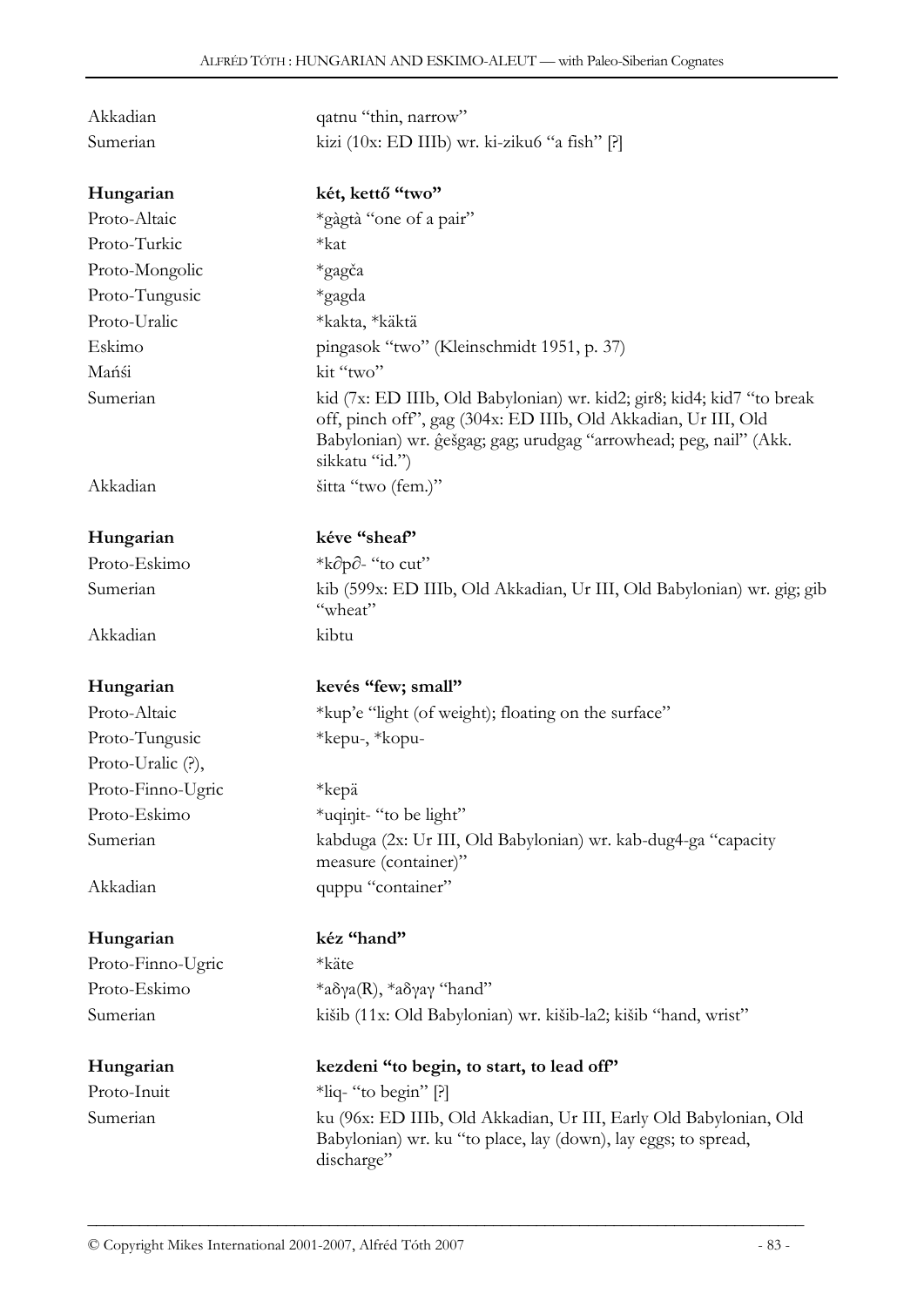### Hungarian ki "out", kinn "outside", kívül "outside; without (derivative)"

Proto-Finno-Ugric \*ki(-m<sub>3</sub>), \*kü(-m<sub>3</sub>) "the outside" Eskimo-Aleut una(n) "area on other side" Chukotko-Kamch. na-rŋ∂n(en) "outside; weather" Sumerian ki (32379x: ED IIIa, ED IIIb, Ebla, Old Akkadian, Lagash II, Ur III,

Early Old Babylonian, Old Babylonian, 1st millennium) wr. ki "place; ground, earth, land; toward; underworld; land, country; lower, down below"

### Hungarian ki "who"

Proto-Finno-Ugric \*kije, \*küje Eskimo-Aleut kumaγ "louse" Yukagir kelinc'∂ "worm"

| Hungarian            | KI "WHO"                                              |
|----------------------|-------------------------------------------------------|
| Proto-Altaic         | $*$ k'a(j) "who (interrogative)"                      |
| Proto-Turkic         | *kem, *ka                                             |
| Proto-Mongolic       | *ken, *ka                                             |
| Proto-Tungusic       | *xia, *xai                                            |
| Proto-Uralic         | *ken                                                  |
| Proto-Uralo-Siberian | $*ki$ "who"                                           |
| Eskimo-Aleut         | ki-na "id."                                           |
| Inuit                | $k$ 'e "id."                                          |
| Chukotko-Kamch.      | mae-ki "id."                                          |
| Sumerian             | ĝá-e, ĝe24-e "I, me", akkil, wr. akkil2 "where; when" |

### Hungarian kicsi, kicsiny, kis "small"

Proto-Eskimo \*mik∂- "to be small" Sumerian gi17 "small" (Oberhuber 1990, p. 175)

### Hungarian kígyó "snake"

Proto-Altaic \*k'ile "a kind of fish or lizard", \*kulV "snake; worm" Chukotko-Kamch. k∂mR∂(k∂m) "worm, caterpillar" Sumerian gi (1485x: ED IIIa, ED IIIb, Old Akkadian, Lagash II, Ur III, Early Old Babylonian, Old Babylonian) wr. gi4; gi "to turn, return; to go around; to change status; to return (with claims in a legal case); to go back (on an agreement)"

### Hungarian kilenc "nine" (< kil-, kül- to kí-vül "outside" + -nc "ten"?)

Proto-Finno-Ugric \*kils-, \*küls- "to decay, to disintegrate, to fall; to become worn, to worn out" Proto-Yupik \*iγt∂- "to fall" Sumerian *ì-li-mu, ilimmu "nine", gul (518x: ED IIIb, Old Akkadian, Lagash II,* Ur III, Early Old Babylonian, Old Babylonian) wr. gul; gu-ul "to destroy; to break"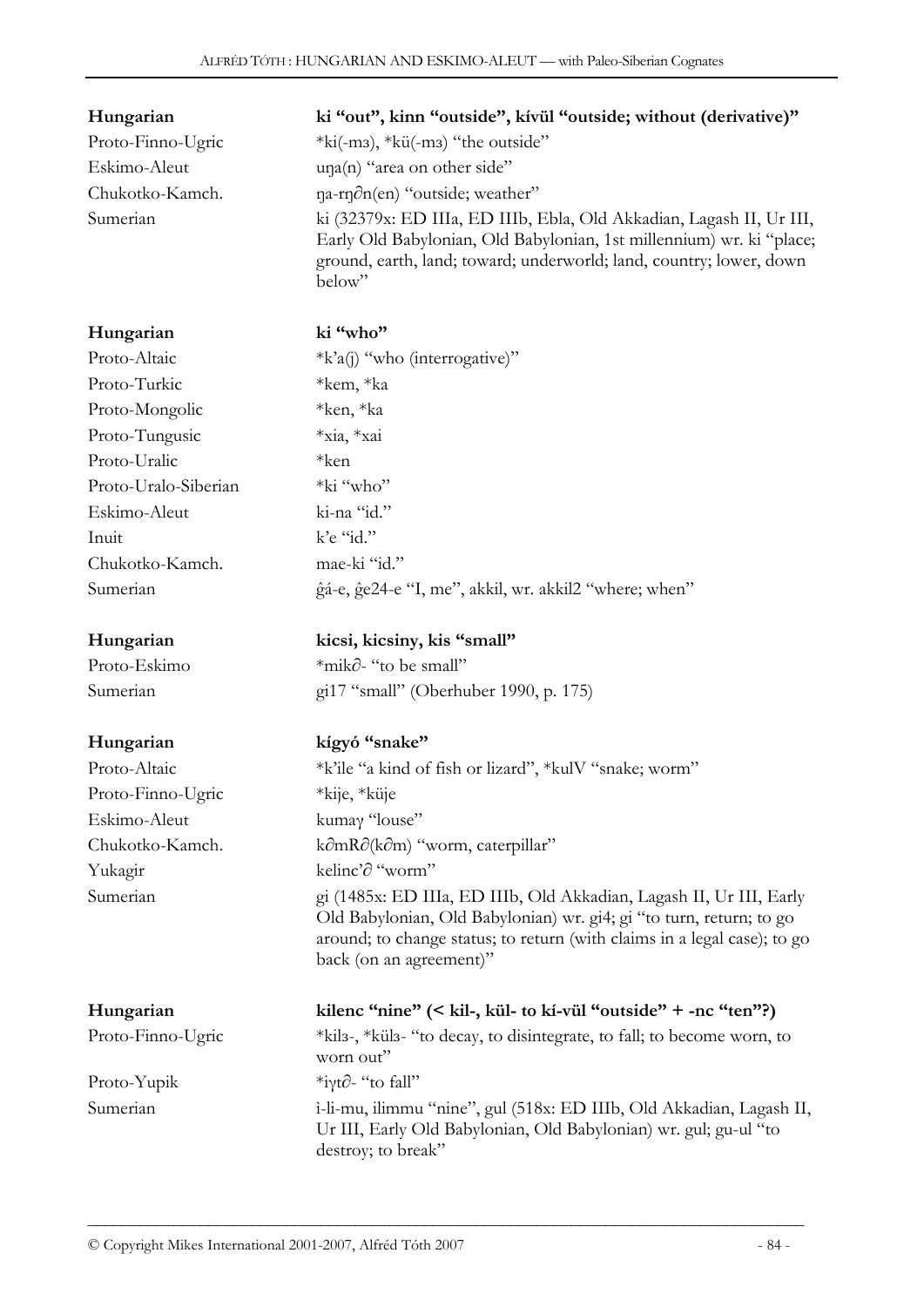| Hungarian       | kímélni "to save, to spare, to protect"                                                                                                                                             |
|-----------------|-------------------------------------------------------------------------------------------------------------------------------------------------------------------------------------|
| Proto-Inuit     | *q∂m∂lRu- "to examine"                                                                                                                                                              |
| Sumerian        | geme (4025x: ED IIIb, Old Akkadian, Lagash II, Ur III, Early Old<br>Babylonian, Old Babylonian) wr. geme2; gi4-in "female worker"                                                   |
| Akkadian        | amtu                                                                                                                                                                                |
| Hungarian       | kín "pain"                                                                                                                                                                          |
| Proto-Eskimo    | <i>*k∂γiR-</i> "to be in pain"                                                                                                                                                      |
| Sumerian        | gana (1x: Old Babylonian) wr. ĝešgana2 "shackles"                                                                                                                                   |
| Hungarian       | kincs "treasure"                                                                                                                                                                    |
| Proto-Inuit     | *anni-"to keep secret"                                                                                                                                                              |
| Chukotko-Kamch. | aeni-"to tell sth. secret"                                                                                                                                                          |
| Sumerian        | giĝ (18136x: ED IIIb, Old Akkadian, Lagash II, Ur III, Early Old<br>Babylonian, Old Babylonian, uncertain) wr. giĝ4 "a unit of weight,<br>shekel; a unit of area; a unit of volume" |
| Akkadian        | šiqlu                                                                                                                                                                               |
| Hungarian       | kísérni "to accompany, to escort, to follow", kísérlet<br>"experiment", kísérteni "to seduce; to haunt", kísértet "ghost"                                                           |
| Proto-Ugric     | *keća- "to follow a path"                                                                                                                                                           |
| Proto-Inuit     | *atuaq- "to follow"                                                                                                                                                                 |
| Sumerian        | us (9695x: ED IIIb, Ebla, Old Akkadian, Lagash II, Ur III, Early Old<br>Babylonian, Old Babylonian) wr. us2 "to accompany, to follow", kiši,<br>wr. kiši12 "secret"                 |
| Hungarian       | kívánni "to wish"                                                                                                                                                                   |
| Proto-Altaic    | *kúbé "to wish, to hope, to like"                                                                                                                                                   |
| Proto-Turkic    | *küb-, *güb-                                                                                                                                                                        |
| Kazakh          | quvan-"to be happy"                                                                                                                                                                 |
| Proto-Eskimo    | *q $\partial$ l $\partial$ n $\partial$ R(aR)- "to want sth. urgently"                                                                                                              |
| Sumerian        | gub (5043x: ED IIIb, Old Akkadian, Lagash II, Ur III, Early Old<br>Babylonian, Old Babylonian) wr. gub "to stand; (to be) assigned (to a<br>$task)$ "                               |
| Hungarian       | koboz "a kind of four- or five-stringed lute/lyre-like instrument<br>of old Hungary"                                                                                                |
| Proto-Eskimo    | *q∂δuγ "wood"                                                                                                                                                                       |
| Akkadian        | qēbū "wooden flute?"                                                                                                                                                                |
| Hungarian       | kóc "tow", kócos "dishevelled, tousled, unkempt"                                                                                                                                    |
| Proto-Inuit     | *qacal(l)uq "bark of tree)                                                                                                                                                          |
| Sumerian        | guz (110x: ED IIIa, Old Akkadian, Lagash II, Ur III, Old Babylonian)<br>wr. guz "to be tufted"                                                                                      |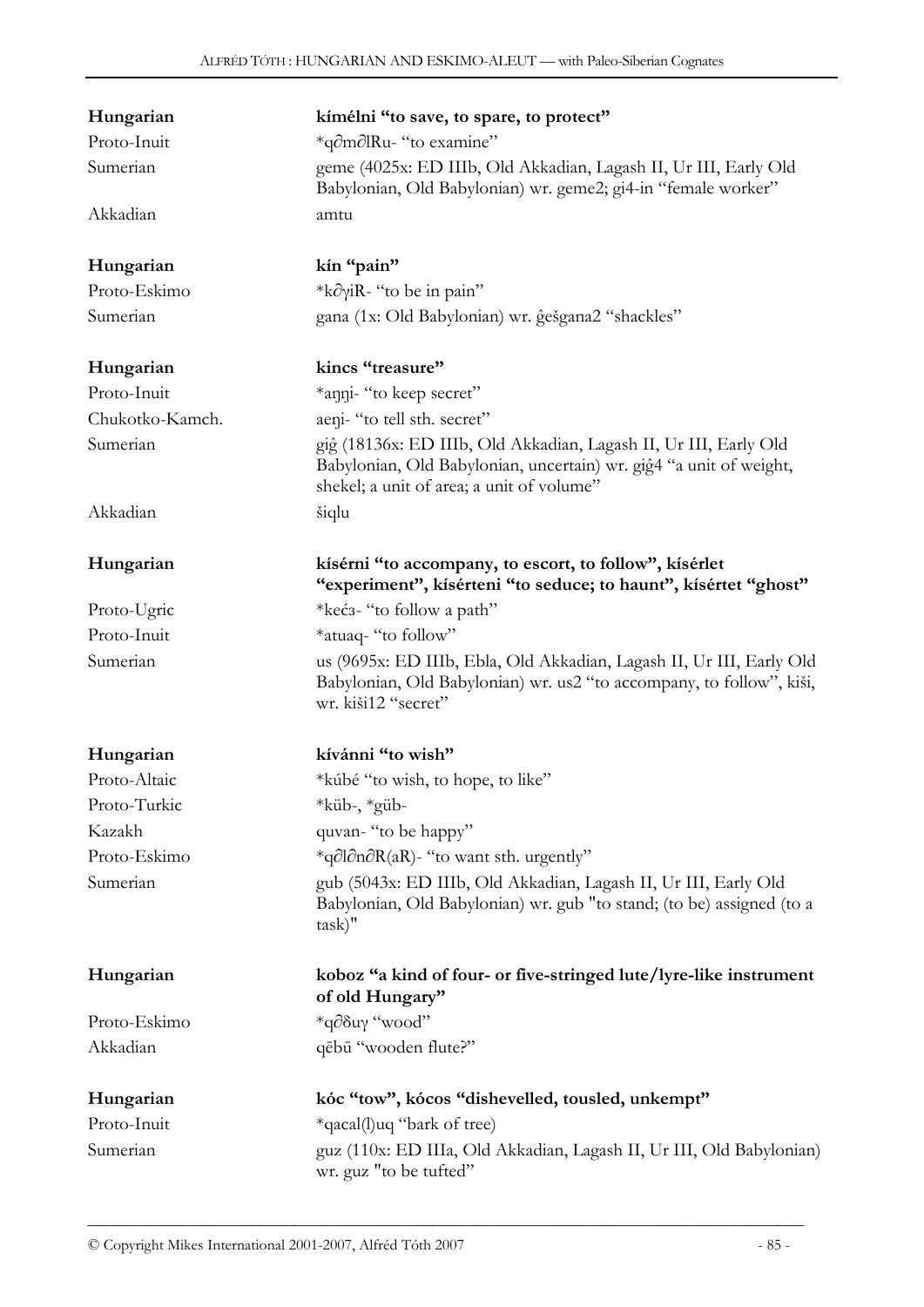| Hungarian         | kocsány "stalk, stem (of a blossom)"                                                                                                               |
|-------------------|----------------------------------------------------------------------------------------------------------------------------------------------------|
| Eskimo-Aleut      | kita- "foot, kit-miγ "heel"                                                                                                                        |
| Inuit             | ketxed "feet"                                                                                                                                      |
| Chukotko-Kamch.   | kot-ka "foot"                                                                                                                                      |
| Sumerian          | gu (1850x: ED IIIa, ED IIIb, Old Akkadian, Lagash II, Ur III, Early<br>Old Babylonian, Old Babylonian) wr. gu "cord, net; unretted flax<br>stalks" |
| Akkadian          | qū                                                                                                                                                 |
| Hungarian         | kókadni "to fade, to wither; to bend down faded"                                                                                                   |
| Proto-Altaic      | *gùk'à(-) "curve, hook; to cling to"                                                                                                               |
| Proto-Yupik       | *qaviR "curve"                                                                                                                                     |
| Sumerian          | gug (76x: Ur III) wr. u2gug4; gug4; gug; u2   ZI&ZI   ; u2   A.ZI&ZI   ;<br>u2   ZI&ZI.A   ; u2   ZI&ZI.EŠ2.ŠE   "a grass; rush, sedge"            |
| Hungarian         | komócsin "Phleum pratense, a sweet-grass"                                                                                                          |
| Proto-Eskimo      | *qama(C)uγ "sled"                                                                                                                                  |
| Sumerian          | gam (33x: Lagash II, Ur III, Early Old Babylonian, Old Babylonian)<br>wr. ĝeškab; ĝešgam3; ĝešKIN "shepherd's crook, bent stick; haft, hilt"       |
| Akkadian          | gamlu                                                                                                                                              |
| Hungarian         | konda "swineherd"                                                                                                                                  |
|                   |                                                                                                                                                    |
| Proto-Eskimo      | *qanit(t)aR "porch of a traditional house"                                                                                                         |
| Sumerian          | gan "swine", in: šagan (150x: ED IIIb) wr. šaganx( GA2×AN )gan;<br>šagan; šaganx(AMA)ša "a designation of pigs"                                    |
| Hungarian         | koppintani, koppantani "to knock, to tap; to wolf down (food); to<br>extinguish (a candle)                                                         |
| Chukotko-Kamch.   | pako- "to flick, knock against"                                                                                                                    |
| Proto-Inuit       | *pakak- "to knock into" (with metathesis?)                                                                                                         |
| Akkadian          | kappu "wings (of a bird)" [?]                                                                                                                      |
| Hungarian         | kopó "hound, foxhound; detective, sleuth"                                                                                                          |
| Proto-Inuit       | *punguuq "(shaman's word for) dog" (metathesis $k - p > p - k$ and<br>substitution of k by homorganic nn).                                         |
| Sumerian          | qīpum "thrustful; representative, commissioner"                                                                                                    |
| Hungarian         | koporsó "casket, coffin"                                                                                                                           |
| Proto-Altaic      | *kop'é "to bend; elevation; convexity"                                                                                                             |
| Proto-Finno-Ugric | *koppa "something hollow"                                                                                                                          |
| Proto-Eskimo      | *putu "hole"                                                                                                                                       |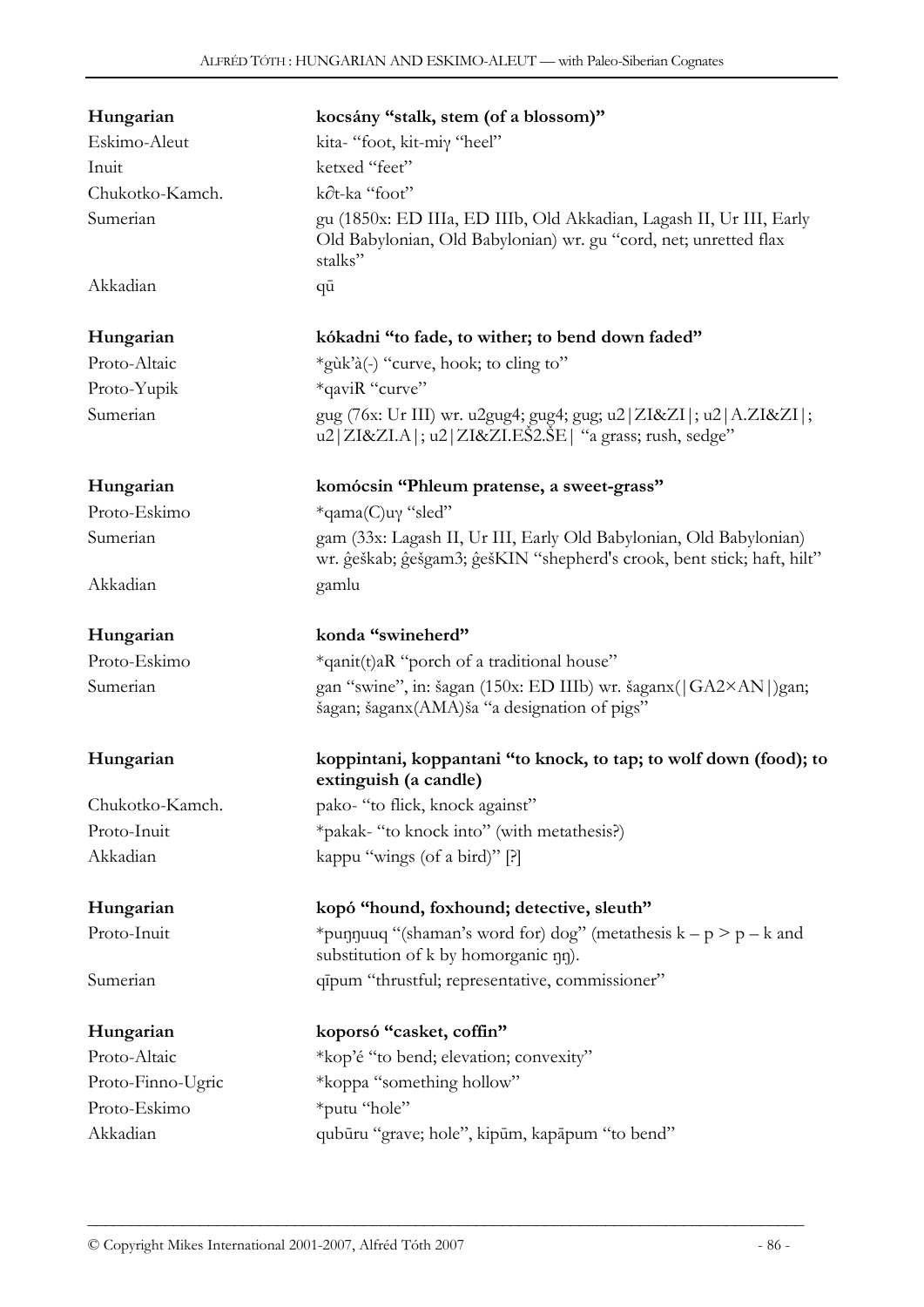| Hungarian       | kor "age; epoch, era, period, time"                                                                                                                                                                |
|-----------------|----------------------------------------------------------------------------------------------------------------------------------------------------------------------------------------------------|
| Proto-Yupik     | *kilyaq "wilderness"                                                                                                                                                                               |
| Inuit           | kułX "tundra"                                                                                                                                                                                      |
| Sumerian        | gara (1x: Ur III) wr. gar4 "(to be) deserted"                                                                                                                                                      |
| Hungarian       | kor "ill; illness"                                                                                                                                                                                 |
| Proto-Yupik     | *q∂n∂ "to be ill"                                                                                                                                                                                  |
| Rhaetic         | karabu, garapu "leprosy" (Brunner and Tóth 1987, p. 98)                                                                                                                                            |
| Hungarian       | korbács "scourge"                                                                                                                                                                                  |
| Proto-Eskimo    | *tukku(R) "host"                                                                                                                                                                                   |
| Akkadian        | qarābum "to approach hostily; to bring a weapon"                                                                                                                                                   |
| Hungarian       | korcs "bastard, half-breed, freak, mongrel; crippled, freakish;<br>degenerate; hybrid"                                                                                                             |
| Proto-Eskimo    | *tukku(R) "host"                                                                                                                                                                                   |
| Sumerian        | kur (489x: ED IIIb, Old Akkadian, Lagash II, Ur III, Early Old<br>Babylonian, Old Babylonian, uncertain) wr. kur2; gur "(to be) different;<br>(to be) strange; (to be) estranged; (to be) hostile" |
| Hungarian       | kóró "thistle; stalk"                                                                                                                                                                              |
| Eskimo-Aleut    | kita- "foot, kit-miγ "heel"                                                                                                                                                                        |
| Inuit           | ketxed "feet"                                                                                                                                                                                      |
| Chukotko-Kamch. | kot-ka "foot"                                                                                                                                                                                      |
| Sumerian        | gur (133x: ED IIIb, Old Akkadian, Ur III, Early Old Babylonian, Old<br>Babylonian) wr. gur4; gur14; gur13 "(to be) thick; (to be) big"                                                             |
| Hungarian       | korom "soot"                                                                                                                                                                                       |
| Sumerian        | kur (2494x: ED IIIa, ED IIIb, Old Akkadian, Lagash II, Ur III, Early<br>Old Babylonian, Old Babylonian, 1st millennium) wr. kur; kir5<br>"underworld; land, country; mountain(s)"                  |
| Proto-Eskimo    | *qiRn∂R- "to be black or dark"                                                                                                                                                                     |
| Akkadian        | kudāru "a kind of territory"                                                                                                                                                                       |
| Arabic, Rhaetic | kudra "dark color" (cf. Tóth und Brunner 2007, p. 117, s.n. "Grabs").<br>Interesting, but not unique semantic development: "territory" ><br>"world" > "underworld" > "black" > "soot".             |
| Hungarian       | korsó "beer glass, tankard (1/2 liter)"                                                                                                                                                            |
| Proto-Eskimo    | *kuciR- "to drip"                                                                                                                                                                                  |
| Sumerian        | kur (607x: ED IIIb, Old Akkadian, Ur III, Old Babylonian) wr. kur2;<br>gur2 "unit of capacity based on a vessel size"                                                                              |
| Hungarian       | kosár "basket"                                                                                                                                                                                     |
| Proto-Yupik     | *qantaq "container"                                                                                                                                                                                |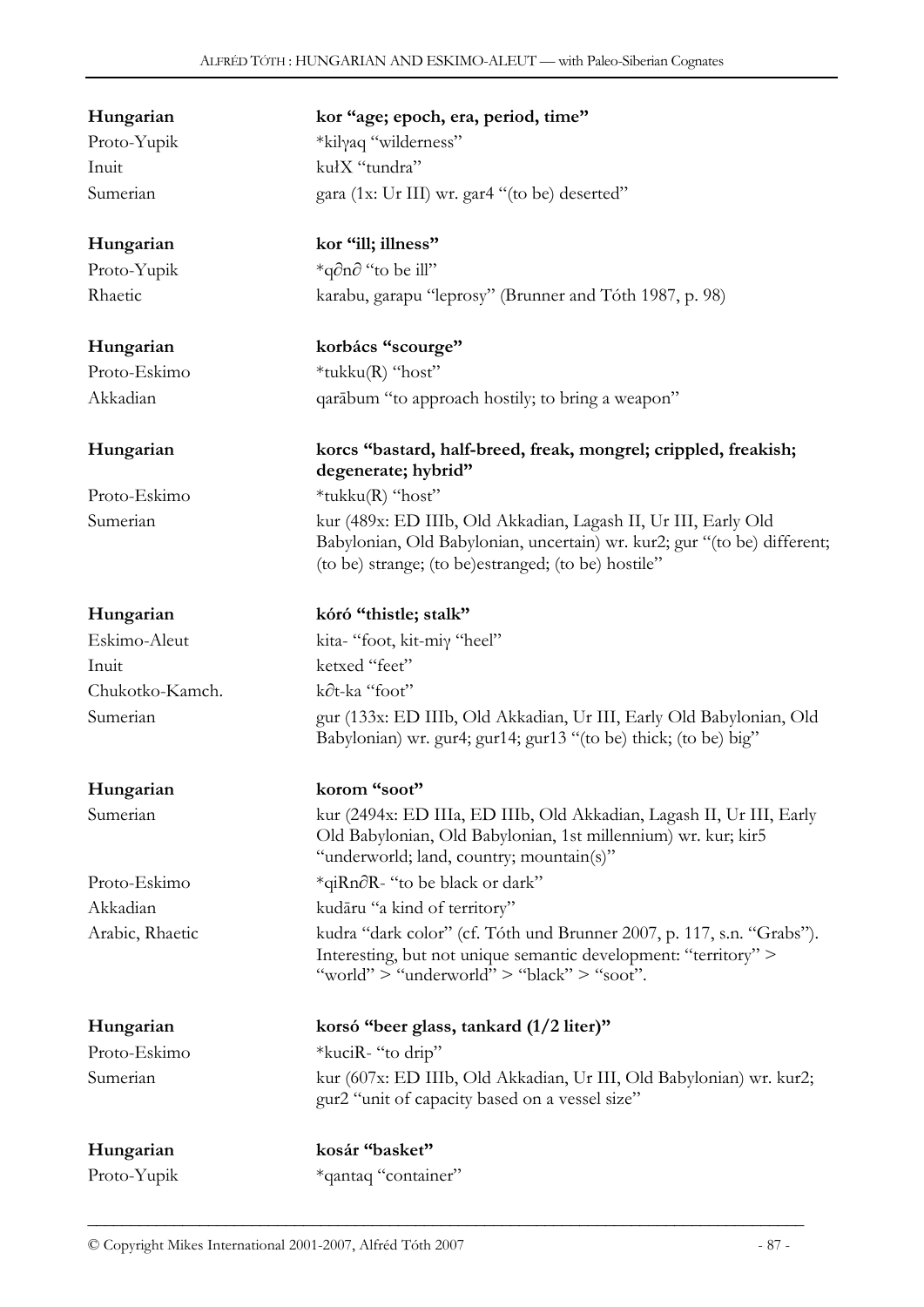Proto-Eskimo  $*_{iqa(R)}$  "dirt"

### Rhaetic khus, kus "vessel"

Hungarian kosz "dirt; scab, scabies" Sumerian ĝešgisaĝkešed (1x: Old Babylonian) wr. ĝiš-gi-saĝ-keš2 "disease". The cuneogram ĝeš-, ĝiš- is nothing but a phonetic indicator, sag 2 means "to strike, to beat" and has thus the same meaning like keš2, so that either gi-saĝ or keš2 are the Sum. basis for Hung. kosz.

Hungarian kő, köv- "stone" Proto-Finno-Ugric \*kiwe Proto-Eskimo \*qaluR "rock" Sumerian kim, wr. kim3 "a stone" with  $-m <$ \*-b/-p < -w-/-v-.

### Hungarian köd "fog"

Proto-Eskimo \*taγ∂tuγ "fog"

### Hungarian köcsög "milk-jug; mug, pot"

Proto-Altaic \*k'āč'V "a kind of vessel" Proto-Finno-Ugric \*kičs, \*küčs "vessel made of birch bark" Proto-Eskimo \*cupluγ, \*cupluR \*tube" Sumerian gaZUM, wr. ga-ZUM "a vessel"

Proto-Altaic \*k'edò "wind; fog" Proto-Uralic \*kints "fog, mist, smoke" Sumerian ki (32379x: ED IIIa, ED IIIb, Ebla, Old Akkadian, Lagash II, Ur III, Early Old Babylonian, Old Babylonian, 1st millennium) wr. ki "place; ground, earth, land; toward; underworld" + di6 "to bring"

### Hungarian ködmön "a kind of overcoat made of fur"

Proto-Yupik \*qasp∂q "parka cover" Sumerian gadamah (1x: Old Babylonian) wr. gada-mah "a garment"

Hungarian kökény "blackthorn, wild-plum" Proto-Inuit  $*qivu(\gamma)(-)$  "blue (esp. berry)" Sumerian giggi (941x: ED IIIa, Ur III, Early Old Babylonian, Old Babylonian, 1st millennium) wr. giggi; gi6-gi6 "(to be) black"

Hungarian kökörcsin "anemone" Proto-Inuit  $*$ qiyu(γ)(-) "blue (esp. berry)"

Sumerian giggi (941x: ED IIIa, Ur III, Early Old Babylonian, Old Babylonian, 1st millennium) wr. giggi; gi6-gi6 "(to be) black" + kiĝ (108x: Old Babylonian) wr. kiĝ2 "to seek"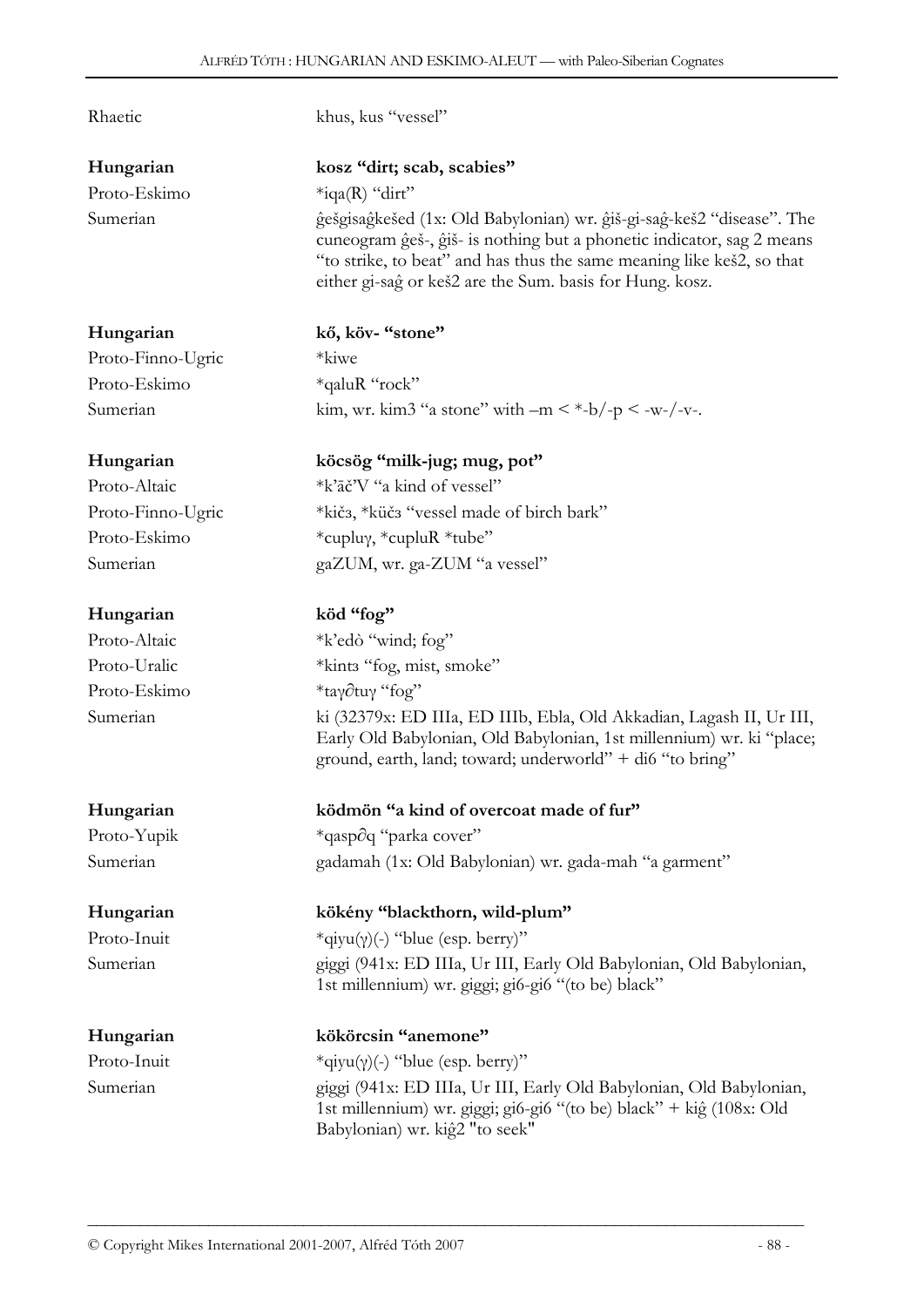# Hungarian 1

# Proto-Altaic \*k'èńó "light; thin" Proto-Ugric \*k8n3 "easy" Proto-Eskimo \*piδa-q∂nit "easy"

Akkadian kânu; kīnu

| Hungarian       | kölcsön "loan"                                                                        |
|-----------------|---------------------------------------------------------------------------------------|
| Proto-Inuit     | *anni- "to keep secret"                                                               |
| Chukotko-Kamch. | aeni- "to tell sth. secret"                                                           |
| Sumerian        | gilsa (62x: Lagash II, Ur III, Old Babylonian) wr. gil-sa; gi16-gi16-sa<br>"treasure" |

Hungarian köldök "navel" Proto-Eskimo \*qalaciR "navel" Sumerian gilim, wr. gigilim "type of clasp"

# Hungarian kölyök, kölök "puppy"

Chagatai köšäk "young camel" Proto-Eskimo \*qal∂R.- "to make characteristic cry (animal)" Sumerian kisikil (158x: ED IIIb, Ur III, Old Babylonian) wr. ki-sikil; lu2ki-sikil; mu-tin; mu-ti-in "young woman"

### Hungarian kölyű "hand-mill"

Proto-Eskimo \*cinaR- "to crush" Sumerian gilim (25x: Old Babylonian) wr. gilim; gilibx(|GI%GI|)ib; gi16-il; gilgilil "to lie across; to be entwined; to entwine, twist; to block; (to be) difficult to understand"

### Hungarian könnyű "easy, light; thin"

Sumerian gin (924x: ED IIIb, Old Akkadian, Lagash II, Ur III, Early Old Babylonian, Old Babylonian) wr. gin6; gi-na; gi-in; ge-en; gin "(to be) permanent; to confirm, establish (in legal contexts), verify; (to be) true; a quality designation; medium quality"

### Hungarian könyök "elbow"

Proto-Altaic \*k'i\_ùnč'o "sleeve; top of the boat" Proto-Finno-Ugric \*kińa, \*küńä or \*kinä, \*künä Sumerian gun (1x: Early Old Babylonian) wr. al-gu2-gu2 "to twist"

# Hungarian könyörögni "to beg, to supplicate"

Proto-Ugric \*kens- "to growl, to roar, to scream" Proto-Inuit \*q∂l∂ŋu "to growl" Sumerian kiĝ (108x: Old Babylonian) wr. kiĝ2 "to seek"

Hungarian könyv "book" Proto-Eskimo \*qaliR "covering; seal"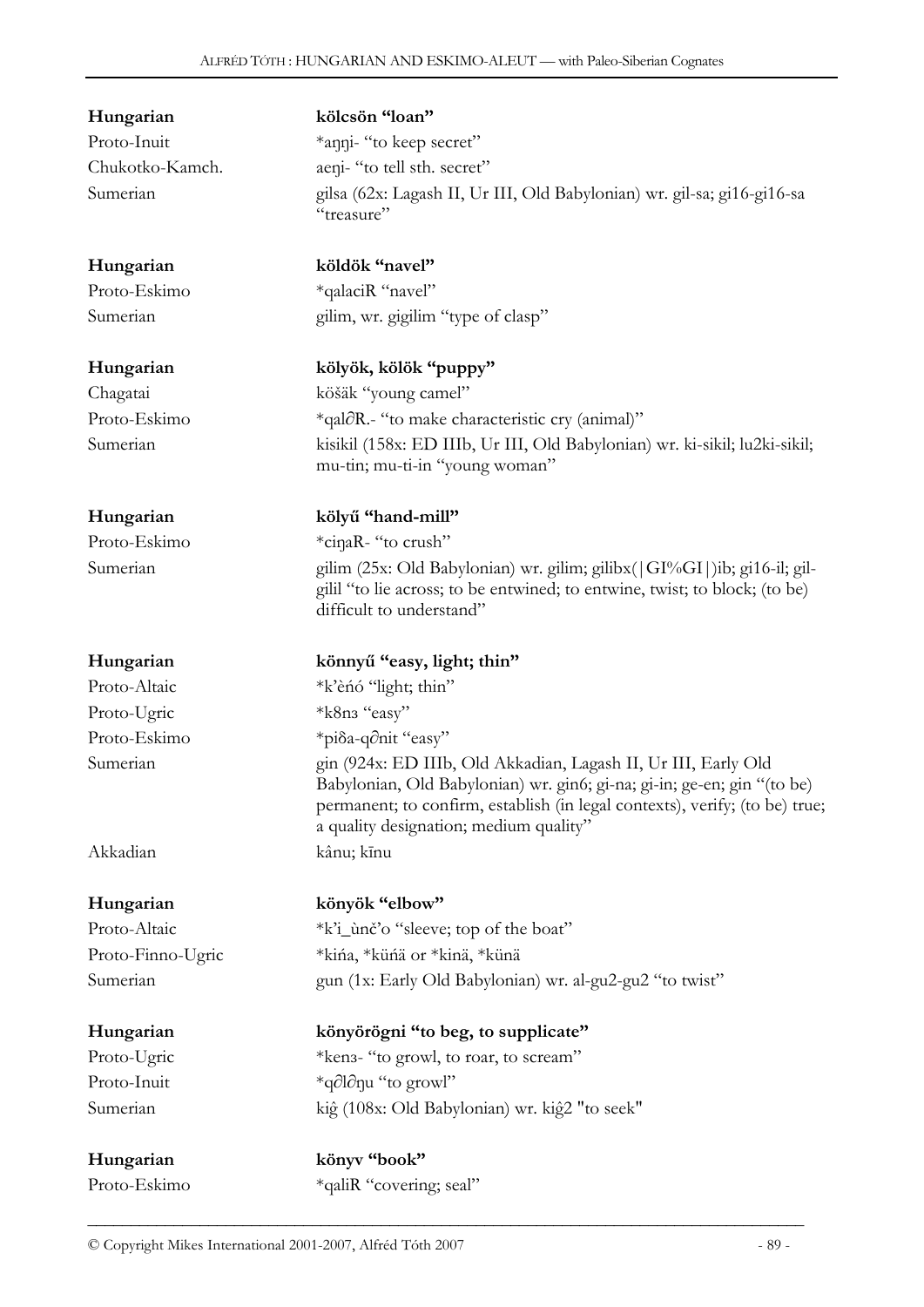Akkadian kunukku

Proto-Turkic \*kyŕ-Proto-Mongolic \*kür-Proto-Tungusic \*kur-

### Hungarian kőris "ash"

Proto-Eskimo \*arδa "ash"

Proto-Inuit \*k∂k∂- "to break off" Seward Peninsula Inuit kiγi- "to make a notch in"

Sumerian kišib (17468x: ED IIIb, Lagash II, Ur III, Early Old Babylonian, Old Babylonian) wr. kišib3; kišib; na4kišib "cylinder seal, sealed tablet"

# Hungarian köpönyeg "cloak, gown; mantle, cape, wrap" Proto-Inuit \*qapt∂t- "to tighten"

Akkadian kapālum "to wrap, to wind, to tie"

### Hungarian köpű "beehive; churn", köpűlni "to churn" Proto-Eskimo \* (φωδu- "to close in" [?] Akkadian quppu "container, vessel"

### Hungarian kör "circle", köré "around, about", körül "close, nearby", környék "environs, surroundings"

Proto-Altaic \*ki\_úŕu "a kind of vehicle" Proto-Finno-Ugric \*kere "circle, ring" Proto-Eskimo \*p∂R∂- "to bend, to flex" Sumerian gur, wr. gur2 "loop, hoop, circle"

Akkadian harāşu "to break off, cut off; to cut". Cf. Latin fraxinus "ash" to frangere "to break".

# Hungarian kőrő "brittle, crumbly, fragile"

Akkadian harāşu "to break off, cut off; to cut"

# Hungarian köszörülni "to whet, to grind" Proto-Ugric \*k8ś<sub>3</sub>- "to sharpen, to whet"

Eskimo-Aleut q∂cuγ- "to tear out, to scratch" Aleut qiciX "sth. sharp" Sumerian guz (110x: ED IIIa, Old Akkadian, Lagash II, Ur III, Old Babylonian) wr. guz "to be tufted"

# Hungarian köszvény "gout" Proto-Finno-Ugric \*keśs- "to rend, to rip, to tear" Proto-Eskimo \*kut∂- "to drip" (cf. "rheuma" < Greek rheîn "to flow, to drop, to drip") Sumerian kuš (13x: Old Babylonian) wr. kuš7 "devastation"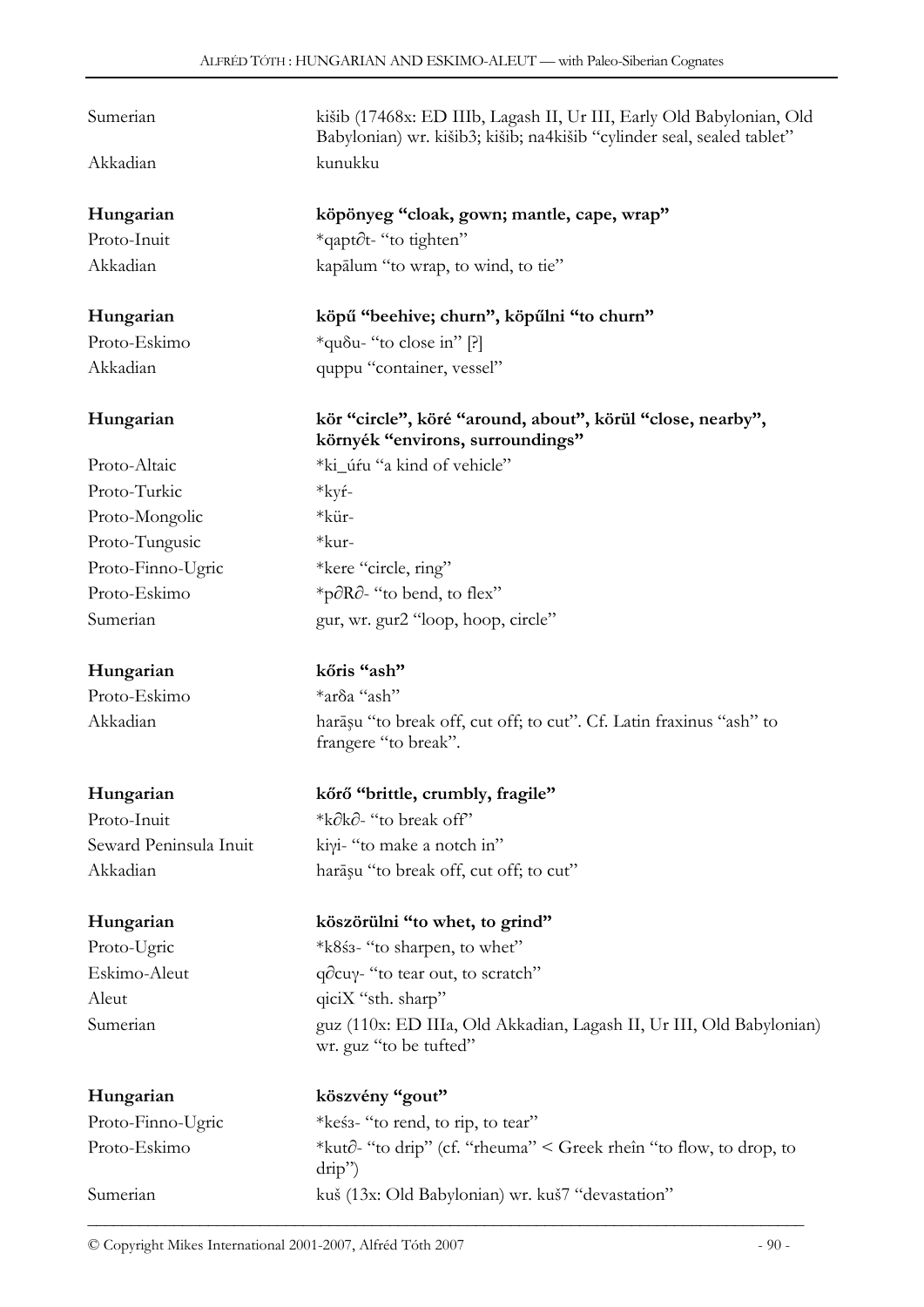Proto-Finno-Ugric Proto-Inuit Sumerian

### Hungarian

Proto-Altaic Proto-Uralic (?), Proto-Finno-Ugric Estonian Eskimo Inuit Wakashan Chukchi Sumerian

Akkadian

### Hungarian

Proto-Finno-Ugric Proto-Eskimo Sumerian

Hungarian Proto-Finno-Ugric Eskimo-Aleut Sumerian

# Hungarian

Eskimo-Aleut Aleut Rhaetic

### Hungarian

Proto-Eskimo Akkadian

kötni "to bind, to fasten, to tie" \*kitke-, \*kütke- "to bind, to tie" \*k∂t∂k "strap for fastening sth." kad (20x: Old Akkadian, Ur III, Old Babylonian) wr. kad5; kad4; kad6; kad8 "to tie, gather"

# köveszteni "to (par)boil bacon"

\*keju- "to boil", \*k'ùne "to burn"

\*keje- "o be cooked; cooked" keema "to be boiling, to simmer" qav-"id." qejv(e)- "to boil" q'av- "very hot, boiling" qewj-at-"to evaporate" kum (78x: ED IIIb, Ur III, Old Babylonian) wr. kum2; kum4 "(to be)  $hot"$ emēmu

### követni "to accompany, to follow"

\*kij3-, \*küj3- "to follow, to trail" \*maliy- "to follow" ( $k$ - > m- like in PE mik $\partial$ - vs. Hung. kicsi, cf. ici) gi (1485x: ED IIIa, ED IIIb, Old Akkadian, Lagash II, Ur III, Early Old Babylonian, Old Babylonian) wr. gi4; gi "to turn, return; to go around"

köz "interspace", közép "middle" \*kita, \*küta, \*kita-ppe, \*küta-ppa aku "space between" gi (1485x: ED IIIa, ED IIIb, Old Akkadian, Lagash II, Ur III, Early Old Babylonian, Old Babylonian) wr. gi4; gi "to turn, return; to go around". Probably közép < \*köz-zép with  $-z$ ép < PFU \*seka "gap, interval, middle, inside" < Sum. šaĝ, wr. šag4; ša; ša3-ab "inner body; heart; in, inside".

kullogni "to stroll, to saunter" kolu "area at back" klu-"to go into (e.g. bay)" \*khūlu "way, path" (Brunner and Tóth 1987, p. 98)

### kupak "cap, bowl; cover, hood, piece; lid" \*kapô- "to cut", \*pôppaR "piece cut off" kappu "hollow hand"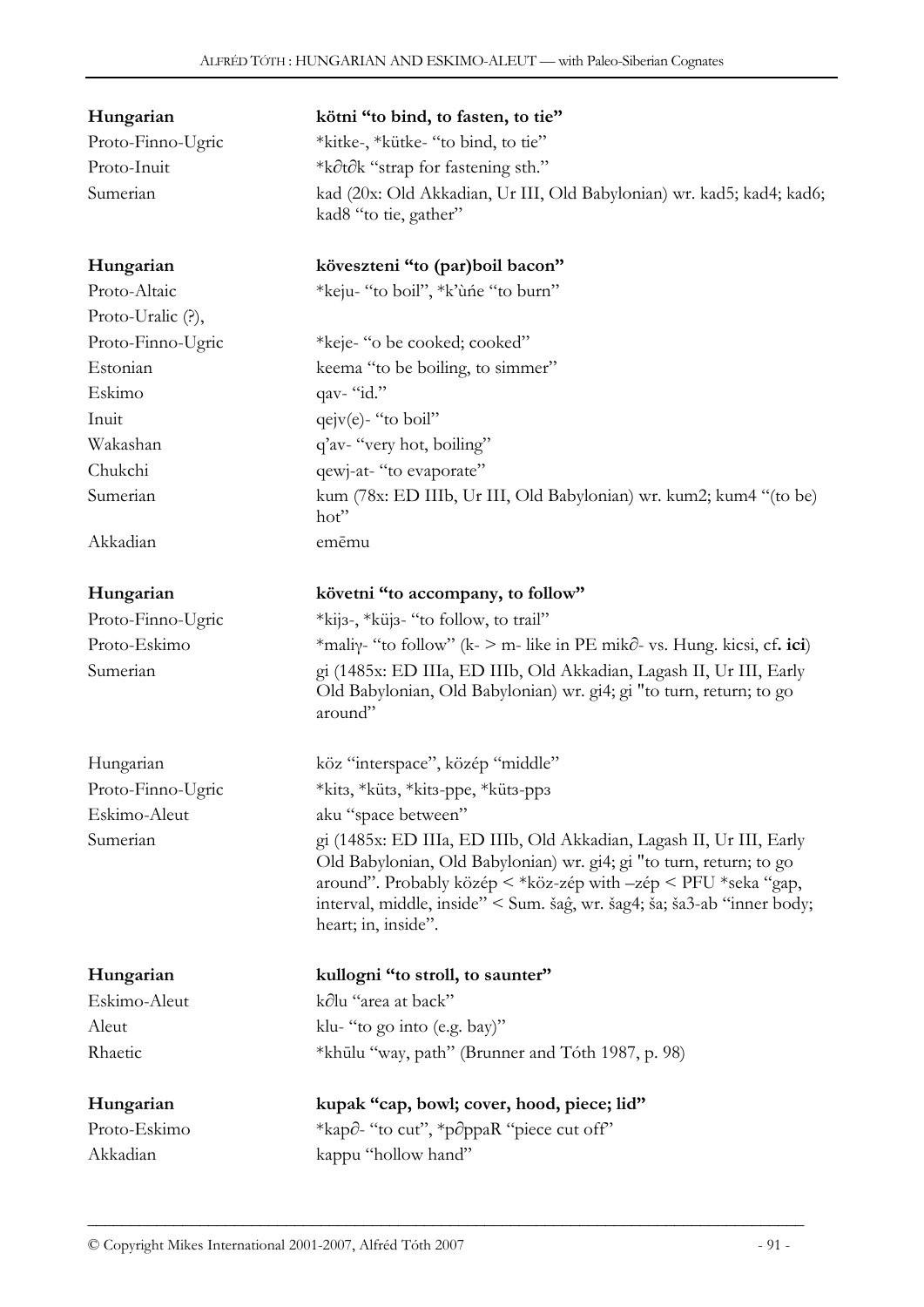### Hungarian kút "well"

Hungarian kúszik "to climb; to crawl, to creep" Proto-Yupik \*ku(C)im∂- "to swim" Sumerian kas4 "to run"

# Proto-Eskimo \*kut∂ "to drop" Akkadian kutū "vessel, jug"

Hungarian kutak "small, tiny" Proto-Eskimo \*kut∂ "to drop" Akkadian qatnu "(to be) weak; (to be) low; (to be) thin"

# Hungarian kutya "dog" Proto-Eskimo \*qiluγ- "to bark"

Sumerian kuda (5x: ED IIIa, Old Babylonian, 1st millennium) wr. kud-da "an animal"

# Hungarian küllő "spoke (of a wheel)" Proto-Inuit  $*$ t∂γu(R)liq "handle" Sumerian kul (3x: Old Babylonian) wr. kul "a handle"

# Hungarian kürni "to bind, to tie, to be bound in the yoke (of oxen)" Proto-Altaic \*kèra- "to bind, to wind around" Proto-Finno-Ugric \*kärs- "to bind, to tie" Yukagir c'olo- "to tie on, to add" Sumerian gir, wr. gir11 "to yoke, harness"

# Hungarian küsz "a kind of freshwater fish, Alburnus alburnus" Proto-Finno-Ugric \*kiśks "a kind of small fish" Proto-Eskimo \*citu(C)aR "beluga" Sumerian gizi (1x: ED IIIa) wr. gi-ziku6 "a fish"

Hungarian küszöb "threshold, doorstep" Proto-Inuit \*avluR∂q "threshold" [?], perhaps with metathesis sz – b > v – s and rhotacism  $s > r$ . Akkadian askuppu "threshold"

### Hungarian küzdeni "to battle, to fight, to contend, to strive for"

Proto-Finno-Ugric \*k8śs "game, race; to play, to race" Proto-Eskimo \*curδuγ- "to attack" Sumerian gaz (402x: ED IIIb, Old Akkadian, Lagash II, Ur III, Early Old Babylonian, Old Babylonian) wr. gaz; gaz2; kaz8 "to kill, slaughter; to grind, grate; to beat; to thresh (grain); to execute, impose a death sentence; to break"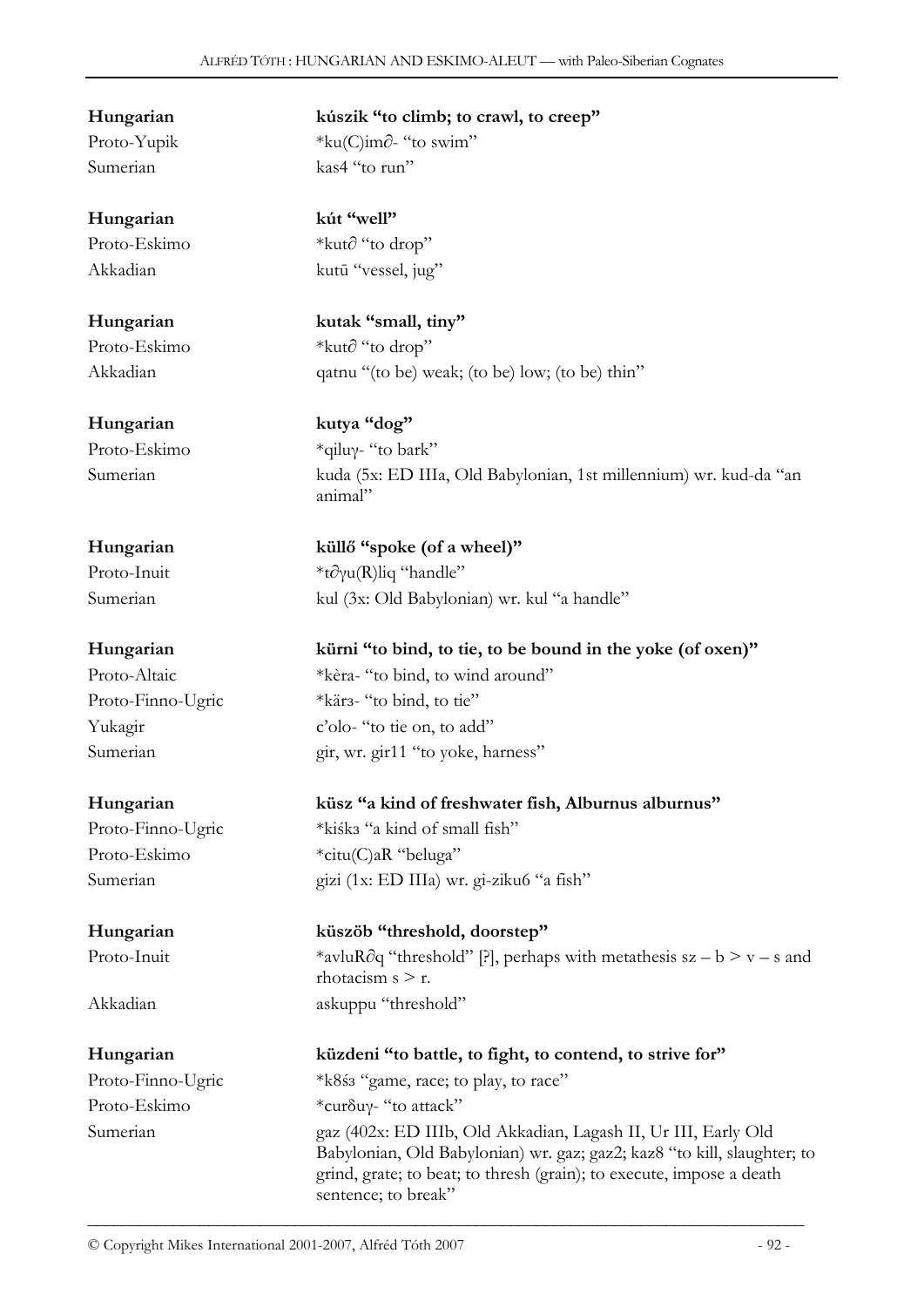### Hungarian láb "foot, leg"

Proto-Uralic \*l8mp<sub>3</sub>

Proto-Finno-Ugric lońća "mild, weak" Seward Pen. Inuit juγγuq "id."

### Akkadian kaşāşum; šagāšum

Proto-Eskimo \*niRulu "root or foot of sth." Sumerian lib (3x: ED IIIa) wr. lib "inner body; heart" Akkadian libbu "heart; body; trunk"

# Hungarian lágy "mild; soft", langyos "lukewarm; mild, slack, soft"

Eskimo-Aleut n'∂vγuR "fish slime" North Alaskan Inuit niuγuq, juuγuq "id." Sumerian luGAM (1x: Old Babylonian) wr. lu2-GAM "weak"

### Hungarian lak "dwelling", lakik "to dwell", lakás "apartment", lakat "doorlock"

Proto-Finno-Ugric \*lakka "eaves, roof" Chukotko-Kamch. (l)q∂t- "to go off" ( $\sim$  \*lak "to arrive") Sumerian la (10x: ED IIIb, Old Babylonian) wr. la2 "to stretch out; to be in order"

### Hungarian láng "flame"

Proto-Finno-Ugric \*loms, \*lams "flame; warmth" Proto-Eskimo \*∂k(∂)n∂R "fire" [?] Sumerian lum (107x: ED IIIb, Old Akkadian, Ur III, Old Babylonian) wr. lum "(to be) full, replete, satisfied (with); (to be) grown (tall); to fruit; (to be) fructified; to shine"

# Hungarian lankadni "to droop, to flag; to wilt, to wither", lanyhulni "to become tepid; to weaken"

Proto-Inuit \*nuk∂niq- "to be weakened" Sumerian lah (1x: Old Babylonian) wr. lah2 "to dry"

# Hungarian lap "page; sheet; flat surface"

Proto-Altaic \*láp'ì "flat; broad" Proto-Uralic \*lapps "flat; flat surface" Proto-Eskimo \*nat∂R(aR)naR "flat fish" Sumerian la (10x: ED IIIb, Old Babylonian) wr. la2 "to stretch out; to be in order" Akkadian lapāpum "to wind sth. round sth.", lippu "cover"

Hungarian láp "marshy meadow; moor" Proto-Altaic \*lébù(-nV), \*lépù- "swamp"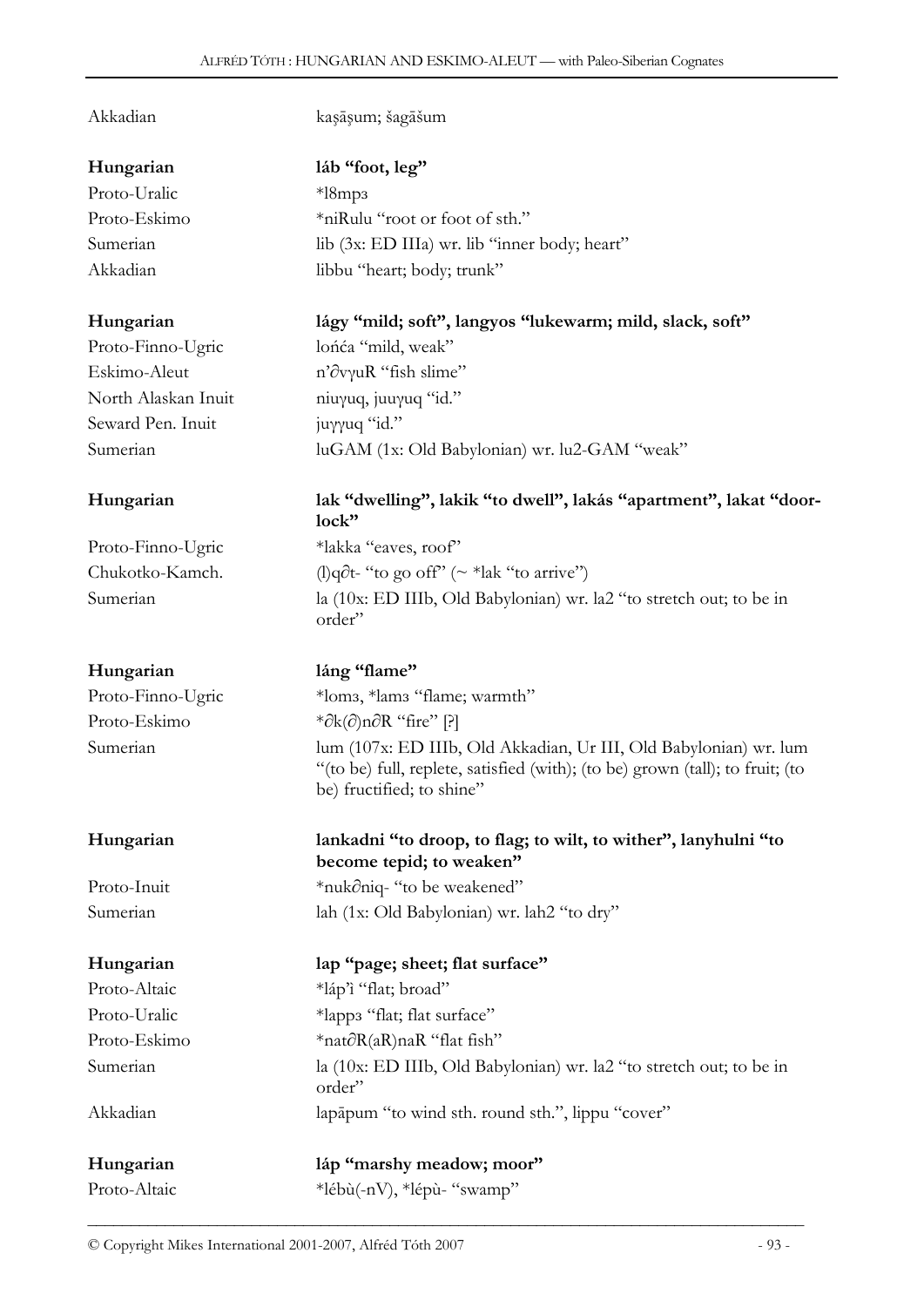| Proto-Uralic |
|--------------|
|--------------|

Proto-Eskimo Sumerian Akkadian

### Hungarian

Sumerian Proto-Uralo-Siberian Eskimo-Aleut Yukagir

### Hungarian

Mańśi Proto-Inuit Sumerian

### Hungarian

Proto-Uralic Proto-Eskimo Sumerian

Akkadian

### Hungarian

Proto-Ugric Proto-Eskimo Sumerian

Akkadian

### Hungarian

Proto-Finno-Ugric Proto-Yupik Akkadian

### Hungarian

Proto-Ugric Proto-Uralo-Siberian Proto-Yupik Sumerian

\*lamps "bog, marsh, pond, \*l8pps "debris floating on the water, driftwood, fallen tree"  $m\partial c$ ay "swampy ground" la, wr. la6 "flooding" lapātum "to moisten"

### lapát "shovel"

lubi (5x: Old Babylonian) wr. urudlub-bi; ĝešlib-bi "an ax" \*lep(p) $\partial$  "oar" ipu-t- "row", ipu- $\gamma$ - "to lever up" lip $\partial$  "snow shovel"

### lassú "slow"

let'šäl "low, small, soft (of a sound)" \*naq∂klo "to become lower" lal (9977x: ED IIIa, ED IIIb, Old Akkadian, Lagash II, Ur III, Early Old Babylonian, Old Babylonian) wr. lal; lal2 "(to be) small, little; minus sign; (to be) insignificant, low-value; diminution"

### látni "to see"

 $*18tts-$ \*nuγ $\partial$ - "to appear" [?] la (1399x: ED IIIa, ED IIIb, Old Akkadian, Lagash II, Ur III, Early Old Babylonian, Old Babylonian) wr. la2; la; lal2 "to supervise, check" alālum

# laza "loose, slack"

\*18ć3 "loose, wide" \*mak∂- "to become loose" la (1399x: ED IIIa, ED IIIb, Old Akkadian, Lagash II, Ur III, Early Old Babylonian, Old Babylonian) wr. la2; la; lal2 "to hang, balance, suspend, be suspended; to bind; binding" alālum

### le-"to become; to be, shall be, will be"

\*le- "to be, to become, to live" \*∂liR- "to become a certain way" alālum "to be strong"

# le-: leány, lány "girl" \*18j3 "small, young"  $*al(a), il(a)$  "below" \*aci- < \*al-t $\partial$  (?) "lower part" lal (9977x: ED IIIa, ED IIIb, Old Akkadian, Lagash II, Ur III, Early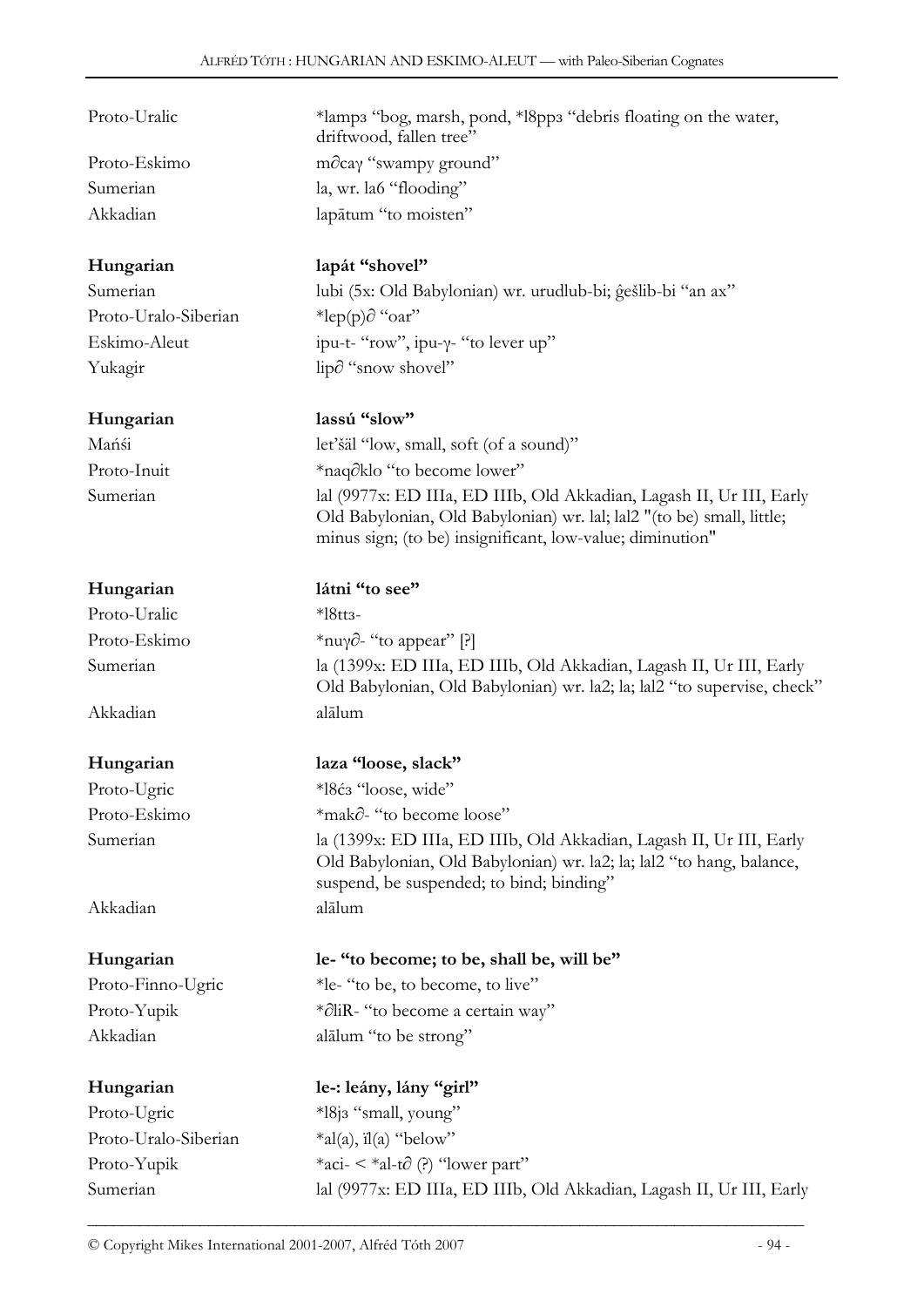Old Babylonian, Old Babylonian) wr. lal; lal2 "(to be) small, little; minus sign; (to be) insignificant, low-value; diminution"

### le- (< lewe) "down (prefix)", lenn, lent "below, down"

\*18 "lower, the lower part, sub, under"  $*al(a), il(a)$  "below" \*aci- < \*al-t $\partial$  (?) "lower part" qale-lle-n "downriver" lal (9977x: ED IIIa, ED IIIb, Old Akkadian, Lagash II, Ur III, Early Old Babylonian, Old Babylonian) wr. lal; lal2 "(to be) small, little; minus sign; (to be) insignificant, low-value; diminution"

### lé, levet "juice", leves "broth, soup"

\*leme, lēme "sap, soup"

li, wr. li2 "oil; fat; cream"

### lebegni "to float, to hover; to hang", lobogni "to blaze; to blow", lobogó "flag"

\*lemp3-, \*lämp3- "to fly, to hang" \*napatkaq- "to fall head first" n'apa-"to be upright" japaR-"to raise" la (1399x: ED IIIa, ED IIIb, Old Akkadian, Lagash II, Ur III, Early Old Babylonian, Old Babylonian) wr. la2; la; lal2 "to hang, balance, suspend, be suspended", lu (2x: Old Babylonian) wr. lu9 "to flare up". The Hung. apophony thus already exists in Sum. alālum

# leg- "most, -(e)st (superlative suffix), legesleg- (elative suffix) \*18n3 "fairly, very" \*ilumun "truly" limum (1x: Old Babylonian) wr. li-mu-um; li-im "one thousand" limu. These word-equations belong to the best proofs of the continuity between Sum., Akk., Uralo-Sib., Ural., FU and Hung.

### Hungarian

Proto-Finno-Ugric Proto-Eskimo Sumerian Akkadian

### légy "fly"

\*18ńć3 \*n∂vyuvaγ "fly" lili, wr. li-limušen "a bird" liligū

Chukotko-Kamch.  $n\partial \text{mi}(n\partial m)$  "broth" Sumerian Hungarian

Proto-Finno-Ugric Proto-Inuit Eskimo-Aleut Sirenikski Sumerian

Hungarian

Proto-Yupik

Sumerian

Hungarian

Proto-Finno-Ugric

Chukotko-Kamch.

Proto-Finno-Ugric

Proto-Uralo-Siberian

Akkadian

### Hungarian

Proto-Finno-Ugric Proto-Eskimo Sumerian Akkadian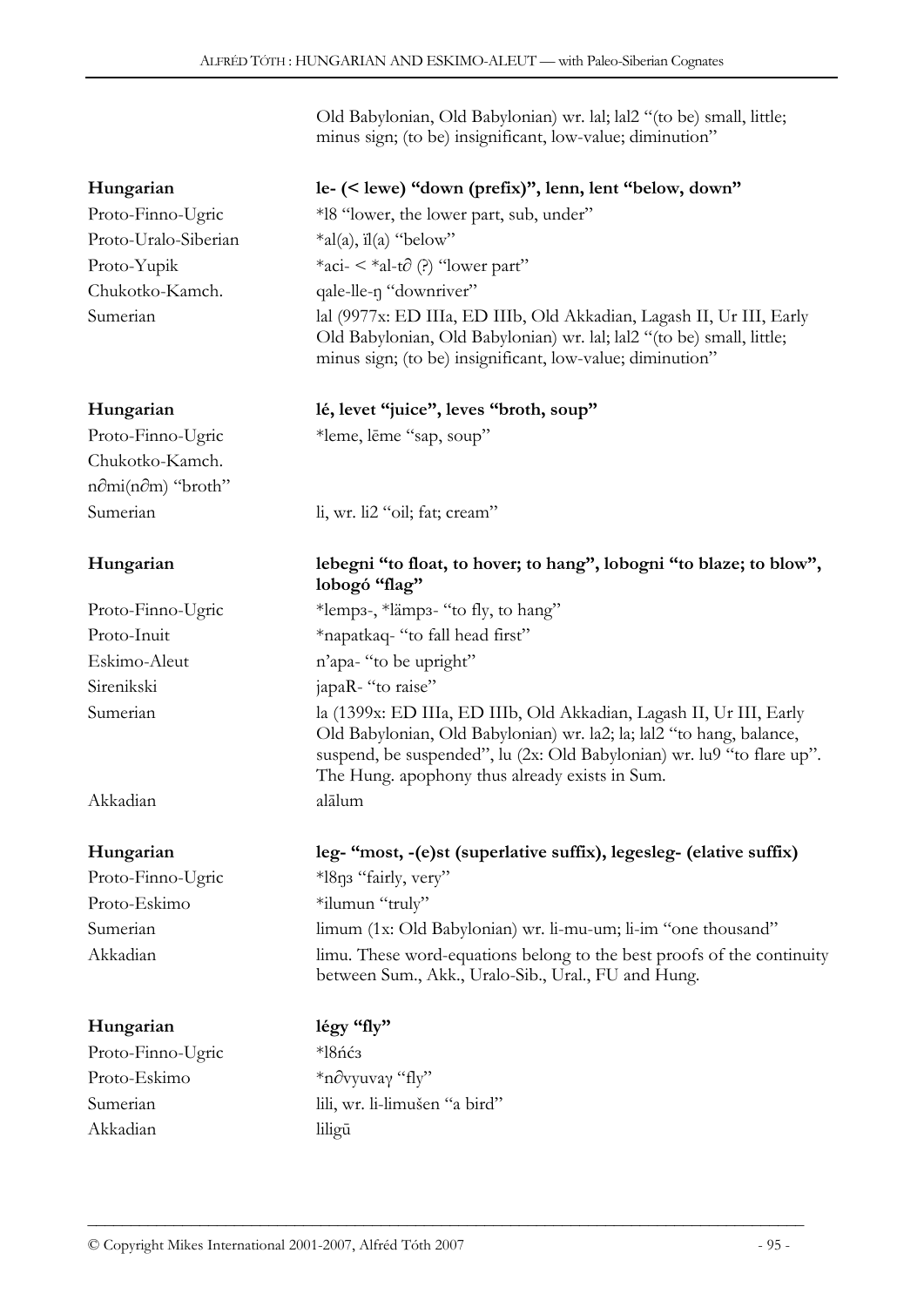| Hungarian         | lék (< weyk) "hole in the ice; leak"                                                                                                                                                                                                                             |
|-------------------|------------------------------------------------------------------------------------------------------------------------------------------------------------------------------------------------------------------------------------------------------------------|
| Proto-Uralic      | *le(j)kka(-) "crack, fissure; to split, to cut"                                                                                                                                                                                                                  |
| Proto-Eskimo      | *nayuγ- "to hollow out"                                                                                                                                                                                                                                          |
| Akkadian          | laqūm, leqūm "to take; to take away, to remove"                                                                                                                                                                                                                  |
| Hungarian         | lelni "to find"                                                                                                                                                                                                                                                  |
| Proto-Finno-Ugric | $*$ lew $\delta\delta$ -                                                                                                                                                                                                                                         |
| Proto-Inuit       | *nani "to find"                                                                                                                                                                                                                                                  |
| Sumerian          | lal (9977x: ED IIIa, ED IIIb, Old Akkadian, Lagash II, Ur III, Early<br>Old Babylonian, Old Babylonian) wr. lal; lal2 "to diminish;<br>diminution". The PFU form that is only reconstructed of the basis of<br>Finnish löytä- and Estonian leidma is thus wrong. |
| Hungarian         | lélek "soul, spirit, breath-soul (vs. body-soul, cf. jonh)", lélegzik<br>"to breathe"                                                                                                                                                                            |
| Proto-Finno-Ugric | *lewls "breath; spirit"                                                                                                                                                                                                                                          |
| Eskimo-Aleut      | $\partial p\partial$ - "to choke, to suffocate" [?]                                                                                                                                                                                                              |
| Chukotko-Kamch.   | w∂je-nto- "to breathe", w∂ji- "air"                                                                                                                                                                                                                              |
| Sumerian          | lil (92x: Ur III, Old Babylonian) wr. lil2 "wind, breeze; ghost"                                                                                                                                                                                                 |
| Hungarian         | lépni "to step, to take a step, to tread; to move; to play (e.g. a<br>chess-piece)                                                                                                                                                                               |
| Proto-Ugric       | *läppa- "to enter, to go into"                                                                                                                                                                                                                                   |
| Proto-Eskimo      | *napa- "to be standing (upright)"                                                                                                                                                                                                                                |
| Sumerian          | lib (3x: ED IIIa) wr. lib "inner body; heart"                                                                                                                                                                                                                    |
| Hungarian         | lép "milt, spleen"                                                                                                                                                                                                                                               |
| Proto-Altaic      | *li_ap'V "spleen"                                                                                                                                                                                                                                                |
| Proto-Turkic      | $*$ japal                                                                                                                                                                                                                                                        |
| Proto-Mongolic    | *niyalta                                                                                                                                                                                                                                                         |
| Proto-Tungusic    | $*lip$ -če                                                                                                                                                                                                                                                       |
| Proto-Uralic (?), |                                                                                                                                                                                                                                                                  |
| Proto-Finno-Ugric | $*$ läppз, $*$ $\delta$ äppз, $*$ leppз, $*$ $\delta$ eppз                                                                                                                                                                                                       |
| Proto-Eskimo      | *napu "cross-piece of sled" (cf. German Zwerch-fell, Zwerch "cross-,<br>crosswise")                                                                                                                                                                              |
| Sumerian          | lipiš (40x: ED IIIb, Old Babylonian) wr. lipiš; lipišx( AB2.ŠA3 )<br>"inner body; heart; anger, rage"                                                                                                                                                            |
| Akkadian          | libbu                                                                                                                                                                                                                                                            |
| Hungarian         | lepke "butterfly"                                                                                                                                                                                                                                                |
| Proto-Uralic      | $*$ 18pp3                                                                                                                                                                                                                                                        |
| Eskimo-Aleut      | n'apa-"to be upright"                                                                                                                                                                                                                                            |
| Sirenikski        | japaR-"to raise"                                                                                                                                                                                                                                                 |
| Sumerian          | lib (8x: Old Babylonian) wr. lib "dazed silence; (to be) dazed". The                                                                                                                                                                                             |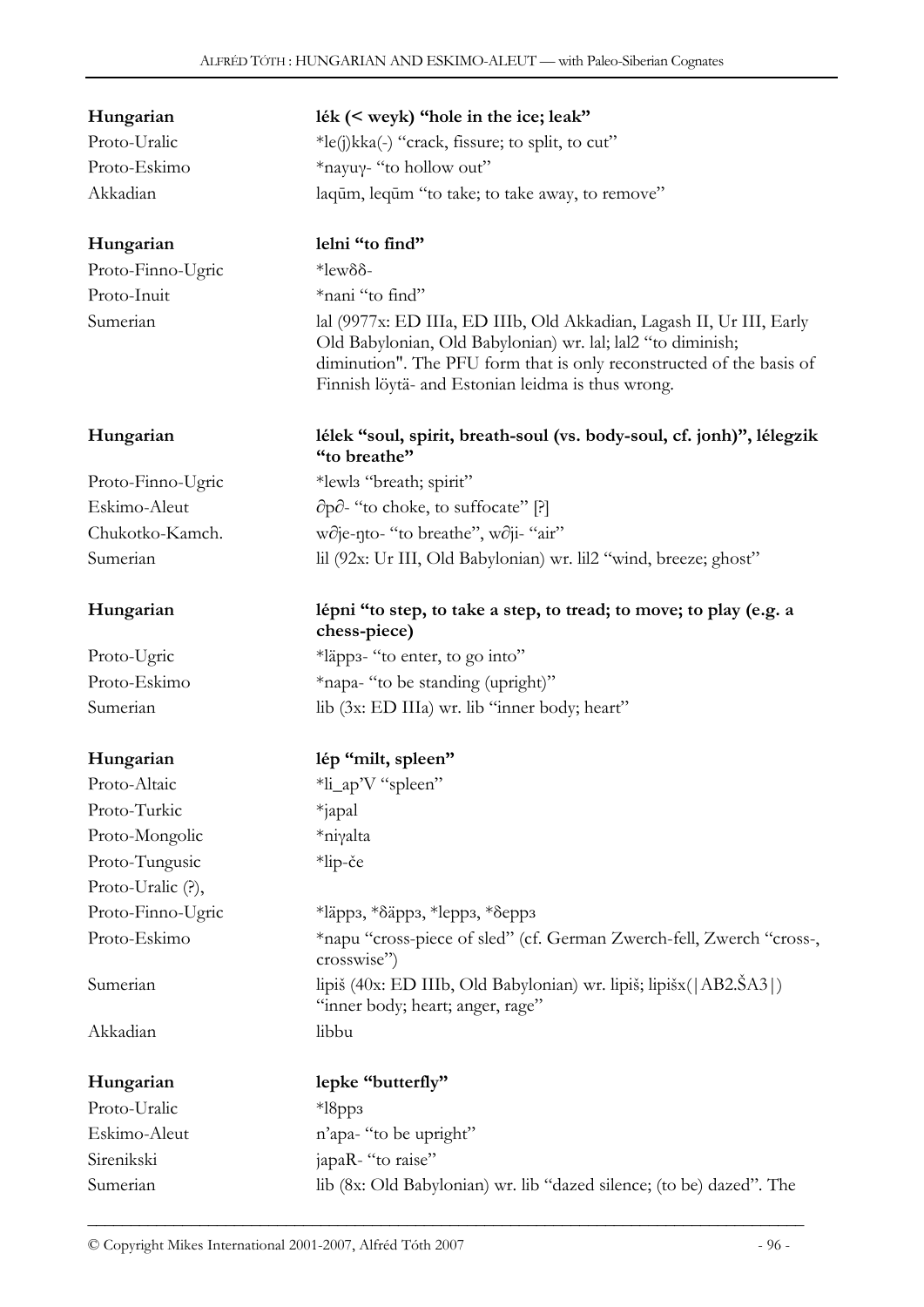dazing effect is due to the quick movement of the wings, from which also German Falter (to flattern "to flutter"), Italian farfalla and Latin papilio (> French papillon) originate.

### lesni "to lurk, to keep watch on, to spy, to watch"

\*läćs(-) "hideout; to spy on" \*nakima "to wander around" [?] li (26x: Ur III, Old Babylonian) wr. li2; li9 "to press, to push"

### levél "leaf, sheet; letter"

\*18p<sub>3</sub>, lep<sub>3</sub> "sheet" \*lepa-, \*lempa- "flap"  $\partial$ ve(R)-luy- "flap" leval- "wave" la (1399x: ED IIIa, ED IIIb, Old Akkadian, Lagash II, Ur III, Early Old Babylonian, Old Babylonian) wr. la2; la; lal2 "to hang, balance, suspend, be suspended", lub (25x: Old Babylonian) wr. lu-ub2 "a type of bag"

### lidérc, lüdérc "demon, will-o'-the-wisp" ligs "wolf"

ligz "id." Xivne, Xigne "id."  $l(\partial)$ Riy $\partial$  "id." li (26x: Ur III, Old Babylonian) wr. li2; li9 "to press (oil)" (cf. incubus) + dirig (2166x: ED IIIb, Old Akkadian, Lagash II, Ur III, Early Old Babylonian, Old Babylonian, Middle Babylonian) wr. diri; RI "(to be) very great, supreme, excellent" (a demon).

### liszt "flour"

\*leśe, \*liśe "crushed, ground" \*n∂q∂ "food" liš (2x: Ur III) wr. liš "crumb, scrap"

### lódítani "to throw", lógni "to dangle, to hang down, to swing"

\*lone- "to throw, to toss" \*miluR- "to hit with thrown object" \*milluuq- "to throw things at sth." la (1399x: ED IIIa, ED IIIb, Old Akkadian, Lagash II, Ur III, Early Old Babylonian, Old Babylonian) wr. la2; la; lal2 "to hang, balance, suspend, be suspended" alālum

### Hungarian

Proto-Ugric Proto-Eskimo Sumerian

### Hungarian

Proto-(Finno?-)Ugric Proto-Uralo-Siberian Eskimo-Aleut Chukotko-Kamch. Sumerian

### Hungarian

Wakashan Eskimo Inuit Chukotko-Kamch. Sumerian

### Hungarian

Proto-Finno-Ugric Proto-Eskimo Sumerian

### Hungarian

Proto-Finno-Ugric Proto-Eskimo Proto-Inuit Sumerian

Akkadian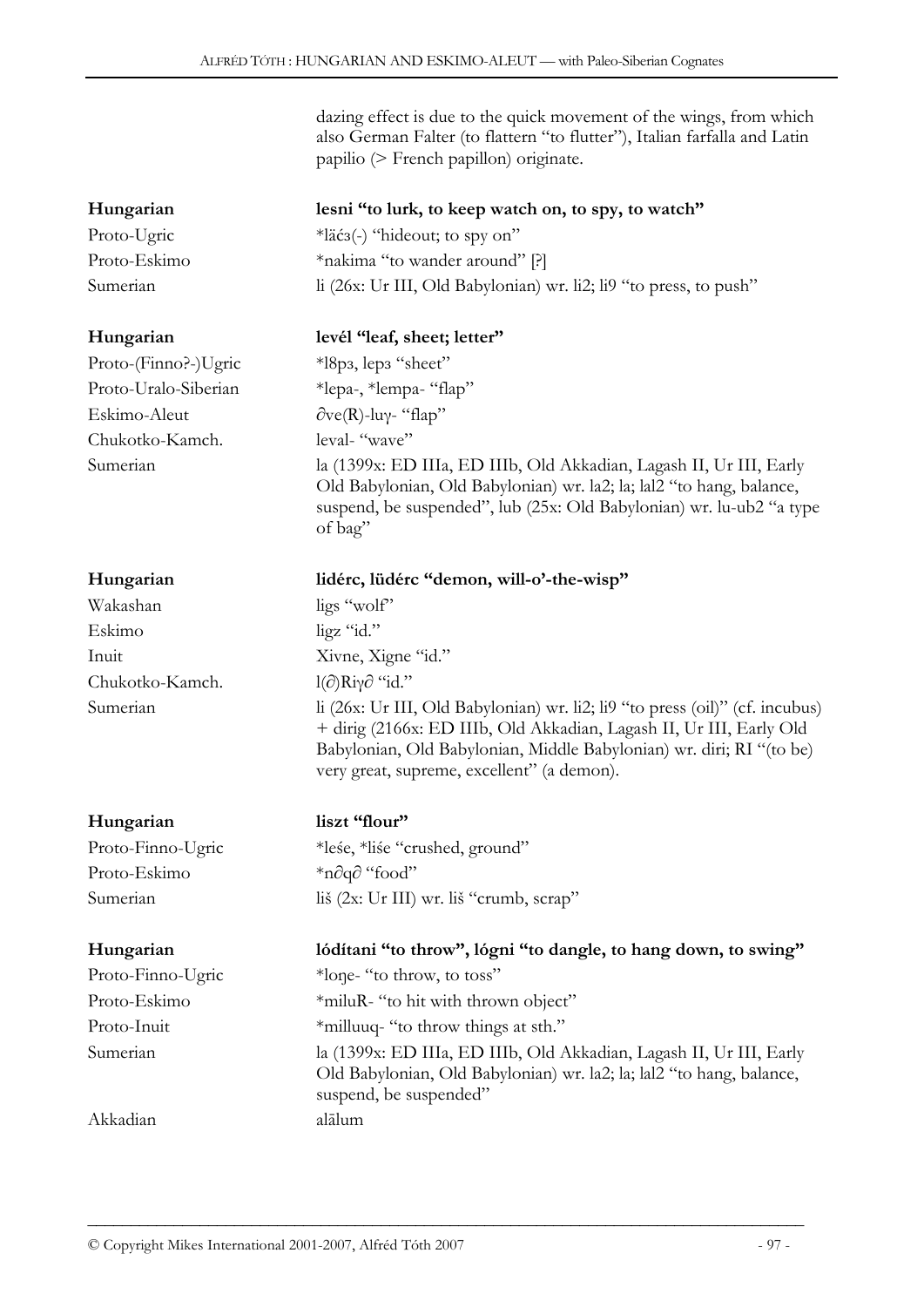Proto-Finno-Ugric \*lume "snow"

### Hungarian lom "broken ice floating in a river in spring; hoar-frost on trees; mud, slime, sludge; urine; junk, rubbish"

Proto-Inuit \*niiquq- "to crunch (snow underfoot)" Sumerian lum, wr. lum "excrement"

# Hungarian lőni, löv- "to shoot, to fling"

Proto-Finno-Ugric \*lewe- "to shoot, to throw" Proto-Eskimo \*miluR- "to hit with thrown object" Proto-Inuit \*milluuq- "to throw things at sth." Sumerian lah (167x: ED IIIb, Old Akkadian, Ur III, Old Babylonian) wr. lah5; lah4 "plural stem of de [to bring, to sail, to driv off, to fling away, etc.]"

### Hungarian lökni "to cast, to fling, to throw, to toss; to give a push or shove, to knock, to push, to thrust"

Proto-Finno-Ugric \*likkä-, lükkä- "to push, to shove" Proto-Eskimo \*miluR- "to hit with thrown object" Proto-Inuit \*milluuq- "to throw things at sth." Sumerian lah (167x: ED IIIb, Old Akkadian, Ur III, Old Babylonian) wr. lah5; lah4 "plural stem of de [to bring, to sail, to driv off, to fling away, etc.]"

### Hungarian lúd "goose"

Proto-Finno-Ugric \*lunta "bird; wild goose" Proto-Eskimo \*n∂rl∂r, n∂ql∂r "goose" Sumerian luĝa, wr. luĝ2 "to submerge oneself in water"

### Hungarian lyuk "cavern, den, pit; aperture, hole, opening"

Proto-Finno-Ugric \*lowkk<sub>3</sub> "hole, opening" Proto-Eskimo \*nayuγ- "to hollow out" Sumerian laga (3x: Old Babylonian) wr. la-ga "vulva"

### Hungarian -mad- (ordinal number suffix)

Proto-Uralic \*-mt (ordinal suffix) Eskimo -at- (ordinal suffix; cf. Kleinschmidt 1851, p. 38) Sumerian -am: "A secondary means to form ordinal numbers [from cardinal numbers, A.T.] was to put the number in the genitive followed by the copula [am]:  $u$ 4-2-kam [ $u$ (d)-min-ak-am] 'it is of the day two' = 'the second day'" (Edzard 2003, p. 67).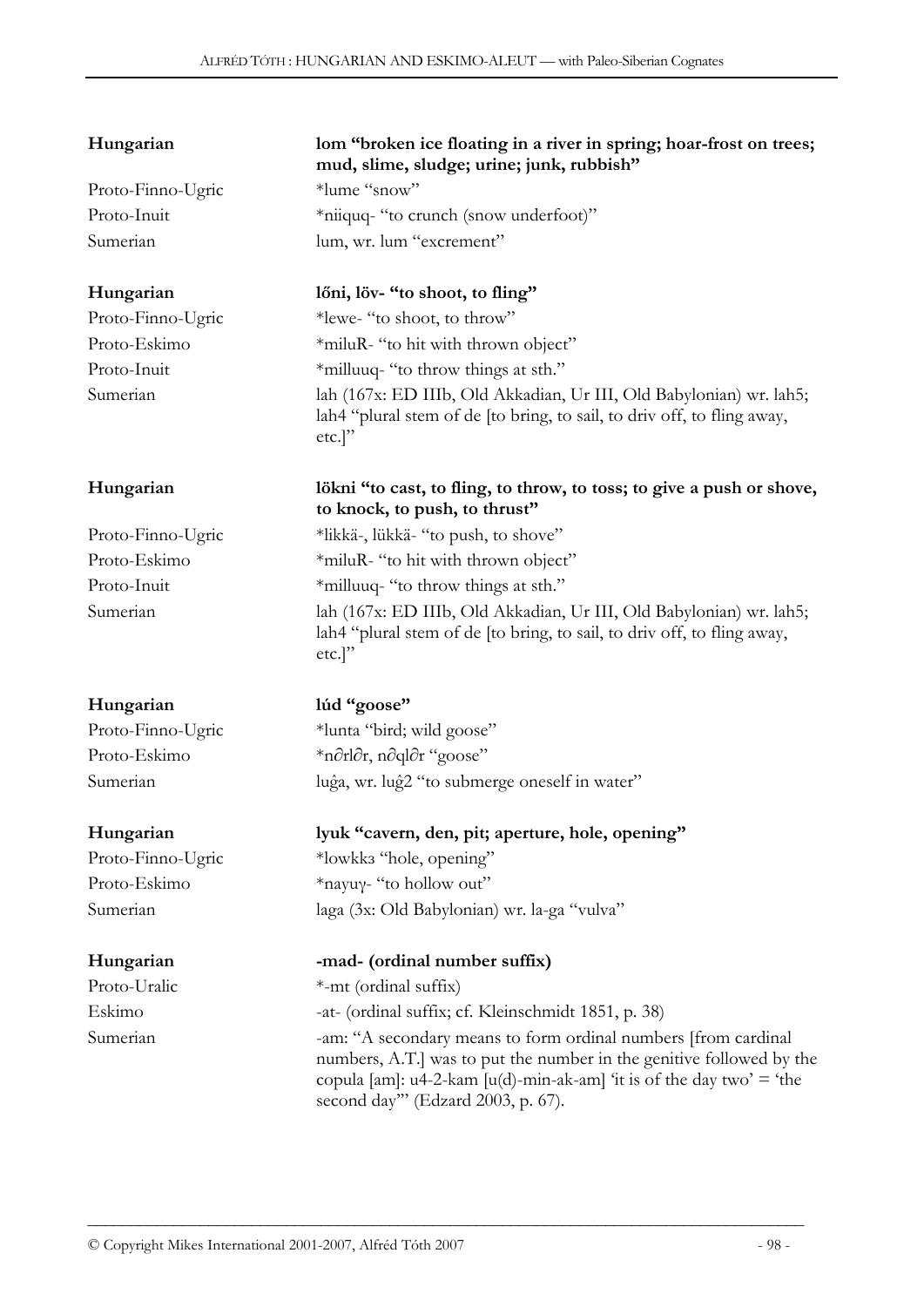### Hungarian mag "grain, seed; gist, pith, core, the main point", mag-

|                        | (reflexive pronoun), magas "high", magasztalni "to praise<br>highly"                                                                                                                                                                                                                                                                                       |
|------------------------|------------------------------------------------------------------------------------------------------------------------------------------------------------------------------------------------------------------------------------------------------------------------------------------------------------------------------------------------------------|
| Proto-Finno-Ugric      | *munks "body"                                                                                                                                                                                                                                                                                                                                              |
| Proto-Uralo-Siberian   | *mäk∂- "to go up"                                                                                                                                                                                                                                                                                                                                          |
| Eskimo-Aleut           | mak $\partial$ (t) "to get up"                                                                                                                                                                                                                                                                                                                             |
| Aleut                  | hay "to grow up, to open"                                                                                                                                                                                                                                                                                                                                  |
| Sumerian               | mug, wr. mug2 "female genitals, vulva"                                                                                                                                                                                                                                                                                                                     |
| Hungarian              | máj "liver"                                                                                                                                                                                                                                                                                                                                                |
| Proto-Altaic           | *piàki "liver"                                                                                                                                                                                                                                                                                                                                             |
| Proto-Uralic           | *maksa                                                                                                                                                                                                                                                                                                                                                     |
| Eskimo-Aleut           | $m\partial cu(\gamma)$ "liquid" [?]                                                                                                                                                                                                                                                                                                                        |
| Sumerian               | peš (147x: Ur III, Early Old Babylonian, Old Babylonian, 1st<br>millennium) wr. peš; peš5; peš4; peš6 "innards; (to be) thick".<br>Semantically, also German Leber and English liver mean originally<br>"the fat one" < Greek liparós "fat" to lípos "fat, oil", cf. also Italian<br>fegato < Latin (iecur) ficatum "fattened liver" (Kluge 2002, p. 563). |
| Hungarian              | makacs "obstinate"                                                                                                                                                                                                                                                                                                                                         |
| Proto-Inuit            | *mait- "to be sensitive"                                                                                                                                                                                                                                                                                                                                   |
| Sumerian               | makkaš (1x: Old Babylonian) wr. makkaš2; makkaš "lamentation"                                                                                                                                                                                                                                                                                              |
| Hungarian              | mál "slope of a mountain; belly part of the skin of an animal"                                                                                                                                                                                                                                                                                             |
| Proto-Finno-Ugric      | *m8l3, *m8lj3, *m8lk3 "breast"                                                                                                                                                                                                                                                                                                                             |
| Eskimo-Aleut           | majuR- "to go up"                                                                                                                                                                                                                                                                                                                                          |
| Aleut                  | hajuR-"id."                                                                                                                                                                                                                                                                                                                                                |
| Chukotko-Kamch.        | majo-ly $\partial$ n "low hill"                                                                                                                                                                                                                                                                                                                            |
| Akkadian               | mēlū "hill"                                                                                                                                                                                                                                                                                                                                                |
| Hungarian              | malát, malád "a bushy or grassy area after the return of a<br>flooding"                                                                                                                                                                                                                                                                                    |
| Proto-Ugric            | *malks "a kind of willow"                                                                                                                                                                                                                                                                                                                                  |
| Proto-Inuit            | *palliq "dry willow twigs"                                                                                                                                                                                                                                                                                                                                 |
| Sumerian               | mulgana (1x: Old Babylonian) wr. mul-gana2 "type of plant"                                                                                                                                                                                                                                                                                                 |
| Hungarian              | málha "luggage"                                                                                                                                                                                                                                                                                                                                            |
| Proto-Yupik-Sirenikski | *mal∂γ- "to press up against"                                                                                                                                                                                                                                                                                                                              |
| Rhaetic                | malka "herd, property" (Brunner and Tóth 1987, p. 98)                                                                                                                                                                                                                                                                                                      |
| Hungarian              | mámoros "ecstatic; drunk, wrecked"                                                                                                                                                                                                                                                                                                                         |
| Proto-Eskimo           | *qavaR- "to sleep"                                                                                                                                                                                                                                                                                                                                         |
| Proto-Yupik            | *qavanuq "dream"                                                                                                                                                                                                                                                                                                                                           |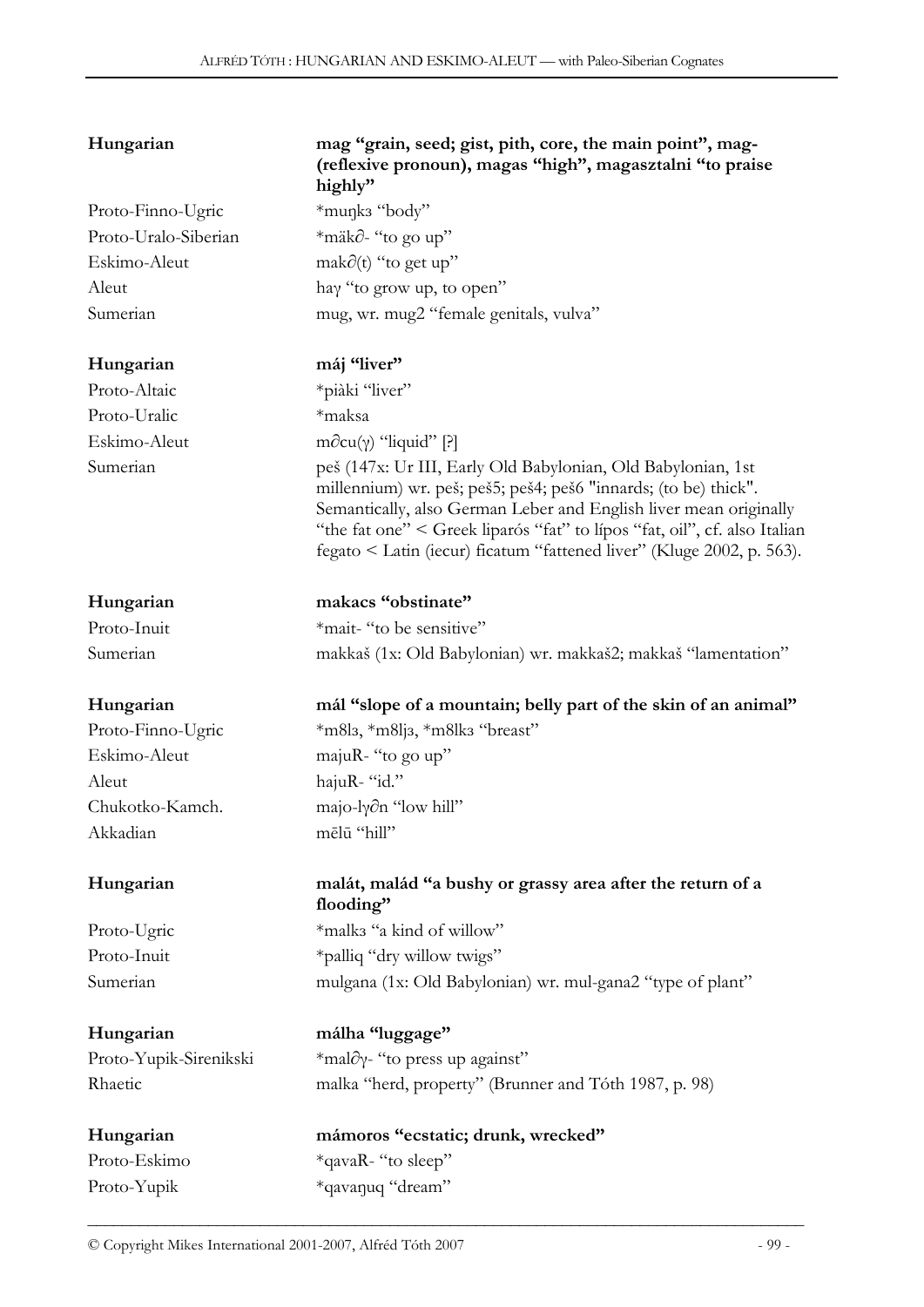Proto-Turkic \*buŕ-, \*boŕ-Proto-Tungusic \*muru-

Proto-Turkic \*bōr Proto-Mongolic \*mara-Proto-Tungusic \*mar-Proto-Uralic \*morts "edge, end" Proto-Eskimo \*maRRaR "mud"

# Sumerian mamud (45x: Old Babylonian) wr. ma-mu2; ma-mu "dream"

Hungarian marha "cattle; property" Proto-Yupik-Sirenikski \*mal∂γ- "to press up against" Rhaetic malka "herd, property" (Brunner and Tóth 1987, p. 98)

Hungarian marni "to bite, to gnaw" Proto-Altaic \*mi\_úru "to press, to damage" Proto-Uralic \*mura, \*mura, \*murs "to break apart; crumb, fragment, piece" Proto-Yupik \*paruq "bug" [?] Sumerian mu (9x: Old Babylonian) wr. mu11; ma5; mu7 "to crush, mangle"

# Hungarian mar "withers (on an horse's back)"

Proto-Uralic \*m8rs "sth. extraordinary; convex form of a body-part" Proto-Eskimo \*paδviγ "wrist" Sumerian mur (20x: Ur III, Old Babylonian) wr. mur "lung"

Hungarian maradni "to stay" Proto-Uralic  $*$ m8rs- "to bold back" Proto-Eskimo \*paγi- "to stay at home" Sumerian mar (8x: ED IIIa, ED IIIb, Ur III) wr. mar "louse; worm; parasite"

### Hungarian mart "bank, beach, shore; edge or side of a ditch; ravine, hillside, brow of a hill", part "bank, shore"

Proto-Altaic \*māro "sand; stony earth; marsh" Central Alaskan Yupik maraq "marshy, muddy low land" Sumerian bar (2579x: ED IIIa, ED IIIb, Ebla, Old Akkadian, Lagash II, Ur III, Early Old Babylonian, Old Babylonian) wr. bar; ba-ra; bala; bur "outside, (other) side; behind; outer form, outer; fleece; outsider"

| Hungarian    | mártani "to douse, to souse; to immerse, to plunge"      |
|--------------|----------------------------------------------------------|
| Proto-Ugric  | $*$ mars-                                                |
| Proto-Eskimo | *maRu- "to sink into soft ground or snow"                |
| Sumerian     | mar (13x: Old Babylonian) wr. mar "to smear, to immerse" |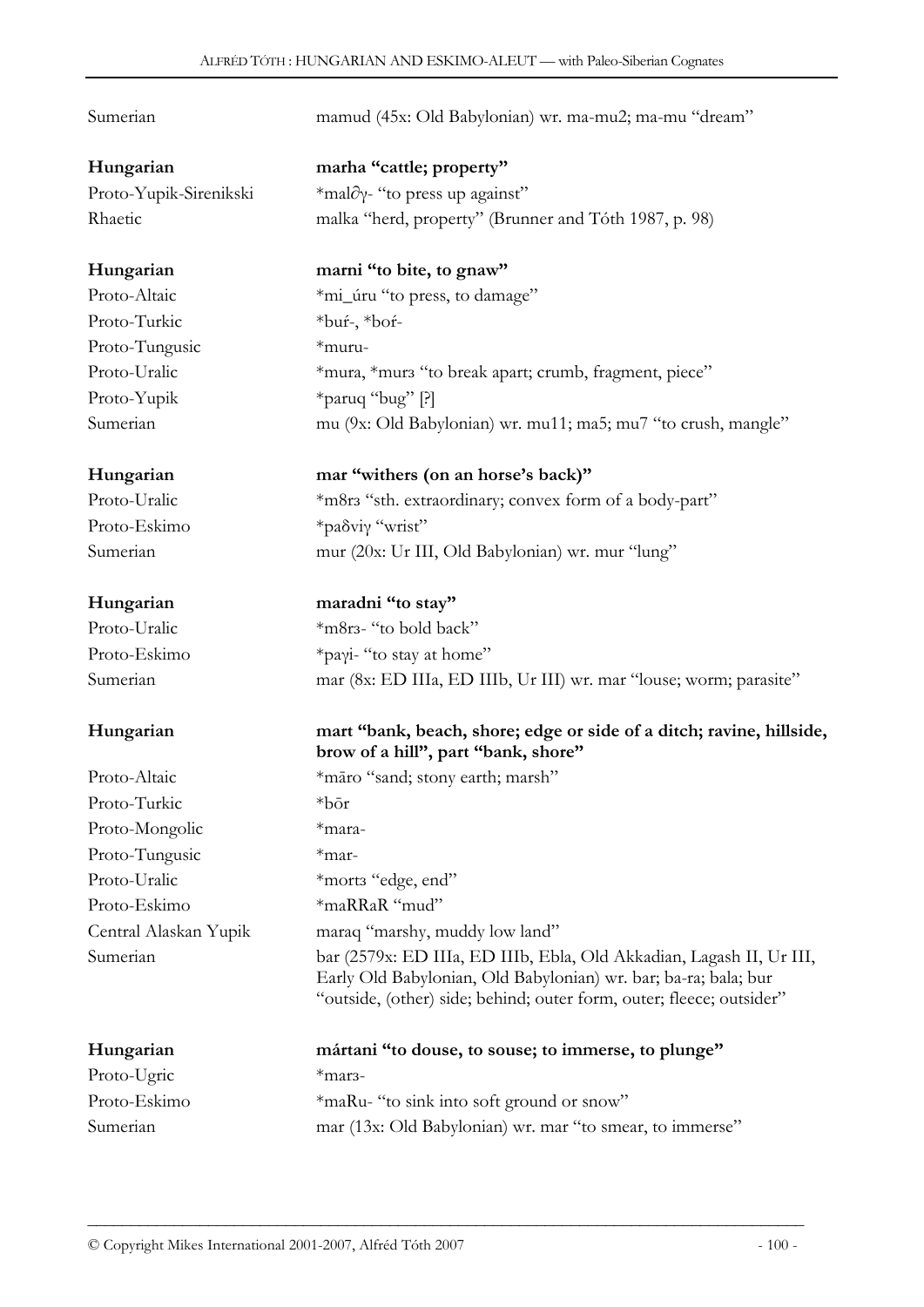| Hungarian              | más "other", másik "the second"                                                                                                                                                      |
|------------------------|--------------------------------------------------------------------------------------------------------------------------------------------------------------------------------------|
| Proto-Finno-Ugric      | *mu "other; this"                                                                                                                                                                    |
| Eskimo-Aleut           | $uv(a)$ - "this"                                                                                                                                                                     |
| Aleut                  | wa- "id."                                                                                                                                                                            |
| Chukotko-Kamch.        | waj "here you are". waj $\partial$ n-qen "that just there"                                                                                                                           |
| Sumerian               | maš (4x: Old Babylonian) wr. maš "twin", or ba (2x: Old Babylonian)<br>wr. ba3; ba7 "half; thirty" [?]                                                                               |
| Hungarian              | -máz: hagymáz "spotted fever"                                                                                                                                                        |
| Proto-Finno-Ugric      | *muča "some form of sickness"                                                                                                                                                        |
| Proto-Eskimo           | *puyuR "smoke"                                                                                                                                                                       |
| Sumerian               | mes (56x: ED IIIb, Old Akkadian, Ur III, Old Babylonian) wr. mes;<br>ĝešmes "blackness, black spot; black wood"                                                                      |
| Hungarian              | meg "and, but, then, thus", meg- (aoristic prefix, sometimes also<br>indicating the return of an action), mögé "to the back", mögött<br>"behind", mögül "from behind, from the back" |
| Proto-Finno-Ugric      | *minä, *müngä "space behind sth."                                                                                                                                                    |
| Proto-Yupik-Sirenikski | *q $\partial$ r- "height"                                                                                                                                                            |
| Proto-Yupik            | *q∂RaR- "to rise up"                                                                                                                                                                 |
| Sumerian               | eĝir (393x: ED IIIb, Old Akkadian, Lagash II, Ur III, Early Old<br>Babylonian, Old Babylonian) wr. egir; egir5(LUM); egir4;<br>egir6(MURGU2) "back, rear; after"                     |
| Hungarian              | menni, megy, mé-sz "to go"                                                                                                                                                           |
| Proto-Altaic           | *mena- "to run, to trot"                                                                                                                                                             |
| Proto-Turkic           | $*$ ban-                                                                                                                                                                             |
| Proto-Mongolic         | *mende-                                                                                                                                                                              |
| Proto-Tungusic         | $*$ men-                                                                                                                                                                             |
| Proto-Uralic           | mene                                                                                                                                                                                 |
| Proto-Uralo-Siberian   | *men $\partial$ - "to go"                                                                                                                                                            |
| Eskimo-Aleut           | $m\partial n\partial t$ - "to pass over at distribution"                                                                                                                             |
| Chukotko-Kamch.        | man-n "dispersing, in different directions"                                                                                                                                          |
| Sumerian               | ma "to go" (Oberhuber 1990, p. 304)                                                                                                                                                  |
| Hungarian              | meggy "sour-cherry"                                                                                                                                                                  |
| Proto-Altaic           | *melu "a kind of berry"                                                                                                                                                              |
| Proto-Turkic           | *beleł                                                                                                                                                                               |
| Proto-Mongolic         | mojil-                                                                                                                                                                               |
| Proto-Tungusic         | *m[e]likte                                                                                                                                                                           |
| Proto-Finno-Ugric      | *mol'3, *moδ's "a kind of edible wild berry"                                                                                                                                         |
| Proto-Eskimo           | *payunRaR "berry"                                                                                                                                                                    |
| Sumerian               | mudum (6x: Old Akkadian, Ur III) wr. mu-dum "a fruit"                                                                                                                                |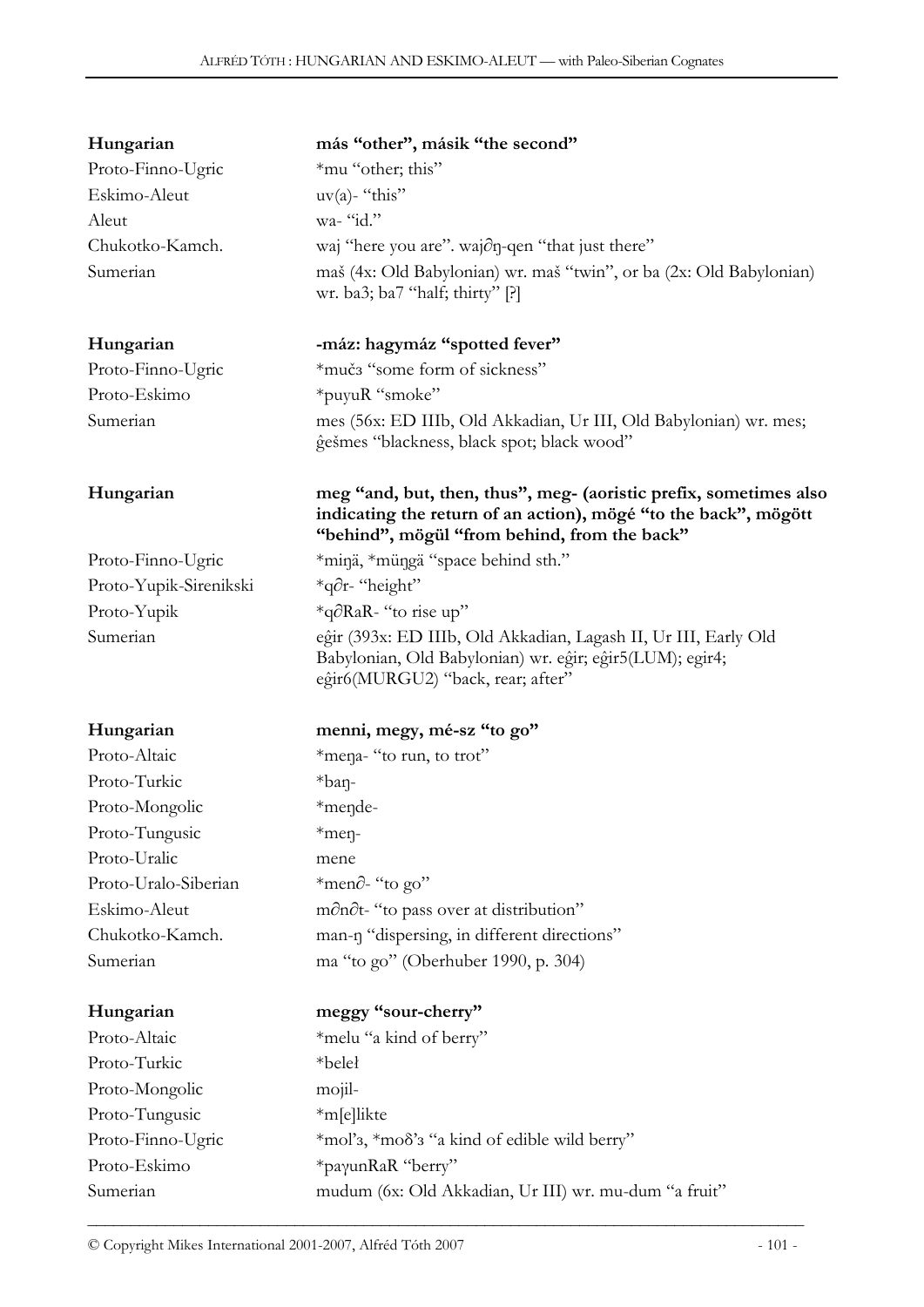Proto-Finno-Ugric Udmurt Proto-Eskimo Sumerian

### méh "bee"

\*mekše

 $min\$ 

\*∂ν∂γtaR "bee" mušen (454x: ED IIIa, ED IIIb, Old Akkadian, Lagash II, Ur III, Old Babylonian, Middle Babylonian) wr. mušen; mu-ti-in; mu-tin "bird"

### Hungarian

Proto-Ugric Proto-Uralo-Siberian Proto-Inuit Aleut Sumerian

### Hungarian

Proto-Finno-Ugric Proto-Uralo-Siberian Proto-Inuit Aleut Sumerian

### Hungarian

Proto-Ugric Proto-Yupik Sumerian Akkadian

### Hungarian

Proto-Yupik Sumerian

### Hungarian

Proto-Altaic Proto-Uralic Proto-Yupik-Sirenikski Sumerian

### Hungarian

Proto-Ugric Eskimo-Aleut meleg "warm" \*mäls(-) "warm; to become warm" \*mal(iy), miil(iy) "wave" \*mal∂k "wave" hal-"windward" bil (50x: Ur III, Old Babylonian) wr. bil2; bil3; bil "to burn"

### mell "bosom, breast, chest; bust"

\*mälke, \*mälγe \*mäl(k $\partial$ ) "chest" malak "chest" hala- "to turn head" meli, wr. mel3; melix( $|KAXGAR+\S A3+A|$ ); meli2; melix( $|KAXU2|$ ) " $neck$ "

### méltó "deserving of, fit to, worthy of; fair, just; worthy of sb.

\*m8l<sub>3</sub>- "enter into, to fit in, to go into" \*molaR- "to plug" mu, wr. mu6 "manly; young man" + etlum "manly, reliable"

### mély "deep"

\*molaR- "to plug" mar (13x: Old Babylonian) wr. mar "to smear, to immerse"

### mely "which", melyik "which one", mennyi "how much", mi "what", mikor "when"

\*mV (an interrogative root) \*m8 "thing; what" \*natô- "which" mea (155x: ED IIIb, Old Akkadian, Ur III, Old Babylonian) wr. me-a; ma6; ma-a; ma-a-a "where?, whither?"

mén "stallion" \*mäns "any sort of animal" manniy "egg"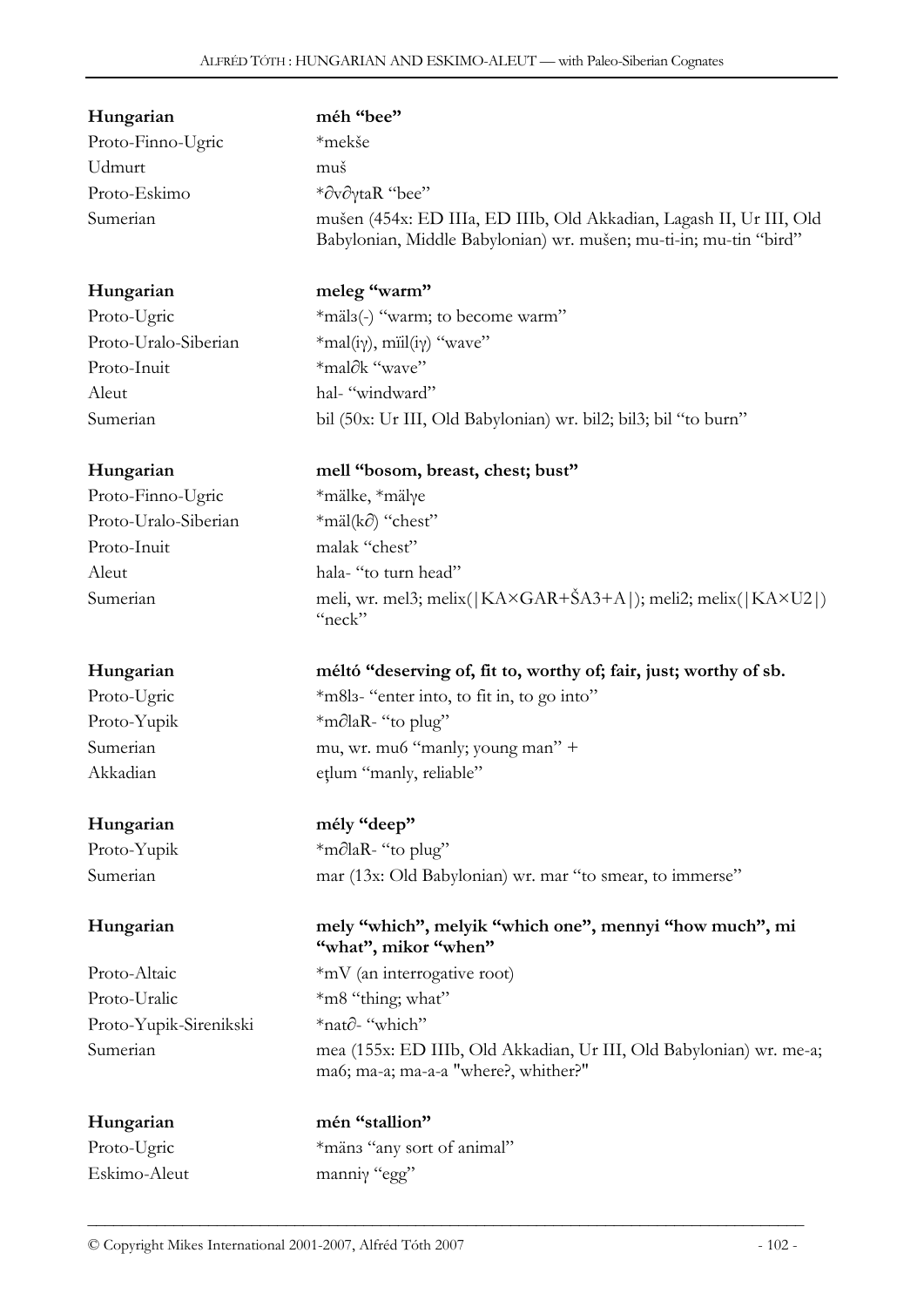Proto-Turkic \*bōn-čuk Proto-Mongolic \*möγer Proto-Uralic (?),

Proto-Uralic (?),

Sirenikski nana "mother"

Sirenikski nana "mother"

Proto-Finno-Ugric \*mińs Proto-Eskimo \*qilaγ "sky"

Proto-Ugric \*mens

Sumerian nunuz (130x: ED IIIa, ED IIIb, Old Akkadian, Ur III, Old Babylonian) wr. nunuz; na4nunuz "ovoid bead; egg"

Hungarian mén "sweep of a well" Proto-Altaic \*mōni, \*mōne "round" Proto-Tungusic \*muqu-, \*muqbu-Proto-Finno-Ugric \*mins(-) "bending, curve; to bend, to bow, to curve" Proto-Eskimo \*p∂qu- "to bend; to be bent" Sumerian men (83x: ED IIIb, Lagash II, Ur III, Old Babylonian) wr. men; men4 "tiara, type of crown" Hungarian menekedni, menekülni "to escape", menteni "to resue" Proto-Finno-Ugric \*mäns- "to rescue/save oneself" Proto-Eskimo \*annaγut∂- "to save" Sumerian ma (5559x: ED IIIa, ED IIIb, Old Akkadian, Lagash II, Ur III, Early Old Babylonian, Old Babylonian) wr. ma2; ĝešma2 "ship, boat" Hungarian meny "daughter-in-law" Proto-Uralic \*mińä "daughter-in-law; young woman" Proto-Uralo-Siberian \*an'a "older female relative" Koryak n'el "daughter-in-law" (< \*nVjVl) Sumerian munus (3079x: ED IIIb, Old Akkadian, Lagash II, Ur III, Early Old Babylonian, Old Babylonian, 1st millennium) wr. munus; nu-nus "woman; female" Hungarian meny: menyhal "burbot" Proto-Uralo-Siberian \*an'a "older female relative" Sumerian mun (5x: ED IIIa, ED IIIb) wr. munku6 "a fish" Hungarian menny "heaven", mennyezet "ceiling"

Sumerian men (83x: ED IIIb, Lagash II, Ur III, Old Babylonian) wr. men; men4 "tiara, type of crown"

Hungarian menyülni: kimenyülni "to be/to become dislocated, sprained" Proto-Eskimo \*annaγut∂- "to save"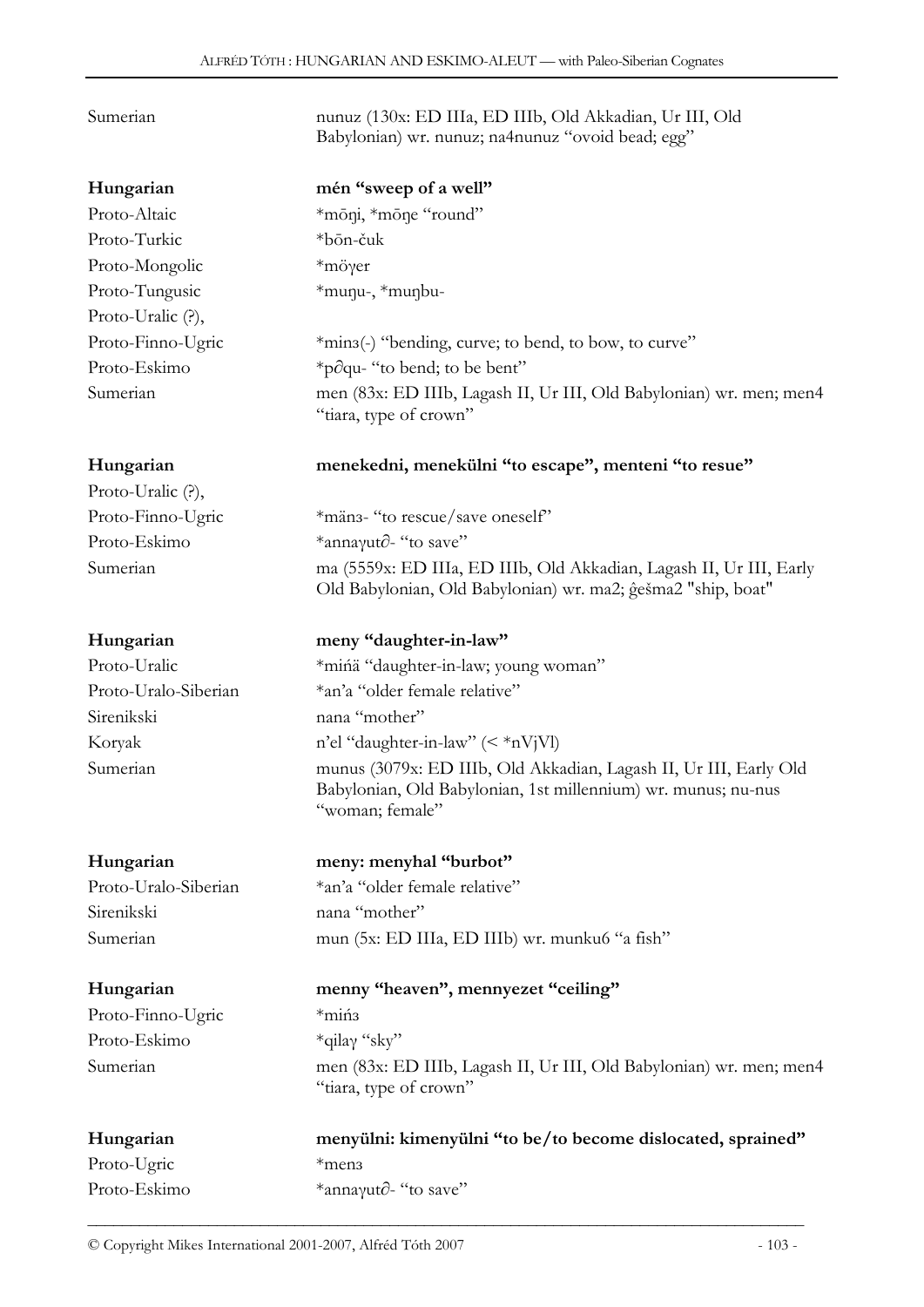| Sumerian          | kimanzer (6x: Old Babylonian) wr. ki-ma-an-ze2-er "slippery place"                                                                                       |
|-------------------|----------------------------------------------------------------------------------------------------------------------------------------------------------|
| Hungarian         | merni "dare, to make bold, to venture"                                                                                                                   |
| Proto-Ugric       | *märs- "to believe, to venture"                                                                                                                          |
| Proto-Eskimo      | *p∂R∂- "to stand up"                                                                                                                                     |
| Sumerian          | me (750x: ED IIIb, Old Akkadian, Lagash II, Old Babylonian) wr. me<br>"being, divine properties enabling cosmic activity; office; (cultic)<br>ordinance" |
| Hungarian         | merni "to dip, to immerse, to plunge"                                                                                                                    |
| Proto-Ugric       | *mär3-                                                                                                                                                   |
| Eskimo-Aleut      | amu "to pull up", amlu- "to draw, to bail out"                                                                                                           |
| Aleut             | amilRi-X "fishing place"                                                                                                                                 |
| Sumerian          | me (750x: ED IIIb, Old Akkadian, Lagash II, Old Babylonian) wr. me<br>"being, divine properties enabling cosmic activity; office; (cultic)<br>ordinance" |
| Hungarian         | mérni "to measure"                                                                                                                                       |
| Proto-Finno-Ugric | *mera- "to measure"                                                                                                                                      |
| Eskimo-Aleut      | mul $\partial(y)$ "nipple", m $\partial \ln y$ "nipple; to suck"                                                                                         |
| Aleut             | huluX "nipple; seed" (for semantic development cf. meredni)                                                                                              |
| Sumerian          | me (1x: Old Babylonian) wr. me "stiffness"                                                                                                               |
| Hungarian         | meredni "to become fixed; to fix; to gaze, to stare; to rise; to<br>stand out, to stand up", meredek "steep", meredt "stiff"                             |
| Proto-Ugric       | *mer <sub>3</sub> -, *mär <sub>3</sub> - "to press, to wring"                                                                                            |
| Eskimo-Aleut      | mul $\partial(y)$ "nipple", m $\partial \ln y$ "nipple; to suck"                                                                                         |
| Aleut             | huluX "nipple; seed"                                                                                                                                     |
| Sumerian          | me (1x: Old Babylonian) wr. me "stiffness"                                                                                                               |
| Hungarian         | méreg "poison; anger"                                                                                                                                    |
| Proto-Finno-Ugric | *mirkk3 "poison"                                                                                                                                         |
| Proto-Eskimo      | *naR $\partial$ - "to smell" [?]                                                                                                                         |
| Sumerian          | mir (347x: ED IIIa, Old Akkadian, Ur III, Old Babylonian) wr. mir;<br>tumumir "north wind; north; storm"                                                 |
| Hungarian         | mese "fairy tale"                                                                                                                                        |
| Proto-Ugric       | *mańća-, *maća- "to narrate; story"                                                                                                                      |
| Proto-Eskimo      | *maniyuR- "to soothe, cajole"                                                                                                                            |
| Sumerian          | maškim (3492x: ED IIIb, Old Akkadian, Lagash II, Ur III, Early Old<br>Babylonian, Old Babylonian) wr. maškim "an administrative position; a<br>demon"    |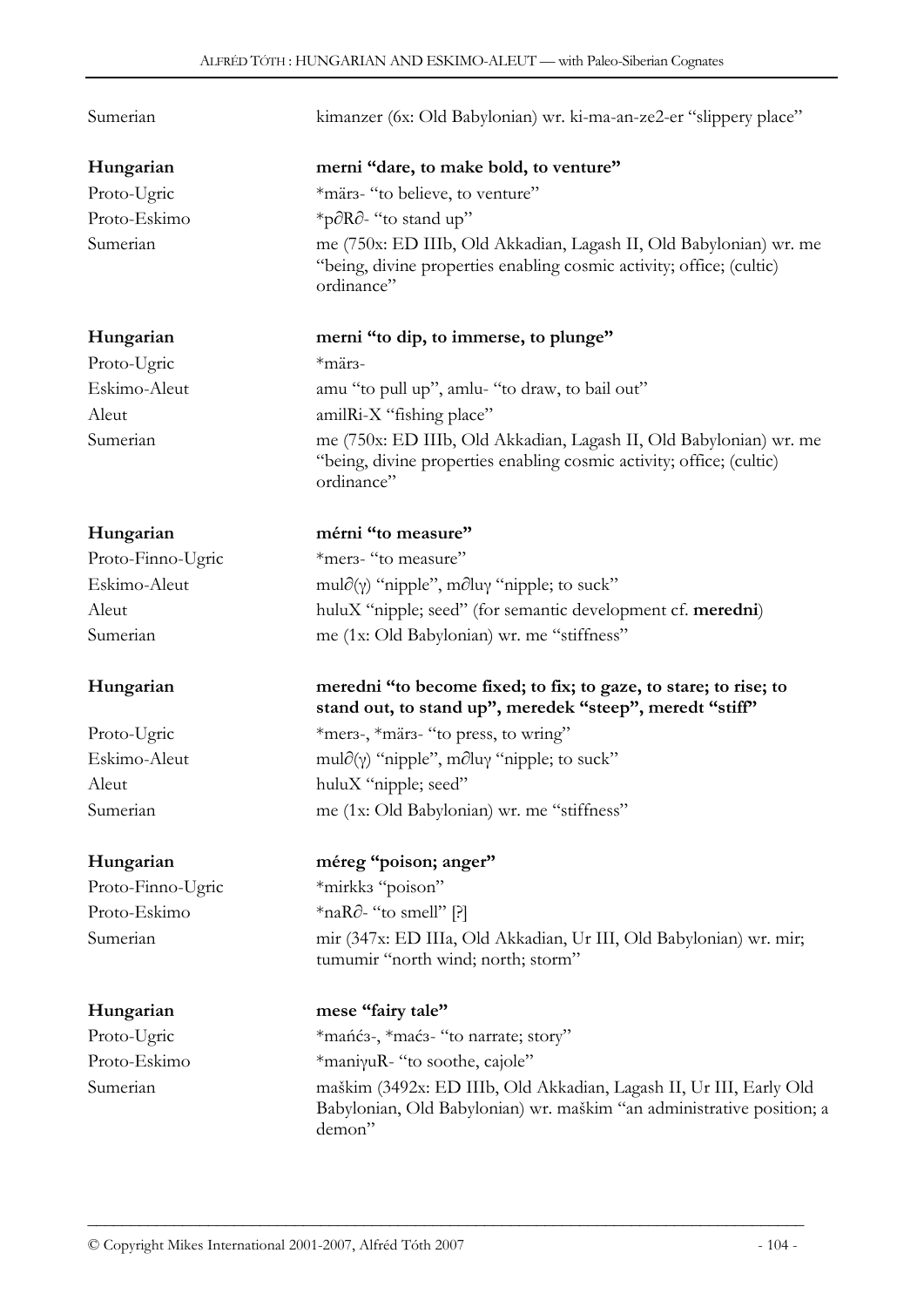### Hungarian

Proto-Altaic Proto-Turkic Proto-Tungusic Proto-Finno-Ugric Proto-Uralo-Siberian Proto-Yupik Sirenikski Chukotko-Kamch. Sumerian

### Hungarian

Proto-Ugric Proto-Eskimo Sumerian

# Hungarian

Proto-Finno-Ugric Eskimo-Aleut Akkadian

### Hungarian

Proto-Ugric Proto-Inuit Sumerian

### Hungarian

Proto-Altaic Proto-Turkic Proto-Mongolic Proto-Tungusic Proto-Uralic Proto-Eskimo Sumerian

# Hungarian

messze "far"

\*mōč'a "edge, end" \*būč- $*$ muč-\*mećä "the edge or side of sth." \*muγ∂- "to roam" \*m∂g∂-/muγu- "to go off far" muγu | ?ij "caravan" m∂γu- "to nomadize", m∂γu-jil "reindeer caravan" meše (22x: Old Babylonian) wr. me-še3 "where to?"

### mét: métháló "driftnet made from stalks"

\*mäkts(-) "a kind of net; to cast a net" \*kuvδaR "net" mehi (1x: Old Babylonian) wr. me-hi "tissue"

### méz "honey"

\*mete  $m\partial cu(\gamma)$  "liquid" matqu "syrup, honey"

# mező "domain, range, field", mez "cloth", meztelen "naked" \*meća-, \*meśa- "to clothe oneself" \*∂νγun "cloth" mur (66x: ED IIIb, Old Akkadian, Ur III, Old Babylonian) wr. mur10 "to get dressed, clothe oneself"

# mi "we"

\*ba, \*bi\_u-n  $*$ bi-ŕ \*ba, \*man-\*bue, \*mü-n  $*<sub>m8</sub>$ \*uvakut "we"  $me$ 

### mi "what"

Proto-Uralic \*m<sub>3</sub> "what; thing" \*mi "what" Proto-Uralo-Siberian Chukotko-Kamch.  $min-(k\partial)$  "where, which" Sumerian ana "what", niĝ (1641x: ED IIIa, ED IIIb, Old Akkadian, Lagash II, Ur III, Early Old Babylonian, Old Babylonian, 1st millennium) wr.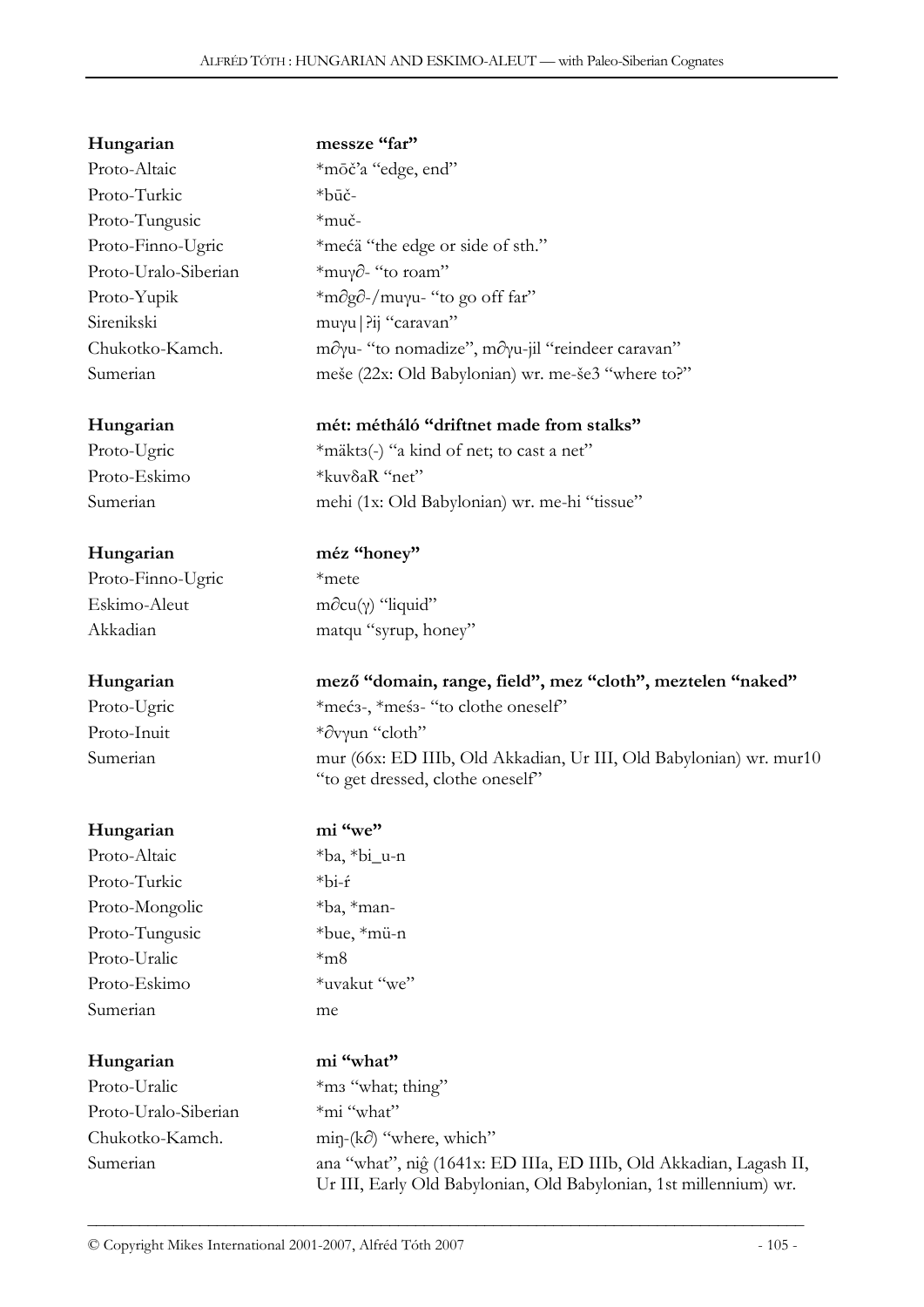niĝ2; aĝ2 "thing"

| Hungarian<br>Proto-Yupik | mohó "avid, greedy, eager"<br>*aR-maγ "greedy"                                                                                                                                 |
|--------------------------|--------------------------------------------------------------------------------------------------------------------------------------------------------------------------------|
| Sumerian                 | mah (3271x: ED IIIb, Old Akkadian, Lagash II, Ur III, Early Old<br>Babylonian, Old Babylonian) wr. mah; mah2 "(to be) great"                                                   |
| Hungarian                | mondani "to say, to speak"                                                                                                                                                     |
| Proto-Uralic             | $*$ m8n <sub>3</sub> -, $*$ mon <sub>3</sub> -                                                                                                                                 |
| Eskimo-Aleut             | an∂R- "to breathe"                                                                                                                                                             |
| Aleut                    | anR(i)- "breath; voice; soul"                                                                                                                                                  |
| Yukagir                  | mon-"to say"                                                                                                                                                                   |
| Sumerian                 | mu (8x: ED IIIb, Old Babylonian) wr. mu7 "to make a sound" + ana<br>(3x: ED IIIa, Old Babylonian) wr. an-na "upper"                                                            |
| Hungarian                | mony "egg; penis"                                                                                                                                                              |
| Proto-Altaic             | *úmu-                                                                                                                                                                          |
| Proto-Turkic             | $*j$ umu-                                                                                                                                                                      |
| Proto-Mongolic           | $*öm-, *em-$                                                                                                                                                                   |
| Proto-Tungusic           | $*$ umū-                                                                                                                                                                       |
| Proto-Uralic             | *muna "egg; testicle"                                                                                                                                                          |
| Eskimo-Aleut             | manniy "egg"                                                                                                                                                                   |
| Sumerian                 | nunuz (130x: ED IIIa, ED IIIb, Old Akkadian, Ur III, Old<br>Babylonian) wr. nunuz; na4nunuz "ovoid bead; egg"                                                                  |
| Hungarian                | mór, mor: mórágy, morágy "kind of forest"                                                                                                                                      |
| Proto-Altaic             | *mūro "tree; forest"                                                                                                                                                           |
| Proto-Finno-Ugric        | *mora "a type of tree"                                                                                                                                                         |
| Proto-Eskimo             | *maRRaR "mud"                                                                                                                                                                  |
| Proto-Yupik              | maRtu-"to be thick"                                                                                                                                                            |
| Sumerian                 | mu (520x: ED IIIb, Old Akkadian, Lagash II, Ur III, Early Old<br>Babylonian, Old Babylonian) wr. mu2; mu2-mu2 "to grow"                                                        |
| Hungarian                | mosni "to wash"                                                                                                                                                                |
| Proto-Uralic             | *muśke-, *mośke-                                                                                                                                                               |
| Proto-Eskimo             | <sup>*</sup> tan $\partial$ γ-, <sup>*</sup> tan $\partial$ t- "to wash"                                                                                                       |
| Sumerian                 | mul (129x: ED IIIb, Lagash II, Ur III, Old Babylonian) wr. mul; mul2;<br>mul4 "star; to shine, radiate (light)" + šun, wr. šun2 "to shine", or me,<br>wr. me "to wash, refine" |
| Hungarian                | mosolyogni "to smile"                                                                                                                                                          |
| Proto-Ugric              | $*$ muća-, $*$ muśa-                                                                                                                                                           |
| Proto-Eskimo             | *anlaR- "to laugh"                                                                                                                                                             |
| Sumerian                 | mud (1x: Old Babylonian) wr. mud5 "joy"                                                                                                                                        |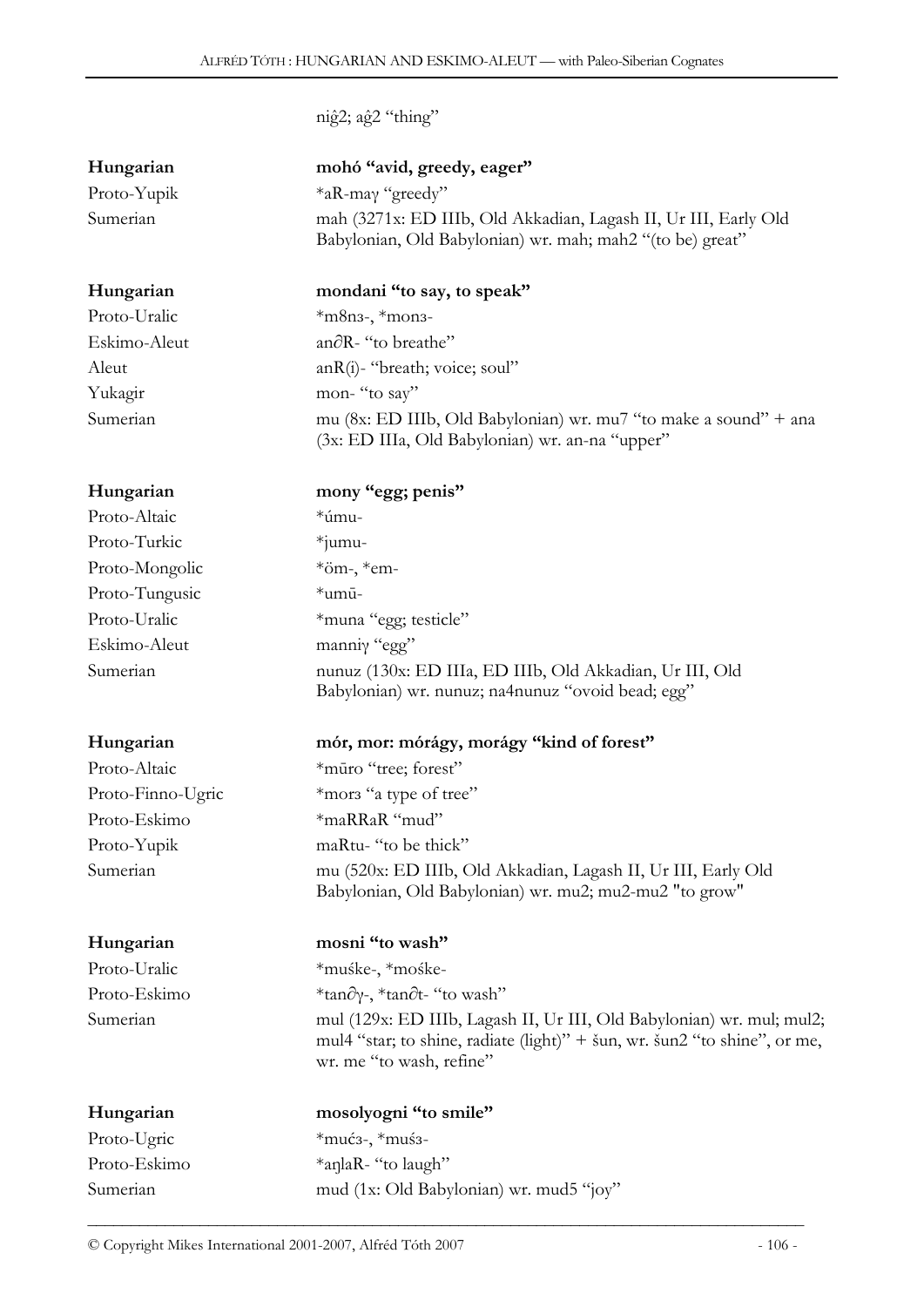| Hungarian             | mozogni "to move", mozdulni "to begin to move"                                                                                                                                                     |
|-----------------------|----------------------------------------------------------------------------------------------------------------------------------------------------------------------------------------------------|
| Proto-Uralic          | $*$ m8ńć3-, $*$ m8ć3-                                                                                                                                                                              |
| Proto-Inuit           | *manat- "to get to move"                                                                                                                                                                           |
| Sumerian              | ma "to go" (Oberhuber 1990, p. 304)                                                                                                                                                                |
| Hungarian             | múlik "to elapse, to go by", mulatni "to spend time, to entertain<br>oneself"                                                                                                                      |
| Proto-Finno-Ugric     | *muls- "to elapse, to go by, to pass over"                                                                                                                                                         |
| Eskimo-Aleut          | mulu- "to stay away a long time"                                                                                                                                                                   |
| Sumerian              | ma "to go" (Oberhuber 1990, p. 304) + la (1399x: ED IIIa, ED IIIb,<br>Old Akkadian, Lagash II, Ur III, Early Old Babylonian, Old<br>Babylonian) wr. la2; la; lal2 "to hang, to be suspended; over" |
| Hungarian             | murcos "dirty, muddy"                                                                                                                                                                              |
| Proto-Eskimo          | *maRRaR "mud"                                                                                                                                                                                      |
| Central Alaskan Yupik | maraq "marshy, muddy low land"                                                                                                                                                                     |
| Sumerian              | mudur (13x: Old Babylonian) wr. mu-dur7 "dirt"                                                                                                                                                     |
| Hungarian             | mutni, mutatni "to show, to demonstrate"                                                                                                                                                           |
| Proto-Finno-Ugric     | *muja- "to feel, to touch, to touch lightly"                                                                                                                                                       |
| Proto-Eskimo          | *maniγuR- "to soothe"                                                                                                                                                                              |
| Sumerian              | mud (8x: Old Babylonian) wr. mud "to create"                                                                                                                                                       |
| Hungarian             | mű, műv- "handicraft, work; opus"                                                                                                                                                                  |
| Proto-Uralic          | *meke(-) "deed, work; to do, to make, to work"                                                                                                                                                     |
| Proto-Eskimo          | *ca-vaγ- "to work"                                                                                                                                                                                 |
| Sumerian              | mu (9x: Old Babylonian) wr. mu11; ma5; mu7 "to crush, mangle"                                                                                                                                      |
| Hungarian             | -(e/o/ö)n (superessive suffix, e.g. ház-on "on a house", ház<br>"house")                                                                                                                           |
| Proto-Uralic          | -na, -nä (locative suffix)                                                                                                                                                                         |
| Eskimo-Aleut          | ∂n∂ "place", -me-, -ne (casus localis, cf. Kleinschmidt 1851, p. 79)                                                                                                                               |
| Aleut                 | $na(\gamma)$ - "inside"                                                                                                                                                                            |
| Sumerian              | -a (locative suffix), -na (possessive locative marker): dub-ba-na<br>"his/her tablet"                                                                                                              |
| Hungarian             | nagy "big, tall"                                                                                                                                                                                   |
| Proto-Finno-Ugric     | *n8ńćs "hard, strong"                                                                                                                                                                              |
| Eskimo-Aleut          | $an\partial$ - "big"                                                                                                                                                                               |
| Aleut                 | anu-na- "big", anax "power; steward"                                                                                                                                                               |
| Chukotko-Kamch.       | aenaen "spirit, god"                                                                                                                                                                               |
| Sumerian              | niga (12565x: Old Akkadian, Lagash II, Ur III, Early Old Babylonian,                                                                                                                               |

Old Babylonian, 1st millennium) wr. niga; niĝ2-gu7-a "(to be)

fattened"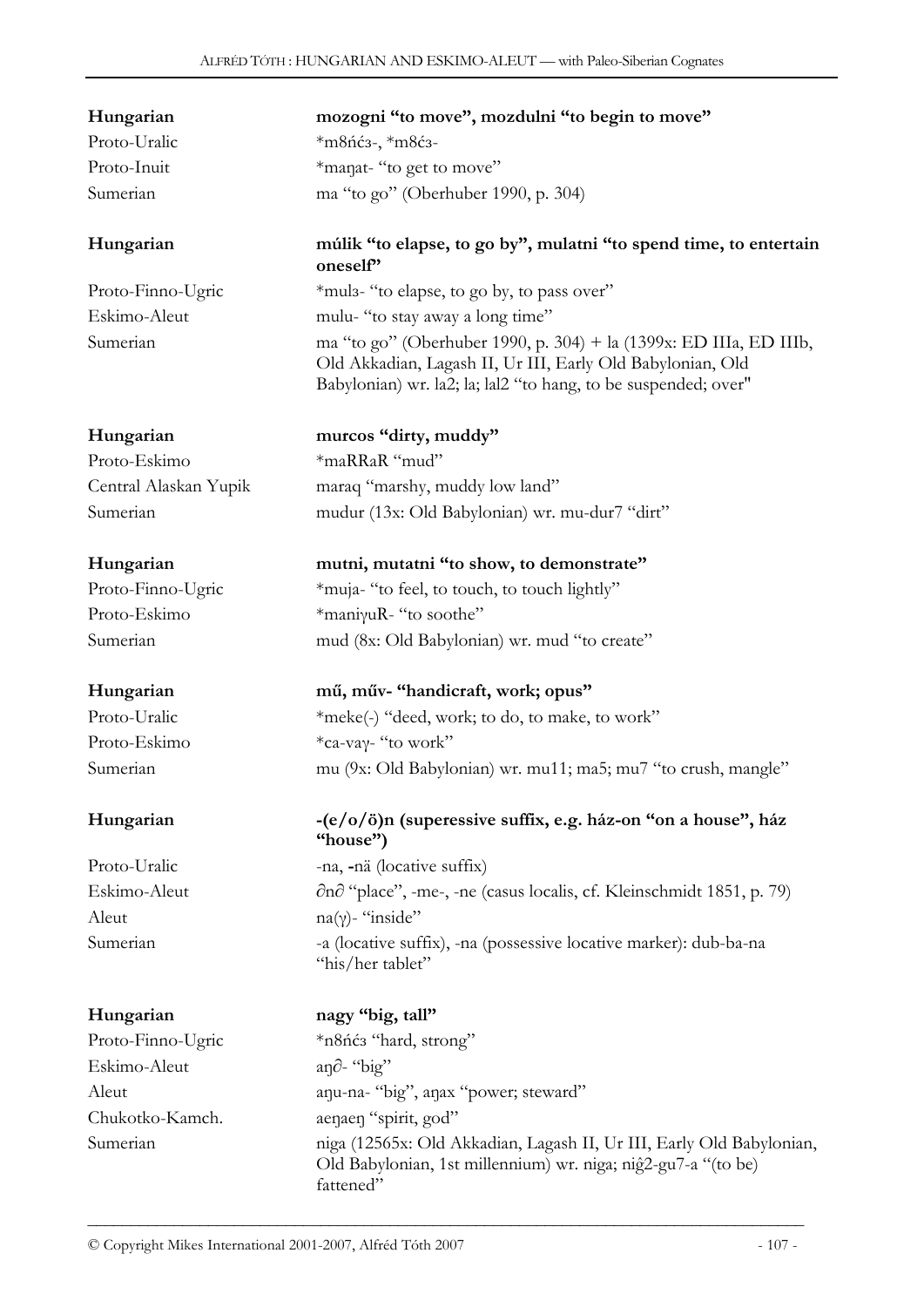| Hungarian            | -nál/-nél (adessive suffix), nála "at/by him/her/it"                                                                                                                                                                                                                                                                                                                                                                                                                                                                                                                                                                                                                                                           |
|----------------------|----------------------------------------------------------------------------------------------------------------------------------------------------------------------------------------------------------------------------------------------------------------------------------------------------------------------------------------------------------------------------------------------------------------------------------------------------------------------------------------------------------------------------------------------------------------------------------------------------------------------------------------------------------------------------------------------------------------|
| Proto-Uralic (?),    |                                                                                                                                                                                                                                                                                                                                                                                                                                                                                                                                                                                                                                                                                                                |
| Proto-Ugric          | *na- "nearness"                                                                                                                                                                                                                                                                                                                                                                                                                                                                                                                                                                                                                                                                                                |
| Proto-Finno-Ugric    | *na "that/this (one) here"                                                                                                                                                                                                                                                                                                                                                                                                                                                                                                                                                                                                                                                                                     |
| Proto-Uralo-Siberian | *na, nä "this"                                                                                                                                                                                                                                                                                                                                                                                                                                                                                                                                                                                                                                                                                                 |
| Proto-Eskimo         | -na (singulative of dem./q-words")                                                                                                                                                                                                                                                                                                                                                                                                                                                                                                                                                                                                                                                                             |
| Aleut                | $-n$ "id."                                                                                                                                                                                                                                                                                                                                                                                                                                                                                                                                                                                                                                                                                                     |
| Sumerian             | $ne-e(n)$ "this"                                                                                                                                                                                                                                                                                                                                                                                                                                                                                                                                                                                                                                                                                               |
| Hungarian            | nap "sun; day"                                                                                                                                                                                                                                                                                                                                                                                                                                                                                                                                                                                                                                                                                                 |
| Proto-Eskimo         | *macaR "sun"                                                                                                                                                                                                                                                                                                                                                                                                                                                                                                                                                                                                                                                                                                   |
| Sumerian             | na (527x: ED IIIb, Old Akkadian, Lagash II, Ur III, Early Old<br>Babylonian, Old Babylonian) wr. na4; na; na4na "stone" + Akkadian<br>abnu "id.". Semantically, cf. mennykő "lightening", lit. "heaven-stone"                                                                                                                                                                                                                                                                                                                                                                                                                                                                                                  |
| Hungarian            | napa "mother-in-law"                                                                                                                                                                                                                                                                                                                                                                                                                                                                                                                                                                                                                                                                                           |
| Proto-Uralic         | *anappē                                                                                                                                                                                                                                                                                                                                                                                                                                                                                                                                                                                                                                                                                                        |
| Proto-Uralo-Siberian | *an'a "older female relative"                                                                                                                                                                                                                                                                                                                                                                                                                                                                                                                                                                                                                                                                                  |
| Sirenikski           | nana "mother"                                                                                                                                                                                                                                                                                                                                                                                                                                                                                                                                                                                                                                                                                                  |
| Sumerian             | nunus, munus (3079x: ED IIIb, Old Akkadian, Lagash II, Ur III, Early<br>Old Babylonian, Old Babylonian, 1st millennium) wr. munus; nu-nus<br>"woman; female". The second part seems to be Sum. -bar that occurs<br>in "in-law" parentships: ušbar (19x: ED IIIa, Old Babylonian) wr.<br>ušbar; ušbar3; ušbar2 "father-in-law; mother-in-law", cf. also Hung. ip,<br>ipa "father-in-law" and Sum. pap (86x: Old Akkadian, Ur III, Old<br>Babylonian) wr. pap "father; male, virile; brother" related to Akk.,<br>Rhaet. abu "father". The first part er- in Sum. erib "father-in-law;<br>sister-in-law" seems to be the still unexplained word -er in emb-er<br>"human" and may be related to Sum. ere "to go". |
| Hungarian            | nem, ne "not"                                                                                                                                                                                                                                                                                                                                                                                                                                                                                                                                                                                                                                                                                                  |
| Proto-Finno-Ugric    | *nä-mi                                                                                                                                                                                                                                                                                                                                                                                                                                                                                                                                                                                                                                                                                                         |
| Eskimo-Aleut         | $-(\eta)$ il-"not"                                                                                                                                                                                                                                                                                                                                                                                                                                                                                                                                                                                                                                                                                             |
| Aleut                | $-la(\gamma)$ "id."                                                                                                                                                                                                                                                                                                                                                                                                                                                                                                                                                                                                                                                                                            |
| Sumerian             | na, nu (785x: ED IIIb, Old Akkadian, Lagash II, Ur III, Early Old<br>Babylonian, Old Babylonian) wr. nu "(to be) not, no; without, un-"                                                                                                                                                                                                                                                                                                                                                                                                                                                                                                                                                                        |
| Hungarian            | -nak/-nek (dative and directional suffix), neki "to him/her/it"                                                                                                                                                                                                                                                                                                                                                                                                                                                                                                                                                                                                                                                |
| Proto-Uralic         | *nä "this" + *- $k$ (lative suffix)                                                                                                                                                                                                                                                                                                                                                                                                                                                                                                                                                                                                                                                                            |
| Eskimo               | -mik-, -nik- (casus modalis, cf. Kleinschmidt 1851, p. 84)                                                                                                                                                                                                                                                                                                                                                                                                                                                                                                                                                                                                                                                     |
| Sumerian             | ne; ne-en; ne-e "this" + $(a/V)$ k (genitive suffix)                                                                                                                                                                                                                                                                                                                                                                                                                                                                                                                                                                                                                                                           |
| Hungarian            | néni "aunt", néne "older sister"                                                                                                                                                                                                                                                                                                                                                                                                                                                                                                                                                                                                                                                                               |
| Proto-Uralo-Siberian | *naj(aγ) "girl"                                                                                                                                                                                                                                                                                                                                                                                                                                                                                                                                                                                                                                                                                                |

# -nál/-nél (adessive suffix), nála "at/by him/her/it"

najay "younger sister"

Eskimo-Aleut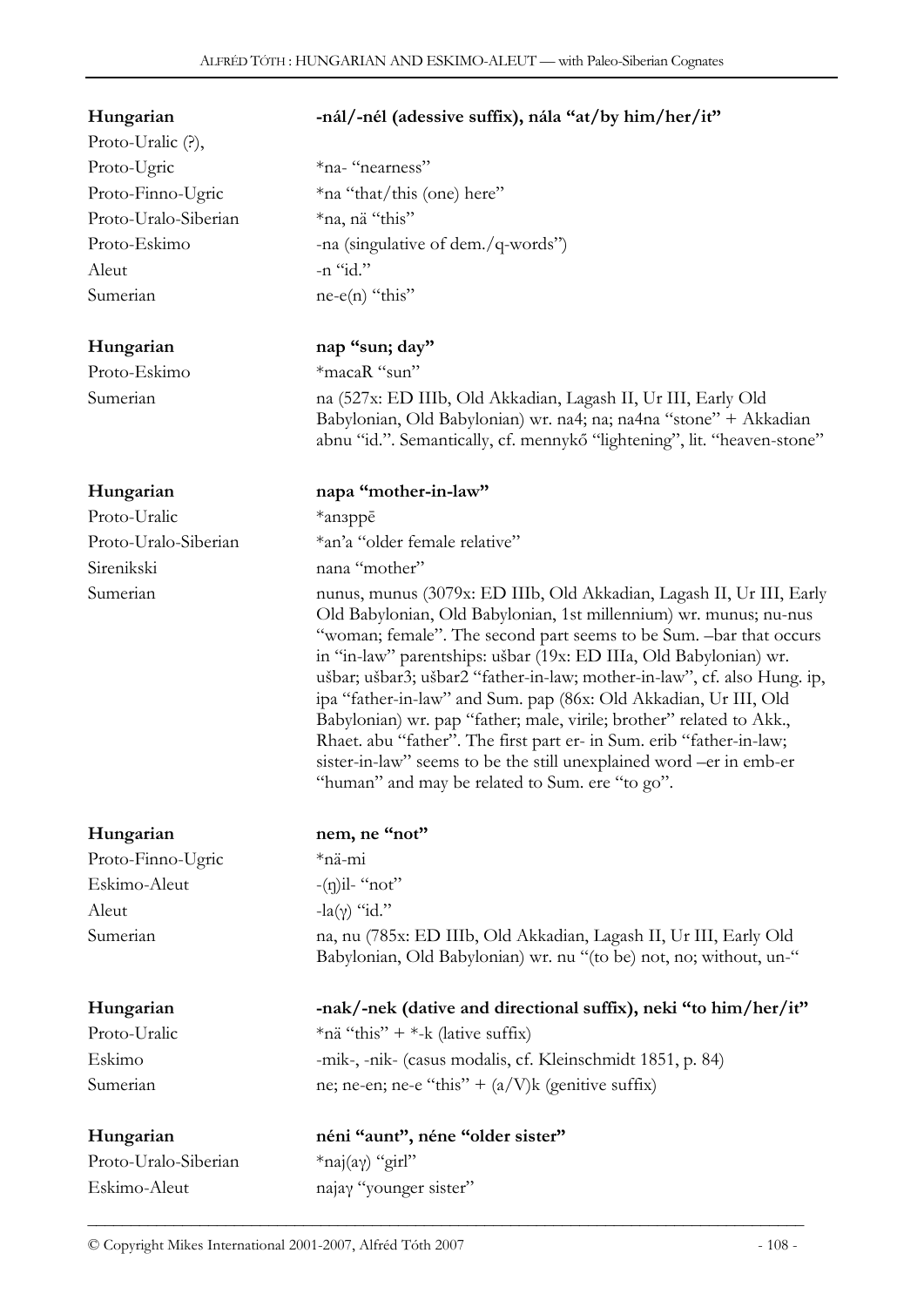| Central Asian Yupik  | najay "unmarried girl"                                                                                                                                                                                                                                                                   |
|----------------------|------------------------------------------------------------------------------------------------------------------------------------------------------------------------------------------------------------------------------------------------------------------------------------------|
| Chukotko-Kamch.      | ∂ninae-lR∂n "elder brother"                                                                                                                                                                                                                                                              |
| Sumerian             | nunus, munus (3079x: ED IIIb, Old Akkadian, Lagash II, Ur III, Early<br>Old Babylonian, Old Babylonian, 1st millennium) wr. munus; nu-nus<br>"woman; female"                                                                                                                             |
| Hungarian            | nép "people, folk"                                                                                                                                                                                                                                                                       |
| Proto-Eskimo         | *inuγ, *inuγ "human being". This etymon may also be the basis for<br>Hung. ember. In this case, Hung. ember and nép would go back to the<br>same root.                                                                                                                                   |
| Sumerian             | me (2860x: ED IIIb, Old Akkadian, Lagash II, Ur III, Old Babylonian)<br>wr. me; em; am3 "to be" + pap (86x: Old Akkadian, Ur III, Old<br>Babylonian) wr. pap "father; male, virile; brother"                                                                                             |
| Akkadian             | abu "father"; cf. also for the first part Akk., Rhaet. nammaššū "to<br>move; living being; population, people"                                                                                                                                                                           |
| Hungarian            | név "name"                                                                                                                                                                                                                                                                               |
| Proto-Uralic         | *nime                                                                                                                                                                                                                                                                                    |
| Proto-Uralo-Siberian | *nim∂ "name; call"                                                                                                                                                                                                                                                                       |
| Eskimo-Aleut         | nopo "sound, voice"                                                                                                                                                                                                                                                                      |
| Proto-Inuit          | *n∂maaq- "to groan"                                                                                                                                                                                                                                                                      |
| Chukotko-Kamch.      | $n\partial$ nn $\partial$ "name" (< *n $\partial$ m(n $\partial$ m)?)                                                                                                                                                                                                                    |
| Yukaghir             | neve, nim, niu "id."                                                                                                                                                                                                                                                                     |
| Sumerian             | nam (567x: ED IIIb, Lagash II, Ur III, Old Babylonian) wr. nam; na-<br>aĝ2 "ticket of of destiny, sign, mark", mu (2994x: ED IIIa, ED IIIb,<br>Old Akkadian, Lagash II, Ur III, Early Old Babylonian, Old<br>Babylonian) wr. mu "name; line of text; son"                                |
| Akkadian             | nību "name"                                                                                                                                                                                                                                                                              |
| Hungarian            | nevetni, mövetni "to laugh"                                                                                                                                                                                                                                                              |
| Proto-Ugric          | $*$ m8k3-, $*$ m8g3-                                                                                                                                                                                                                                                                     |
| Proto-Eskimo         | *mak∂- "to become loose" [?]                                                                                                                                                                                                                                                             |
| Sumerian             | mu (18x: Old Babylonian) wr. mu7 "incantation, spell", or from a<br>word with the meaning "to make noise" (like e.g. "laugh", German<br>"lachen", etc.): mu (9x: Old Babylonian) wr. mu11; ma5; mu7 "to<br>crush, mangle", mu (8x: ED IIIb, Old Babylonian) wr. mu7 "to make a<br>sound" |
| Hungarian            | nézni "to watch, to glance", néző "augur (person)"                                                                                                                                                                                                                                       |
| Proto-Finno-Ugric    | *näke- "to see, to watch"                                                                                                                                                                                                                                                                |
| Proto-Inuit          | *naku(R)- "to squint; to stare at"                                                                                                                                                                                                                                                       |
| Akkadian             | natālum "to watch, to glance"                                                                                                                                                                                                                                                            |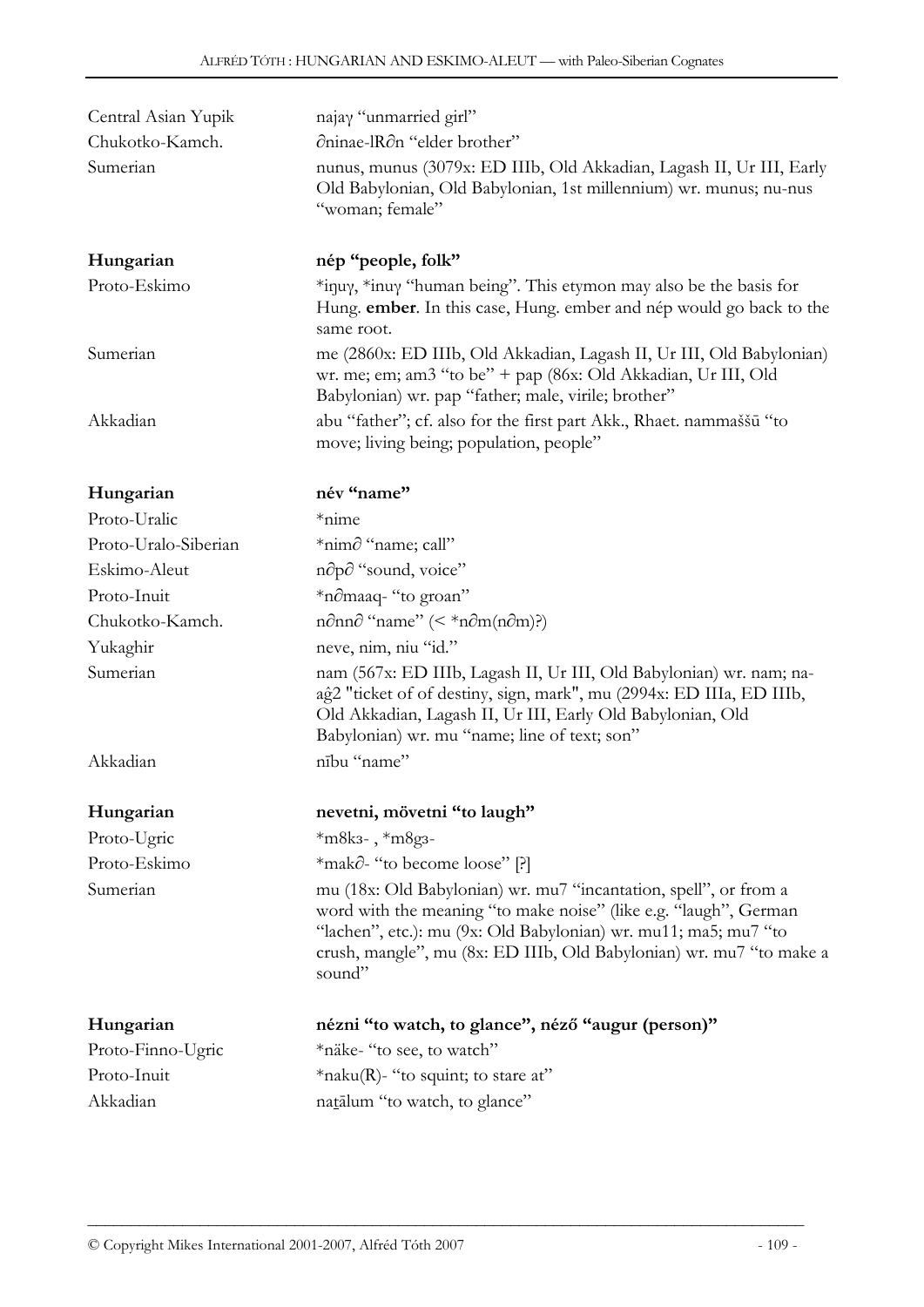| Hungarian       | -nól/-nől, -núl/-nűl "from", -nott/-nitt/-nött "at" (adessive-<br>/allative-locative)                                                                        |
|-----------------|--------------------------------------------------------------------------------------------------------------------------------------------------------------|
| Proto-Uralic    | *-nä (a locative suffix)                                                                                                                                     |
| Eskimo          | -me-, -ne (casus localis, cf. Kleinschmidt 1851, p. 79)                                                                                                      |
| Sumerian        | $ne-e(n)$ "this"                                                                                                                                             |
| Hungarian       | nő "woman"                                                                                                                                                   |
| Proto-Altaic    | *néqu "female relative, sister's or brother's wife"                                                                                                          |
| Proto-Turkic    | *jene                                                                                                                                                        |
| Proto-Mongolic  | *naga-                                                                                                                                                       |
| Proto-Tungusic  | *nequ-                                                                                                                                                       |
| Proto-Uralic    | *ńinä "wife; woman"                                                                                                                                          |
| Eskimo-Aleut    | $n\partial$ njuR "oldest woman in household"                                                                                                                 |
| Inuit           | mim-sx, older nim-sx "woman", ni-c "wife"                                                                                                                    |
| Chukotko-Kamch. | naev ( $\lt$ *n $\partial$ naev?) "woman"                                                                                                                    |
| Sumerian        | nunus, munus (3079x: ED IIIb, Old Akkadian, Lagash II, Ur III, Early<br>Old Babylonian, Old Babylonian, 1st millennium) wr. munus; nu-nus<br>"woman; female" |
| Hungarian       | nyak "neck"                                                                                                                                                  |
| Proto-Altaic    | *ni_ake "neck; vertebra"                                                                                                                                     |
| Proto-Turkic    | *jaka                                                                                                                                                        |
| Proto-Mongolic  | *nigu-                                                                                                                                                       |
| Proto-Tungusic  | *niki-                                                                                                                                                       |
| Proto-Uralic    | *ń8kk3                                                                                                                                                       |
| Eskimo-Aleut    | $cik\partial(t)$ - "lower head"                                                                                                                              |
| Aleut           | ciikit-"tilt"                                                                                                                                                |
| Chukotko-Kamch. | cik(jae)- "to dive"                                                                                                                                          |
| Sumerian        | gag (304x: ED IIIb, Old Akkadian, Ur III, Old Babylonian) wr. ĝešgag;<br>gag; urudgag "arrowhead; peg, nail"                                                 |
| Hungarian       | nyalni "to lick"                                                                                                                                             |
| Proto-Uralic    | *nole-, *nole-                                                                                                                                               |
| Yukagir         | n'el-"to lick"                                                                                                                                               |
| Sumerian        | ĝeli (5x: Old Babylonian) wr. ĝeli3 "throat; windpipe"                                                                                                       |
| Hungarian       | nyál "saliva; slime, mucus"                                                                                                                                  |
| Proto-Altaic    | *làlè "sticky substance"; *DŽālu "saliva"                                                                                                                    |
| Proto-Turkic    | *jilik; *jālga-                                                                                                                                              |
| Proto-Mongolic  | *nila; *DŽal-gi-, *DŽal-ka-                                                                                                                                  |
| Proto-Tungusic  | *lala; *DŽali-                                                                                                                                               |
| Proto-Uralic    | *n8la "sap; slime; to be slippery; to come off"                                                                                                              |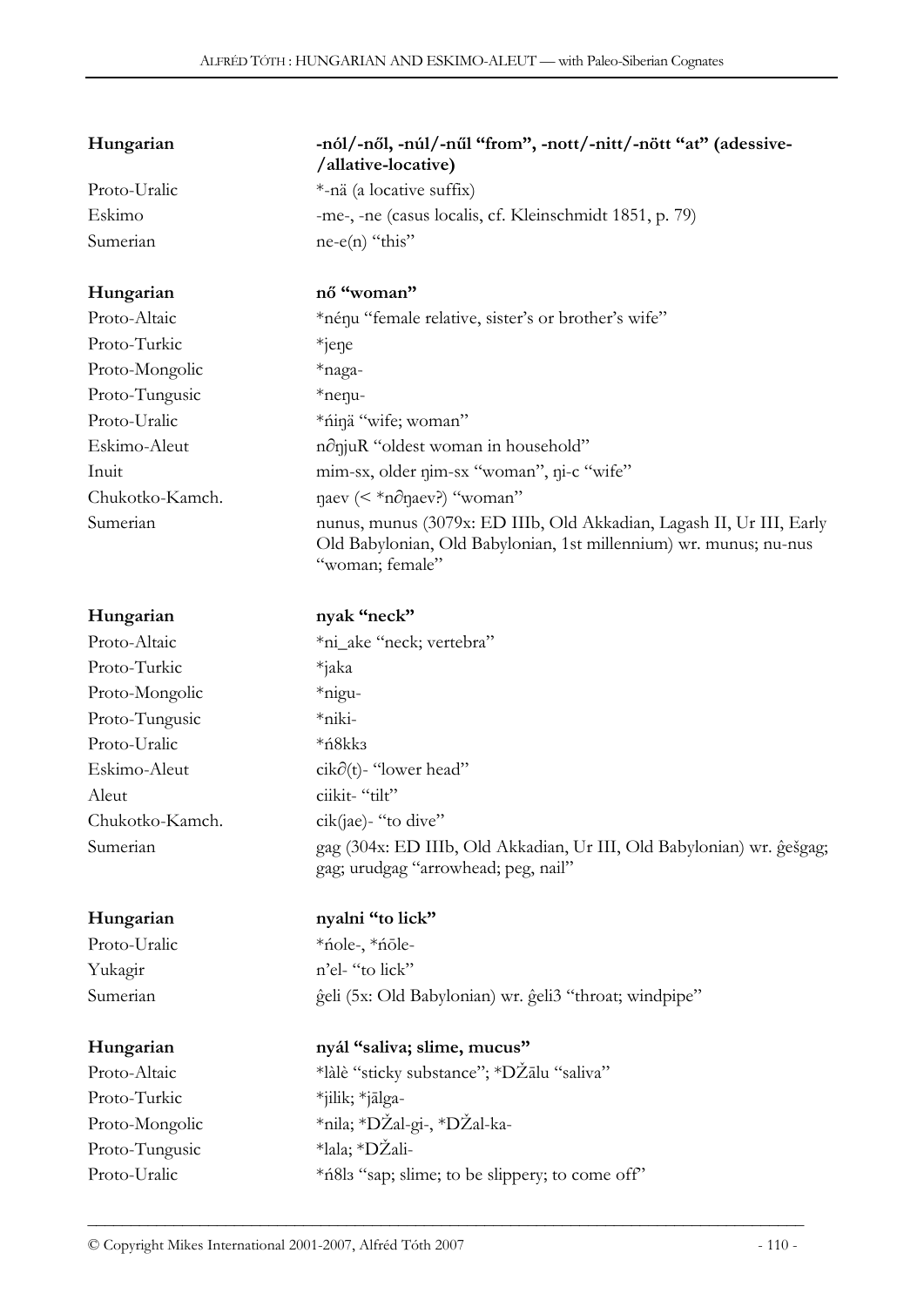| Proto-Eskimo           | *nuvaγ "saliva"                                                                                                                                                                                                                                                                                                  |
|------------------------|------------------------------------------------------------------------------------------------------------------------------------------------------------------------------------------------------------------------------------------------------------------------------------------------------------------|
| Proto-Finno-Ugric      | *nolke "mucus, snot", *nila "sap; slime; to be slippery; to come off"                                                                                                                                                                                                                                            |
| Sumerian               | ĝeli (5x: Old Babylonian) wr. ĝeli3 "throat; windpipe"                                                                                                                                                                                                                                                           |
| Hungarian              | nyaláb "armful, bundle, faggot, file, truss" (< nyolc "eight" + -áb<br>[nominal suffix])                                                                                                                                                                                                                         |
| Proto-Eskimo           | *taliR "arm"                                                                                                                                                                                                                                                                                                     |
| Sumerian               | gal (6612x: ED IIIa, ED IIIb, Ebla, Old Akkadian, Lagash II, Ur III,<br>Early Old Babylonian, Old Babylonian) wr. gal; gu-la; gu-ul; gal-gal; ku-<br>ul "(to be) big, great" + -ab (nominal suffix, e.g. adab, wr. a-da-ab; a-<br>da-ba "a drum; a song", ad (26x: Old Babylonian) wr. ad "voice; cry;<br>noise" |
| Hungarian              | nyár "summer"                                                                                                                                                                                                                                                                                                    |
| Proto-Altaic           | *ni_ar[r] "young; spring; summer"                                                                                                                                                                                                                                                                                |
| Proto-Turkic           | $*$ jāŕ                                                                                                                                                                                                                                                                                                          |
| Proto-Mongolic         | *nirai                                                                                                                                                                                                                                                                                                           |
| Proto-Tungusic         | *ńar-gu                                                                                                                                                                                                                                                                                                          |
| Proto-Yupik-Sirenikski | *maqaq "heat"                                                                                                                                                                                                                                                                                                    |
| Sumerian               | buru (206x: Old Akkadian, Ur III, Early Old Babylonian, Old<br>Babylonian) wr. buru14; gur7; gur16 "harvest, summer"                                                                                                                                                                                             |
| Hungarian              | nyárs "spear, spit"                                                                                                                                                                                                                                                                                              |
| Wakashan               | q'ax "lance"                                                                                                                                                                                                                                                                                                     |
| Eskimo                 | qaX "id."                                                                                                                                                                                                                                                                                                        |
| Salishan, Inuit        | quaquanoč "lance, spear"                                                                                                                                                                                                                                                                                         |
| Uka                    | kokonoc "id."                                                                                                                                                                                                                                                                                                    |
| Sumerian               | gar (31x: ED IIIa, ED IIIb, Old Akkadian, Ur III, Old Babylonian) wr.<br>gar3 "knob"                                                                                                                                                                                                                             |
| Hungarian              | nyék "game preserve; neighborhood; pen, stable"                                                                                                                                                                                                                                                                  |
| Proto-Ugric            | *näk3-, *nek3- "to bind"                                                                                                                                                                                                                                                                                         |
| Proto-Eskimo           | *nayanaR "nod" $\lt$ *nay $\partial$ - "to bend head"                                                                                                                                                                                                                                                            |
| Sumerian               | niĝin (214x: ED IIIb, Old Akkadian, Lagash II, Ur III, Old<br>Babylonian) wr. niĝin2; niĝin "to prowl, roam; to enclose, confine; to<br>encircle; to search; to turn; to return; to go around; to tarry"                                                                                                         |
| Hungarian              | nyelni "to swallow"                                                                                                                                                                                                                                                                                              |
| Proto-Uralic           | $*$ nolō-                                                                                                                                                                                                                                                                                                        |
| Proto-Finno-Ugric      | *nele, *nele-                                                                                                                                                                                                                                                                                                    |
| Yukagir                | n'el-"to lick"                                                                                                                                                                                                                                                                                                   |
| Sumerian               | ĝeli (5x: Old Babylonian) wr. ĝeli3 "throat; windpipe"                                                                                                                                                                                                                                                           |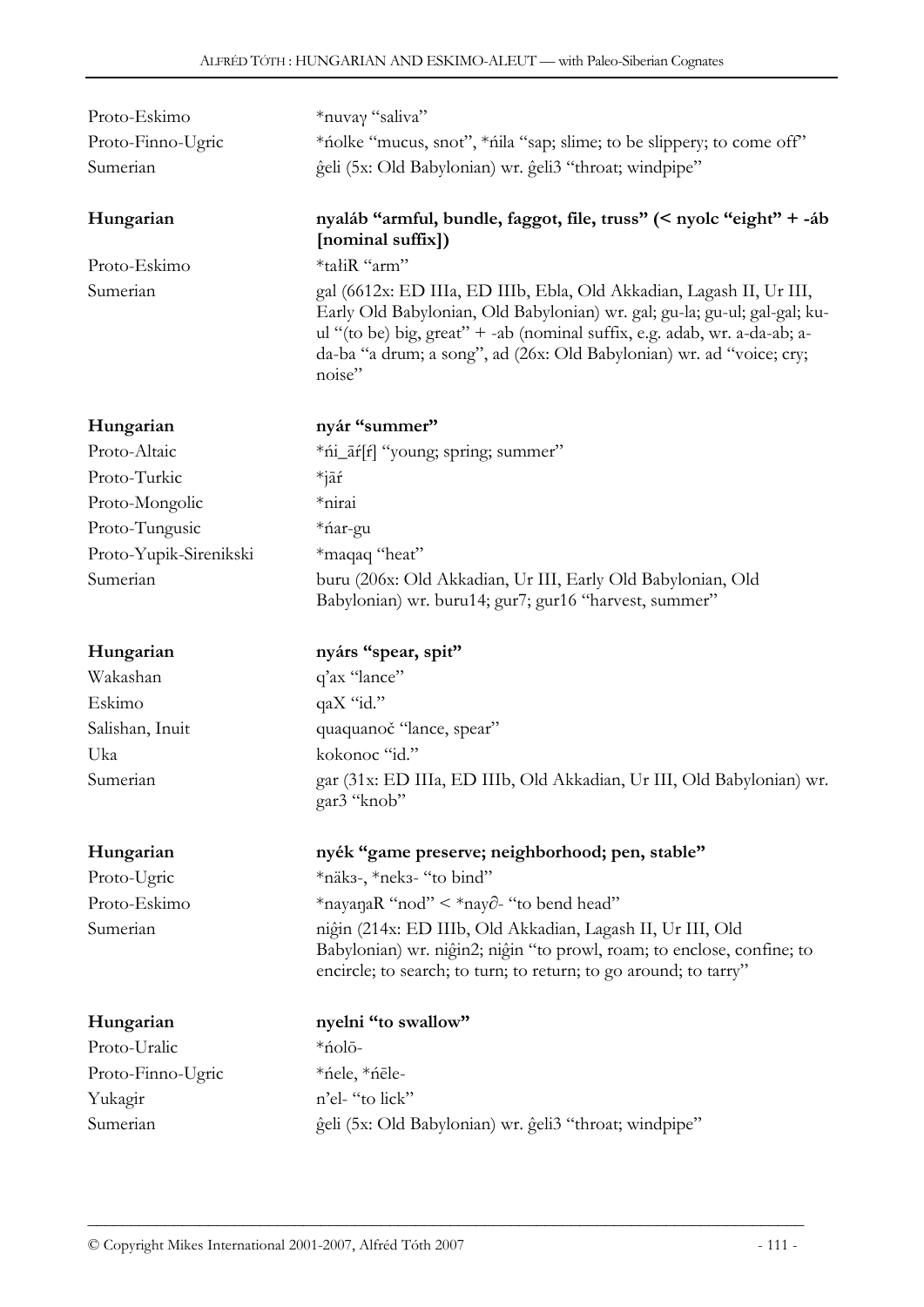Proto-Finno-Ugric \*ńälmä "tongue" Proto-Yupik-Sirenikski \*ulu(q) "tongue"

Proto-Ugric \*närk3

Proto-Eskimo \*ałeγ- "to tear"

Proto-Uralic (?),

Proto-Mongolic \*DŽoruγa Proto-Tungusic \* *i* \* *i* \* *i* \* *i* \* *i* \* *i* \* *i* \* *i* \* *i* \* *i* \* *i* \* *i* \* *i* \* *i* \* *i* \* *i* \* *i* \* *i* \* *i* \* *i* \* *i* \* *i* \* *i* \* *i* \* *i* \* *i* \* *i* \* *i* \* *i* \* *i* \* *i* \* *i* \* *i* \* *i* \* Proto-Japanese \*m∂rí, \*muarí Proto-Uralic \*ńele Proto-Eskimo \*qaRδuR "arrow"

Hungarian nyelv "tongue; language" Sumerian ĝeli (5x: Old Babylonian) wr. ĝeli3 "throat; windpipe"

# Hungarian nyerni "to win"

Proto-Ugric  $*$ ńärs- "to pull, to rip" Proto-Eskimo \*nelnu(R) "to be tough" Sumerian gir, wr. gigir "dowry; gift", nir "omen" (Oberhuber 1990, p. 374)

Hungarian nyereg "saddle" Proto-Eskimo  $*nelnu(R)$  "to be tough" Sumerian giri (2x: Old Babylonian) wr. girix(|GIŠ.LU2|); girix(|GIŠ.ŠU.LU2|) "a seat"

Hungarian nyers "raw" Proto-Eskimo \*uγuŋilaR "raw food" Sumerian girah (1x: Old Babylonian) wr. girah "a raw material"

# Hungarian nyesni "to trim, to prune"

Proto-Altaic  $*$  *n*eč<sup>'</sup>V "to scrape off (skin); to fade" Proto-Finno-Ugric \* neć<sub>3</sub>-, \*neč<sub>3</sub>- "to rend, to tear" Sumerian mes (81x: ED IIIb, Old Akkadian, Ur III, Old Babylonian) wr. ĝešmes "a tree"

# Hungarian nyest "marten", nyuszt "id."

Proto-Altaic \*nak'i, \*nak'o "a kind of skin"

Proto-Finno-Ugric \*ńukśe, \*ńukз-śз "marten, sable" Proto-Yupik \*qavcicuaq "marten" [?] Sumerian kuš (3818x: ED IIIb, Old Akkadian, Lagash II, Ur III, Early Old Babylonian, Old Babylonian) wr. kuš "skin; leather"

# Hungarian nyíl "arrow"

Proto-Altaic  $*ñóro "arrow; harpoon"$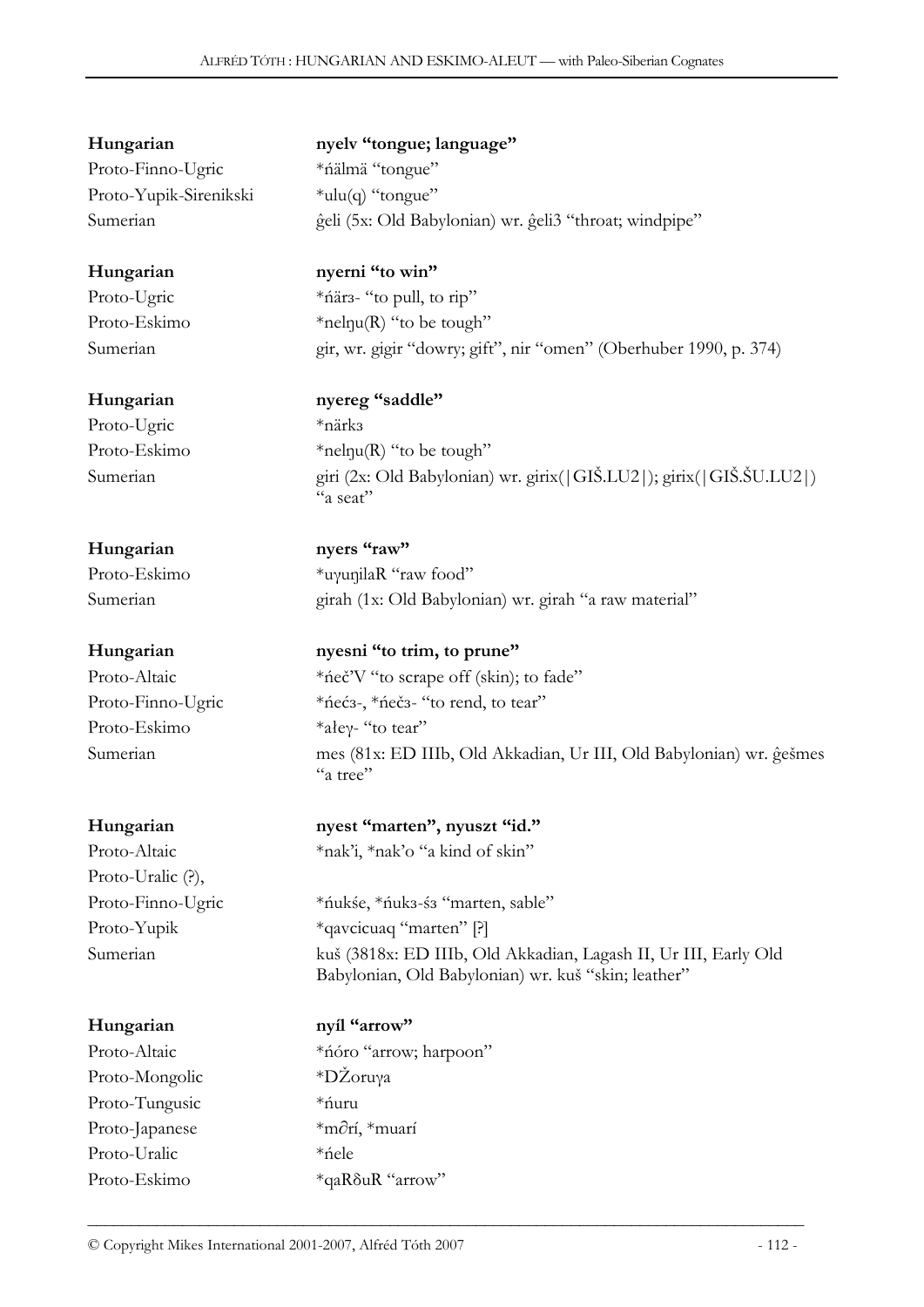\*n8r<sub>3</sub>, \*n8r<sub>3</sub>, \*n8rk<sub>3</sub> "rod, young shoot"

nyír "the frog in the horsehoof"

nyírni "to cut, to lop, to trim, to prune"

\*nerka, \*nörke "cartilage"

\*natanqur "cartilage"

ĝiri (198x: ED IIIb, Ebla, Old Akkadian, Ur III, Old Babylonian) wr.

ĝiri2; urudĝiri2; me2-er; me-er; me-ri "razor; sword, dagger"

mir (3x: Old Babylonian) wr. mir "a mythical snake; a snake-like

bir (35x: ED IIIa, Old Babylonian) wr. bir5; buru5; bur5 "locust"

nyír "birch; reed, sprout, stalk (of reeds); twig"

\*nèra "a kind of big tree", \*níre "a kind of foilage tree"

Sumerian

### Hungarian

Proto-Altaic Proto-Uralic (?), Proto-Ugric Selkup Proto-Eskimo-Aleut Sumerian

### Hungarian

Proto-Uralic Proto-Eskimo Sumerian

### Hungarian

| Proto-Uralic (?), |                                                          |
|-------------------|----------------------------------------------------------|
| Proto-Finno-Ugric | *nir <sub>3</sub> - "to scrape, to shave"                |
| Proto-Eskimo      | niR- "to remove; to be deprived of"                      |
| Sumerian          | bir (7x: Old Babylonian) wr. bir7; bir6; bir9 "to shred" |

nyirkos "humid"

njärh "willow-tree"

\*ulvil∂ "birch"

weapon"

### Hungarian

Proto-Altaic Proto-Turkic Proto-Mongolic Proto-Tungusic Proto-Uralic Yukagir Sumerian

### Hungarian

Proto-Altaic Proto-Turkic Proto-Mongolic Proto-Tungusic Proto-Ugric Proto-Uralo-Siberian Sumerian

\*ni\_úŕe "to become wet; to soak" \*jüŕ- $*_{\text{nor-}}$  $*\n *n*$ [ü]r-\*nors "swamp" n'or(i)l "swamp, meadow" êiri3 "flood"

### nyom "footprint", nyomni "to press"

\*ni\_ŕmi "trace"  $*<sub>iam</sub>$  $*D\check{Z}$ im \*ńiam \*nols(-m<sub>3</sub>)- "to press", \*n<sup>8</sup>m<sub>3</sub>- "to press down together" \*n'om( $\partial y$ )- "to squeeze" gul (518x: ED IIIb, Old Akkadian, Lagash II, Ur III, Early Old Babylonian, Old Babylonian) wr. gul; gu-ul "to flatten; to carve, cut; to engrave"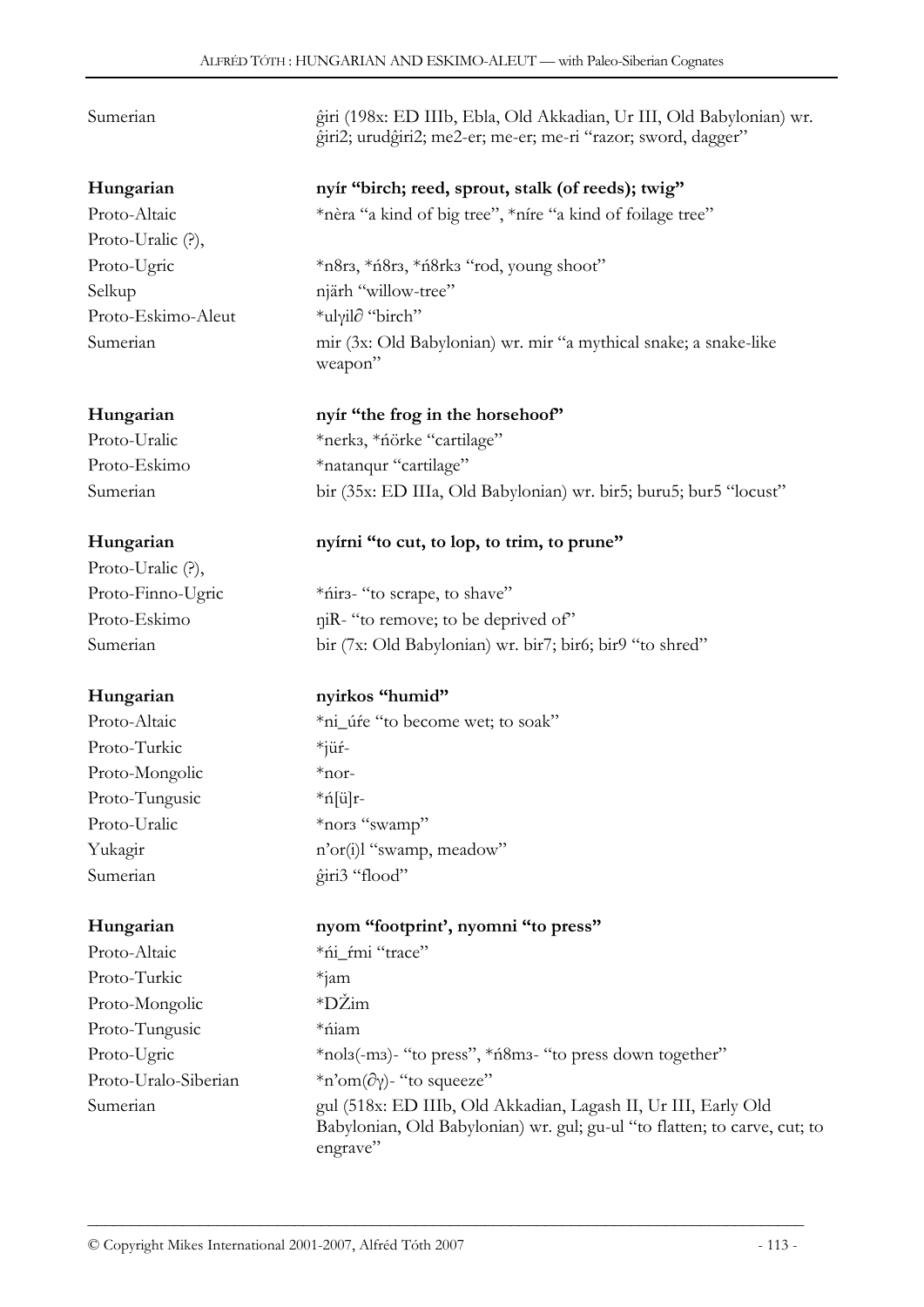Proto-Finno-Ugric \*ńoma-ls

Proto-Finno-Ugric \*ńuj<sub>3-</sub>, \*ńow<sub>3</sub>-

Proto-Uralic (?),

### Hungarian nyugszik, nyugod-, nyugv- "to rest", nyugodt "quiet, calm", nyugat "west"

Proto-Finno-Ugric \* muna- "to rest, to relax; to sleep" Eskimo-Aleut n'∂ka- "to feel inferior" Sumerian ni gid, wr. ni2 gid2 "to stretch oneself, to relax?"

Hungarian nyújtani "to offer; to lengthen", nyúlik "to seize, to grab" Proto-Finno-Ugric \*n8j<sub>3</sub>-, \*n8j<sub>3</sub>- "to stretch oneself" Eskimo-Aleut nulqaR- "to stop, to hesitate" [?] Sumerian nu (1x: Old Babylonian) wr. nu "male genitalia; sperm; offspring"

# Hungarian nyúl "hare", nyuszi "little hare; rabbit" Proto-Eskimo ukaδiR "hare" (-k- represents here – as in intial position q- does – Hung. ny-) Sumerian gilim, wr. gilim2; gir12 "rodent wild animal"

# Hungarian nyúzni "to skin an animal"

Proto-Uralo-Siberian  $a_n^*$ n'ar(u) "skin with hair removed" Eskimo-Aleut n'alu(C)aR "bleached sealskin" Sumerian kuš (3818x: ED IIIb, Old Akkadian, Lagash II, Ur III, Early Old Babylonian, Old Babylonian) wr. kuš "skin; leather"

# Hungarian nyű "maggot"

Proto-Altaic \*neji "louse, nit"

Proto-Ugric \**i*ng, \**i*ng, \**ing* maggot, worm" Proto-Yupik n∂R∂sta "louse" Sumerian mar (8x: ED IIIa, ED IIIb, Ur III) wr. mar "louse; worm; parasite"

# Hungarian nyűni "to pull out/up; to wear down/out/threadbare" Proto-Uralic \*ńik3-, \*ńük3- "to rend, to rip" Eskimo-Aleut nuccuγ- "to tug" Sumerian mu (9x: Old Babylonian) wr. mu11; ma5; mu7 "to crush, mangle"

Hungarian ocsú "refuse of wheat, tailings" Proto-Eskimo \*ut∂- "to fall out (hair)" Sumerian us (9695x: ED IIIb, Ebla, Old Akkadian, Lagash II, Ur III, Early Old Babylonian, Old Babylonian) wr. us2 "(to be) of a lesser quality; to drag; to stretch; to accompany, follow; a qualification of grain; to thresh (grain) by treading; to coagulate?"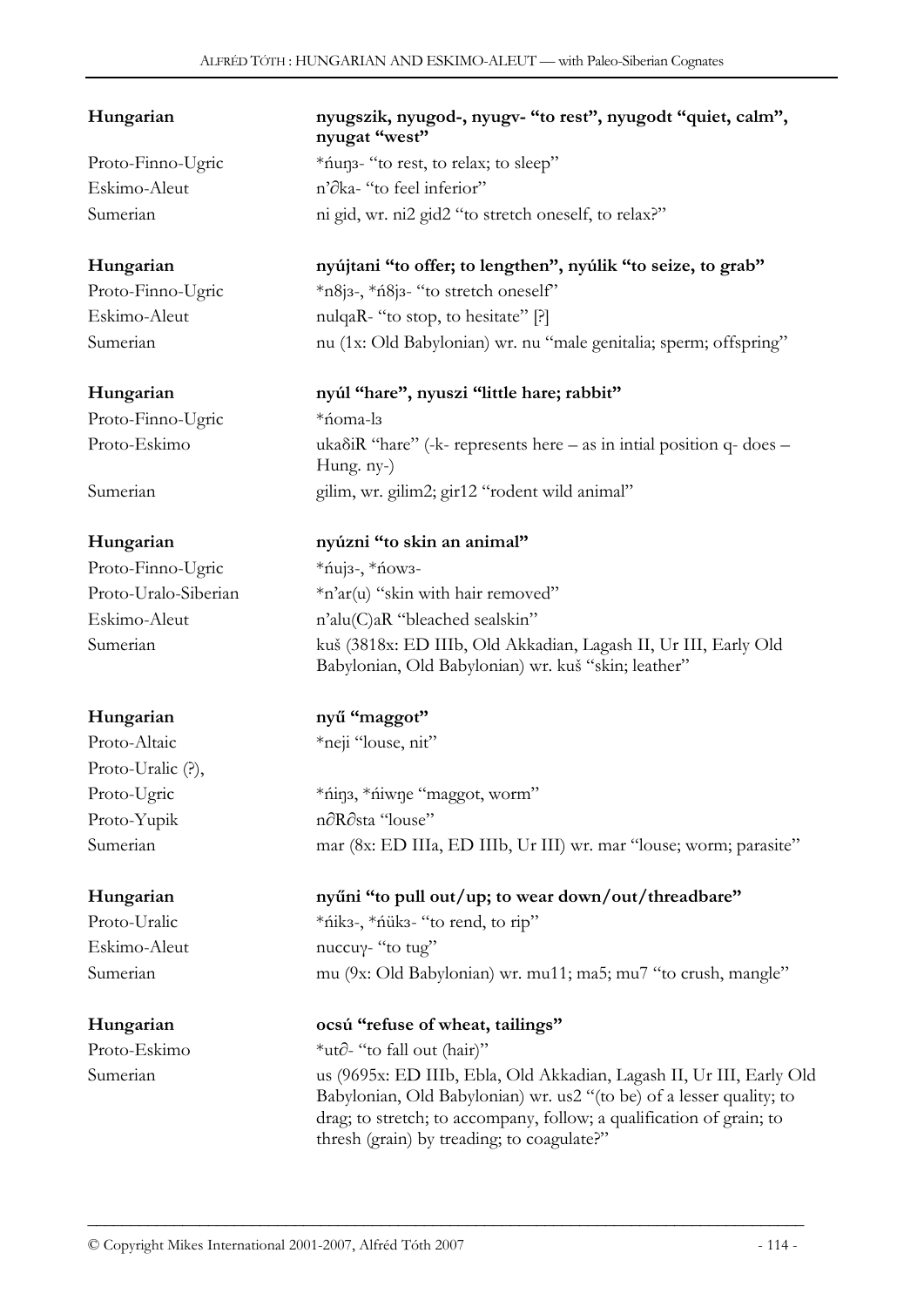| Hungarian              | odor "cavity; lateral room in a barn", odros "glutton", odú<br>"hollow, cavity", odvas "hollow"                                                                                                                                      |
|------------------------|--------------------------------------------------------------------------------------------------------------------------------------------------------------------------------------------------------------------------------------|
| Proto-Finno-Ugric      | *omte "(abdominal, chest) cavity", *onte "hole, hollow"                                                                                                                                                                              |
| Proto-Eskimo           | *uki- "to get a hole"                                                                                                                                                                                                                |
| Sumerian               | udug (41x: Old Babylonian) wr. dudug; u2-dug4; udug "a demon (of<br>desert, mountain, sea, tomb)", sidug (5x: Old Babylonian) wr. si-dug4;<br>sidug; sidug2 "cavity, hollow; depth; stream, wadi, gorge; (hunter's)<br>pitfall; pit" |
| Hungarian              | ok "cause, reason, motive", okos "bright, reasonable",<br>okoskodik "to brood, to muse", okozni "to cause"                                                                                                                           |
| Proto-Inuit            | *uki- "to want more of sth." [?]                                                                                                                                                                                                     |
| Sumerian               | ak (3643x: ED IIIa, ED IIIb, Old Akkadian, Lagash II, Ur III, Early<br>Old Babylonian, Old Babylonian) wr. ak; a "to do; to make; to act,<br>perform; to proceed, proceeding (math.)"                                                |
| Hungarian              | okádni "to throw up, to puke"                                                                                                                                                                                                        |
| Proto-Altaic           | *ōki-, *ōke- "to belch; to nauseate"                                                                                                                                                                                                 |
| Proto-Finno-Ugric      | *ok3- "to spew, to vomit"                                                                                                                                                                                                            |
| Proto-Eskimo           | *q $\partial$ ciR "to spit" [?]                                                                                                                                                                                                      |
| Sumerian               | ahan (2x: Ur III, Old Babylonian) wr. a-ha-an "to vomit", or ak (3643x:<br>ED IIIa, ED IIIb, Old Akkadian, Lagash II, Ur III, Early Old<br>Babylonian, Old Babylonian) wr. ak; a "to do; to make; to act,<br>perform"                |
| Hungarian              | oldani (< ovdani) "to loosen, to open, to unravel"                                                                                                                                                                                   |
| Proto-Altaic           | *àna "hole, crack, gape"                                                                                                                                                                                                             |
| Proto-Finno-Ugric      | *ana- "to loosen, to open up"                                                                                                                                                                                                        |
| Eskimo-Aleut           | an-va "open"                                                                                                                                                                                                                         |
| Eskimo-Aleut           | ani- "to loosen (by soaking)"                                                                                                                                                                                                        |
| North Siberian Yupik   | anit-"to unwrap"                                                                                                                                                                                                                     |
| Aleut                  | ani-"to start"                                                                                                                                                                                                                       |
| Estonian               | ava-"to open"                                                                                                                                                                                                                        |
| Finnish                | auko-"to open"                                                                                                                                                                                                                       |
| Proto-Eskimo           | $uvi(t)$ - "to open eyes"                                                                                                                                                                                                            |
| Sumerian               | ub (6x: Early Old Babylonian, Old Babylonian) wr. ub4 "cavity".<br>Obviously, $-b > v > *g > k$ .                                                                                                                                    |
| Hungarian              | oltani "to graft (of plants); to inculcate/instill in sb.; to inoculate,<br>to vaccinate; to quench (of thirst)"                                                                                                                     |
| Proto-Ugric            | $*$ als-(tts) "to add, to fit"                                                                                                                                                                                                       |
| Proto-Yupik-Sirenikski | *ilatô- "to add"                                                                                                                                                                                                                     |
| Sumerian               | al du (29x: ED IIIb, Old Akkadian, Ur III, Old Babylonian) wr. al du3<br>"to perform a type of hoeing; to dig"                                                                                                                       |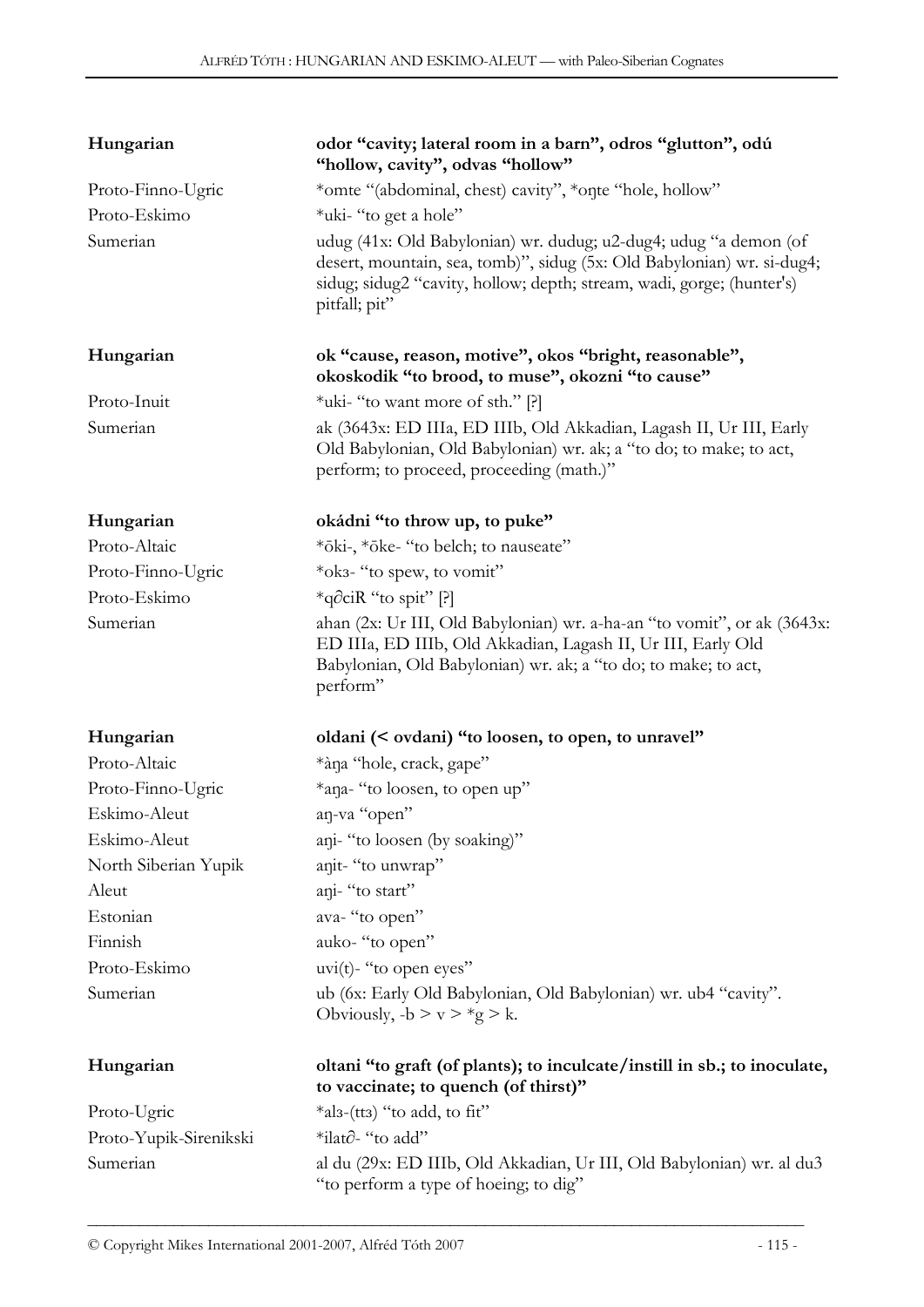| Hungarian                      | olvadni "to melt"                                                                                                                   |
|--------------------------------|-------------------------------------------------------------------------------------------------------------------------------------|
| Proto-Altaic                   | *ši_òlí "juice; fluid"                                                                                                              |
| Proto-Turkic                   | $*$ söl                                                                                                                             |
| Proto-Mongolic                 | $*$ silö                                                                                                                            |
| Proto-Tungusic                 | $*_{\text{sola}}$                                                                                                                   |
| Proto-Finno-Ugric              | *sula(-) "fluid, melted; to liquefy, to melt"                                                                                       |
| Proto-Uralo-Siberian           | *sula- "to thaw"                                                                                                                    |
| Proto-Eskimo                   | *ul $\partial$ - "to overflow"                                                                                                      |
| Aleut                          | *ulRi "id."                                                                                                                         |
| Chukotko-Kamch.                | aelae "summer"                                                                                                                      |
| Yukagir                        | $al'(a)$ - "to melt"                                                                                                                |
| Sumerian                       | zal (2798x: ED IIIa, ED IIIb, Old Akkadian, Lagash II, Ur III, Early<br>Old Babylonian, Old Babylonian) wr. zal "to dissolve, melt" |
| Hungarian                      | omlik "to crumble, to fall into pieces", ömlik, ömölni "to flow,<br>stream", ontani "to pour out"                                   |
| Proto-Uralo-Siberian           | *kum $\partial$ "to flow"                                                                                                           |
| Proto-Eskimo                   | *kuv $\partial$ - "to pour", *kuδ $\partial$ γ "river"                                                                              |
| Proto-Aleut                    | *kum- "id."                                                                                                                         |
| Inuit                          | kiv "river"                                                                                                                         |
| Sumerian                       | hum (8x: Ur III, Old Babylonian) wr. hum "to snap off; to run, flow<br>(bodily fluids); to move, be in motion"                      |
| Hungarian                      | ondó "semen, sperm"                                                                                                                 |
| Chagatai                       | un "meal"                                                                                                                           |
| Proto-Eskimo                   | *n $\partial q \partial$ "food"                                                                                                     |
| Sumerian                       | unu (3x: Old Babylonian) wr. unu2; unu6 "meal, food; meal(-time);<br>table"                                                         |
| Hungarian<br>Proto-Uralic (?), | orr "nose"                                                                                                                          |
| Proto-Finno-Ugric              | *were, *wōre "mountain"                                                                                                             |
| Proto-Eskimo                   | *ionRiR "mountain" [?]                                                                                                              |
| Sumerian                       | bur, wr. bur8 "crotch"                                                                                                              |
| Hungarian                      | orsó "arbor, bolt, pin, reel, shaft, spindle; bobbin, spool"                                                                        |
| Proto-Yupik-Sirenikski         | *uRluv∂R "bow"                                                                                                                      |
| Sumerian                       | ur (17x: Old Babylonian) wr. ur4 "to be convulsed"                                                                                  |
| Akkadian                       | arārum "to bind, to tie up"                                                                                                         |
| Hungarian                      | orv "sinister, sneaky; thief"                                                                                                       |
| Proto-Eskimo                   | *ujvi "mental ability"                                                                                                              |
| Proto-Inuit                    | *ujvala- "to practise sorcery"                                                                                                      |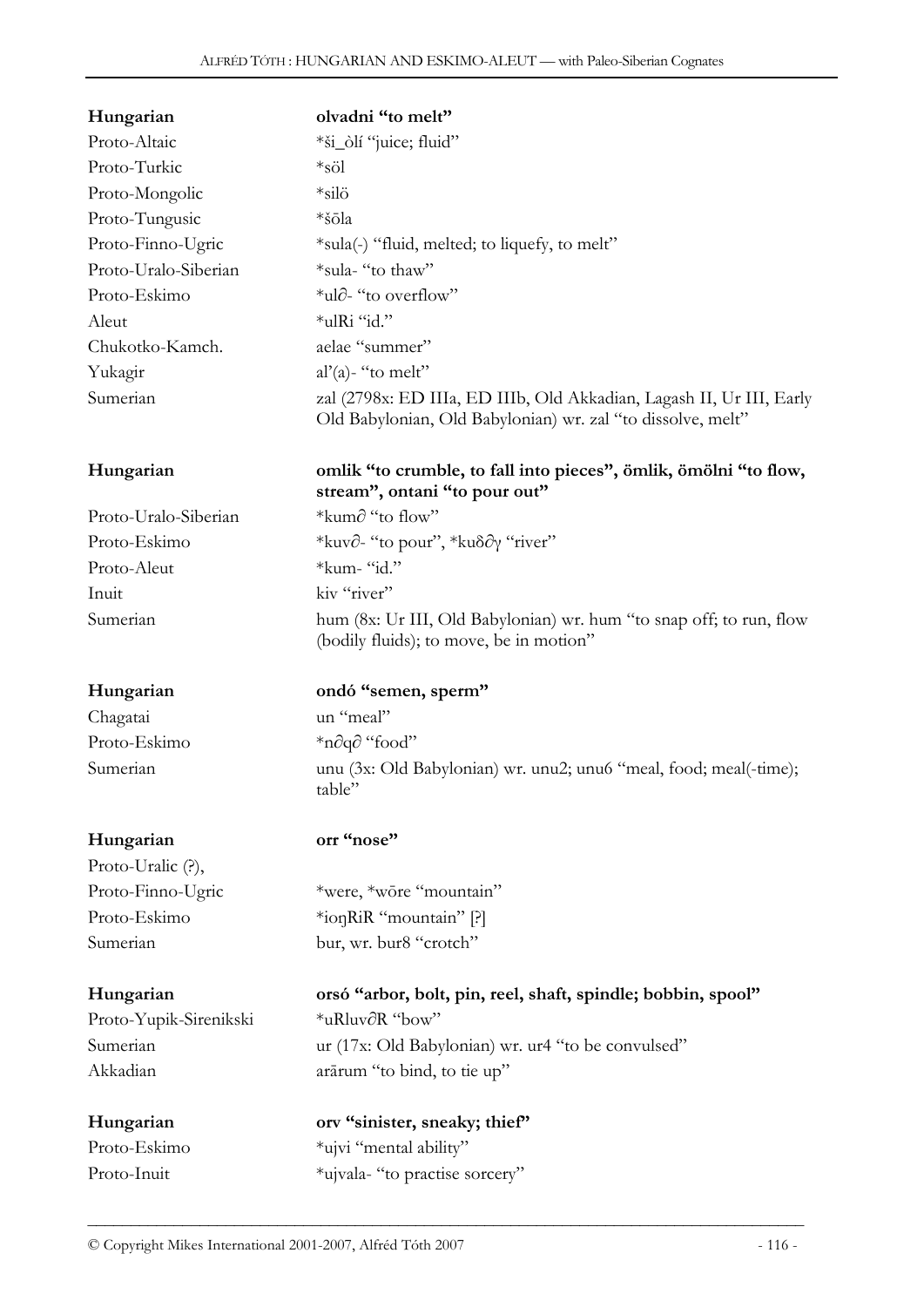| Chukotko-Kamch.      | ujwael- "(to pronounce) magic spell"                                                                                                           |
|----------------------|------------------------------------------------------------------------------------------------------------------------------------------------|
| Sumerian             | erim2 "hostile"                                                                                                                                |
|                      |                                                                                                                                                |
| Hungarian            | orvos "physician"                                                                                                                              |
| Proto-Altaic         | *arV "witchcraft; craft"                                                                                                                       |
| Proto-Turkic         | $*ar-$                                                                                                                                         |
| Proto-Mongolian      | *arga                                                                                                                                          |
| Proto-Tungusic       | $*ar-$                                                                                                                                         |
| Proto-Finno-Ugric    | *w8rp3                                                                                                                                         |
| Estonian             | arp "destiny, fate; magic, sorcery"                                                                                                            |
| Proto-Eskimo         | *ujvi "mental ability"                                                                                                                         |
| Proto-Inuit          | *ujvala- "to practise sorcery"                                                                                                                 |
| Chukotko-Kamch.      | ujwael- "(to pronounce) magic spell"                                                                                                           |
| Sumerian             | irhandi, wr. irhandi "sorcerer"                                                                                                                |
| Hungarian            | óvni "to advise sb. not to do sth., to caution/warn sb. against<br>sth.; to guard (against, from), to protect (against/from), to save<br>from" |
| Proto-Uralic         | *w8j3- "to see", *8m3- "to wait"                                                                                                               |
| Eskimo-Aleut         | utaq $\partial$ - "to wait" [?]                                                                                                                |
| Sumerian             | eme, wr. eme2 "wet nurse", u, wr. u5 "shepherd"                                                                                                |
| Hungarian            | ő "he, she"                                                                                                                                    |
| Proto-Finno-Ugric    | *hen "he, she"                                                                                                                                 |
| Proto-Eskimo         | $*\partial f(\partial)$ na "he, she"                                                                                                           |
| Yupik                | ∂liin "id."                                                                                                                                    |
| Sumerian             | a-ne, e-ne                                                                                                                                     |
| Hungarian            | őblíteni "to rinse"                                                                                                                            |
| Proto-Yupik          | *m∂Rq∂- "to rinse"                                                                                                                             |
| Sumerian             | gub (4x: ED IIIb, Old Babylonian) wr. gub2 "to bathe, wash oneself;<br>(to be) pure"                                                           |
| Hungarian            | öböl "bay, creek, gulf, inlet; bosom, cavity, hollow"                                                                                          |
| Proto-Eskimo         | *∂k∂R "bay, sound, strait"                                                                                                                     |
| Sumerian             | ubur (42x: ED IIIb, Old Babylonian) wr. ubur, ubur2; u3-bur; u2-bi-ur<br>"breast"                                                              |
| Hungarian            | öcs "younger brother", öcsi "little friend"                                                                                                    |
| Proto-Altaic         | *āk'V "elder brother"                                                                                                                          |
| Proto-Finno-Ugric    | $*$ eć <sub>3</sub>                                                                                                                            |
| Proto-Uralo-Siberian | $*$ äk(k)ä "male relative (of father)"                                                                                                         |
| Proto-Inuit          | *akkak "paternal uncle"                                                                                                                        |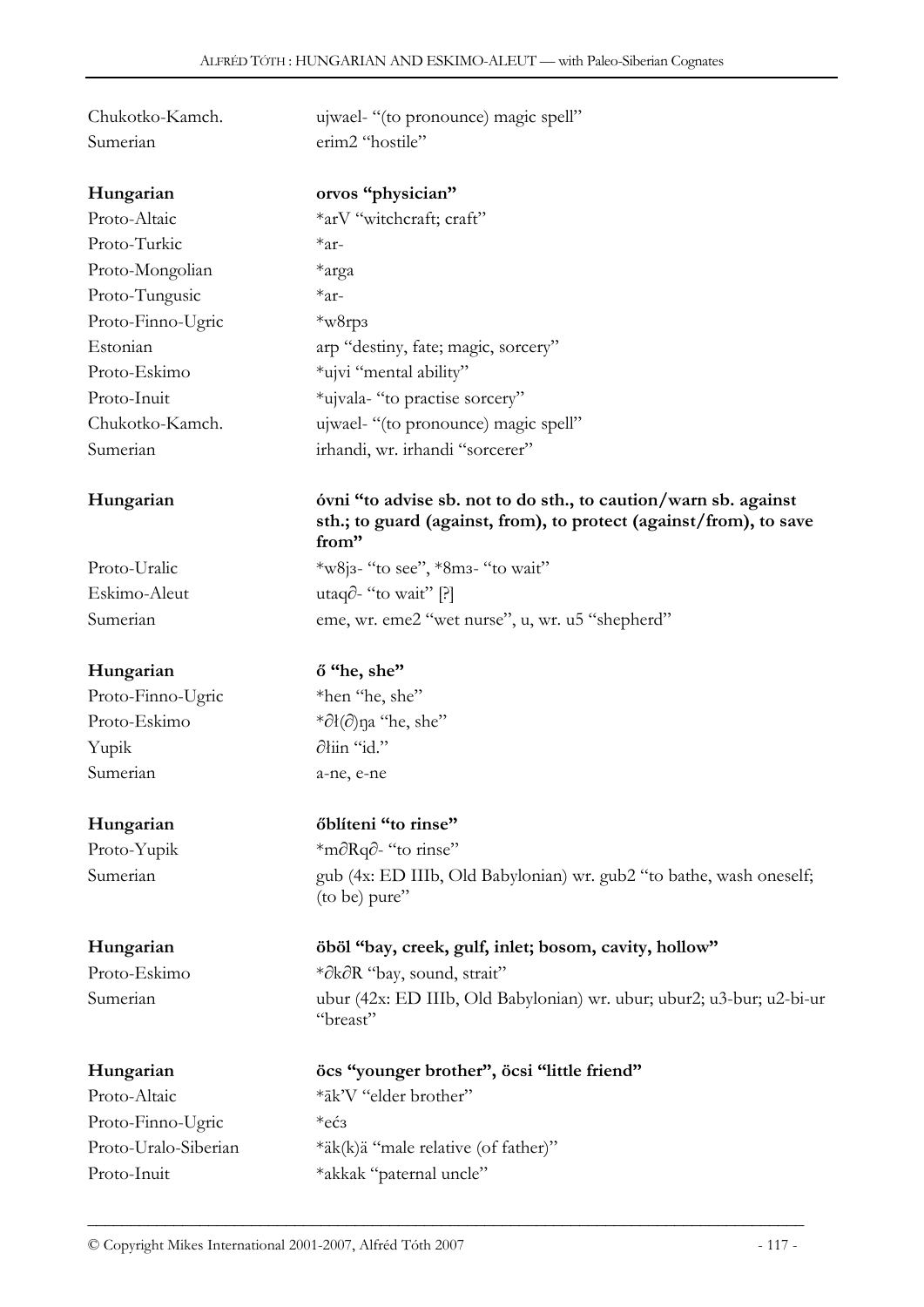| Yukagir                | c'aca "older brother"                                                                                                                |
|------------------------|--------------------------------------------------------------------------------------------------------------------------------------|
| Sumerian               | ug, wr. ug2 "tiny, very small"                                                                                                       |
|                        |                                                                                                                                      |
| Hungarian              | ölni "to kill"                                                                                                                       |
| Proto-Altaic           | *oli- "to die; to be hungry; to be exhausted"                                                                                        |
| Proto-Finno-Ugric      | $*_{\text{we}\delta_3}$ -                                                                                                            |
| Proto-Eskimo           | *tuqut- "to kill" (metathesis)                                                                                                       |
| Sumerian               | ul, wr. ul4 "to grind"                                                                                                               |
| Hungarian              | ölteni "to stitch"                                                                                                                   |
| Osman                  | ilt-, ilet "to carry, to conduct, to lead, to take"                                                                                  |
| Proto-Uralo-Siberian   | *käl $(u\gamma)$ "to lace up"                                                                                                        |
| Eskimo-Aleut           | k∂luγ "to stitch"                                                                                                                    |
| Aleut                  | kala-"string (beads or fish on line)"                                                                                                |
| Sumerian               | il (1362x: ED IIIb, Old Akkadian, Lagash II, Ur III, Early Old<br>Babylonian, Old Babylonian) wr. il2; il5; il2li2 "to raise, carry" |
| Hungarian              | ölyv "hawk, buzzard"                                                                                                                 |
| Proto-Mongolic         | *elige                                                                                                                               |
| Proto-Inuit            | *qilRiq "rough-legged hawk"                                                                                                          |
| Sumerian               | il (1x: ED IIIa) wr. il2mušen; alURUmušen "a bird"                                                                                   |
| Hungarian              | ördög "demon, devil"                                                                                                                 |
| Proto-Finno-Ugric      | *š8rts "angry spirit"                                                                                                                |
| Proto-Eskimo           | *iδ∂rar "spirit being"                                                                                                               |
| Sumerian               | udug (41x: Old Babylonian) wr. dudug; u2-dug4; udug "a demon (of<br>desert, mountain, sea, tomb)"                                    |
| Akkadian               | utukku                                                                                                                               |
| Hungarian              | öreg "old"                                                                                                                           |
| Proto-Uralic           | *era "big, many"                                                                                                                     |
| Proto-Finno-Ugric      | *serä "aged, old"                                                                                                                    |
| Proto-Inuit            | *uvlaaq "morning" (cf. régi)                                                                                                         |
| Sumerian               | šar (245x: ED IIIa, Ur III, Old Babylonian) wr. šar2; šar; šar2-šar2<br>"totality, world; (to be) numerous; 3600"                    |
| Hungarian              | örök "eternal", örökös "eternal; heir", örökölni "to inherite",<br>örökség "inheritance"                                             |
| Proto-Yupik-Serenikski | *paγit∂- "to inherit"                                                                                                                |
| Sumerian               | hur (42x: Old Babylonian) wr. hur "ever (again)"                                                                                     |
| Hungarian              | őrölni "to grind"                                                                                                                    |
| Proto-Eskimo           | *aγiγ- "to file, to rub, to grind"                                                                                                   |
|                        |                                                                                                                                      |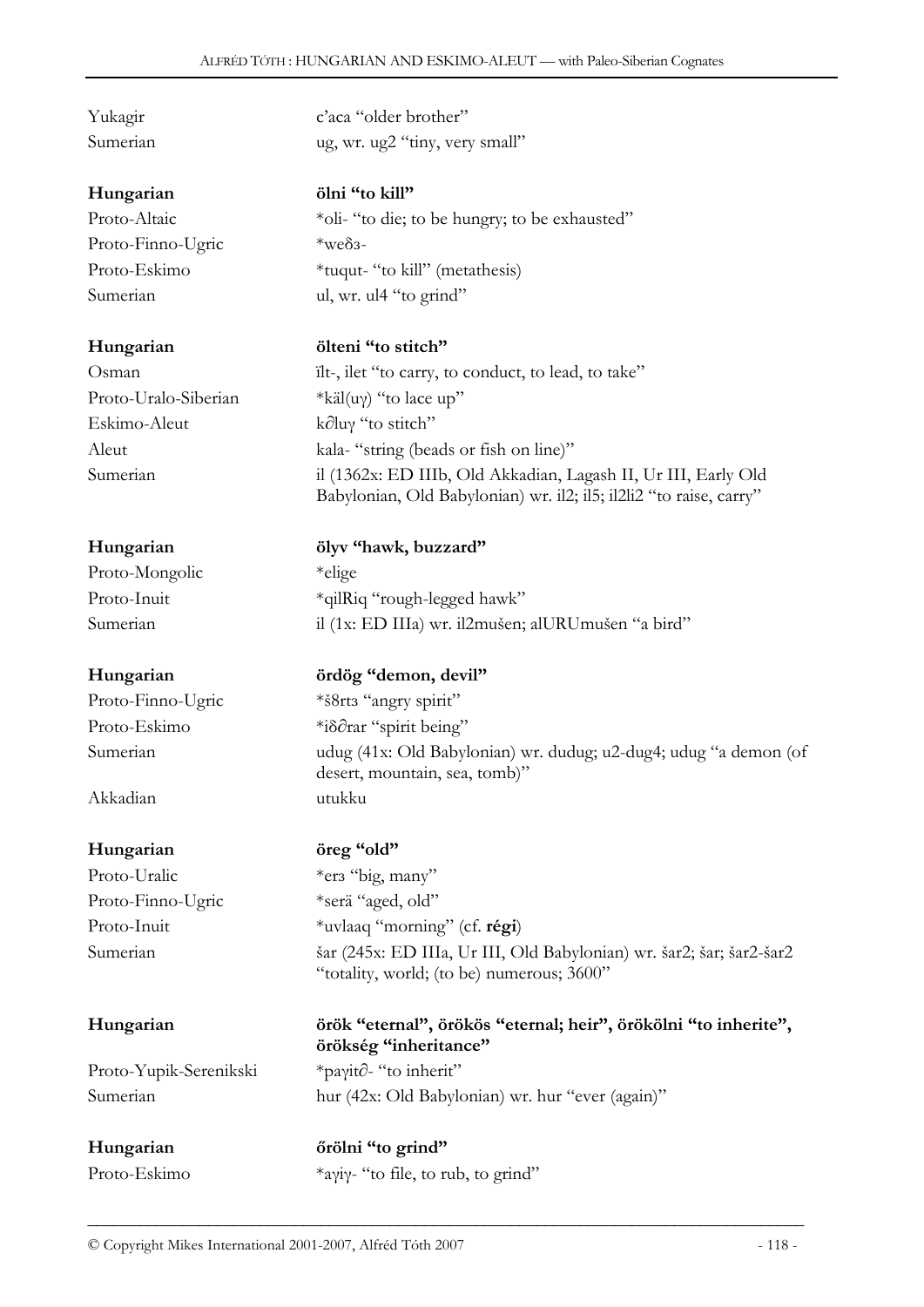Proto-Finno-Ugric \*irws "glad, happy"

Akkadian arāru

Proto-Yupik-Sirenikski \*uRluv∂R "bow"

Proto-Uralic \*ićä "father" Akkadian išten

Proto-Finno-Ugric \*sikśe, \*sükśe

Sumerian ara (416x: ED IIIb, Lagash II, Ur III, Old Babylonian) wr. ara3 "to grind"

Hungarian öröm "joy", örülni "to be glad" Proto-Yupik-Sirenikski \*iRyaγ- "to grimace" [?] Sumerian ar (56x: Old Babylonian) wr. ar2; a-ar2; a-ar; a-ar3 "(hymn of) praise; fame"

# Hungarian őrülni "to make crazy/furious/mad" Proto-Inuit \*uRulu "to be angry" Sumerian ur (17x: Old Babylonian) wr. ur4 "to be convulsed"

# Hungarian örv "collar (for dogs); verticil, whorl"

Sumerian ur (3x: Old Babylonian) wr. ur4; ur-ru-ur "to roam around, to surround"

### Hungarian ős "ancestor; ancient"

Proto-Altaic  $*a\text{e}^{\gamma}V$  "ancestor" Proto-Eskimo \*civuliRaR "ancestor" Sumerian aš (191x: ED IIIb, Old Akkadian, Ur III, Old Babylonian) wr. aš "one"

### Hungarian ősz "autumn"

Proto-Eskimo \*ukyuRaR "autumn" Sumerian sig (48x: ED IIIb, Old Akkadian, Ur III, Old Babylonian) wr. sig7; sig8 "to pluck hair or wool; (to be) trimmed, pruned"

# Hungarian pajtás "bud, chum, companion, comrade, fellow, mate, pal"

Proto-Eskimo \*p∂t∂-, \*p∂tuR- "to penetrate or pass through" Akkadian bītu, bētu "house" Rhaetic \*beita "hut" (Brunner and Tóth 1987, p. 97). According to EWU, p. 1097s. borrowed from Osman paydaş "comrade, person involved". According to our etymology the meaning is "one who shares the house with sb., familiar" and proves that initial Hung. p- can be inherited, either from b- or from p (v.s.).

### Hungarian para "light piece of wood on the edge of the fishing net that prevents it from sinking"

Proto-Altaic \*p'árà "cross-beam, constructing piece"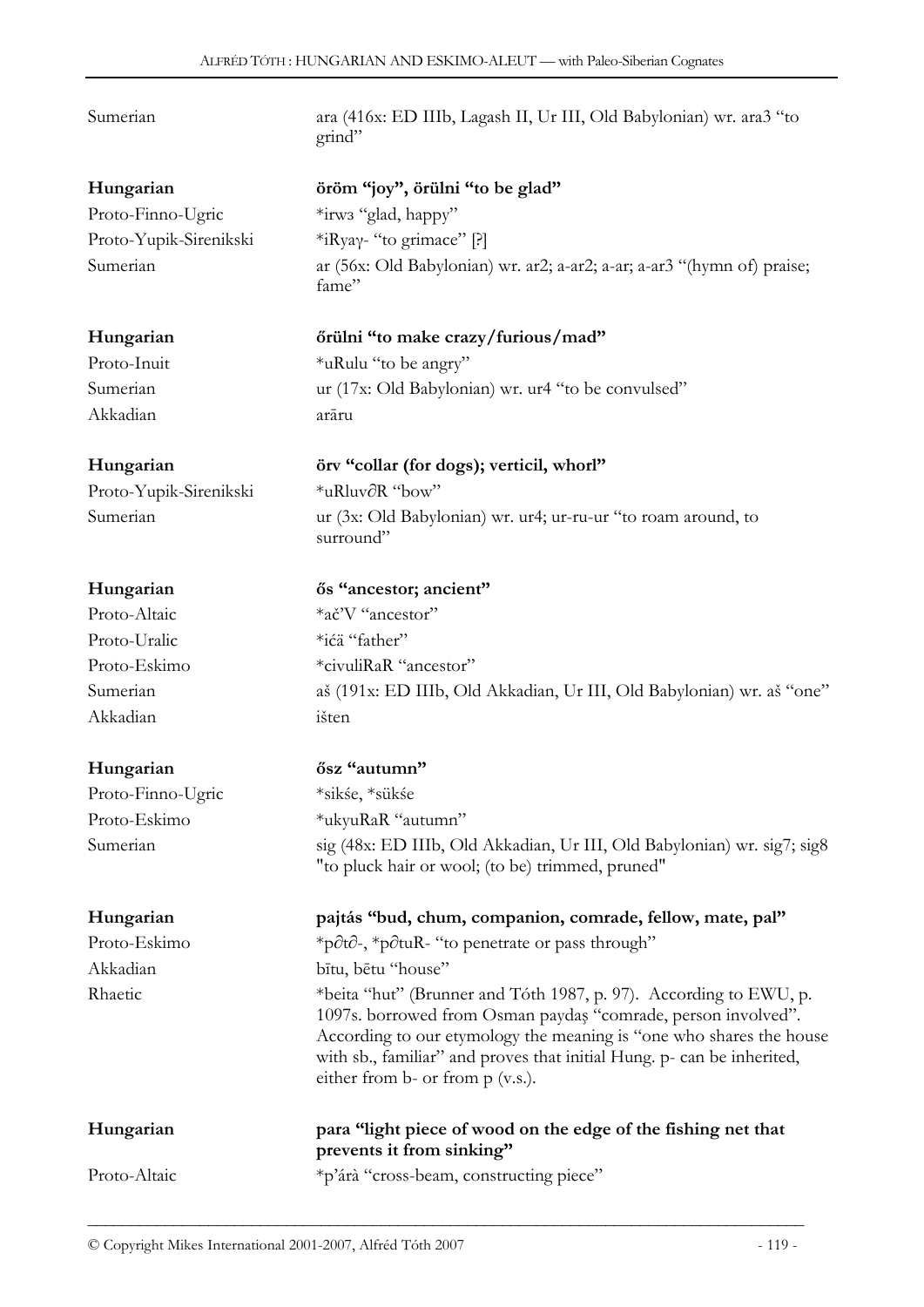$\text{Proto-Turkic}$  \*Ara-Proto-Mongolic \*(h)ara-Proto-Tungusic \*para-Proto-Uralic \*pars, \*pors "group, mass, pile" Komi, Udmurt pur "raft" Proto-Eskimo \*paRt∂(R) "string, rope" Central Asian Yupik paXtak "spruce root stretched above water's surface" Sumerian bur, wr. ĝešbur "a tree" (inherited Hung. p-). Hungarian paskolni "to clap, to slap, to hit" Proto-Eskimo \*pat∂γ- "to slap" Sumerian pašu (1x: Old Babylonian) wr. pa-a-šu "type of axe". Inherited Hung. p- (EWU, p. 1123: onomatopoetic). Hungarian patak "brook" Eskimo-Aleut p∂t∂- "to penetrate" Sumerian pu (95x: ED IIIb, Ur III, Old Babylonian, Middle Babylonian) wr. pu2 "well; fish pond; source (of river)" + tag4 "to open" (Oberhuber 1990, p. 465). Inherited Hung. p- (EWU, p. 1129: borowed from a Slavonic language). Hungarian peregni "to move in a circle, to rate" Proto-Altaic  $*_{p'erk}V$  "to tie around, to surround" Proto-Mongolic \*hergi-Proto-Tungusic \*perke-Proto-Uralic (?), Proto-Finno-Ugric \*pire(-), pirä(-) "circle, ring; to enclose, to surround" Proto-Eskimo \*p∂R∂- "to bend, to flex" Sumerian bir (37x: Ur III, Old Babylonian) wr. bir; bi-bi-re; bir9 "to scatter, disperse" Hungarian perem "edge, rim, margin, seam" Proto-Altaic \*p'èrì "edge" Inuit p'∂lXaŋ "cheek" Chukotko-Kamch. ∂lp∂-lŋ∂n "id." (with metathesis) Sumerian bar (2579x: ED IIIa, ED IIIb, Ebla, Old Akkadian, Lagash II, Ur III, Early Old Babylonian, Old Babylonian) wr. bar; ba-ra; bala; bur "outside, (other) side; behind; outer form, outer; fleece; outsider, strange; back, shoulder; liver; because of; to set aside; to cut open, slit, split". Without doubt also related is Sum. par (130x: ED IIIa, ED IIIb, Old Akkadian, Ur III, Old Babylonian) wr. pa5; pa6 "(small) canal, irrigation ditch" (cf. the name of the river Ó-Perint in Vas megye). The etymology given by EWU, p. 1145 (Germ. Bräme "seam") is thus mistaken, and we have another proof for inherited Hung. p-.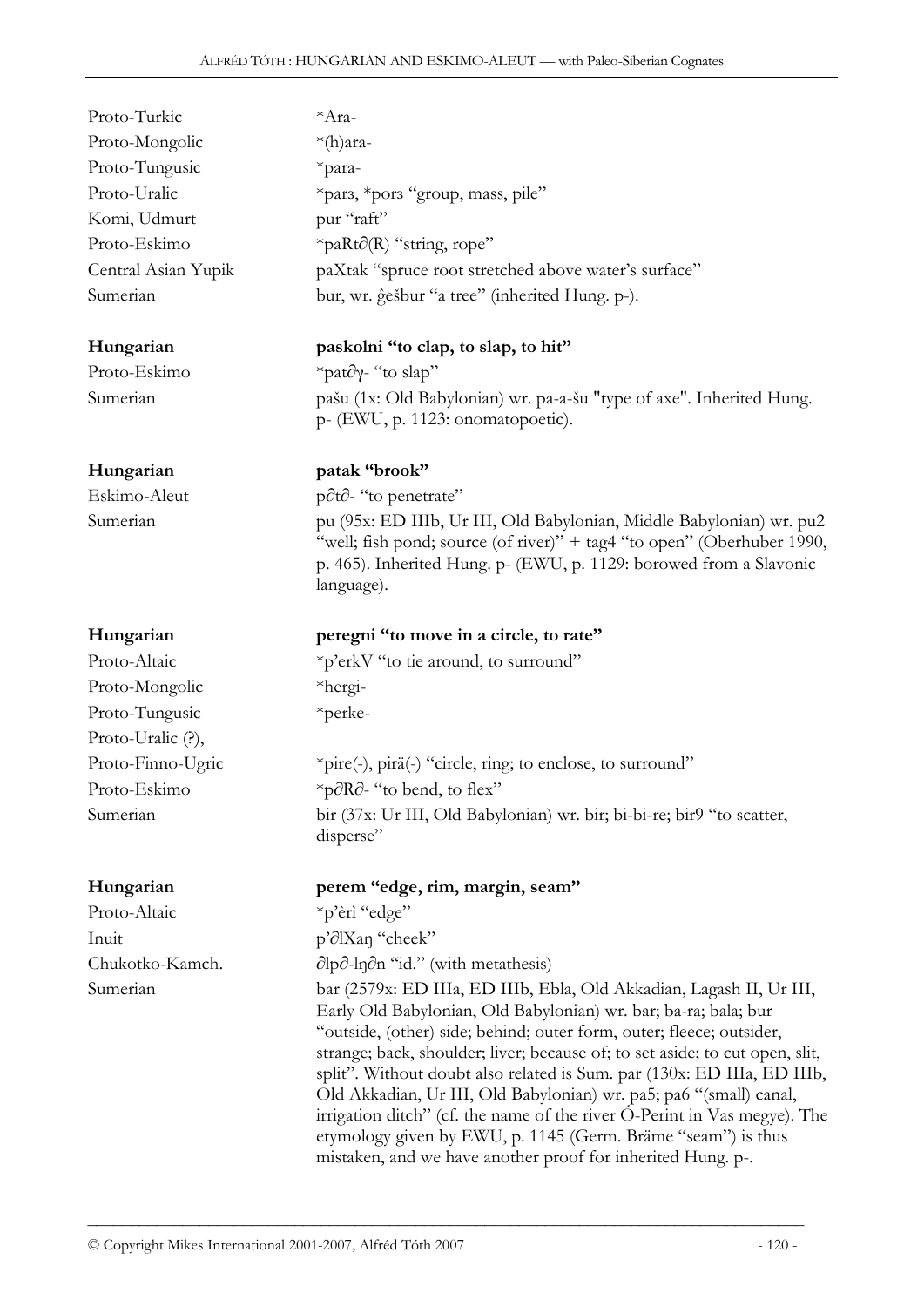| Hungarian            | pir "flush of dusk; red colour", piritani "to toast, to roast", piros<br>"red"                                                                                                                                                                                                                                                                                                                                                                                                                                                                                                                                                                                                                                                                                  |
|----------------------|-----------------------------------------------------------------------------------------------------------------------------------------------------------------------------------------------------------------------------------------------------------------------------------------------------------------------------------------------------------------------------------------------------------------------------------------------------------------------------------------------------------------------------------------------------------------------------------------------------------------------------------------------------------------------------------------------------------------------------------------------------------------|
| Proto-Altaic         | *p'òre "fire; to burn"                                                                                                                                                                                                                                                                                                                                                                                                                                                                                                                                                                                                                                                                                                                                          |
| Proto-Turkic         | $*$ ört                                                                                                                                                                                                                                                                                                                                                                                                                                                                                                                                                                                                                                                                                                                                                         |
| Proto-Mongolic       | *(h)örde.                                                                                                                                                                                                                                                                                                                                                                                                                                                                                                                                                                                                                                                                                                                                                       |
| Proto-Tungusic       | *puri-/piri-                                                                                                                                                                                                                                                                                                                                                                                                                                                                                                                                                                                                                                                                                                                                                    |
| Eskimo-Aleut         | piR-tuR "snowstorm" ( $\lt$ *puq $\partial$ -?)                                                                                                                                                                                                                                                                                                                                                                                                                                                                                                                                                                                                                                                                                                                 |
| Sumerian             | bir9 "to blow; to flame up" (Oberhuber 1990, p. 59). Inherited Hung.<br>p-. When EWU (p. 1165: onomatopoetic) keeps denying the existence<br>of inherited Hung. p-, then the Proto-forms cited above at least prove<br>that also "onomatopoetic" words can be inherited, which implies also<br>the inheritance of Hung. p-. But as the Proto-forms with concrete,<br>non-onomatopoetic meanings prove by themselves, this word-family is<br>not onomatopoetic, either.                                                                                                                                                                                                                                                                                          |
| Hungarian            | pohár "glass, tankard"                                                                                                                                                                                                                                                                                                                                                                                                                                                                                                                                                                                                                                                                                                                                          |
| Proto-Eskimo         | *putu "hole                                                                                                                                                                                                                                                                                                                                                                                                                                                                                                                                                                                                                                                                                                                                                     |
| Proto-Inuit          | *puγγutaq, *puuγutaq "bowl"                                                                                                                                                                                                                                                                                                                                                                                                                                                                                                                                                                                                                                                                                                                                     |
| Sumerian             | pihu, wr. dugpi-hu; dugpihu; dugpihu2; dugpihu3; dugpihu4; dugpihu5;<br>dug   NUNUZ.AB2×IGI@g   "a beer jar". Inherited Hung. p- (EWU,<br>p. 1179: borrowed from Old Bavarian pehhari, German Becher<br>"tumbler, mug"). The problem with the EWU's etymology is why<br>Germ. b- changed in Hung. p-, while it did not e.g. in the case of<br>Hung. boglár "clasp, buckle" which is borrwed according to EWU (p.<br>116) from Middle High German buckelaere. EWU (loc. cit.) gives as<br>alternative a borrowing of pohár from High German, but then p-<br>cannot be explained because only Old Bavarian $b$ - $> p$ - from the<br>beginning of the 8th c. and most of all at this late time vowel harmony<br>did not apply anymore (e.g. pantofli "slippers"). |
| Hungarian            | ponk "hillock, little hill"                                                                                                                                                                                                                                                                                                                                                                                                                                                                                                                                                                                                                                                                                                                                     |
| Proto-Uralo-Siberian | *ponk∂ "hillock"                                                                                                                                                                                                                                                                                                                                                                                                                                                                                                                                                                                                                                                                                                                                                |
| Proto-Eskimo         | *p∂ηuR "rounded hillock on tundra"                                                                                                                                                                                                                                                                                                                                                                                                                                                                                                                                                                                                                                                                                                                              |
| Yukagir              | pönk $\partial$ "hill"                                                                                                                                                                                                                                                                                                                                                                                                                                                                                                                                                                                                                                                                                                                                          |
| Sumerian             | bun (1x: Old Babylonian) wr. uzubun; uzubun2 "bladder". Inherited p-                                                                                                                                                                                                                                                                                                                                                                                                                                                                                                                                                                                                                                                                                            |
| Hungarian            | por "dust; powder"                                                                                                                                                                                                                                                                                                                                                                                                                                                                                                                                                                                                                                                                                                                                              |
| Proto-Altaic         | *bóru "dust; smoke; whirlwind"                                                                                                                                                                                                                                                                                                                                                                                                                                                                                                                                                                                                                                                                                                                                  |
| Proto-Eskimo         | $*_{\mathcal{D}}$ Olu(R) "dust, dirt"                                                                                                                                                                                                                                                                                                                                                                                                                                                                                                                                                                                                                                                                                                                           |
| Sumerian             | bur (176x: ED IIIb, Old Akkadian, Ur III, Old Babylonian, uncertain)<br>wr. bur2; bur "to release, free; to reveal; to spread out, cover".<br>Inherited p-.                                                                                                                                                                                                                                                                                                                                                                                                                                                                                                                                                                                                     |
| Hungarian            | pödörni "to twirl, to twist"                                                                                                                                                                                                                                                                                                                                                                                                                                                                                                                                                                                                                                                                                                                                    |
| Proto-Eskimo         | *qip $\partial$ - "to twist" [?]                                                                                                                                                                                                                                                                                                                                                                                                                                                                                                                                                                                                                                                                                                                                |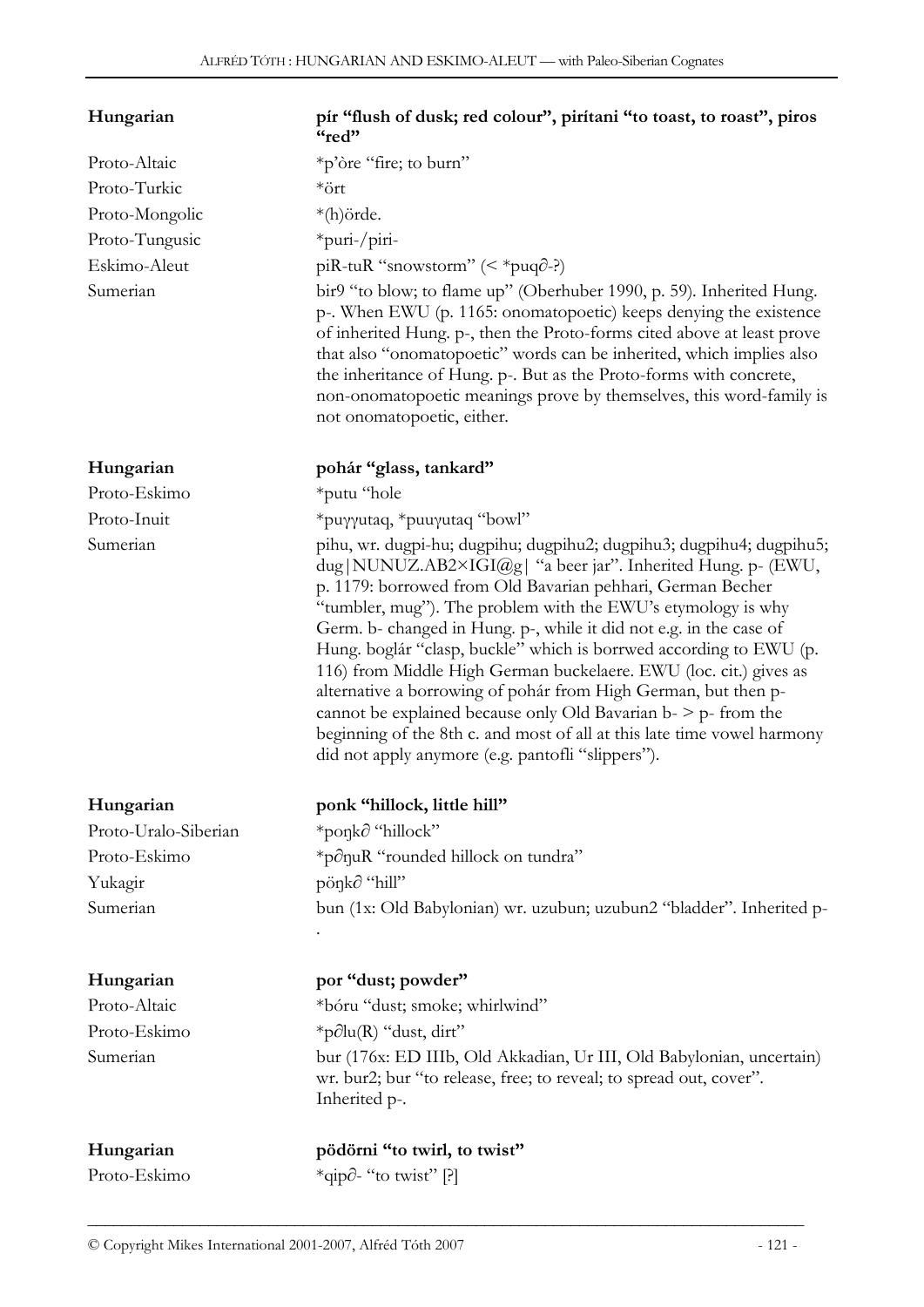| Sumerian          | dub (30x: ED IIIb, Old Akkadian, Ur III, Old Babylonian) wr. dab6;<br>dub "to go around, encircle, turn; to search; to tarry". Metathesis dub<br>> *bud > pöd- like in Hung. pökni vs. köpni "to spit"? (EWU, p.<br>1198: "probably onomatopoetic".)                                                                                                                                                 |
|-------------------|------------------------------------------------------------------------------------------------------------------------------------------------------------------------------------------------------------------------------------------------------------------------------------------------------------------------------------------------------------------------------------------------------|
| Hungarian         | pökni, köpni "to spit"                                                                                                                                                                                                                                                                                                                                                                               |
| Proto-Eskimo      | *q∂ciR "to spit"                                                                                                                                                                                                                                                                                                                                                                                     |
| Sumerian          | uhpu (1x: Old Babylonian) wr. uh2-pu2 "foam". EWU, p. 819, s.v.<br>"köp": "onomatopoetic"; pök- is lacking.                                                                                                                                                                                                                                                                                          |
| Hungarian         | rab "captive, prisoner"                                                                                                                                                                                                                                                                                                                                                                              |
| Proto-Inuit       | *arvak- "to catch a whale"                                                                                                                                                                                                                                                                                                                                                                           |
| Sumerian          | raba (37x: Old Babylonian) wr. ĝešrab3; ĝešraba; raba; rab-ba "clamp;<br>neck stock; hoop"                                                                                                                                                                                                                                                                                                           |
| Akkadian          | rappu                                                                                                                                                                                                                                                                                                                                                                                                |
| Hungarian         | ragyogni "to glitter, to shine"                                                                                                                                                                                                                                                                                                                                                                      |
| Proto-Yupik       | *akiR- "to shine"                                                                                                                                                                                                                                                                                                                                                                                    |
| Sumerian          | ra, wr. ra3 "(to be) pure; (to be) clear"                                                                                                                                                                                                                                                                                                                                                            |
| Hungarian         | ránc "fold, plait, pleat; wrinkle"                                                                                                                                                                                                                                                                                                                                                                   |
| Proto-Eskimo      | *q∂l∂γ-, *q∂luγ- "to get scorched or wrinkled"                                                                                                                                                                                                                                                                                                                                                       |
| Sumerian          | rah (597x: ED IIIb, Old Akkadian, Lagash II, Ur III, Early Old<br>Babylonian, Old Babylonian) wr. rah2; ra-ah "to beat, kill; to break,<br>crush; to flood; to thresh (grain with a flail)"                                                                                                                                                                                                          |
| Hungarian         | ravasz "cunning, shrewd, sly"                                                                                                                                                                                                                                                                                                                                                                        |
| Proto-Finno-Ugric | *repä(-ć3) "fox"                                                                                                                                                                                                                                                                                                                                                                                     |
| Proto-Yupik       | *ulaγaq "arctic fox"                                                                                                                                                                                                                                                                                                                                                                                 |
| Sumerian          | rib (62x: ED IIIb, Old Babylonian) wr. rib; ri-ba "(to be) surpassing,<br>outstanding; (to be) strong, massive". The Hung. denominative noun<br>suffix -sz < Sum. terminative particle -šè (cf. Edzard 2003, p. 42).                                                                                                                                                                                 |
| Hungarian         | reg, reggel "morning", rég "long ago", régi "old", rögtön<br>"immediately"                                                                                                                                                                                                                                                                                                                           |
| Proto-Finno-Ugric | *renks "hot, warm"                                                                                                                                                                                                                                                                                                                                                                                   |
| Proto-Inuit       | *uvlaaq "morning"                                                                                                                                                                                                                                                                                                                                                                                    |
| Sumerian          | ri (475x: ED IIIb, Old Akkadian, Ur III, Early Old Babylonian, Old<br>Babylonian) wr. RI; ru "to lay down, cast, place; to throw down; to<br>release, let go; to imbue; to pour out; to lead away". The Sum.<br>etymology clearly shows that the original meaning of the Hung. word<br>family is "old", not "hot": The morning releases the old day, imbues it<br>(to which the night also belongs). |

\_\_\_\_\_\_\_\_\_\_\_\_\_\_\_\_\_\_\_\_\_\_\_\_\_\_\_\_\_\_\_\_\_\_\_\_\_\_\_\_\_\_\_\_\_\_\_\_\_\_\_\_\_\_\_\_\_\_\_\_\_\_\_\_\_\_\_\_\_\_\_\_\_\_\_\_\_\_\_\_\_\_\_ © Copyright Mikes International 2001-2007, Alfréd Tóth 2007 - 122 -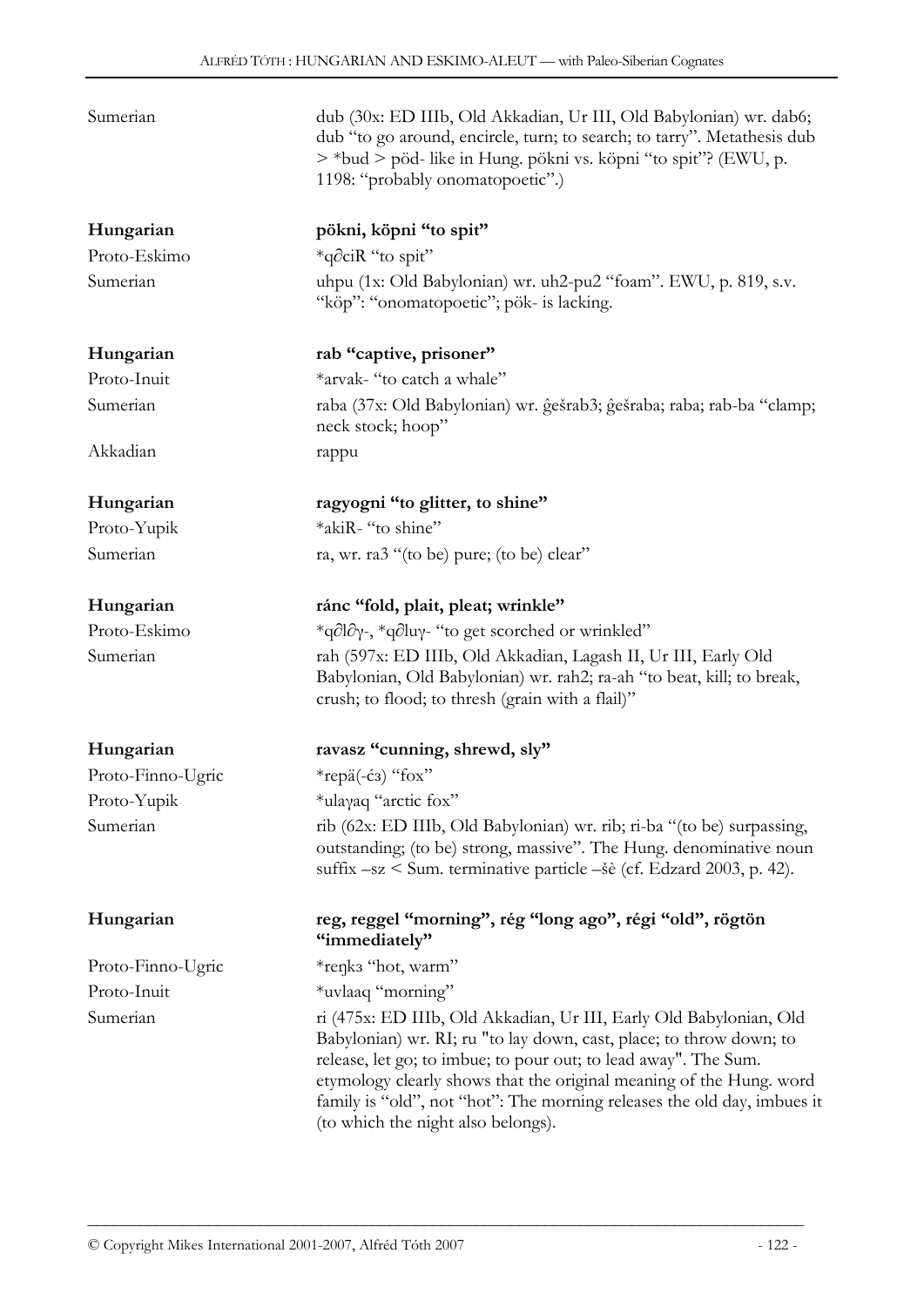# Hungarian rejteni "to hide, to conceal", rejlik "to be hidden" Proto-Eskimo \*iδ∂R- "to hide" Sumerian ri (475x: ED IIIb, Old Akkadian, Ur III, Early Old Babylonian, Old Babylonian) wr. RI; ru "to lay down, cast, place; to set in place; to lead away". The original meaning of Sum. ri is "to remove, to sweep away" and then "to hide". "to sweep away" developed to "to graze" in Akk. and Rhaet., where we find re'ū "to graze; shepherd", in which the meaning of the supervisor of the grazing animals is thus included. The feminine form of re'ū, rē'ītu "shepherdess", became the name of the highest goddess of the Rhaetians who got their name for her which appears in Rhaetic inscriptions as Reitu and Ritu (cf. Brunner and Tóth 1987; Tóth and Brunner 2007). Therefore, while rej-l-ik goes directly back to Sum., rej-t-eni must either originate in Rhaet. rē'īt-, or the "causative suffix" was – like the verbal derivative suffix –l-, already present in Sum. Hungarian rém "apparition, ghost", rémálom "nightmare", rémíteni "to frighten" Proto-Yupik-Sirenikski \*iγvaR- "to appear" Sumerian erim2 "fiend" (Oberhuber 1990, p. 147) Hungarian repedni "to crack, to burst" Proto-Finno-Ugric \*r8pp3-, \*repp3- "to burst, to rend, to split" Yukagir lepe "to break off" Sumerian ri (475x: ED IIIb, Old Akkadian, Ur III, Early Old Babylonian, Old Babylonian) wr. RI; ru "to throw down"; cf. also: Akkadian rapāsum "to be cracked, burst" Hungarian repíteni "to sling, to throw", repülni "to fly (itr.)" Proto-Finno-Ugric \*r8pp3- "to beat with the wings, to fly" Proto-Eskimo \*qaR∂- "to come up" Central Siberian Yupik qarleγ- "to rise in the air" Sumerian ri (475x: ED IIIb, Old Akkadian, Ur III, Early Old Babylonian, Old Babylonian) wr. RI; ru "to lay down, cast, place; to set in place, imbue; to lean on; to impose; to throw down; to release, let go; to walk along; to pour out; to lead away" Hungarian rés "fissure; hole, opening" Proto-Finno-Ugric \*raćs "hole" Proto-Eskimo \*∂laγ- "to dig" Sumerian ri (475x: ED IIIb, Old Akkadian, Ur III, Early Old Babylonian, Old Babylonian) wr. RI; ru "to throw down; to pour out"

Hungarian rész "part, piece, section" Proto-Finno-Ugric \*räćs "piece"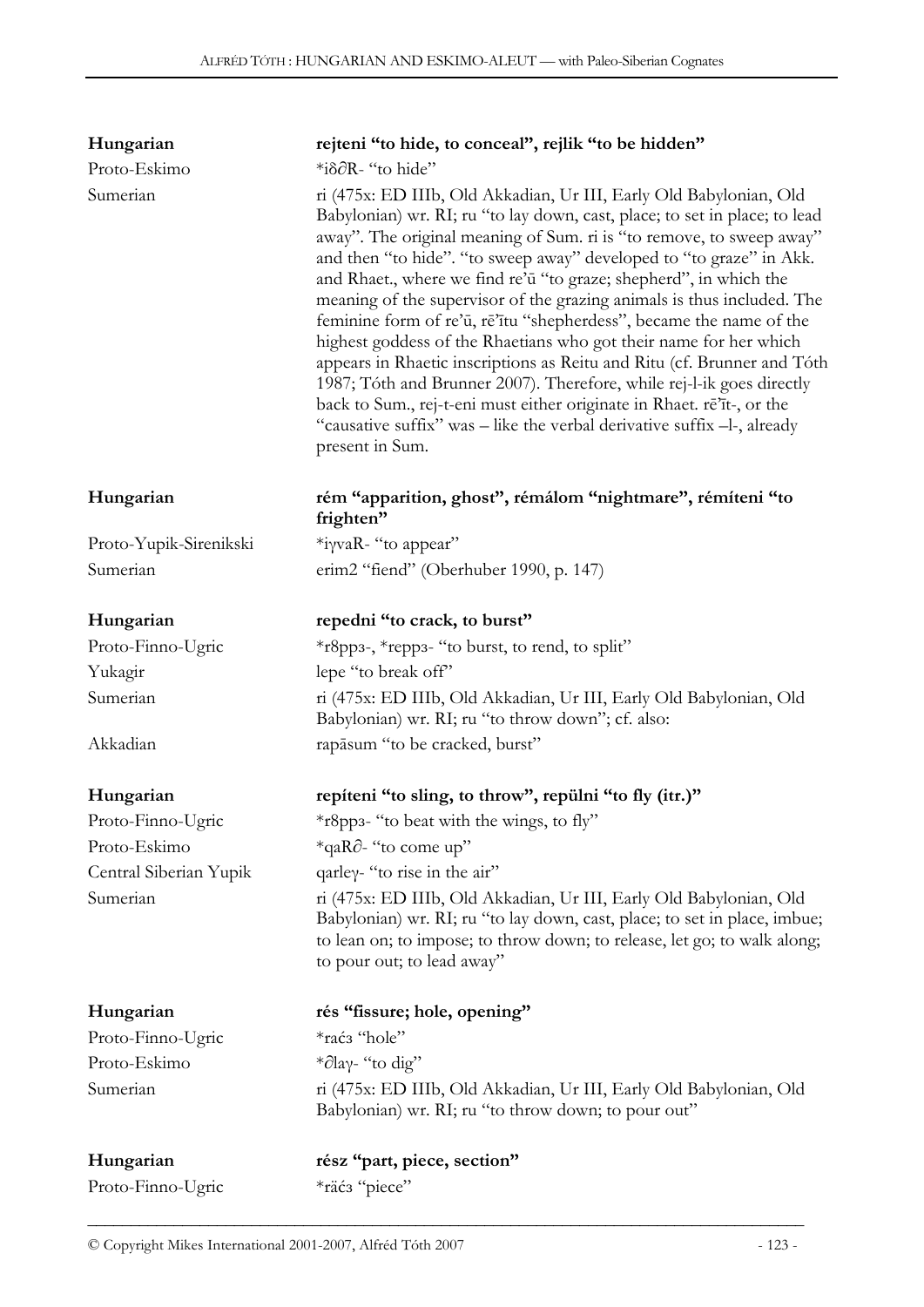| Proto-Eskimo<br>Sumerian       | *ilak∂- "to be part or one of"<br>ri (475x: ED IIIb, Old Akkadian, Ur III, Early Old Babylonian, Old<br>Babylonian) wr. RI; ru "to lay down, to cast, to set in place; to lean                                                                                                                                                                                                    |
|--------------------------------|-----------------------------------------------------------------------------------------------------------------------------------------------------------------------------------------------------------------------------------------------------------------------------------------------------------------------------------------------------------------------------------|
|                                | on"                                                                                                                                                                                                                                                                                                                                                                               |
| Hungarian<br>Proto-Uralic (?), | révület "ecstasy, trance"                                                                                                                                                                                                                                                                                                                                                         |
| Proto-Ugric                    | $*$ reka, $*$ rena                                                                                                                                                                                                                                                                                                                                                                |
| Proto-Yupik-Sirenikski         | *iγvaR- "to appear"                                                                                                                                                                                                                                                                                                                                                               |
| Sumerian                       | rib (62x: ED IIIb, Old Babylonian) wr. rib; ri-ba "(to be) surpassing,<br>outstanding; (to be) strong, massive". The root-enlarging elements -k<br>and -q are based solely on the Mańśi forms rèy and rei and are<br>mistaken in view of the Hung. form ending on $-v <$ -b. Thus, révület<br>is phonetically related with ravasz "sly" to which it also belongs<br>semantically. |
| Hungarian                      | rezegni "to quiver, to shake, to tremble"                                                                                                                                                                                                                                                                                                                                         |
| Proto-Finno-Ugric              | *rencs-, *recs- "to quake, to shake"                                                                                                                                                                                                                                                                                                                                              |
| Proto-Eskimo                   | *∂νcuγ- "to shake"                                                                                                                                                                                                                                                                                                                                                                |
| Proto-Inuit                    | *ikciq- "id."                                                                                                                                                                                                                                                                                                                                                                     |
| Sumerian                       | zir (373x: ED IIIb, Old Akkadian, Lagash II, Ur III, Old Babylonian)<br>wr. zi; zi-ir; ze2-er "to tear out; to break, destroy; to be troubled; to<br>erase". Metathesis like e.g. in pökni vs. köpni.                                                                                                                                                                             |
| Hungarian                      | ríni, rív- "to cry, to howl", rivallni "to cry out; to shrill"                                                                                                                                                                                                                                                                                                                    |
| Proto-Eskimo                   | *qiδa- "to cry"                                                                                                                                                                                                                                                                                                                                                                   |
| Sumerian                       | RI, wr. RI "to cry out", er (242x: ED IIIb, Old Akkadian, Lagash II,<br>Ur III, Early Old Babylonian, Old Babylonian) wr. er2; i-ra "weeping,<br>mourning; tears; to weep"                                                                                                                                                                                                        |
| Hungarian                      | róni, rov- "to carve, to engrave, to notch", rovásírás "Magyar<br>runic writing"                                                                                                                                                                                                                                                                                                  |
| Proto-Finno-Ugric              | $*$ roka-, $*$ roya-, $*$ rowa- "to cut, to notch"                                                                                                                                                                                                                                                                                                                                |
| Proto-Eskimo                   | *cana- "to carve"                                                                                                                                                                                                                                                                                                                                                                 |
| Sumerian                       | hur (44x: Old Akkadian, Ur III, Old Babylonian) wr. hur "to scratch,<br>draw"                                                                                                                                                                                                                                                                                                     |
| Hungarian                      | rogyni "to fall"                                                                                                                                                                                                                                                                                                                                                                  |
| Proto-Eskimo                   | *uł∂R-, *ułRu- "to fall"                                                                                                                                                                                                                                                                                                                                                          |
| Sumerian                       | ru, ri (475x: ED IIIb, Old Akkadian, Ur III, Early Old Babylonian, Old<br>Babylonian) wr. RI; ru "to lay down; to lean on; to walk along"                                                                                                                                                                                                                                         |
| Hungarian                      | ró-ka "fox" (-ka is diminutive suffix, cf. EWU, p. 1275)                                                                                                                                                                                                                                                                                                                          |
| Finnish                        | repo                                                                                                                                                                                                                                                                                                                                                                              |
| Proto-Yupik                    | *ulaγaq "arctic fox"                                                                                                                                                                                                                                                                                                                                                              |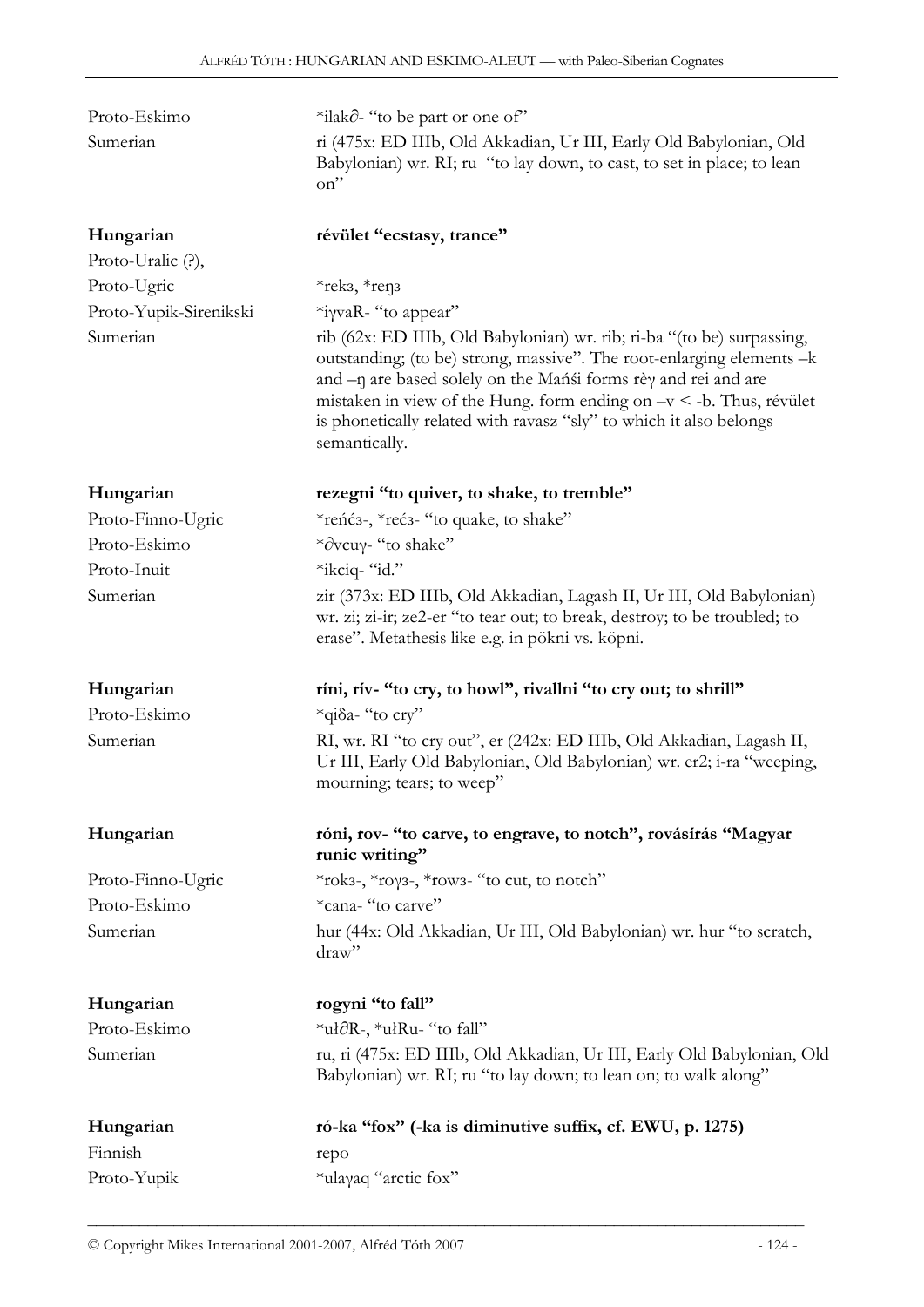| Sumerian             | rib (62x: ED IIIb, Old Babylonian) wr. rib; ri-ba "(to be) surpassing,<br>outstanding; (to be) strong, massive" + -ga (derivative suffix of<br>unknown meaning, possibly also diminutive), cf. ab2 "cow", ab2-ga<br>"milk; cow"                               |
|----------------------|---------------------------------------------------------------------------------------------------------------------------------------------------------------------------------------------------------------------------------------------------------------|
| Hungarian            | rokkanni "to descend continuously closer", rokkant "crippled,<br>disabled; invalid"                                                                                                                                                                           |
| Proto-Ugric          | *r8kk3- "to collapse, to fall down"                                                                                                                                                                                                                           |
| Proto-Eskimo         | *uł∂R-, *ułRu- "to fall"                                                                                                                                                                                                                                      |
| Sumerian             | ru, ri (475x: ED IIIb, Old Akkadian, Ur III, Early Old Babylonian, Old<br>Babylonian) wr. RI; ru "to lay down, cast, place; to set in place, imbue;<br>to lean on; to impose; to throw down; to release, let go; to walk along;<br>to pour out; to lead away" |
| Hungarian            | rokon "relative, kin" (-n is a locative deverbative or denominative<br>noun suffix)                                                                                                                                                                           |
| Proto-Finno-Ugric    | *rakka(-) "to draw near; nearby"                                                                                                                                                                                                                              |
| Proto-Eskimo         | *qanli-"to approach"                                                                                                                                                                                                                                          |
| Sumerian             | uru, wr. uru9 "immediate vicinity, adjacent (place)"                                                                                                                                                                                                          |
| Hungarian            | romlik "to crumble, to fall into pieces"                                                                                                                                                                                                                      |
| Proto-Uralo-Siberian | *kum $\partial$ "to flow"                                                                                                                                                                                                                                     |
| Proto-Eskimo         | *kuv $\partial$ - "to pour", *kuδ $\partial$ γ "river"                                                                                                                                                                                                        |
| Proto-Aleut          | *kum- "id."                                                                                                                                                                                                                                                   |
| Inuit                | kiv "river"                                                                                                                                                                                                                                                   |
| Sumerian             | hum (8x: Ur III, Old Babylonian) wr. hum "to snap off; to run, flow<br>(bodily fluids); to move, be in motion", cf. omlik. bomlik, omlik and<br>romlik build a series with assumingly free variation of the initial<br>consonant.                             |
| Hungarian            | rongy "rag, clout, floor cloth"                                                                                                                                                                                                                               |
| Proto-Uralo-Siberian | *kum $\partial$ "to flow"                                                                                                                                                                                                                                     |
| Proto-Eskimo         | *kuv $\partial$ - "to pour", *kuδ $\partial$ γ "river"                                                                                                                                                                                                        |
| Proto-Aleut          | *kum- "id."                                                                                                                                                                                                                                                   |
| Inuit                | kiv "river"                                                                                                                                                                                                                                                   |
| Sumerian             | hum (8x: Ur III, Old Babylonian) wr. hum "to snap off; to run, flow<br>(bodily luids); to move, be in motion", cf. omlik.                                                                                                                                     |
| Hungarian            | rohadni, roshadni, rossadni, rothadni "to rot, to decay"                                                                                                                                                                                                      |
| Proto-Uralo-Siberian | *kum $\partial$ "to flow"                                                                                                                                                                                                                                     |
| Proto-Eskimo         | *kuv $\partial$ - "to pour", *kuδ $\partial$ γ "river"                                                                                                                                                                                                        |
| Proto-Aleut          | *kum- "id."                                                                                                                                                                                                                                                   |
| Inuit                | kiv "river"                                                                                                                                                                                                                                                   |
| Sumerian             | hum (8x: Ur III, Old Babylonian) wr. hum "to snap off; to run, flow<br>(bodily luids); to move, be in motion", cf. omlik.                                                                                                                                     |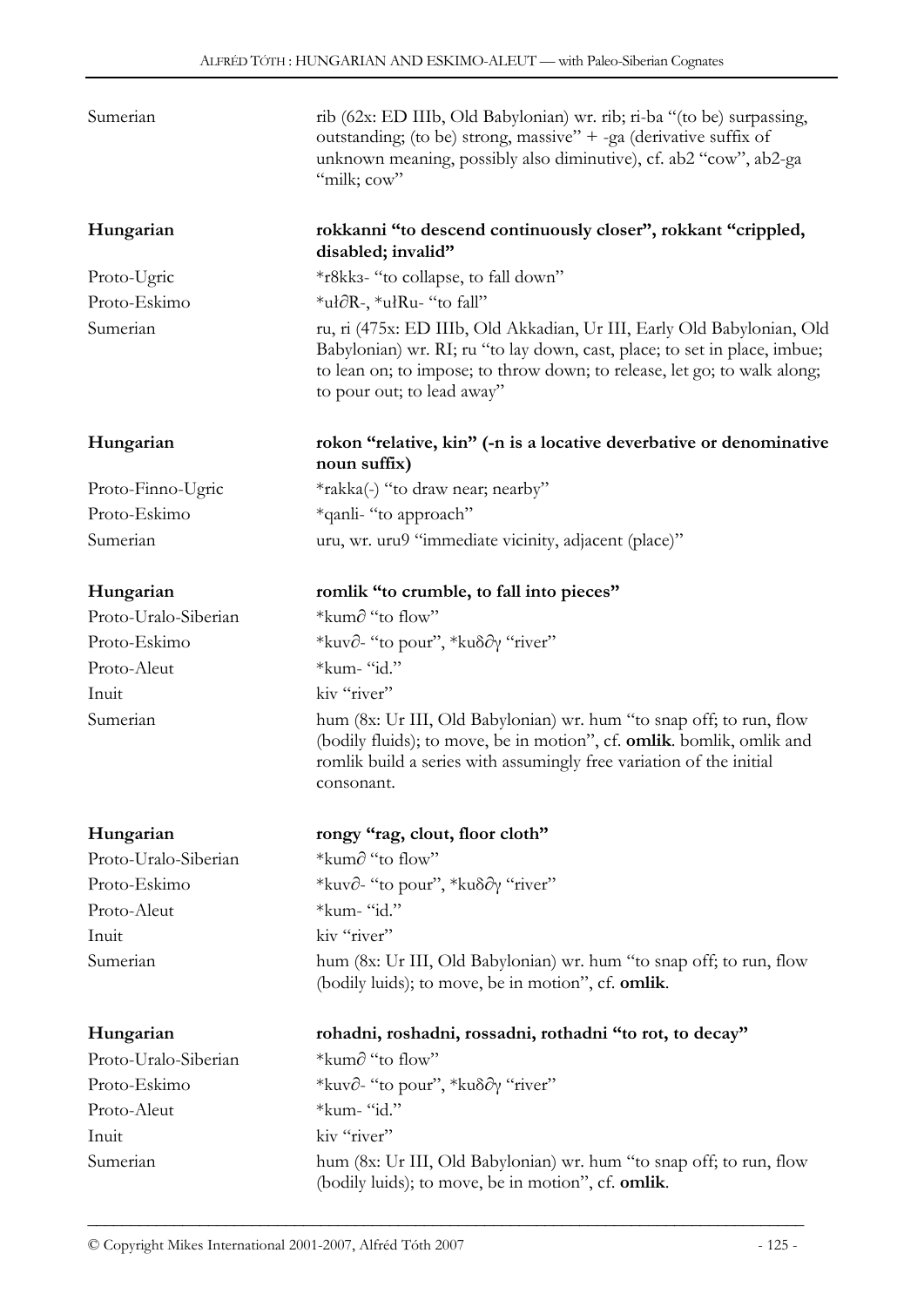| Hungarian            | rossz "bad, evil, ill, vicious, wicked"                                                                                                                                                                                                     |
|----------------------|---------------------------------------------------------------------------------------------------------------------------------------------------------------------------------------------------------------------------------------------|
| Proto-Finno-Ugric    | *roćs "meager, tired, weak"                                                                                                                                                                                                                 |
| Proto-Uralo-Siberian | *kum $\partial$ "to flow"                                                                                                                                                                                                                   |
| Proto-Eskimo         | *kuv $\partial$ - "to pour", *kuδ $\partial$ γ "river"                                                                                                                                                                                      |
| Proto-Aleut          | *kum- "id."                                                                                                                                                                                                                                 |
| Inuit                | kiv "river"                                                                                                                                                                                                                                 |
| Sumerian             | hum (8x: Ur III, Old Babylonian) wr. hum "to snap off; to run, flow<br>(bodily luids); to move, be in motion", cf. omlik. The Hung.<br>denominative noun suffix -sz < Sum. terminative particle -sè (cf.<br>Edzard 2003, p. 42). Cf. omlik. |
| Hungarian            | rövid "short"                                                                                                                                                                                                                               |
| Proto-Ugric          | *rik3(-), *riγ3(-) "(cut-down) piece; to cut up"                                                                                                                                                                                            |
| Proto-Eskimo         | *k∂ppaR "piece cut off"                                                                                                                                                                                                                     |
| Sumerian             | lugud (115x: ED IIIb, Old Akkadian, Lagash II, Ur III, Old<br>Babylonian) wr. lugud2; lugud3 "(to be) short; (to be) tight; (to be)<br>short of breath"                                                                                     |
| Hungarian            | rúgni "to kick"                                                                                                                                                                                                                             |
| Proto-Ugric          | <i>*</i> r8ηk <sub>3</sub> - "to give a kick"                                                                                                                                                                                               |
| Proto-Eskimo         | *it∂γmiγ- "to kick"                                                                                                                                                                                                                         |
| Sumerian             | rugu (32x: ED IIIb, Lagash II, Ur III, Old Babylonian) wr. ru-gu2 "to<br>withstand; to sail upstream"                                                                                                                                       |
| Hungarian            | rút "base, mean; hideous, ugly"                                                                                                                                                                                                             |
| Proto-(Finno-?)Ugric | *r8ts "fragile, rotten"                                                                                                                                                                                                                     |
| Proto-Inuit          | *qayak(naq)- "to be fragile"                                                                                                                                                                                                                |
| Sumerian             | uru, wr. uru12 "litter; dung"                                                                                                                                                                                                               |
| Hungarian            | rügy "bud, burgeon"                                                                                                                                                                                                                         |
| Proto-Eskimo         | qałaciR "navel"                                                                                                                                                                                                                             |
| Sumerian             | ur (189x: ED IIIb, Old Akkadian, Ur III, Early Old Babylonian, Old<br>Babylonian) wr. ur3 "roof, top"                                                                                                                                       |
| Hungarian            | ság "forest, grove; hill, mountain"                                                                                                                                                                                                         |
| Proto-Finno-Ugric    | *έ8ηka                                                                                                                                                                                                                                      |
| Proto-Eskimo         | *inRiR "mountain"                                                                                                                                                                                                                           |
| Sumerian             | saĝ (3582x: ED IIIa, ED IIIb, Old Akkadian, Lagash II, Ur III, Early<br>Old Babylonian, Old Babylonian) wr. sag "head"                                                                                                                      |
| Hungarian            | -ság/-szág/-ség (derivational suffix)                                                                                                                                                                                                       |
| Proto-Finno-Ugric    | *čenke "dampness, humidity"                                                                                                                                                                                                                 |
| Proto-Ugric          | *cen3, *cin3 "time"                                                                                                                                                                                                                         |

Proto-Eskimo \*iŋRiR "mountain"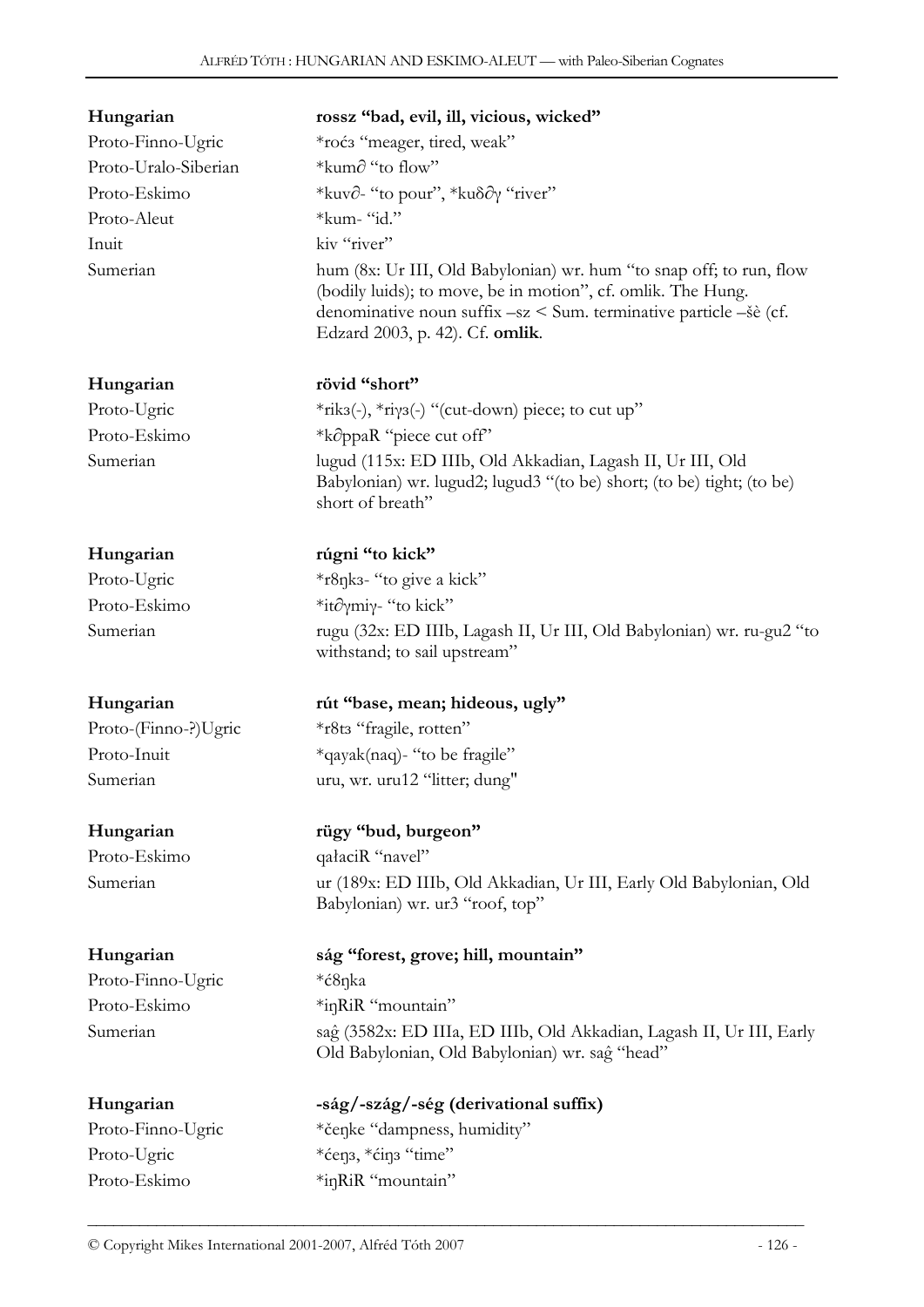| Sumerian |  |
|----------|--|
|          |  |

Proto-Turkic \*siaŕ Proto-Mongolic \*siraγu Proto-Tungusic \*siru-

Akkadian urinnu

-saĝ (suffix with unknown basic meaning, e.g. esaĝ "heir; store", but often denominating the agent or the place where an action takes place, e.g. bursaĝ "servant; building")

Hungarian sajtó "press" Proto-Ugric \*čaj<sub>3</sub>- "to press" Proto-Inuit \*inuaq- "to murder" (<  $\eta$ aR-) Sumerian su (54x: Old Babylonian) wr. su; su3 "to submerge; to sink"

# Hungarian sápadni, sápulni "to turn pale"

Proto-Finno-Ugric \*čapps(-) "pale; to become pale" Proto-Eskimo \*qak∂(R)- "to be pale or bleached" Sumerian sisa (335x: ED IIIb, Old Akkadian, Lagash II, Ur III, Old Babylonian) wr. si-sa2 "fair"

### Hungarian sár "dirt, mud", sárga "yellow"

Proto-Altaic  $*si_i$ <sub>2</sub>ári "earth, sand, marsh" Proto-Uralo-Siberian: \* \* \* είγ(uγ), \* cuγ(uγ) "sand"

Sumerian sahar (982x: ED IIIa, ED IIIb, Old Akkadian, Lagash II, Ur III, Early Old Babylonian, Old Babylonian) wr. sahar "earth, soil; dust". sárga < sahar-gi4 "dust-guard", Akk., Rhaet. sahargūm.

# Hungarian sarj "bud, shoot, sprout; descendant, offspring"

Proto-Eskimo \*caRliγaR "child held in lap" Sumerian šir (13x: ED IIIb, Old Babylonian) wr. šir "testicle; bulb"

# Hungarian sárkány "dragon"

Proto-Inuit \*caRayak- "monster" Sumerian hurin (23x: Old Babylonian) wr. u11-ri2-inmušen; ĝešu11-ri2-inmušen; A.BALAGmušen; BALAGmušen; erinmušen; u11-ri-inmušen; u2-riinmušen; u4-ri-inmušen; u4-ri2-inmušen; u5-ri-inmušen; urinmušen; uri3HUmušen "eagle"

# Hungarian sárlik "to be in heat, to rut (horse) Proto-Yupik \*caRat "to be moist or slippery on surface" Sumerian sar (68x: Old Babylonian) wr. sar "to run, hasten"

Hungarian sarló "sickle" Proto-Eskimo \*qaRδuR "arrow" Sumerian zur (35x: ED IIIb, Old Akkadian, Old Babylonian) wr. zur-zur "to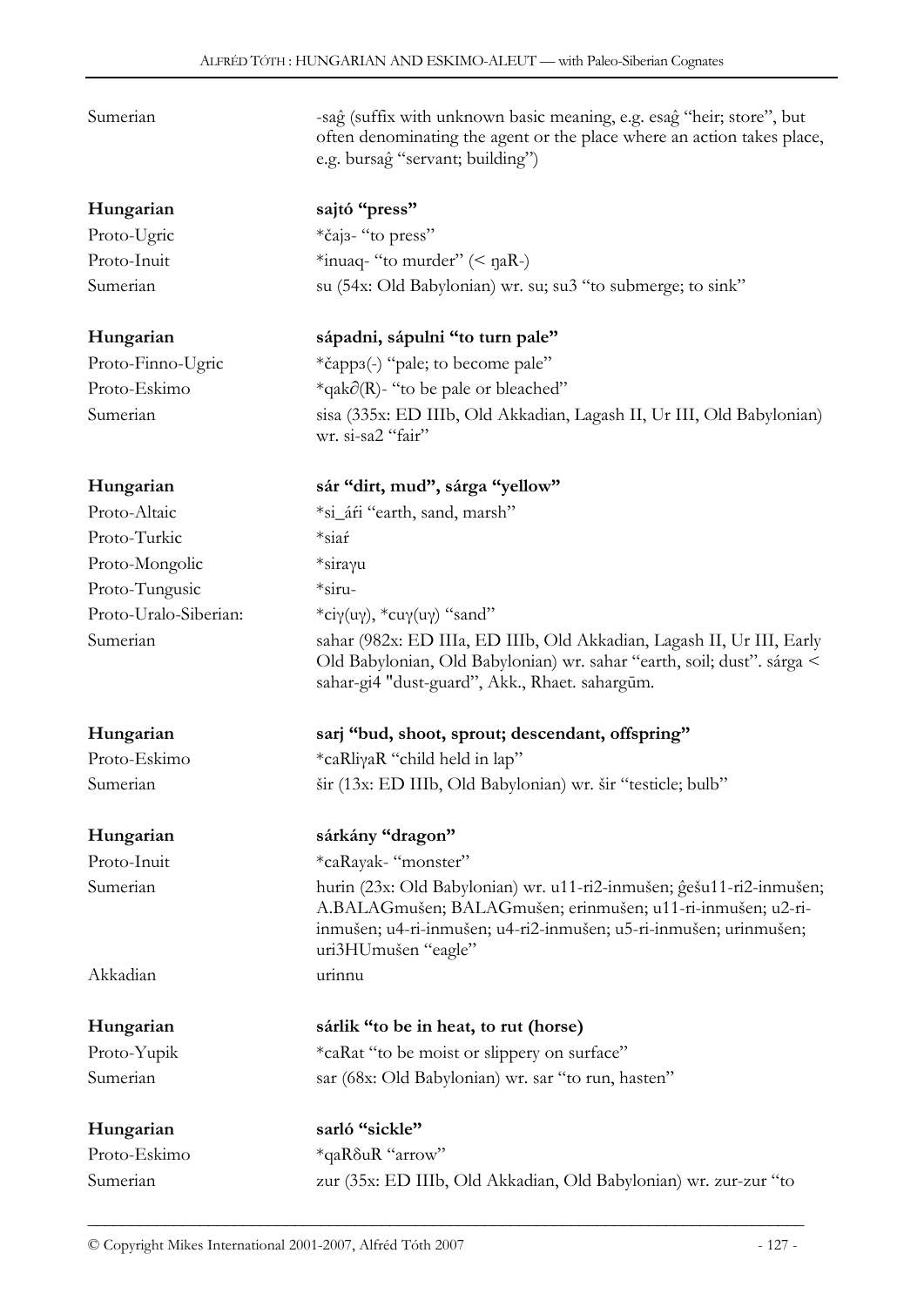# break" Hungarian saru "cradle, rocker; sandal, shoe" Proto-Eskimo \*qaltaR "bucket" Sumerian esir (212x: Old Akkadian, Ur III, Early Old Babylonian, Old Babylonian) wr. kuše-sir2; e-sir2; kušesir3; kušesir4; kušesir5; LAK173 "sandal(s), shoe(s)" Hungarian sas "eagle" Proto-Eskimo \*qat∂ "deep or loud voice" Sumerian ses, wr. sesmušen "a bird" Hungarian sátor "tent" Proto-Yupik \*qatviaq "kind of hide or skin" Sumerian šubtum (7x: Old Babylonian) wr. šubtu6; šubtu3; šubtu5; šubtu4; šubtu7 "dwelling, encampment; ambush" Hungarian savanyú "sour" Proto-Finno-Ugric \*šappa(-) "sour; to become sour" Proto-(Finno?-)Ugric \*čaws(-), \*čapa(-) "id." Proto-Eskimo \*quγ∂l∂m- "to be sour" Sumerian sumun (522x: ED IIIb, Old Akkadian, Ur III, Early Old Babylonian, Old Babylonian) wr. sumun "(to be) old; old wood, rot, decayed matter" Hungarian seb "bruise, hurt, injury, sore, stab, wound" Proto-Eskimo \*ip∂γ- "to be sharp" Sumerian zib (16x: ED IIIb, Ur III) wr. za3; zib "a mark; mark, token; colour, paint" Hungarian séd "rivulet, steam" Proto-Eskimo \*itδ∂ "cold" Sumerian si (401x: ED IIIb, Old Akkadian, Lagash II, Old Babylonian) wr. si "to draw water; to brew beer; to fill, load up" Hungarian ség "hill, mountain" Proto-Finno-Ugric \*ćinkä, \*ćünkä Proto-Eskimo \*inRiR "mountain" Sumerian saĝ (3582x: ED IIIa, ED IIIb, Old Akkadian, Lagash II, Ur III, Early Old Babylonian, Old Babylonian) wr. saĝ "head" Hungarian segéd "assistant", segíteni "to help" Proto-Finno-Ugric \*čänk8-

\_\_\_\_\_\_\_\_\_\_\_\_\_\_\_\_\_\_\_\_\_\_\_\_\_\_\_\_\_\_\_\_\_\_\_\_\_\_\_\_\_\_\_\_\_\_\_\_\_\_\_\_\_\_\_\_\_\_\_\_\_\_\_\_\_\_\_\_\_\_\_\_\_\_\_\_\_\_\_\_\_\_\_

Proto-Eskimo \*ikayuR- "to help"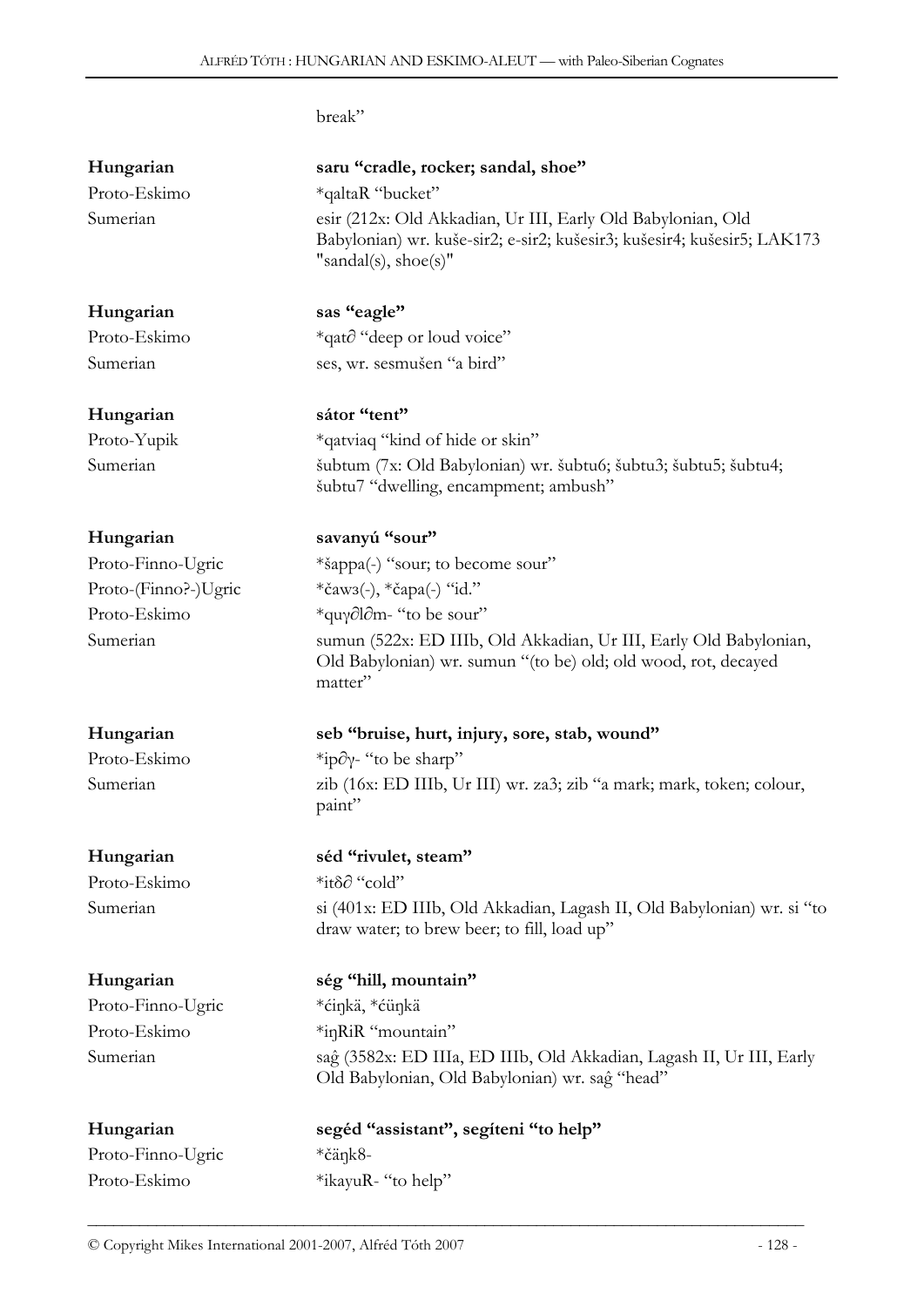| Sumerian             | sig, wr. sig10 "to equal"                                                                                                                                                                                                                                                                                      |
|----------------------|----------------------------------------------------------------------------------------------------------------------------------------------------------------------------------------------------------------------------------------------------------------------------------------------------------------|
| Hungarian            | segg "buttock"                                                                                                                                                                                                                                                                                                 |
| Proto-Finno-Ugric    | *śänka "back, rump"                                                                                                                                                                                                                                                                                            |
| Proto-Uralo-Siberian | *t'ono, *t'eno "back", teno "shoulder"                                                                                                                                                                                                                                                                         |
| Proto-Eskimo         | *tunu "id."                                                                                                                                                                                                                                                                                                    |
| Aleut                | *cunu-X "back of neck"                                                                                                                                                                                                                                                                                         |
| Sumerian             | sigba (3x: Ur III, Old Babylonian) wr. sig-ba "lower body"                                                                                                                                                                                                                                                     |
| Akkadian             | šuhhu                                                                                                                                                                                                                                                                                                          |
| Hungarian            | sellő "mermaid; rapid"                                                                                                                                                                                                                                                                                         |
| Proto-Ugric          | *ćärls "rapid"                                                                                                                                                                                                                                                                                                 |
| Proto-Eskimo         | *q∂la- "to urge; to be urged on"                                                                                                                                                                                                                                                                               |
| Sumerian             | sil (119x: Ur III, Old Babylonian) wr. si-il; zil; silx( EZEN×LAL2 );<br>sil5 "(to be) remote; to split apart; to split, slit", or tul (109x: Old<br>Akkadian, Ur III, Early Old Babylonian, Old Babylonian) wr. tul2;<br>[LAGAB×TIL] "public fountain; fish pond, pit; ditch, channel;<br>excavation, trench" |
| Hungarian            | seperni, söpörni "to sweep", seprő "broom"                                                                                                                                                                                                                                                                     |
| Proto-Yupik          | *iqaniR- "clean"                                                                                                                                                                                                                                                                                               |
| Sumerian             | šu sub, wr. šu su-ub "to gather up, to collect, to scrape together"                                                                                                                                                                                                                                            |
| Akkadian             | esēpu                                                                                                                                                                                                                                                                                                          |
| Hungarian            | seprő "lees (of wine)"                                                                                                                                                                                                                                                                                         |
| Proto-Yupik          | *iqaniR- "clean"                                                                                                                                                                                                                                                                                               |
| Akkadian             | šuburru "Boden"                                                                                                                                                                                                                                                                                                |
| Hungarian            | sereg "army"                                                                                                                                                                                                                                                                                                   |
| Proto-Eskimo         | *iRtuR- "to break or crack (skin)"                                                                                                                                                                                                                                                                             |
| Sumerian             | šar (245x: ED IIIa, Ur III, Old Babylonian) wr. šar2; šar; šar2-šar2<br>"totality, world; (to be) numerous; 3600"                                                                                                                                                                                              |
| Hungarian            | sérteni "to insult; to wound", sérik "to be in pain, to suffer",<br>sérelem "affront, insult"                                                                                                                                                                                                                  |
| Proto-Ugric          | *ćärs- "to burn", *ćärks- "to break; to be in pain; to do pain"                                                                                                                                                                                                                                                |
| Proto-Eskimo         | *iRtuR- "to break or crack (skin)"                                                                                                                                                                                                                                                                             |
| Chukotko-Kamch.      | $\partial$ ra- "to cut up"                                                                                                                                                                                                                                                                                     |
| Sumerian             | sur (69x: ED IIIb, Early Old Babylonian, Old Babylonian) wr. sur;<br>sur8 "to press, squeeze", or tar (237x: ED IIIb, Old Akkadian, Lagash<br>II, Ur III, Old Babylonian) wr. tar; tarar "to cut down; to untie, loosen;<br>to cut; to scatter, disperse; to decide"                                           |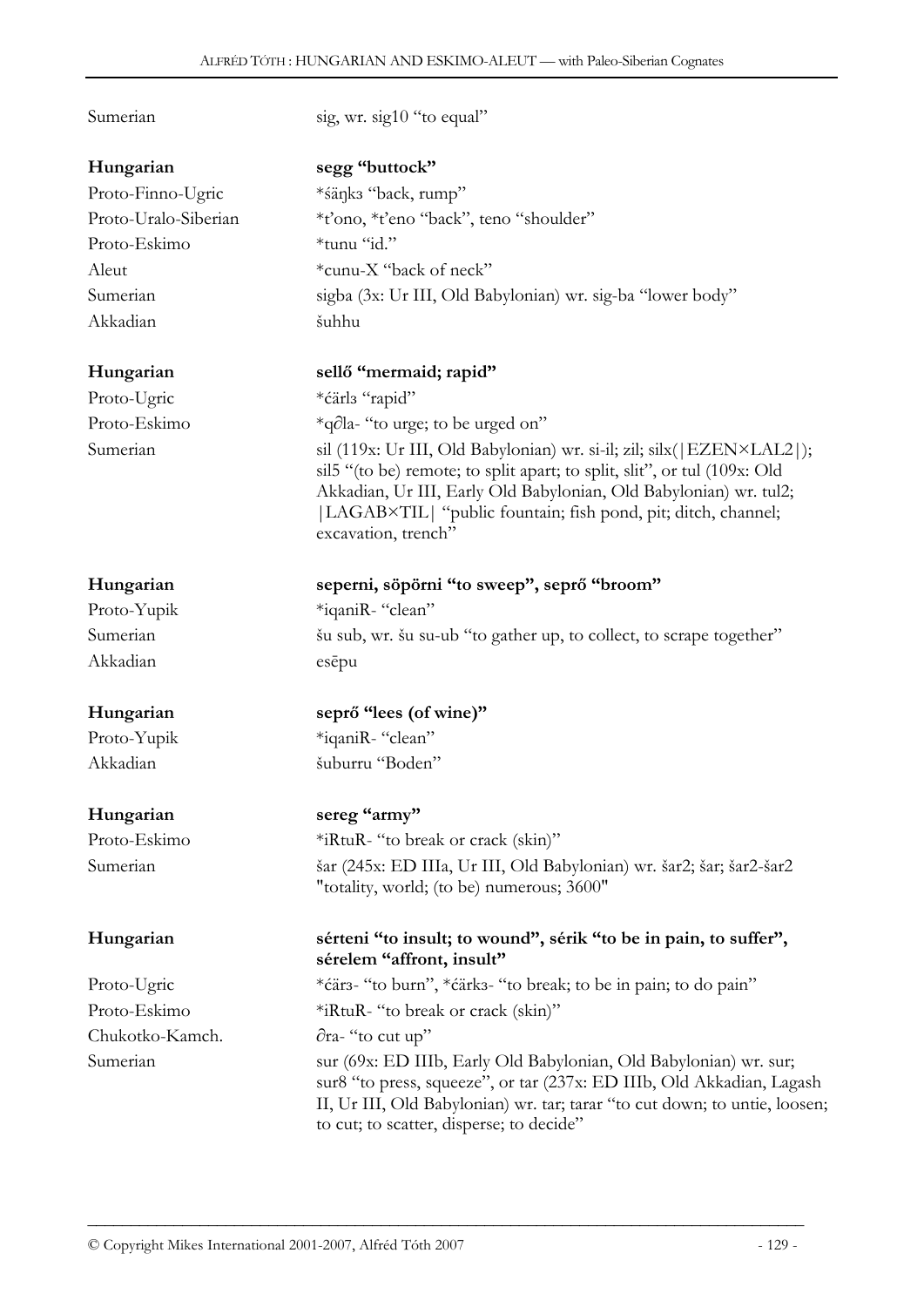| Hungarian         | seriteni "to turn, to twist"                                                                                                                                          |
|-------------------|-----------------------------------------------------------------------------------------------------------------------------------------------------------------------|
| Proto-Eskimo      | *iRtuR- "to break or crack (skin)"                                                                                                                                    |
| Sumerian          | sur (200x: ED IIIa, ED IIIb, Old Akkadian, Ur III, Old Babylonian)<br>wr. sur "to spin; to twist; to slither"                                                         |
| Hungarian         | serke "nit"                                                                                                                                                           |
| Proto-Eskimo      | *inqiR "louse nit"                                                                                                                                                    |
| Sumerian          | tur (1719x: ED IIIa, ED IIIb, Old Akkadian, Lagash II, Ur III, Early<br>Old Babylonian, Old Babylonian, 1st millennium) wr. tur; tu "(to be)<br>small"                |
| Hungarian         | serkedni "to begin to grow, to sprout"                                                                                                                                |
| Proto-Eskimo      | *quRluR- "to stream, to flow"                                                                                                                                         |
| Akkadian          | śurrū "to begin"                                                                                                                                                      |
| Hungarian         | serte, sörte "bristle"                                                                                                                                                |
| Proto-Eskimo      | *iRtuR- "to break or crack (skin)"                                                                                                                                    |
| Sumerian          | suhur (95x: ED IIIa, ED IIIb, Old Akkadian, Ur III, Old Babylonian)<br>wr. suhur "tuft, plume; crown (of a tree)"                                                     |
| Hungarian         | sietni "to hurry"                                                                                                                                                     |
| Proto-Finno-Ugric | *čej3-, *ček3-, *čeŋ3-, *čij3-, *čik3-, *čiŋ3-                                                                                                                        |
| Proto-Eskimo      | *q∂la- "to urge; to be urged"                                                                                                                                         |
| Sumerian          | zig (8574x: Lagash II, Ur III) wr. zig3 "to issue; to levy, raise, muster;<br>to swell; to expend; to rise"                                                           |
| Hungarian         | sik "flat ground"                                                                                                                                                     |
| Proto-Inuit       | *iqaq- "to be stiff"                                                                                                                                                  |
| Sumerian          | sig (343x: ED IIIa, ED IIIb, Old Akkadian, Lagash II, Ur III, Old<br>Babylonian, 1st millennium) wr. sig "(to be) weak; (to be) low; (to be)<br>thin; (to be) narrow" |
| Hungarian         | sima "even, plain, smooth"                                                                                                                                            |
| Proto-Inuit       | *iqaq- "to be stiff"                                                                                                                                                  |
| Sumerian          | sig (1x: Old Babylonian) wr. sig10 "to flatten, lay flat"                                                                                                             |
| Hungarian         | sínylik "to pain; to suffer", sínylődik "to languish, to long for, to<br>pine away, to vegetate"                                                                      |
| Proto-Eskimo      | *innit- "to come upon people"                                                                                                                                         |
| Inuit             | inni(t)- "to come upon sb. wounded; to get refuge"                                                                                                                    |
| Sumerian          | sumun (522x: ED IIIb, Old Akkadian, Ur III, Early Old Babylonian,<br>Old Babylonian) wr. sumun "(to be) old; old wood, rot, decayed<br>matter"                        |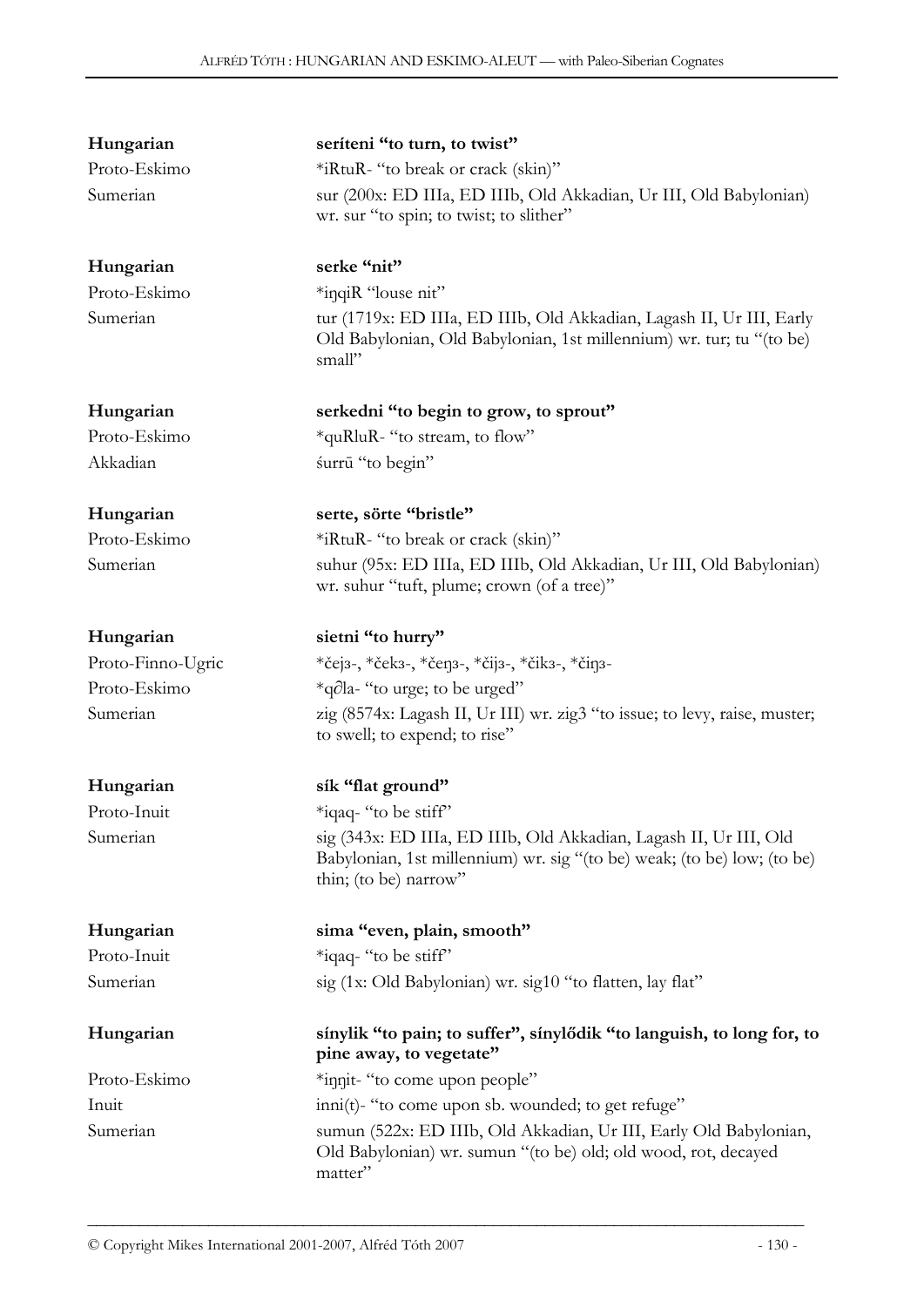### Hungarian só "salt"

Proto-Altaic \*sak'o Mańśi ćih, śäh Selqup sak, šak Akkadian sikillu

### Hungarian sír "grave, tomb"

Proto-Finno-Ugric \*ćiγз-rз, \*čiγз-rз, ćikз-rз, čikз-rз Proto-Eskimo \*qiR∂- "to freeze" Proto-Inuit  $*qiRa(ta)$ - "to be stiff" Sumerian sur (13x: Old Babylonian) wr. sur3; sur6; sur7 "canal, ditch; foundation pit of a building"

# Hungarian sírni "to weep, to cry" Proto-Eskimo \*ciRl∂R- "to have a hard time"

Sumerian širsaĝ (2x: Old Babylonian) wr. šir3-saĝ "ament" (-saĝ (suffix with unknown basic meaning)

Proto-Eskimo  $*$ taR(∂)yur "salt" Sumerian sikil (1x: Old Babylonian) wr. na4sikil "a stone"

# Hungarian sodorni "to turn, to twist"

Proto-Eskimo  $*$ qutu $(γ)$  "collarbone" Proto-Yupik \*qutŋuR- "to bend forward" Sumerian šu dug (93x: ED IIIb, Ur III, Old Babylonian) wr. šu dug4 "to turn into something" Akk. ?

# Hungarian sóhajtani "to sigh"

Proto-Altaic \*sigà- "to sigh; holding breath", \*soge- "to breathe; breath" Proto-Finno-Ugric \*šoka- "to breathe; to sigh" Proto-Inuit  $*_{iqci}$ - "to be afraid" Sumerian suham (3x: unknown) wr. suh-am3-bi; suh-am3 "cry", zi (815x: ED IIIa, ED IIIb, Old Akkadian, Lagash II, Ur III, Early Old Babylonian, Old Babylonian) wr. zi; ši; ši-i "to breathe; life"

# Hungarian sok "much, many" Proto-Altaic \*č'ák'o(-) "many; to be full; enough"

Proto-Finno-Ugric \*čokks, \*čukks "dense, thick" Proto-Eskimo \*quγi- "to be fat" Sumerian saĝ ĝal (39x: Old Babylonian) wr. saĝ ĝal2 "(to be) measured out as a heaped amount; to measure out a heaped amount"

# Hungarian sólyom "falcon" Proto-Eskimo \*k∂δ(∂)kaviγ "falcon" Sumerian šillum-gu, wr. ši-il-lum-gumušen "a bird" (gu "bird", so the stem is

\_\_\_\_\_\_\_\_\_\_\_\_\_\_\_\_\_\_\_\_\_\_\_\_\_\_\_\_\_\_\_\_\_\_\_\_\_\_\_\_\_\_\_\_\_\_\_\_\_\_\_\_\_\_\_\_\_\_\_\_\_\_\_\_\_\_\_\_\_\_\_\_\_\_\_\_\_\_\_\_\_\_\_ © Copyright Mikes International 2001-2007, Alfréd Tóth 2007 - 131 -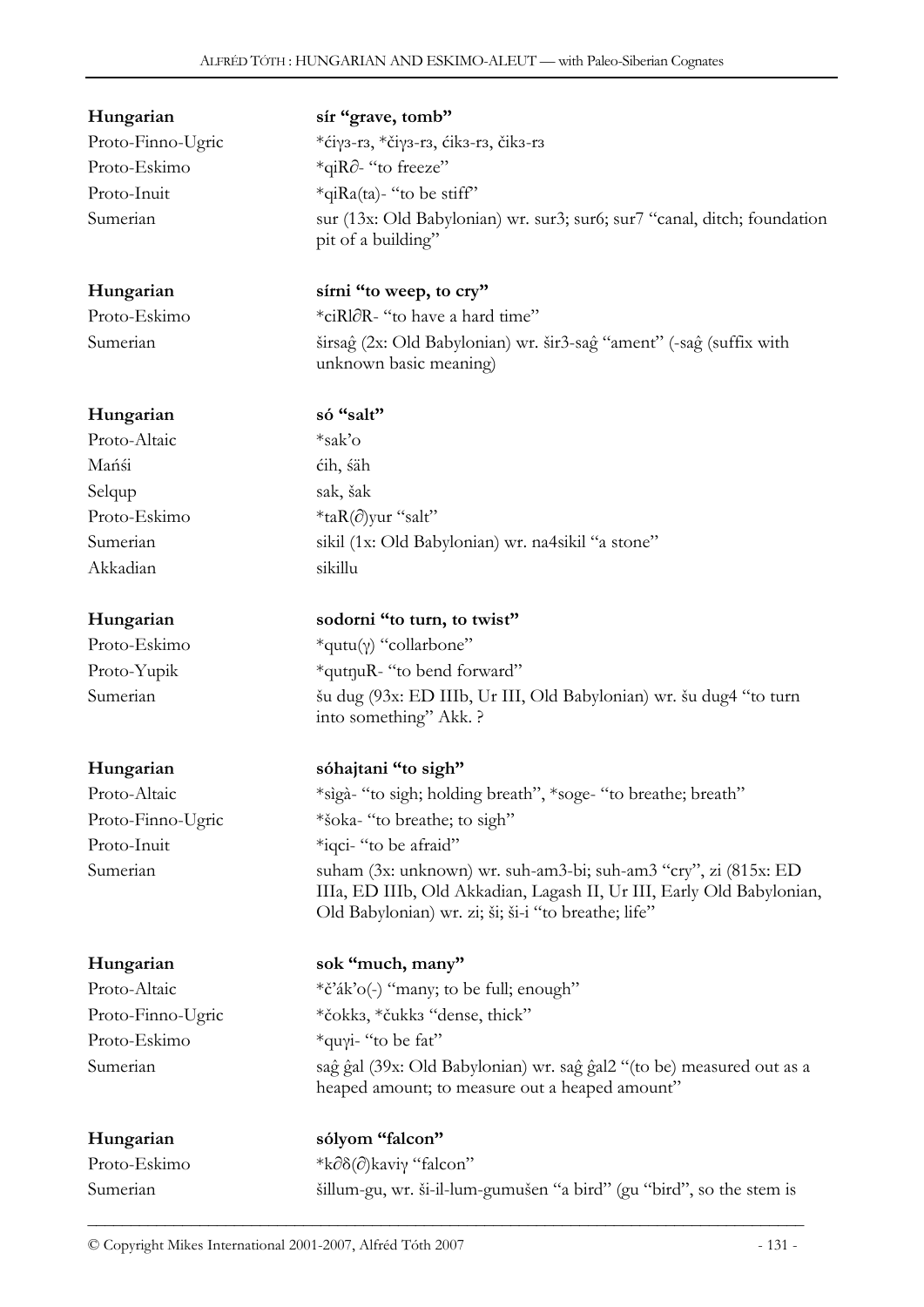|                        | šillum-)                                                                                                                                                                                                                                                                                       |
|------------------------|------------------------------------------------------------------------------------------------------------------------------------------------------------------------------------------------------------------------------------------------------------------------------------------------|
| Akkadian               | šilingu                                                                                                                                                                                                                                                                                        |
|                        |                                                                                                                                                                                                                                                                                                |
| Hungarian              | som "cornel, dogberry"                                                                                                                                                                                                                                                                         |
| Proto-Yupik-Serenikski | *ciRunaq "horn, antler"                                                                                                                                                                                                                                                                        |
| Sumerian               | si (262x: ED IIIa, ED IIIb, Old Akkadian, Lagash II, Ur III, Early Old<br>Babylonian, Old Babylonian, Middle Babylonian) wr. si "horn". Like in<br>many languages (e.g. Engl. cornel, French corneille, Slowakian drien,<br>etc.), the name of the cornel is derived form the word for "horn". |
| Hungarian              | sorvadni "to have atrophy, to decline, to pine/waste away"                                                                                                                                                                                                                                     |
| Proto-Uralic           | *Sorwa- "to dry up, to become dry"                                                                                                                                                                                                                                                             |
| Proto-Inuit            | *iyana- "to be weak"                                                                                                                                                                                                                                                                           |
| Sumerian               | sur (69x: ED IIIb, Early Old Babylonian, Old Babylonian) wr. sur;<br>sur8 "to press, squeeze; to flash; to drip; to rain; to milk", cf.<br>semantically German Aus-Zehrung, aus-zehren, lit. "to pull out, to<br>squeeze out".                                                                 |
| Hungarian              | sovány "lean, meager, thin"                                                                                                                                                                                                                                                                    |
| Proto-Finno-Ugric      | *čupa                                                                                                                                                                                                                                                                                          |
| Proto-Eskimo           | *qup∂- "to split (lengthwise)"                                                                                                                                                                                                                                                                 |
| Sumerian               | sumun (522x: ED IIIb, Old Akkadian, Ur III, Early Old Babylonian,<br>Old Babylonian) wr. sumun "(to be) old; old wood, rot, decayed<br>matter"                                                                                                                                                 |
| Hungarian              | sőreg "sterlet"                                                                                                                                                                                                                                                                                |
| Proto-Yupik            | *q∂RiR- "to be shiny"                                                                                                                                                                                                                                                                          |
| Sumerian               | šer (29x: ED IIIb, Old Akkadian, Ur III, Old Babylonian) wr. sir2; še-<br>er "reddening, sunburn (?); (to be) bright; brilliance, ray". Semantically,<br>the Latin name of the sterlet is Acipenser stellatus, whereby stellatus<br>means "with stars, shining".                               |
| Hungarian              | sügér "perch"                                                                                                                                                                                                                                                                                  |
| Proto-Eskimo           | *qac∂li- "to sting"                                                                                                                                                                                                                                                                            |
| Sumerian               | suhur (66x: ED IIIa, ED IIIb, Old Babylonian) wr. suhurku6;<br>ku6suhur "carp"                                                                                                                                                                                                                 |
| Hungarian              | süket "deaf"                                                                                                                                                                                                                                                                                   |
| Proto-Eskimo           | *tucilaR- "to be deaf"                                                                                                                                                                                                                                                                         |
| Sumerian               | sig (74x: Old Babylonian) wr. si-ig; šeg5 "(deathly) hush; (to be) silent"                                                                                                                                                                                                                     |
| Hungarian              | sün, sül "porcupine", sün-disznó "hedgehog" (disznó "swine")                                                                                                                                                                                                                                   |
| Proto-Finno-Ugric      | $*$ sije-le                                                                                                                                                                                                                                                                                    |
| Proto-Inuit            | *isaluq "porcupine"                                                                                                                                                                                                                                                                            |
| Sumerian               | zuhul (4x: Old Babylonian) wr. zu-hu-ul "to pierce"                                                                                                                                                                                                                                            |
|                        |                                                                                                                                                                                                                                                                                                |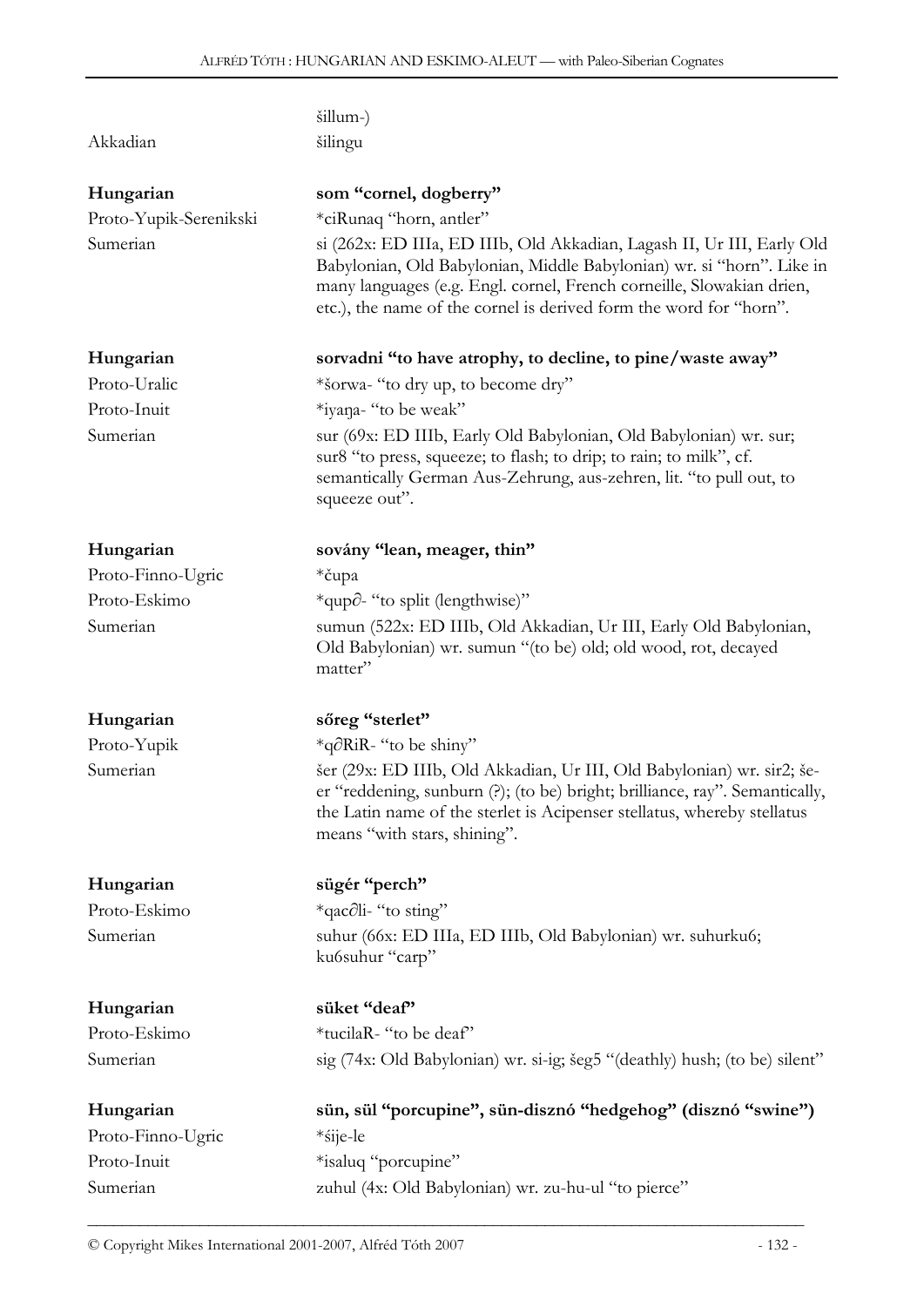| Hungarian      | süllő "zander, pike-perch"                                                                                                                                                                                                                                                                                                                                                                      |
|----------------|-------------------------------------------------------------------------------------------------------------------------------------------------------------------------------------------------------------------------------------------------------------------------------------------------------------------------------------------------------------------------------------------------|
| Proto-Eskimo   | *qacoli- "to sting"                                                                                                                                                                                                                                                                                                                                                                             |
| Sumerian       | zuhul (4x: Old Babylonian) wr. zu-hu-ul "to pierce". The zander is<br>zoologically a stizostedion, whereby Greek stizein (cf. Latin stingere,<br>stig-) means "to prick, to sting, to pierce".                                                                                                                                                                                                  |
|                |                                                                                                                                                                                                                                                                                                                                                                                                 |
| Hungarian      | süly "scurvy; tumor"                                                                                                                                                                                                                                                                                                                                                                            |
| Proto-Altaic   | *si_òge "wart"                                                                                                                                                                                                                                                                                                                                                                                  |
| Proto-Turkic   | *sigöl, *sögil                                                                                                                                                                                                                                                                                                                                                                                  |
| Proto-Mongolic | $*$ söγel                                                                                                                                                                                                                                                                                                                                                                                       |
| Proto-Tungusic | $*sogi-$                                                                                                                                                                                                                                                                                                                                                                                        |
| Proto-Uralic   | *ćiklä, *ćüklä, *ćikl'ä, *ćüklä "wart"                                                                                                                                                                                                                                                                                                                                                          |
| Karelian       | süglä "wart"                                                                                                                                                                                                                                                                                                                                                                                    |
| Proto-Eskimo   | *avδaR "wart"                                                                                                                                                                                                                                                                                                                                                                                   |
| Sumerian       | asag (23x: Ur III) wr. a2-sag3 "a demon; a disease"                                                                                                                                                                                                                                                                                                                                             |
| Akkadian       | asakku                                                                                                                                                                                                                                                                                                                                                                                          |
| Hungarian      | süppedni "to give way, to sink, to subside"                                                                                                                                                                                                                                                                                                                                                     |
| Proto-Ugric    | *čepp3- "to drown, to sink, to submerge"                                                                                                                                                                                                                                                                                                                                                        |
| Proto-Eskimo   | *qappit- "to sink down"                                                                                                                                                                                                                                                                                                                                                                         |
| Sumerian       | šab (25x: Old Babylonian) wr. šab "to become loose, fall out; to<br>disintegrate; to disappear"                                                                                                                                                                                                                                                                                                 |
| Hungarian      | sűrű "close, compact, dense, thick"                                                                                                                                                                                                                                                                                                                                                             |
| Proto-Yupik    | *ciRu- "to cover"                                                                                                                                                                                                                                                                                                                                                                               |
| Sumerian       | sir (11x: Old Babylonian) wr. sir2 "(to be) dense"                                                                                                                                                                                                                                                                                                                                              |
| Hungarian      | sütni "to bake, to broil; to shine (sun)"; sülni "to be baked, to be<br>boiled"                                                                                                                                                                                                                                                                                                                 |
| Proto-Ugric    | *čitta- "to bake, to broil; to shine"                                                                                                                                                                                                                                                                                                                                                           |
| Eskimo-Aleut   | $\partial$ l $\partial$ $\gamma$ - "to get burnt", il $\gamma$ "stench"                                                                                                                                                                                                                                                                                                                         |
| Sumerian       | zil (4x: Old Babylonian) wr. zil "to boil". So, sülni and not sütni (as<br>assumed by EWU, p. 1375) is the basic word, sütni is derived with the<br>usual causative suffix -t-, while the -l belongs to the root, as the Sum.<br>form shows. Thus, the problem with $-tt$ -t- as well as the<br>explication of the -l- in sulni as analogy given by EWU are mistaken,<br>and so is the PU form. |
| Hungarian      | süv "uncle; brother-in-law"                                                                                                                                                                                                                                                                                                                                                                     |
| Porto-Eskimo   | *aηaγ "maternal uncle"                                                                                                                                                                                                                                                                                                                                                                          |
| Sumerian       | ušbar (19x: ED IIIa, Old Babylonian) wr. ušbar; ušbar3; ušbar2<br>"father-in-law; mother-in-law"                                                                                                                                                                                                                                                                                                |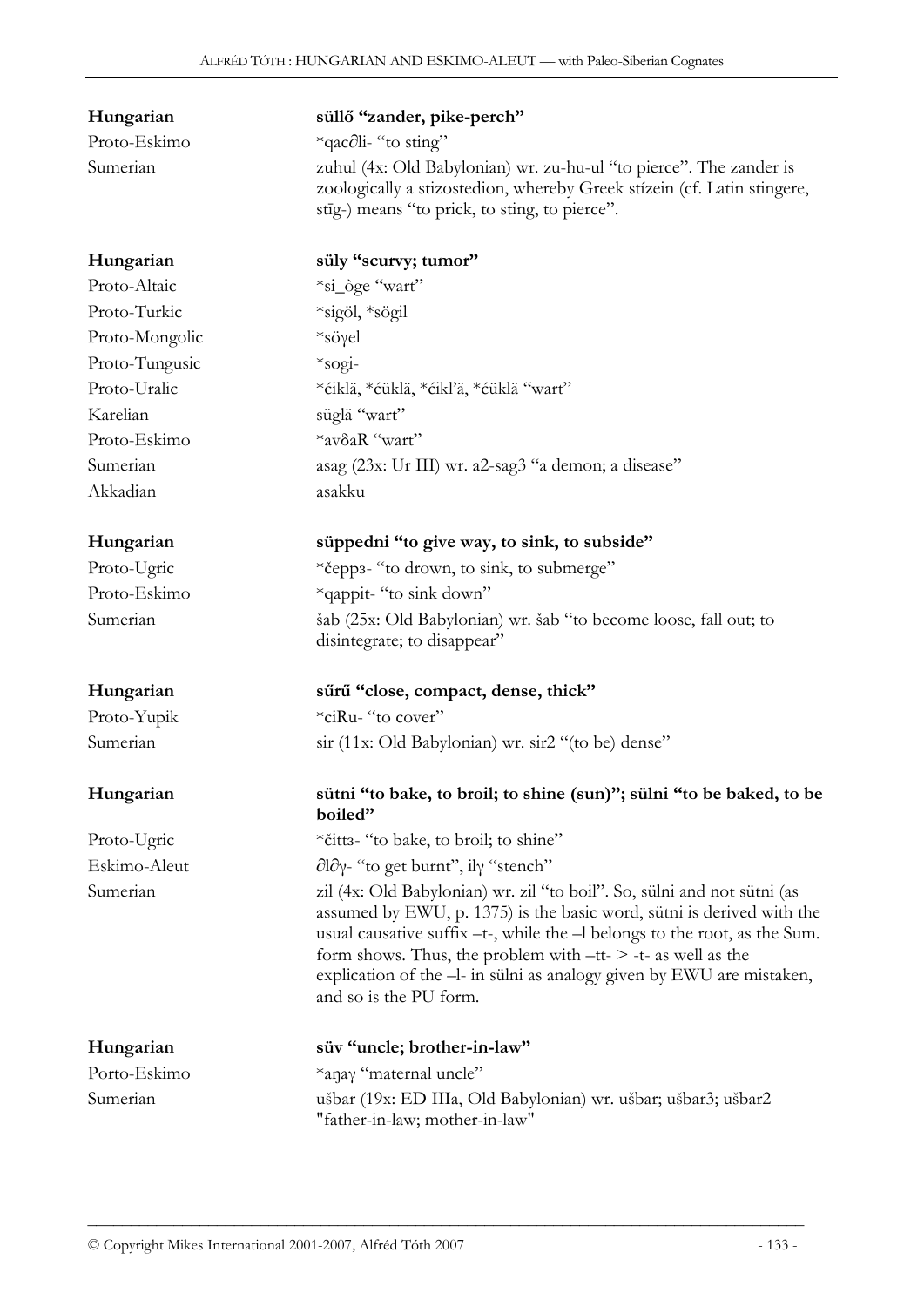### Hungarian

Chagatai, Osman Chuvash Proto-Eskimo Sumerian

### süveg "high (fur-)cap"

jelek "ruling hat"  $\partial$ sl $\partial$ k,  $\partial$ śl $\partial$ k, š $\partial$ l' $\partial$ k \*kamlu "(rounded) cap" dul (260x: ED IIIb, Ur III, Old Babylonian) wr. dul; dul9; dul5; dulx(DUN3) "to cover"

### Hungarian

Proto-Uralo-Siberian Eskimo-Aleut Aleut Proto-Yupik Chukotko-Kamch. Yukagir Sumerian

Akkadian

# Hungarian

Proto-Uralic Proto-Inuit Sumerian

### Hungarian

Proto-Altaic Proto-Turkic Proto-Tungusic Proto-(Finno?-)Ugric Proto-Inuit Sumerian

### Hungarian

Proto-Uralic Proto-Eskimo Sumerian

### Hungarian

Proto-Ugric

szabni "to cut" \*s'up(p) $\partial$ - "to cut, to stab" caviv "knife" saami-X "stone knife" \*civ $\partial$ - "to cut through"  $c\partial vi$ -/l $\partial vi$  "to cut" c'owï-n∂ "spear" šab (25x: Old Babylonian) wr. šab "to incise; to trim; to cut, fell (of trees)" esēpum

### szád "river-mouth", száj "mouth"

\*śuwe  $*$ isu(k) "end" sub (126x: Ur III, Old Babylonian) wr. su-ub; sub; sub6 "to suck; to  $\text{mb}$ "

### szádok(fa), száldok, szaldék(fa) "linden tree" (fa "tree")

\*č'ali "membrane; bark"  $*\check{c}$ el- $*\check{c}$ al-\*śal's "tree-bark" \*qacal-(l)uq "bark (of tree)" asal (338x: ED IIIb, Old Akkadian, Ur III, Early Old Babylonian, Old Babylonian) wr. ĝešasal2; ĝešasalx(|A.TU.NUN&NUN|);  $\hat{g}$ ešasalx(ASAL2~a);  $\hat{g}$ ešasalx(|A.TU|); ĝešasalx(|A.TU.GABA.SIG.GAR|) "poplar"

# szag "odour, scent, smell" \*sanks(-) "odour, taste; to smell, to taste" \*t∂p∂ "smell" zig (8574x: Lagash II, Ur III) wr. zig3 "to swell; to expend; to rise". Semantically, cf. s.v. illik, illat.

# száguldani "to run at full speed, to rush"

\*s8n3- "to flee, to gallop, to jump"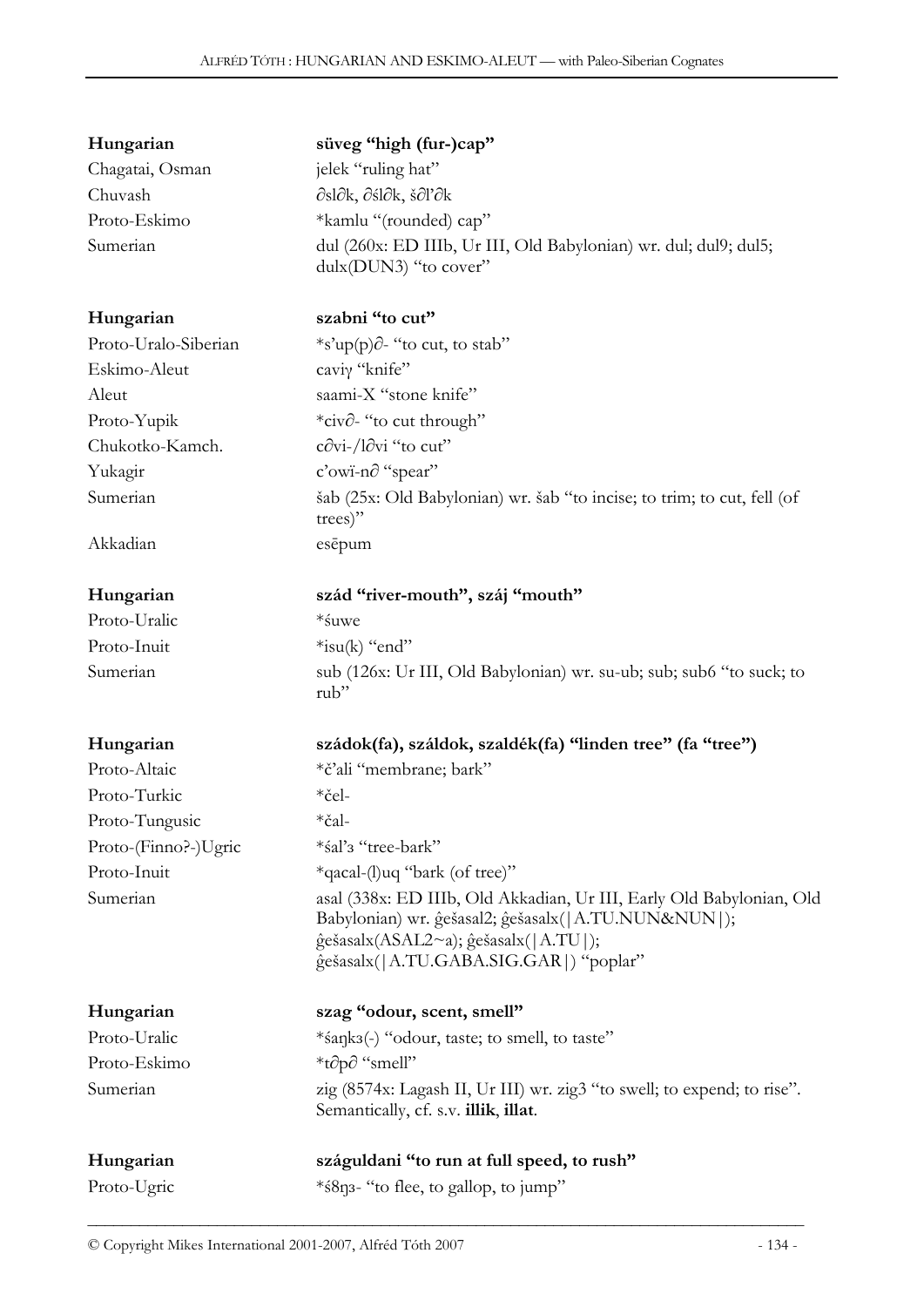| Proto-Uralo-Siberian<br>Eskimo-Aleut<br>Aleut<br>Sumerian | $*$ saγ $\partial$ - "to come, to go"<br>$a\gamma\partial$ - "to go over", $a\gamma\gamma$ iR- "to come"<br>$a\gamma$ - "to go by, to pass"<br>saĝgul (28x: ED IIIb, Ur III) wr. sag-kul; saĝ-gul "globe-lightning".<br>According to EWU (pp. 180s.), -uld is a suffix, but the Sum. form<br>clearly shows that only -d- is a suffix, wile -ul belongs to the second<br>syllable. The semantic connection between "to run" and "lightning" is<br>given by the Hung. saying: "Megy, mint a villámlás = száguld, vágtat"<br>(O. Nagy Gábor, Magyar szólások és közmondások. 8th ed. Budapest<br>1999, p. 725, no. 495) that originates in Sum., as the following example<br>proves: "The sixth beats at the flanks of the mountains like a battering |
|-----------------------------------------------------------|----------------------------------------------------------------------------------------------------------------------------------------------------------------------------------------------------------------------------------------------------------------------------------------------------------------------------------------------------------------------------------------------------------------------------------------------------------------------------------------------------------------------------------------------------------------------------------------------------------------------------------------------------------------------------------------------------------------------------------------------------|
|                                                           | flood. The seventh flashes like lightning, and no one can deflect its<br>power" (Gilgameš and Huwawa [Version B]: c.1.8.1.5.1). This<br>etymology is an incontestable proof for the genetical relationship<br>between Hungarian und Sumerian.                                                                                                                                                                                                                                                                                                                                                                                                                                                                                                      |
| Hungarian                                                 | szak "age, era, period; branch, profession, subject; division, part,<br>section; stanza, strophe, verse"                                                                                                                                                                                                                                                                                                                                                                                                                                                                                                                                                                                                                                           |
| Proto-(Finno?-)Ugric                                      | *śakk3, *śukk3 "piece"                                                                                                                                                                                                                                                                                                                                                                                                                                                                                                                                                                                                                                                                                                                             |
| Proto-Eskimo                                              | *taq $\partial$ - "to stop, to give up"                                                                                                                                                                                                                                                                                                                                                                                                                                                                                                                                                                                                                                                                                                            |
| Sumerian                                                  | saĝ ĝal (39x: Old Babylonian) wr. saĝ ĝal2 "(to be) measured out as a<br>heaped amount; to measure out a heaped amount"                                                                                                                                                                                                                                                                                                                                                                                                                                                                                                                                                                                                                            |
| Hungarian                                                 | szak "hanging chin (of pigs, sheep); double-chin"                                                                                                                                                                                                                                                                                                                                                                                                                                                                                                                                                                                                                                                                                                  |
| Proto-Eskimo                                              | *tak∂- "to be long"                                                                                                                                                                                                                                                                                                                                                                                                                                                                                                                                                                                                                                                                                                                                |
| Sumerian                                                  | siki (4753x: ED IIIa, ED IIIb, Old Akkadian, Lagash II, Ur III, Early<br>Old Babylonian, Old Babylonian) wr. siki "(animal's) pelt"                                                                                                                                                                                                                                                                                                                                                                                                                                                                                                                                                                                                                |
| Hungarian                                                 | szakáll "beard"                                                                                                                                                                                                                                                                                                                                                                                                                                                                                                                                                                                                                                                                                                                                    |
| Proto-Eskimo                                              | *tak∂- "to be long"                                                                                                                                                                                                                                                                                                                                                                                                                                                                                                                                                                                                                                                                                                                                |
| Sumerian                                                  | siki (4753x: ED IIIa, ED IIIb, Old Akkadian, Lagash II, Ur III, Early<br>Old Babylonian, Old Babylonian) wr. siki "(animal's) pelt"                                                                                                                                                                                                                                                                                                                                                                                                                                                                                                                                                                                                                |
| Hungarian                                                 | szál "fibre, thread"                                                                                                                                                                                                                                                                                                                                                                                                                                                                                                                                                                                                                                                                                                                               |
| Proto-Finno-Ugric                                         | *śalka "rod, stick; tree-trunk"                                                                                                                                                                                                                                                                                                                                                                                                                                                                                                                                                                                                                                                                                                                    |
| Proto-Eskimo                                              | <i>*ayaγun</i> "push pole"                                                                                                                                                                                                                                                                                                                                                                                                                                                                                                                                                                                                                                                                                                                         |
| Sumerian                                                  | sal, wr. sal3 "a pole"                                                                                                                                                                                                                                                                                                                                                                                                                                                                                                                                                                                                                                                                                                                             |
| Hungarian                                                 | szál "raft"                                                                                                                                                                                                                                                                                                                                                                                                                                                                                                                                                                                                                                                                                                                                        |
| Proto-Eskimo                                              | *ayayun "push pole"                                                                                                                                                                                                                                                                                                                                                                                                                                                                                                                                                                                                                                                                                                                                |
| Sumerian                                                  | sal, wr. sal3 "a pole". A raft made of poles (in accordance with EWU,<br>p. 1385).                                                                                                                                                                                                                                                                                                                                                                                                                                                                                                                                                                                                                                                                 |
| Hungarian                                                 | szaladni "to run"                                                                                                                                                                                                                                                                                                                                                                                                                                                                                                                                                                                                                                                                                                                                  |
| Proto-Uralic                                              | * ćaδa(-), śaδa(-) "to flee, to run; fleeing, running"                                                                                                                                                                                                                                                                                                                                                                                                                                                                                                                                                                                                                                                                                             |
| Proto-Eskimo                                              | *aqva- "to run"                                                                                                                                                                                                                                                                                                                                                                                                                                                                                                                                                                                                                                                                                                                                    |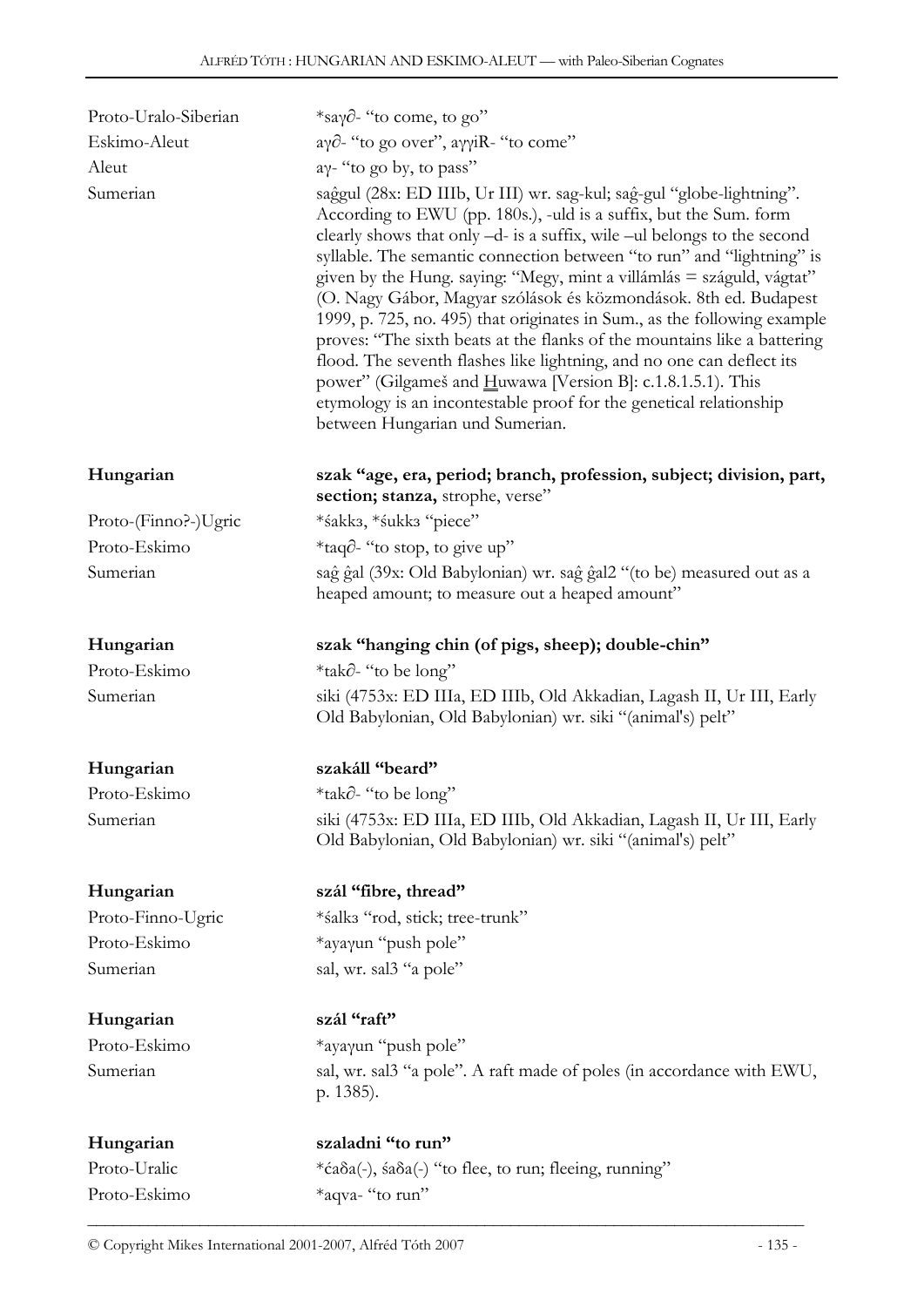| Sumerian             | zal (2798x: ED IIIa, ED IIIb, Old Akkadian, Lagash II, Ur III, Early<br>Old Babylonian, Old Babylonian) wr. zal "to get up early; to finish,<br>come to an end; to dissolve, melt, disintegrate, break down, collapse; to<br>quake; to pass time" |
|----------------------|---------------------------------------------------------------------------------------------------------------------------------------------------------------------------------------------------------------------------------------------------|
| Hungarian            | szalag "ribbon"                                                                                                                                                                                                                                   |
| Proto-Finno-Ugric    | *s'als(-) "to bind; ribbon, strap"                                                                                                                                                                                                                |
| Proto-Ugric          | $*_{\text{sal3-}}$                                                                                                                                                                                                                                |
| Proto-Eskimo         | *qa(C) $\partial \text{Rul}\partial \gamma$ "ribbon seal"                                                                                                                                                                                         |
| Sumerian             | sur (200x: ED IIIa, ED IIIb, Old Akkadian, Ur III, Old Babylonian)<br>wr. sur "to spin; to twist; to slither"                                                                                                                                     |
| Hungarian            | szállni "to fly; to embark in, to get into/on< to put up at< to stay<br>at (a hotel)                                                                                                                                                              |
| Proto-Uralo-Siberian | *son∂- "to get into/onto sth."                                                                                                                                                                                                                    |
| Proto-Eskimo         | inot-"to sit down"                                                                                                                                                                                                                                |
| Aleut                | unut "id."                                                                                                                                                                                                                                        |
| Chukotko-Kamch.      | nae- "to get in or on" (< *sone- "to go in)                                                                                                                                                                                                       |
| Sumerian             | zal (2798x: ED IIIa, ED IIIb, Old Akkadian, Lagash II, Ur III, Early<br>Old Babylonian, Old Babylonian) wr. zal "to dissolve, melt, flow; to<br>pass time"                                                                                        |
| Hungarian            | szalu "a hoe-shaped axe"                                                                                                                                                                                                                          |
| Proto-Ugric          | *έ8lk3, *έ8lγ3 "axe"                                                                                                                                                                                                                              |
| Proto-Eskimo         | *qalqa "axe" < Chukchi al∂gatte "id."                                                                                                                                                                                                             |
| Sumerian             | sil (119x: Ur III, Old Babylonian) wr. si-il; zil; silx( EZEN×LAL2 );<br>sil5 "(to be) remote; to split apart; to split, slit"                                                                                                                    |
| Hungarian            | szám "number"                                                                                                                                                                                                                                     |
| Chagatai, etc.       | sana-"to think"                                                                                                                                                                                                                                   |
| Proto-Inuit          | *icuma- "to think"                                                                                                                                                                                                                                |
| Sumerian             | sa (452x: ED IIIb, Old Akkadian, Lagash II, Ur III, Old Babylonian)<br>wr. sa2; sax(ZAG); se3 "to equal, compare, compete, be equal to, rival"                                                                                                    |
| Hungarian            | szánni "to regret, to determine; to dedicate"                                                                                                                                                                                                     |
| Proto-Inuit          | *qiγluk- "to regret a loss"                                                                                                                                                                                                                       |
| Sumerian             | sa (452x: ED IIIb, Old Akkadian, Lagash II, Ur III, Old Babylonian)<br>wr. sa2; sax(ZAG); se3 "to equal, compare, compete, be equal to, rival"                                                                                                    |
| Hungarian            | szapu "little chest; lye"                                                                                                                                                                                                                         |
| Bashkir              | haba "container for koumiss"                                                                                                                                                                                                                      |
| Proto-Eskimo         | *qat∂γ- "chest"                                                                                                                                                                                                                                   |
| Sumerian             | gub (4x: ED IIIb, Old Babylonian) wr. gub2 "to bathe, wash oneself;<br>(to be) pure"                                                                                                                                                              |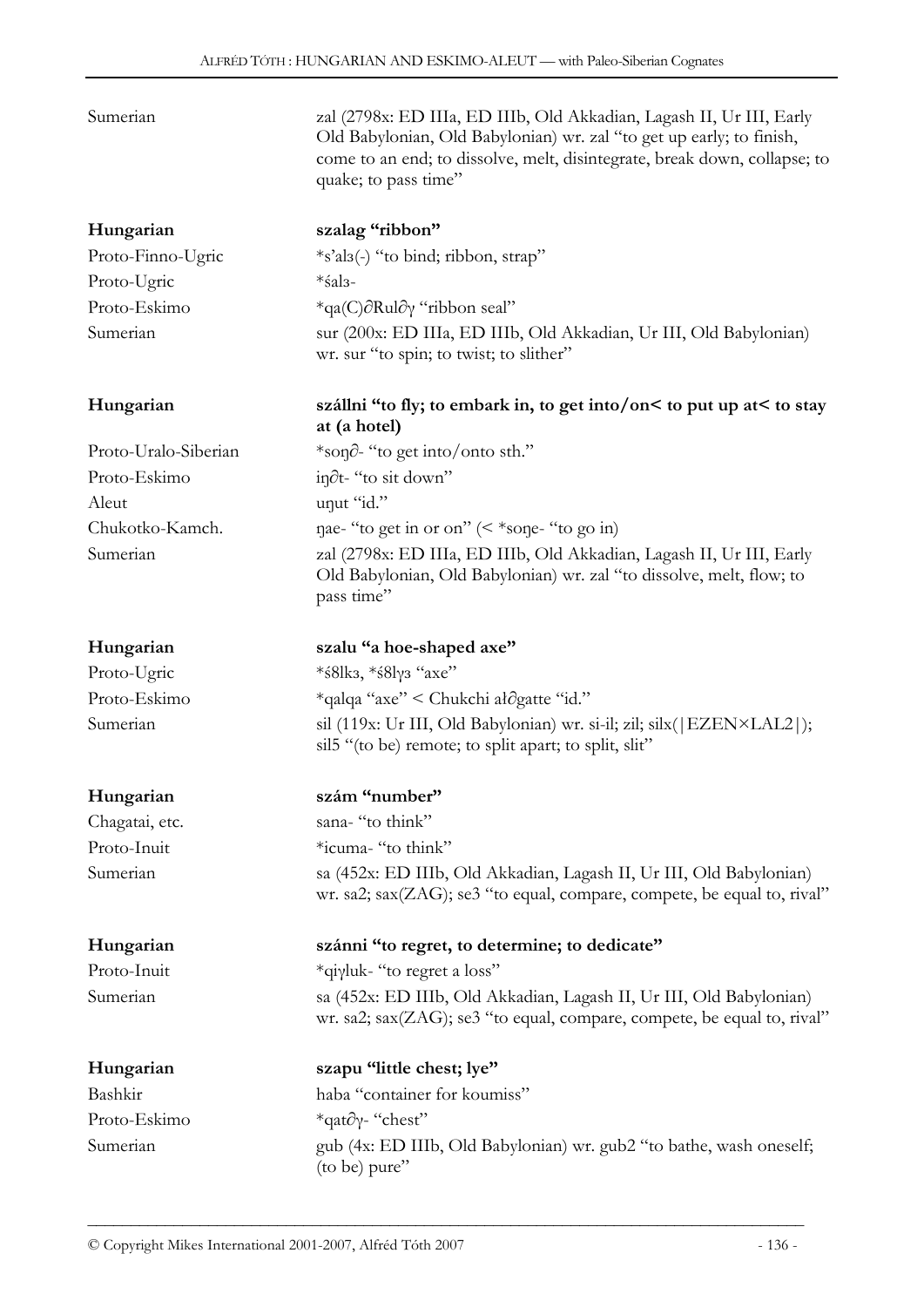| Hungarian              | szar "shit"                                                                                                                                                                                   |
|------------------------|-----------------------------------------------------------------------------------------------------------------------------------------------------------------------------------------------|
| Proto-Altaic           | *sèrV(-) "buttock; to defecate"                                                                                                                                                               |
| Proto-Turkic           | $*$ syry-, $*$ sary-                                                                                                                                                                          |
| Proto-Mongolic         | $*sari-$                                                                                                                                                                                      |
| Proto-Tungusic         | $*seri-$                                                                                                                                                                                      |
| Proto-Finno-Ugric      | $*arcs(-), *carcs(-) "shift; to shift"$                                                                                                                                                       |
| Proto-Eskimo           | *taR∂- "dark"                                                                                                                                                                                 |
| Sumerian               | sur (69x: ED IIIb, Early Old Babylonian, Old Babylonian) wr. sur;<br>sur8 "to press, squeeze; to flash; to drip; to rain; to produce a liquid"                                                |
| Hungarian              | szár "bootleg; stalk, stem"                                                                                                                                                                   |
| Proto-Ugric            | *ś8r3 "leg, shank, skin"                                                                                                                                                                      |
| Yukagir                | sar-"root"                                                                                                                                                                                    |
| Sumerian               | zar (425x: ED IIIb, Ur III) wr. zar3; zar "sheaf (of barley); stack of<br>sheaves"                                                                                                            |
| Hungarian              | száradni "to become dry, to dry up, to wither", száraz "dry"                                                                                                                                  |
| Proto-Finno-Ugric      | *sars- "to dry, to become dry"                                                                                                                                                                |
| Eskimo-Aleut           | caluγ- "to tan, to be tanned dry"                                                                                                                                                             |
| Aleut                  | saaluX "dry weather"                                                                                                                                                                          |
| Sumerian               | sa (19x: Ur III, Early Old Babylonian, Old Babylonian) wr. sa "to<br>roast; to parch"                                                                                                         |
| Hungarian              | származik "to descend, to issue, to originate, to spring (from"                                                                                                                               |
| Proto-Eskimo           | *quR-luR- "to stream, to flow"                                                                                                                                                                |
| Sumerian               | sar (68x: Old Babylonian) wr. sar "to run, hasten"                                                                                                                                            |
| Hungarian              | szárny "wing"                                                                                                                                                                                 |
| Proto-Eskimo           | *iyaquR "wing"                                                                                                                                                                                |
| Sumerian               | sur (1x: Old Babylonian) wr. gessur9 "plectrum?; a musical<br>instrument?". The plectrum was a little piece tortoiseshell, similar to a<br>wing, to touch the strings of musical instruments. |
| Hungarian              | szarv, szaru "horn (of an animal)"                                                                                                                                                            |
| Proto-Yupik-Sirenikski | cirun∂q "horn, antler"                                                                                                                                                                        |
| Proto-Finno-Ugric      | *śorwa                                                                                                                                                                                        |
| Sumerian               | si (262x: ED IIIa, ED IIIb, Old Akkadian, Lagash II, Ur III, Early Old<br>Babylonian, Old Babylonian, Middle Babylonian) wr. si "horn; finger;<br>fret"                                       |
| Hungarian              | szedni "to collect, to gather, to pick, to pluck"                                                                                                                                             |
| Proto-Finno-Ugric      | *sentä "to pluck, to rip, to tear"                                                                                                                                                            |
| Proto-Eskimo           | *itaγ- "to take care of belongings"                                                                                                                                                           |
| Sumerian               | sig (48x: ED IIIb, Old Akkadian, Ur III, Old Babylonian) wr. sig7; sig8                                                                                                                       |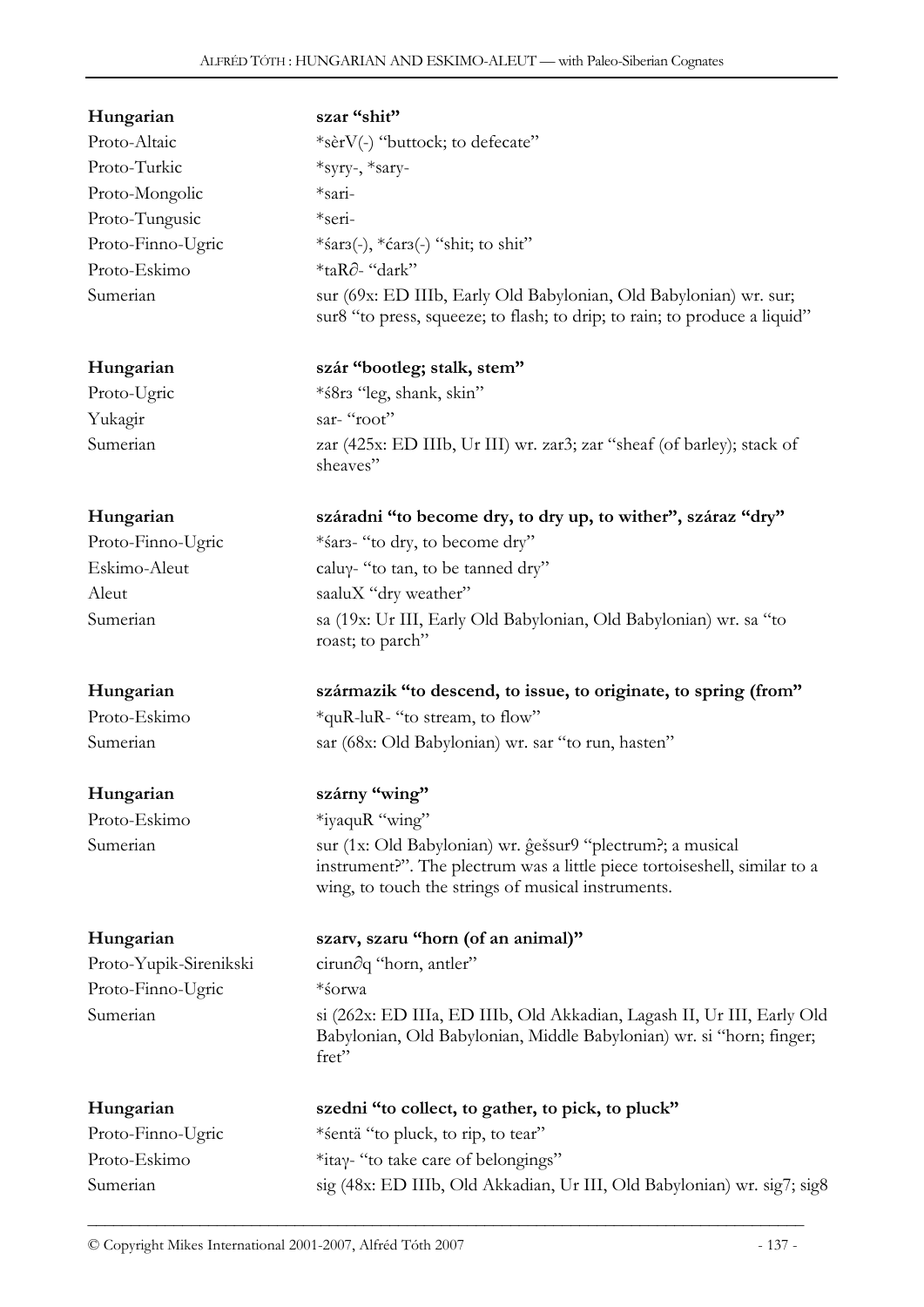"to pluck hair or wool; (to be) trimmed, pruned"

Akkadian ešītum

Proto-Uralo-Siberian \*s'äŋk∂- "to break" Proto-Chukchi \*ciγ- "egg"

Akkadian sikkatu

Akkadian asakku

Proto-Eskimo  $*∂γγi(R)$  "yolk"

# Hungarian szédülni "to be/feel dizzy/giddy" Proto-Ugric \*ś8j3- "to wind; to be dizzy" Proto-Eskimo \*inut- "to stir up" Sumerian suh (64x: Old Babylonian) wr. suh3 "to confuse; confusion"

# Hungarian szegni "to border (along sth.), to fringe, to hem; to break, to cut"

Proto-Finno-Ugric \*ćäŋkз-, \*śäŋkɜ- "to break" Proto-Eskimo ciγi- "to be brittle, to crack" Aleut sixsi- "to break in two" Sumerian zag (902x: ED IIIa, ED IIIb, Ebla, Old Akkadian, Lagash II, Ur III, Early Old Babylonian, Old Babylonian) wr. zag "side; border, boundary, district; limit; right side, the right"

# Hungarian szeg, szög "angle; nail; point"

Proto-Ugric \*śeŋkз "spike, wedge" Proto-Eskimo \*i\*q∂(R) "corner of mouth" Proto-Inuit \*iq∂žRaq "corner" Sumerian sahin, wr. sa-hi-in "peg"

# Hungarian szegy "brisket", szügy "breast of animals; brisket"

Proto-Uralic \*śićä, \*śińćä "innards" Proto-Eskimo \*∂vyaŋ(ŋ)iR "breast" Sumerian sug (1x: Old Babylonian) wr. sug "back, upperside, upper part"

# Hungarian szégyelleni "to be/feel ashamed", szégyen "shame, discredit, dishonour, disgrace, scandal"

Proto-Eskimo \*aγl∂R- "to observe taboo" Sumerian azag (6x: Old Babylonian) wr. azag "taboo, forbidden thing"

# Hungarian szék "seat, stool, chair; egg-yolk"

Sumerian zig (8574x: Lagash II, Ur III) wr. zig3 "to issue; to levy, raise, muster; to swell; to expend; to rise", or zig, wr. zigx(|PA.GI|) "town, center". According to EWU, p. 1406, szék "egg-yolk" has nothing to do with the other word szék and is "of unknown origin". The Sumerian etymology presented here, however, shows that starting form a basic meaning "to rise", both words are one and the same.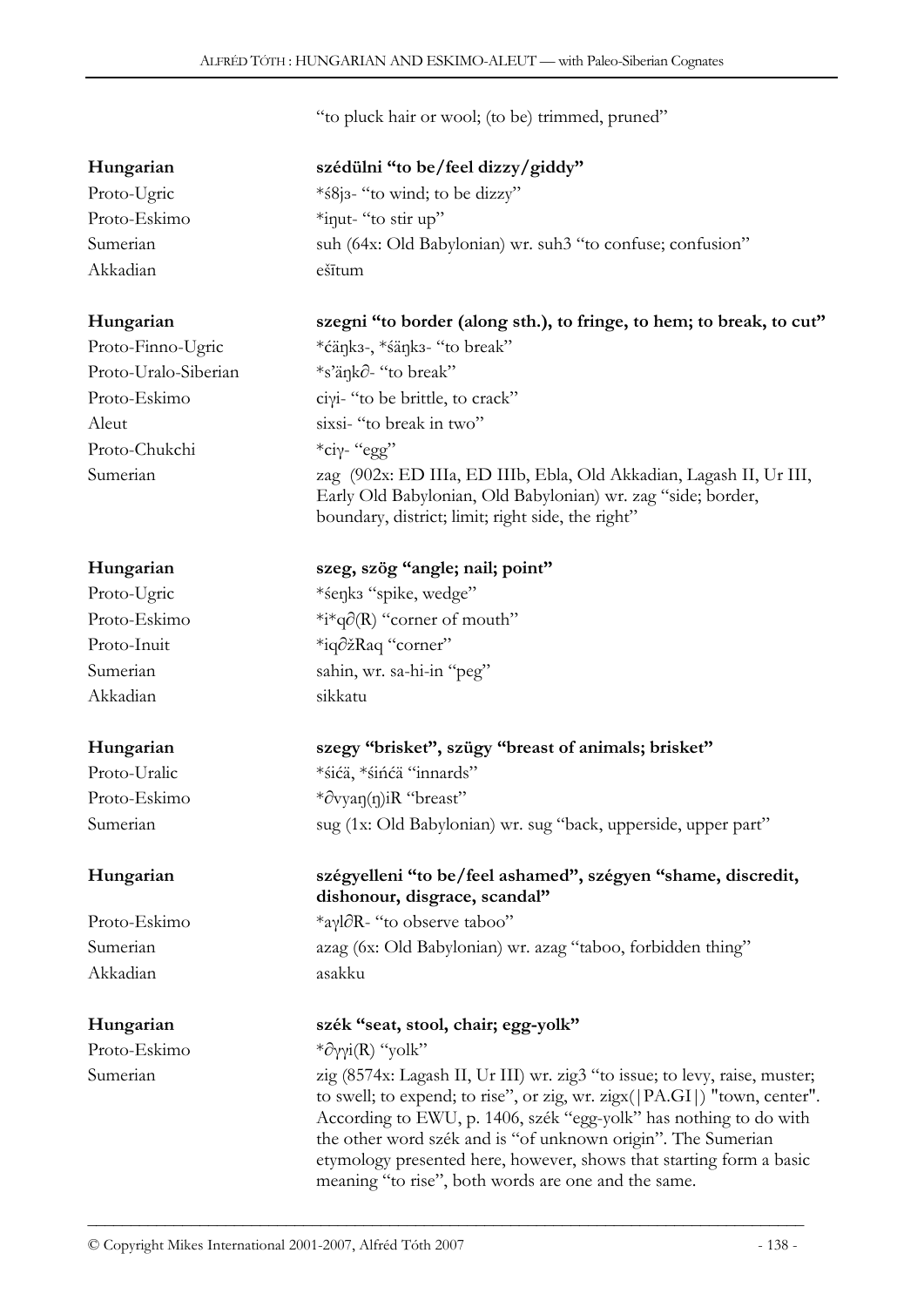| Hungarian              | szekér "cart, wagon"                                                                                                                                                                                                                                                                                                                                        |
|------------------------|-------------------------------------------------------------------------------------------------------------------------------------------------------------------------------------------------------------------------------------------------------------------------------------------------------------------------------------------------------------|
| Proto-Ugric            | *säkara "a kind of vehicle"                                                                                                                                                                                                                                                                                                                                 |
| Proto-Inuit            | *caka- "to rock back and forth"                                                                                                                                                                                                                                                                                                                             |
| Sumerian               | zig (8574x: Lagash II, Ur III) wr. zig3 "to issue; to levy, raise, muster;<br>to swell; to expend; to rise" + hara, wr. harax( $ NUNUZ.AB2\times BI $ ) "a<br>part of a wagon". Since in Sum. "the rising" one is associated with<br>"seat", szekér means a wagon with a seat.                                                                              |
| Hungarian              | szelni "to slice", szelet "slice; part; schnitzel"                                                                                                                                                                                                                                                                                                          |
| Proto-Finno-Ugric      | *śälä-, *čälä- "to cut"                                                                                                                                                                                                                                                                                                                                     |
| Eskimo-Aleut           | caliy- "to scrape skin clean", cili- "to sharpen"                                                                                                                                                                                                                                                                                                           |
| Aleut                  | saaliklaasi-X "skin scraper"                                                                                                                                                                                                                                                                                                                                |
| Sumerian               | sil (119x: Ur III, Old Babylonian) wr. si-il; zil; silx( EZEN×LAL2 );<br>sil5 "(to be) remote; to split apart; to split, slit"                                                                                                                                                                                                                              |
| Hungarian              | szél "edge", széles "wide, broad"                                                                                                                                                                                                                                                                                                                           |
| Proto-Ugric            | *śels "edge, rim"                                                                                                                                                                                                                                                                                                                                           |
| Proto-Eskimo           | <i>*aRvay</i> "edge of hand"                                                                                                                                                                                                                                                                                                                                |
| Sumerian               | sil (119x: Ur III, Old Babylonian) wr. si-il; zil; silx( EZEN×LAL2 );<br>sil5 "(to be) remote; to split apart; to split, slit"                                                                                                                                                                                                                              |
| Hungarian              | szél, szel- "wind"                                                                                                                                                                                                                                                                                                                                          |
| Proto-Eskimo           | *anuq $\partial$ "wind"                                                                                                                                                                                                                                                                                                                                     |
| Sumerian               | til (770x: ED IIIb, Old Akkadian, Lagash II, Ur III, Early Old<br>Babylonian, Old Babylonian) wr. til3 "to live". Semantically, we have<br>here the connection of "to breathe, to live" with "to blow; breath,<br>wind", cf. Greek ánemos "breath, wind", Latin animus "mind", Greek<br>pneîn "to blow", pneūma "breath, wind" > "mind, soul of the world". |
| Hungarian              | szem "eye"                                                                                                                                                                                                                                                                                                                                                  |
| Proto-Uralic           | *śilmä                                                                                                                                                                                                                                                                                                                                                      |
| Proto-Eskimo           | $* \partial \delta \partial$ "eye"                                                                                                                                                                                                                                                                                                                          |
| Chukotko-Kamch.        | côlae, lôlae "eye"                                                                                                                                                                                                                                                                                                                                          |
| Sumerian               | sim (4x: Old Babylonian) wr. sim; si-im "to sieve, filter"                                                                                                                                                                                                                                                                                                  |
| Hungarian              | szén "coal"                                                                                                                                                                                                                                                                                                                                                 |
| Proto-Finno-Ugric      | *sine "charcoal", *s8ne "tinder"                                                                                                                                                                                                                                                                                                                            |
| Proto-Yupik-Sirenikski | *una- "to handle"                                                                                                                                                                                                                                                                                                                                           |
| Aleut                  | una- "to cook, boil, bake, prepare food"                                                                                                                                                                                                                                                                                                                    |
| Sumerian               | šeĝ (261x: ED IIIa, Old Akkadian, Ur III, Old Babylonian) wr. šeĝ6<br>"to cook; to fire (pottery)"                                                                                                                                                                                                                                                          |
| Hungarian              | szép "beautiful, handsome, pretty"                                                                                                                                                                                                                                                                                                                          |
| Proto-Finno-Ugric      | *śeppä "clever"                                                                                                                                                                                                                                                                                                                                             |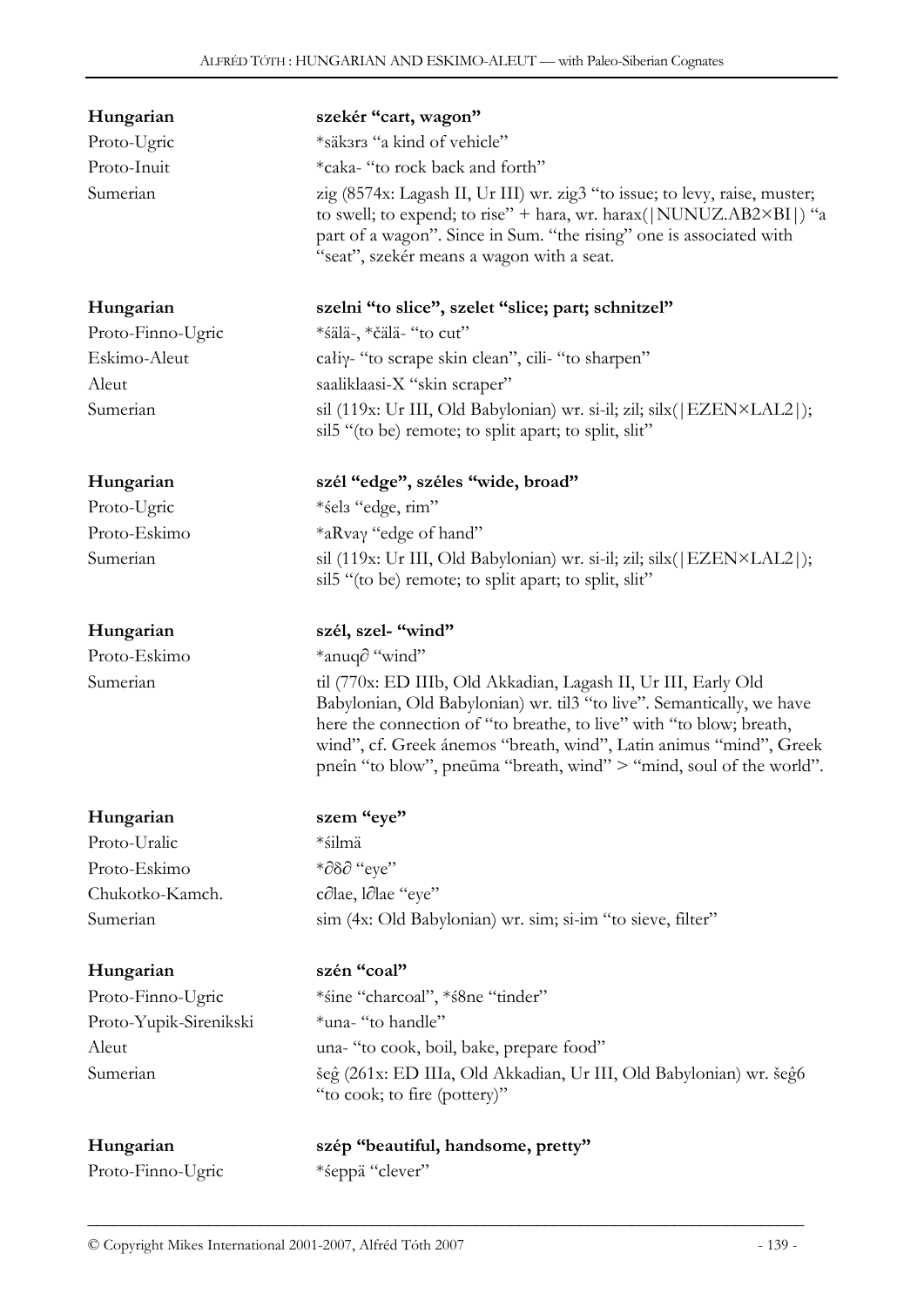| Proto-Eskimo<br>Sumerian | *ip $\partial y$ - "to be sharp"<br>šab (25x: Old Babylonian) wr. šab "to trim; to make clear". Since a<br>participle in the sense of inflectional languages does not exist in<br>Sumerian (non-finite verbal forms lack prefixes and suffixes, cf.<br>Edzard 2003, p. 130), šab means also "trimmed, made clear" and thus<br>"beautiful". |
|--------------------------|--------------------------------------------------------------------------------------------------------------------------------------------------------------------------------------------------------------------------------------------------------------------------------------------------------------------------------------------|
| Hungarian                | szeplő "freckle"                                                                                                                                                                                                                                                                                                                           |
| Proto-Eskimo-Aleut       | *isuRiq "spotted seal" < Aleut isuX, isuRi-X "id."                                                                                                                                                                                                                                                                                         |
| Sumerian                 | zib (16x: ED IIIb, Ur III) wr. za3; zib "a mark; mark, token; colour,<br>paint"                                                                                                                                                                                                                                                            |
| Hungarian                | szer "instrument, appliance; material, means; order, succession",<br>-szer/-szor/-ször " times", sor "row, line, order"                                                                                                                                                                                                                    |
| Proto-Uralic             | *sera "order, progression, series"                                                                                                                                                                                                                                                                                                         |
| Proto-Uralo-Siberian     | *s'erä "surroundings, nature"                                                                                                                                                                                                                                                                                                              |
| Eskimo-Aleut             | cila "weather, nature, outside"                                                                                                                                                                                                                                                                                                            |
| Aleut                    | sla-X "id."                                                                                                                                                                                                                                                                                                                                |
| Sumerian                 | šar (245x: ED IIIa, Ur III, Old Babylonian) wr. šar2; šar; šar2-šar2<br>"totality, world; (to be) numerous; 3600"                                                                                                                                                                                                                          |
| Hungarian                | szérű "barn floor, threshing yard"                                                                                                                                                                                                                                                                                                         |
| Proto-Eskimo             | *ilu "inside"                                                                                                                                                                                                                                                                                                                              |
| Sumerian                 | šu rah (13x: Ur III, Old Babylonian) wr. šu rah2 "to beat; to knead"                                                                                                                                                                                                                                                                       |
| Hungarian                | szesz "alcohol, spirit"                                                                                                                                                                                                                                                                                                                    |
| Proto-Eskimo             | *io <sub>ORaR</sub> "spirit being"                                                                                                                                                                                                                                                                                                         |
| Sumerian                 | ses (42x: ED IIIa, ED IIIb, Ur III, Old Babylonian) wr. ses "(to be)<br>bitter, brackish". Obviously, it concerns beer; there are not less than 12<br>denominations for "beer".                                                                                                                                                            |
| Hungarian                | szidni "to scold", szitkozódik                                                                                                                                                                                                                                                                                                             |
| Proto-Yupik-Sirenikski   | *aRyuR- "to scold"                                                                                                                                                                                                                                                                                                                         |
| Proto-Finno-Volgaic      | * śoδa(-), * śoδ'a(-), śota(-) "battle, strife, war; to battle, to fight"                                                                                                                                                                                                                                                                  |
| Sumerian                 | šud (115x: ED IIIa, ED IIIb, Ebla, Old Akkadian, Early Old<br>Babylonian, Old Babylonian) wr. šud3; šu-tu; šudx( KA.ŠU ) "prayer,<br>dedication; blessing". Semantically, cf. Latin sacer "holy; damned"                                                                                                                                   |
| Hungarian                | szíj "strap"                                                                                                                                                                                                                                                                                                                               |
| Proto-Uralic             | *ś8w3 "draught-cord"                                                                                                                                                                                                                                                                                                                       |
| Proto-Inuit              | *k∂t∂k "strap for fastening sth."                                                                                                                                                                                                                                                                                                          |
| Sumerian                 | sa (68x: Old Babylonian) wr. sa "gut; sinew, tendon; string"                                                                                                                                                                                                                                                                               |
| Hungarian                | szik "natron, alkali"                                                                                                                                                                                                                                                                                                                      |
| Proto-Ugric              | *ć8kk3 "salt"                                                                                                                                                                                                                                                                                                                              |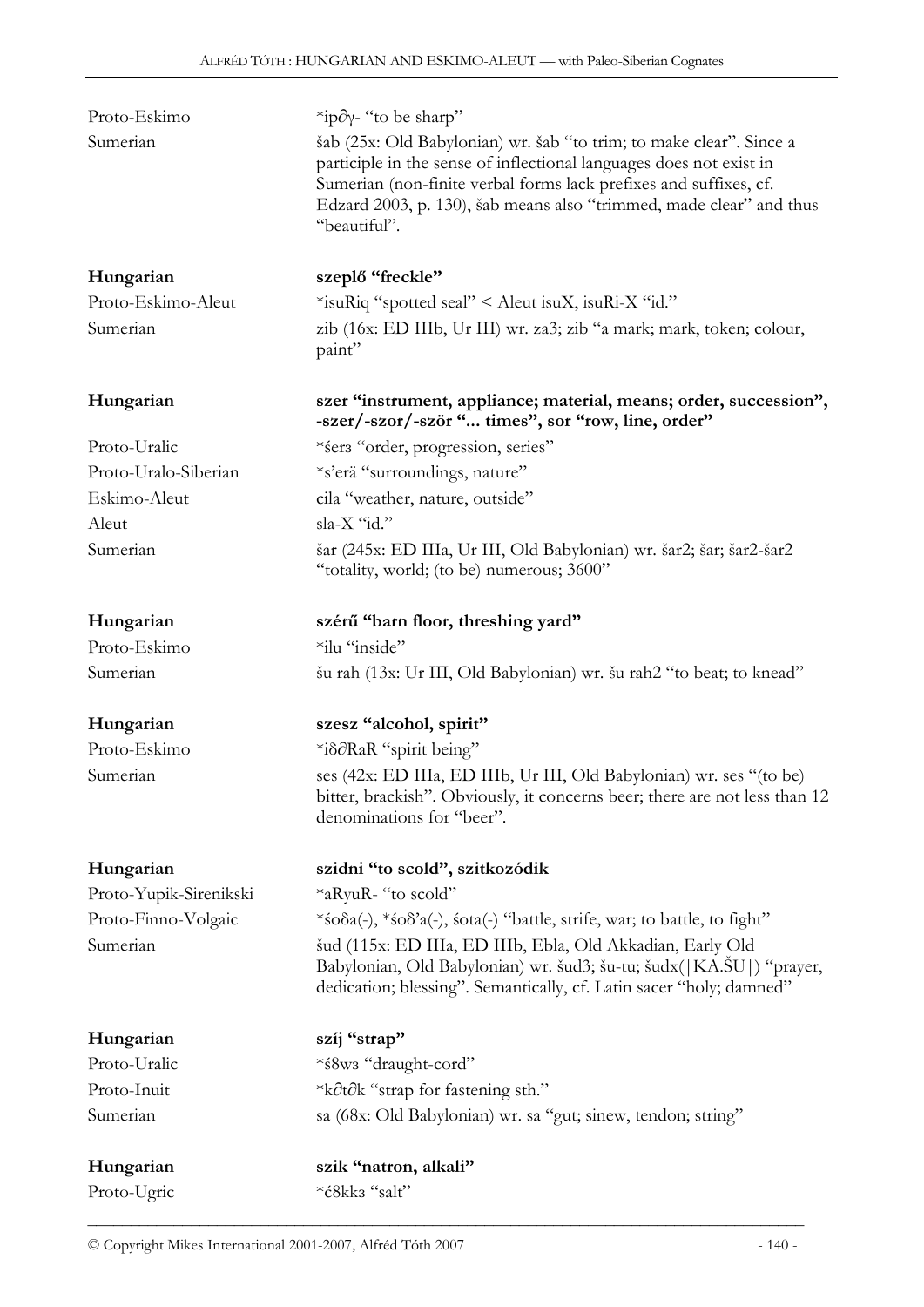| Proto-Inuit<br>Sumerian | *quqcuq-, *quqcuk- "to be yellowish"<br>sig (343x: ED IIIa, ED IIIb, Old Akkadian, Lagash II, Ur III, Old<br>Babylonian, 1st millennium) wr. sig "(to be) weak; (to be) low; (to be)<br>thin; (to be) narrow". "weak" concerning the soil means dry, and<br>natron-soil is dry, which makes the etymological connection to aszik,<br>aszú (v.s.). Thus, the meaning of the PU form is wrong.                                                                     |
|-------------------------|------------------------------------------------------------------------------------------------------------------------------------------------------------------------------------------------------------------------------------------------------------------------------------------------------------------------------------------------------------------------------------------------------------------------------------------------------------------|
|                         |                                                                                                                                                                                                                                                                                                                                                                                                                                                                  |
| Hungarian               | szil "elm"                                                                                                                                                                                                                                                                                                                                                                                                                                                       |
| Proto-Finno-Ugric       | *śala                                                                                                                                                                                                                                                                                                                                                                                                                                                            |
| Finnish                 | salava "brittle willow"                                                                                                                                                                                                                                                                                                                                                                                                                                          |
| Yukagir                 | s'al                                                                                                                                                                                                                                                                                                                                                                                                                                                             |
| Sumerian                | sil (119x: Ur III, Old Babylonian) wr. si-il; zil; silx( EZEN×LAL2 );<br>sil5 "(to be) remote; to split apart; to split, slit". Sum. sil may also be<br>the origin of Germ. Sal-weide "a kind of willow, Salix caprea", which is<br>of uncertain etymology (cf. Kluge 2002, p. 783), because to be brittle is<br>a characteristic of willows (but not of the Salix caprea who thus must<br>have gotten its denomination by analogy from other types of willows). |
| Hungarian               | szilni "to chop, to cut, to plane, to slice"                                                                                                                                                                                                                                                                                                                                                                                                                     |
| Proto-Finno-Ugric       | *sale- "to splice, to split"                                                                                                                                                                                                                                                                                                                                                                                                                                     |
| Proto-Inuit             | *t∂ža- "to slice for drying (fish or meat)                                                                                                                                                                                                                                                                                                                                                                                                                       |
| Sumerian                | sil (119x: Ur III, Old Babylonian) wr. si-il; zil; silx( EZEN×LAL2 );<br>sil5 "(to be) remote; to split apart; to split, slit"                                                                                                                                                                                                                                                                                                                                   |
| Hungarian               | szimat "flair, foresight; scent, sense of smell"                                                                                                                                                                                                                                                                                                                                                                                                                 |
| Proto-Eskimo            | *t $\partial p\partial$ - "to smell"                                                                                                                                                                                                                                                                                                                                                                                                                             |
| Sumerian                | šim (819x: ED IIIa, ED IIIb, Old Akkadian, Ur III, Early Old<br>Babylonian, Old Babylonian) wr. šim "aromatic substance"                                                                                                                                                                                                                                                                                                                                         |
| Hungarian               | szirony "a colourful, narrow lather strap"                                                                                                                                                                                                                                                                                                                                                                                                                       |
| Proto-Inuit             | *k∂t∂k "strap for fastening sth." [?]                                                                                                                                                                                                                                                                                                                                                                                                                            |
| Sumerian                | sir (4x: Early Old Babylonian, Old Babylonian) wr. sir3; sir2 "to bind"                                                                                                                                                                                                                                                                                                                                                                                          |
| Hungarian               | szirony "sleet, wet snow"                                                                                                                                                                                                                                                                                                                                                                                                                                        |
| Proto-Altaic            | *č'era "crust; snow crust"                                                                                                                                                                                                                                                                                                                                                                                                                                       |
| Proto-Uralic            | *sars "frozen snow, ice-crust on the snow"                                                                                                                                                                                                                                                                                                                                                                                                                       |
| Proto-Eskimo            | *aRi(t)- "to become wet"                                                                                                                                                                                                                                                                                                                                                                                                                                         |
| Sumerian                | kar (52x: Ur III, Old Babylonian) wr. kar2-kar2; kar2 "to blow; to light<br>up, shine; to rise"                                                                                                                                                                                                                                                                                                                                                                  |
| Hungarian               | szirt "cliff, ledge, rock"                                                                                                                                                                                                                                                                                                                                                                                                                                       |
| Proto-Inuit             | $*q$ <sub>i</sub> R <sub>a</sub> $(ta)$ - "to be stiff"                                                                                                                                                                                                                                                                                                                                                                                                          |
| Sumerian                | sir, wr. sir5 "(to be) pointed"                                                                                                                                                                                                                                                                                                                                                                                                                                  |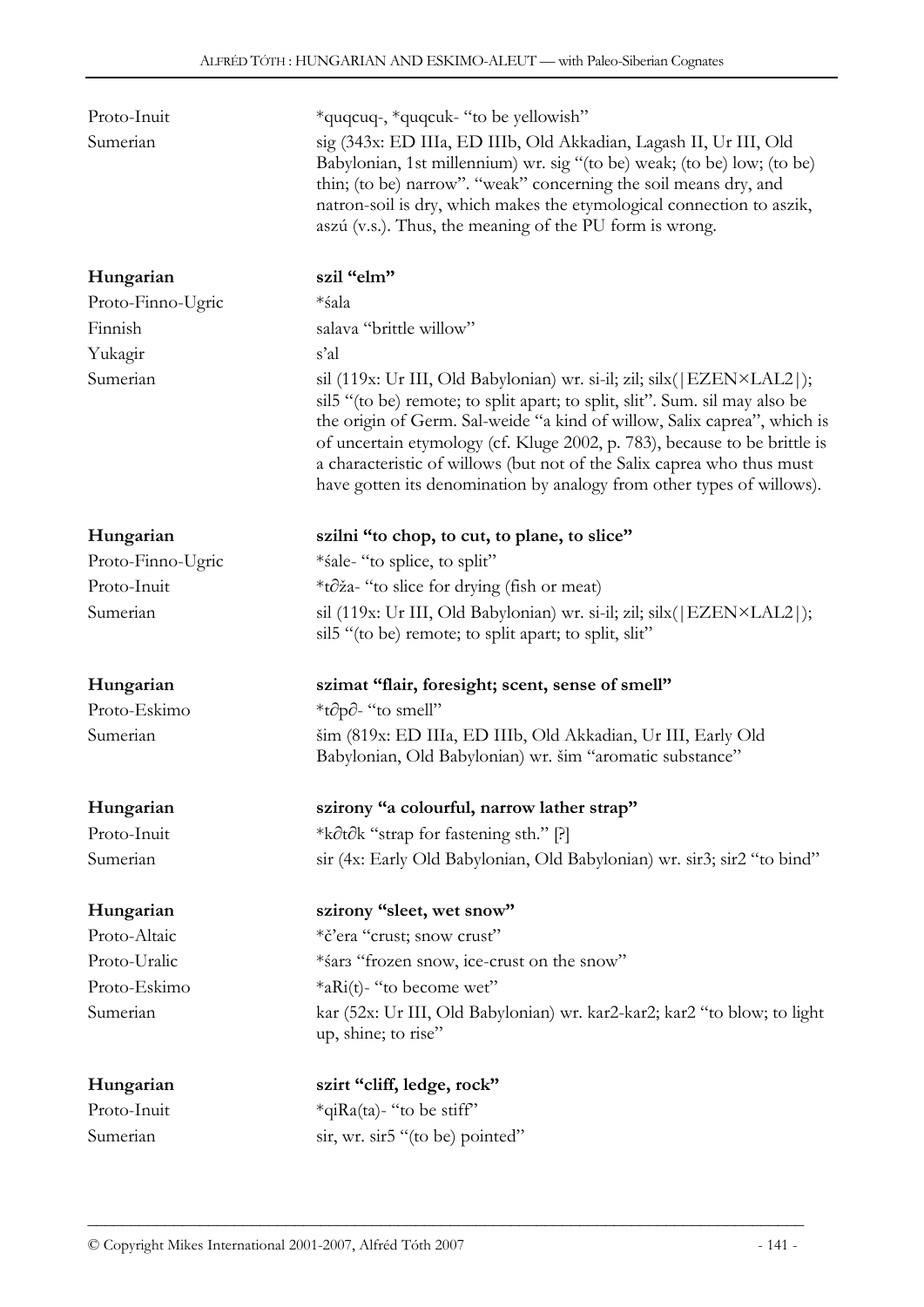|                           | szív "heart"                                                                                                                                                                                                                                                                                                                                                                                                   |
|---------------------------|----------------------------------------------------------------------------------------------------------------------------------------------------------------------------------------------------------------------------------------------------------------------------------------------------------------------------------------------------------------------------------------------------------------|
| Hungarian<br>Proto-Uralic | $*si\delta \ddot{a}(-m3), *si\delta \ddot{a}(-m3)$                                                                                                                                                                                                                                                                                                                                                             |
| Proto-Eskimo              | *unuman "heart"                                                                                                                                                                                                                                                                                                                                                                                                |
| Sumerian                  |                                                                                                                                                                                                                                                                                                                                                                                                                |
|                           | sub (126x: Ur III, Old Babylonian) wr. su-ub; sub; sub6 "to suck". The<br>heart not as "pumping", but as sucking organ. The PU form with $-\delta$ -<br>is solely based on Finn. sydän, Lapp. čādâ and Mordv. sedej, sedeńg,<br>while all other FU reflexes show $-m$ -, -l- or $-j$ -. Given the Sum.<br>etymology, the Finn., Lapp. and Mordv. words do not belong here and<br>the PU form is thus mistaken. |
| Hungarian                 | szívni "to suck"                                                                                                                                                                                                                                                                                                                                                                                               |
| Proto-Altaic              | *šimi "to suck; to soak"                                                                                                                                                                                                                                                                                                                                                                                       |
| Proto-Eskimo              | *mamaR- "to suck breast", *m∂luγ- "id."                                                                                                                                                                                                                                                                                                                                                                        |
| Sumerian                  | sub (126x: Ur III, Old Babylonian) wr. su-ub; sub; sub6 "to suck". The                                                                                                                                                                                                                                                                                                                                         |
|                           | etymological connection, denied by EWU, p. 1441, is shown clearly<br>not only by our Sum., but also by the PA etymology.                                                                                                                                                                                                                                                                                       |
| Hungarian                 | szó "word"                                                                                                                                                                                                                                                                                                                                                                                                     |
| Proto-Altaic              | *sāba "sign"                                                                                                                                                                                                                                                                                                                                                                                                   |
| Proto-Ugric               | $*$ saw <sub>3</sub>                                                                                                                                                                                                                                                                                                                                                                                           |
| Proto-Inuit               | *akp $\partial t$ - "to start to sing or talk"                                                                                                                                                                                                                                                                                                                                                                 |
| Yupik                     | akuzi-"to speak"                                                                                                                                                                                                                                                                                                                                                                                               |
| Sumerian                  | sa (46x: ED IIIb, Old Akkadian, Ur III, Old Babylonian) wr. sa2 "to<br>advice, to counsel", or zib (16x: ED IIIb, Ur III) wr. za3; zib "a mark;<br>mark, token; colour, paint", perhaps a contamination of both words,<br>not unusual in Sum.                                                                                                                                                                  |
| Hungarian                 | szomj "thirst"                                                                                                                                                                                                                                                                                                                                                                                                 |
| Proto-Finno-Ugric         | *soms "hunger, thirst"                                                                                                                                                                                                                                                                                                                                                                                         |
| Proto-Eskimo              | *ka(C)∂γ- "to be hungry"                                                                                                                                                                                                                                                                                                                                                                                       |
| Sumerian                  | išim (8x: Old Babylonian) wr. u2-šim; i3-šim "hunger"                                                                                                                                                                                                                                                                                                                                                          |
| Hungarian                 | szomorú "sad"                                                                                                                                                                                                                                                                                                                                                                                                  |
| Proto-Finno-Ugric         | *som <sub>3</sub> -r <sub>3</sub> (-) "grief; to be sad"                                                                                                                                                                                                                                                                                                                                                       |
| Proto-Uralo-Siberian      | *s'om( $\partial y$ )- "to worry, to think"                                                                                                                                                                                                                                                                                                                                                                    |
| Eskimo-Aleut              | cumiγ- "to be anxious"                                                                                                                                                                                                                                                                                                                                                                                         |
| Proto-Yupik               | cum∂R- "to think"                                                                                                                                                                                                                                                                                                                                                                                              |
| Proto-Chukchi             | *cimğ∂Ru- "id."                                                                                                                                                                                                                                                                                                                                                                                                |

# Hungarian

Sumerian

Proto-Eskimo Sumerian

szórni "to scatter, to spread, to sprinkle, to strew"

\*ciδaγ- "to spread out, to scatter" šurum, wr. šurumx(|URU×GU|) "to sprinkle oil"

sum, wr. sum5 "(to be) poor; pauper"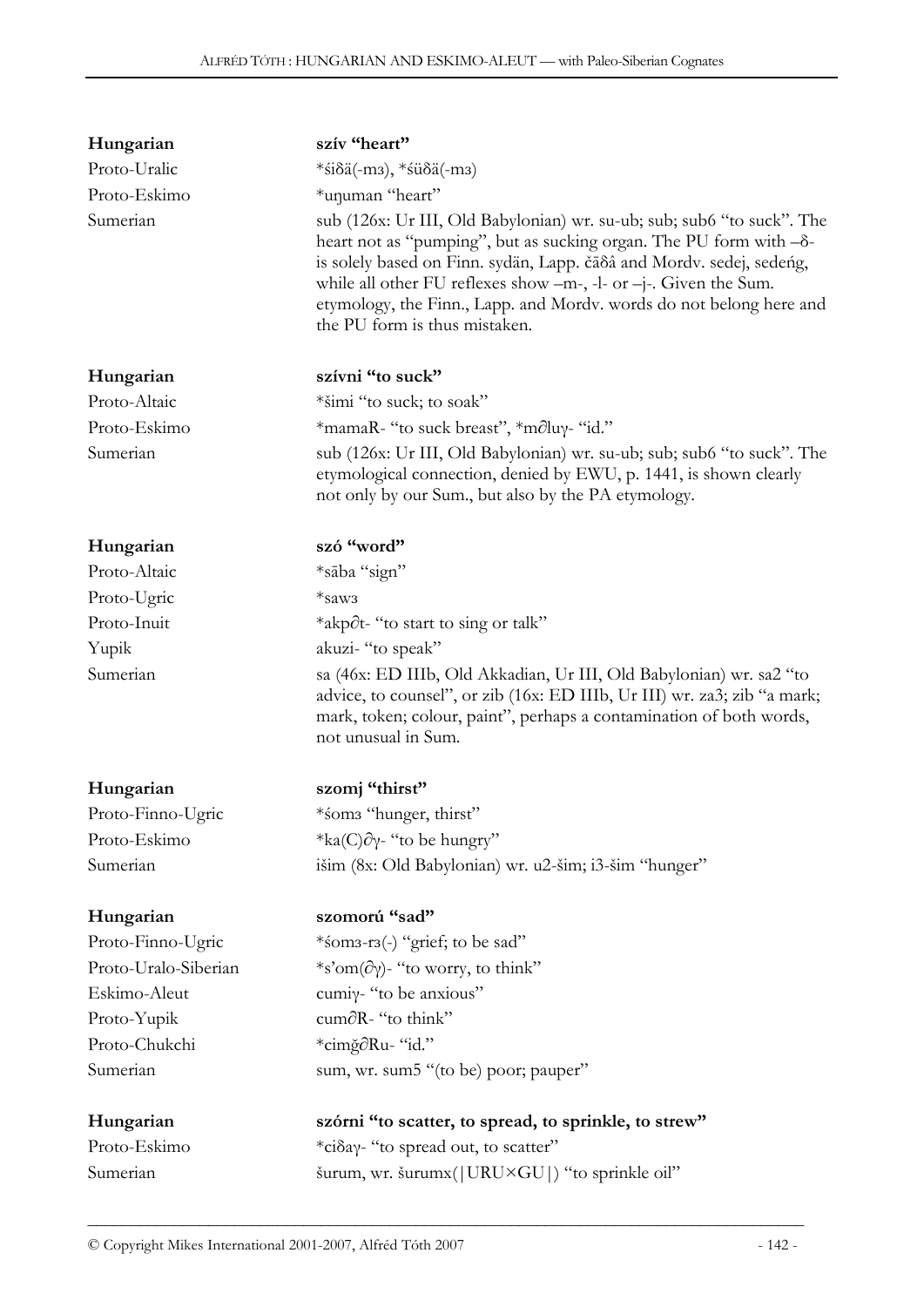| Akkadian          | zarūm                                                                                                                                                                                                                                                                                                                                                                                                                                 |
|-------------------|---------------------------------------------------------------------------------------------------------------------------------------------------------------------------------------------------------------------------------------------------------------------------------------------------------------------------------------------------------------------------------------------------------------------------------------|
| Hungarian         | szorgalom "diligence, industry, zeal", szorgalmas "diligent,<br>industrious"                                                                                                                                                                                                                                                                                                                                                          |
| Proto-Ugric       | *sars "fast, quick"                                                                                                                                                                                                                                                                                                                                                                                                                   |
| Proto-Eskimo      | *k∂γδaγ- "to do fast"                                                                                                                                                                                                                                                                                                                                                                                                                 |
| Sumerian          | sar (68x: Old Babylonian) wr. sar "to run, hasten". Semantically, to run<br>in order to be punctually at a certain place, thus "diligent".                                                                                                                                                                                                                                                                                            |
| Hungarian         | szórítani "to force, to urge, to restrict; to hurt, to pinch", szoros<br>"narrow, tight, dense; mountain pass", szorulni "to become<br>narrow; to be jammed, to be stuck"                                                                                                                                                                                                                                                             |
| Proto-Finno-Ugric | *sor <sub>3</sub> (-) "tight; to become tight"                                                                                                                                                                                                                                                                                                                                                                                        |
| Proto-Eskimo      | *q∂la- "to urge; to be urged on"                                                                                                                                                                                                                                                                                                                                                                                                      |
| Sumerian          | sur (69x: ED IIIb, Early Old Babylonian, Old Babylonian) wr. sur;<br>sur8 "to press, squeeze"                                                                                                                                                                                                                                                                                                                                         |
| Hungarian         | szőni, szöv- "to weave; to plot, to spin"                                                                                                                                                                                                                                                                                                                                                                                             |
| Proto-Finno-Ugric | *śäns(-) "to spin, to weave; hair"                                                                                                                                                                                                                                                                                                                                                                                                    |
| Proto-Eskimo      | *qilaγ- "to knit, to weave"                                                                                                                                                                                                                                                                                                                                                                                                           |
| Sumerian          | sig (48x: ED IIIb, Old Akkadian, Ur III, Old Babylonian) wr. sig7; sig8<br>"to pluck hair or wool", siki (4753x: ED IIIa, ED IIIb, Old Akkadian,<br>Lagash II, Ur III, Early Old Babylonian, Old Babylonian) wr. siki<br>"wool, fleece; hair; (animal's) pelt"                                                                                                                                                                        |
| Akkadian          | šīpātum "wool". Since the Akk., Rhaet. word with it enlarged root<br>must be a borrowing from Sum., Sum. -g, -k- > Akk., Rhaet. -p- ><br>Hung. $-v$ , so that the PFU form with its $-p$ - is mistaken (it is strange<br>anyway, since a nasal doesn't occur in any Uralic word). Moreover, the<br>Hung. word, as the phonetical development shows clearly, must have<br>come from the Rhaetians and not directly from the Sumerians. |
| Hungarian         | sző, szőke "blond"                                                                                                                                                                                                                                                                                                                                                                                                                    |
| Proto-Altaic      | *šànu "clear, light"                                                                                                                                                                                                                                                                                                                                                                                                                  |
| Proto-Turkic      | $*\check{c}$ an                                                                                                                                                                                                                                                                                                                                                                                                                       |
| Proto-Mongolic    | $*\check{c}$ an                                                                                                                                                                                                                                                                                                                                                                                                                       |
| Proto-Tungusic    | $*_{\rm s\bar{a}(\eta)}$                                                                                                                                                                                                                                                                                                                                                                                                              |
| Proto-Ugric       | *säns "bright, clear, light"                                                                                                                                                                                                                                                                                                                                                                                                          |
| Proto-Inuit       | *quama- "to be bright"                                                                                                                                                                                                                                                                                                                                                                                                                |
| Sumerian          | sig (8x: Old Babylonian) wr. si-ig "clear"                                                                                                                                                                                                                                                                                                                                                                                            |
| Hungarian         | szökik "to jump, to skip"                                                                                                                                                                                                                                                                                                                                                                                                             |
| Chuvash           | sik-"to skip"                                                                                                                                                                                                                                                                                                                                                                                                                         |
| Proto-Eskimo      | *q∂t∂γ- "to jump"                                                                                                                                                                                                                                                                                                                                                                                                                     |
| Sumerian          | zig (8574x: Lagash II, Ur III) wr. zig3 "to swell; to rise", zig, wr. zig<br>"threshold" 2002, p. 833. Semantically, we have "to rise" $>$ "to go<br>out", which may include the meaning of "threshold" ("to go out" $=$                                                                                                                                                                                                              |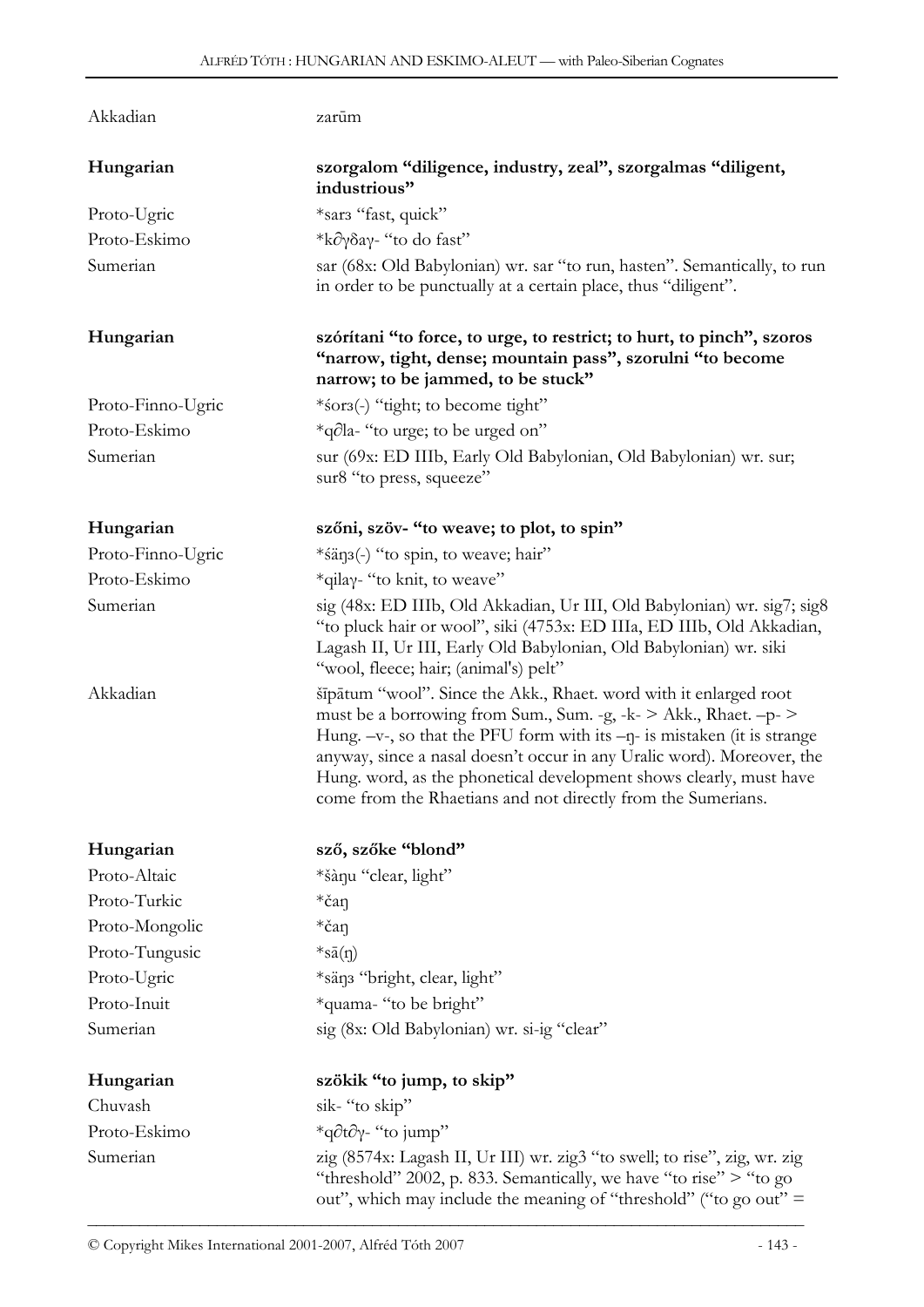"to walk over the threshold"). The two Sum. words zig "to go out" and zig "threshold" may even be one and the same, cf. in German Schwelle "threshold" and schwellen "to swell" (connection denied by Kluge 2002, p. 833).

| Hungarian          | szőlő "grape"                                                                                                                                                               |
|--------------------|-----------------------------------------------------------------------------------------------------------------------------------------------------------------------------|
| Bashkir            | yeläk "berry"                                                                                                                                                               |
| Sumerian           | gilim (25x: Old Babylonian) wr. gilim; gilibx( GI%GI )ib; gi16-il; gil-<br>gilil "to be entwined; to entwine, twist". Thus, the original meaning is<br>" $\mathbf{v}$ ine". |
| Hungarian          | szőr "body hair"                                                                                                                                                            |
| Proto-Ugric        | *śäγ3-r3, *säkr3                                                                                                                                                            |
| Proto-Eskimo-Aleut | *ulaRiq "apple berry"                                                                                                                                                       |
| Sumerian           | suhur (95x: ED IIIa, ED IIIb, Old Akkadian, Ur III, Old Babylonian)<br>wr. suhur "tuft, plume; crown (of a tree)"                                                           |
| Hungarian          | szösz "tow, flax; junk", szöszke "flax-coloured, blond"                                                                                                                     |
| Proto-Finno-Ugric  | *säćs, *sećs "fine fibre"                                                                                                                                                   |
| Proto-Eskimo       | *∂paγ "grain, fibre"                                                                                                                                                        |
| Sumerian           | šusar (38x: Ur III, Old Babylonian) wr. šu-sar; urudšu-sar "string, cord,<br>wire"                                                                                          |
| Hungarian          | szú "wood-borer, worm"                                                                                                                                                      |
| Proto-Finno-Ugric  | $*$ έαγ3, $*$ śuk3                                                                                                                                                          |
| Proto-Eskimo       | *quam(R) "intestinal worm"                                                                                                                                                  |
| Sumerian           | gu (1672x: ED IIIa, ED IIIb, Old Akkadian, Lagash II, Ur III, Early<br>Old Babylonian, Old Babylonian) wr. gu7 "to eat, consume"                                            |
| Akkadian           | akālu                                                                                                                                                                       |
| Hungarian          | szúnyog "midge, mosquito"                                                                                                                                                   |
| Eskimo-Aleut       | $n\partial$ vju-vay "fly"                                                                                                                                                   |
| Sumerian           | su (1x: ED IIIa) wr. su7mušen "a bird" + nu (1x: Old Babylonian) wr.<br>nu "(small) fly, mosquito". One of the few double-words in Sum. (cf.<br>rima)                       |
| Hungarian          | szupojkó, szupujkó "suddenly grown thin; shrivelled; small"                                                                                                                 |
| Proto-Finno-Ugric  | *cuppa "narrow, tight"                                                                                                                                                      |
| Proto-Inuit        | *amilRuq "narrow part"                                                                                                                                                      |
| Sumerian           | šub (495x: ED IIIa, ED IIIb, Old Akkadian, Lagash II, Ur III, Old<br>Babylonian, Middle Babylonian) wr. šub "to fall"                                                       |
| Hungarian          | szúrni "to prick, to stab"                                                                                                                                                  |
| Proto-Finno-Ugric  | *surwa- "to shove, to stab, to thrust"                                                                                                                                      |
| Proto-Eskimo       | *kap∂- "to stab", *kapuR- "to stab repeatedly". -R- is here obviously                                                                                                       |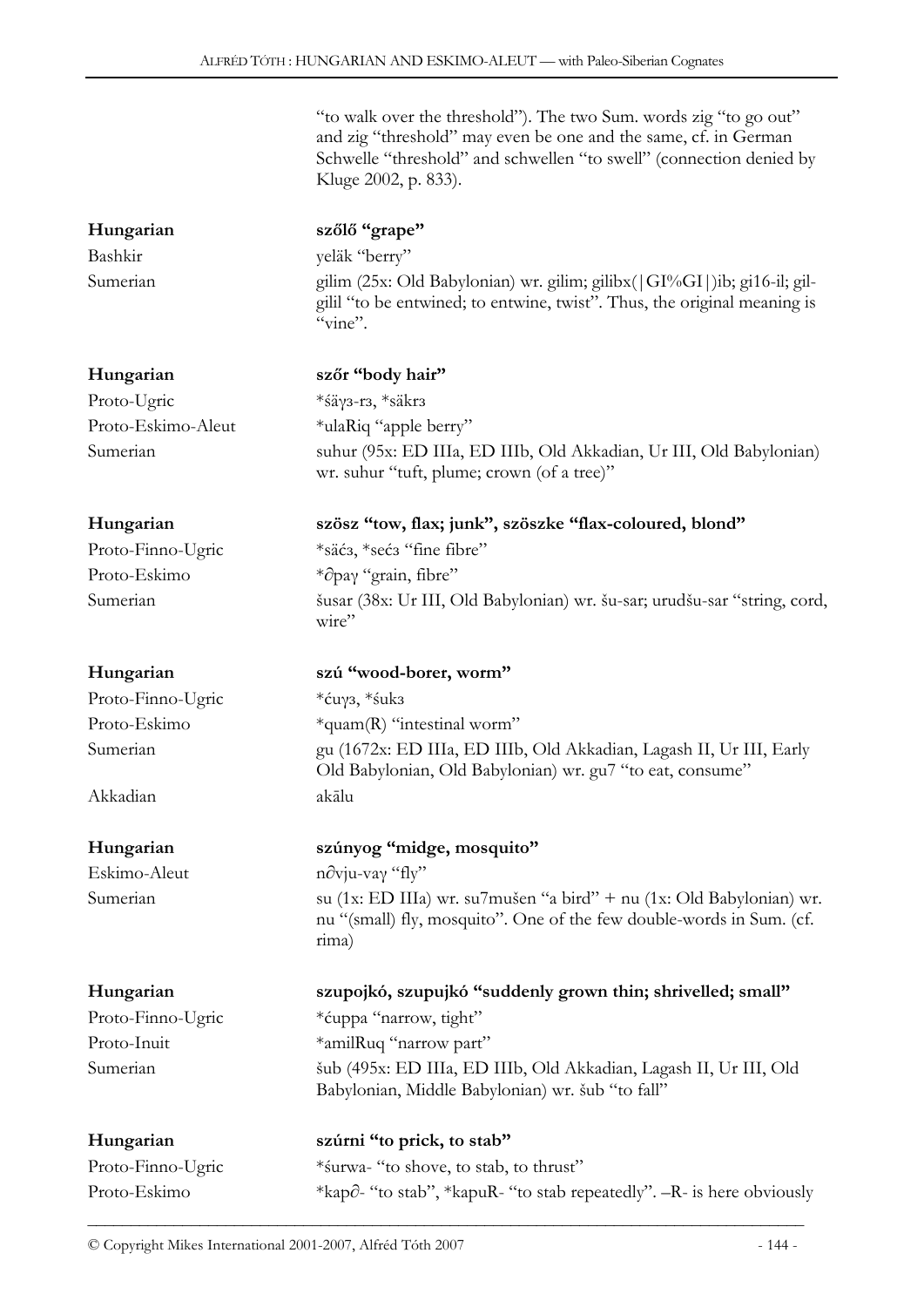|                   | iterative suffix that is common both in PE and in Hung, although the<br>PFU etymology does not make that clear.                                                                                                                                                                                                                                                                   |
|-------------------|-----------------------------------------------------------------------------------------------------------------------------------------------------------------------------------------------------------------------------------------------------------------------------------------------------------------------------------------------------------------------------------|
| Sumerian          | sur, wr. sur4 "to cut cloth"                                                                                                                                                                                                                                                                                                                                                      |
| Hungarian         | szurok "pitch, tar"                                                                                                                                                                                                                                                                                                                                                               |
| Proto-Finno-Ugric | *sura "resin"                                                                                                                                                                                                                                                                                                                                                                     |
| Proto-Eskimo      | *kuccuR "resin, gum"                                                                                                                                                                                                                                                                                                                                                              |
| Sumerian          | sur (69x: ED IIIb, Early Old Babylonian, Old Babylonian) wr. sur;<br>sur8 "to press, squeeze; to flash; to drip; to rain; to milk", but cf. also<br>esir (1097x: ED IIIb, Old Akkadian, Lagash II, Ur III, Early Old<br>Babylonian, Old Babylonian) wr. esir2; esir; esir2( LAGABxHAL )<br>"bitumen, pitch" the palatal vowel of which fits to Komi sir "bitumen,<br>resin, tar". |
| Hungarian         | szűcs "furrier"                                                                                                                                                                                                                                                                                                                                                                   |
| Proto-Eskimo      | * $k\partial p\partial$ - "to cut"                                                                                                                                                                                                                                                                                                                                                |
| Sumerian          | sug (863x: ED IIIb, Old Akkadian, Ur III, Old Babylonian, Middle<br>Babylonian) wr. sug4 "to cut clear, strip". Semantically, "to cut clear"<br>$>$ "to skin".                                                                                                                                                                                                                    |
| Hungarian         | szűk "tight"                                                                                                                                                                                                                                                                                                                                                                      |
| Proto-Inuit       | *cukak- "to be tight; to tighten"                                                                                                                                                                                                                                                                                                                                                 |
| Sumerian          | sig (91x: ED IIIb, Ur III, Old Babylonian) wr. sa2; sig9 "to tie (shoes)"                                                                                                                                                                                                                                                                                                         |
| Rhaetic           | seg-, seke "to bring sb. in distress" (Brunner and Tóth 1987, p. 98)                                                                                                                                                                                                                                                                                                              |
| Hungarian         | szülni "to give birth"                                                                                                                                                                                                                                                                                                                                                            |
| Proto-Ugric       | *sila- "to acquire, to gain, to get"                                                                                                                                                                                                                                                                                                                                              |
| Proto-Eskimo      | *iRni- "to give birth"                                                                                                                                                                                                                                                                                                                                                            |
| Sumerian          | zal (2798x: ED IIIa, ED IIIb, Old Akkadian, Lagash II, Ur III, Early<br>Old Babylonian, Old Babylonian) wr. zal "to get up early; to finish, to<br>come to an end". Semantically, cf. also Engl. to get vs. to be-get.                                                                                                                                                            |
| Hungarian         | szűnik "to cease, to stop"                                                                                                                                                                                                                                                                                                                                                        |
| Proto-Altaic      | *si_ūni "to fade, to extinguish"                                                                                                                                                                                                                                                                                                                                                  |
| Chuvash           | sün-"to fade"                                                                                                                                                                                                                                                                                                                                                                     |
| Proto-Inuit       | $*in\partial q$ - "to finish"                                                                                                                                                                                                                                                                                                                                                     |
| Sumerian          | kun (225x: ED IIIa, ED IIIb, Old Akkadian, Ur III, Old Babylonian,<br>1st millennium) wr. kun "tail"                                                                                                                                                                                                                                                                              |
| Hungarian         | szür, szürke "gray; dark"                                                                                                                                                                                                                                                                                                                                                         |
| Proto-Finno-Ugric | *cers "gray"                                                                                                                                                                                                                                                                                                                                                                      |
| Proto-Eskimo      | *tar∂- "dark"                                                                                                                                                                                                                                                                                                                                                                     |
| Sumerian          | sur (69x: ED IIIb, Early Old Babylonian, Old Babylonian) wr. sur;<br>sur8 "to flash"                                                                                                                                                                                                                                                                                              |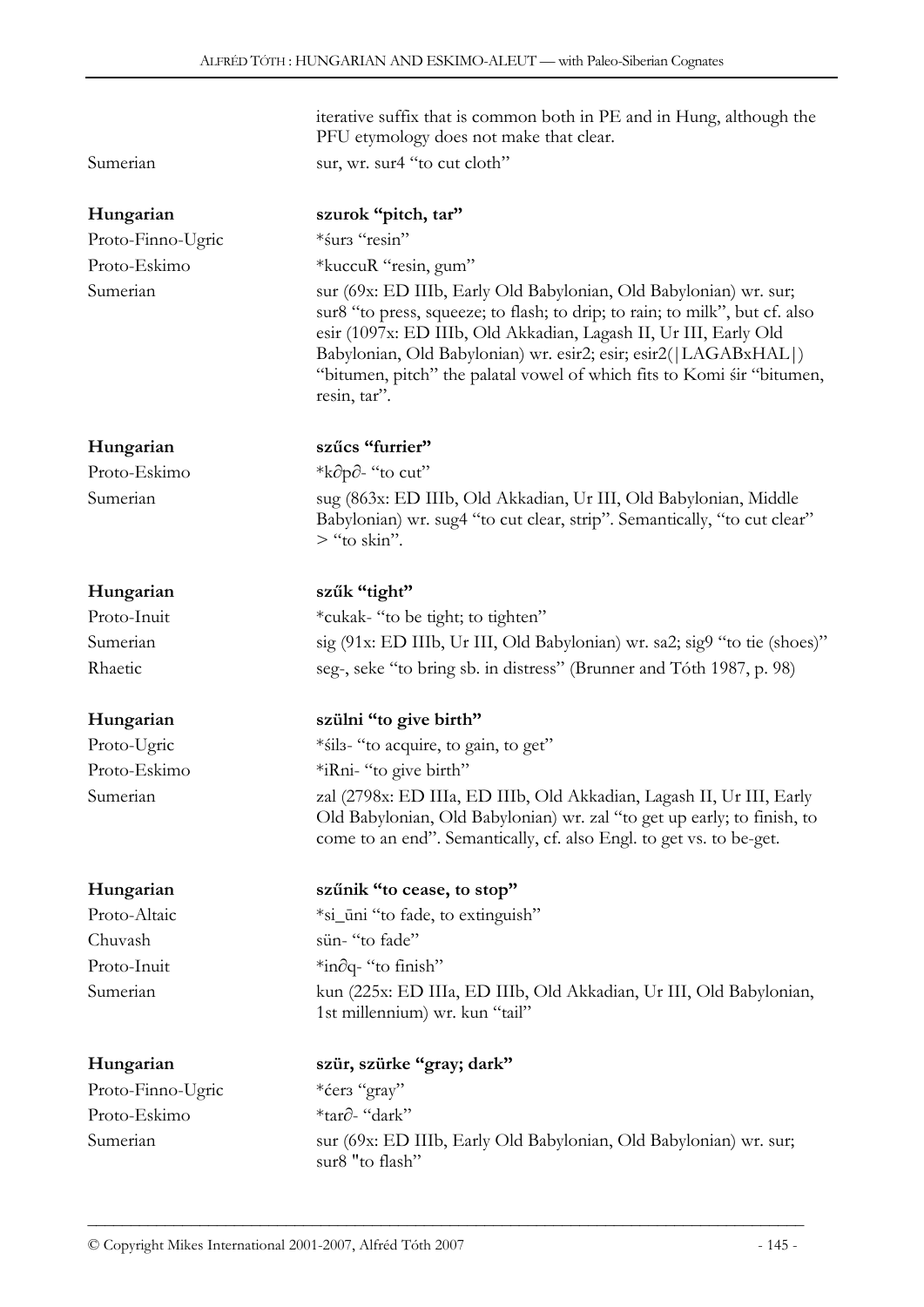| Hungarian            | szűrni "to filtrate, to strain"                                                                                                                                                              |
|----------------------|----------------------------------------------------------------------------------------------------------------------------------------------------------------------------------------------|
| Proto-Eskimo         | *t∂quq∂- "to strain"                                                                                                                                                                         |
| Proto-Inuit          | *cinuk- "id."                                                                                                                                                                                |
| Sumerian             | sur (69x: ED IIIb, Early Old Babylonian, Old Babylonian) wr. sur;<br>sur8 "to press, squeeze; to drip"                                                                                       |
| Hungarian            | szűz "virgin"                                                                                                                                                                                |
| Proto-Finno-Ugric    | *sića, *śüća "clean, clear"                                                                                                                                                                  |
| Proto-Yupik          | *iqaniR "clean"                                                                                                                                                                              |
| Sumerian             | sig (8x: Old Babylonian) wr. si-ig "to be clear"                                                                                                                                             |
| Hungarian            | $-(e/o/\ddot{o})$ tt (fossilized locative suffix, e.g. itt "here", ott "there"<br>and still used in certain place names, e.g. Kolozsvár-ott "in K.",<br>Pécs-ett "in P.", Győr-ött "in Gy.") |
| Proto-Altaic         | *t'a, *t'e "that"                                                                                                                                                                            |
| Proto-Uralic         | *tä, *te, *ti "this"                                                                                                                                                                         |
| Proto-Uralo-Siberian | *ta "that"                                                                                                                                                                                   |
| Eskimo               | -mit-/-nit- (casus ablativus); -kut-/-gut- (c. vialis); -mut-/-nut- (c.<br>terminalis) (cf. Kleinschmdit 1851, p. 80ss.), txy "on"                                                           |
| Wakashan             | $-t'xy''on''$                                                                                                                                                                                |
| Chukotko-Kamch.      | -tky-n "on top of"                                                                                                                                                                           |
| Sumerian             | -da (comitative suffix)                                                                                                                                                                      |
| Hungarian            | tábor "camp"                                                                                                                                                                                 |
| Proto-Eskimo         | *tanmaq "camp"                                                                                                                                                                               |
| Sumerian             | tab (1x: Old Babylonian) wr. tab; tab4 "companion, partner"                                                                                                                                  |
| Hungarian            | tag "limb; member"                                                                                                                                                                           |
| Proto-Eskimo         | *ipi(y) "limb of a quadruped"                                                                                                                                                                |
| Sumerian             | tag (266x: ED IIIb, Old Akkadian, Ur III, Old Babylonian, Middle<br>Babylonian) wr. tag "to touch, take hold of; to bind; to attack"                                                         |
| Hungarian            | tág "ample, large, loose, spacious, wide"                                                                                                                                                    |
| Proto-Yupik          | *uyatu- "to be wide"                                                                                                                                                                         |
| Sumerian             | tah (274x: ED IIIb, Old Akkadian, Lagash II, Ur III, Old Babylonian)<br>wr. tah "to add, increase"                                                                                           |
| Hungarian            | tagadni "to deny, to contest; to negate"                                                                                                                                                     |
| Eskimo-Aleut         | tuk∂R "to brace or push against with feet"                                                                                                                                                   |
| Sumerian             | tuk, wr. tukx( IM.KAD3 ) "to break off, pinch off; to cut, fell; to<br>demolish; to scratch; to soften, dissolve"                                                                            |
| Hungarian            | táj "country, land, region"                                                                                                                                                                  |

táj "country, land, region" \*tàku "to attach, to touch, to reach"

Proto-Altaic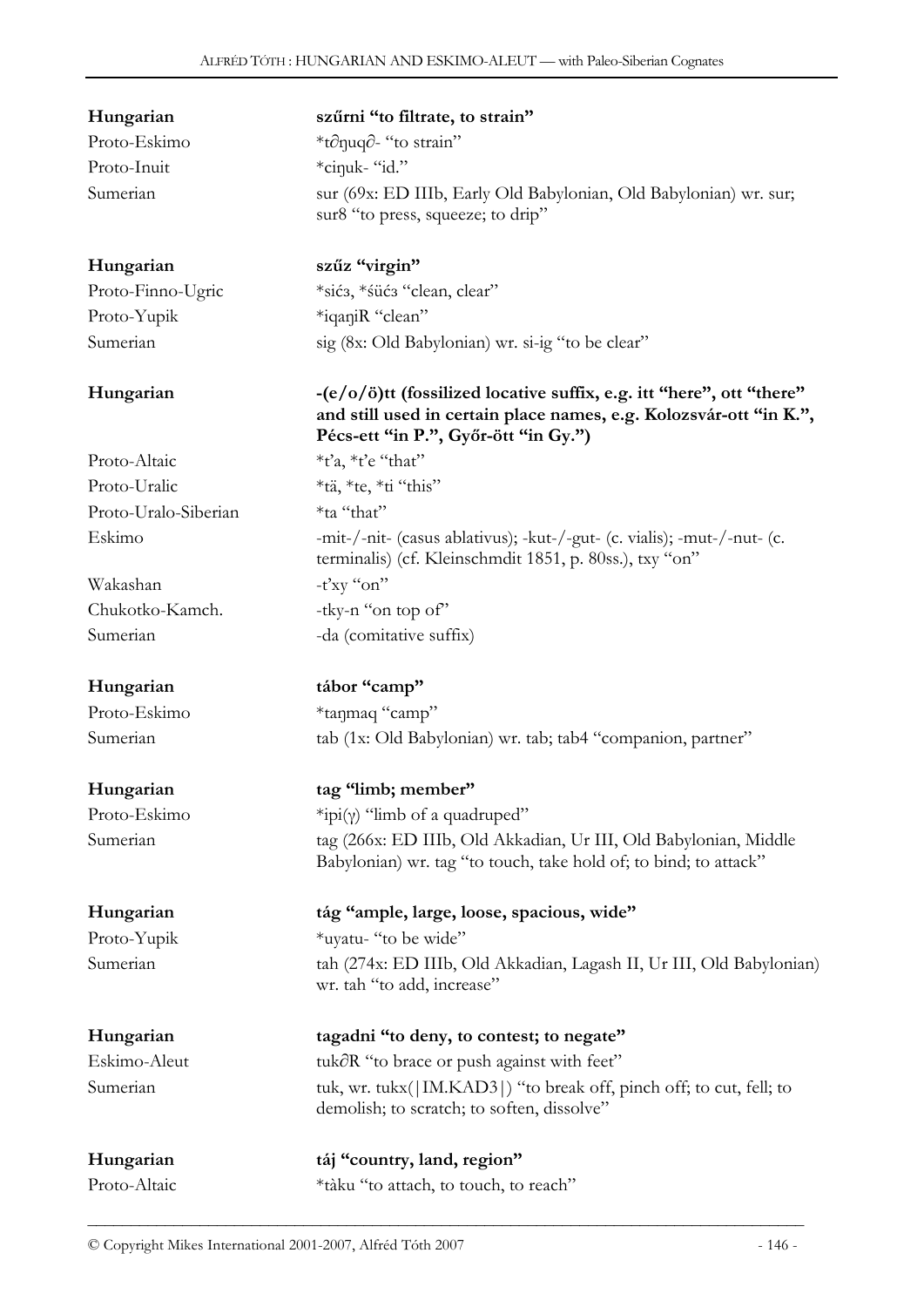# Hungarian talp "sole"

Proto-Eskimo \*aluR "sole" Proto-Inuit \*alaq "id." Eskimo-Aleut ałniγ "id." Inuit atłemk'a-n∂ŋ "id." Yupik ar-im∂ "id."

Proto-Uralic \*takka- "to hang, to remain stuck" Proto-Finno-Ugric \*takks- "to hang, to model, to work" Proto-Ugric \*taγ<sub>3</sub>-, \*tak<sub>3</sub>- "to place, to spot" Proto-Eskimo \*taγ∂- "to go up (on shore)" Proto-Yupik-Sirenikski \*taγi- "to come (towards speaker)" Sumerian tag (266x: ED IIIb, Old Akkadian, Ur III, Old Babylonian, Middle Babylonian) wr. tag "to touch, take hold of; to bind; to attack"

# Hungarian tákolni "to assemble hastily; to patch together (badly); to slap together (crudely)"

Proto-Eskimo \*katŋuR-, \*katuR- "to assemble" Sumerian tuku (151x: ED IIIb, Old Akkadian, Ur III, Old Babylonian) wr. tuku5 "to beat, strike of cloth; to weave"

# Hungarian tál "charger, dish, platter; course, dish"

Proto-Ugric \*tals "dish (made of wood?)" Proto-Eskimo-Aleut \*kalukaq "wooden bowl" Sumerian utul (221x: Ur III, Old Babylonian) wr. utul2; u2-du; u2-da; dugutul2; ĝešutul2 "tureen, large bowl"

# Hungarian találni "to find; to meet (with) sb."

Proto-Uralic  $*$ tule- "to come" Proto-Eskimo \*paδ∂RcaR- "to go to meet" Sumerian dul (1x: Old Babylonian) wr. du6-ul "to gather", or du (5868x: ED IIIb, Old Akkadian, Lagash II, Ur III, Early Old Babylonian, Old Babylonian) wr. du "imperfect singular stem of ĝen[to go]"

Chukotko-Kamch. al-p∂nŋ∂n "patch on sole" Sumerian dul (10x: Old Babylonian) wr. dul2 "to lower; (to be) deep"

# Hungarian táltos "priest-magician, shaman"

Proto-Ugric \*tults "magic power, sorcery" Proto-Eskimo \*aqiun "magic song" Sumerian tu (1x: ED IIIa) wr. tu "priest", lal (1x: Old Babylonian) wr. lal3 "type of priest", atua (76x: Old Akkadian, Ur III) wr. a-tu5; a-tu5-a-tu5; lu2atu5-a "a type of priest". Triple-word? About double-words cf. rima, szúnyog.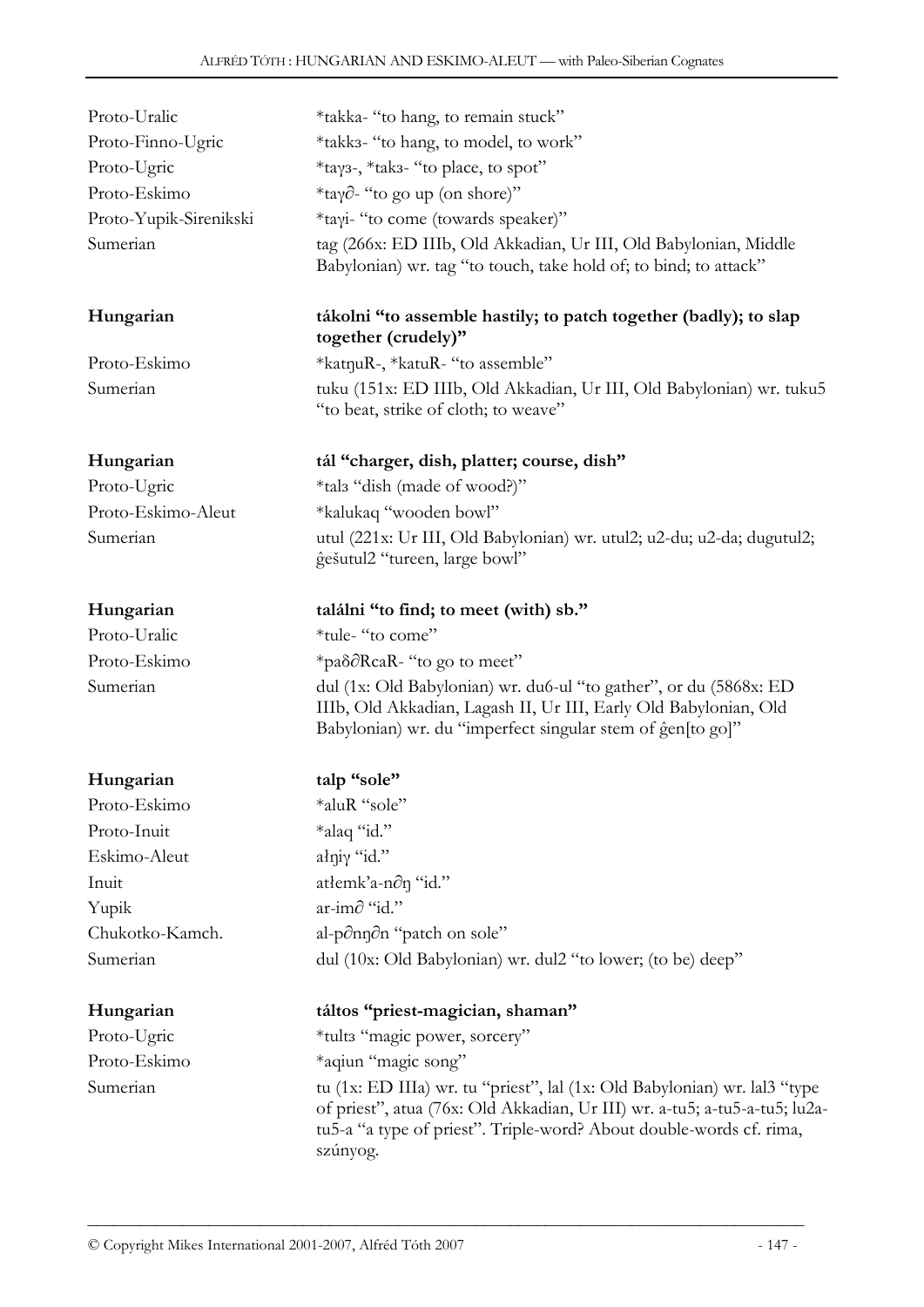| Hungarian            | tanítani "to teach", tanulni "to learn"                                                                                                                                                                                                                                                                                                                                                                                                                |
|----------------------|--------------------------------------------------------------------------------------------------------------------------------------------------------------------------------------------------------------------------------------------------------------------------------------------------------------------------------------------------------------------------------------------------------------------------------------------------------|
| Proto-Altaic         | *t'une- "to inform"                                                                                                                                                                                                                                                                                                                                                                                                                                    |
| Proto-Uralic         | *tuna- "to accustom oneself, to learn"                                                                                                                                                                                                                                                                                                                                                                                                                 |
| Proto-Eskimo         | *∂licaR- "to learn; to teach"                                                                                                                                                                                                                                                                                                                                                                                                                          |
| Sumerian             | du (1x: Old Babylonian) wr. du8 "to heap up, pile up", dub (107x: ED<br>IIIb, Old Babylonian) wr. dub "to heap up, to pile", tub (29x: Old<br>Akkadian, Old Babylonian) wr. tu11; tu10 "to heap up" + na (411x:<br>ED IIIb, Ur III, Early Old Babylonian, Old Babylonian) wr. na<br>"(compound verb nominal element)". Obviously, the original meaning<br>is "to heap up knowledge" (in Proto-Altaic, there was for sure no word<br>for "to inform"!). |
| Hungarian            | tántorogni, tántorodik "to stagger, to sway"                                                                                                                                                                                                                                                                                                                                                                                                           |
| Proto-Uralo-Siberian | *t'ant' $\partial$ -, *t'unt' $\partial$ - "to step"                                                                                                                                                                                                                                                                                                                                                                                                   |
| Proto-Eskimo         | *tut∂- "to step, to tread on"                                                                                                                                                                                                                                                                                                                                                                                                                          |
| Chukotko-Kamch.      | taenti-"to tread on"                                                                                                                                                                                                                                                                                                                                                                                                                                   |
| Alutor               | canci, tanti "id."                                                                                                                                                                                                                                                                                                                                                                                                                                     |
| Sumerian             | dun (17x: Old Babylonian) wr. dun5 "to roam around; to rock, churn"                                                                                                                                                                                                                                                                                                                                                                                    |
| Hungarian            | tanú "witness"                                                                                                                                                                                                                                                                                                                                                                                                                                         |
| Proto-Eskimo         | *∂n∂ηiR- "to take sb.'s place", *∂ηqaR- "to remember"                                                                                                                                                                                                                                                                                                                                                                                                  |
| Sumerian             | dan (32x: ED IIIb, Ur III, Old Babylonian) wr. dan6; dan3; dan4; dan2<br>"(to be) pure, clear; to clean", or cf. s.v. tanitani.                                                                                                                                                                                                                                                                                                                        |
| Hungarian            | tapló "tinder; a kind of tree fungus (Phellinus ignarius)"                                                                                                                                                                                                                                                                                                                                                                                             |
| Proto-Eskimo         | * $\partial k(\partial)$ n $\partial R$ "fire"                                                                                                                                                                                                                                                                                                                                                                                                         |
| Sumerian             | tab (13x: Old Babylonian) wr. tab; tab2 "to burn, fire; to dye (red); to<br>brand, mark". The fungus' botanical name ignarius is derived from<br>Latin ignis "fire".                                                                                                                                                                                                                                                                                   |
| Hungarian            | taposni "to trample"                                                                                                                                                                                                                                                                                                                                                                                                                                   |
| Proto-Altaic         | *tāp'V "to stamp; to press"                                                                                                                                                                                                                                                                                                                                                                                                                            |
| Proto-Uralic         | *tappa- "to stamp with the feet; to strike"                                                                                                                                                                                                                                                                                                                                                                                                            |
| Proto-Uralo-Siberian | *tap(p)a( $\gamma$ )- "to strike"                                                                                                                                                                                                                                                                                                                                                                                                                      |
| Eskimo-Aleut         | tupaγ- "to startle"                                                                                                                                                                                                                                                                                                                                                                                                                                    |
| Aleut                | tuhmδa- "to produce a crack, to explode"                                                                                                                                                                                                                                                                                                                                                                                                               |
| Chukotko-Kamch.      | tava-"to crush"                                                                                                                                                                                                                                                                                                                                                                                                                                        |
| Sumerian             | tab (1x: Old Babylonian) wr. tab "to flatten"                                                                                                                                                                                                                                                                                                                                                                                                          |
| Hungarian            | tar "bald, barren; crippled"                                                                                                                                                                                                                                                                                                                                                                                                                           |
| Proto-Inuit          | *tu(C)utcin∂q "bald place"                                                                                                                                                                                                                                                                                                                                                                                                                             |
| Sumerian             | tar (237x: ED IIIb, Old Akkadian, Lagash II, Ur III, Old Babylonian)<br>wr. tar; tarar "to cut down"                                                                                                                                                                                                                                                                                                                                                   |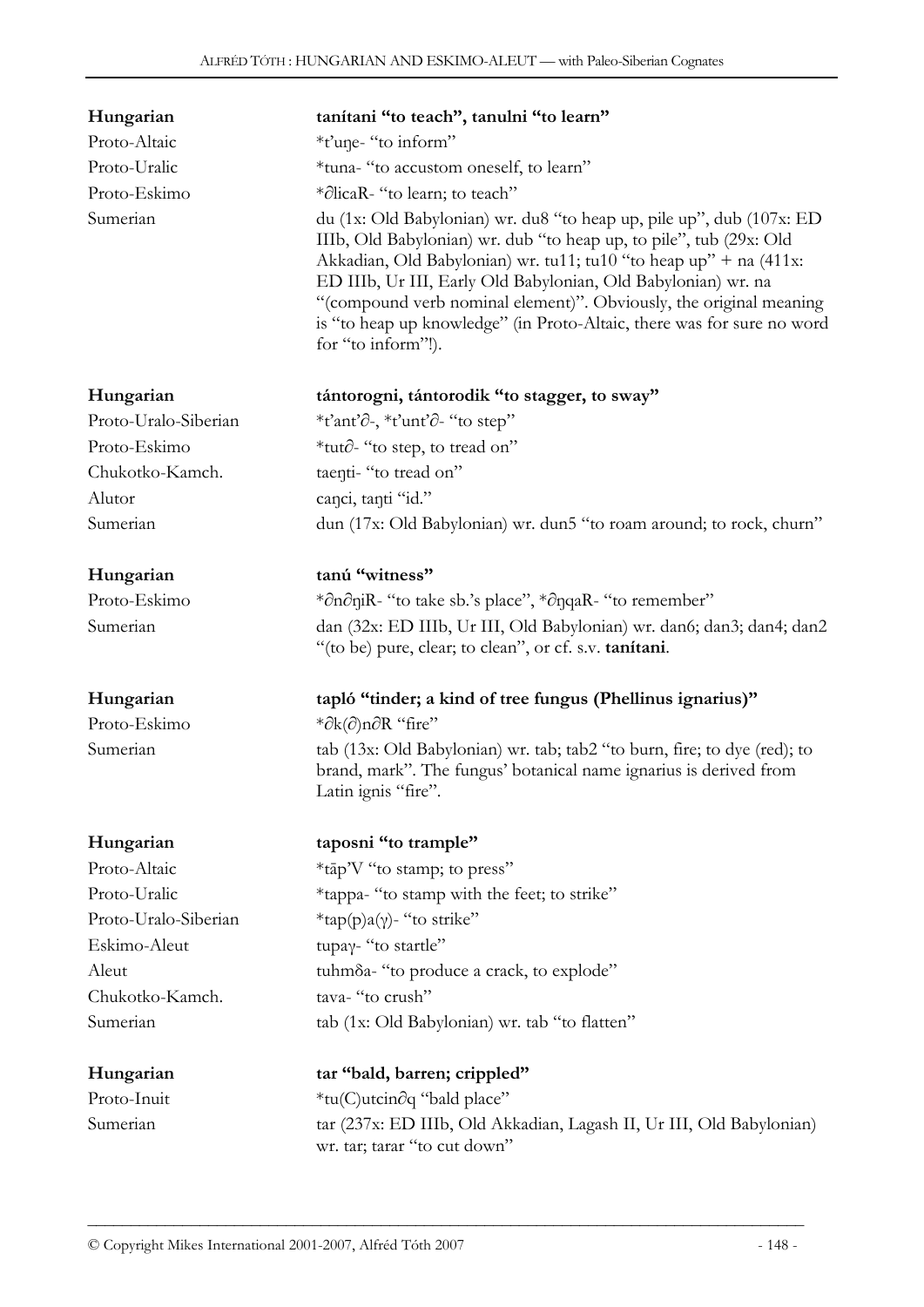big, huge; on, over, above; to build high"

stall"

# Hungarian tár "depot, warehouse"

Proto-Inuit \*qaRiaq "storage alcove" Sumerian tur (277x: ED IIIb, Ur III, Old Babylonian) wr. tur3; e2tur3 "animal

Rhaetic \*torva "granary, warehouse" (Brunner and Tóth 1987, p. 98)

# Hungarian tárni "to open up wide"

Proto-Finno-Ugric \*tara(-) "free, open; to open" Proto-Eskimo \*q∂łpaR- "to open" Sumerian dar (402x: ED IIIb, Old Akkadian, Lagash II, Ur III, Early Old

# Hungarian taraj "comb, crest; rowel"

Proto-Eskimo \*il(l)aγiRun "comb" Sumerian dirig (2166x: ED IIIb, Old Akkadian, Lagash II, Ur III, Early Old

# Hungarian tarhonya "granulated dried pastry made of flour and eggs, 'egg-

Turkish tarhana "a kind of soup made of flour and milk" Proto-Eskimo \*∂vt∂R "juice" Sumerian tar (237x: ED IIIb, Old Akkadian, Lagash II, Ur III, Old Babylonian)

# Hungarian tarja "spare rib"

Proto-Finno-Ugric \*turia

barley"

Proto-Eskimo \*tulimaR "rib"

Sumerian.

Sumerian dirig (2166x: ED IIIb, Old Akkadian, Lagash II, Ur III, Early Old Babylonian, Old Babylonian, Middle Babylonian) wr. diri; RI "(to be) big, huge; on, over, above; to build high". Same etymology as taraj (v.s.), but with already Sum. metathesis dirig  $>$  \*dirgi  $>$  tarja. The spare rib is taken from the neck part of the animal, thus from there where the "crest" is (cf. German Kamm "crest; spare rib").

Babylonian, Old Babylonian, Middle Babylonian) wr. dar "to cut open"

Babylonian, Old Babylonian, Middle Babylonian) wr. diri; RI "(to be)

wr. tar; tarar "to cut down; to untie, loosen; to cut; to scatter, disperse; to decide" + kana (3x: Old Babylonian) wr. kana6; kana5; kana3 "(to be) dark". The Tarhonya dough is traditionally pressed through/cut by a special sieve in order to get the "egg-barleys" (so the American name, derived from Austrian German "Eiergerstel": Germ. Gerste "barley"). After the tarhonya are dry, they are roasted ("darkened") in lard. Our

secondary. Therefore, the Hung. word cannot be borrowed (as usually assumed; cf. EWU, p. 1484) from the Turkish word, but the Turkish word is borrowed from the Hung., which explains that the two words are phonetically almost identical. Both words, however, go back to

etymology thus shows that the pastry is primary and the soup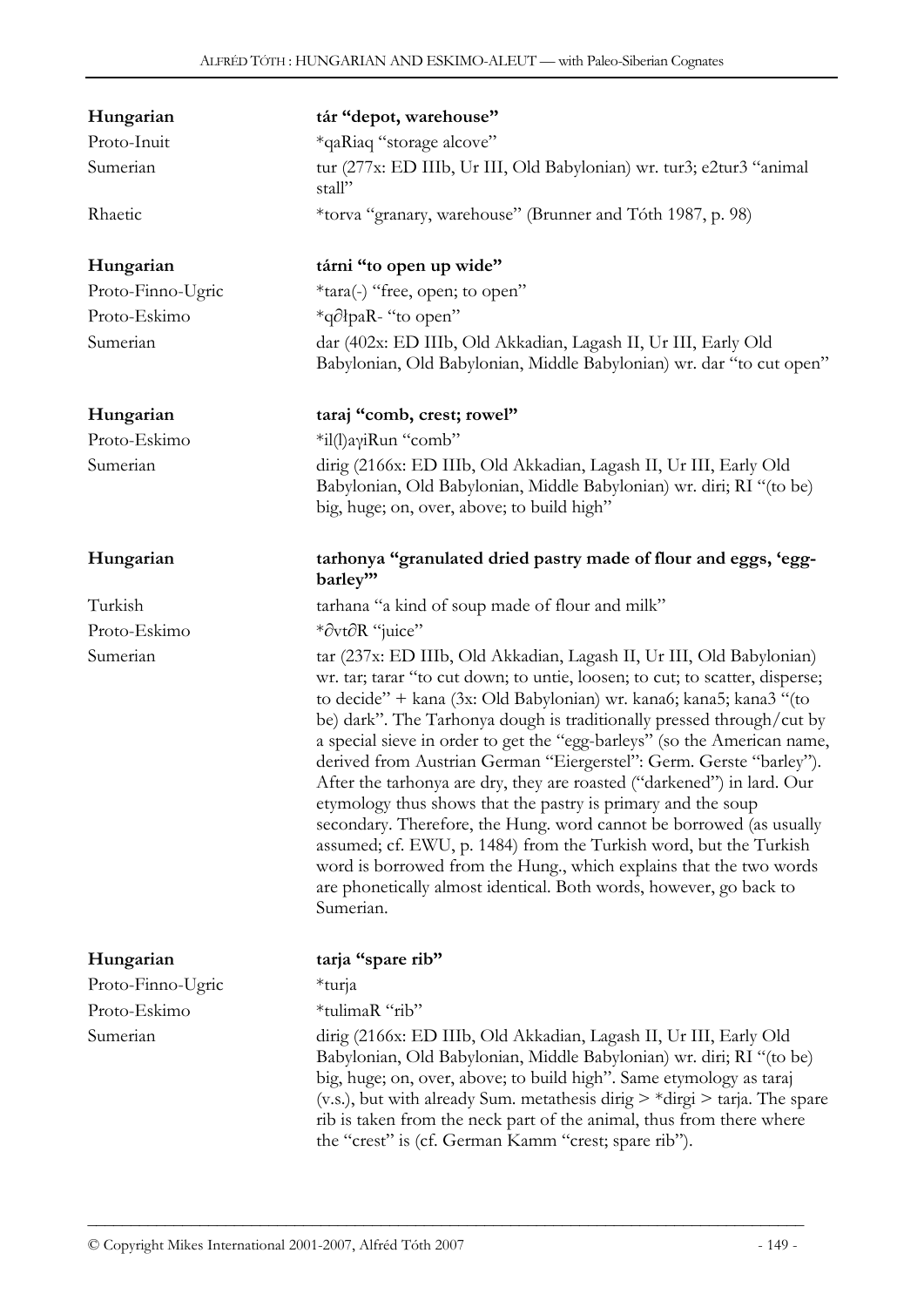# Hungarian tar, tarka "multi-coloured; mottled"

Kazakh tarlan "reddish-yellow or black spotted white (of horses)" Proto-Eskimo-Aleut \*isuRiq "spotted seal" Sumerian dara (43x: ED IIIa, ED IIIb, Ur III, Old Babylonian) wr. dara4 "(to be) red; (to be) brown"

Proto-Eskimo \*kiliR- "to cut"

Proto-Altaic \*terta- "to pull" Proto-Turkic \*dart-Proto-Mongolic \*tata- < \*data-Proto-Tungusic \*derde-

Proto-Uralic \*tukts "crossrail"

Proto-Uralic \*totke

Proto-Finno-Ugric \*towk3

Proto-Uralic  $*$  to "that"

# Hungarian tarló "stubble-field" Classical Mongolian tari- "to plow the land" Sumerian tar (237x: ED IIIb, Old Akkadian, Lagash II, Ur III, Old Babylonian) wr. tar; tarar "to cut; to plow"

# Hungarian tartani "to hold, to keep"

Proto-Finno-Ugric \*tartts- "to get stuck, to stick" Proto-Eskimo \*kal∂v∂(t)- "to sink into mud" Sumerian dara (2x: Old Babylonian) wr. tug2dara4; dara2; tug2dara2 "belt, sash, girdle; string"

# Hungarian tat, tatfa "crossrail (in a ship); poop, stern" (fa "tree; wood")

Proto-Eskimo-Aleut \*kaγaluq "stern of boat" Sumerian tug (54x: ED IIIb) wr. tugx(LAK483) "a kind of plow?"

# Hungarian tathal "tench (Tinca tinca)" (hal "fish")

Proto-Eskimo-Aleut \*kaγaluq "stern of boat" Sumerian tug (54x: ED IIIb) wr. tugx(LAK483) "a kind of plow?". The tail of the tench has a high stalk with a fin that ends even and thus resembles to the knive of a plow or a crossrail.

# Hungarian tavasz "spring"

Proto-Eskimo \*kδaR "(early) spring" (cf. Fortescue 1994, p. 377, s.v. up∂n(∂)RakδaR) Sumerian tab (1x: Old Babylonian) wr. tab "begin"

# Hungarian távol "far", tova "away", túl "beyond" Eskimo-Aleut tulay- "to arrive; land", cala- "id."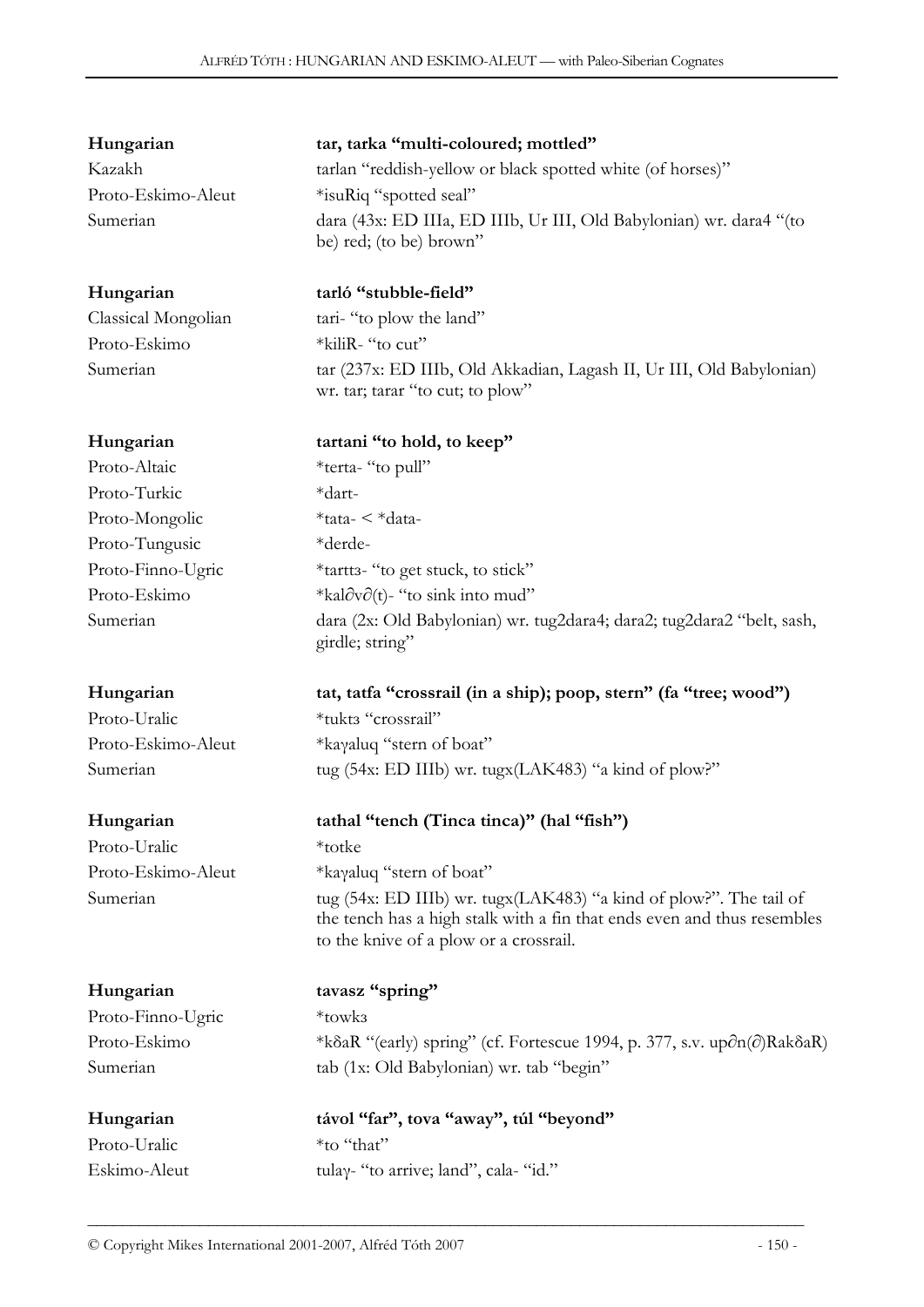Inuit Wakashan Chukotko-Kamch Sumerian

t'al-"far" tala-"to be far", tylf "far tôlae-"to go" dub (30x: ED IIIb, Old Akkadian, Ur III, Old Babylonian) wr. dab6; dub "to go around, encircle, turn; to search; to tarry". EWU (p. 1537) explains -v- as "Hiatustilger" which is ad hoc; as the Sum. word shows, it belongs to the stem.

### Hungarian

Proto-Altaic Proto-Uralic Proto-Eskimo Sumerian

# Hungarian

Proto-Altaic Proto-Ugric Proto-Inuit Sumerian

# Hungarian

Proto-Eskimo Sumerian

# Hungarian

Proto-Ugric Proto-Eskimo Sumerian

# Hungarian

Proto-Eskimo Sumerian

# Hungarian

Proto-Finno-Ugric

# te "thou, you"

\*si "thou" \*t8 "you (here)", \*to "you (there)" \*∂lp∂t, \*∂łv∂t "you" za-e, zé (contracted) "you"

### tegezni "to shoot with arrows"

\*t'úngi- "to quiver" \*tän-ta- "id."

\*quiliqta- "to tremble" tag (266x: ED IIIb, Old Akkadian, Ur III, Old Babylonian, Middle Babylonian) wr. tag "to attack". The phonetically identical verb Hung. tegezni "to address sb. in the informal way (German: duzen)" and its counterpart magázni "to address sb. in the formal way (Germ.: siezen)" are built of the basis of te "thou" and maga "you (formal)", whereby the derivational suffix -az/-ez is probably formed according to Germ. -z- (du-z-en, sie-z-en, lit. "to say 'thou' (to sb.); to say 'you' (to sb.)".

# tekerni "to twist, to wind"

\*qip $\partial$ - "to twist" tag (266x: ED IIIb, Old Akkadian, Ur III, Old Babylonian, Middle Babylonian) wr. tag "to bind"

# tekinteni "to look, to watch; to regard as"

\*täkk3- "to notice, to observe"  $* \partial \delta \partial k \partial$ - "to watch" tag (266x: ED IIIb, Old Akkadian, Ur III, Old Babylonian, Middle Babylonian) wr. tag "to touch, take hold of; to bind; to attack"

# teknő "trough"

tél "winter"

\* $\partial k\partial$ - "to get or put in" dug (3196x: ED IIIb, Old Akkadian, Lagash II, Ur III, Early Old Babylonian, Old Babylonian) wr. dug; dugx(BI) "(clay) pot; a unit of liquid capacity"

# \*tälwä

© Copyright Mikes International 2001-2007, Alfréd Tóth 2007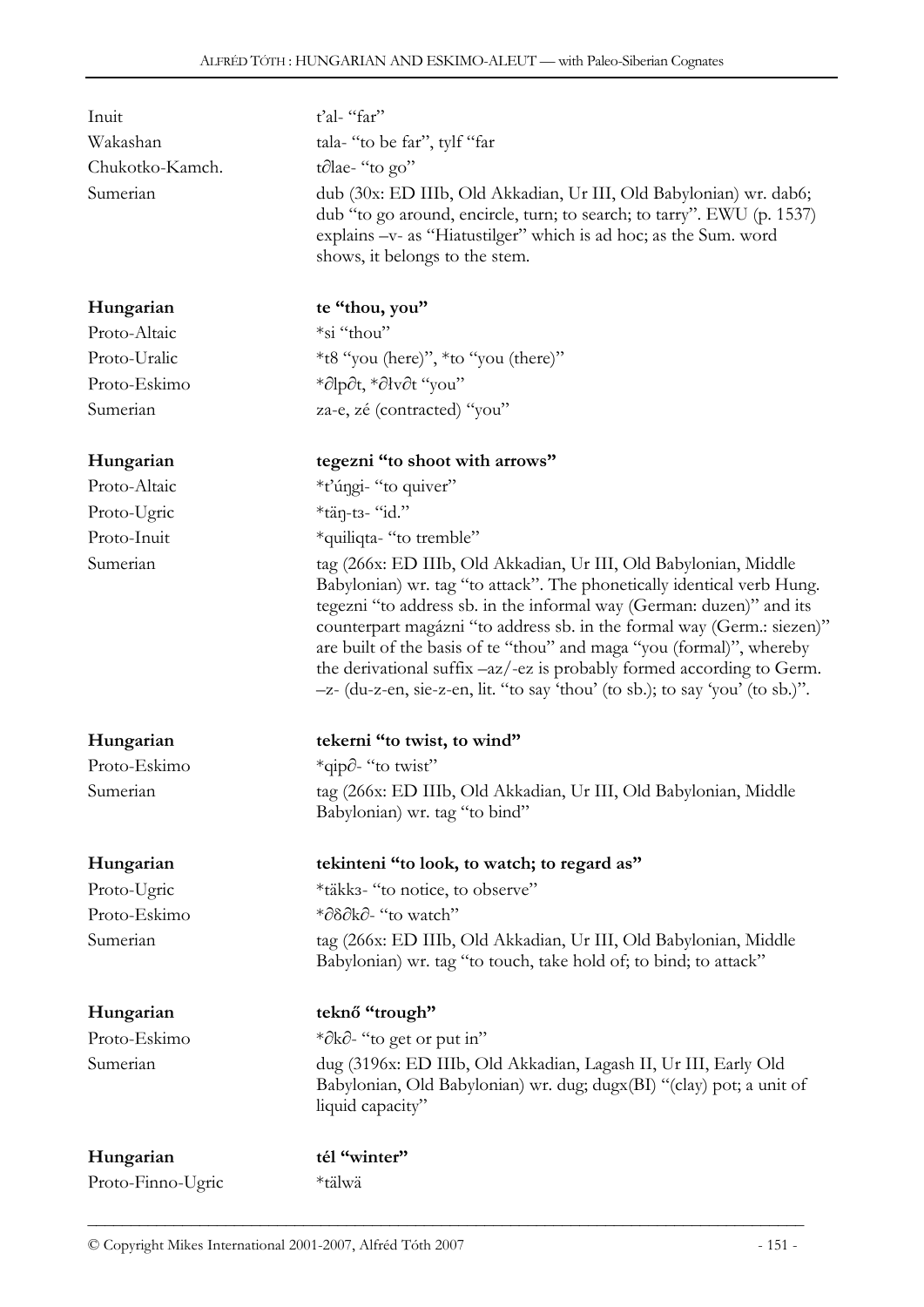| Proto-Eskimo           | *ukyuR "winter; year"                                                                                                                     |
|------------------------|-------------------------------------------------------------------------------------------------------------------------------------------|
| Sumerian               | til (627x: ED IIIb, Old Akkadian, Lagash II, Ur III, Early Old<br>Babylonian, Old Babylonian) wr. til; til3 "(to be) complete(d); (to be) |
|                        | old, long-lasting; to end"                                                                                                                |
|                        |                                                                                                                                           |
| Hungarian              | telik "to be filled"; tele, teli, teljes "full", tölteni "to fill, to stuff"                                                              |
| Proto-Finno-Ugric      | *täwδe, *tälks "full"                                                                                                                     |
| Proto-Eskimo           | *ul∂vkaR- "to fill; to be filled"                                                                                                         |
| Sumerian               | til (627x: ED IIIb, Old Akkadian, Lagash II, Ur III, Early Old                                                                            |
|                        | Babylonian, Old Babylonian) wr. til; til3 "(to be) complete(d); (to be)                                                                   |
|                        | old, long-lasting; to end"                                                                                                                |
|                        |                                                                                                                                           |
| Hungarian              | telek "plot (of land), building site", telep "colony, settlement",<br>telepedik "to settle"                                               |
| Proto-Finno-Ugric      | *täwδe, *tälks "full"                                                                                                                     |
| Proto-Eskimo           | *katcuq- "to be settled". The PFU etymology is thus wrong.                                                                                |
| Sumerian               | til (770x: ED IIIb, Old Akkadian, Lagash II, Ur III, Early Old                                                                            |
|                        | Babylonian, Old Babylonian) wr. til3 "to live; to sit (down); to dwell".                                                                  |
|                        | The PFU etymology is semantically highly improbable.                                                                                      |
| Hungarian              | temetni "to bury", temető "cemetery"                                                                                                      |
| Proto-Eskimo           | *ququR(-) "to bury; grave"                                                                                                                |
| Sumerian               | dim, wr. dim3 "corpse". EWU (p. 1500) derives temetni from tömni                                                                          |
|                        | "to stuff" with causative suffix -et, which is semantically senseless.                                                                    |
|                        | Probably Hung. tetem "corpse" is related to Sum. dim, too.                                                                                |
| Hungarian              | tengely "axle; spindle"                                                                                                                   |
| Proto-Eskimo           | *tat∂ "support"                                                                                                                           |
| Central Siberian Yupik | tat $\partial k \partial$ "intersection of poles at top of traditional houses"                                                            |
| Sumerian               | dimgal (11x: Lagash II, Ur III, Old Babylonian) wr. dim-gal; di-im-gu-                                                                    |
|                        | ul "a pole"                                                                                                                               |
| Hungarian              | tenger "sea"                                                                                                                              |
| Chagatai               | täniz                                                                                                                                     |
| Turkish                | deniz                                                                                                                                     |
| Proto-Eskimo           | *tan∂R- "sea"                                                                                                                             |
| Sumerian               | diĝir (1837x: ED IIIb, Old Akkadian, Lagash II, Ur III, Early Old                                                                         |
|                        | Babylonian, Old Babylonian) wr. diĝir; dim3-me-er; dim3-me8-er;                                                                           |
|                        | dim3-mi-ir; di-me2-er "deity, god, goddess". Since Turkish has also                                                                       |
|                        | tann "god" and Mongolian tenger "god", the semantic development is                                                                        |
|                        | probably: "god" > "heaven" > "sea", whereby the connection between<br>"heaven" and "sea" is made by the common blue colour or by the fact |
|                        | that the heaven is mirrored in the sea.                                                                                                   |
|                        |                                                                                                                                           |
| Hungarian              | tenni, tesz, tev- "to do, to make, to place, to put"                                                                                      |
| Proto-Altaic           | *t'ebV "to put"                                                                                                                           |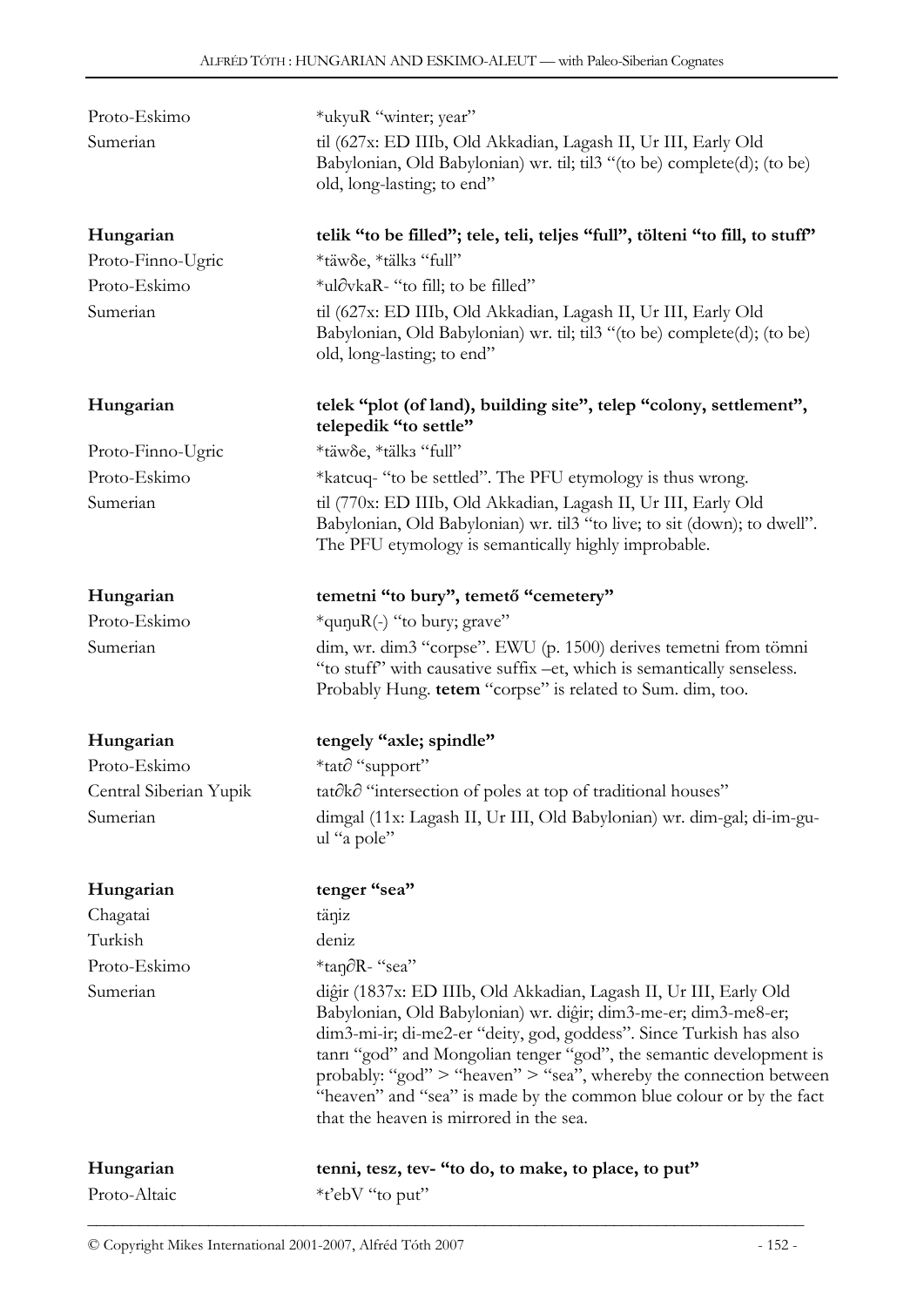| Proto-Mongolic<br>Proto-Tungusic<br>Proto-Finno-Ugric<br>Proto-Uralo-Siberian<br>Chukotko-Kamch.<br>Sumerian | $*$ teye-<br>*teb-<br>*teke- "to do, to make"<br><i>*</i> toγ∂- "to take"<br>taejk $\partial$ - "to do, to make"<br>tag (266x: ED IIIb, Old Akkadian, Ur III, Old Babylonian, Middle<br>Babylonian) wr. tag "to touch, take hold of; to bind; to attack"        |
|--------------------------------------------------------------------------------------------------------------|-----------------------------------------------------------------------------------------------------------------------------------------------------------------------------------------------------------------------------------------------------------------|
| Hungarian                                                                                                    | tépni "to pluck (of feathers or petals); to rip, to split open; to tear<br>to shred"                                                                                                                                                                            |
| Proto-Eskimo                                                                                                 | *qupô- "to split"                                                                                                                                                                                                                                               |
| Sumerian                                                                                                     | dab (8723x: ED IIIb, Old Akkadian, Lagash II, Ur III, Early Old<br>Babylonian, Old Babylonian) wr. dab5; dab; dab5-dab5;<br>dabx( LAGAB×GUD ) "to seize, take, hold; to bind; to envelop,<br>overwhelm; to choose (by extispicy); to accept; to take charge of" |
| Hungarian                                                                                                    | tér "room, space"                                                                                                                                                                                                                                               |
| Proto-Finno-Ugric                                                                                            | *tärs "space"                                                                                                                                                                                                                                                   |
| Proto-Eskimo                                                                                                 | *pula- "to slip in under cover"                                                                                                                                                                                                                                 |
| Sumerian                                                                                                     | tir (404x: ED IIIa, ED IIIb, Old Akkadian, Ur III, Old Babylonian)<br>wr. tir; gestir "mud; forest, wood"                                                                                                                                                       |
|                                                                                                              |                                                                                                                                                                                                                                                                 |
| Hungarian                                                                                                    | térd "knee"                                                                                                                                                                                                                                                     |
| Proto-Altaic                                                                                                 | *t'i_ūŕe "leg; knee"                                                                                                                                                                                                                                            |
| Proto-Turkic                                                                                                 | *dīŕ                                                                                                                                                                                                                                                            |
| Proto-Mongolic                                                                                               | *tür-                                                                                                                                                                                                                                                           |
| Proto-Tungusic                                                                                               | *tür-                                                                                                                                                                                                                                                           |
| Proto-Eskimo                                                                                                 | *ciγeδquR "knee"                                                                                                                                                                                                                                                |
| Sumerian                                                                                                     | tir (1x: Old Babylonian) wr. tir; ĝeštir "bow", cf. Latin genu, Greek<br>góny "knee" < "angle".                                                                                                                                                                 |
| Hungarian                                                                                                    | térni "to fit"                                                                                                                                                                                                                                                  |
| Proto-Finno-Ugric                                                                                            | *ters- "to find or make room"                                                                                                                                                                                                                                   |
| Proto-Eskimo                                                                                                 | *pula- "to slip in under cover"                                                                                                                                                                                                                                 |
| Sumerian                                                                                                     | tir (404x: ED IIIa, ED IIIb, Old Akkadian, Ur III, Old Babylonian)<br>wr. tir; ĝeštir "mud; forest, wood". Hung. térni is derivated from tér <<br>Sum. tir.                                                                                                     |
| Hungarian                                                                                                    | térni "to turn"                                                                                                                                                                                                                                                 |
| Proto-Eskimo                                                                                                 | *qiv $\partial$ (R)- "to turn back"                                                                                                                                                                                                                             |
| Sumerian                                                                                                     | tir (1x: Old Babylonian) wr. tir; gestir "bow"                                                                                                                                                                                                                  |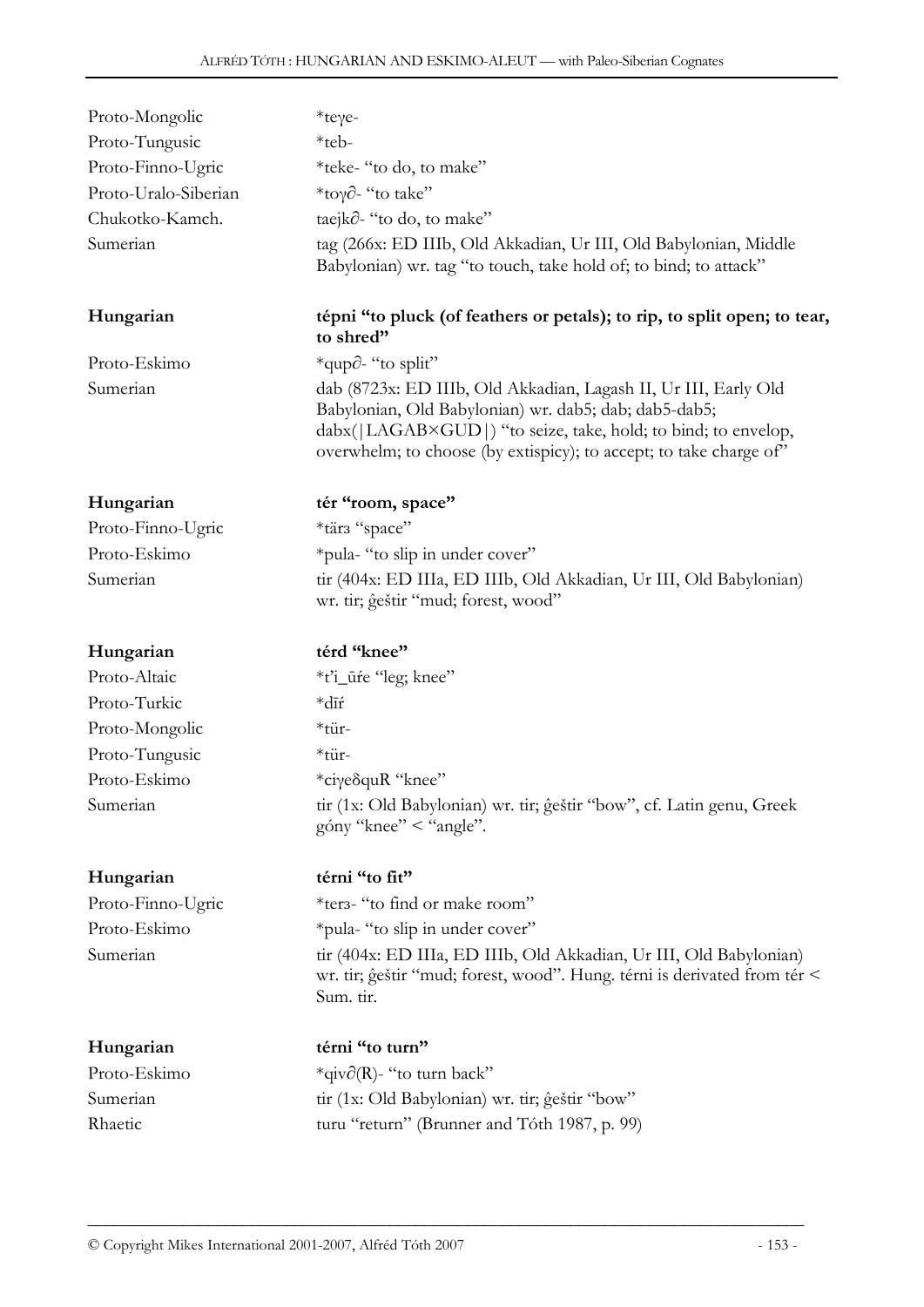| Hungarian      | test "body"                                                                                                                                         |
|----------------|-----------------------------------------------------------------------------------------------------------------------------------------------------|
| Proto-Eskimo   | *t∂m∂ "body"                                                                                                                                        |
| Sumerian       | diš (5x: Old Akkadian, Ur III) wr. diš; de-eš-šu2; di-id; di-t- "one"                                                                               |
| Hungarian      | tetű "louse"                                                                                                                                        |
| Proto-Altaic   | $*t'$ ij $V$                                                                                                                                        |
| Proto-Turkic   | *taigi-                                                                                                                                             |
| Proto-Tungusic | *ti-kte                                                                                                                                             |
| Proto-Eskimo   | *kumaγ "louse"                                                                                                                                      |
| Sumerian       | dih (132x: Ur III, Old Babylonian) wr. ĝešdih3; dih3; ĝeštehi "a weed<br>with thorns".                                                              |
| Hungarian      | teve "camel"                                                                                                                                        |
| Proto-Altaic   | *t'ibne "camel; elk"                                                                                                                                |
| Proto-Turkic   | *debe                                                                                                                                               |
| Proto-Mongolic | *teme-γen                                                                                                                                           |
| Proto-Tungusic | *tibna                                                                                                                                              |
| Proto-Eskimo   | *paγn∂R "caribou bull"                                                                                                                              |
| Sumerian       | dibid, wr. di-bi-id "camel"                                                                                                                         |
| Hungarian      | tévedni "to be mistaken/wrong, to err, to slip"                                                                                                     |
| Proto-Ugric    | *teps- "to err, to make a mistake"                                                                                                                  |
| Proto-Eskimo   | *k∂nluR "wrong"                                                                                                                                     |
| Sumerian       | dub (186x: ED IIIb, Old Akkadian, Ur III, Old Babylonian) wr. dub2;<br>dub "to tremble, make tremble; to push away, down; to smash,<br>abolish"     |
| Hungarian      | ti "you $\left(\text{pl.}\right)$ "                                                                                                                 |
| Proto-Altaic   | *t'i "thou"                                                                                                                                         |
| Proto-Uralic   | $*$ t $8$                                                                                                                                           |
| Proto-Eskimo   | *∂lp∂t, *∂łv∂t "you"                                                                                                                                |
| Sumerian       | me-en-zé-en, za-e-me-en-zé-en, <i>i.e.</i> the pronoun of the 2nd pers. sg.<br>za-e, zé with prefixes and suffixes (Edzward 2003, p.55)             |
| Hungarian      | tidó "birch-bark; a small torch made of bound birch-bark used<br>by fishermen; a salt shaker made of the bark of birch- or<br>cherrywood" (Székely) |
| Proto-Ugric    | *t8nts "birch brake"                                                                                                                                |
| Proto-Eskimo   | <i>*k∂nataγ-</i> "to apply brake"                                                                                                                   |
| Sumerian       | te (31x: ED IIIb, Old Akkadian, Ur III, Old Babylonian) wr. te<br>"membrane"                                                                        |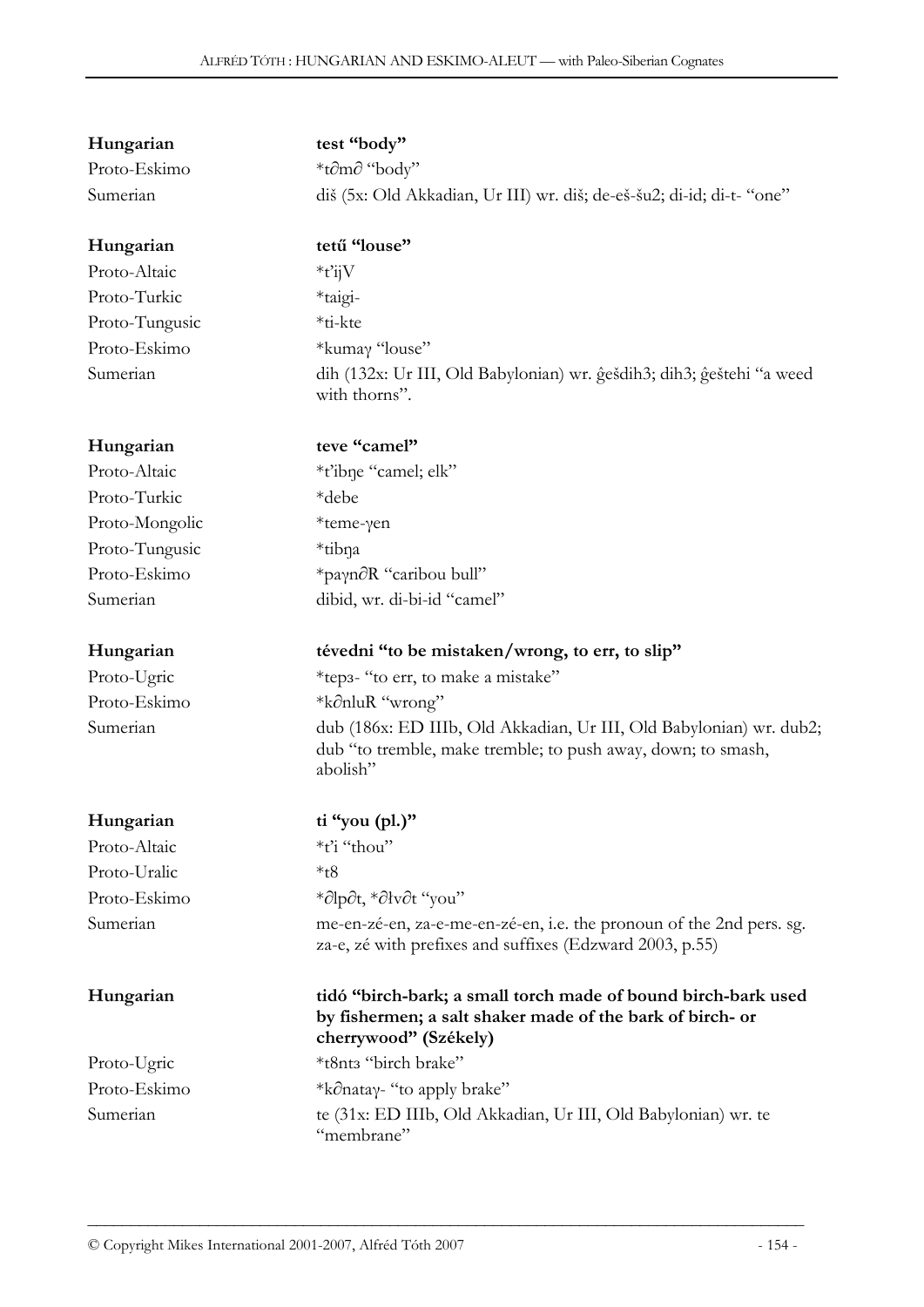| Hungarian<br>Proto-Inuit | tikkadni "weaken (due to exhaustion, heat or thirst)"<br>*iyana- "to be weak"                                                                                                                                                                                                                          |
|--------------------------|--------------------------------------------------------------------------------------------------------------------------------------------------------------------------------------------------------------------------------------------------------------------------------------------------------|
| Sumerian                 | dig, wr. dig "(to be) paralyzed, to suffer paralysis"                                                                                                                                                                                                                                                  |
| Hungarian                | tilni, tiltani "to forbid, to prohibit", tilos "forbidden"                                                                                                                                                                                                                                             |
| Proto-Eskimo             | *tan∂R- "to forbid"                                                                                                                                                                                                                                                                                    |
| Sumerian                 | til (627x: ED IIIb, Old Akkadian, Lagash II, Ur III, Early Old<br>Babylonian, Old Babylonian) wr. til; til3 "(to be) complete(d); (to be)<br>old, long-lasting; to end"                                                                                                                                |
| Hungarian                | tiló "flax or hemp meant to be stripped; the household machine<br>used for this purpose"                                                                                                                                                                                                               |
| Proto-Eskimo             | *uliγ(-) "blanket; to cover"                                                                                                                                                                                                                                                                           |
| Sumerian                 | dul (10x: Ur III) wr. dul4 "a textile"                                                                                                                                                                                                                                                                 |
| Hungarian                | tinó "heifer"                                                                                                                                                                                                                                                                                          |
| Proto-Eskimo             | $*iRni(C)aR$ "offspring" [?]                                                                                                                                                                                                                                                                           |
| Sumerian                 | dumu (28245x: ED IIIa, ED IIIb, Old Akkadian, Lagash II, Ur III,<br>Early Old Babylonian, Old Babylonian, Middle Babylonian, uncertain)<br>wr. dumu; du5-mu "child, son, daughter"                                                                                                                     |
| Hungarian                | titok "secret (noun)", titkos "secret, confidential", tit-kár<br>"secretary"                                                                                                                                                                                                                           |
| Proto-Ugric              | *taja-tta- "to hide > to keep secret"                                                                                                                                                                                                                                                                  |
| Proto-Eskimo             | *taqiγ- "to be secretive about sth."                                                                                                                                                                                                                                                                   |
| Sumerian                 | di (1x: Old Babylonian) wr. di "to go, to escape" + taka (667x: ED<br>IIIb, Old Akkadian, Lagash II, Ur III, Early Old Babylonian, Old<br>Babylonian) wr. tak4 "to set aside, leave behind; to save, keep back,<br>hold back". One of the few double-words in Sum.                                     |
| Hungarian                | tó, tav- "lake"                                                                                                                                                                                                                                                                                        |
| Proto-Uralic             | *tows "lake, pond"                                                                                                                                                                                                                                                                                     |
| Proto-Yupik              | *qayan "lake at head of river"                                                                                                                                                                                                                                                                         |
| Sumerian                 | tul (109x: Old Akkadian, Ur III, Early Old Babylonian, Old<br>Babylonian) wr. tul2; [LAGAB×TIL] "public fountain; fish pond, pit;<br>ditch, channel; excavation, trench" [?]                                                                                                                           |
| Hungarian                | tojik "lay (eggs)", tojás "egg"                                                                                                                                                                                                                                                                        |
| Proto-Eskimo             | *p∂kyu "egg"                                                                                                                                                                                                                                                                                           |
| Sumerian                 | du (2639x: ED IIIb, Old Akkadian, Lagash II, Ur III, Early Old<br>Babylonian, Old Babylonian) wr. du8 "to bake; to spread out mud to<br>make bricks; to caulk" or utud (847x: ED IIIb, Old Akkadian, Lagash<br>II, Ur III, Old Babylonian) wr. tud; u3-tu; tu-ud "to give birth (to),<br>bear a child" |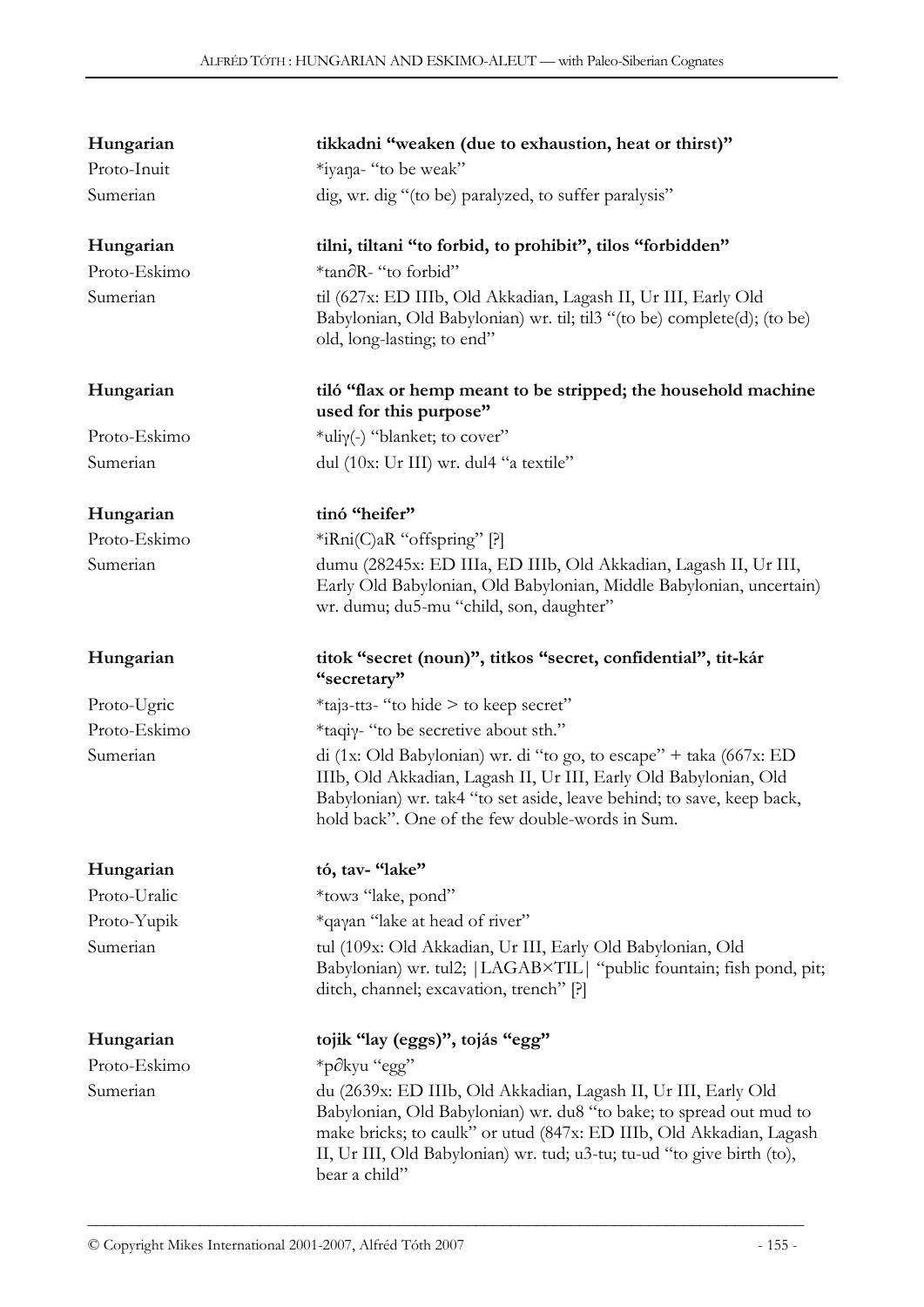| Hungarian            | tok "box, case, chest, scabbard, sheath"                                                                                                                                                                                                                                                                                                                                                                          |
|----------------------|-------------------------------------------------------------------------------------------------------------------------------------------------------------------------------------------------------------------------------------------------------------------------------------------------------------------------------------------------------------------------------------------------------------------|
| Proto-Eskimo         | *qat∂γ- "chest"                                                                                                                                                                                                                                                                                                                                                                                                   |
| Sumerian             | dug (3196x: ED IIIb, Old Akkadian, Lagash II, Ur III, Early Old<br>Babylonian, Old Babylonian) wr. dug; dugx(BI) "(clay) pot; a unit of<br>liquid capacity"                                                                                                                                                                                                                                                       |
| Hungarian            | tokhal "sturgeon" (hal "fish")                                                                                                                                                                                                                                                                                                                                                                                    |
| Proto-Eskimo         | *ayayta "pole" (cf. German Stock-fisch, Stock "stick, pole", Northern<br>German Kabel-jau, Kabel "cable > cord > stick, pole")                                                                                                                                                                                                                                                                                    |
| Sumerian             | dug (3196x: ED IIIb, Old Akkadian, Lagash II, Ur III, Early Old<br>Babylonian, Old Babylonian) wr. dug; dugx(BI) "(clay) pot; a unit of<br>liquid capacity". Same etymology as Hung. tok "box", cf. semantically<br>the parallele of Hung. tok and tokhal with English sturgeon (via<br>Normannic < Old French esturion) and to stir from the common<br>Germanic etymon sturio "sturgeon" (> Old English styria). |
| Hungarian            | toklyó "one- or two-year old lamb"                                                                                                                                                                                                                                                                                                                                                                                |
| Proto-Eskimo         | * $\partial$ pnaRiR "mountain sheep"                                                                                                                                                                                                                                                                                                                                                                              |
| Sumerian             | tukur (8x: Old Babylonian) wr. tukur2; tukur; tukur3 "to shear, pluck<br>wool". Semantically cf. Engl. sheep, Germ. Schaf to Germ. schaben<br>"to scrape" $>$ "to cut, to trim, to shear".                                                                                                                                                                                                                        |
| Hungarian            | toll "feather; pen"                                                                                                                                                                                                                                                                                                                                                                                               |
| Proto-Uralic         | *tulka "feather; wing"                                                                                                                                                                                                                                                                                                                                                                                            |
| Proto-Uralo-Siberian | *tuγli, *tiluγ "wing, feather"                                                                                                                                                                                                                                                                                                                                                                                    |
| Eskimo-Aleut         | culuγ "wing feather"                                                                                                                                                                                                                                                                                                                                                                                              |
|                      |                                                                                                                                                                                                                                                                                                                                                                                                                   |
| Inuit                | telxp "id."                                                                                                                                                                                                                                                                                                                                                                                                       |
| Yupik                | siluk "id."                                                                                                                                                                                                                                                                                                                                                                                                       |
| Chukotko-Kamch.      | til(til) "wing"                                                                                                                                                                                                                                                                                                                                                                                                   |
| Sumerian             | dal (59x: Ur III, Old Babylonian) wr. dal; dalx(HU) "to fly"                                                                                                                                                                                                                                                                                                                                                      |
| Hungarian            | tolni "to push, to shove; to delay, to postpone"                                                                                                                                                                                                                                                                                                                                                                  |
| Proto-Finno-Ugric    | *toj <sup>3</sup> - "to push, to shove, tu thrust"                                                                                                                                                                                                                                                                                                                                                                |
| Proto-Eskimo         | *kayu- "to be strong", *kay $\partial m \partial (t)$ - "to push (forward)"                                                                                                                                                                                                                                                                                                                                       |
| Sumerian             | du (82x: ED IIIb, Lagash II, Ur III, Old Babylonian) wr. du7 "to push,<br>thrust, gore"                                                                                                                                                                                                                                                                                                                           |
| Hungarian            | tolvaj "thief"                                                                                                                                                                                                                                                                                                                                                                                                    |
| Proto-Uralic         | *sala(-) "to hide; to steal; thief"                                                                                                                                                                                                                                                                                                                                                                               |
| Eskimo-Aleut         | teyley- $"id."$                                                                                                                                                                                                                                                                                                                                                                                                   |
| Aleut                | cxa-"id."                                                                                                                                                                                                                                                                                                                                                                                                         |
| Chukotko-Kamch.      | tu-lRaet-"to steal"                                                                                                                                                                                                                                                                                                                                                                                               |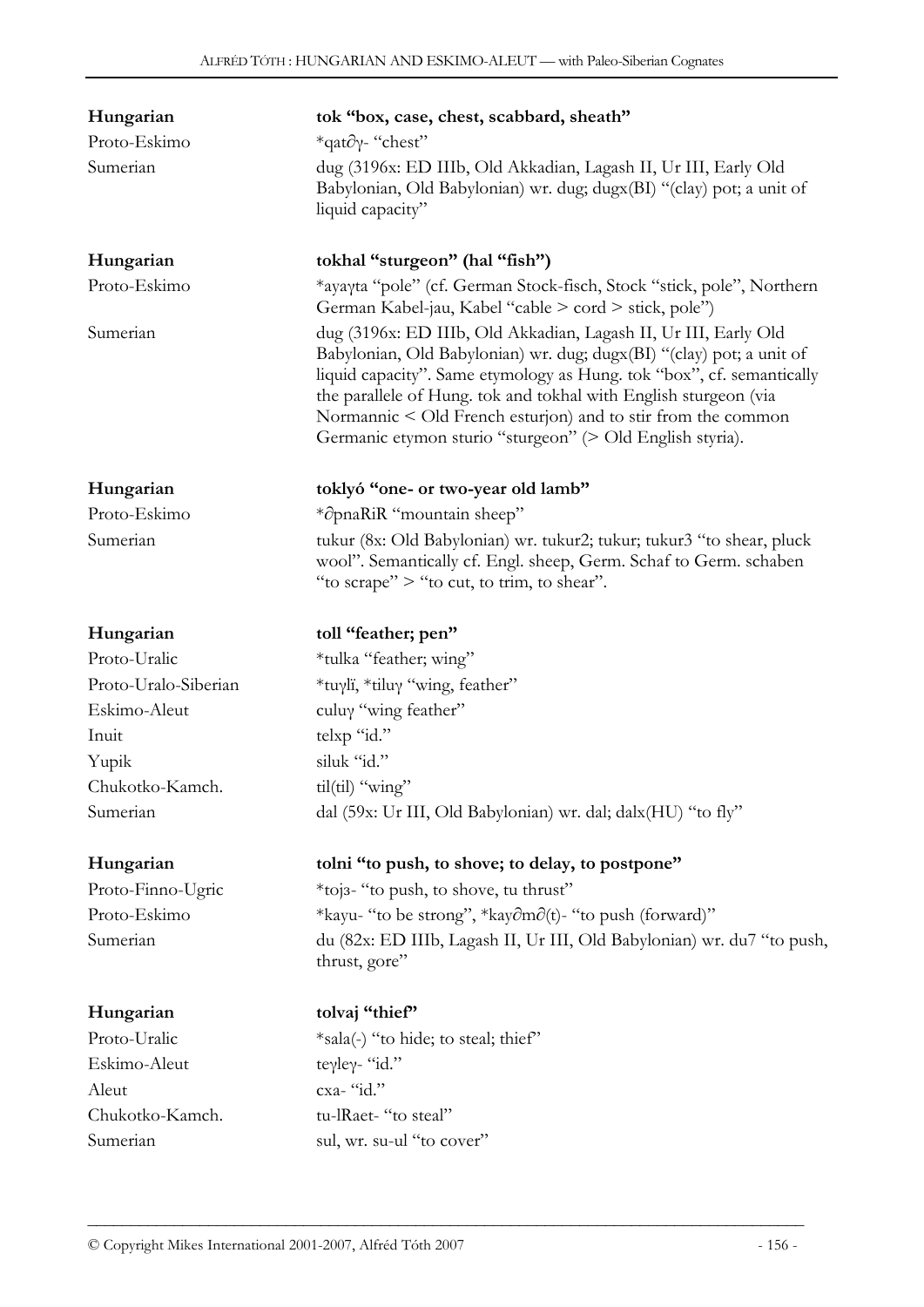| Hungarian            | tompor "hip, waist; a hump located between the hip and hind<br>quarters"                                                                                            |
|----------------------|---------------------------------------------------------------------------------------------------------------------------------------------------------------------|
| Proto-Finno-Ugric    | *tupps "rear"                                                                                                                                                       |
| Proto-Uralo-Siberian | *tup( $\partial \gamma$ )- "cover"                                                                                                                                  |
| Eskimo-Aleut         | tup∂R "tent, temporary dwelling" [?]                                                                                                                                |
| Chukotko-Kamch.      | top-"to cover" [?]                                                                                                                                                  |
| Sumerian             | dub (55x: ED IIIb, Old Babylonian) wr. dub3; ze2-eb "knee"                                                                                                          |
| Hungarian            | top "ham from a pig's back"                                                                                                                                         |
| Proto-Finno-Ugric    | *tupps "loin"                                                                                                                                                       |
| Proto-Inuit          | *∂γunaq "meat or whale skin left to rot"                                                                                                                            |
| Sumerian             | dub (55x: ED IIIb, Old Babylonian) wr. dub3; ze2-eb "knee". "knee"<br>instead of "back" because both body parts share the curving, cf.<br>tompor.                   |
| Hungarian            | tor "feast (especially after a funeral and a pig-slaughtering<br>[disznóölés])"                                                                                     |
| Chagatai             | tor "dinner with guests, hospitality"                                                                                                                               |
| Proto-Yupik          | *kasiyuq "(bladder) feast"                                                                                                                                          |
| Sumerian             | tar (237x: ED IIIb, Old Akkadian, Lagash II, Ur III, Old Babylonian)<br>wr. tar; tarar "to cut down; to untie, loosen; to cut; to scatter, disperse;<br>to decide". |
| Hungarian            | tor "thorax"                                                                                                                                                        |
| Proto-Eskimo         | *qilaγ- "to knit, to weave"                                                                                                                                         |
| Eskimo-Aleut         | qil∂R- "to tie", qilağ- "to knit"                                                                                                                                   |
| Aleut                | qisat-"to tie", qilRi-X "umbilical cord"                                                                                                                            |
| Sumerian             | dur (28x: ED IIIa, Old Babylonian) wr. dur; gidur "binding, knot,<br>bond, tie; umbilical cord; rope". Same etymology as szőni.                                     |
| Hungarian            | torok, tork- "gullet, throat, windpipe; mouth, muzzle"                                                                                                              |
| Proto-Ugric          | *turs "neck, throat"                                                                                                                                                |
| Eskimo-Aleut         | tuqluR- "throat; to call out"                                                                                                                                       |
| Aleut                | cuqa-"throat"                                                                                                                                                       |
| Sumerian             | dur (28x: ED IIIa, Old Babylonian) wr. dur; gidur "binding, knot,<br>bond, tie; umbilical cord; rope"                                                               |
| Hungarian            | torma "horseradish"                                                                                                                                                 |
| Karachai, etc.       | turma "turnip"                                                                                                                                                      |
| Proto-Eskimo         | *quliR "upper part" [?]                                                                                                                                             |
| Sumerian             | turmahba (82x: ED IIIb) wr. tur-mah-ba "a kind of ration" [?]                                                                                                       |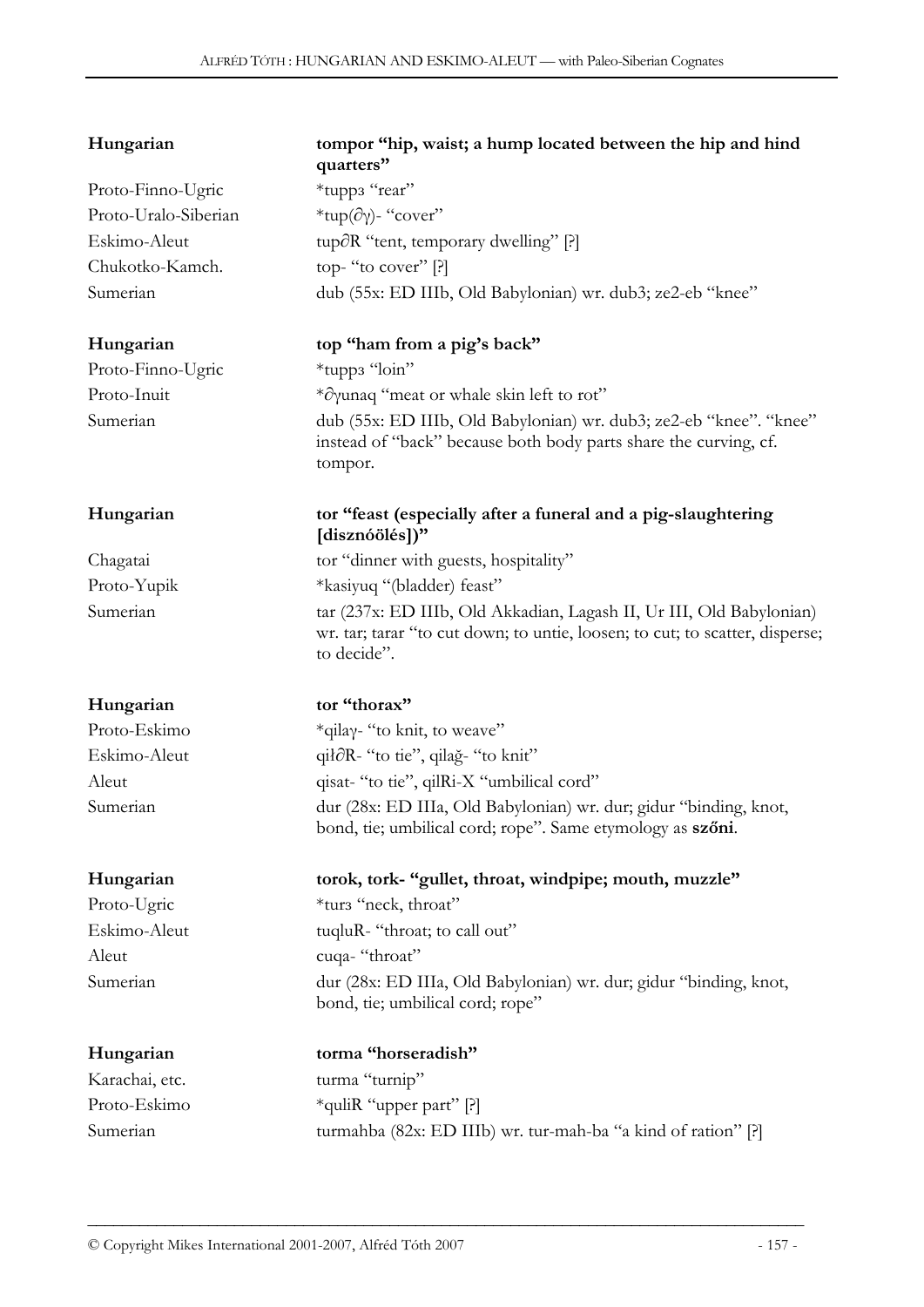| Hungarian         | torontál "kind of falcon; former district (megye) in the Bánát"                                                                                                                                                                                                                                            |
|-------------------|------------------------------------------------------------------------------------------------------------------------------------------------------------------------------------------------------------------------------------------------------------------------------------------------------------|
| Proto-Inuit       | *qilRiq "rough-legged hawk"                                                                                                                                                                                                                                                                                |
| Sumerian          | durum (1x: Ur III) wr. dur-ru-ummušen "a bird". Cf. also s.v. turul.                                                                                                                                                                                                                                       |
| Hungarian         | tő "root; trunk (of a tree)"                                                                                                                                                                                                                                                                               |
| Proto-Altaic      | *tèmò "root; strength; soul"                                                                                                                                                                                                                                                                               |
| Proto-Turkic      | *damor                                                                                                                                                                                                                                                                                                     |
| Proto-Mongolic    | *tan-gi < *dam-gi                                                                                                                                                                                                                                                                                          |
| Proto-Eskimo      | *poknoR "kind of edible root"                                                                                                                                                                                                                                                                              |
| Sumerian          | dim (38x: ED IIIa, ED IIIb, Lagash II, Ur III, Old Babylonian) wr.<br>dim; dim3; ĝešdim "post, pillar, pole"                                                                                                                                                                                               |
| Hungarian         | tőgy "udder, mamilla"                                                                                                                                                                                                                                                                                      |
| Proto-Finno-Ugric | *tuδ'ka-m3(-) "sth. that protrudes; tip"                                                                                                                                                                                                                                                                   |
| Proto-Eskimo      | * $\partial$ vyan(n)iR "breast"                                                                                                                                                                                                                                                                            |
| Sumerian          | tuditum (48x: Ur III, Old Babylonian) wr. tu-di-da; urudtu3-di3-da; tu-<br>di-tumzabar; urudtu3-di-da; urudtu-di3-da "toggle pin"                                                                                                                                                                          |
| Akkadian          | tudittum. Considering the 3 consonant-root, here we have most<br>probably an Akk.-Rhaet. loanword in Sumerian (which proves, in<br>accordance with Lieberman 1977, p. 20 that Sumerian was still spoke<br>in Old Babylonian time).                                                                         |
| Hungarian         | tölgy "oak"                                                                                                                                                                                                                                                                                                |
| Proto-Eskimo      | *t∂γ∂γ "to be hard or stiff"                                                                                                                                                                                                                                                                               |
| Sumerian          | tillug (3x: Old Babylonian) wr. til-lu-ug "elephant". The semantic<br>connection between "oak" and "elephant" is the hardness of the wood<br>and the teeth, resp., similar to Engl. oak $=$ Germ. Eiche, which are<br>denominated after the word for "ice" (*ajeg-, Kluge 2002, p. 230; cf.<br>Hung. jég). |
| Hungarian         | tömény "concentrated; numerous; crowded", tömni "to cram, to<br>fill, to stuff"                                                                                                                                                                                                                            |
| Proto-Finno-Ugric | *tems(-) "full; to jam, to stuff"                                                                                                                                                                                                                                                                          |
| Proto-Eskimo      | *ul∂vkaR- "to fill; to be filled"                                                                                                                                                                                                                                                                          |
| Sumerian          | idim (12x: Old Babylonian) wr. idim "(to be) heavy, (to be) important"                                                                                                                                                                                                                                     |
| Hungarian         | tömlő "tube, bag", tömlőc "dungeon, prison; a kind of fish-trap"                                                                                                                                                                                                                                           |
| Proto-Yupik       | *tuqmik "container", but cf. also PE *ul∂vkaR- "to fill; to be filled"<br>(telni).                                                                                                                                                                                                                         |
| Sumerian          | tun (6x: Old Babylonian) wr. ĝeštun3; tun3 "bag; stomach; a container"                                                                                                                                                                                                                                     |
| Hungarian         | tőr "dagger; rapier, foil"                                                                                                                                                                                                                                                                                 |
| Proto-Finno-Ugric | *terä "edge"                                                                                                                                                                                                                                                                                               |
| Proto-Eskimo      | *aRvay "edge of hand"                                                                                                                                                                                                                                                                                      |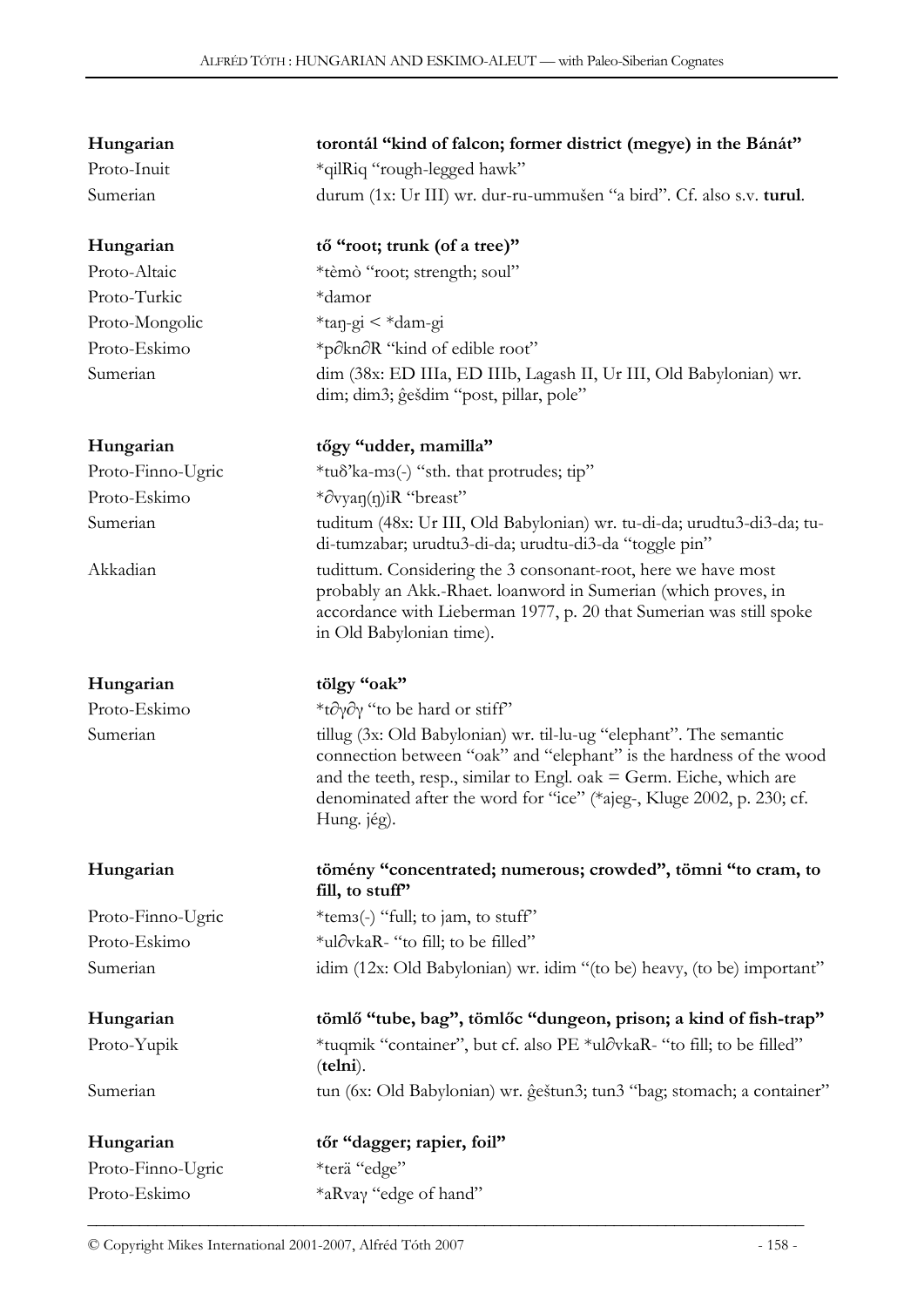| Sumerian     | dur (9x: Old Babylonian) wr. dur10 "ax", but cf. also ĝiri (198x: ED<br>IIIb, Ebla, Old Akkadian, Ur III, Old Babylonian) wr. giri2; urudgiri2;<br>me2-er; me-er; me-ri "razor; sword, dagger"                                                                                |
|--------------|-------------------------------------------------------------------------------------------------------------------------------------------------------------------------------------------------------------------------------------------------------------------------------|
| Hungarian    | tőr "snare, trap"                                                                                                                                                                                                                                                             |
| Proto-Inuit  | *pullan "stone trap"                                                                                                                                                                                                                                                          |
| Sumerian     | dur (28x: ED IIIa, Old Babylonian) wr. dur; gidur "binding, knot,<br>bond, tie; umbilical cord; rope"                                                                                                                                                                         |
| Hungarian    | törni "to break, to crack, to crush, to pound, etc."                                                                                                                                                                                                                          |
| Proto-Eskimo | *uliR "to crack (open)"                                                                                                                                                                                                                                                       |
| Sumerian     | tar (237x: ED IIIb, Old Akkadian, Lagash II, Ur III, Old Babylonian)<br>wr. tar; tarar "to cut down; to untie, loosen; to cut; to scatter, disperse;<br>to decide"                                                                                                            |
| Hungarian    | törölni "to wipe, to dry (with a towel); to abolish, to annul", törlő<br>"hand-towel"                                                                                                                                                                                         |
| Proto-Eskimo | *allaR(iR) "to wipe clear"                                                                                                                                                                                                                                                    |
| Sumerian     | dirig (313x: Ur III, Old Babylonian) wr. dirig "to drift (clouds); to float,<br>glide (along/down); to go; to soak, steep, dissolve in liquid", dirig (2x:<br>Old Babylonian) wr. dirig "to become loose, fall out; to disintegrate; to<br>disappear; to fall down, collapse" |
| Hungarian    | törvény "law"                                                                                                                                                                                                                                                                 |
| Proto-Eskimo | *uliR "to crack (open)"                                                                                                                                                                                                                                                       |
| Sumerian     | tar (237x: ED IIIb, Old Akkadian, Lagash II, Ur III, Old Babylonian)<br>wr. tar; tarar "to cut down; to untie, loosen; to cut; to scatter, disperse;<br>to decide". Same etymology as törni.                                                                                  |
| Hungarian    | tőzeg "peat, turf"                                                                                                                                                                                                                                                            |
| Proto-Inuit  | *tutuk "dirt"                                                                                                                                                                                                                                                                 |
| Sumerian     | de (702x: ED IIIa, ED IIIb, Old Akkadian, Lagash II, Ur III, Early<br>Old Babylonian, Old Babylonian) wr. de2 "to pour; to winnow" + sig<br>(836x: ED IIIb, Old Akkadian, Ur III, Old Babylonian) wr. sig10 "to<br>cast" (double-word?), or ze, wr. ze2 "dirt" [?]            |
| Hungarian    | tudni "to know (a fact), to be able to"                                                                                                                                                                                                                                       |
| Proto-Uralic | *tumte- "feel, to touch, to touch upon"                                                                                                                                                                                                                                       |
| Eskimo-Aleut | tucaR- $\left(\lt^*$ tut-jaR- $\right)$ "to hear"                                                                                                                                                                                                                             |
| Aleut        | $\text{tut}(a)$ - "to hear, to feel"                                                                                                                                                                                                                                          |
| Sumerian     | zu (964x: ED IIIb, Old Akkadian, Ur III, Old Babylonian) wr. zu "to<br>know; to learn"                                                                                                                                                                                        |
| Akkadian     | edūm (double-word?)                                                                                                                                                                                                                                                           |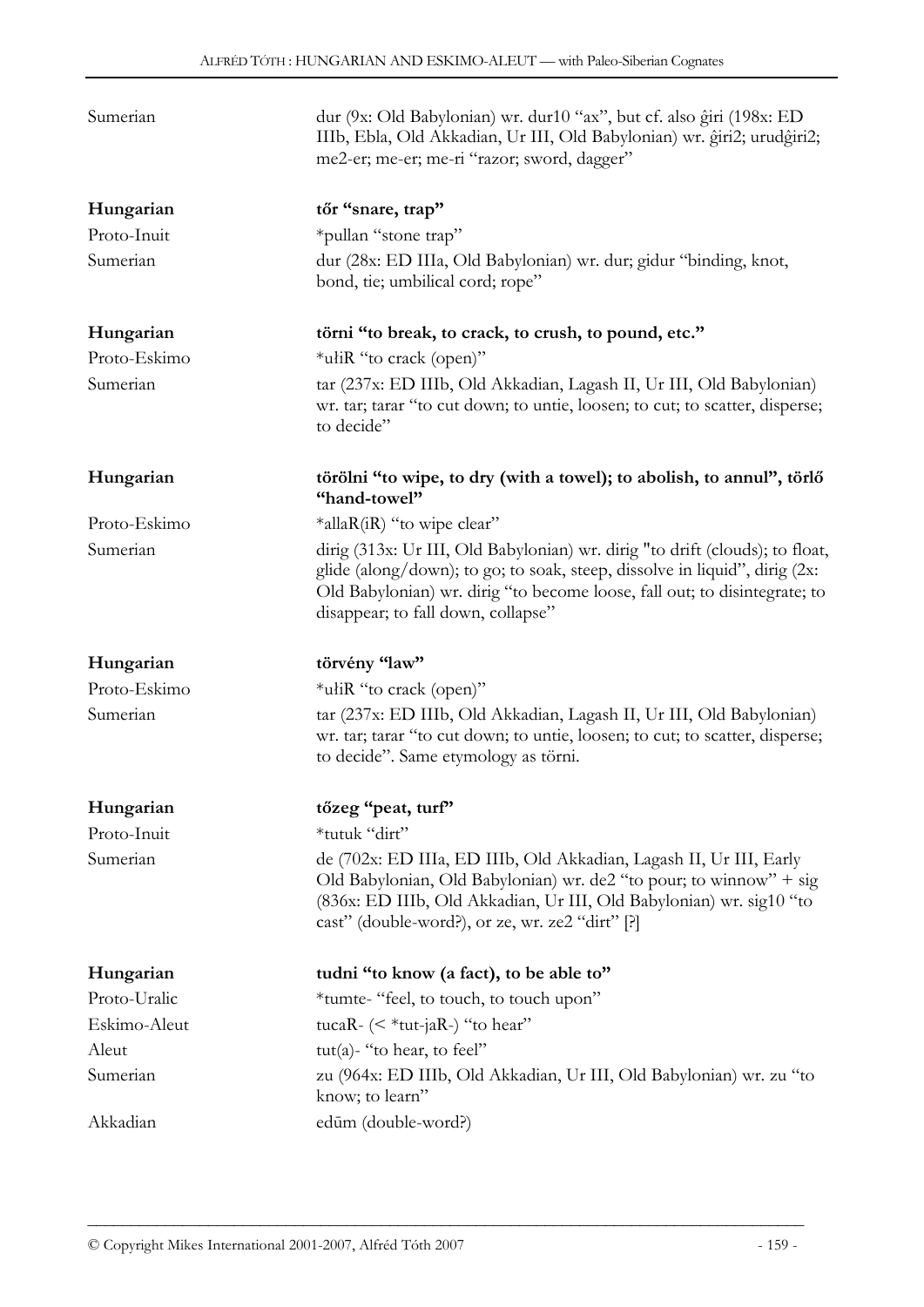| Hungarian              | tulok "(young) ox, young cow"                                                                                                                                                                                                           |
|------------------------|-----------------------------------------------------------------------------------------------------------------------------------------------------------------------------------------------------------------------------------------|
| Proto-Inuit            | *kulavak "caribou cow"                                                                                                                                                                                                                  |
| Sumerian               | šul (305x: ED IIIa, ED IIIb, Old Akkadian, Ur III, Old Babylonian)<br>wr. šul "(to be) manly; youth; young man"                                                                                                                         |
| Hungarian              | túrni "to dig"                                                                                                                                                                                                                          |
| Proto-Finno-Ugric      | *tokra-, *tonrea-, *topra-                                                                                                                                                                                                              |
| Proto-Eskimo           | *∂laγ- "to dig"                                                                                                                                                                                                                         |
| Sumerian               | dun (32x: ED IIIb, Old Akkadian, Old Babylonian) wr. dun "to dig"                                                                                                                                                                       |
| Hungarian              | turul "a totemic eagle or mythological falcon-like beard"                                                                                                                                                                               |
| Chagatai               | turgul "a type of small black falcon"                                                                                                                                                                                                   |
| Proto-Inuit            | *qilRiq "rough-legged hawk" [?]                                                                                                                                                                                                         |
| Sumerian               | dur (2x: Old Babylonian) wr. durmušen; dur2mušen "a bird", duršul<br>(1x: ED IIIa) wr. dur2-šulmušen; dur-šulmušen "a bird", cf. also dug<br>(1x: ED IIIa) wr. dug3mušen; dumušen "a bird" (contamination?); cf.<br>also s.v. torontál. |
| Hungarian              | túzok "bustard, Otis tarda"                                                                                                                                                                                                             |
| Proto-Inuit            | *qilRiq "rough-legged hawk" [?]                                                                                                                                                                                                         |
| Sumerian               | dug (1x: ED IIIa) wr. dug3mušen; dumušen "a bird", šag.ZIZIA (1x:<br>ED IIIa) wr. šag4-   ZI&ZI.A   mušen "a bird"                                                                                                                      |
| Hungarian              | tű "needle", tövik "to puncture, to stab", tövis "thorn"                                                                                                                                                                                |
| Proto-Finno-Ugric      | *tek3- "to push, to shove"                                                                                                                                                                                                              |
| Proto-Eskimo           | *kay $\partial m \partial (t)$ - "to push (forward)"                                                                                                                                                                                    |
| Sumerian               | dih (132x: Ur III, Old Babylonian) wr. ĝešdih3; dih3; ĝeštehi "a weed<br>with thorns"                                                                                                                                                   |
| Hungarian              | tüdő "lung"                                                                                                                                                                                                                             |
| Proto-Uralic           | *täwe                                                                                                                                                                                                                                   |
| Proto-Yupik-Sirenikski | <i>*k∂maγnaq "lung"</i>                                                                                                                                                                                                                 |
| Proto-Inuit            | *puvak "id."                                                                                                                                                                                                                            |
| Sumerian               | ti (27x: ED IIIa, Old Babylonian) wr. uzuti "rib"                                                                                                                                                                                       |
| Hungarian              | tündér "elf, fairy, nymph", tündöklik "to shine, to gleam, to<br>glisten"                                                                                                                                                               |
| Chagatai               | tengri "god"                                                                                                                                                                                                                            |
| Proto-Yupik            | *akiR- "to shine"                                                                                                                                                                                                                       |
| Sumerian               | diĝir (1837x: ED IIIb, Old Akkadian, Lagash II, Ur III, Early Old<br>Babylonian, Old Babylonian) wr. diĝir; dim3-me-er; dim3-me8-er;<br>dim3-mi-ir; di-me2-er "deity, god, goddess; cf. s.v. tenger.                                    |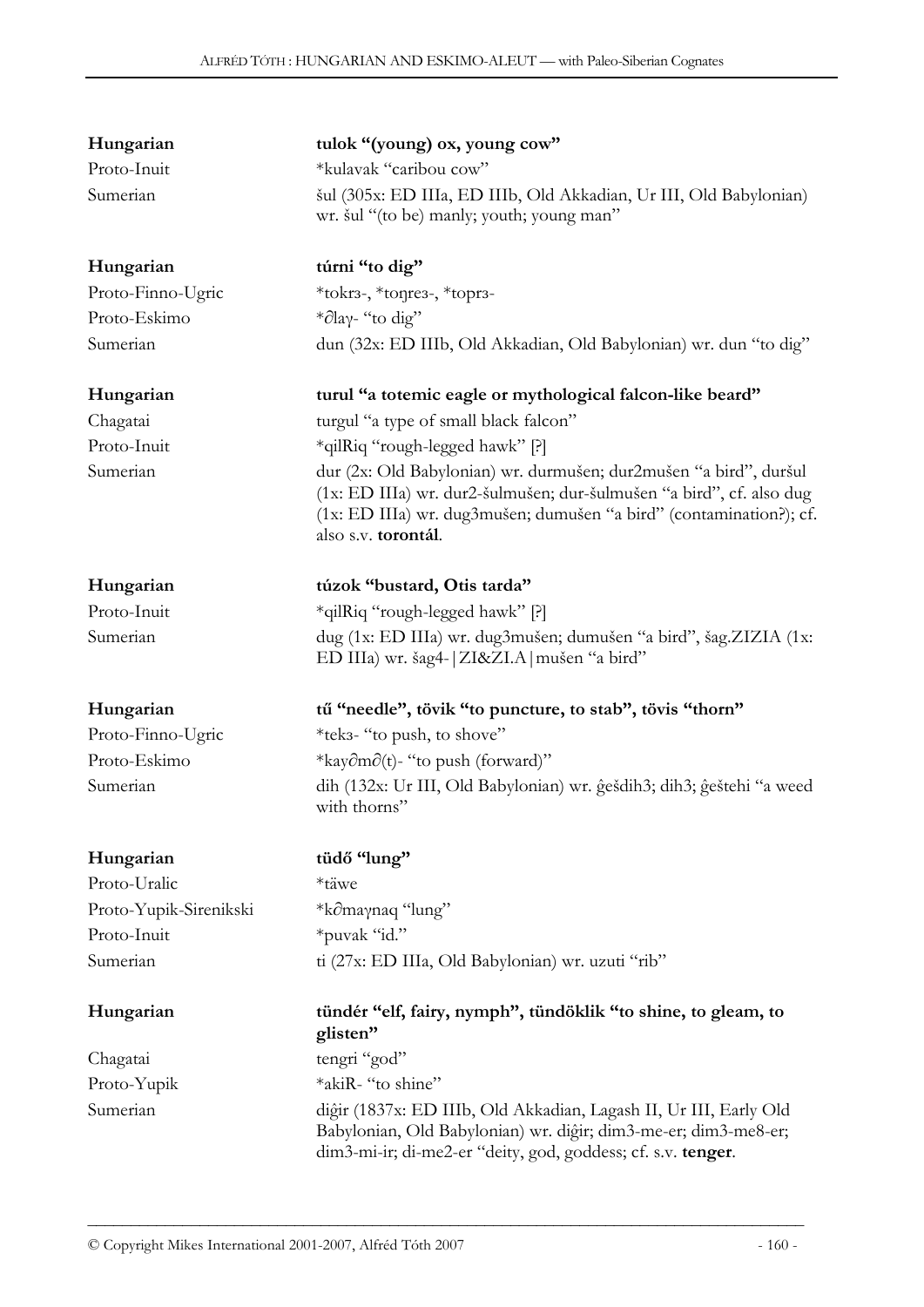| Hungarian              | tűnik "to appear; to seem", tüntetni "to demonstrate, to show"                                                                                                                                                                                                                                                                                                                                                                                               |
|------------------------|--------------------------------------------------------------------------------------------------------------------------------------------------------------------------------------------------------------------------------------------------------------------------------------------------------------------------------------------------------------------------------------------------------------------------------------------------------------|
| Proto-Yupik            | *akiR- "to shine"                                                                                                                                                                                                                                                                                                                                                                                                                                            |
| Sumerian               | teĝ (454x: ED IIIb, Old Akkadian, Ur III, Early Old Babylonian, Old<br>Babylonian) wr. teg3; teg4 "(to be) near to; to approach"                                                                                                                                                                                                                                                                                                                             |
| Hungarian              | tűrni "to bear, to endure; to suffer"                                                                                                                                                                                                                                                                                                                                                                                                                        |
| Proto-Eskimo           | *∂lp∂k∂-, *ikviγ- "to suffer"                                                                                                                                                                                                                                                                                                                                                                                                                                |
| Sumerian               | dirig (2166x: ED IIIb, Old Akkadian, Lagash II, Ur III, Early Old<br>Babylonian, Old Babylonian, Middle Babylonian) wr. diri; RI "(to be)<br>powerful, to exceed"                                                                                                                                                                                                                                                                                            |
| Hungarian              | tűrni "to roll up, to fold"                                                                                                                                                                                                                                                                                                                                                                                                                                  |
| Proto-Inuit            | *quγluk- "to fold, to pleat"                                                                                                                                                                                                                                                                                                                                                                                                                                 |
| Sumerian               | dur (28x: ED IIIa, Old Babylonian) wr. dur; gidur "binding, knot,<br>bond, tie; umbilical cord; rope"                                                                                                                                                                                                                                                                                                                                                        |
| Hungarian              | tűz "fire"                                                                                                                                                                                                                                                                                                                                                                                                                                                   |
| Proto-Altaic           | $*_{t'}{\text{oge}}$                                                                                                                                                                                                                                                                                                                                                                                                                                         |
| Proto-Ugric            | *tüγ3-t3, *tüw3-t3                                                                                                                                                                                                                                                                                                                                                                                                                                           |
| Proto-Eskimo           | *uγut- "to burn" (with metathesis, cf.:                                                                                                                                                                                                                                                                                                                                                                                                                      |
| Chukotko-Kamch.        | $t\partial\psi$ "to burn (oneself)"                                                                                                                                                                                                                                                                                                                                                                                                                          |
| Sumerian               | tab (13x: Old Babylonian) wr. tab; tab2 "to burn, fire; to dye (red); to<br>brand, mark". Probably also tüstént "immediately", cf. rögtön "id." <<br>PFU *renks "hot, warm".                                                                                                                                                                                                                                                                                 |
| Hungarian              | ugar "fallow (field/ground/land)                                                                                                                                                                                                                                                                                                                                                                                                                             |
| Proto-Yupik-Sirenikski | *tamlay- "(to come to) land" [?]                                                                                                                                                                                                                                                                                                                                                                                                                             |
| Sumerian               | agar (135x: Ur III, Old Babylonian) wr. a-gar3; agar4; agar2; agar3; a-<br>da-ar "meadow"                                                                                                                                                                                                                                                                                                                                                                    |
| Akkadian               | ugāru. Since Sum. shows traces of vowel harmony, Sum. agar < Akk.,<br>Rhaet. ugāru, so we have here another possible Akk. and Rhaet.<br>borrowing in Sum. and thus another proof that Sum. was still spoken<br>in Old Babylonian time (cf. Lieberman 1977, p. 20). The Akk. and<br>Rhaet. word is also phonetically closer to the Hung. and may be the<br>etymon for ugor "Ugric" > Germ. Ungar, Engl. Hungarian, French<br>Hongrois, Russ. Vengerskiy, etc. |
| Hungarian              | ugrik "to jump, to leap, to spring"                                                                                                                                                                                                                                                                                                                                                                                                                          |
| Proto-Eskimo           | $q\partial t\partial y$ - "to jump"                                                                                                                                                                                                                                                                                                                                                                                                                          |
| Sumerian               | ug (1x: ED IIIa) wr. ugx(EZEN) "(to be) exalted"                                                                                                                                                                                                                                                                                                                                                                                                             |
| Hungarian              | új "new"                                                                                                                                                                                                                                                                                                                                                                                                                                                     |
| Proto-Finno-Ugric      | *wuδ'e                                                                                                                                                                                                                                                                                                                                                                                                                                                       |
| Proto-Eskimo           | *nutaR- "to renew"                                                                                                                                                                                                                                                                                                                                                                                                                                           |

ud (29106x: Lagash II, Ur III, Old Babylonian) wr. ud "day; sun". On

Sumerian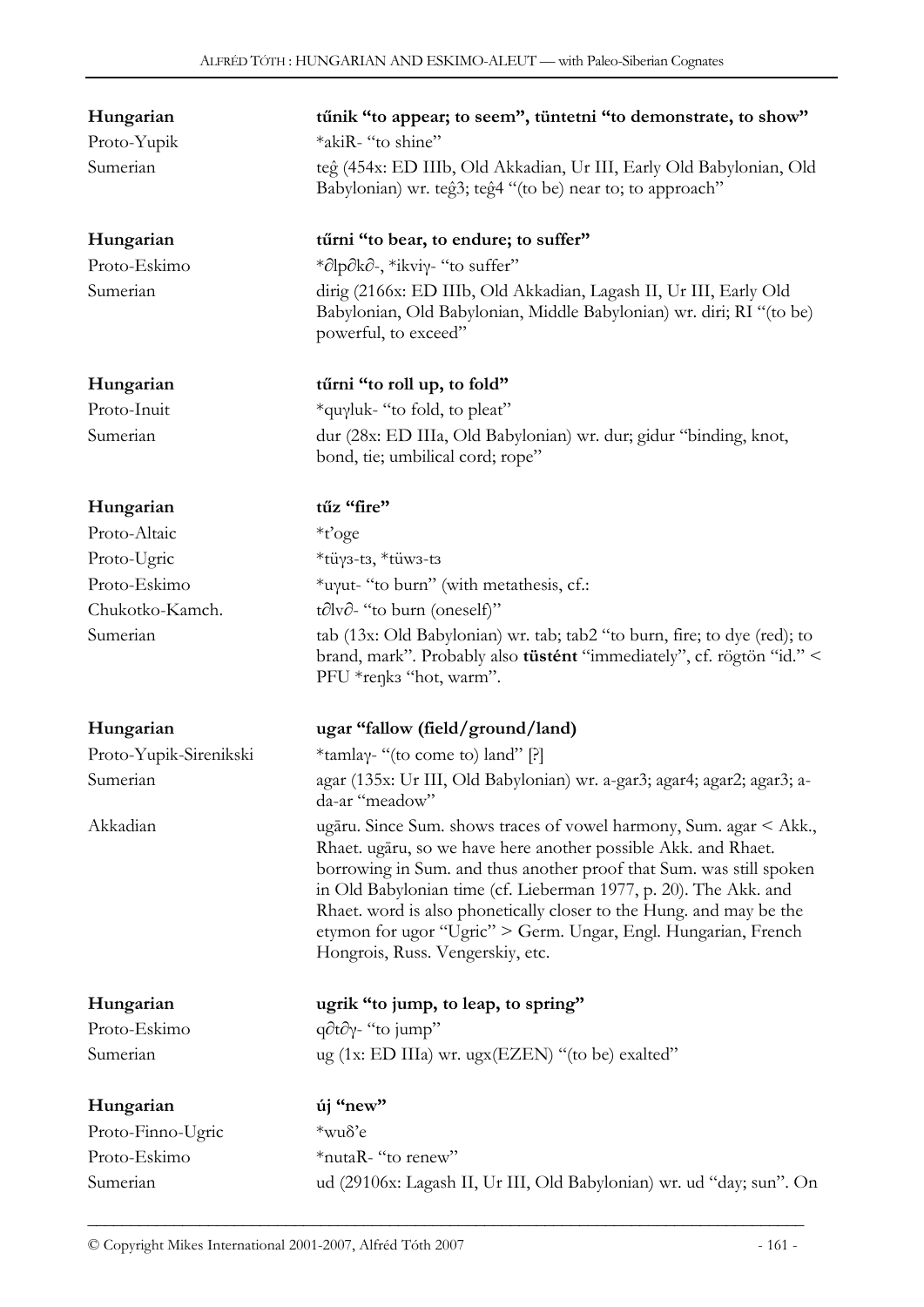the semantics cf. s.v. reg, reggel.

| Hungarian         | ujj "finger; toe; sleeve"                                                                                                                                                                                                                                                                                                                                                             |
|-------------------|---------------------------------------------------------------------------------------------------------------------------------------------------------------------------------------------------------------------------------------------------------------------------------------------------------------------------------------------------------------------------------------|
| Proto-Uralic      | *soja "arm"                                                                                                                                                                                                                                                                                                                                                                           |
| Proto-Finno-Ugric | $*$ su $\delta$ '3                                                                                                                                                                                                                                                                                                                                                                    |
| Eskimo-Aleut      | aδiR "sleeve"                                                                                                                                                                                                                                                                                                                                                                         |
| Aleut             | aδiX "lip; edge"                                                                                                                                                                                                                                                                                                                                                                      |
| Chukotko-Kamch.   | ajval "wind side, wind break"                                                                                                                                                                                                                                                                                                                                                         |
| Sumerian          | sud (488x: ED IIIa, ED IIIb, Old Akkadian, Lagash II, Ur III, Old<br>Babylonian) wr. sud; su3-ud "(to be) distant; (to be) remote, long-<br>lasting; (to be) profound", or zag (902x: ED IIIa, ED IIIb, Ebla, Old<br>Akkadian, Lagash II, Ur III, Early Old Babylonian, Old Babylonian)<br>wr. zag "arm; shoulder; side; border, boundary, district; limit; right side,<br>the right" |
| Hungarian         | úr "sir; lord"                                                                                                                                                                                                                                                                                                                                                                        |
| Proto-Altaic      | *i_òre "male; young man"                                                                                                                                                                                                                                                                                                                                                              |
| Proto-Turkic      | $*er-$                                                                                                                                                                                                                                                                                                                                                                                |
| Proto-Mongolic    | *ür-                                                                                                                                                                                                                                                                                                                                                                                  |
| Proto-Tungusic    | $*ur$                                                                                                                                                                                                                                                                                                                                                                                 |
| Proto-Finno-Ugric | *urs "husband"                                                                                                                                                                                                                                                                                                                                                                        |
| Proto-Eskimo      | $*$ uγi "id."                                                                                                                                                                                                                                                                                                                                                                         |
| Sumerian          | ur (22x: Old Babylonian) wr. ur "man"                                                                                                                                                                                                                                                                                                                                                 |
| Hungarian         | úszik "to swim"                                                                                                                                                                                                                                                                                                                                                                       |
| Proto-Altaic      | *òje "to swim"                                                                                                                                                                                                                                                                                                                                                                        |
| Proto-Mongolic    | $*ii$ -, $*oi$ -                                                                                                                                                                                                                                                                                                                                                                      |
| Proto-Tungusic    | $*$ ujV-                                                                                                                                                                                                                                                                                                                                                                              |
| Proto-Uralic      | $*$ uje-, $*$ oje-                                                                                                                                                                                                                                                                                                                                                                    |
| Proto-Yupik       | *ku(C)im $\partial$ - "to swim"                                                                                                                                                                                                                                                                                                                                                       |
| Sumerian          | u (156x: ED IIIb, Old Babylonian, Middle Babylonian) wr. u5 "to ride;<br>attatchment to a plow; upper pivot of a door; ship's cabin; to gain<br>control"                                                                                                                                                                                                                              |
| Hungarian         | út "path, way"                                                                                                                                                                                                                                                                                                                                                                        |
| Nenec             | nu', nut "path, track, way"                                                                                                                                                                                                                                                                                                                                                           |
| Selqup            | muõtt∂, wat "id."                                                                                                                                                                                                                                                                                                                                                                     |
| Proto-Uralic      | *utka "path, track"                                                                                                                                                                                                                                                                                                                                                                   |
| Proto-Eskimo      | *nuy $\partial$ - "to appear; to rise (water)"                                                                                                                                                                                                                                                                                                                                        |
| Proto-Yupik       | $*$ nuy- "way"                                                                                                                                                                                                                                                                                                                                                                        |
| Sumerian          | inti (10x: Old Babylonian) wr. in-ti; en-ti "way, path". As it seems in<br>this unique case, the Samoyed people have conserved the Sum. etymon<br>phonetically much closer then the other Uralic languages, incl. Hung.                                                                                                                                                               |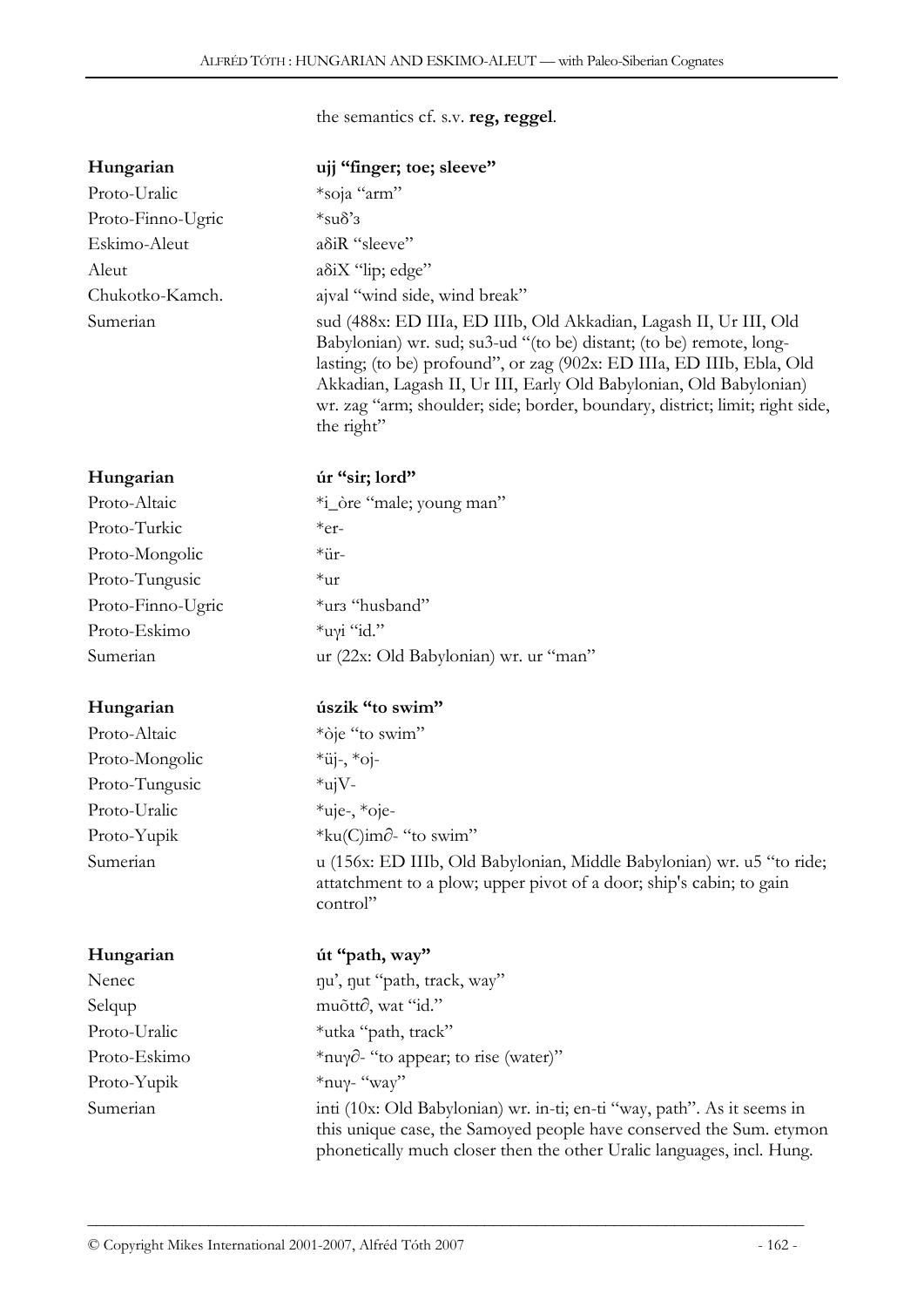| Hungarian         | utálni "to abhor, to detest, to hate"                                                                                                                                                                                                                          |
|-------------------|----------------------------------------------------------------------------------------------------------------------------------------------------------------------------------------------------------------------------------------------------------------|
| Proto-Ugric       | *akt <sub>3</sub> - "to vomit"                                                                                                                                                                                                                                 |
| Proto-Eskimo      | *nak∂Rit- "to go crooked" [?]                                                                                                                                                                                                                                  |
| Sumerian          | ahan (2x: Ur III, Old Babylonian) wr. a-ha-an "to vomit", or ak (3643x:<br>ED IIIa, ED IIIb, Old Akkadian, Lagash II, Ur III, Early Old<br>Babylonian, Old Babylonian) wr. ak; a "to do; to make; to act,<br>perform". Same etymology as <b>okádni</b> (s.v.). |
| Hungarian         | üdíteni "to freshen, to refresh", üde "fresh"                                                                                                                                                                                                                  |
| Proto-Eskimo      | *unuma "to be alive"                                                                                                                                                                                                                                           |
| Proto-Inuit       | *uummaq "fresh green plant or wood"                                                                                                                                                                                                                            |
| Sumerian          | a tu (150x: ED IIIb, Ur III, Early Old Babylonian, Old Babylonian) wr.<br>a tu15; a tu17; a tu5 "to wash, bathe"                                                                                                                                               |
| Hungarian         | üdv "well-being; salvation", üdvös "salutary; advisable",<br>üdvözíteni "to bless", üdvözölni "to greet, to welcome"                                                                                                                                           |
| Proto-Eskimo      | *unuma "to be alive"                                                                                                                                                                                                                                           |
| Proto-Inuit       | *uummaq "fresh green plant or wood"                                                                                                                                                                                                                            |
| Sumerian          | a tu (150x: ED IIIb, Ur III, Early Old Babylonian, Old Babylonian) wr.<br>a tu15; a tu17; a tu5 "to wash, bathe" + dub $(30x: ED IIIb, Old$<br>Akkadian, Ur III, Old Babylonian) wr. dab6; dub "to go around"                                                  |
| Hungarian         | ügy "matter; affair, business, concern; deal, transaction", ügyelni<br>"to pay attention", ügyes "skilfull", ügyés "lawyer"                                                                                                                                    |
| Proto-Eskimo      | $\text{cuk}(k)a-$ "to be fast"                                                                                                                                                                                                                                 |
| Proto-Inuit       | *cuq(q)ut $\partial$ - "to care about sth."                                                                                                                                                                                                                    |
| Proto-Finno-Ugric | *siδ's "aspiration, rush; busy, eager, quick"                                                                                                                                                                                                                  |
| Sumerian          | zid (1475x: ED IIIa, ED IIIb, Old Akkadian, Lagash II, Ur III, Old<br>Babylonian) wr. zid "right; to be right, true, loyal", ziddu (19x: Old<br>Babylonian) wr. zid-du "righteous(-acting)"                                                                    |
| Hungarian         | ügy "lake, swamp; river, brook"                                                                                                                                                                                                                                |
| Proto-Finno-Ugric | *sid's "humidity, marshy, wet place"                                                                                                                                                                                                                           |
| Proto-Eskimo      | *m $\partial$ cay "swampy ground". The FU etymology that has the same root<br>for both words Hung. <b>ügy</b> is for this case thus wrong.                                                                                                                     |
| Sumerian          | id (1086x: ED IIIb, Old Akkadian, Lagash II, Ur III, Old Babylonian)<br>wr. id2; id3; id6; id7; id5 "river, watercourse, canal". EWU, p. 1586,<br>has the same etymon for ügy "matter" and ügy "lake", which is<br>semantically impossible.                    |
| Hungarian         | ük "great-great grandmother; one's distant ancestor"                                                                                                                                                                                                           |
| Proto-Altaic      | *ò[k']è "wife, female"                                                                                                                                                                                                                                         |
| Proto-Turkic      | *ög, *ök "mother; sister"                                                                                                                                                                                                                                      |
| Proto-Mongolic    | *oki-, öki- "girl; daughter"                                                                                                                                                                                                                                   |
| Proto-Tungusic    | *uku- "female; daughter-in-law"                                                                                                                                                                                                                                |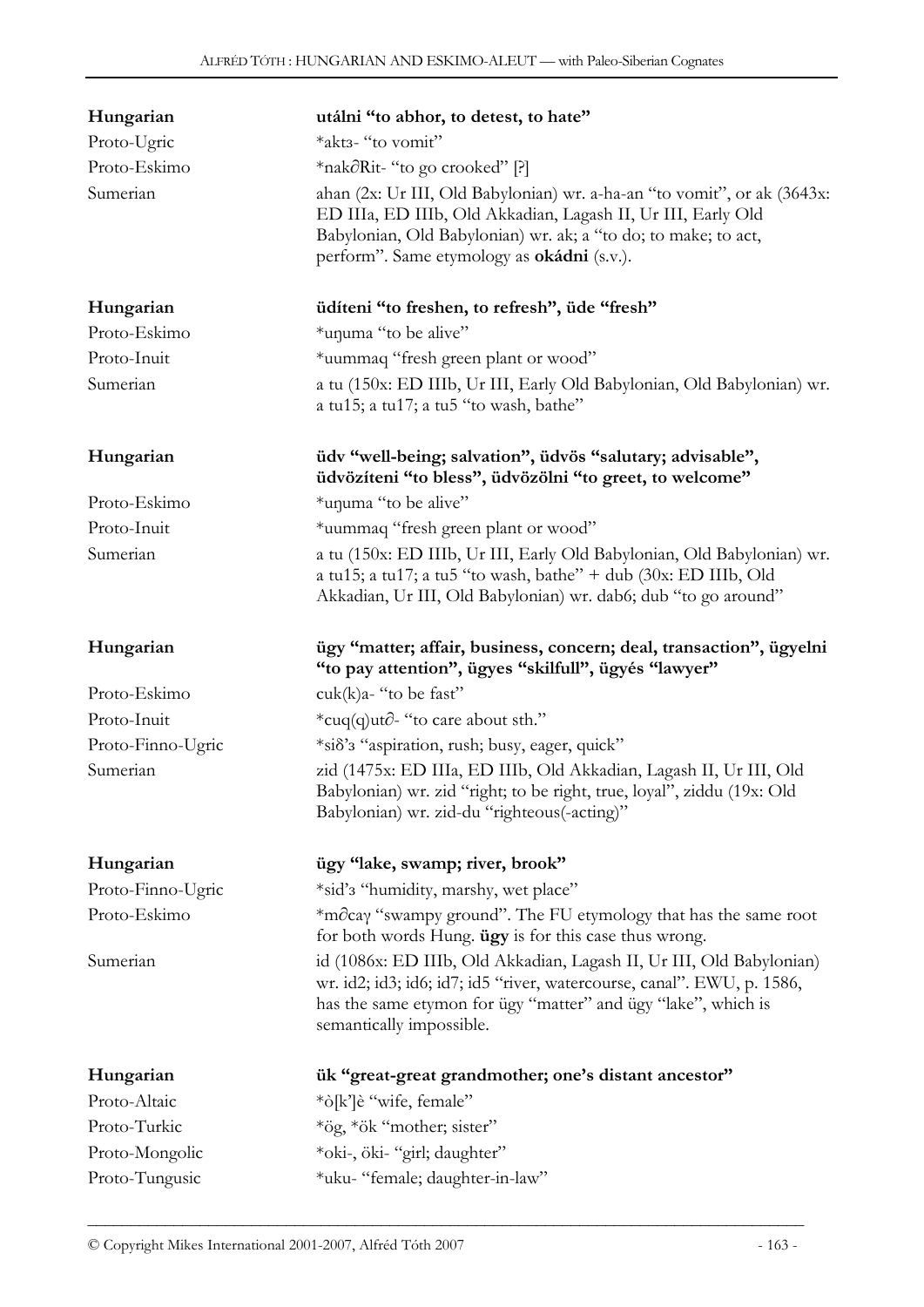| Proto-Finno-Ugric |
|-------------------|
| Proto-Eskimo      |
| Sumerian          |

Proto-Ugric  $*$ jäls- "to go"

Khakass örge, örke

\*ewkks "grandmother; old woman" <sup>\*</sup>aγ∂- "to go over or past" ugu (98x: Old Babylonian) wr. ugu; ugu4 "to give birth (to)"

# Hungarian ülni "to sit"

Eskimo-Aleut un-lu "nest" Sumerian u (49x: Old Babylonian) wr. u3 "sleep"

# Hungarian üldözni "to chase, to follow, to hunt"

Proto-Altaic  $*ile$   $*ile$  "to drive" Proto-Eskimo \*maliRq∂- "to chase" Sumerian ul (39x: Ur III, Old Babylonian) wr. ul4 "to hasten, (be) quick; (to be) early"

# Hungarian ürge "kind of squirrel that lives in the earth, Spermophilus citellus"

Proto-Yupik \*qaqanaq "squirrel"

Sumerian irgilum (1x: Old Babylonian) wr. ir-gi-lum "locust". Semantical connection between "squirrel" and "locust" probably via their common habit of eating (locust swarms were infamous). Alternatively to urgir (478x: Old Akkadian, Ur III, Early Old Babylonian, Old Babylonian) wr. ur-gir15 "(domestic) dog", which causes, however, also semantical problems.

# Hungarian üröm "wormwood"

Proto-Yupik \*qaŋanaRuaq "wormwood". Cf. ürge: Since lit. "squirrel-wood", Hung. ürge and üröm must have the same root. Sumerian hurium, wr. u2hu-ri2-um "a plant"

# Hungarian ütni "to beat, to hit, to strike" Proto-Finno-Ugric \*sütts- "to beat, to strike"

Proto-Inuit \*unataq- "to beat, to struggle" Sumerian tu, wr. tu14 "to beat; to weave", tud (4x: Old Babylonian) wr. tud2 "to hit, beat". Probably with metathesis tu  $>$  \*ut.

# Hungarian űzni "to chase, to hunt, to pursue"

Proto-Ugric  $*$ its- "to jump, to run" Eskimo-Aleut ajaγ "to push, thrust at with pole" Aleut ajaquδaax "sea otter spear, small harpoon" Chukotko-Kamch. aj-tat- "to chase, herd" Sumerian ed (595x: ED IIIb, Old Akkadian, Lagash II, Ur III, Early Old Babylonian, Old Babylonian) wr. ed3; |UD×U+U+U.DU| "to go up or down, to ascend"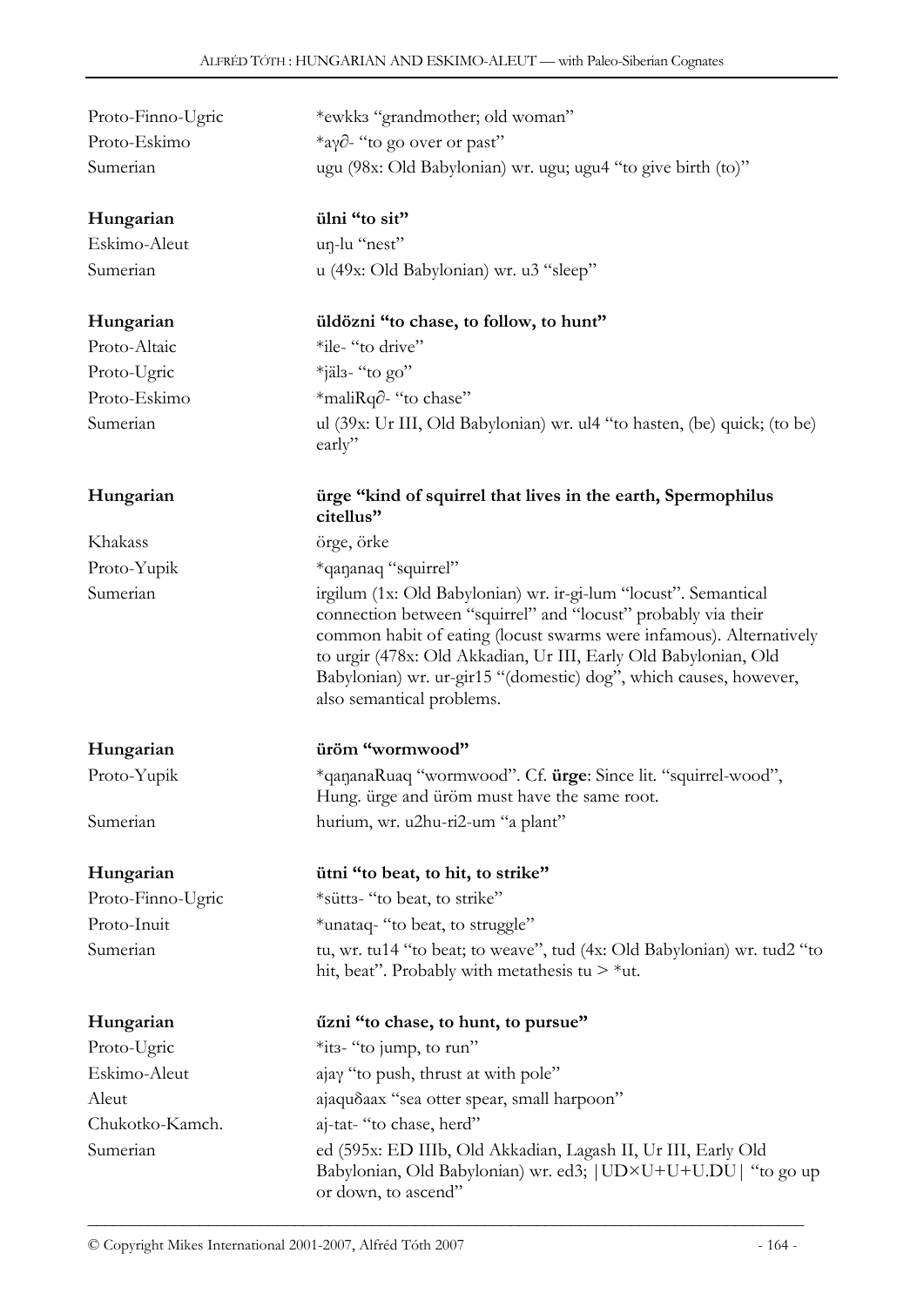| Hungarian              | vad "wild; inhabited"                                                                                                                                                                                                                                                                                                                                                              |
|------------------------|------------------------------------------------------------------------------------------------------------------------------------------------------------------------------------------------------------------------------------------------------------------------------------------------------------------------------------------------------------------------------------|
| Proto-Finno-Ugric      | *vamta                                                                                                                                                                                                                                                                                                                                                                             |
| Proto-Yupik            | *kilγaq "wilderness"                                                                                                                                                                                                                                                                                                                                                               |
| Sumerian               | bad (3x: Old Babylonian) wr. bad4 "hard ground". Engl. "bad",<br>according to traditional etymological dictionaries a "mystery word, no<br>apparent relatives in other languages" is most probably besides Hung.<br>vad the phonetically closest successor of Sum. bad.                                                                                                            |
| Hungarian              | vágni "to chop, to cut, to hash; to slaughter; to throw"                                                                                                                                                                                                                                                                                                                           |
| Proto-Finno-Ugric      | $*$ wan <sup>3-</sup>                                                                                                                                                                                                                                                                                                                                                              |
| Proto-Yupik-Sirenikski | *caki(t $\partial$ )- "to chop, to cut into"                                                                                                                                                                                                                                                                                                                                       |
| Sumerian               | pana (63x: ED IIIb, Old Akkadian, Lagash II, Ur III, Early Old<br>Babylonian, Old Babylonian) wr. ĝešpana; ba-na;<br>ĝešpanax( SE.NUN&NUN ) "bow; a geometric figure". In order to<br>chop meat one still today best uses a bow-shaped knife (Germ.: Wiege-<br>messer, but "wiegen" $=$ "weigh" has nothing to do with cutting; thus<br>perhaps Wiege- < Hung. vág- < Sum. pan-?). |
| Hungarian              | vágyik "to desire, to long, to wish, to yearn, to crave"                                                                                                                                                                                                                                                                                                                           |
| Proto-Finno-Ugric      | *wač3- "to chase, to drive, to hunt"                                                                                                                                                                                                                                                                                                                                               |
| Proto-Inuit            | *pikšamaaq- "to desire, to look forward to"                                                                                                                                                                                                                                                                                                                                        |
|                        | ed (595x: ED IIIb, Old Akkadian, Lagash II, Ur III, Early Old<br>Babylonian, Old Babylonian) wr. ed3;  UD×U+U+U.DU   "to go up<br>or down, to ascend". Same etymology as űzni.                                                                                                                                                                                                     |
| Hungarian              | vaj "butter"                                                                                                                                                                                                                                                                                                                                                                       |
| Proto-Altaic           | *majV "fat"                                                                                                                                                                                                                                                                                                                                                                        |
| Proto-Turkic           | *bań                                                                                                                                                                                                                                                                                                                                                                               |
| Proto-Mongolic         | $*$ maj-                                                                                                                                                                                                                                                                                                                                                                           |
| Proto-Tungusic         | $*$ maj-                                                                                                                                                                                                                                                                                                                                                                           |
| Proto-Finno-Ugric      | *woje "fat, grease"                                                                                                                                                                                                                                                                                                                                                                |
| Mari                   | ü, üj "butter, oil"                                                                                                                                                                                                                                                                                                                                                                |
| Mordvin                | oj, vaj "butter, margarine; fat"                                                                                                                                                                                                                                                                                                                                                   |
| Proto-Eskimo           | <sup>*</sup> quγi "to be fat"                                                                                                                                                                                                                                                                                                                                                      |
| Sumerian               | i (8654x: ED IIIa, ED IIIb, Old Akkadian, Lagash II, Ur III, Early Old<br>Babylonian, Old Babylonian) wr. i3; u5; u2 "oil; butter". The Sum.<br>apophony is mirrored in the FU reflexes. As the Sum. and the Mari<br>words show, diphthongization happened only in the single languages.                                                                                           |
| Hungarian              | vájni "to hollow, to dig out"                                                                                                                                                                                                                                                                                                                                                      |
| Proto-Eskimo           | *uki- "to get a hole"                                                                                                                                                                                                                                                                                                                                                              |
| Sumerian               | u, wr. u "hole"                                                                                                                                                                                                                                                                                                                                                                    |
| Hungarian              | vajúdik "to eke out a bare existence"                                                                                                                                                                                                                                                                                                                                              |
| Proto-Finno-Ugric      | *woje- "to be able to"                                                                                                                                                                                                                                                                                                                                                             |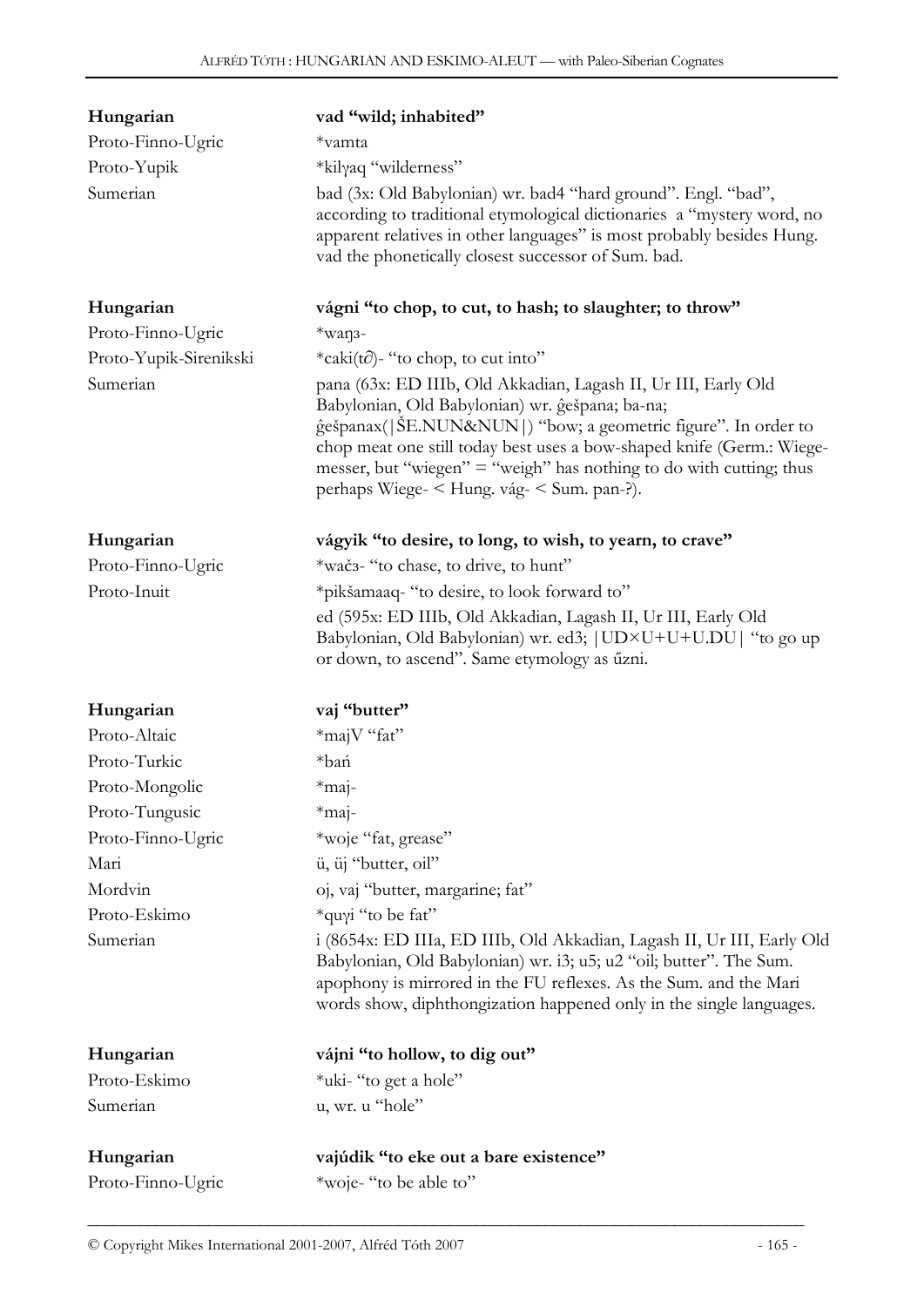| Proto-Yupik-Sirenikski | *uγžiγ- "to go down, to come down"                                                                                                                                        |
|------------------------|---------------------------------------------------------------------------------------------------------------------------------------------------------------------------|
| Sumerian               | u (1x: Old Babylonian) wr. u8; u2 "defeat"                                                                                                                                |
| Hungarian              | vak "blind"                                                                                                                                                               |
| Proto-Eskimo           | *∂δ∂- "eye", *∂δ∂łuγ- "to be blind"                                                                                                                                       |
| Sumerian               | igi (1133x: ED IIIb, Old Akkadian, Lagash II, Ur III, Early Old                                                                                                           |
|                        | Babylonian, Old Babylonian) wr. igi; i-bi2; i-gi "eye"                                                                                                                    |
| Hungarian              | -val/-vel (instrumental suffix), vele "with him/her/it"                                                                                                                   |
| Proto-Uralic (?),      |                                                                                                                                                                           |
| Proto-Finno-Ugric      | *welje "brother, friend"                                                                                                                                                  |
| Proto-Uralo-Siberian   | *wel(ja) "thing or person next to"                                                                                                                                        |
| Chukotko-Kamch.        | wolto-"close together"                                                                                                                                                    |
| Sumerian               | guli (91x: ED IIIb, Lagash II, Ur III, Old Babylonian) wr. gu5-li; gu-li;<br>gu7-li "friend, comrade"                                                                     |
| Hungarian              | válik "to become; to divorce; to part, to split off", váltani "to<br>change, to exchange"                                                                                 |
| Proto-Finno-Ugric      | *walka "to decend, to drop, to fall, to go down"                                                                                                                          |
| Proto-Uralo-Siberian   | *wol $\partial(\gamma)$ "knife; to cut"                                                                                                                                   |
| Eskimo-Aleut           | wal- "to cut", ulu(R) "semi-lunar knife"                                                                                                                                  |
| Inuit                  | falc "id."                                                                                                                                                                |
| Chukotko-Kamch.        | wala "knife"                                                                                                                                                              |
| Sumerian               | bala (3308x: ED IIIa, ED IIIb, Old Akkadian, Ur III, Early Old<br>Babylonian, Old Babylonian) wr. bal; bil2 "to rotate, turn over, to<br>cross; to turn"                  |
| Hungarian              | váll "shoulder", vállalni "to take it upon oneself to do sth."                                                                                                            |
| Proto-Finno-Ugric      | *wolka                                                                                                                                                                    |
| Proto-Eskimo           | *tuy∂ "shoulder"                                                                                                                                                          |
| Aleut                  | cuyu-X "arm"                                                                                                                                                              |
| Sumerian               | bala (3308x: ED IIIa, ED IIIb, Old Akkadian, Ur III, Early Old<br>Babylonian, Old Babylonian) wr. bal; bil2 "to carry"                                                    |
| Hungarian              | vallani "to admit, to confess", vallatni "to interrogate"                                                                                                                 |
| Proto-Eskimo           | *t∂li- "to tell"                                                                                                                                                          |
| Sumerian               | bal (511x: ED IIIb, Old Akkadian, Lagash II, Ur III, Early Old<br>Babylonian, Old Babylonian) wr. ba-al; bal; bal3; bal4; pe-el "to dig,<br>excavate; to unload (a boat)" |
| Hungarian              | van, vala, val- "is; to be"                                                                                                                                               |
| Proto-Altaic           | *bōlo "to be"                                                                                                                                                             |
| Proto-Finno-Ugric      | *wole- "to be, to become"                                                                                                                                                 |
| Proto-Uralo-Siberian   | *le-"to become"                                                                                                                                                           |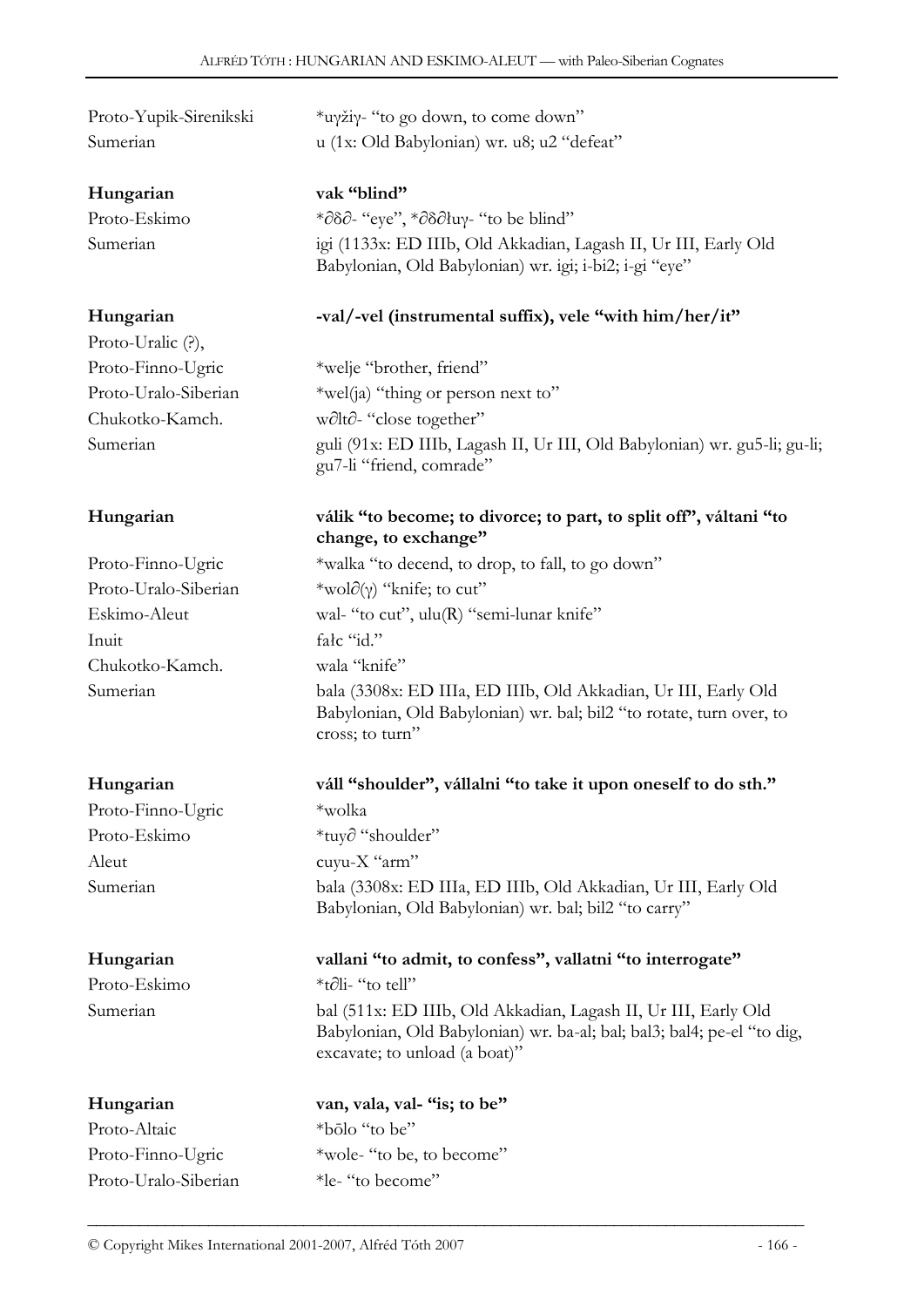| Eskimo-Aleut           | $-li-$ "id."                                                                                                                                                                                                                                                                                            |
|------------------------|---------------------------------------------------------------------------------------------------------------------------------------------------------------------------------------------------------------------------------------------------------------------------------------------------------|
| Yukagir                | $*$ -li- "id."                                                                                                                                                                                                                                                                                          |
| Sumerian               | bala (3308x: ED IIIa, ED IIIb, Old Akkadian, Ur III, Early Old<br>Babylonian, Old Babylonian) wr. bal; bil2 "to turn, to turn into, to<br>become"                                                                                                                                                       |
| Hungarian              | -van/-ven "numeral suffix, e.g. hat-van "sixty", öt-ven "fifty"                                                                                                                                                                                                                                         |
| Proto-Altaic           | *mana "many; big"                                                                                                                                                                                                                                                                                       |
| Proto-Turkic           | *bany-, *bony-                                                                                                                                                                                                                                                                                          |
| Proto-Mongolic         | *mandu-, *mantu-                                                                                                                                                                                                                                                                                        |
| Proto-Tungusic         | *mani                                                                                                                                                                                                                                                                                                   |
| Proto-Finno-Ugric      | *mone, *mune "a known quantity, many"                                                                                                                                                                                                                                                                   |
| Proto-Inuit            | *unuq- "to be many"                                                                                                                                                                                                                                                                                     |
| Sumerian               | imin (31x: ED IIIb, Lagash II, Ur III, Old Babylonian) wr. imin<br>"seven"                                                                                                                                                                                                                              |
| Hungarian              | var "wart"                                                                                                                                                                                                                                                                                              |
| Proto-Eskimo           | *avδaR "wart"                                                                                                                                                                                                                                                                                           |
| Sumerian               | buru (1x: Old Babylonian) wr. buru8 "a disease"                                                                                                                                                                                                                                                         |
| Akkadian               | garābum "leprosy, scab"                                                                                                                                                                                                                                                                                 |
| Hungarian              | vásár "market, fair; bargain", vásárolni "to buy"                                                                                                                                                                                                                                                       |
| Proto-Yupik-Sirenikski | *tukviR- "to buy" [?]                                                                                                                                                                                                                                                                                   |
| Sumerian               | ba (839x: ED IIIb, Old Akkadian, Lagash II, Ur III, Early Old<br>Babylonian, Old Babylonian) wr. ba "to divide into shares, share,<br>halve; to allot" + sa (991x: ED IIIa, ED IIIb, Old Akkadian, Ur III,<br>Early Old Babylonian, Old Babylonian) wr. sa10 "to pay for, buy; to be<br>paid for, sell" |
| Hungarian              | védni "to defend"                                                                                                                                                                                                                                                                                       |
| Proto-Finno-Ugric      | *wänts- "to notice, to see"                                                                                                                                                                                                                                                                             |
| Proto-Yupik-Sirenikski | *iγžuR- "to defend verbally"                                                                                                                                                                                                                                                                            |
| Sumerian               | bad (147x: ED IIIa, Old Akkadian, Ur III, Old Babylonian) wr. bad;<br>ba; be2 "to open, to undo"                                                                                                                                                                                                        |
| Hungarian              | vég "end"                                                                                                                                                                                                                                                                                               |
| Proto-Finno-Ugric      | *wuje "area, side; end", *wine "end"                                                                                                                                                                                                                                                                    |
| Proto-Inuit            | $*$ isu(k) "end"                                                                                                                                                                                                                                                                                        |
| Sumerian               | ugu (1025x: Ur III, Old Babylonian) wr. ugu2; ugu; ugu3;<br>ugux( U.SAG ); ugux( A.U.KA ); ugux(SAG@n@g) "on, over,<br>above; against; more than; top"                                                                                                                                                  |
| Hungarian              | vegyíteni "to mix", vegyülni "to get into sth.; to get mixed up<br>with sth."                                                                                                                                                                                                                           |
| Proto-Eskimo           | *akut- "to mix"                                                                                                                                                                                                                                                                                         |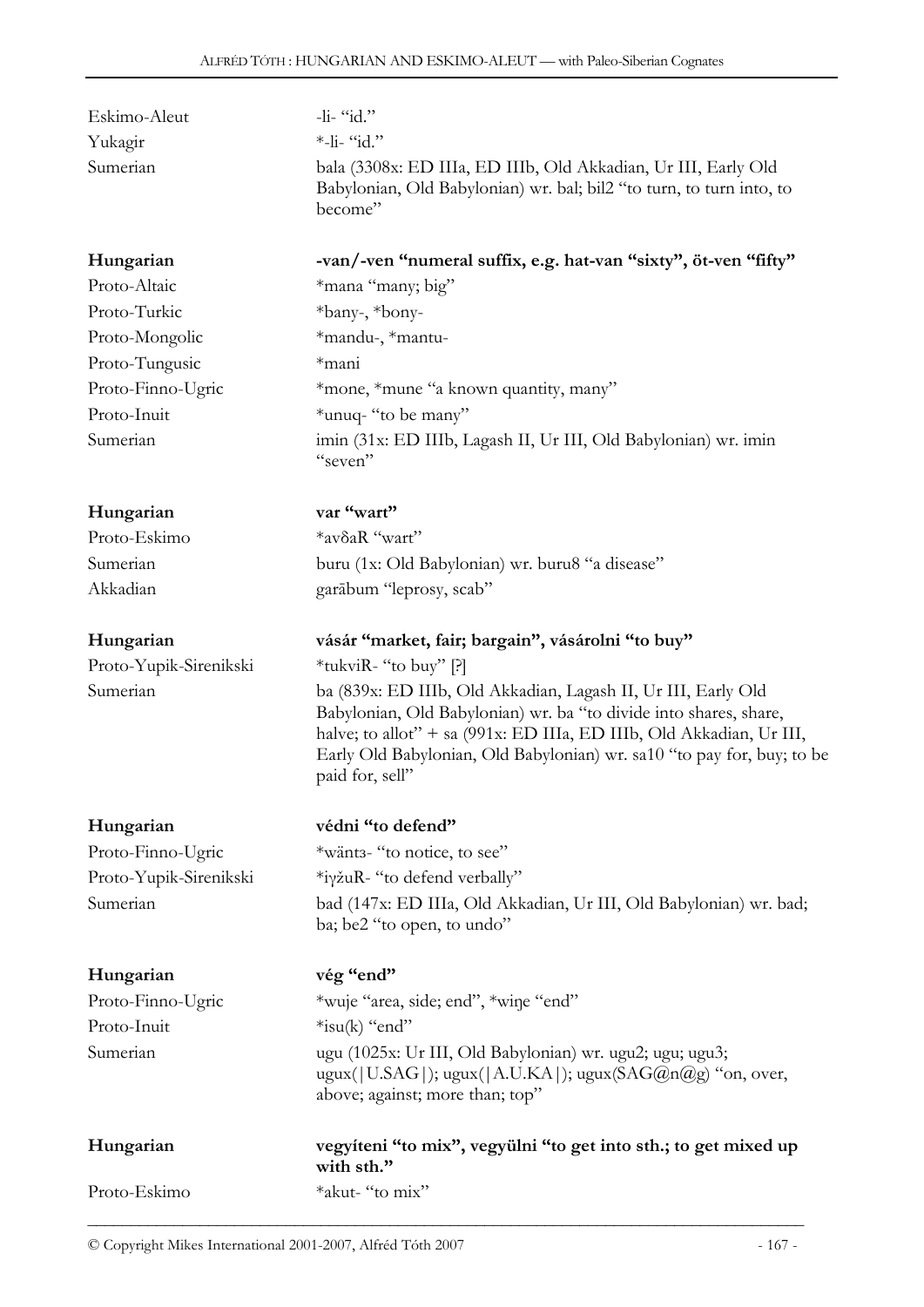Rhaetic

Hungarian

Proto-Eskimo

Sumerian

Hungarian

Proto-Finno-Ugric

Proto-Finno-Ugric

Proto-Eskimo

Proto-Yupik Sumerian

vejsze, vész "a kind of fence or net as fish-trap; fish-pond" \*wajća "weir", \*waja- "to sink, to submerge"

phelna, belna "mix (imperative pl. fem.)" (Brunner and Tóth 1987, p.

\*kuv $\delta$ aR "net" gisig (15x: Ur III, Old Babylonian) wr. gi-sig; gi-sig7 "a reed fence"

vélni "to think, to believe, to mean", vélekedik "to be of the

vékony "thin, slim, loin" \*wakk3 "thin" \*caat- "to be thin" [?] \*can $\partial$ γ(∂)t- "id." [?] ug, wr. ug2 "tiny, very small"

97)

# Hungarian

Hungarian

Proto-Eskimo

Sumerian

Proto-Finno-Ugric Proto-Eskimo Sumerian

bala (3308x: ED IIIa, ED IIIb, Old Akkadian, Ur III, Early Old Babylonian, Old Babylonian) wr. bal; bil2 "to rotate, turn over, to cross; to turn; to revolt; to change, to transgress (the terms of an agreement); conversion (math.)"; cf. šag bala, wr. šag4 bala "to ponder" velő "marrow" \*wiδ's "marrow, bone" Proto-Finno-Ugric

\*w8l8- "to feel (?), to taste (?); to see (?)"

\*pat∂R "marrow"

opinion"

\*ukv∂R- "to believe"

bala (2579x: ED IIIa, ED IIIb, Ebla, Old Akkadian, Lagash II, Ur III, Early Old Babylonian, Old Babylonian) wr. bar; ba-ra; bala; bur "outside, (other) side; behind; outer form, outer; fleece; outsider, strange; back, shoulder; liver; because of; to set aside; to cut open, slit, split", or buluh, wr. buluh; šembuluh; ba-lu-hum "an aromatic tree or its resin".

| Hungarian         | vén "old"                                                                                                                                                                                                         |
|-------------------|-------------------------------------------------------------------------------------------------------------------------------------------------------------------------------------------------------------------|
| Proto-Finno-Ugric | $*_{\rm w8ns}$                                                                                                                                                                                                    |
| Proto-Inuit       | in $\partial q$ - "to be finished; adult"                                                                                                                                                                         |
| Aleut             | ina-"to finish"                                                                                                                                                                                                   |
| Sumerian          | un (27x: Old Babylonian) wr. un3 "to arise; sky; (to be) high". Cf. Latin<br>altus "high" and German alt "old", that are both related (yet indirectly,<br>to the IE root *al- f.ex. in Latin alere "to nourish"). |
| Hungarian         | venni, vesz- "to take; to buy"                                                                                                                                                                                    |
| Proto-Ugric       | $*_{\text{wey8-}}$                                                                                                                                                                                                |
| Eskimo-Aleut      | qani- "to accompany part of the way"                                                                                                                                                                              |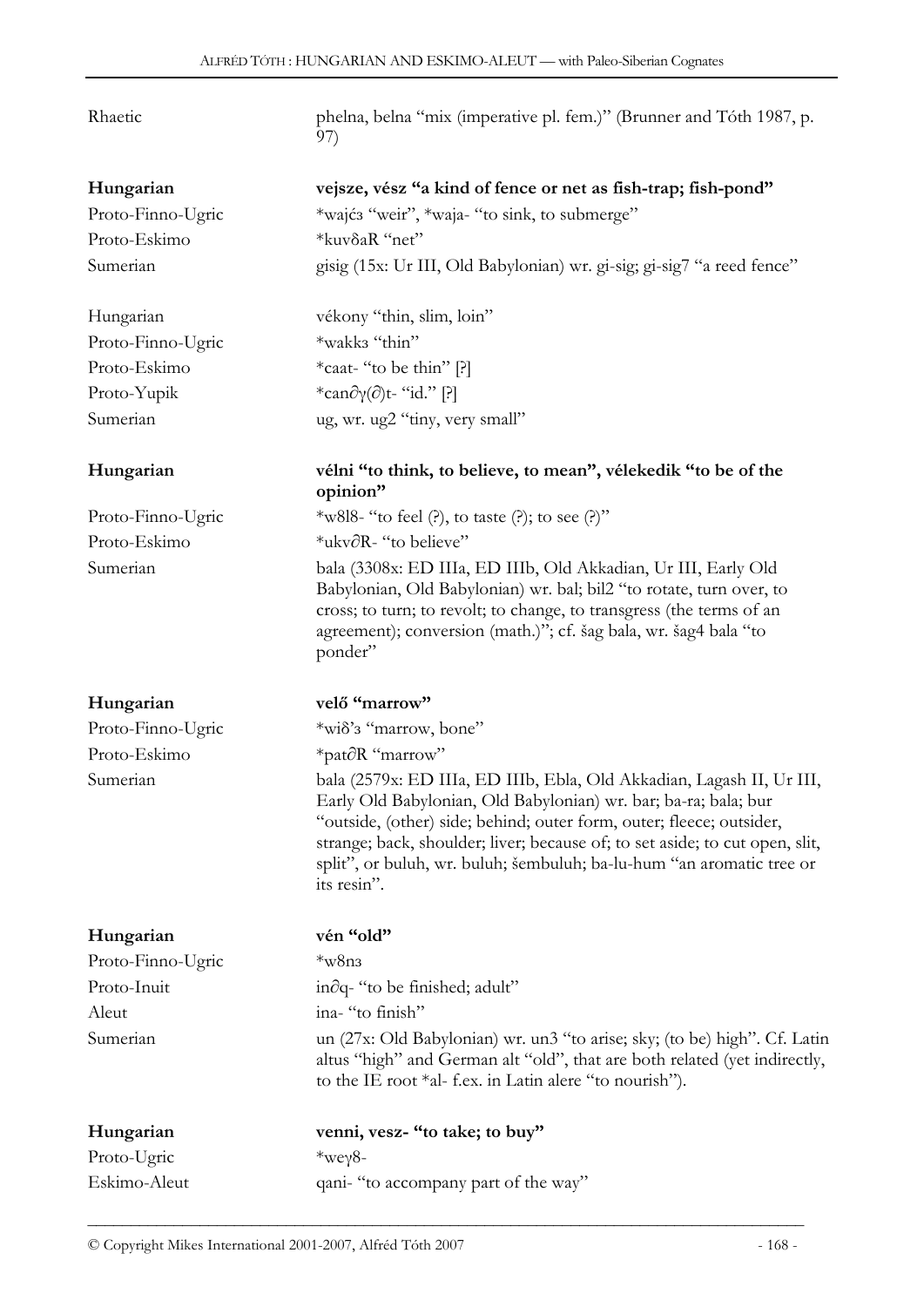Proto-Inuit Aleut Sumerian

# Hungarian

Proto-Yupik Sumerian

# Hungarian

Proto-Yupik Sumerian

# Hungarian

Proto-Finno-Ugric Proto-Eskimo Sumerian

# Hungarian

Proto-Finn-Ugric Proto-Eskimo Sumerian Akkadian

# Hungarian

Proto-Finno-Ugric Proto-Eskimo Sumerian

# Hungarian

Proto-Finno-Ugric Proto-Inuit Sumerian

Akkadian

# Hungarian

Proto-Finno-Ugric Proto-Yupik Eskimo-Aleut Chukotko-Kamch. Chukotko-Kamch. Sumerian

\*aa-t- "to take" aγa-t-"id." gaĝ (538x: Ur III) wr. gaĝx(IL2); ga-aĝ3 "to carry"

verni "to hit; to beat (heart)" \*pul∂nt∂- "to hit" ur (53x: Old Akkadian, Ur III, Old Babylonian) wr. ur3 "to beat"

# verni "to twine, to twist (of cord, rope)" \*pul∂nt∂- "to hit"

ur (17x: Old Babylonian) wr. ur4 "to be convulsed"

# vér "blood"

\*wire \*aδuν "blood" urin (5x: Old Babylonian) wr. urin; u3-ri2-in "blood"

# vésni "to chisel, to cut"

\*wäńgć3(-) "to cut; knife" \*k∂p∂- "to cut" peš, wr. peš6 "to slice" pașādu

# vészni "to get lost", veszteni "to lose" \*wočs- "to be lost", \*wäss- "to disappear, to get lost" \*tammaR- "to lose; to be lost"

uš (3556x: ED IIIb, Old Akkadian, Lagash II, Ur III, Early Old Babylonian, Old Babylonian) wr. uš2 "to die; to be dead; to kill; death"

vessző "rod, twig, verge" \*waćs "narrow, thin bent branch" \*q∂ciqciun "twig, branch" ĝeš (5552x: ED IIIa, ED IIIb, Old Akkadian, Lagash II, Ur III, Early Old Babylonian, Old Babylonian) wr. ĝeš; mu; u5 "tree; wood" isu  $\langle$  \*wisu (cf. s.v. vese)

# vetni "to cast, to fling, to throw; to drill, to sow"

\*wettä- "to throw" awit $\partial$ - "to move aside (itr.)  $av\partial y$ -/av $\partial t$ - "to separate"  $aw\partial t$ (a) "skin scraper" aeww-aet- "to go away" gid (13x: Ur III, Old Babylonian, Middle Babylonian) wr. gid2 "to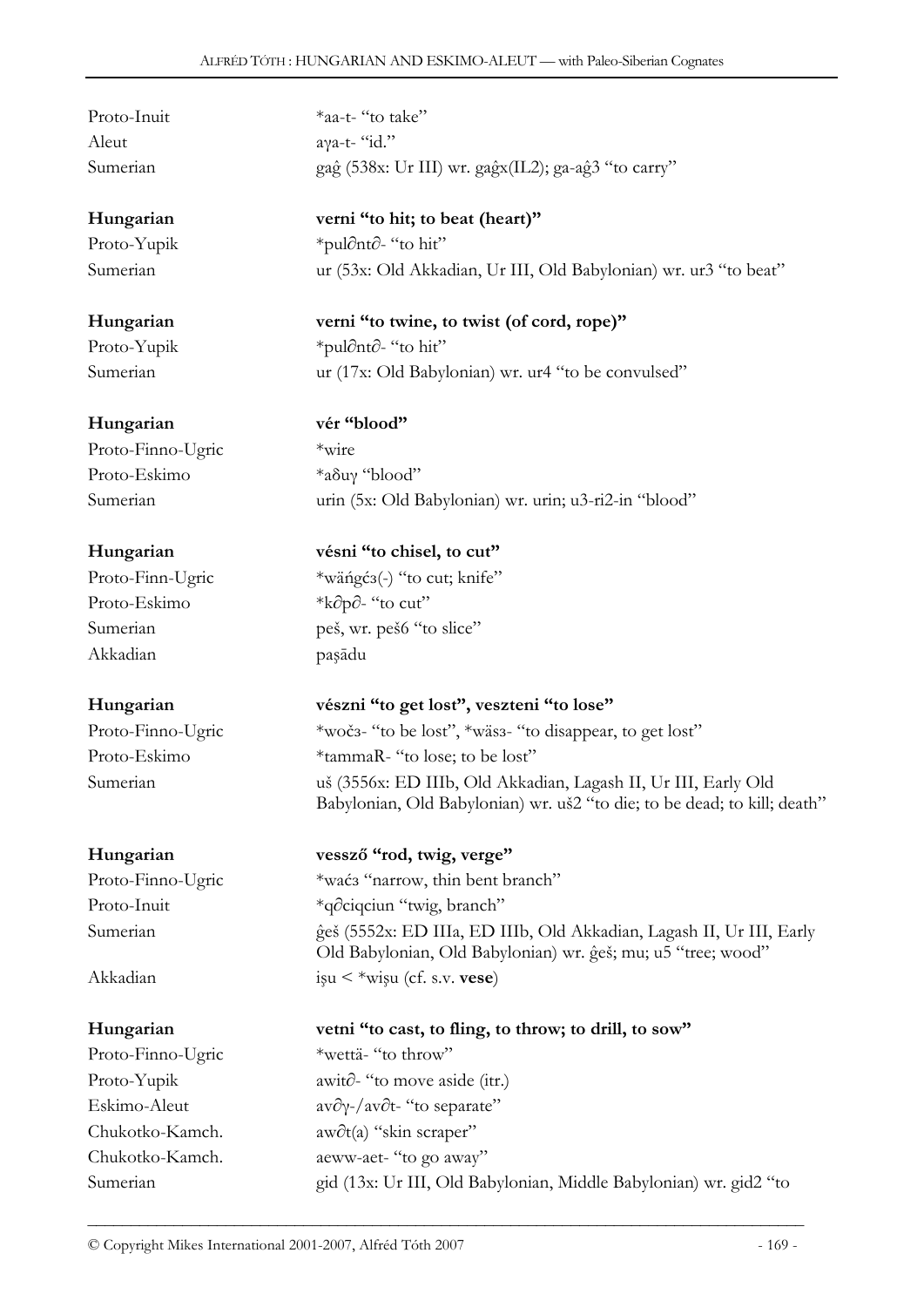### transfer"

| Hungarian |  |
|-----------|--|
|           |  |

Proto-Finno-Ugric \*wetä-

Proto-Eskimo \*taη∂R- "to see"

Proto-Finno-Ugric \*wiγe-Proto-Inuit \*aa-t- "to take" Aleut ava-t- "id."

vezetni "to lead, to guide" Proto-Eskimo \*tatyuR- "to lead by the hand" [?] Sumerian gid (13x: Ur III, Old Babylonian, Middle Babylonian) wr. gid2 "to drag, tow (a boat upstream); to pass along, transfer"

# Hungarian vézna "thin, slight"

Proto-Finno-Volgaic \*wäćks "narrow, thin" Proto-Ugric \*wäńćs, \*wäćs "narrow, thin" Proto-Uralo-Siberian \*wen(i)- "to stretch skin out to dry" Proto-Inuit \*inniq- "to stretch skin for drying" Eskimo-Aleut ini- "to hang out", ni-s "drying" Sumerian sig (343x: ED IIIa, ED IIIb, Old Akkadian, Lagash II, Ur III, Old Babylonian, 1st millennium) wr. sig "(to be) weak; (to be) low; (to be) thin; (to be) narrow", gig (313x: ED IIIb, Old Akkadian, Ur III, Old Babylonian) wr. gig "to be) sick"

# Hungarian vigyázni "to pay attention, to beware, to look out" Proto-Finno-Ugric \*wića- "to notice, to see"

Sumerian igi sig (8x: Old Babylonian) wr. igi sig10 "to see"

# Hungarian világ "light; world", villám "lightening", villanni "to flash, to sparkle, to twinkle", villogni "to sparkle, to twinkle",

Proto-Finno-Ugric \*walks(-) "light, white; to light", \*wal's- "to shine" Proto-Eskimo \*tanqiR, \*tanqiγ "light; moon" Sumerian bil (50x: Ur III, Old Babylonian) wr. bil2; bil3; bil "to burn"

# Hungarian vinni, visz- "to carry, to bring, to take" Eskimo-Aleut qani- "to accompany part of the way" Sumerian gaĝ (538x: Ur III) wr. gaĝx(IL2); ga-aĝ3 "to carry". Same etymology as venni (s.v.).

Hungarian virág "flower", virítani "to bloom", virradni "to dawn", virrasztani "to stay awake" Proto-Eskimo \*tanqiR, \*tanqiγ "light; moon" Sumerian bur (78x: ED IIIa, Old Akkadian, Ur III) wr. bur2; bu7 "light; to glow, shine". According to EWU (pp. 1640ss.), the word-families vir- and vil- (cf. világ) belong together (but not the family virr-). The Sum. word bur, however, shows that this is not correct, the dark stem vowel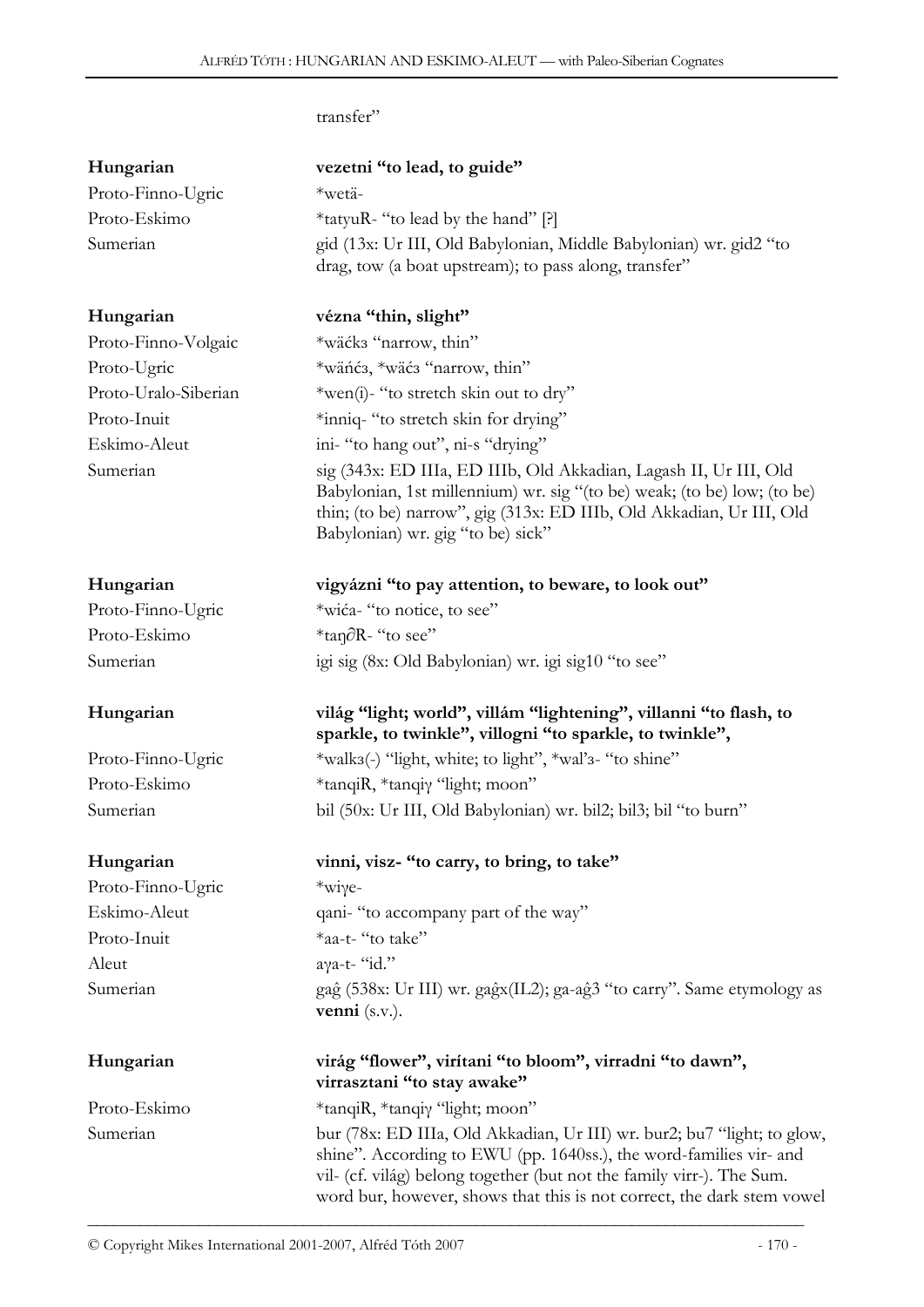|                   | u is even apparent in the ending -ani instead of -eni in viritani as well<br>as in virradni instead of *virredni.                                                                                                                                                                                                                                                                                                                                                                                                                                                                            |
|-------------------|----------------------------------------------------------------------------------------------------------------------------------------------------------------------------------------------------------------------------------------------------------------------------------------------------------------------------------------------------------------------------------------------------------------------------------------------------------------------------------------------------------------------------------------------------------------------------------------------|
| Akkadian          | arāqum "to bloom" $\lt^*$ warāqum, but unlike in the case of Hung. vese<br>$(s.v.),$ *w- < b-, not < g-.                                                                                                                                                                                                                                                                                                                                                                                                                                                                                     |
| Hungarian         | vívni "to fight"                                                                                                                                                                                                                                                                                                                                                                                                                                                                                                                                                                             |
| Proto-Finno-Ugric | *woje- "to be able to"                                                                                                                                                                                                                                                                                                                                                                                                                                                                                                                                                                       |
| Proto-Eskimo      | *pa(C)a- "to fight, to struggle"                                                                                                                                                                                                                                                                                                                                                                                                                                                                                                                                                             |
| Sumerian          | u (1x: Old Babylonian) wr. u8; u2 "defeat"                                                                                                                                                                                                                                                                                                                                                                                                                                                                                                                                                   |
| Hungarian         | víz "water"                                                                                                                                                                                                                                                                                                                                                                                                                                                                                                                                                                                  |
| Proto-Uralic      | *wete                                                                                                                                                                                                                                                                                                                                                                                                                                                                                                                                                                                        |
| Proto-Eskimo      | $*\partial m\partial R$ "fresh water" [?]. Possibly correct, since m often substitutes<br>homorganic v, w, and R can also substitute R (cf. Sum. $-z$ vs. Akk. $-\xi$ -<br>[ts] vs. $PE -r - vs. PU t$ .                                                                                                                                                                                                                                                                                                                                                                                     |
| Sumerian          | biz (12x: Old Babylonian) wr. bi-iz; biz "to trickle, drip"                                                                                                                                                                                                                                                                                                                                                                                                                                                                                                                                  |
| Akkadian          | başāşum $\leq$ Sum. biz). In this case, we can say from the palatal stem<br>vowel both in Hung. víz (acc. vizet, not *vizot or *vizat) and Sum. biz<br>that this word originates directly in Sum. and not in the Sum.<br>borrowing Akk., Rhaet. başāşum, which shows a velar stem-vowel.<br>Also PIE *wodor/*wedor/ *uder-, from root *wed- (cf. Hittite watar,<br>Sanskrit udnah, Greek hydor, Old Bulgarian, Russian voda, Lithuanian<br>vanduo, Old Prussian. wundan, Gaelic uisge "water", Latin unda<br>"wave" originate in Sum. biz and thus also genetically related to Hung.<br>víz. |
| Hungarian         | vő, vej- "son-in-law"                                                                                                                                                                                                                                                                                                                                                                                                                                                                                                                                                                        |
| Proto-Uralic      | *wäns "bridegroom, stepson"                                                                                                                                                                                                                                                                                                                                                                                                                                                                                                                                                                  |
| Proto-Eskimo      | *neqa( $C$ ) $u(y)$ "son-in-law, brother-in-law"                                                                                                                                                                                                                                                                                                                                                                                                                                                                                                                                             |
| Sumerian          | pap (86x: Old Akkadian, Ur III, Old Babylonian) wr. pap "father; male,<br>virile; brother"                                                                                                                                                                                                                                                                                                                                                                                                                                                                                                   |
| Akkadian          | abu "father". Hung. vő comes not directly from Sum. pap, but from<br>the Sum. borrowing in Akk., Rhaet. abu, the meaning of which is,<br>however, "father" and not "son-in-law". The reason may be, that a<br>related word, Sum. abba > Hung. apa "father", so Sum. abu got its<br>special meaning of a more distant male relative.                                                                                                                                                                                                                                                          |
| Hungarian         | vöcsök "crested grebe (a kind of duck, family of Podicipedidae)"                                                                                                                                                                                                                                                                                                                                                                                                                                                                                                                             |
| Proto-Finno-Ugric | *wajća "a kind of duck"                                                                                                                                                                                                                                                                                                                                                                                                                                                                                                                                                                      |
| Proto-Eskimo      | *qaqutluy "fulmar"                                                                                                                                                                                                                                                                                                                                                                                                                                                                                                                                                                           |
| Sumerian          | uz (57x: ED IIIa, ED IIIb, Old Akkadian, Ur III, Old Babylonian) wr.<br>uz; uzmušen "wild duck"                                                                                                                                                                                                                                                                                                                                                                                                                                                                                              |
| Akkadian          | ūsu                                                                                                                                                                                                                                                                                                                                                                                                                                                                                                                                                                                          |
| Hungarian         | völgy "valley"                                                                                                                                                                                                                                                                                                                                                                                                                                                                                                                                                                               |
| Proto-Uralic      | *waδ'ka "small river; bend or stretch of a river between two curves"                                                                                                                                                                                                                                                                                                                                                                                                                                                                                                                         |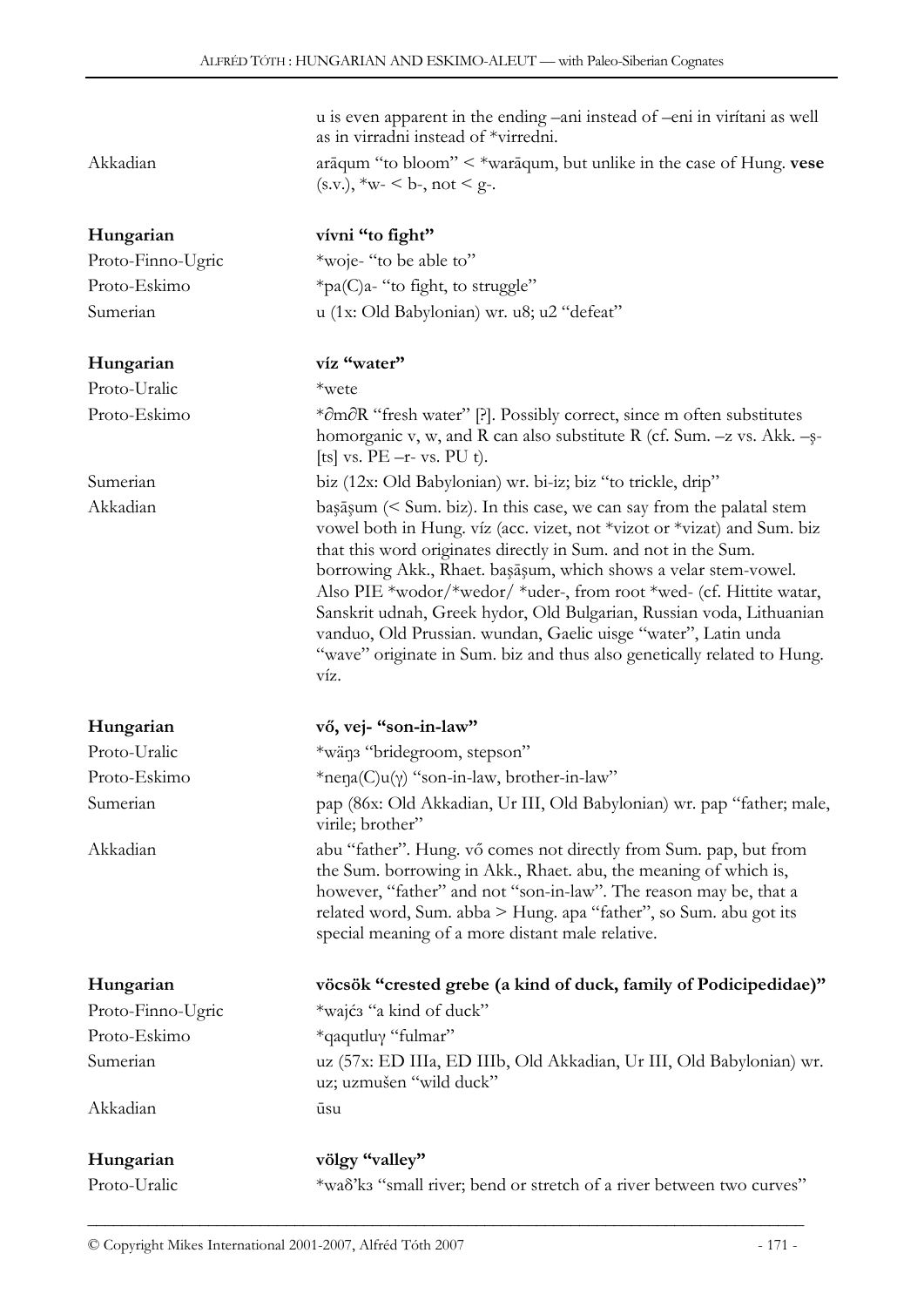Proto-Ugric  $*_{\text{soi8(-)}}$  "id."

Turkish vadi "valley" Proto-Inuit \*qaluqšaq "valley, depression" Sumerian id (1086x: ED IIIb, Old Akkadian, Lagash II, Ur III, Old Babylonian) wr. id2; id3; id6; id7; id5 "river, watercourse, canal" Hungarian zaj "noise" Proto-Finno-Ugric \*śoje(-) "audible sound; to make noise, to sound" Proto-Eskimo \*ciRuRδuγ- "to make an indistinct noise (like wind)" Sumerian šeg (28x: Old Babylonian) wr. še; šeg10; šegx(|KA×KID2|); šegx(|KA×LI|); šed15; šeg12 "voice, cry, noise" Hungarian zajlik "to drift (of ice)" Proto-Finno-Ugric \*ćaka "drifting ice; thin ice"

Proto-Eskimo \*t∂p∂- "to drift ashore" Sumerian šeg (11x: ED IIIb, Lagash II, Ur III, Old Babylonian) wr. šeg9; šeg4 "snow; sleet; cold weather; frost, ice"

Hungarian zakatolni "to clamour, to make noise", zaklatni "to bother" Proto-Eskimo \*ciRuRδuγ- "to make an indistinct noise (like wind)" Sumerian šeg (28x: Old Babylonian) wr. še; šeg10; šegx(|KA×KID2|);  $\text{Segx}(|\text{KAXLI}|)$ ; šed15; šeg12 "voice, cry, noise" + ad (26x: Old Babylonian) wr. ad "voice; cry; noise" (double-word)

Hungarian záp "rotten, putrid (egg)" Proto-Inuit \*t∂ppak- "to stink" Sumerian hab (41x: ED IIIb, Old Akkadian, Ur III, Early Old Babylonian, Old Babylonian) wr. hab2; hab "(to be) malodorous, fetid; (to be) redolent"

# Hungarian záp "rung; joist, purlin" Proto-Altaic  $*$ sáp'í "stick, pole"

Proto-Ugric \*sapps "post, stand" Proto-Eskimo \*cukaR "post or other support" Sumerian zub (1x: Old Babylonian) wr. zub "bent stick (for throwing), throwingstick"

# Hungarian zöld "green"

Proto-Eskimo \*cuηaγ-, \*cuηaR- "to be green" Sumerian usal (23x: ED IIIb, Ur III, Old Babylonian) wr. u2-sal; u8-sal; SAL.|LAGAB×(GUD+GUD)|.DI?; |LAGAB×(GUD+GUD)|.DI.UD.SAL? "meadow, pasture"

Hungarian zug, szug "angle, corner" Proto-Ugric \*suŋ3 "corner"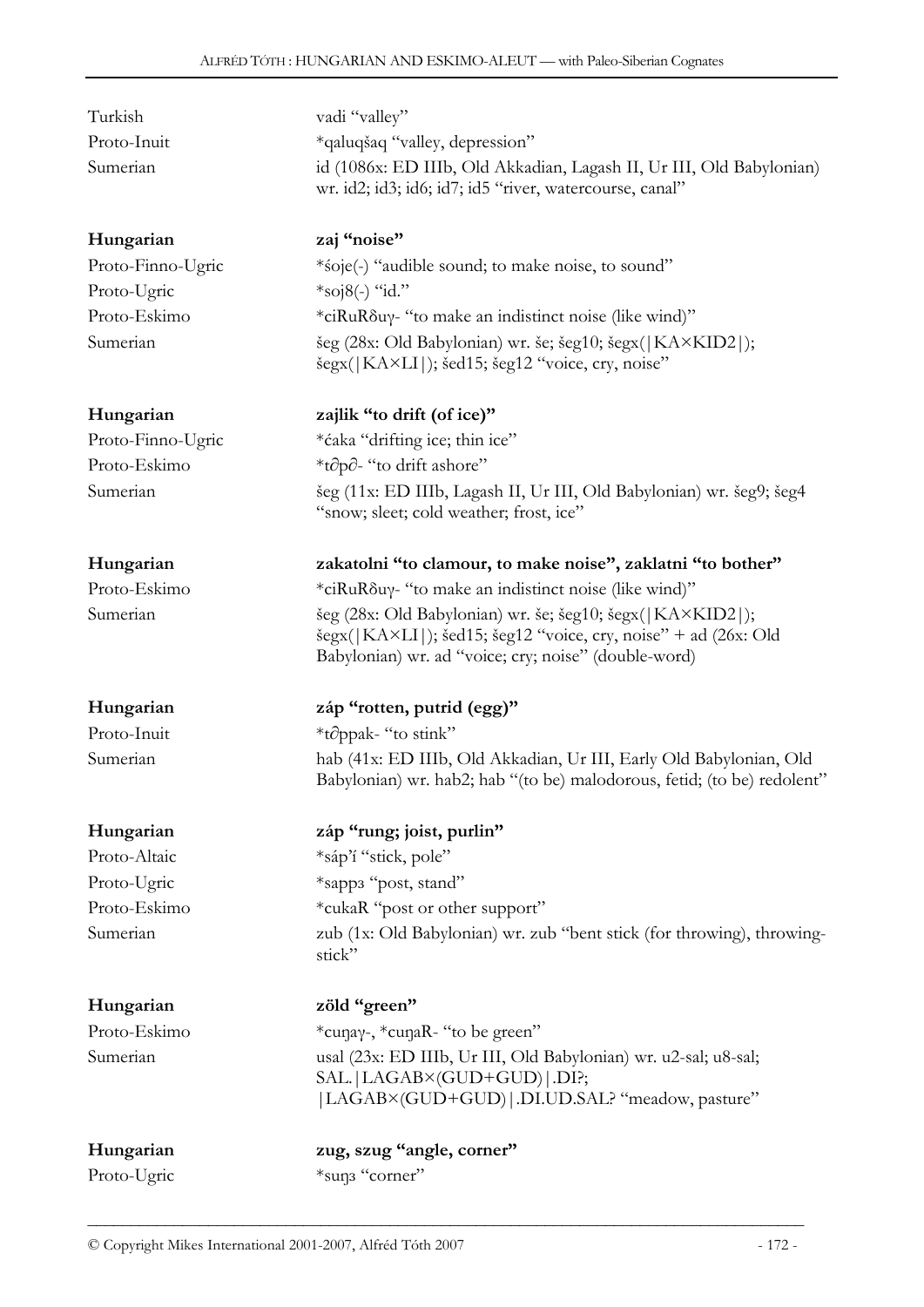| Proto-Inuit | *t∂R∂tquq "angle, corner"                                                                                              |
|-------------|------------------------------------------------------------------------------------------------------------------------|
| Sumerian    | saĝ (3582x: ED IIIa, ED IIIb, Old Akkadian, Lagash II, Ur III, Early<br>Old Babylonian, Old Babylonian) wr. sag "head" |
| Hungarian   | zsugorodik "to shrink; to become cramped; to hide; to beg; to be<br>stingy"                                            |
| Proto-Ugric | * cunk 3 - (r 3 -) " to shrivel"                                                                                       |
| Proto-Yupik | *q $\partial$ luRt $\partial$ - "to shrink"                                                                            |
| Sumerian    | šukurud (4x: Old Babylonian) wr. šukur2-ud "daily ration"                                                              |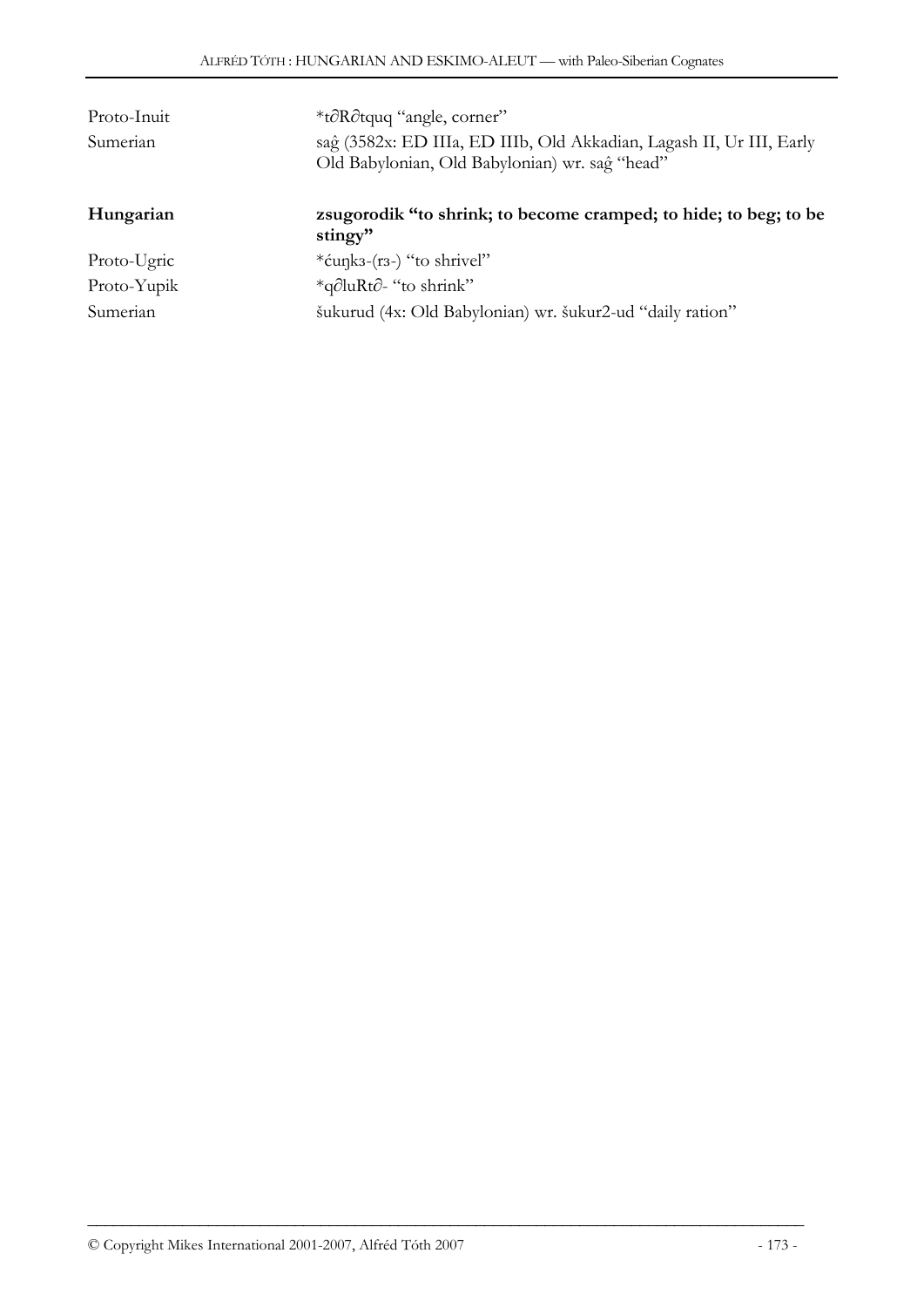# 3. Conclusions

Almost all of the 1317 Sumerian-Akkadian-Rhaetic etymologies of Hungarian also apply to the Eskimo-Aleut and Paleo-Siberian cognates. Moreover, it was possible to add a few dozens more Sumerian-Hungarian-Eskimo-Aleut etymologies, totally 1080. This proves without doubt that the Eskimo-Aleut languages are – speaking in the traditional manner of Finno-Ugrists – members of the Finno-Ugric, but not of the Uralic languages, since the Paleo-Siberian languages seem to be much closer to the Samoyed languages than to the Finno-Ugric languages. Eskimo-Aleut is closer to Hungarian than Yupik and the other related languages. Only a systematic analysis of the possible Sumerian-Obugrian cognates could decide if the Eskimo-Aleut languages are closer to Hungarian or to Ostyak and Vogul, but everything points to a closer relationship between Eskimo-Aleut and Hungarian.

In many dozens of cases new etymologies and corrections of the standard Proto-Finno-Ugric and Proto-Uralic forms were possible, because the Proto-Eskimo-Aleut and Proto-Yupik forms stand in the time-frame between Sumerian and Hungarian. Because the dissolution of Uralo-Siberian and Uralo-Yukagir coincides in time approximately with the dissolution of the Uralic languages (6000-4000 B.C., cf. Fortescue 1998, p. 219 and Décsy 1990, p. 12), Proto-Eskimo-Aleut and Proto-Yupik forms could be added instead of Proto-Uralic and Proto-Finno-Ugric forms, thus "filling the temportal gap" between Sumerian and Hungarian. After our result here one really wonders why traditional Finno-Ugrists and Uralists did not yet come to the idea to consider Proto-Eskimo-Aleut forms in cases where f.ex. Hungarian words are considered to be "of unknown origin": the idea to connect Eskimo and Hungarian goes back to 1746!

Of very special interest is the fact that we have cases where Rhaetic words show up directly  $-$  i.e. not mediated via Sumerian or Akkadian – in Hungarian and in Eskimo-Aleut. This fact seems to point to a certain dissolution already amongst the Sumerian peoples.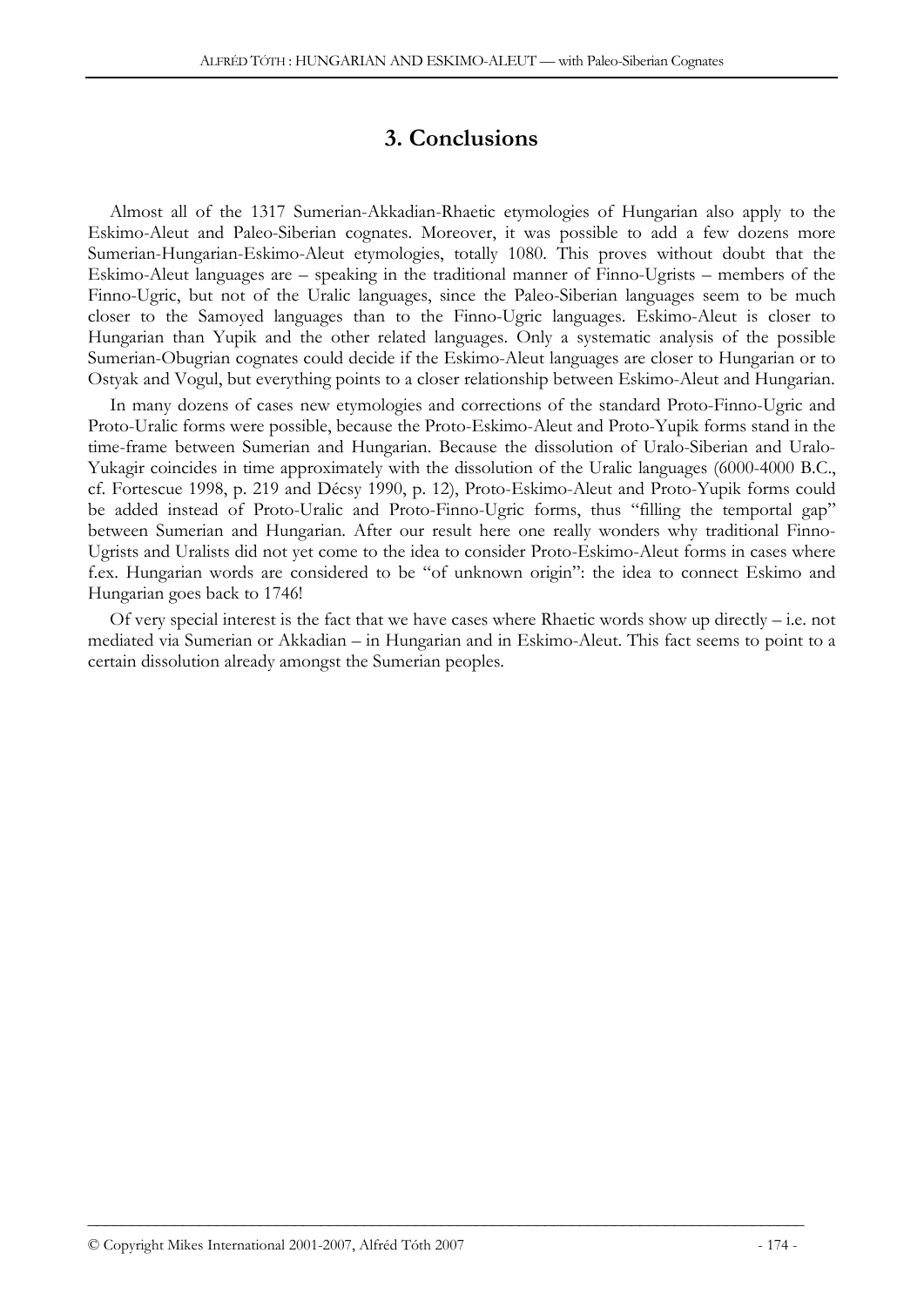# 4. Selected Bibliography

Angere, Johannes, Die uralo-jukagirische Frage. Stockholm 1956

- Bergsland, Knut, The Eskimo-Uralic hypothesis. In: Journal de la Société Finno-Ougrienne 61, 1959, pp. 1-29
- Bonnerjea, René, Is there any relationship between Eskimo-Aleut and Uralo-Altaic? In: Acta Linguistica Hungarica 21/3-4, 1971, p. 401-407
- Bonnerjea, René, Some probable phonological connections between Ural-Altaic and Eskimo-Aleut. I. In: Orbis 24/2, 1975, p. 251-275
- Bonnerjea, René, Some probable phonological connections between Ural-Altaic and Eskimo-Aleut. II. In: Orbis 28/1, 1979, p. 27-44
- Bonnerjea, René, Some probable phonological connections between Ural-Altaic and Eskimo-Aleut. III. In: Orbis 33/1-2, 1984, p. 256-272
- Bouda, Karl, Das Tschuktschische. Leipzig 1941 (= Abhandlungen zur Kunde des Morgenlandes, XXV I,1)
- Bouda, Karl, Tschuktschisch und Finnisch-Ugrisch. [I.] In: Lingua 4, 1954-55, p. 286-317
- Bouda, Karl, Tschuktschisch und Uralisch. [II.] In: ZDMG 111, 1961, p. 335-360
- Bouda, Karl, Die Verwandtschaftsverhältnisse der tschuktschischen Sprachgruppe III. In: ZDMG 119, 1969, p. 60-85
- Bouda, Karl, Die Verwandtschaftsverhältnisse der tschuktschischen Sprachgruppe IV. In: Orbis 19/1, 1970, p. 130-136
- Bouda, Karl, Tschuktschisch und Uralisch.[V.] In: ZDMG 130, 1980, p. 393-396
- Bouda, Karl, Die Sprache der Jenissejer. In: Anthropos 52, 1957, p. 65-134
- Bouda, Karl, Die Sprache der Jenissejer. II. In: Orbis 17/1, 1968, p. 158-186 (addendum: Orbis 17/2, 1968, p. 536-537)
- Bouda, Karl, Die Sprache der Jenissejer. III. In: Orbis 19/1, 1970, p. 124-129
- Bouda, Karl, Die Sprache der Jenissejer. IV. In: Orbis 20/1, 1971, p. 143-156
- Bouda, Karl, Die Sprache der Jenissejer. V. In: Orbis 22/2, 1973, p. 431-436
- Bouda, Karl, Die Sprache der Jenissejer. VI. In: Orbis 23/1, 1974, p. 142-158
- Bouda, Karl, Die Sprache der Jenissejer. VII. In: Orbis 27/2, 1978, p. 321-328
- Bouda, Karl, Die Verwandtschaftsverhältnisse des Giljakischen. In: Anthropos 55/3-4, 1960, p. 355- 415
- Bouda, Karl, Giljakisch und Uralisch. In: Orbis 17/2, 1968, p. 459-466
- Bouda, Karl, Giljakisch, Tschuktschisch und Uralisch. In: Orbis 25/2, 1976, p. 240-248
- Collinder, Björn, Jukagirisch und Uralisch. Uppsala and Leipzig 1940
- Collinder, Björn, Hat das Uralische Verwandte? Uppsala 1965
- Décsy, Gyula, The Uralic Protolanguage. Bloomington 1990
- Dulson, A., Eine vorgeschichtliche Sprachgemeinschaft in Zentralasien. In: Acta Linguistica Hungarica 19/1-2, 1969, p. 19-37
- Fortescue, Michael, The Eskimo-Aleut-Yukagir relationship. In: Acta Linguistica Hafniensia 21/1, 1988, pp. 21-50
- Fortescue, Michael, Language Relations across Bering Strait. London and New York 1998
- Fortescue, Michael, Parenté génétique des langues eskaléoutes. In: Tersis, Nicole and Therrien, Michèle (eds.), Les langues eskaléoutes. Paris 2000, p. 71-90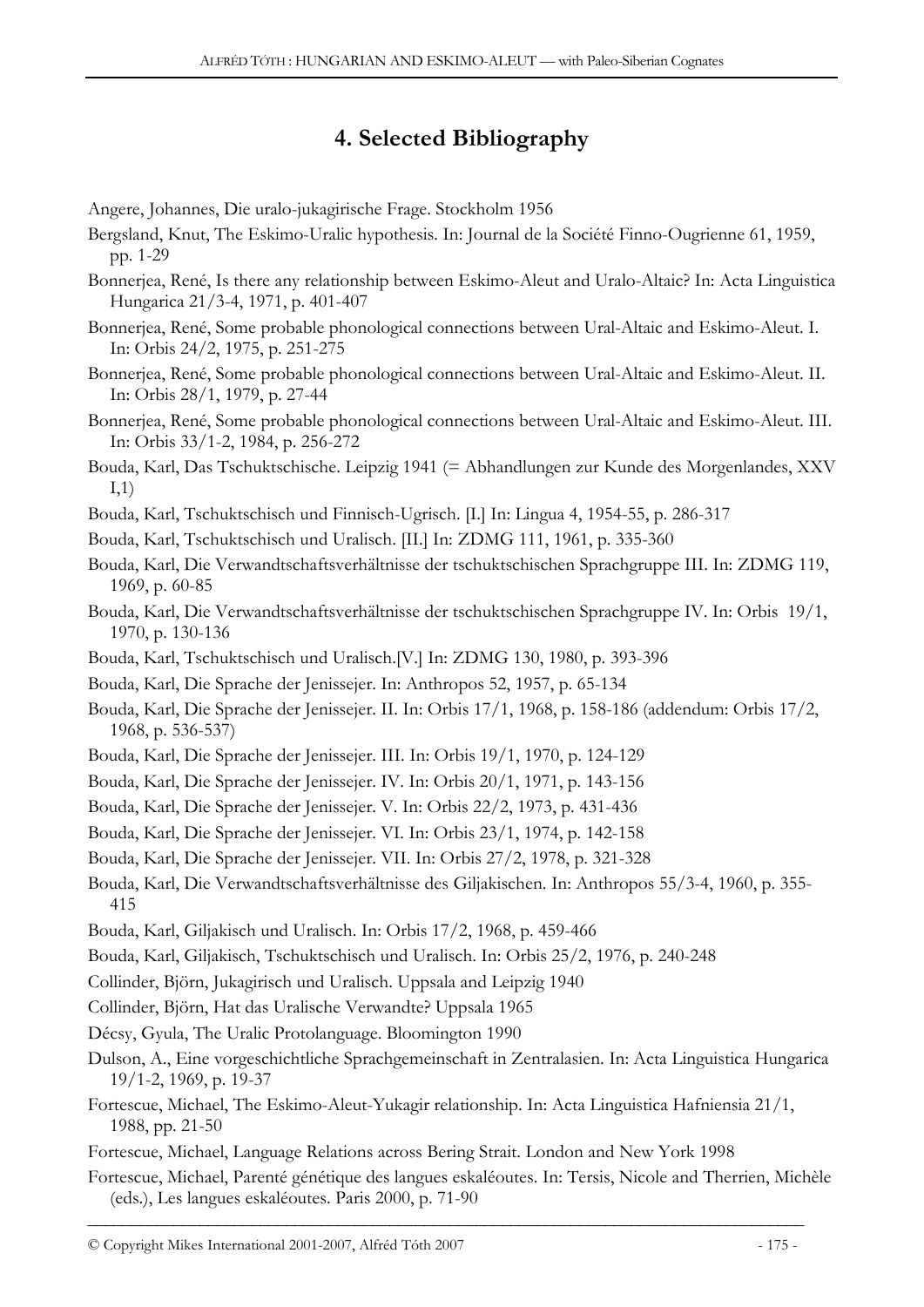Fortescue, Michael/Jacobson, Steven/Kaplan, Lawrence, Comparative Eskimo Dictionary with Aleut Cognates. Fairbanks 1994

Greenberg, Joseph H., Language in the Americas. Stanford 1987

Kleinschmidt, Samuel, Grammatik der grönländischen Sprachen mit theilweisen Einschluss des Labradordialects. Berlin 1851, 2nd reprint Hildesheim 1991

Kortlandt, Frederik, Indo-Uralic and Altaic. Ms. University of Leiden, 2005

- Plank, Frans, Greenlandic in comparison: Marcus Wöldike's "Meleteme" (1746). In: Historiographica Linguistica 17/3, 1990, p. 309-338
- Rask, Rasmus, Undersögelse om det gamle Nordiske eller Islandske Sprogs Oprindelse. Copenhagen 1818
- Sauvageot, Aurélien, Eskimo et Ouralien. In: Journal de la Société des Américanistes 16, 1924, pp. 279- 316
- Swadesh, Morris, Linguistic relations across Bering Strait. In: American Anthropologist 64, 1962, pp. 1262-1291
- Tailleur, Olivier Guy, Plaidoyer pour le youkaghire, branche orientale de la famille ouralienne. In: Lingua 8, 1959, p. 303-423
- Tailleur, Olivier Guy, Les uniques données sur l'omok, langue étainte de la famille youkaghire. In: Orbis 8/1, 1959, p. 78-108
- Tailleur, Oliver Guy, La place du Ghiliak parmi les langues paléosibériennes. In: Lingua 9, 1961, p. 113- 147
- Thalbitzer, William, Possible early contacts between Eskimo and Old World languages. In: Tax, Sol (ed.), Indian Tribes of Aboriginal America, Chicago 1952, pp. 50-54
- Tóth, Alfréd, Hungarian-Mesopotamian Dictionary. The Hague 2007
- Werner, Heinrich, Zur jenisseisch-indianischen Urverwandtschaft. Wiesbaden 2004
- Wøldike, Marcus, Betaenkning om det Grönlandske Sprogs Oprindelse og Uliighed med andre Sprog. In: Københavns Selskabs Skrift 1746, pp. 129-156 (= Wøldike 1746a)
- Wøldike, Marcus, Meletema, de lingvae Groenlandicae origine, ejusque a caeteris linguis differentia. In: Scriptorum á Societate Hafniensi Bonis Artibus promovendis dedita Danice editorum (...) pars secunda. Hafniae 1746 (= Wøldike 1746b)

Worth, Dean Stoddard, Paleosiberian etymologies. I. In: IJAL 25, 1959, p. 32-40

Worth, Dean Stoddard, Paleosiberian etymologies. II. In: IJAL 25, 1959, p. 105-113